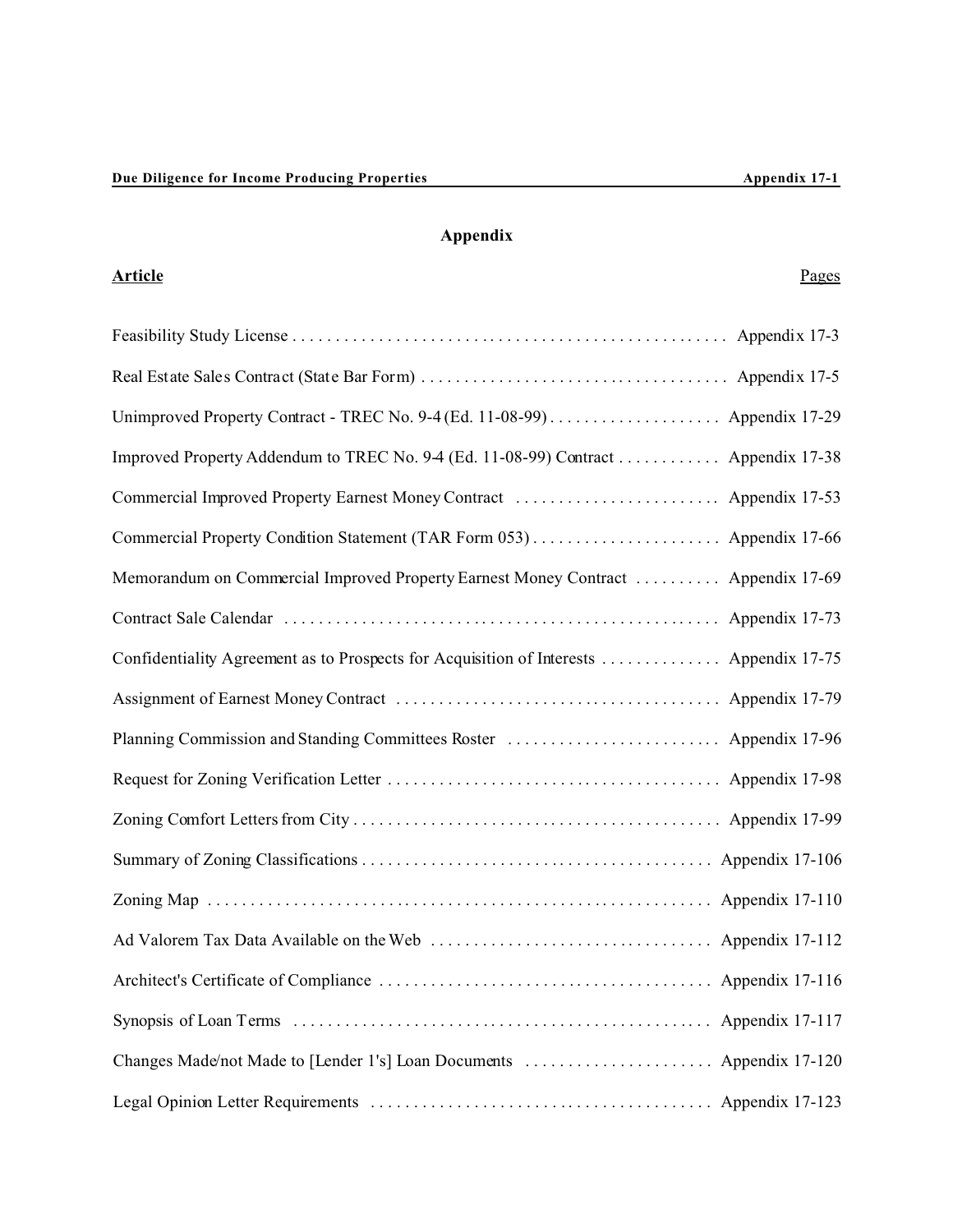| Opinion Letter -Qualifications to Be Added to Legal Opinions  Appendix 17-139        |  |
|--------------------------------------------------------------------------------------|--|
|                                                                                      |  |
|                                                                                      |  |
|                                                                                      |  |
|                                                                                      |  |
|                                                                                      |  |
| Statement of Policy Regarding Lawyers' Opinion Letters about Zoning  Appendix 17-178 |  |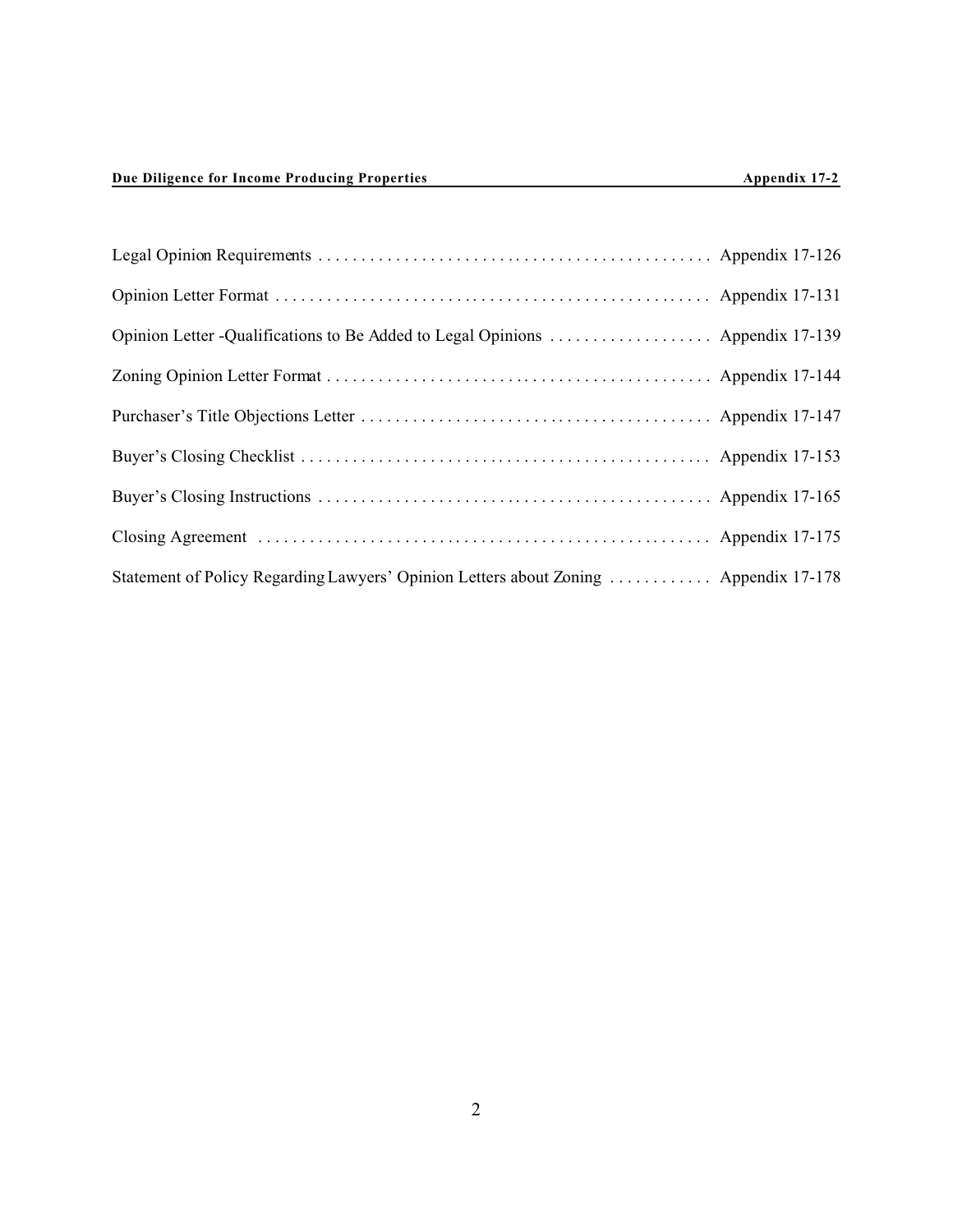#### **Feasibility Study License**

This Feasibility Study License (the "License") is executed between **\_\_\_\_\_\_\_\_\_\_\_\_\_\_\_\_\_\_\_\_\_\_\_\_\_\_\_\_\_**, as Seller, and **\_\_\_\_\_\_\_\_\_\_\_\_\_\_\_\_\_\_\_\_\_\_\_\_\_\_\_\_\_\_\_\_\_\_\_\_**, as Prospective Buyer in order to permit ("Prospective Buyer") to make various Inquiries, Tests and Studies as to all or portions of the property described in Exhibit A hereto (the "Property").

**1. Inquiries**. At any time prior to  $\qquad \qquad$  (the "Investigation/Feasibility Review Period") while this License is in full force and effect, and at Prospective Buyer's sole expense, Prospective Buyer or Prospective Buyer's authorized agents shall have the right to make the following inquiries ("Inquiries"): Prospective Buyer may enter upon the Property for purposes of making surveys and site analyses, test borings, engineering studies, wetland studies, soil borings, soil analysis, water and sewer location availability studies, environmental studies, market studies (including costs, marketing or other analysis in order to determine the feasibility of its project), as Prospective Buyer may deem necessary ("Tests and Studies"), and to contact governmental authorities.

**2. Prospective Buyer's INDEMNITY and Restoration Obligations**. Prospective Buyer shall not cause or permit damage or injury to the Property, and upon termination of this License, Prospective Buyer shall promptly restore the surface of the Property to the condition existing prior to the Tests and Studies conducted pursuant to this License and compensate Seller for any crop-related damages, if any, and such obligation shall survive the termination of this License. **PROSPECTIVE BUYER SHALL INDEMNIFY, HOLD HARMLESS, AND DEFEND SELLER FROM AND AGAINST ALL LIENS, CLAIMS, CAUSES OF ACTION, SUITS, LIABILITIES, COSTS, DAMAGES, AND EXPENSES (INCLUDING ATTORNEYS' FEES AND COURT COSTS), INCLUDING DEATHS, DISEASE OR SICKNESS OR OR INJURIES TO EMPLOYEES OF PROSPECTIVE BUYER OR OTHER PERSONS, OR DAMAGES TO PROPERTY, DIRECTLY OR INDIRECTLY, PROXIMATELY OR REMOTELY, ARISING OUT OF, RESULTING FROM OR RELATING, IN WHOLE OR IN PART,TO THE ACTS OR OMISSIONS OF PROSPECTIVE BUYER OR ITS AGENTS, EMPLOYEESOR INDEPENDENT CONTRACTORS UNDER THE PROVISIONS OFTHIS LICENSE (THE "INDEMNIFIED LIABILITIES"), EVEN IF SUCH INDEMNIFIED LIABILITIES ARISE FROM OR ARE ATTRIBUTABLE TO THE CONCURRENT NEGLIGENCE OR STRICT LIABILITY OF SELLER, AND SUCH INDEMNIFICATION SHALL SURVIVE THE TERMINATIONOF THIS LICENSE, OR THE CLOSING OF ANY PURCHASE OF THE PROPERTY BY PROSPECTIVE BUYER, AS THE CASE MAY BE. THE INDEMNITY AND OBLIGATIONS OF PROSPECTIVE BUYER IN THIS**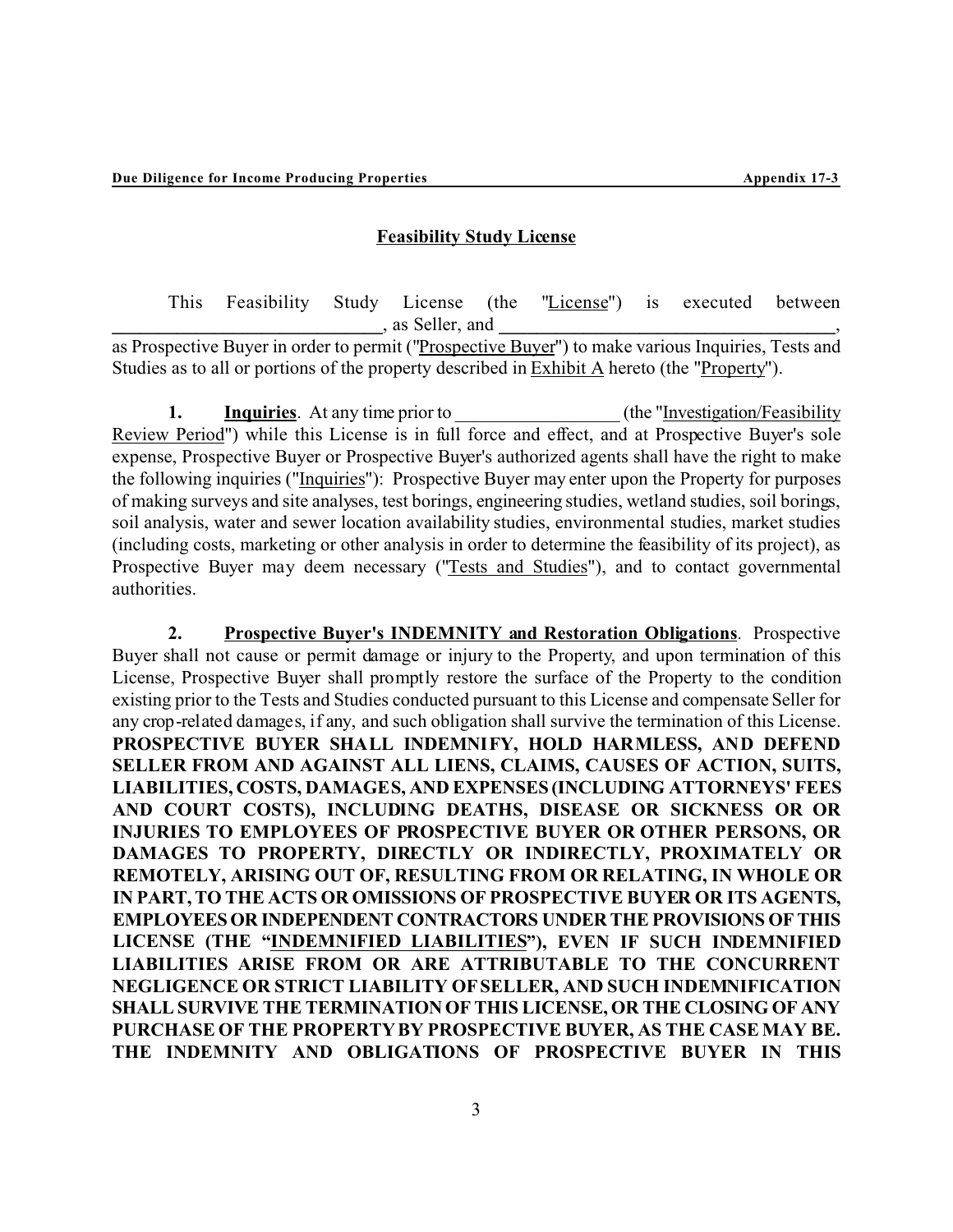# **PARAGRAPH 2 ARE REFERRED TO IN THIS LICENSE AS THE "PROSPECTIVE BUYER'S INDEMNITY AND RESTORATION OBLIGATIONS."**

**3. Not a Sales Contract or Offer.** Seller may at anytime and without liability to Prospective Buyer terminate this License. Seller is not obligated to sell the Property to Prospective Buyer and Prospective Buyer is not obligated to buy the Property.

**4. Capacity of Seller**. The person executing this License and any of the documents at the Closing on behalf of Seller may execute the same in her capacity as Trustee, and in no other capacity whatsoever, and such person shall have no personal liability under this License or under any of such documents. All liability of Seller shall be limited solely to the assets of such Trust at the time any such liability may be established. The provisions of this Paragraph shall survive the Closing.

**6. Confidentiality.** Prospective Buyer will promptly furnish Seller with a copy of all Inquiries, Tests or Studies made of the Propertyfor or by Prospective Buyer. Prospective Buyer will keep the contents or results of Inquiries, Tests or Studies confidential (except to the extent required to be divulged under the Open Records Act of the State of Texas), unless Seller's written consent to divulge the Inquiries, Tests, or Studies is obtained from Seller, or unless required by law or unless Prospective Buyer buys the Property.

Dated \_\_\_\_\_\_\_\_\_\_\_\_\_\_\_\_.

# **SELLER**:

(Name) (Title)

# **PROSPECTIVE BUYER**:

| (Name) |
|--------|
| Title) |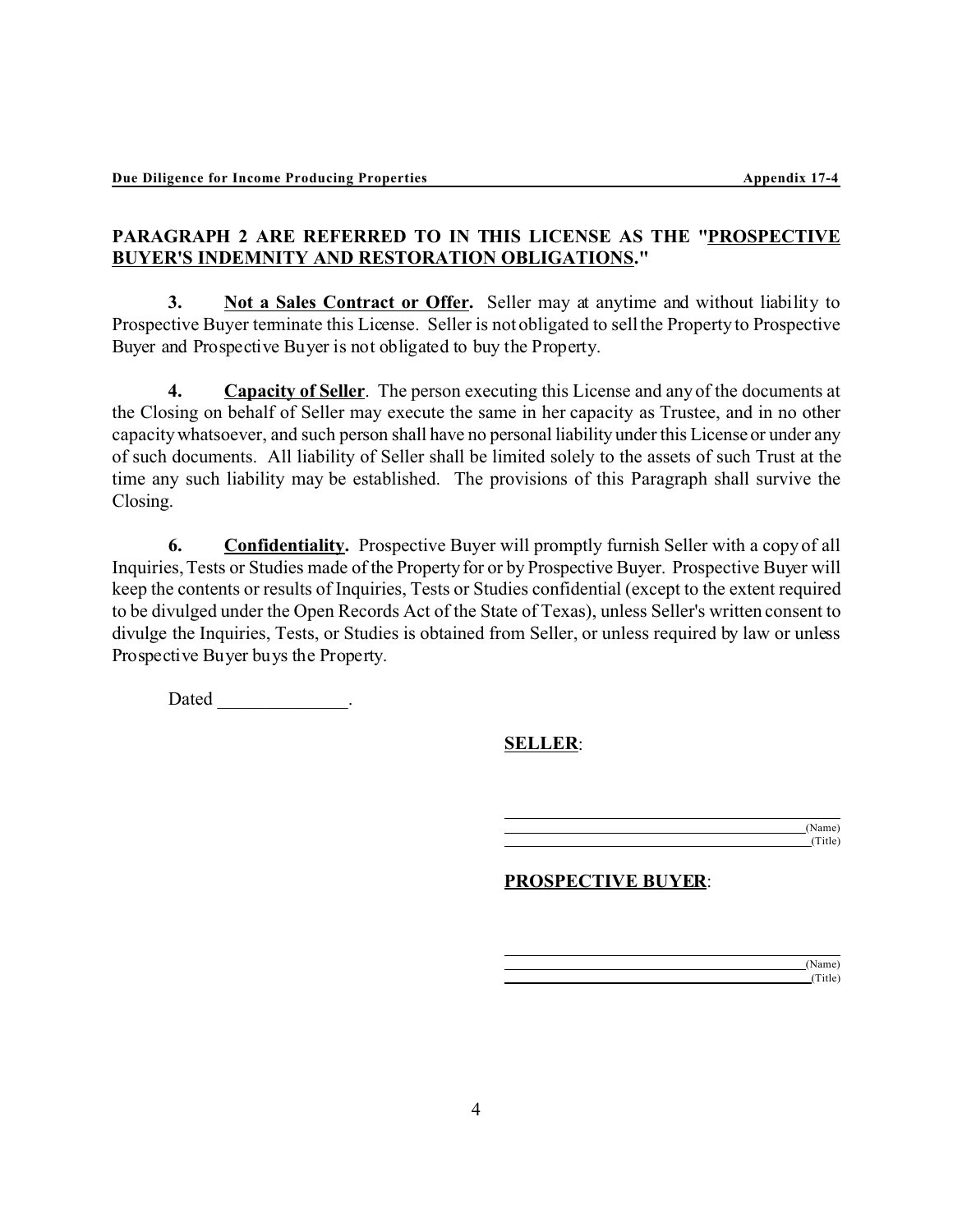## **Real Estate Sales Contract** (State Bar Form)

This contract to buy and sell real [**include if applicable:** and personal] property is between Seller and Buyer as identified below and is effective on the date ("Effective Date") of the last of the signatures by Seller and Buyer as parties to this contract and by Title Company to acknowledge receipt of the Earnest Money. Buyer must deliver the Earnest Money to Title Company and obtain Title Company's signature before the Earnest Money Deadline provided in section A.1. for this contract to be effective. If the Earnest Money is paid by check and payment on presentation is refused, Buyer is in default.

Seller:

Address:

Phone:

Fax:

Type of entity:

Seller's Attorney:

Address:

Phone:

Fax:

Seller's Broker:

Address:

Phone:

Fax:

Buyer: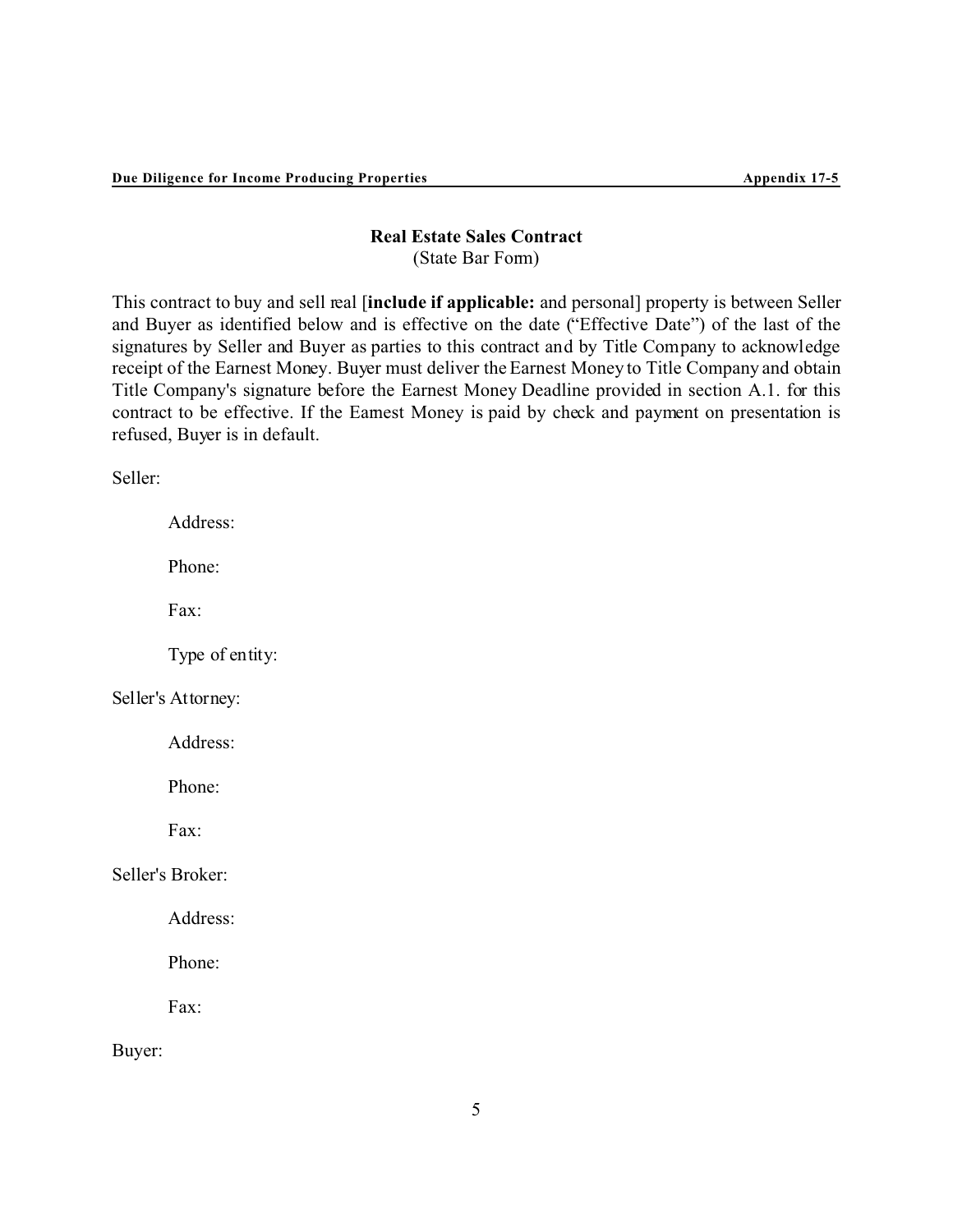Address:

Phone:

Fax:

Type of entity:

Buyer's Attorney:

Address:

Phone:

Fax:

Buyer's Broker:

Address:

Phone:

Fax:

Property: The land commonly known as [**describe property**] and more fully described in Exhibit A ("Land") [**include the following phrases that are applicable, tailoring punctuation and conjunctions as necessary:** , together with improvements to the Land ("Improvements"), the leases associated with the Land and Improvements ("Leases"), and the personal property described in Exhibit A ("Personal Property")].

Title Company:

Address:

Phone:

Fax: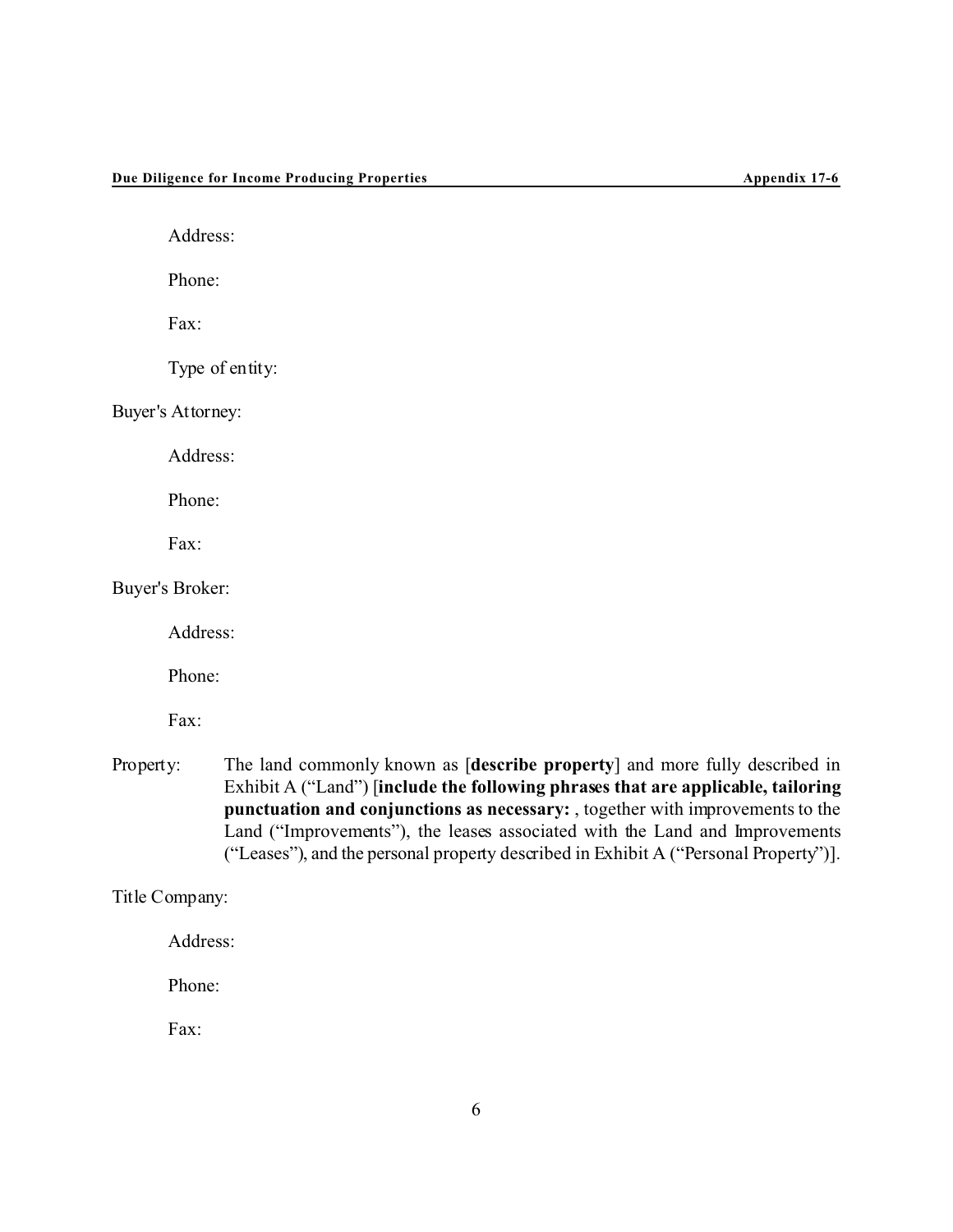Underwriter:

Purchase Price

Cash portion:

Seller-financed portion (principal amount of note):

Interest rate:

Maturity date:

Payment schedule:

Third-party–financed portion:

Total purchase price:

Earnest Money:

Surveyor:

Survey Category:

Buyer's Liquidated Damages:

Seller's Additional Liquidated Damages:

County for Performance:

## **A. Deadlines and Other Dates**

All deadlines in this contract expire at 5:00 P.M. local time where the Property is located. If a deadline falls on a Saturday, Sunday, or national holiday, the deadline will be extended to the next day that is not a Saturday, Sunday, or national holiday. A national holiday is a holiday designated by the federal government. Time is of the essence.

1. Earnest Money Deadline: [**date**]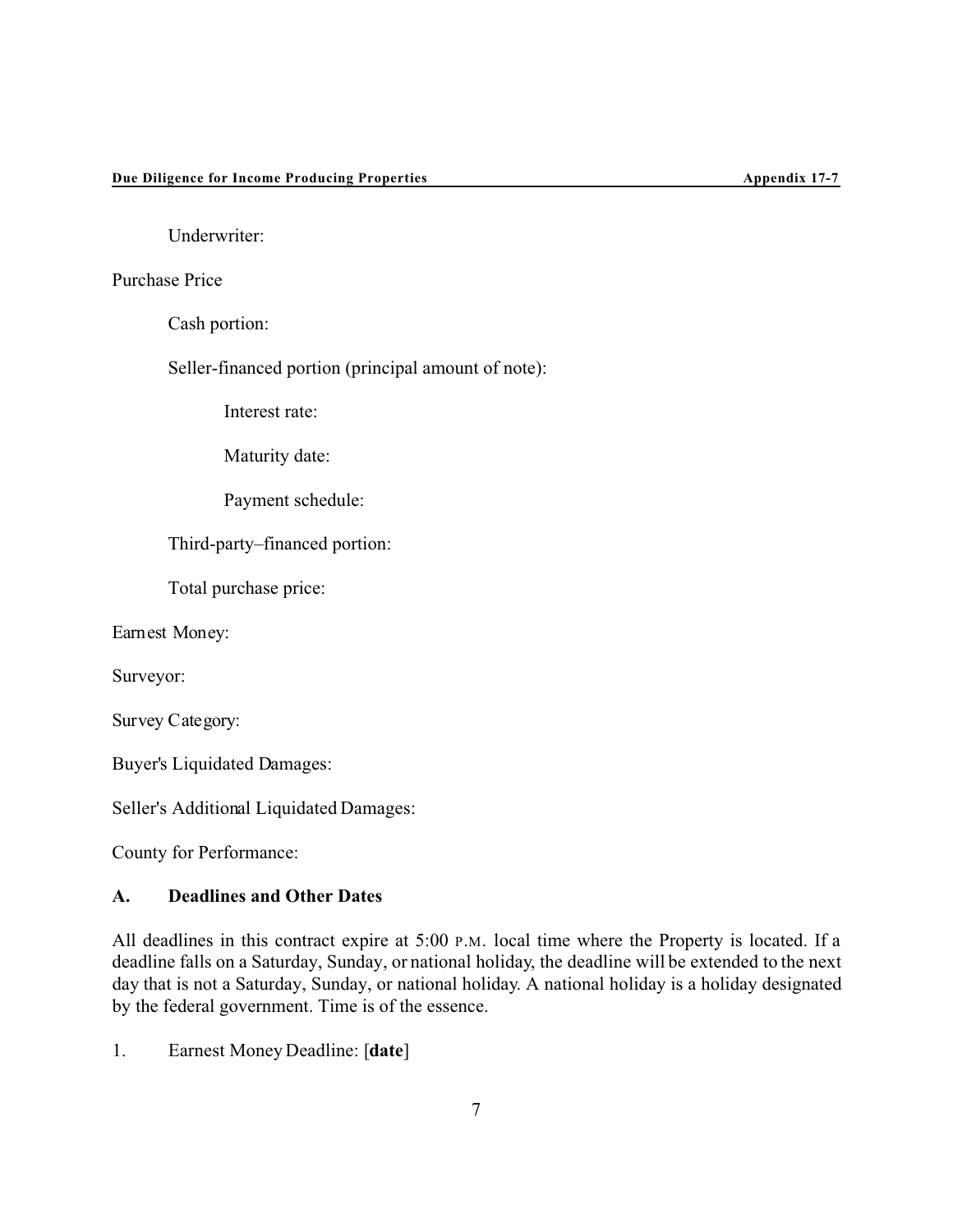2. Delivery of Title Commitment: [[**date**]/[**number**] days after the Effective Date]

3. Delivery of Survey: [[**date**]/[**number**] days after the Effective Date]

4. Delivery of UCC Search: [[**date**]/[**number**] days after the Effective Date]

5. Delivery of legible copies of instruments referenced in the Title Commitment, Survey, and UCC Search: [[**date**]/[**number**] days after the Effective Date]

6. Delivery of Title Objections:[[**date**]/[**number**] days after the Effective Date/[**number**] days after delivery of the Title Commitment, Survey, and legible copies of the instruments referenced in them]

7. Delivery of seller's records as specified in Exhibit C: [[**date**]/[**number**] days after the Effective Date]

8. End of Inspection Period: [[**date**]/[**number**] days after the Effective Date]

9. Closing Date: [[**date**]/[**number**] days after the Effective Date]

10. Closing Time: [**time**]

## **B. Closing Documents**

1. At closing, Seller will deliver the following items:

General Warranty Deed [**include if applicable:** with Vendor's Lien]

Special Warranty Deed [**include if applicable:** with Vendor's Lien]

Bill of Sale and Assignment

IRS Nonforeign Person Affidavit

Evidence of Seller's authority to close this transaction

Notices, statements, and certificates as specified in Exhibit D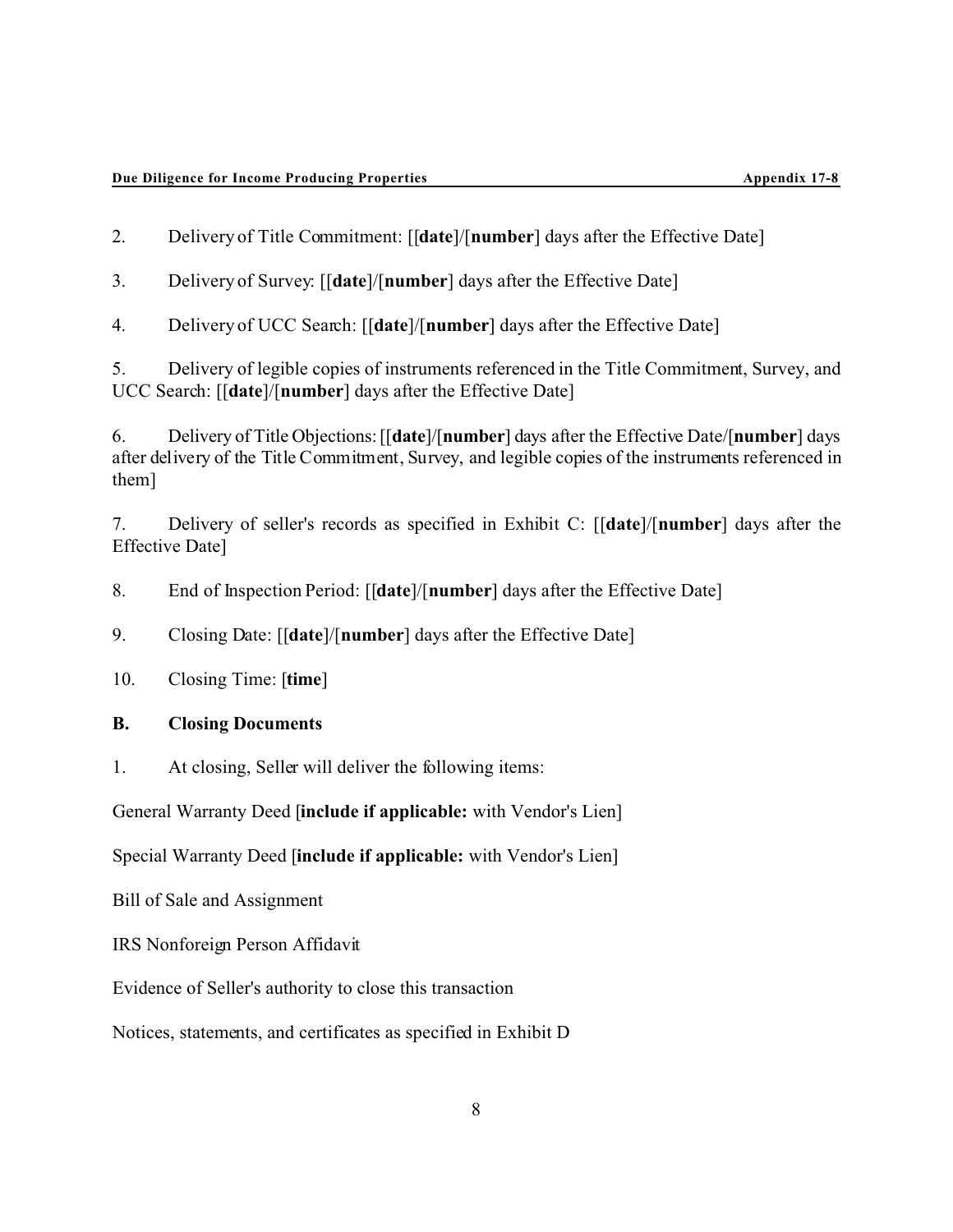2. At closing, Buyer will deliver the following items:

Evidence of Buyer's authority to consummate this transaction

Deceptive Trade Practices Act waiver

Seller-financing documents

Promissory Note

Deed of Trust

Deed of Trust to Secure Assumption

Security Agreement

Financing Statement

The documents listed in this section B are collectively known as the "Closing Documents." Unless otherwise agreed by the parties before closing, the Closing Documents will be prepared using the forms contained in appendix A of the current edition of the *Texas Real Estate Forms Manual* (State Bar of Texas).

#### **C. Exhibits**

The following are attached to and are a part of this contract:

Exhibit A—Description of the Land [**include if applicable:** and Personal Property]

Exhibit B—Representations; Environmental Matters

Exhibit C—Seller's Records

Exhibit D—Notices, Statements, and Certificates

### **D. Purchase and Sale of Property**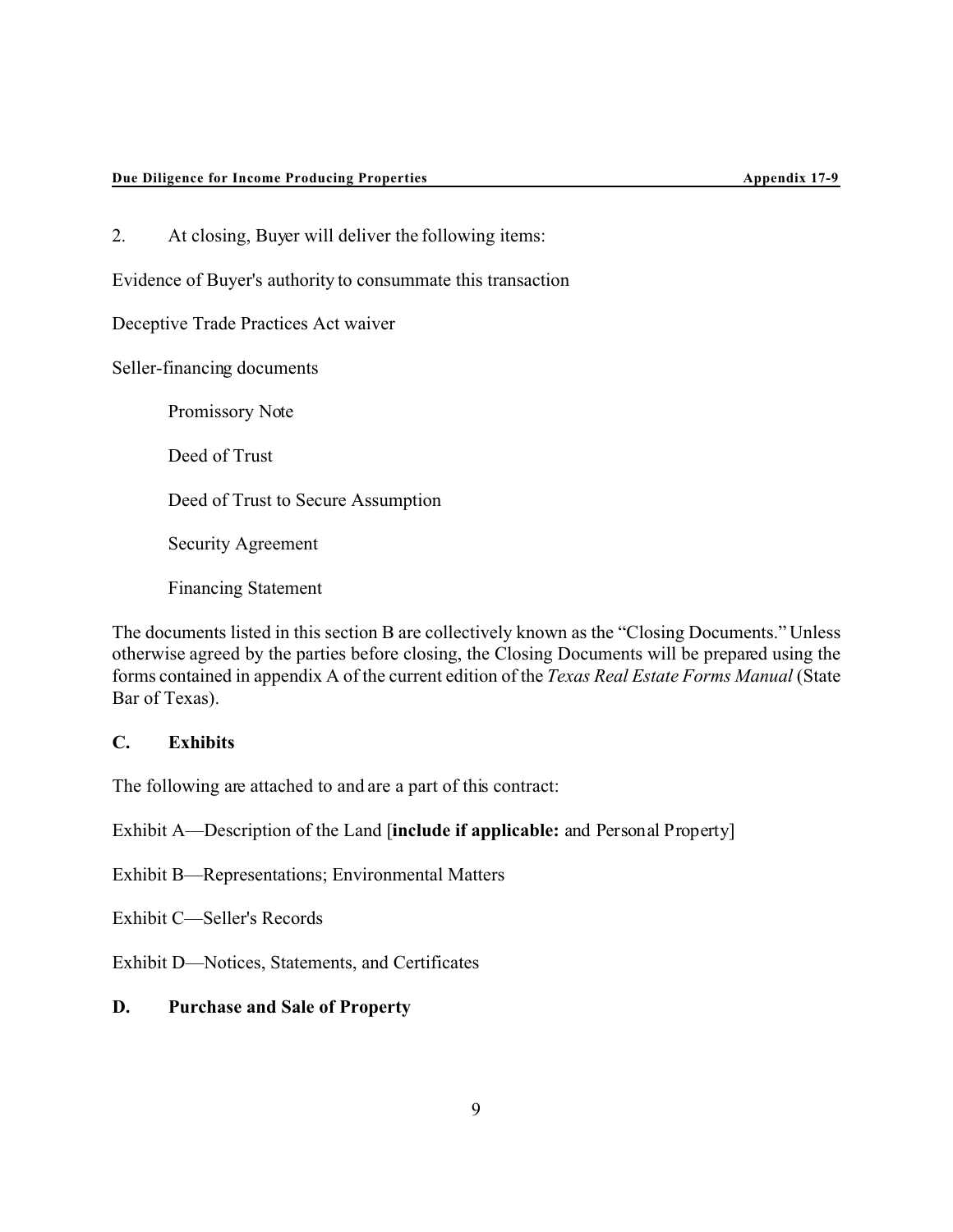Seller agrees to sell and convey the Property to Buyer, and Buyer agrees to buy and pay Seller for the Property. The promises by Buyer and Seller stated in this contract are the consideration for the formation of this contract.

# **E. Interest on Earnest Money**

Buyer may direct Title Company to invest the Earnest Money in an interest-bearing account in a federally insured financial institution by giving notice to Title Company and satisfying Title Company's requirements for investing the Earnest Money in an interest-bearing account. Any interest earned on the Earnest Money will be paid to the party that becomes entitled to the Earnest Money.

### **F. Title and Survey**

1. *Review of Title.* The following statutory notice is provided to Buyer on behalf of the real estate licensees, if any, involved in this transaction: Buyer is advised that it should either have the abstract covering the Propertyexamined by an attorney of Buyer's own selection or be furnished with or obtain a policy of title insurance.

2. *Title Commitment; Title Policy.* "Title Commitment" means a Commitment for Issuance of an Owner Policy of Title Insurance by Title Company, as agent for Underwriter, stating the condition of title to the Land. The "effective date" stated in the Title Commitment must be after the Effective Date of this contract. "Title Policy" means an Owner Policy of Title Insurance issued by Title Company, as agent for Underwriter, in conformity with the last Title Commitment delivered to and approved by Buyer.

3. *Survey.* "Survey" means an on-the-ground, staked plat of survey and metes-and-bounds description of the Land, prepared by Surveyor or another surveyor satisfactory to Title Company, dated after the Effective Date, and certified to comply with the current standards and specifications as published by the Texas Society of Professional Surveyors for the Survey Category.

4. *UCC Search.* "UCC Search" means reports prepared by [a nongovernmental provider/[**describe preparer**]], stating the instruments that are on file in the Texas secretary of state's UCC records and in the UCC records of the county in which the Property is located, showing as debtor Seller and all other owners of the Personal Property during the five years before the Effective Date of this contract.

4. *UCC Search.* "UCC Search" means reports stating the instruments that are on file in the Texas secretary of state's UCC records and in the UCC records of the county in which the Property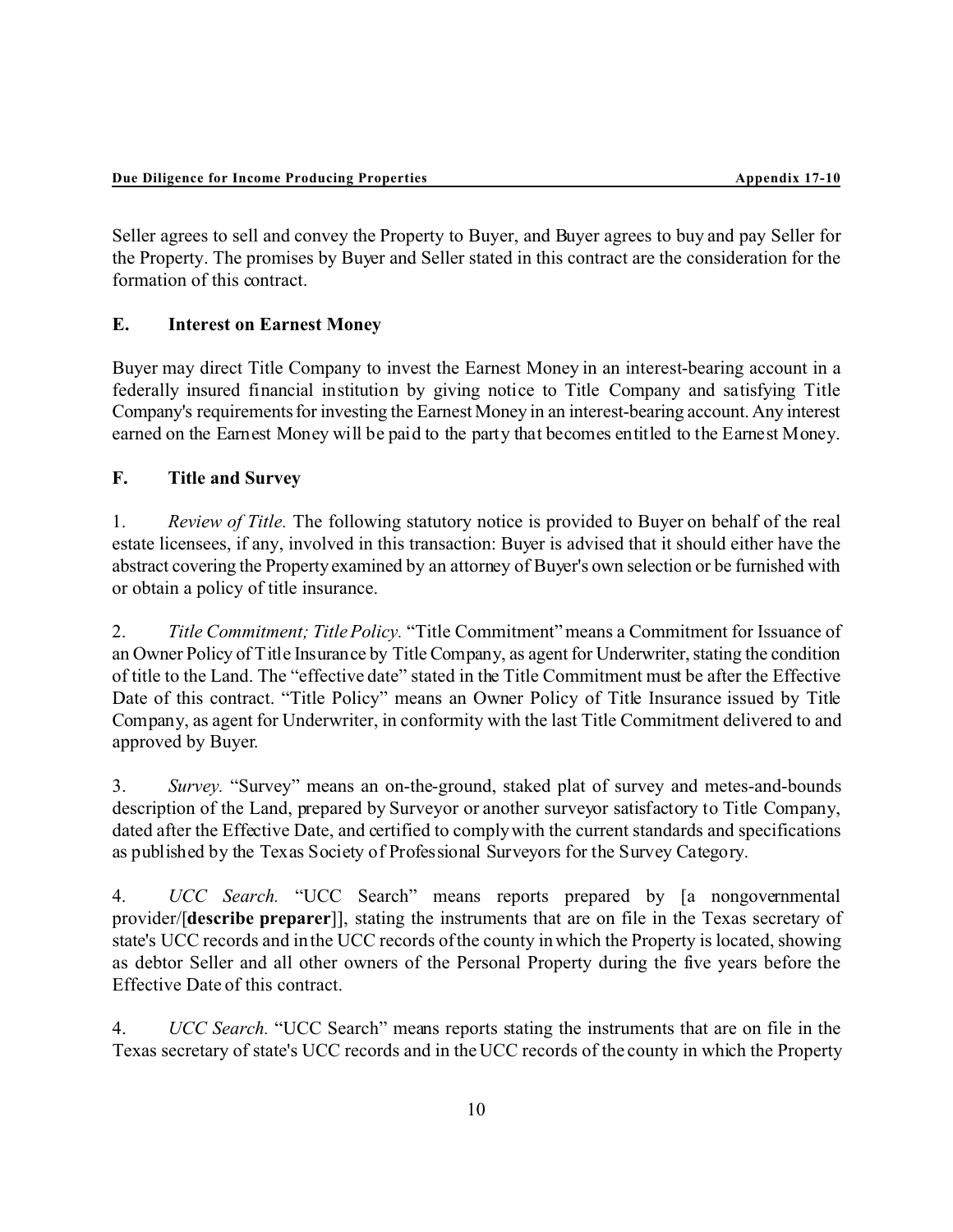is located, showing as debtor Seller and all other owners of the Personal Property during the five years before the Effective Date of this contract. The report of the Texas secretary of state's UCC records will be prepared by the Texas secretary of state, and the report of the county UCC records will be prepared by [a nongovernmental provider/[**describe preparer**]].

5. *Delivery of Title Commitment, Survey, UCC Search, and Legible Copies.* Seller must deliver the Title Commitment to Buyer by the deadline stated in section A.2.; the Survey by the deadline stated in section A.3.; the UCC Search by the deadline stated in section A.4.; and legible copies of the instruments referenced in the Title Commitment, Survey, and UCC Search by the deadline stated in section A.5.

6. *Title Objections.* Buyer has until the deadline stated in section A.6. ("Title Objection Deadline") to review the Survey, Title Commitment, UCC Search, and legible copies of the title instruments referenced in them and notify Seller of Buyer's objections to any of them ("Title Objections"). Buyer will be deemed to have approved all matters reflected by the Survey, Title Commitment, and UCC Search to which Buyer has made no Title Objection by the Title Objection Deadline. The matters that Buyer either approves or is deemed to have approved are "Permitted Exceptions." If Buyer notifies Seller of any Title Objections, Seller has five days from receipt of Buyer's notice to notify Buyer whether Seller agrees to cure the Title Objections before closing ("Cure Notice"). If Seller does not timely give its Cure Notice or timely gives its Cure Notice but does not agree to cure all the Title Objections before closing, Buyer may, within five days after the deadline for the giving of Seller's Cure Notice, notify Seller that either this contract is terminated or Buyer will proceed to close, subject to Seller's obligations to resolve the items listed in Schedule C of the Title Commitment, remove the liquidated liens and exceptions that arise by, through, or under Seller after the Effective Date, and cure only the Title Objections that Seller has agreed to cure in the Cure Notice. At or before closing, Seller must resolve the items that are listed on Schedule C of the Title Commitment, remove all liquidated liens and exceptions that arise by, through, or under Seller after the Effective Date of this contract, and cure the Title Objections that Seller has agreed to cure.

## **G. Inspection Period**

1. *Review of Seller's Records.* Seller will deliver to Buyer copies of Seller's records specified in Exhibit C, or otherwise make those records available for Buyer's review, by the deadline stated in section A.7.

2. *Entry onto the Property.* Buyer may enter the Property before closing to inspect it, subject to the following: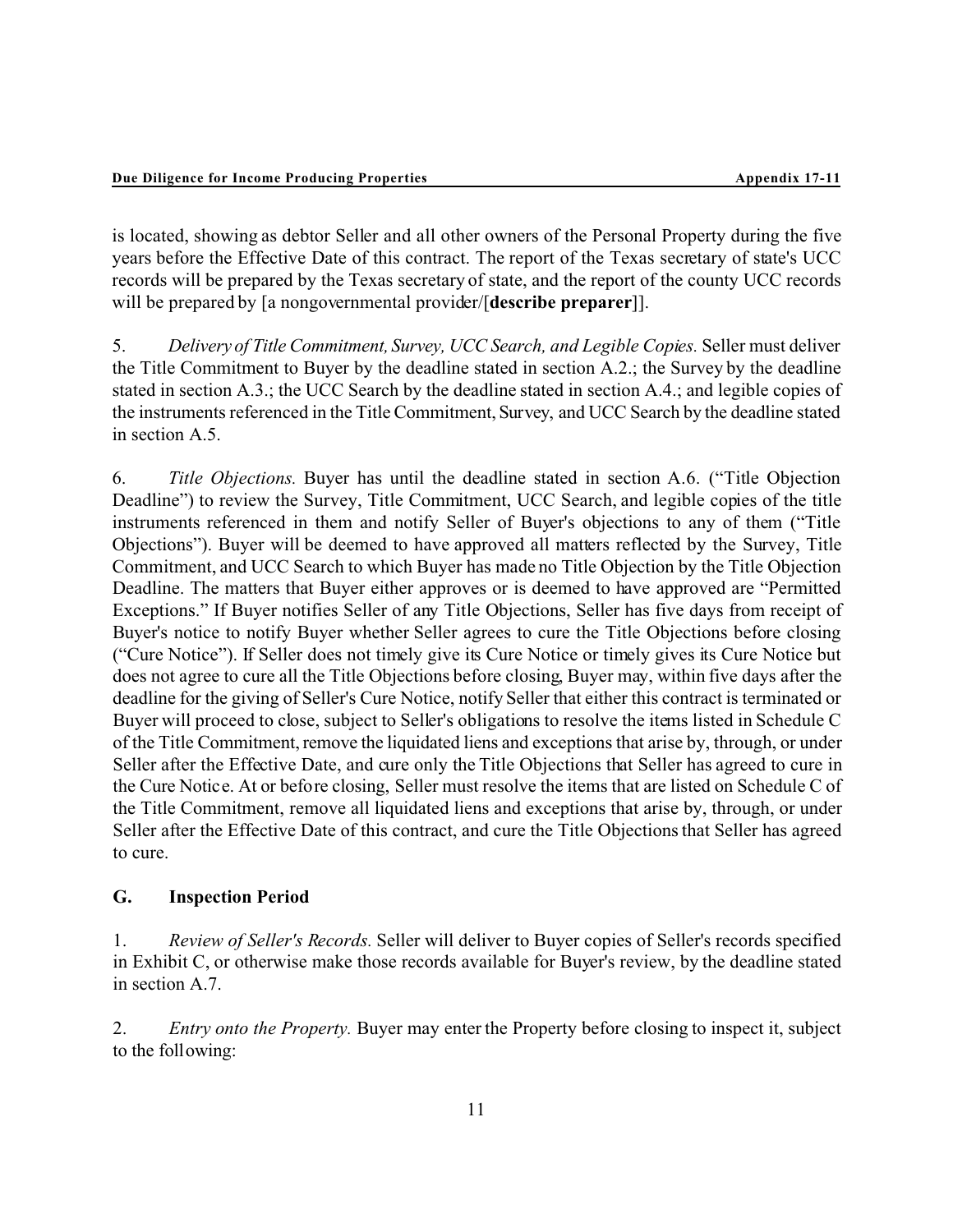a. Buyer must deliver evidence to Seller that Buyer has insurance for its proposed inspection activities, in amounts and with coverages satisfactory to Seller;

b. Buyer may not unreasonably interfere with existing operations or occupants of the Property;

c. Buyer must notify Seller in advance of Buyer's plans to conduct tests so that Seller may be present during the tests;

d. if the Property is altered because of Buyer's inspections, Buyer must return the Property to its preinspection condition promptly after the alteration occurs;

e. Buyer must deliver to Seller copies of all inspection reports that Buyer prepares or receives from third-party consultants or contractors within three days of their preparation or receipt; and

f. Buyer must abide by any other reasonable entry rules imposed by Seller.

3. *Buyer's Right to Terminate.* Buyer may terminate this contract for any reason by notifying Seller before the end of the Inspection Period.

### 4. *Buyer's Indemnity and Release of Seller*

a. *Indemnity.* Buyer will indemnify, defend, and hold Seller harmless from any loss, attorney's fees, expenses, or claims arising out of Buyer's investigation of the Property, except for repair or remediation of existing conditions discovered by Buyer's inspection.

b. *Release.* Buyer releases Seller and those persons acting on Seller's behalf from all claims and causes of action (including claims for attorney's fees and court and other costs) resulting from Buyer's investigation of the Property.

# **H. Representations**

The parties' representations stated in Exhibit B are true and correct as of the Effective Date and must be true and correct on the Closing Date.

# **I. Condition of the Property until Closing; Cooperation; No Recording of Contract**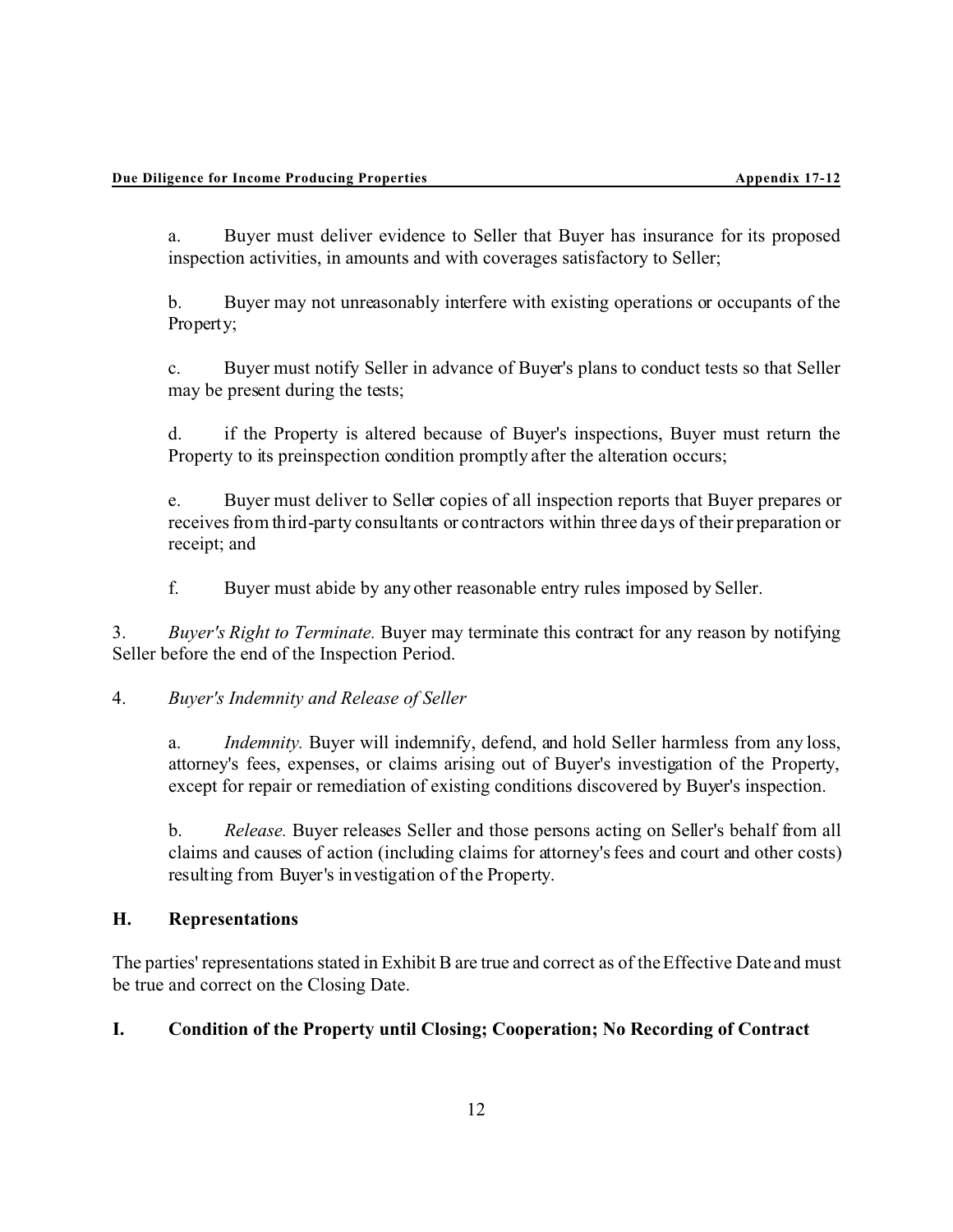1. *Maintenance and Operation.* Until closing, Seller will (a) maintain the Property as it existed on the Effective Date, except for reasonable wear and tear and casualty damage; (b) operate the Property in the same manner as it was operated on the Effective Date; [and] (c) comply with all contracts and governmental regulations affecting the Property[;/.] [**include if applicable:** and (d) not transfer or dispose of any of the Personal Property, except to sell inventory and use supplies in the normal course of operating the Property.] Until the end of the Inspection Period, Seller will not enter into, amend, or terminate any contract that affects the Property other than in the ordinary course of operating the Property and will promptly give notice to Buyer of each new, amended, or terminated contract, including a copy of the contract, in sufficient time so that Buyer may consider the new information before the end of the Inspection Period. If Seller's notice is given within three days before the end of the Inspection Period, the Inspection Period will be extended for three days. After the end of the Inspection Period, Buyer may terminate this contract if Seller enters into, amends, or terminates any contract that affects the Property without first obtaining Buyer's written consent.

2. *Casualty Damage.* Seller will notify Buyer promptly after discovery of any casualty damage to the Property. Seller will have no obligation to repair or replace the Property if it is damaged by casualty before closing. Buyer may terminate this contract if the casualty damage that occurs before closing would materiallyaffect Buyer's intended use of the Property, by giving notice to Seller within fifteen days after receipt of Seller's notice of the casualty (or before closing if Seller's notice of the casualty is received less than fifteen days before closing). [**Include if applicable:** The casualty damage will be deemed to materially affect Buyer's intended use if the estimated amount of the damage exceeds [**percent**] percent of the Purchase Price.] If Buyer does not terminate this contract, Seller will (a) convey the Property to Buyer in its damaged condition, (b) assign to Buyer all of Seller's rights under any property insurance policies covering the Property, and (c) pay to Buyer the amount of the deductibles and coinsurance provisions under any insurance policies covering the Property, but not in excess of the cost to repair the casualty damage and less any amounts previously paid by Seller to repair the Property. If Seller has not insured the Property and Buyer does not elect to terminate this contract in accordance with this section, the Purchase Price will be reduced by the cost to repair the casualty damage.

3. *Condemnation.* Seller will notify Buyer promptly after Seller receives notice that any part of the Property has been or is threatened to be condemned or otherwise taken by a governmental or quasi-governmental authority. Buyer may terminate this contract if the condemnation would materially affect Buyer's intended use of the Property by giving notice to Seller within fifteen days after receipt of Seller's notice to Buyer (or before closing if Seller's notice isreceived lessthan fifteen days before closing). The condemnation will be deemed to materially affect Buyer's intended use if [**specify reason, e.g.,** the condemnation would eliminate all curb cuts on Main Street].If Buyer does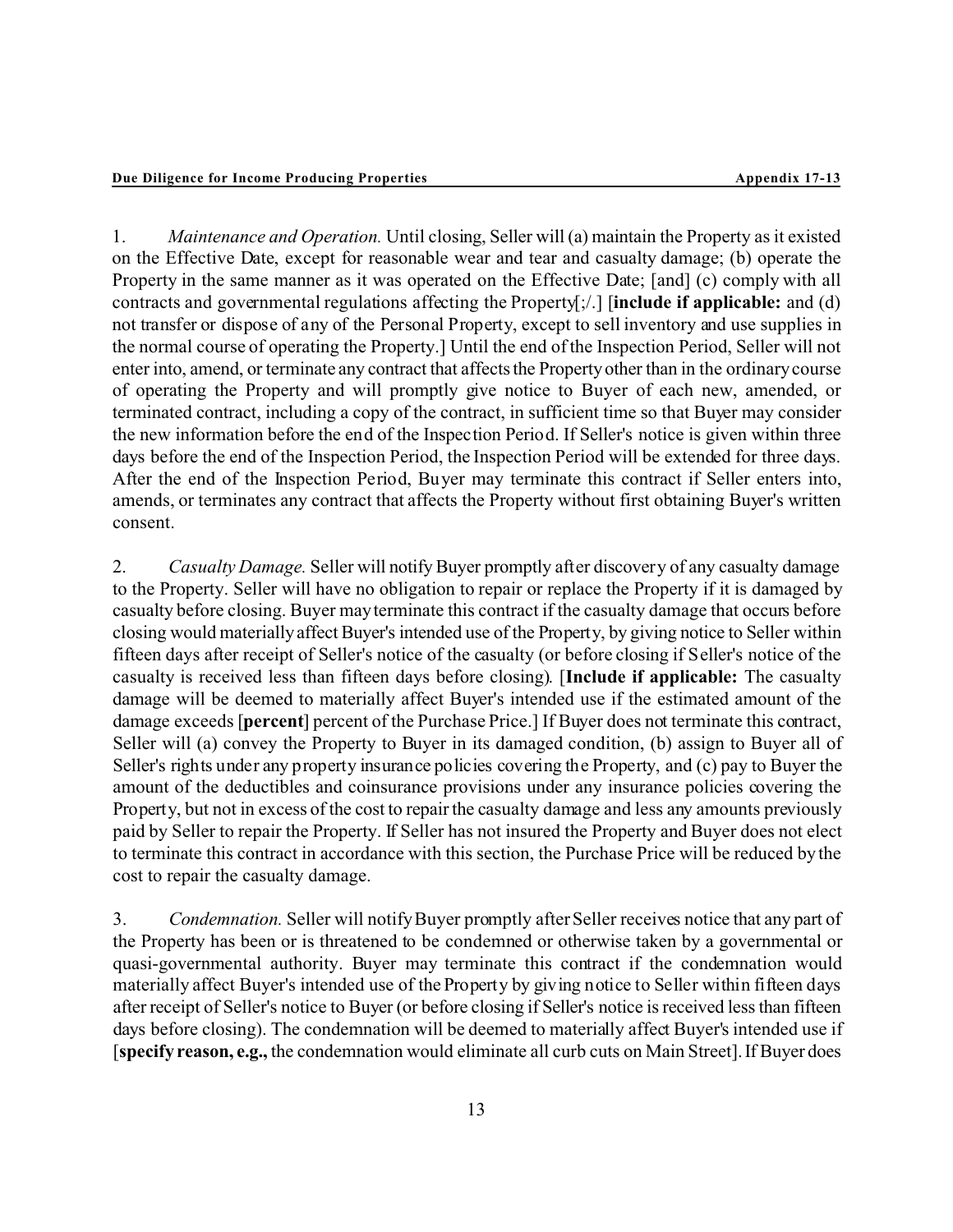not terminate this contract, (a) Buyer and Seller will each have the right to appear and defend their respective interests in the Property in the condemnation proceedings,(b) any award in condemnation will be assigned to Buyer, and (c) if the taking occurs before closing, the description of the Property will be revised to delete the portion taken.

4. *Claims; Hearings.* Seller will notify Buyer promptly of any claim or administrative hearing that is threatened, filed, or initiated before closing that affects the Property.

5. *Cooperation.* Seller will cooperate with Buyer (a) before and after closing, to transfer the applications, permits, and licenses held by Seller and used in the operation of the Property and to obtain any consents necessary for Buyer to operate the Property after closing and (b) before closing, with any reasonable evaluation, inspection, audit, or study of the Property prepared by, for, or at the request of Buyer.

6. *No Recording.* Buyermay not file this contract or any memorandum or notice of this contract in the real property records of any county. If, however, Buyer records this contract or a memorandum or notice, Seller may terminate this contract and record a notice of termination.

# **J. Termination**

# 1. *Disposition of Earnest Money after Termination*

a. *To Buyer.* If Buyer terminates this contract in accordance with any of Buyer's rights to terminate, Seller will, within five days of receipt of Buyer's termination notice, authorize Title Company to deliver the Earnest Money to Buyer, less \$100, which will be paid to Seller as consideration for the right granted by Seller to Buyer to terminate this contract.

b. *To Seller.* If Seller terminates this contract in accordance with any of Seller's rights to terminate, Buyer will, within five days of receipt of Seller's termination notice, authorize Title Company to pay and deliver the Earnest Money to Seller.

2. *Duties after Termination.* If this contract is terminated, Buyer will promptly return to Seller all documents relating to the Property that Seller has delivered to Buyer and all copies that Buyer has made of the documents. After return of the documents and copies, neither party will have further duties or obligations to the other under this contract, except for those obligations that cannot be or were not performed before termination of this contract.

# **K. Closing**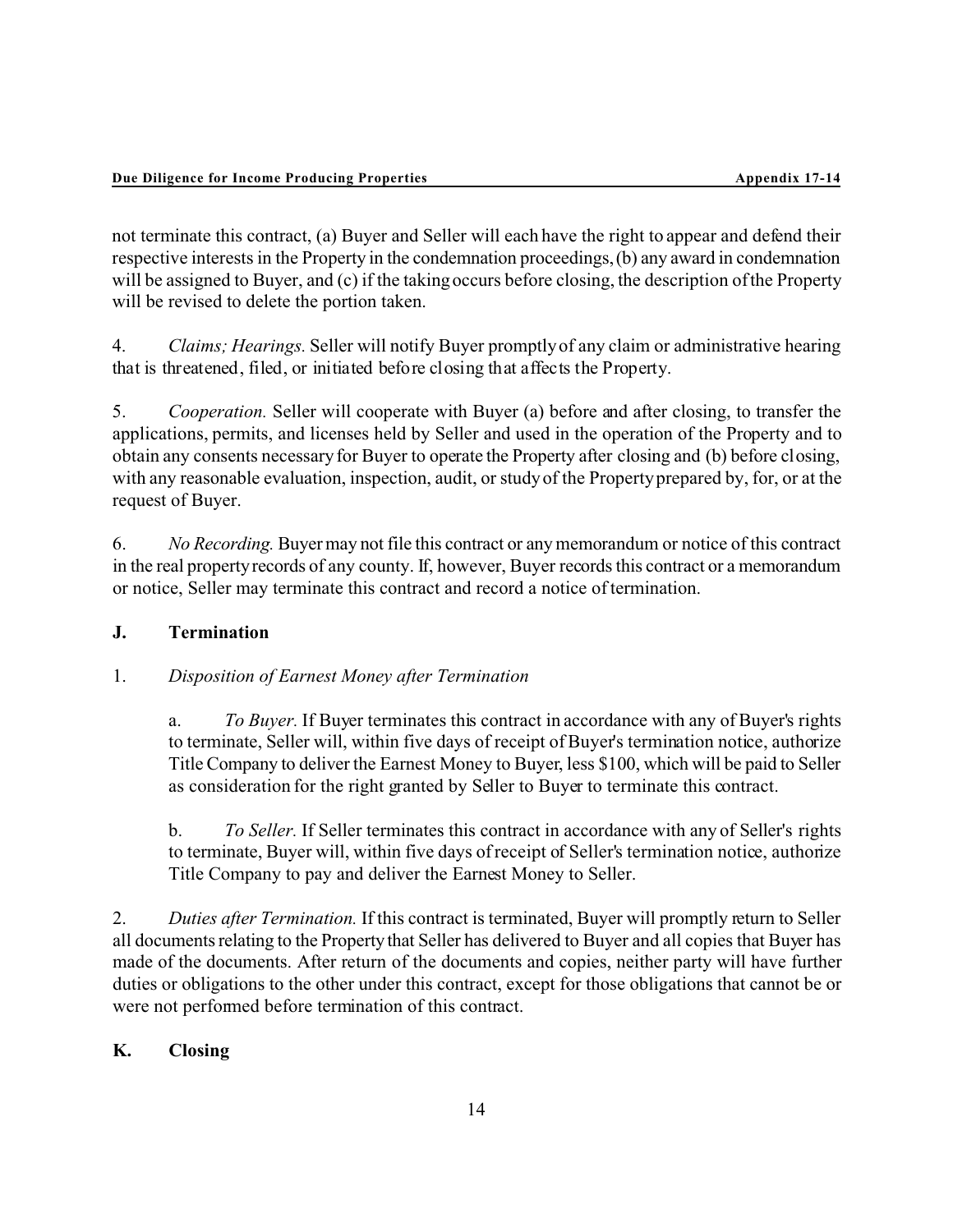1. *Closing.* This transaction will close at Title Company's offices at the Closing Date and Closing Time. At closing, the following will occur:

a. *Closing Documents.* The parties will execute and deliver the Closing Documents.

b. *Payment of Purchase Price.* Buyer will deliver the Purchase Price and other amounts that Buyer is obligated to pay under this contract to Title Company in funds acceptable to Title Company. The Earnest Money will be applied to the Purchase Price.

c. *Disbursement of Funds; Recording; Copies.* Title Company will be instructed to disburse the Purchase Price and other fundsin accordance with this contract, record the deed and the other Closing Documents directed to be recorded, and distribute documents and copies in accordance with the parties' written instructions.

d. *Delivery of Originals.* Seller will deliver to Buyer the originals of Seller's Records.

e. *Possession.* Seller will deliver possession of the Property to Buyer, subject to the Permitted Exceptions existing at closing and any lien and security interest in favor of Seller, if the sale is seller-financed.

## 2. *Transaction Costs*

a. *Seller's Costs.* Seller will pay the basic charge for the Title Policy; one-half of the escrow fee charged by Title Company; the costs to prepare the deed; the costs to obtain, deliver, and record releases of all liens to be released at closing; the costs to record all documents to cure Title Objections agreed to be cured by Seller; Title Company's inspection fee to delete from the Title Policy the standard printed exception for parties in possession; the costs to obtain the Survey, UCC Search, and certificates or reports of ad valorem taxes; the costs to deliver copies of the instruments described in section A.5.; and Seller's expenses and attorney's fees.

b. *Buyer's Costs.* Buyer will pay one-half of the escrow fee charged by Title Company; the costs to obtain, deliver, and record all documents other than those to be recorded at Seller's expense; the additional premium for the "survey/area and boundary deletion" in the Title Policy, if the deletion is requested by Buyer; the costs of work required by Buyer to have the survey reflect matters other than those required under this contract; the costs to obtain financing of the Purchase Price, including the incremental premium costs of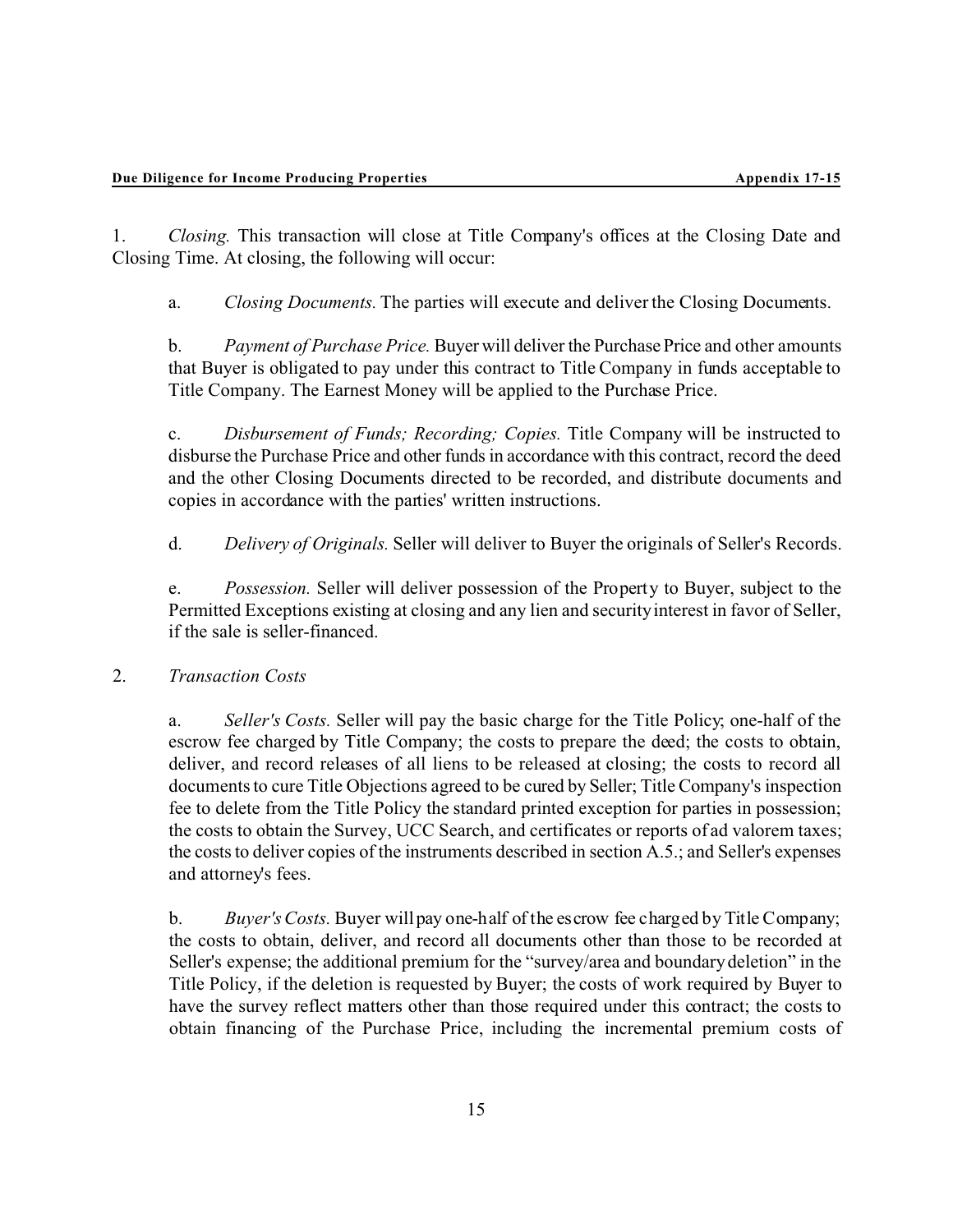mortgagee's title policies and endorsements and deletions required by Buyer's lender; and Buyer's expenses and attorney's fees.

c. *Ad Valorem Taxes.* Ad valorem taxes for the Property for the calendar year of closing will be prorated between Buyer and Seller as of the Closing Date. Seller's portion of the prorated taxes will be paid to Buyer at closing as an adjustment to the Purchase Price. If the assessment for the calendar year of closing is not known at the Closing Date, the proration will be based on taxes for the previous tax year, and Buyer and Seller will adjust the prorations in cash within thirty days of when the actual assessment and taxes are known. Seller will promptly notify Buyer of all notices of proposed or final tax valuations and assessments that Seller receives after the Effective Date and after closing. If this sale or Buyer's use of the Property after closing results in the assessment of additional taxes for periods before closing, Buyer will pay the additional taxes. If Seller changes the use of the Property before closing, resulting in the assessment of additional taxes for periods before closing, Seller will pay the additional taxes. All taxes due as of closing will be paid at closing.

d. *Income and Expenses.*Income and expenses pertaining to operation of the Property will be prorated as of the Closing Date on an accrual basis and paid at closing as a credit or debit adjustment to the Purchase Price. Invoices that are received after closing for operating expenses incurred on or before the Closing Date and not adjusted at closing will be prorated between the parties as of the Closing Date, and Seller will pay its share within ten days of notice of Buyer's invoice.

e. *Postclosing Adjustments.* If errors in the prorations made at closing are identified within ninety days after closing, Seller and Buyer will make postclosing adjustments to correct the errors within fifteen days of receipt of notice of the errors.

f. *Brokers'Commissions.*Buyer and Seller each indemnify and agree to defend and hold the other party harmless from any loss, attorney's fees, and court and other costs arising out of a claim by any person or entity claiming by, through, or under the indemnitor for a broker's or finder's fee or commission because of this transaction or this contract, whether the claimant is disclosed to the indemnitee or not.

3. *Issuance of Title Policy.* Seller will cause Title Company to issue the Title Policy to Buyer as soon as practicable after closing.

## **L. Default and Remedies**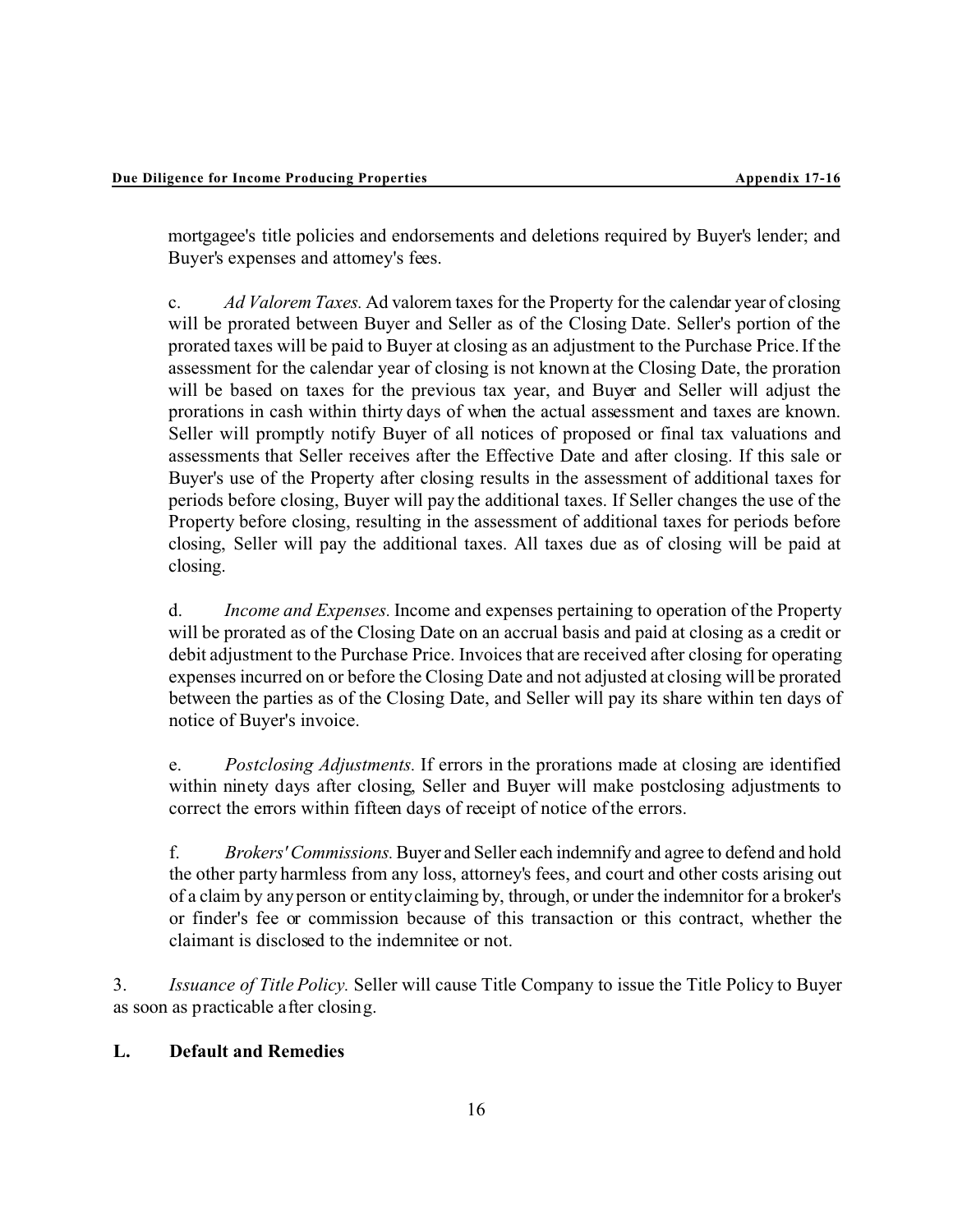1. *Seller's Default.* If Seller fails to perform any of its obligations under this contract or if any of Seller's representations is not true and correct as of the Effective Date or on the Closing Date ("Seller's Default"), Buyer may elect either of the following as its sole and exclusive remedy:

a. *Termination; Liquidated Damages.* Buyer may terminate this contract by giving notice to Seller on or before the Closing Date and Closing Time and have the Earnest Money, less \$100 as described above, returned to Buyer unless Seller's Default relates to the untruth or incorrectness of Seller's representations for reasons not reasonablywithin Seller's control. If Seller's Default occurs after Buyer has incurred costs to investigate the Property after the Effective Date and Buyer terminates this contract in accordance with the previous sentence, Seller will also pay to Buyer as liquidated damages the lesser of Buyer's actual out-of-pocket expenses incurred to investigate the Property after the Effective Date or the amount of Buyer's Liquidated Damages, within ten days of Seller's receipt of an invoice from Buyer stating the amount of Buyer's expenses.

b. *Specific Performance.* Unless Seller's Default relates to the untruth or incorrectness of Seller's representations for reasons not reasonably within Seller's control, Buyer may enforce specific performance of Seller's obligations under this contract. If title to the Property is awarded to Buyer, the conveyance will be subject to the matters stated in the Title Commitment.

2. *Buyer's Default.* If Buyer fails to perform any of its obligations under this contract ("Buyer's Default"), Seller may elect either of the following as its sole and exclusive remedy:

a. *Termination; Liquidated Damages.* Seller may terminate this contract by giving notice to Buyer on or before the Closing Date and Closing Time and have the Earnest Money paid to Seller. If Buyer's Default occurs after Seller has incurred costs to perform its obligations under this contract and Seller terminates this contract in accordance with the previous sentence, Buyer will also reimburse Seller for the lesser of Seller's actual out-ofpocket expenses incurred to perform its obligations under this contract or the amount of Seller's Additional Liquidated Damages, within ten days of Buyer's receipt of an invoice from Seller stating the amount of Seller's expenses.

b. *Specific Performance.* Seller may enforce specific performance of Buyer's obligations under this contract. If title to the Property is awarded to Buyer, the conveyance will be subject to the matters stated in the Title Commitment.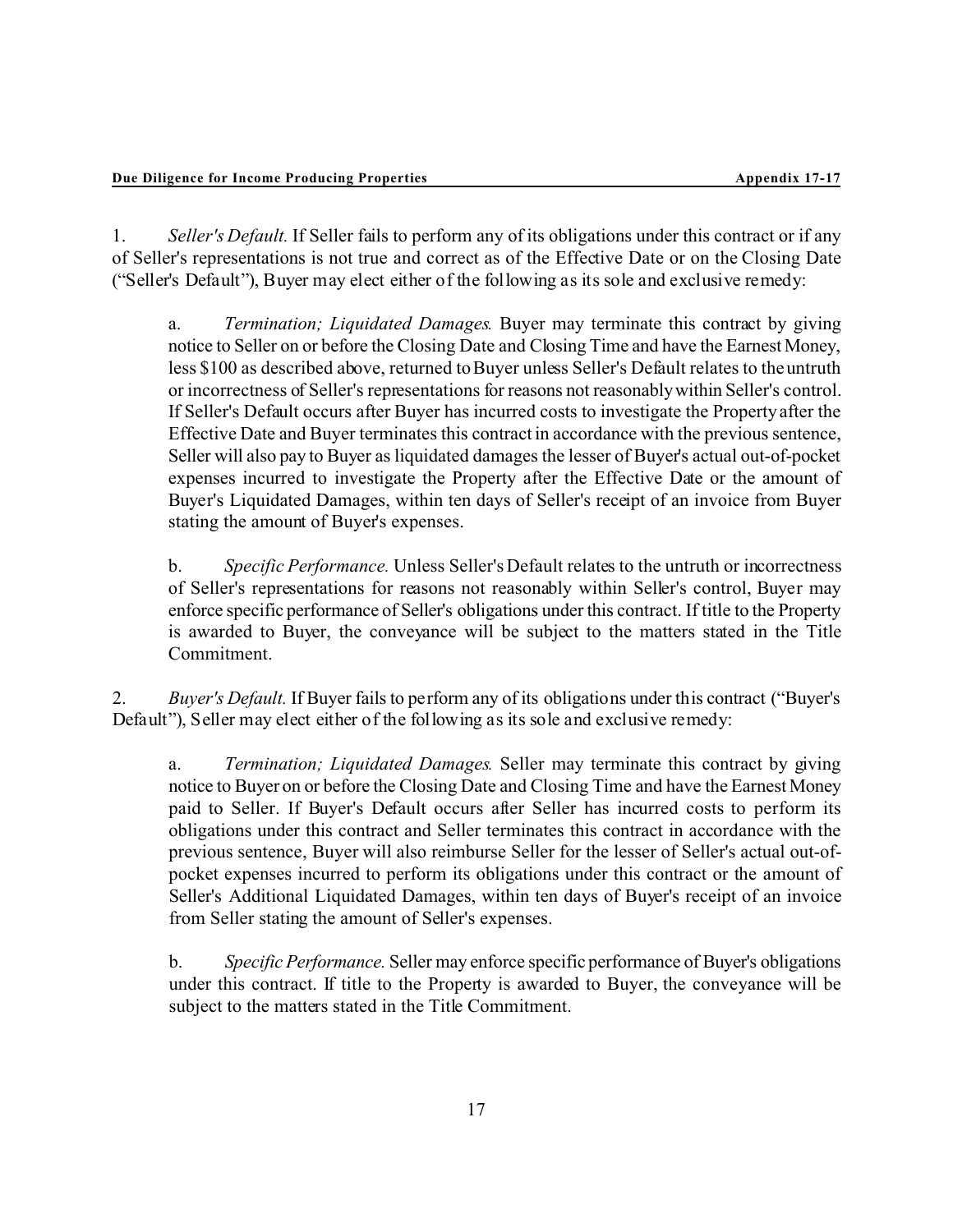3. *Liquidated Damages.* The parties agree that just compensation for the harm that would be caused by a default by either party cannot be accurately estimated or would be very difficult to accurately estimate and that the Earnest Money and the amounts provided above are reasonable forecasts of just compensation to the nondefaulting party for the harm that would be caused by a default.

4. *Attorney's Fees.* If either party retains an attorney to enforce this contract, the party prevailing in litigation is entitled to recover reasonable attorney's fees and court and other costs.

# **M. Miscellaneous Provisions**

1. *Notices.* Any notice required by or permitted under this contract must be in writing. Any notice required by this contract will be deemed to be delivered (whether actually received or not) when deposited with the United States Postal Service, postage prepaid, certified mail, return receipt requested, and addressed to the intended recipient at the address shown in this contract. Notice may also be given by regular mail, personal delivery, courier delivery, facsimile transmission, or other commercially reasonable means and will be effective when actually received. Any address for notice may be changed by written notice delivered as provided herein. Copies of each notice must be given by one of these methods to the attorney of the party to whom notice is given.

2. *Entire Contract.* This contract, together with its exhibits, and any Closing Documents delivered at closing constitute the entire agreement of the parties concerning the sale of the Property by Seller to Buyer. There are no oral representations, warranties, agreements,or promises pertaining to the sale of the Property by Seller to Buyer not incorporated in writing in this contract.

3. *Amendment.* This contract may be amended only by an instrument in writing signed by the parties.

4. *Prohibition of Assignment.* Buyer may not assign this contract or any of Buyer's rights under it without Seller's prior written consent, and any attempted assignment is void. This contract binds, benefits, and may be enforced by the parties and their respective heirs, successors, and permitted assigns.

4. *Assignment.* Buyer may assign this contract and Buyer's rights under it only to an entity in which Buyer possesses, directly or indirectly, the power to direct or cause the direction of its management and policies, whether through the ownership of voting securities or otherwise, and any other assignment is void. This contract binds, benefits, and may be enforced by the parties and their respective heirs, successors, and permitted assigns.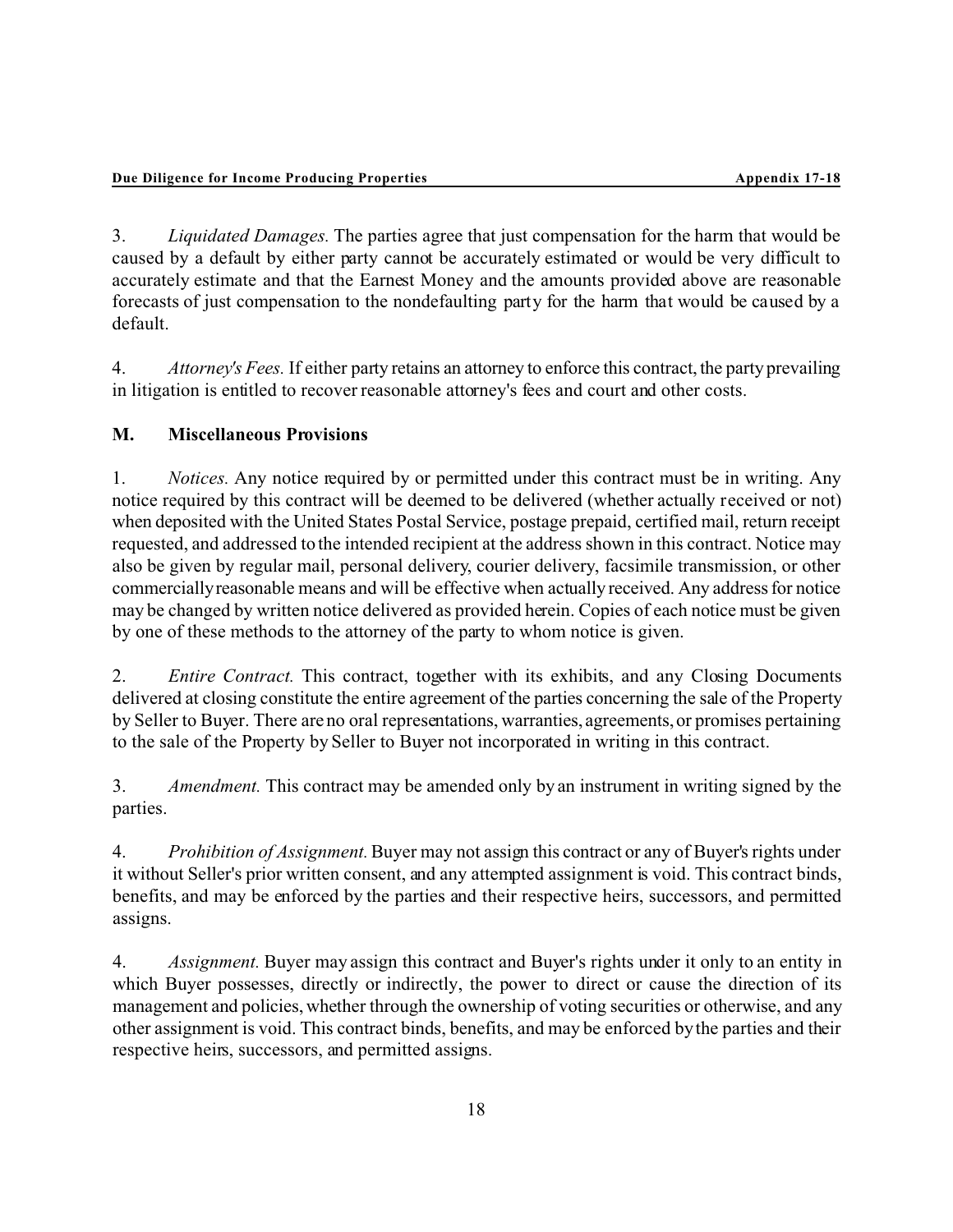5. *Survival.* The obligations of this contract that cannot be performed before termination of this contract or before closing will survive termination of this contract or closing, and the legal doctrine of merger will not apply to these matters.If there is any conflict between the Closing Documents and this contract, the Closing Documents will control.

6. *Choice of Law; Venue; Alternative Dispute Resolution.* This contract will be construed under the laws of the state of Texas, without regard to choice-of-law rules of any jurisdiction. Venue is in the County for Performance, except as otherwise provided by applicable law. Time permitting, the parties will submit in good faith to an alternative dispute resolution process before filing a suit concerning this contract.

7. *Waiver of Default.* It is not a waiver of default if the nondefaulting party fails to declare immediately a default or delays taking any action with respect to the default.

8. *No Third-Party Beneficiaries.* There are no third-party beneficiaries of this contract.

9. *Severability.* The provisions of this contract are severable. If a court of competent jurisdiction finds that any provision of this contract is unenforceable, the remaining provisions will remain in effect without the unenforceable parts.

10. *Ambiguities Not to Be Construed against Party Who Drafted Contract.* The rule of construction that ambiguities in a document will be construed against the party who drafted it will not be applied in interpreting this contract.

11. *No Special Relationship.* The parties'relationship is an ordinary commercial relationship, and they do not intend to create the relationship of principal and agent, partnership, joint venture, or any other special relationship.

12. *Counterparts.* If this contract is executed in multiple counterparts, all counterparts taken together will constitute this contract.

13. *Confidentiality.* The parties will keep confidential this contract, this transaction, and all information learned in the course of this transaction, except to the extent disclosure is required by law or court order or to enable third parties to advise or assist Buyer to investigate the Property or either party to close this transaction.

14. *Waiver of Consumer Rights.* BUYER WAIVES ITS RIGHTS UNDER THE TEXAS DECEPTIVE TRADE PRACTICES-CONSUMER PROTECTION ACT, SECTION 17.41 ET SEQ.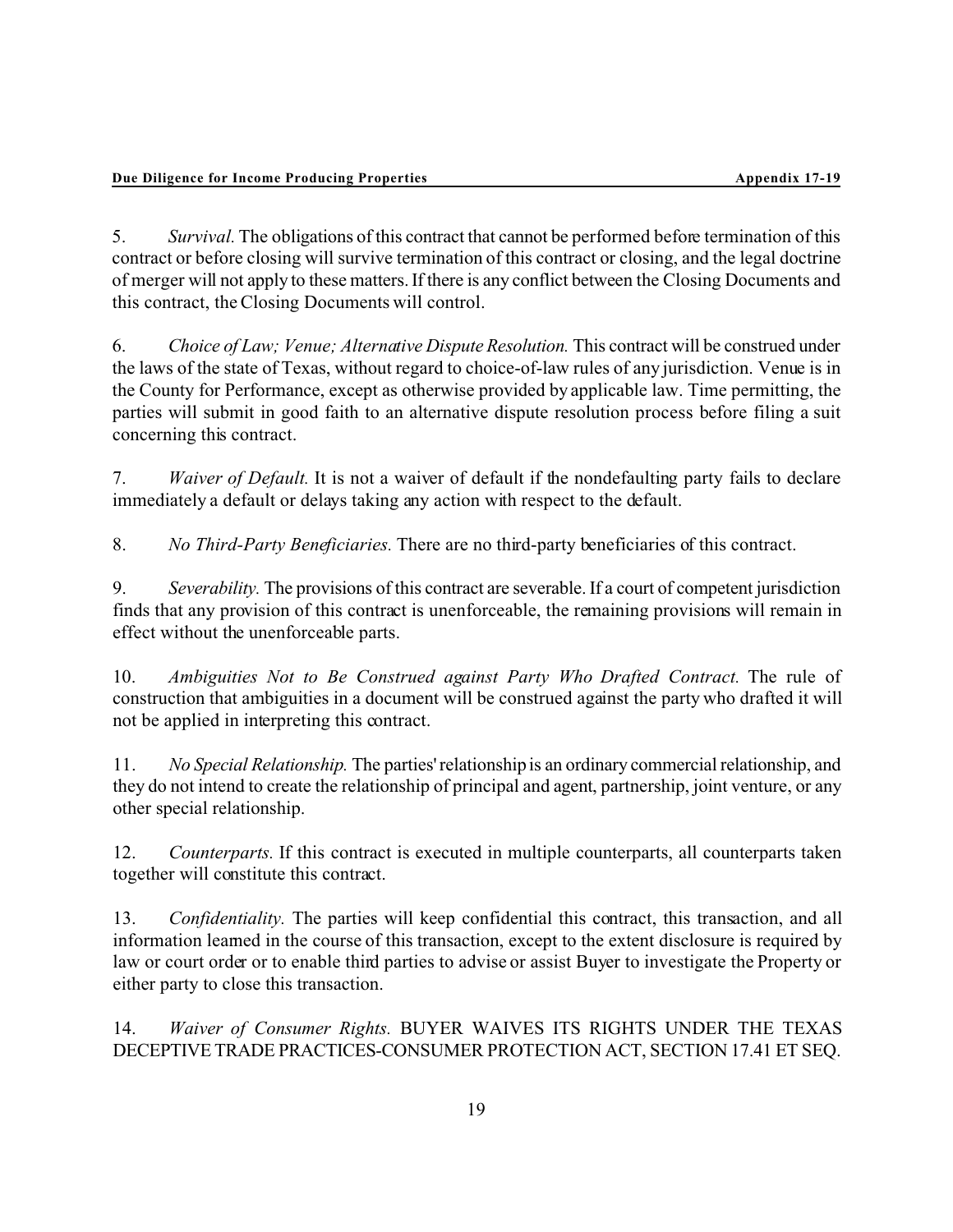# OF THE TEXAS BUSINESS AND COMMERCE CODE, A LAW THAT GIVES CONSUMERS SPECIAL RIGHTS AND PROTECTIONS. AFTER CONSULTATION WITH AN ATTORNEY OF ITS OWN SELECTION, BUYER VOLUNTARILY CONSENTS TO THIS WAIVER.

[**Name and title of seller**] Date:

[**Name and title of buyer**] Date:

Title Company acknowledges receipt of Earnest Money in the amount of \$ and a copy of this contract executed by both Buyer and Seller.

| [Name of title company] |  |
|-------------------------|--|
| $\rm{By:}$              |  |
| Name:                   |  |
| Title:                  |  |
| Date:                   |  |

\_\_\_\_\_\_\_\_\_\_\_\_\_\_\_\_\_\_\_\_\_\_\_\_\_\_\_\_\_\_\_\_\_\_\_\_\_\_\_\_\_\_\_\_\_\_\_\_\_

# **Exhibit A**

## **Description of the Land [and Personal Property]**

All personal property associated with the Land and Improvements, except the following: [**list exceptions**].

The following described personal property: [**describe property**].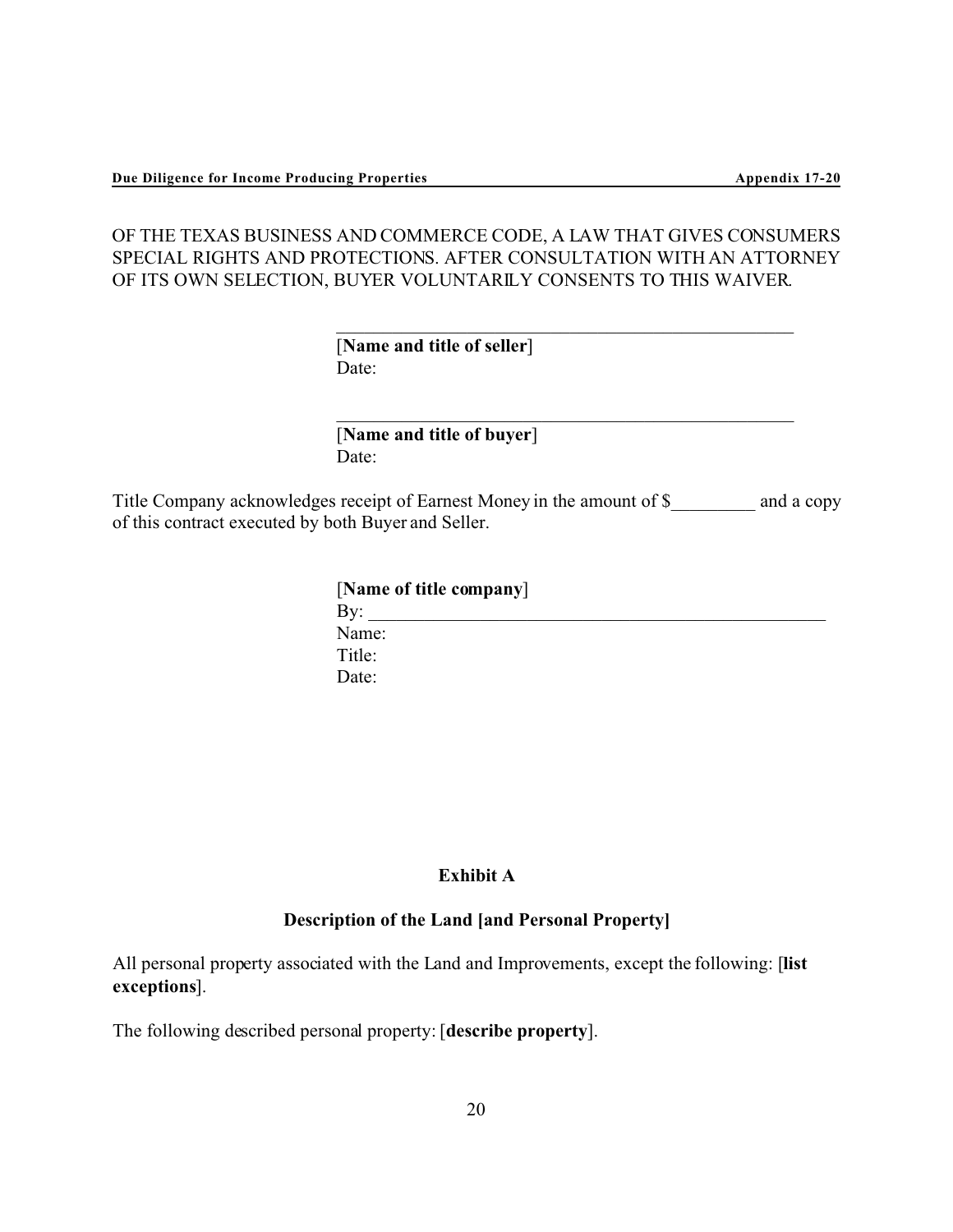# **Exhibit B**

# **Representations; Environmental Matters**

# **A. Seller's Representations to Buyer**

Seller represents to Buyer that the following are true and correct as of the Effective Date and will be true and correct on the Closing Date.

1. *Authority.* Seller is a [**specify type of organization**] duly organized, validly existing, and in good standing under the laws of the state of [Texas/[**state**]] with authority to convey the Property to Buyer. This contract is, and all documents required by this contract to be executed and delivered to Buyer at closing will be, duly authorized, executed, and delivered by Seller.

2. *Litigation.* There is no litigation pending or threatened against Seller that might affect the Property or Seller's ability to perform its obligations under this contract [**include if applicable:** , except: [**specify**]].

3. *Violation of Laws.* Seller has not received notice of violation of any law, ordinance, regulation, or requirements affecting the Property or Seller's use of the Property [**include if applicable:** , except: [**specify**]].

4. *Licenses, Permits, and Approvals.* Seller has not received notice that any license, permit, or approval necessary to operate the Property in the manner in which it is currently operated will not be renewed on expiration or that any material condition will be imposed in order to obtain their renewal [**include if applicable:** , except: [**specify**]].

5. *Condemnation; Zoning; Land Use; Hazardous Materials.* Seller has not received notice of any condemnation, zoning, or land-use proceedings affecting the Property or any inquiries or notices by any governmental authority or third party with respect to the presence of hazardous materials on the Property or the migration of hazardous materials from the Property [**include if applicable:** , except: [**specify**]].

6. *No Other Obligation to Sell the Property or Restriction against Selling the Property.* Except for granting a security interest in the Property, Seller has not obligated itself to sell the Property to any party other than Buyer. Seller's performance of this contract will not cause a breach of any other agreement or obligation to which Seller is a party or to which it is bound.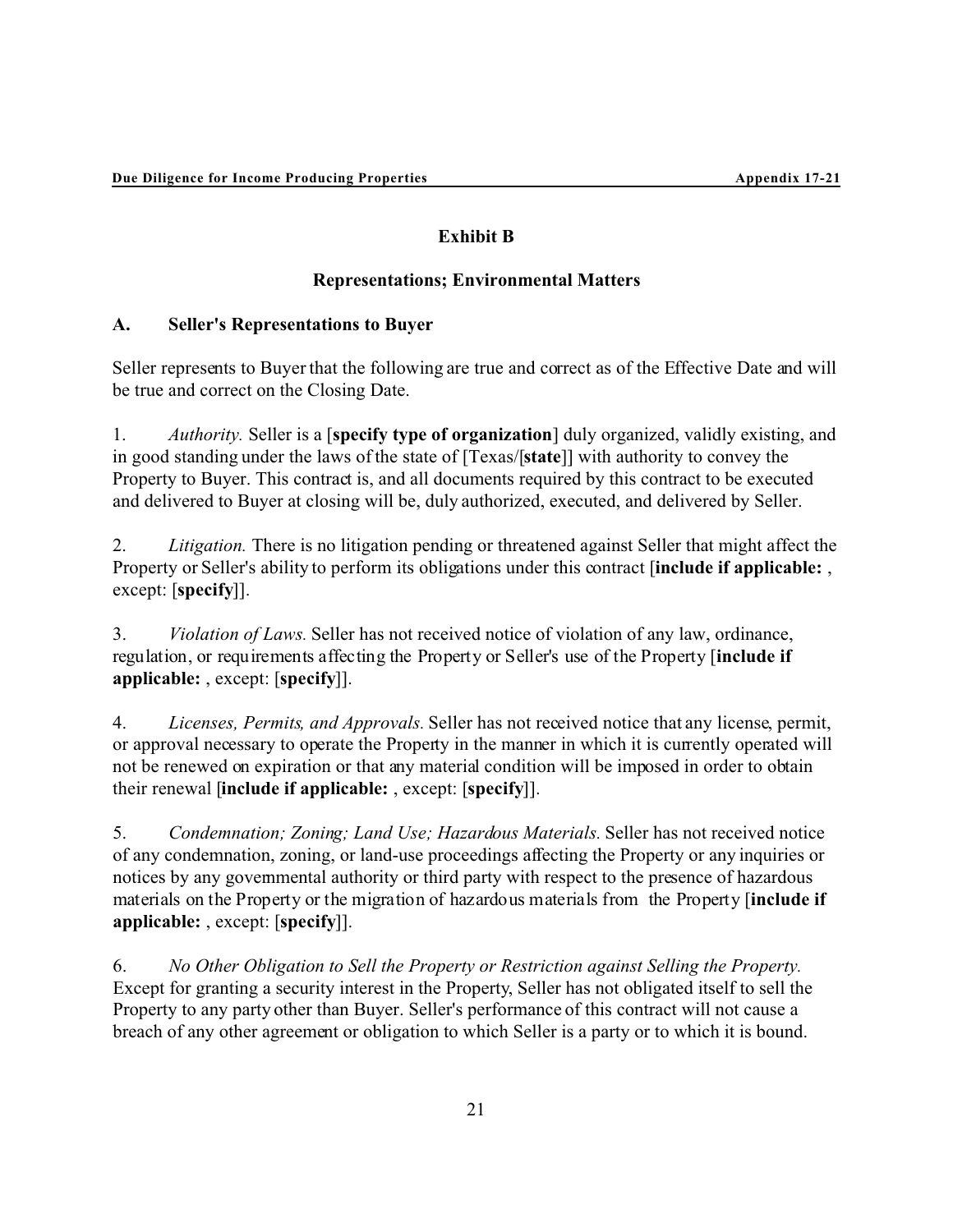7. *No Liens.* On the Closing Date, the Property will be free and clear of all mechanic's and materialman's liens and other liens and encumbrances of any nature except the Permitted Exceptions, and no work or materials will have been furnished to the Property that might give rise to mechanic's, materialman's, or other liens against the Property other than work or materials to which Buyer has given its consent.

8. *No Other Representation.* Except as stated above or in the notices, statements, and certificates set forth in Exhibit D, Seller makes no representation with respect to the Property.

9. *No Warranty.* Seller has made no warranty in connection with this contract.

# **B. "As Is, Where Is"**

THIS CONTRACT IS AN ARMS-LENGTH AGREEMENT BETWEEN THE PARTIES. THE PURCHASE PRICE WAS BARGAINED ON THE BASIS OF AN "AS IS, WHERE IS" TRANSACTION AND REFLECTS THE AGREEMENT OF THE PARTIES THAT THERE ARE NO REPRESENTATIONS, DISCLOSURES, OR EXPRESS OR IMPLIED WARRANTIES, EXCEPT FOR THE WARRANTY OF TITLE STATED IN THE CLOSING DOCUMENTS AND SELLER'S REPRESENTATIONS TO BUYER SET FORTH IN SECTION A OF THIS EXHIBIT B.

THE PROPERTY WILL BE CONVEYED TO BUYER IN AN "AS IS, WHERE IS" CONDITION, WITH ALL FAULTS. [**Include if applicable:** SELLER MAKES NO WARRANTY OF CONDITION, MERCHANTABILITY, OR SUITABILITY OR FITNESS FOR A PARTICULAR PURPOSE WITH RESPECT TO THE PERSONAL PROPERTY.] ALL WARRANTIES, EXCEPT THE WARRANTY OF TITLE IN THE CLOSING DOCUMENTS, ARE DISCLAIMED.

The provisions of this section B regarding the Property will be included in the deed [**include if applicable:** and bill of sale] with appropriate modification of terms as the context requires.

## **C. Environmental Matters**

AFTER CLOSING, AS BETWEEN BUYER AND SELLER, THE RISK OF LIABILITY OR EXPENSE FOR ENVIRONMENTAL PROBLEMS, EVEN IF ARISING FROM EVENTS BEFORE CLOSING, WILL BE THE SOLE RESPONSIBILITY OF BUYER, REGARDLESS OF WHETHER THE ENVIRONMENTAL PROBLEMS WERE KNOWN OR UNKNOWN AT CLOSING. ONCE CLOSING HAS OCCURRED, BUYER INDEMNIFIES, HOLDS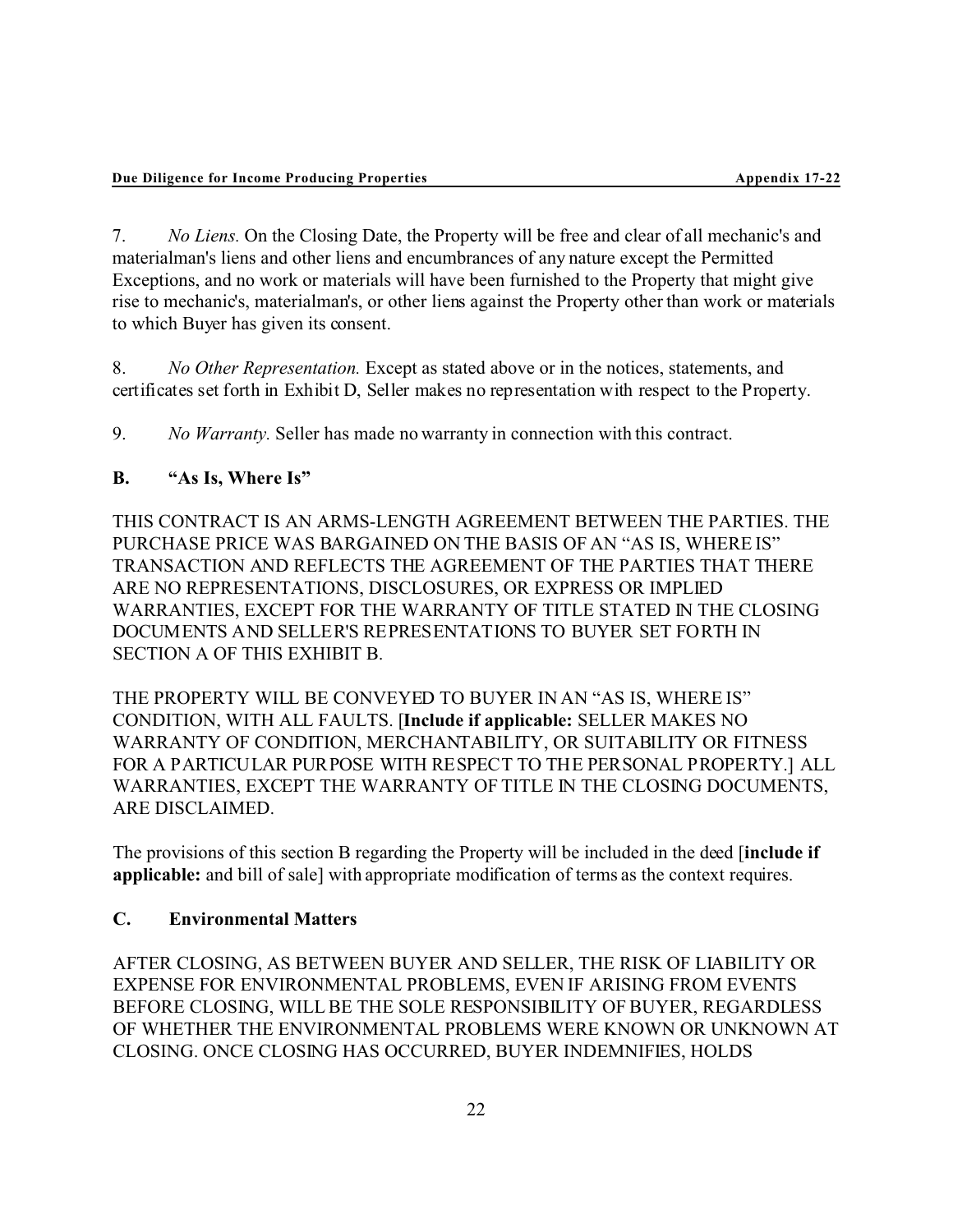HARMLESS, AND RELEASES SELLER FROM LIABILITY FOR ANY LATENT DEFECTS AND FROM ANY LIABILITY FOR ENVIRONMENTAL PROBLEMS AFFECTING THE PROPERTY, INCLUDING LIABILITY UNDER THE COMPREHENSIVE ENVIRONMENTAL RESPONSE, COMPENSATION, AND LIABILITY ACT (CERCLA), THE RESOURCE CONSERVATION AND RECOVERY ACT (RCRA), THE TEXAS SOLID WASTE DISPOSAL ACT, OR THE TEXAS WATER CODE. **BUYER INDEMNIFIES, HOLDS HARMLESS, AND RELEASES SELLER FROM ANY LIABILITY FOR ENVIRONMENTAL PROBLEMS AFFECTING THE PROPERTY ARISING AS THE RESULT OF SELLER'S OWN NEGLIGENCE OR THE NEGLIGENCE OF SELLER'S REPRESENTATIVES.** BUYER INDEMNIFIES, HOLDS HARMLESS, AND RELEASES SELLER FROM ANY LIABILITY FOR ENVIRONMENTAL PROBLEMS AFFECTING THE PROPERTY ARISING AS THE RESULT OF THEORIES OF PRODUCTS LIABILITY AND STRICT LIABILITY, OR UNDER NEW LAWS OR CHANGES TO EXISTING LAWS ENACTED AFTER THE EFFECTIVE DATE THAT WOULD OTHERWISE IMPOSE ON SELLERS IN THIS TYPE OF TRANSACTION NEW LIABILITIES FOR ENVIRONMENTAL PROBLEMS AFFECTING THE PROPERTY.

The provisions of this section C regarding the Property will be included in the deed [**include if applicable:** and bill of sale] with appropriate modification of terms as the context requires.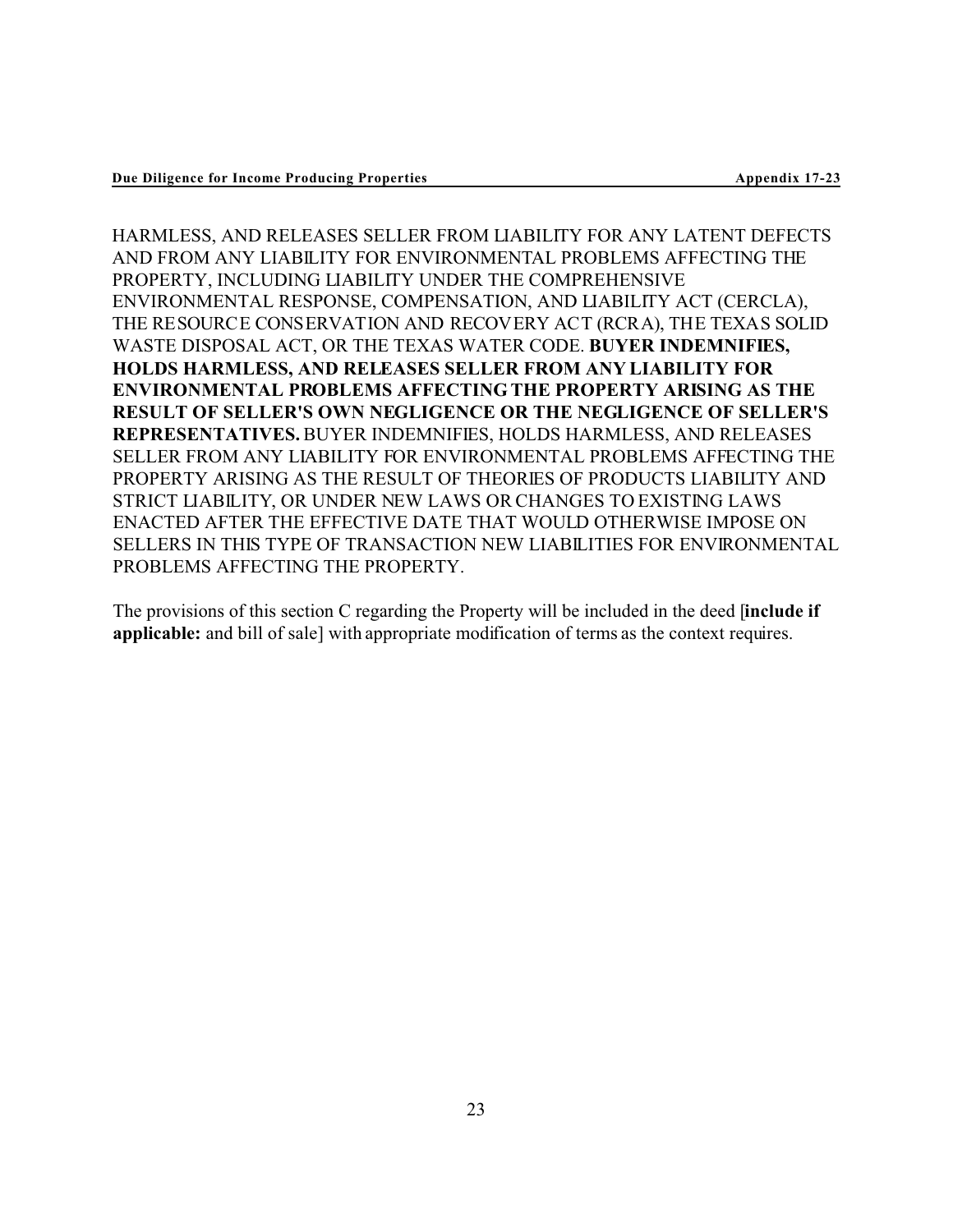## **Exhibit C**

#### **Seller's Records**

To the extent that Seller has possession of the following items pertaining to the Property, Seller will deliver or make the items or copies of them available to Buyer by the deadline stated in section A.7.:

### **Governmental**

governmental licenses, certificates, permits, and approvals

tax statements for the current year and the last [**number**] years

notices of appraised value for the current year and the last [**number**] years

records of regulatory proceedings or violations (for example, condemnation, environmental)

other: [**specify**]

# **Land**

soil reports

environmental reports

engineering reports

prior surveys

site plans

other: [**specify**]

## **Facilities**

as-built plans, specifications, and mechanical drawings for improvements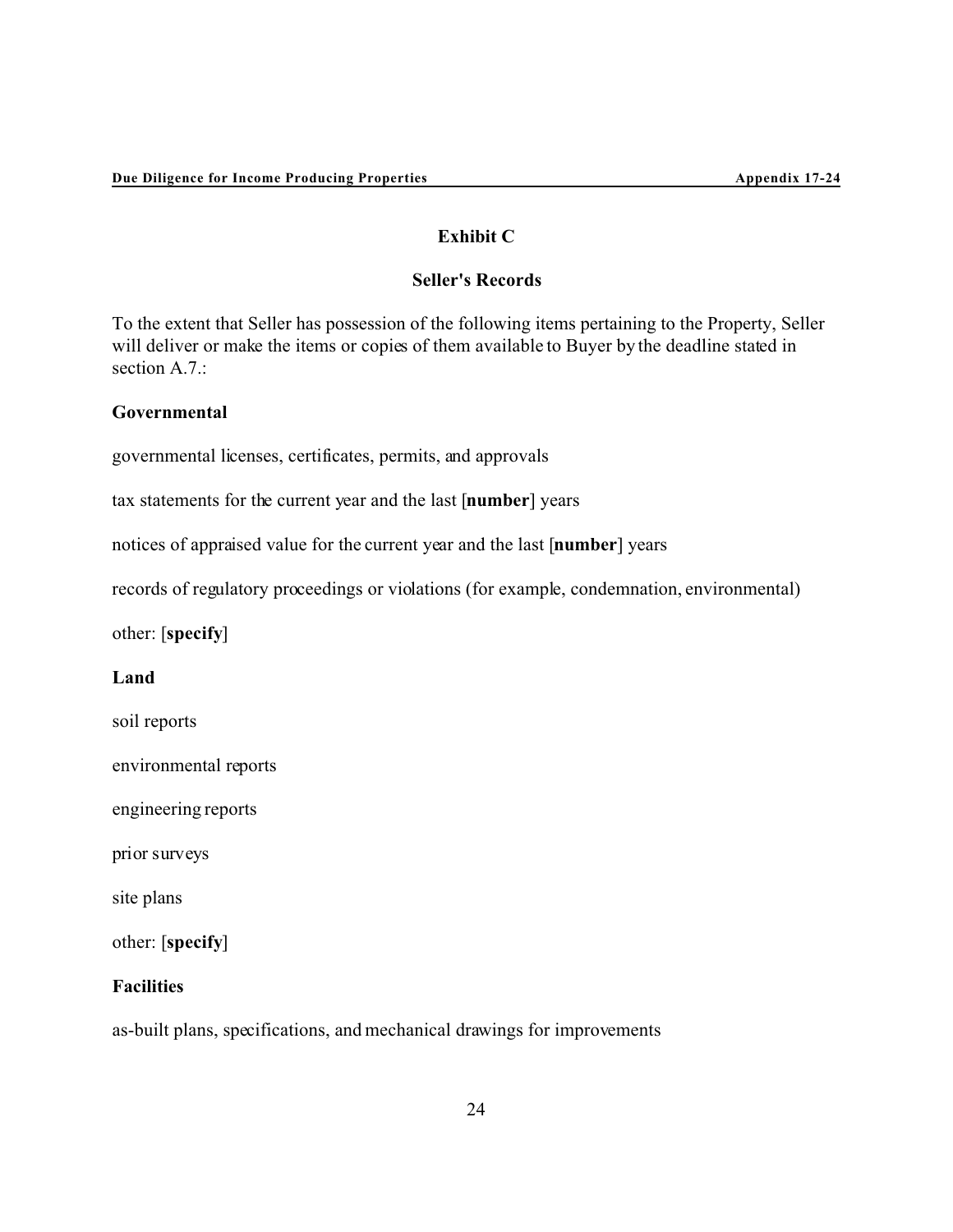warranty agreements

management, employment, labor, service, equipment, supply, and maintenance agreements

insurance policies

ADA and other building inspection reports

engineering reports

environmental reports

operating and maintenance plans (for example, asbestos maintenance plans)

life-safety plans

other: [**specify**]

## **Financial**

annual operating statements for the most recent [**number**] years of operation

monthly operating statements since the close of the last fiscal year

balance sheet as of [**date**]

books and records for the Property

utility bills for the most recent [**number**] months of operation

other: [**specify**]

#### **Leases**

Leases

commission and leasing agent agreements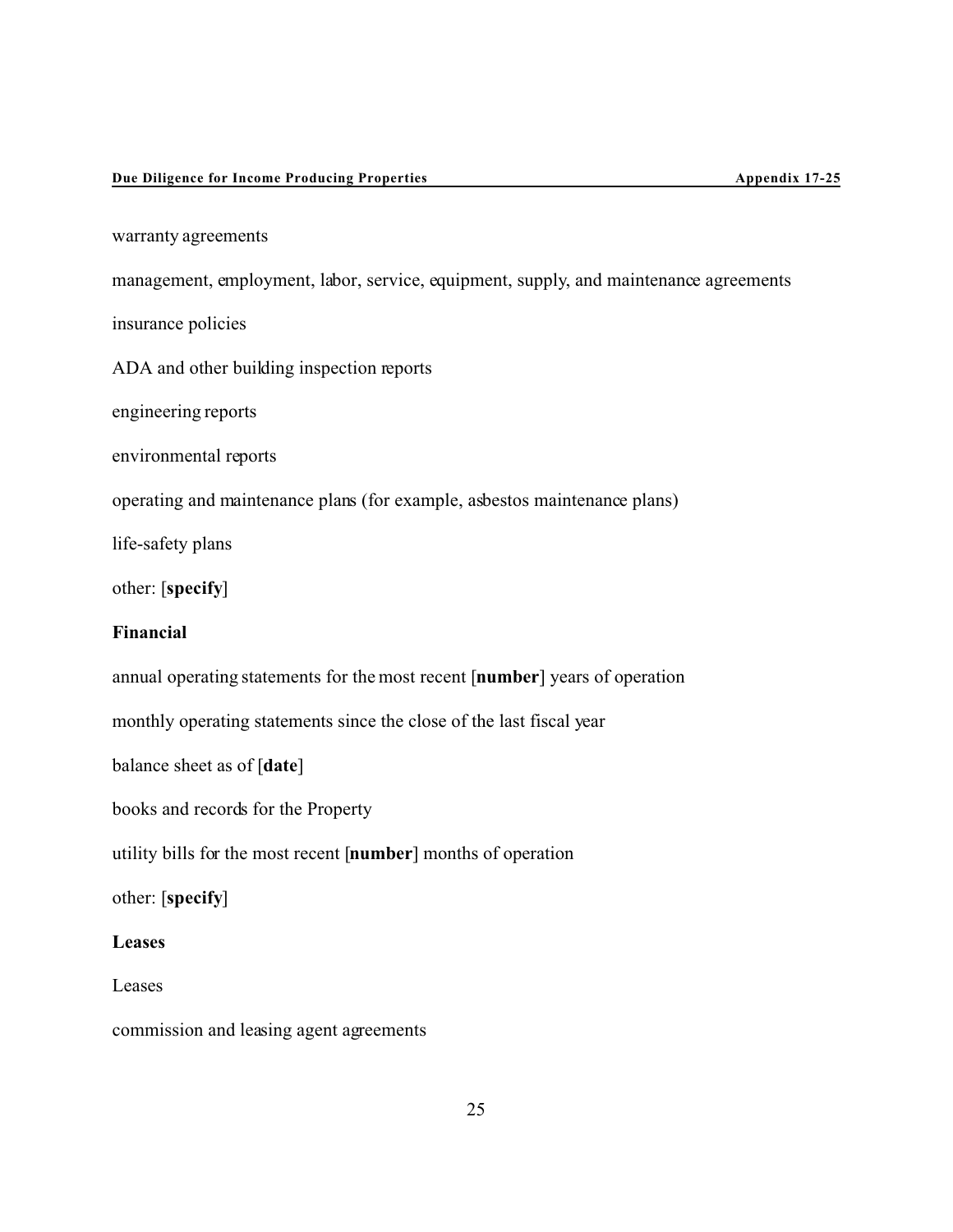rent roll setting forth for each Lease:

tenant's name square footage leased date of expiration of current and renewal terms renewal options basic rent and formula for any additional rents amount of additional rent paid during the last [**number**] [months/years] prepaid rent delinquent rent security deposit current tenant or landlord defaults options to purchase any portion of the Property rights of first refusal to lease other space rights to rent concessions, tenant improvements, or other allowances unpaid or contingent brokerage commissions (including commission on renewals) estoppel letters and/or subordination agreements other: [**specify**]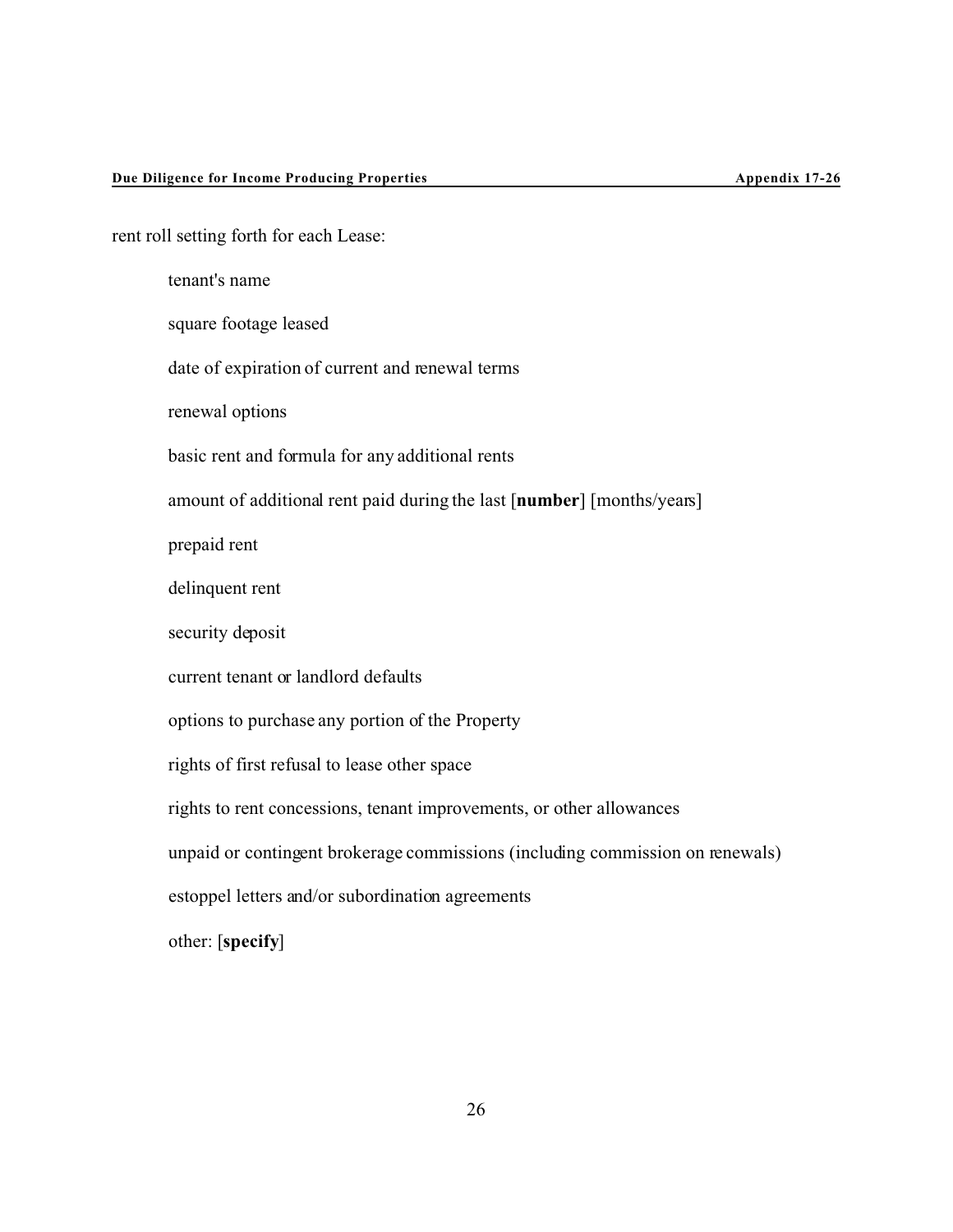#### **Exhibit D**

#### **Notices, Statements, and Certificates**

The following notices, statements, and certificates are delivered to Buyer and are incorporated by reference into this contract.

Notice regarding real property located adjacent to tidally influenced, submerged lands of Texas, described in section 33.135 of the Texas Natural Resources Code

Notice concerning public easements to the public beach, described in section 61.025 of the Texas Natural Resources Code

Notice concerning the bonded indebtedness of, or rates to be charged by, a utility or other special district, described in sections 49.452 and 54.016(h)(4)(A) of the Texas Water Code

Seller's disclosure of the condition of residential property, described in section 5.008 of the Texas Property Code

Condominium declaration, bylaws, and association rules, described in section 82.156 of the Texas Property Code

Resale certificate from the condominium owners' association, described in section 82.157 of the Texas Property Code

Seller's disclosure of the location of pipelines under the surface of unimproved property to be used for residential purposes, described in section 5.010 of the Texas Property Code

Notice of additional tax liability for vacant land that has been subject to a special tax appraisal method, described in section 5.010 of the Texas Property Code

Notice of deed restrictions, described in section 230.005 of the Texas Local Government Code

Notice concerning underground storage tanks, described in section 334.9 of title 30 of the Texas Administrative Code

Notice concerning insulation to be installed in a new home, described in section 460.16 of title 16 of the Code of Federal Regulations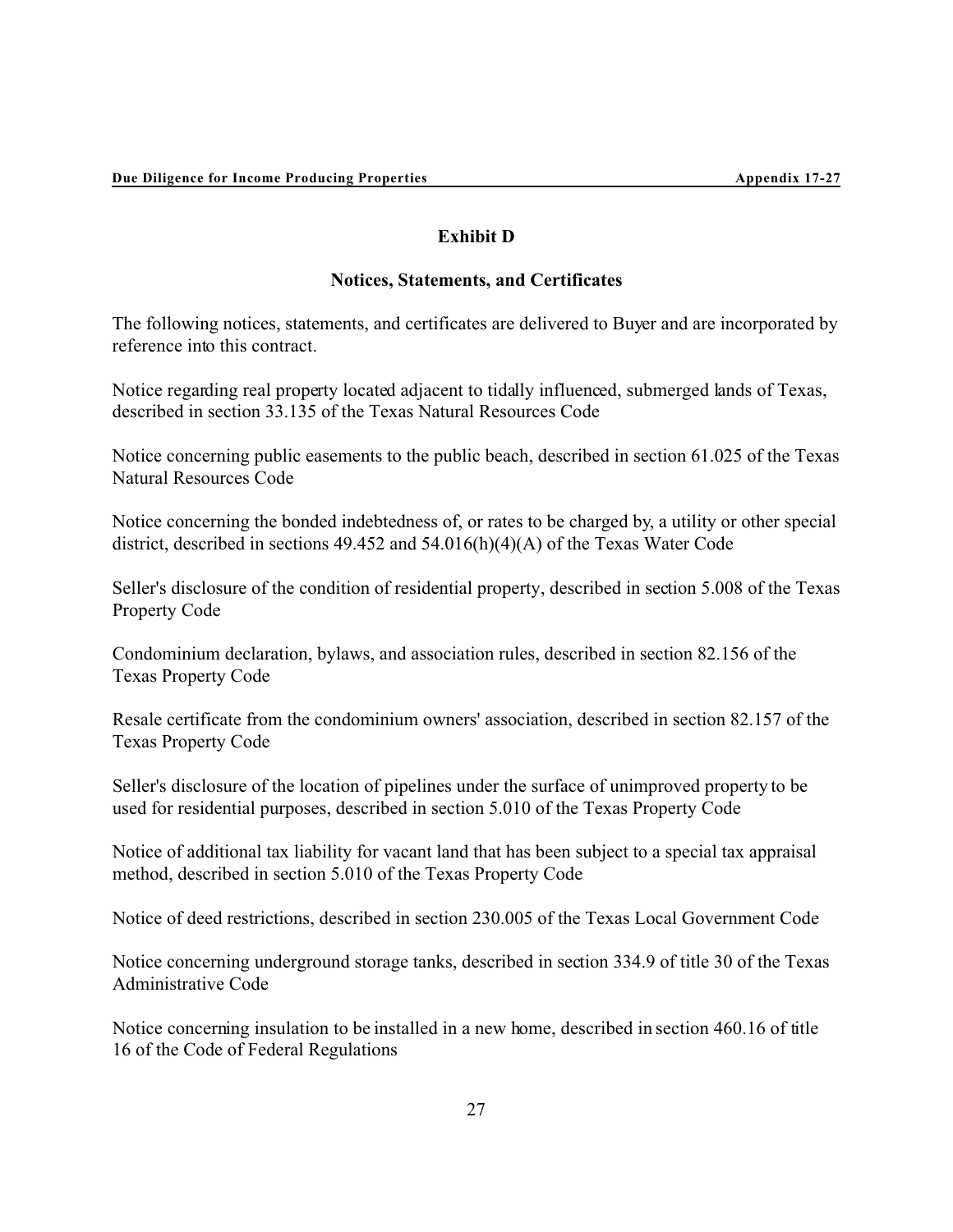Lead-paint warning statement, described in section 745.100 *et seq.* of title 40 of the Code of Federal Regulations

Notice concerning asbestos, described in sections 1910.1001 and 1926.1101 of title 29 of the Code of Federal Regulations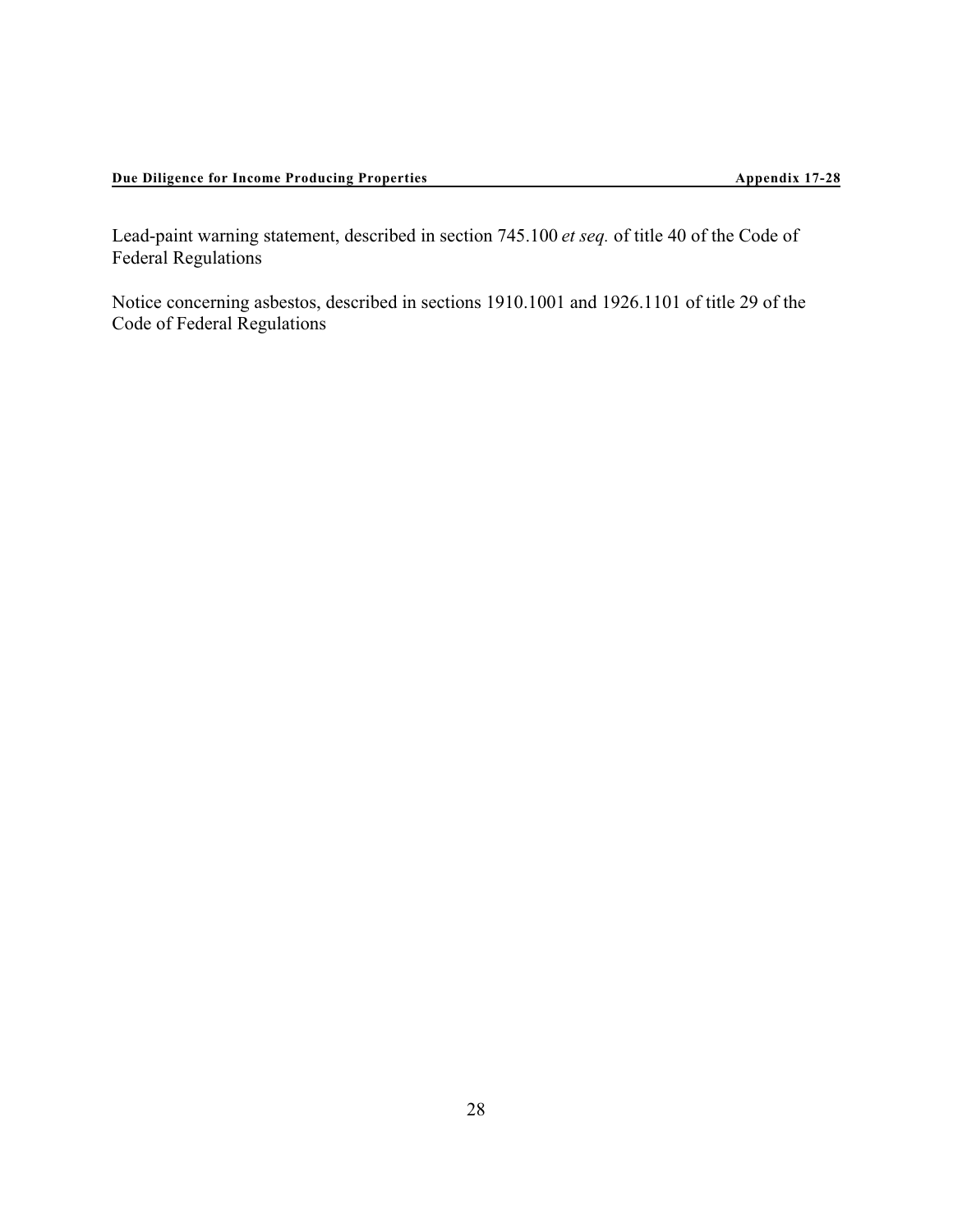11-08-99

#### PROMULGATED BY THE TEXAS REAL ESTATE COMMISSION (TREC)

#### **UNIMPROVED PROPERTY CONTRACT**

NOTICE: Not For Use For Condominium Transactions

# **1. PARTIES:** (Seller)

|                                                                   | ,,,,,,,, |
|-------------------------------------------------------------------|----------|
| agrees to sell and convey to                                      | (Buyer)  |
| and Buyer agrees to buy from Seller the property described below. |          |

# **2. PROPERTY:** Lot , Block , Addition,

City of , ` County, Texas, known as

(Address/Zip Code), or as described on attached exhibit, (the Property). The Property  $\Box$ is  $\Box$  is not subject to mandatory membership in an owners' association. The TREC Addendum For Property Subject To Mandatory Membership In An Owners' Association  $\square$ is  $\Box$  is not attached.

**NOTICE TO BUYER:** If the Property is subject to mandatory membership in an owners' association, Seller notifies Buyer under §5.012, Texas Property Code, that, as a purchaser of property in the residential community in which the Property is located, you are obligated to be a member of an owners' association. Restrictive covenants governing the use and occupancy of the Property and a dedicatory instrument governing the establishment, maintenance, and operation of this residential community have been or will be recorded in the Real Property Records of the county in which the Property is located. Copies of the restrictive covenants and dedicatory instrument may be obtained from the county clerk. You are obligated to pay assessments to the owners' association. The amount of the assessments is subject to change. Your failure to pay the assessments could result in a lien on and the foreclosure of the Property.

#### **3. SALES PRICE:**

| A. Cash portion of Sales Price payable by Buyer at closing \$ |  |
|---------------------------------------------------------------|--|
| B. Sum of all financing described below \$                    |  |
| C. Sales Price (Sum of A and B) $\ldots$ \$                   |  |

**4. FINANCING:** Within \_\_\_\_\_\_\_ days after the effective date of this contract Buyer shall apply for all third party financing or noteholder's approval of any assumption and make every reasonable effort to obtain financing or assumption approval. Financing or assumption approval will be deemed to have been obtained when the lender determines that Buyer has satisfied all of lender's financial requirements (those items relating to Buyer's net worth, income and creditworthiness). If financing or assumption approval is not obtained within

 days after the effective date hereof, this contract will terminate and the earnest money will be refunded to Buyer. Each note to be executed hereunder must be secured by vendor's and deed of trust liens.

The portion of Sales Price not payable in cash will be paid as follows: (Check applicable boxes below)

- A. THIRD PARTY FINANCING:
	- $\Box$  (1) This contract is subject to approval for Buyer of a third party loan in an amount not to exceed \_\_\_\_\_\_\_\_% of the Sales Price, evidenced by a third party first lien promissory note of not less than \$ , due in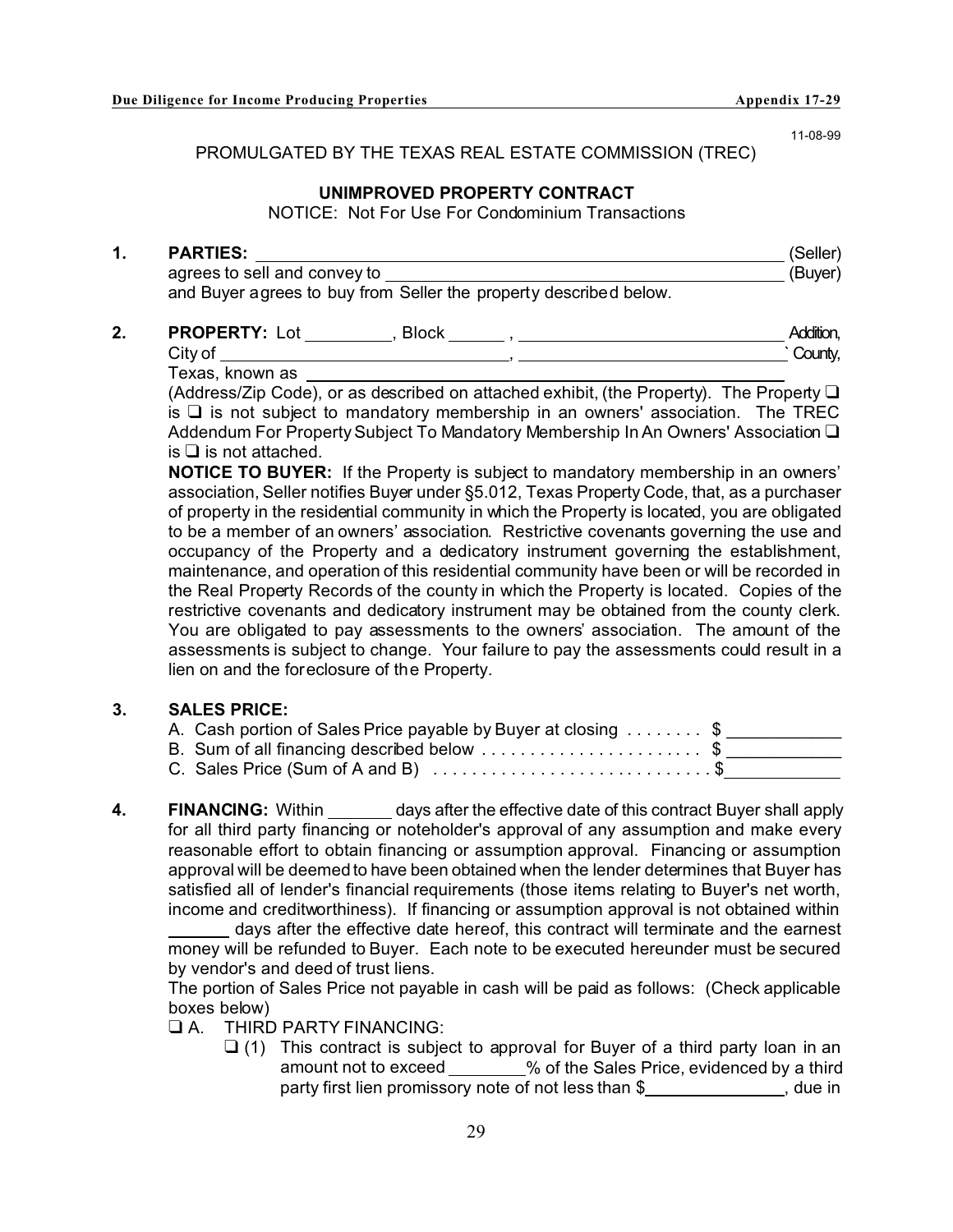- full \_\_\_\_\_\_\_\_\_\_\_\_ year(s), with interest not to exceed \_% per annum for the first year(s) of the loan.
- $\Box$  (2) This contract is subject to approval for Buyer of a third party loan in an amount not to exceed \_\_\_\_\_\_\_\_\_\_% of the Sales Price, evidenced by a third party second lien promissory note of not less than  $\frac{1}{2}$  , due in full in \_\_\_\_\_\_\_\_\_\_\_\_\_\_year(s), with interest not to exceed \_\_\_\_\_\_\_% per annum for the first \_\_\_\_\_\_\_\_\_year(s) of the loan.
- $\Box$  B. SELLER FINANCING: A promissory note from Buyer to Seller of \$, bearing %

interest per annum, secured by vendor's and deed of trust liens, in accordance with the terms and conditions set forth in the attached TREC Seller Financing Addendum. If an owner policy of title insurance is furnished, Buyer shall furnish Seller with a mortgagee policy of title insurance.

#### C. ASSUMPTION:

 $\Box$  (1) Buyer shall assume the unpaid principal balance of a first lien promissory note payable to which unpaid balance at closing will be  $$$   $\hbox{---}$  . The total current monthly payment including principal, interest and any reserve deposits is \$ Buyer's initial payment will be the first payment due

after closing.

 $\Box$  (2) Buyer shall assume the unpaid principal balance of a second lien promissory note payable to

> which unpaid balance at closing will be \$ . The total current monthly payment including principal, interest and any reserve deposits is \$

Buyer's initial payment will be the first payment due after closing.

Buyer's assumption of an existing note includes all obligations imposed by the deed of trust securing the note.

If the unpaid principal balance(s) of any assumed loan(s) as of the Closing Date varies from the loan balance(s) stated above, the  $\Box$  cash payable at closing  $\Box$ Sales Price will be adjusted by the amount of any variance; provided, if the total principal balance of all assumed loans varies in an amount greater than \$350.00 at closing, either party may terminate this contract and the earnest money will be refunded to Buyer unless the other party elects to eliminate the excess in the variance by an appropriate adjustment as closing. If the noteholder requires (a) payment of an assumption fee in excess of  $\$$  in  $C(1)$ payment of an assumption fee in excess of  $$$ above or \$ The C(2) above and Seller declines to pay such excess, or (b) an increase in the interest rate to more than  $\%$  in C(1) above, or  $\%$ in C(2) above, or (c) any other modification of the loan documents, Buyer may terminate this contract and the earnest money will be refunded to Buyer. A vendor's lien and deed of trust to secure assumption will be required which shall automatically be released on execution and delivery of a release by noteholder. If Seller is released from liability on any assumed note, the vendor's lien and deed of trust to secure assumption will not be required.

**NOTICE TO BUYER:** The monthly payments, interest rates or other terms of some loans may be adjusted by the lender at or after closing. If you are concerned about the possibility of future adjustments, do not sign the contract without examining the notes and deeds of trust.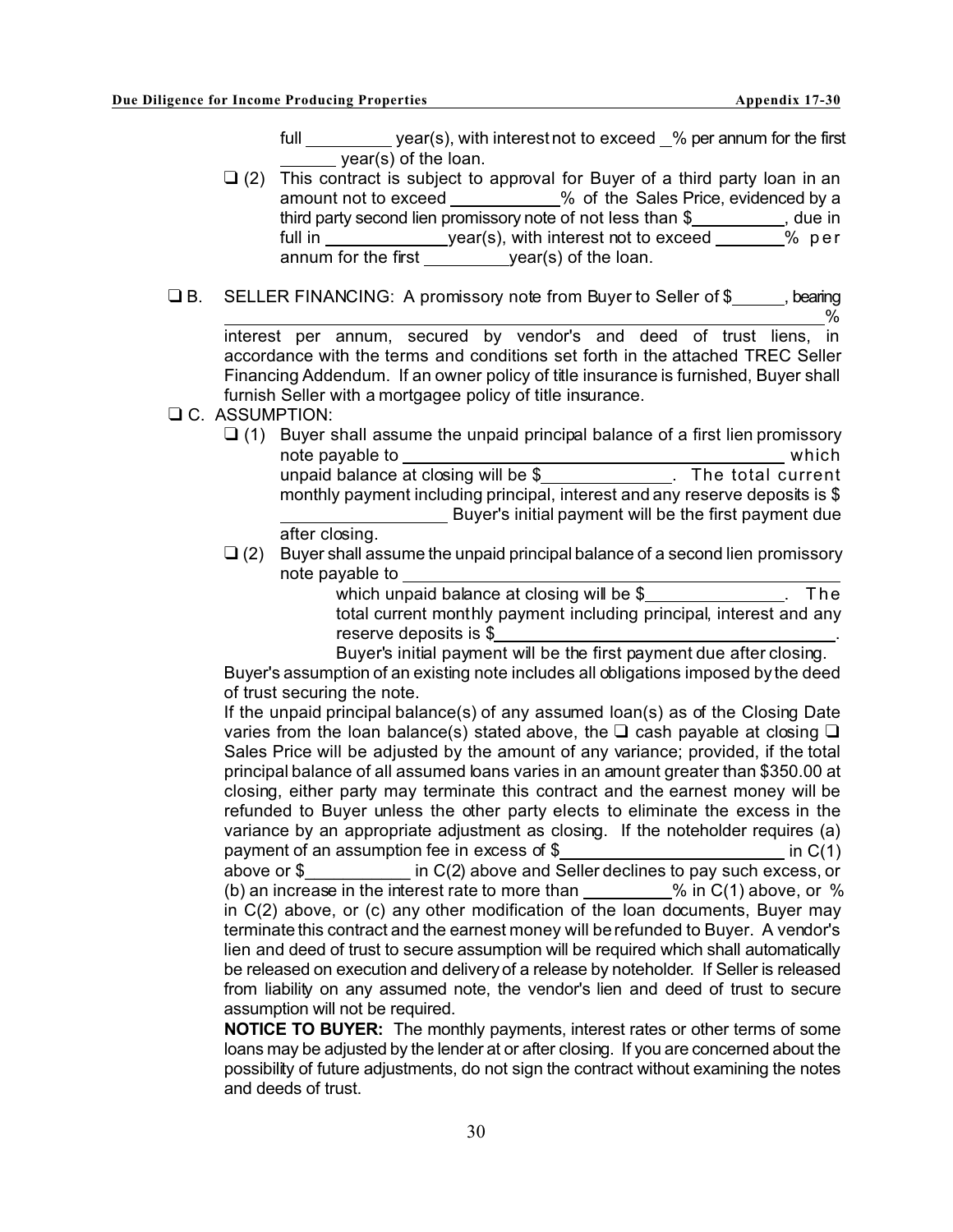**NOTICE TO SELLER**: Your liability to pay the note assumed by buyer will continue unless you obtain a release of liability from the lender. If you are concerned about future liability, you should use the TREC Release of Liability Addendum.

D.CREDIT APPROVAL ON ASSUMPTION OR SELLER FINANCING:

Within **days after the effective date of this contract**, Buyer shall deliver to Seller  $\Box$  credit report  $\Box$  verification of employment, including salary  $\Box$ verification of funds on deposit in financial institutions  $\square$  current financial statement to establish Buyer's creditworthiness or assumption approval or seller financing and  $\square$  . And the set of the set of the set of the set of the set of the set of the set of the set of the set o

If Buyer's documentation is not delivered within the specified time, Seller may terminate this contract by notice to Buyer within 7 days after expiration of the time for delivery, and the earnest money will be paid to Seller. If this contract is not so terminated, Seller will be deemed to have accepted Buyer's credit. If the documentation is timely delivered, and Seller determines in Seller's sole discretion that Buyer's credit is unacceptable, Seller may terminate this contract by notice to Buyer within 7 days after expiration of the time for delivery and the earnest money will be refunded to Buyer. If Seller does not so terminate this contract, Seller will be deemed to have accepted Buyer's credit. Buyer hereby authorizes any credit reporting agency to furnish to Seller at Buyer's expense copies of Buyer's credit reports.

| <b>EARNEST MONEY:</b> Buyer shall deposit \$<br>IJ. |  | as earnest money with |
|-----------------------------------------------------|--|-----------------------|
|-----------------------------------------------------|--|-----------------------|

at at the state of the state of the state of the state of the state of the state of the state of the state of

(Address), as escrow agent, upon execution of this contract by both parties. Additional earnest money of \$\_\_\_\_\_\_\_\_\_\_\_\_\_\_\_ must be deposited by Buyer with escrow agent on or before

. If Buyer fails to deposit the earnest money as required by this contract, Buyer will be in default.

# **6. TITLE POLICY AND SURVEY:**

- $\Box$  A. TITLE POLICY: Seller shall furnish to Buyer at  $\Box$  Seller's  $\Box$  Buyer's expense an owner policy of title insurance (the Title Policy) issued by \_\_\_\_\_\_\_\_\_\_\_\_\_\_(the Title Company) in the amount of the Sales Price, dated at or after closing, insuring Buyer against loss under the provisions of the Title Policy, subject to the promulgated exclusions (including existing building and zoning ordinances) and the following exceptions:
	- (1) Restrictive covenants common to the platted subdivision in which the Property is located.
	- (2) The standard printed exception for standby fees, taxes and assessments.
	- (3) Liens created as part of the financing described in Paragraph 4.
	- (4) Utility easements created by the dedication deed or plat of the subdivision in which the Property is located.
	- (5) Reservations or exceptions otherwise permitted by this contract or as may be approved by Buyer in writing.
	- (6) The standardprinted exception as to discrepancies, conflicts, shortages in area or boundary lines, encroachments or protrusions, or overlapping improvements.
	- (7) The standard printed exception as to marital rights.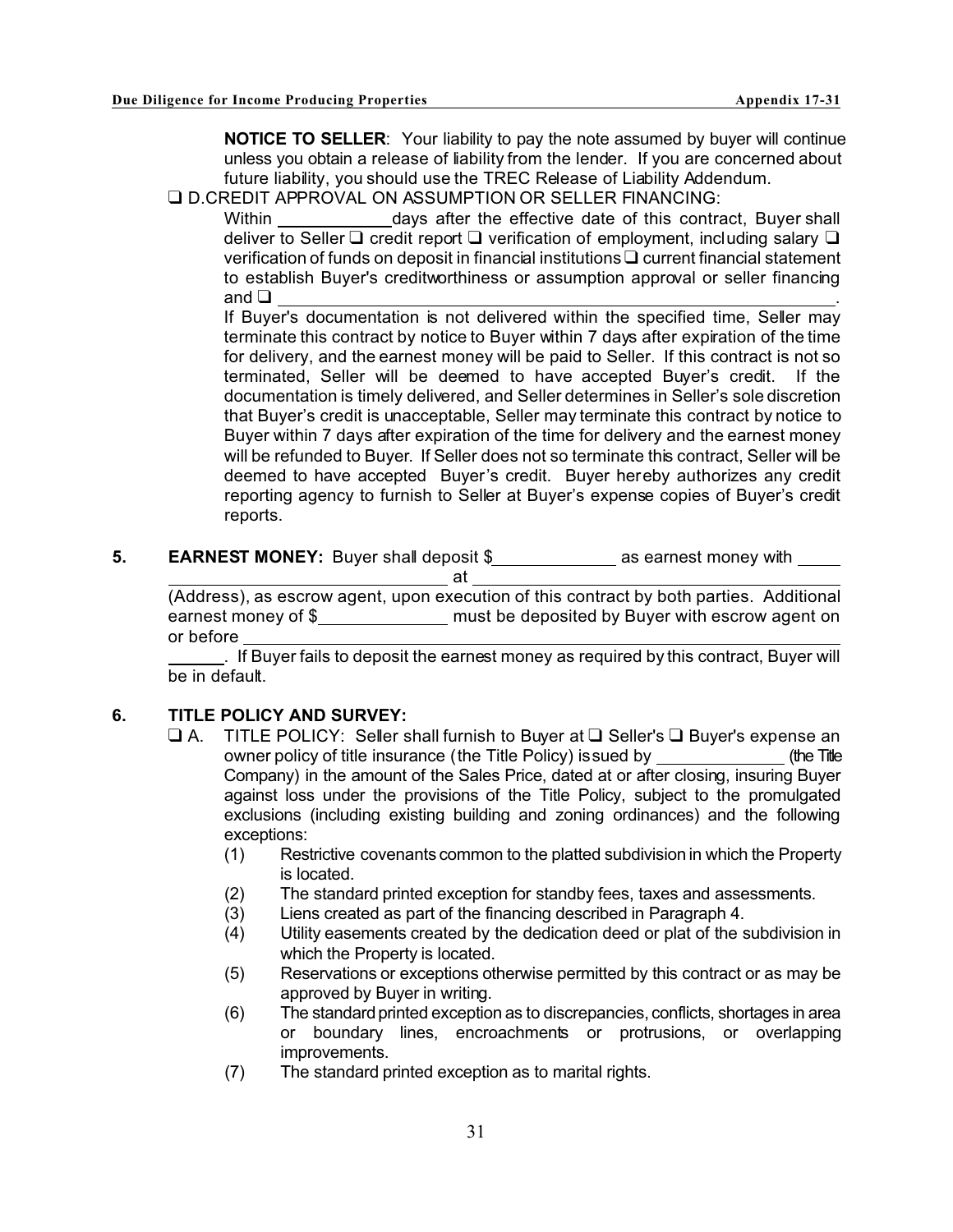.

(8) The standard printed exception as to waters, tidelands, beaches, streams, and related matters.

Within 20 days after the Title Company receives a copy of this contract, Seller shall furnish to Buyer a commitment for title insurance (the Commitment) and, at Buyers expense, legible copies of restrictive covenants and documents evidencing exceptions in the Commitment other than the standard printed exceptions. Seller authorizes the Title Company to mail or hand deliver the Commitment and related documents to Buyer at Buyers address shown below. If the Commitment is not delivered to Buyer within the specified time, the time for delivery will be automatically extended up to 15 days.

- $\Box$  B. SURVEY: (Check one box only)
	- $\Box$  (1) Within days after the effective date of this contract, Buyer shall obtain a survey at Buyer's expense.
	- $\Box$  (2) Within days after the effective date of this contract, Seller shall cause a survey to be delivered to Buyer at Seller's expense.
	- $\Box$  (3) Within days after the effective date of this contract, Seller shall deliver to Buyer the existing survey plat of the Property dated **Fig. 1.4 Solution**, which  $\Box$  will  $\Box$  will not be recertified to a date subsequent to the effective date of this contract at the expense of  $\Box$  Buyer  $\Box$  Seller.

The survey must be made by a Registered Professional Land Surveyor acceptable to the Title Company and any lender.

Buyer may object to existing building and zoning ordinances, items 6A (1) through (8) above and matters shown on the survey if Buyer determines that any such ordinance, items or matters prohibits the following use or activity:

Buyer will have 7 days after the receipt of the latter of the Commitment or survey to object in writing to matters disclosed in the Commitment or survey. Buyer's failure to object under Paragraph 6 within the time allowed will constitute a waiver of Buyer's right to object; except that the requirements in Schedule C of the Commitment will not be deemed to have been waived. Seller shall cure the timely objections of Buyer or any third party lender within 20 days after Seller receives the objections and the Closing Date will be extended as necessary. If objections are not cured by the extended Closing Date, this contract will terminate and the earnest money will be refunded to Buyer unless Buyer elects to waive the objections.

## **NOTICE TO SELLER AND BUYER:**

- (1) Broker advises Buyer to have an abstract of title covering the Property examined by an attorney of Buyer's selection, or Buyer should be furnished with or obtain a Title Policy. If a Title Policy is furnished, the Commitment should be promptly reviewed by an attorney of Buyers choice due to the time limitations on Buyer's right to object.
- (2) If the Property is situated in a utilityor other statutorily created district providing water, sewer, drainage, or flood control facilities and services, Chapter 49 of the Texas Water Code requires Seller to deliver and Buyer to sign the statutory notice relating to the tax rate, bonded indebtedness, or standby fee of the district prior to final execution of this contract.
- (3) If the Property abuts the tidally influenced waters of the state, Section 33.135, Texas Natural Resources Code, requires a notice regarding coastal area property to be included in the contract. An addendum either promulgated by TREC or required by the parties should be used.
- (4) Buyer is advised that the presence of wetlands, toxic substances, including asbestos and wastes or other environmental hazards or the presence of a threatened or endangered species or its habitat may affect Buyer's intended use of the Property. If Buyer is concerned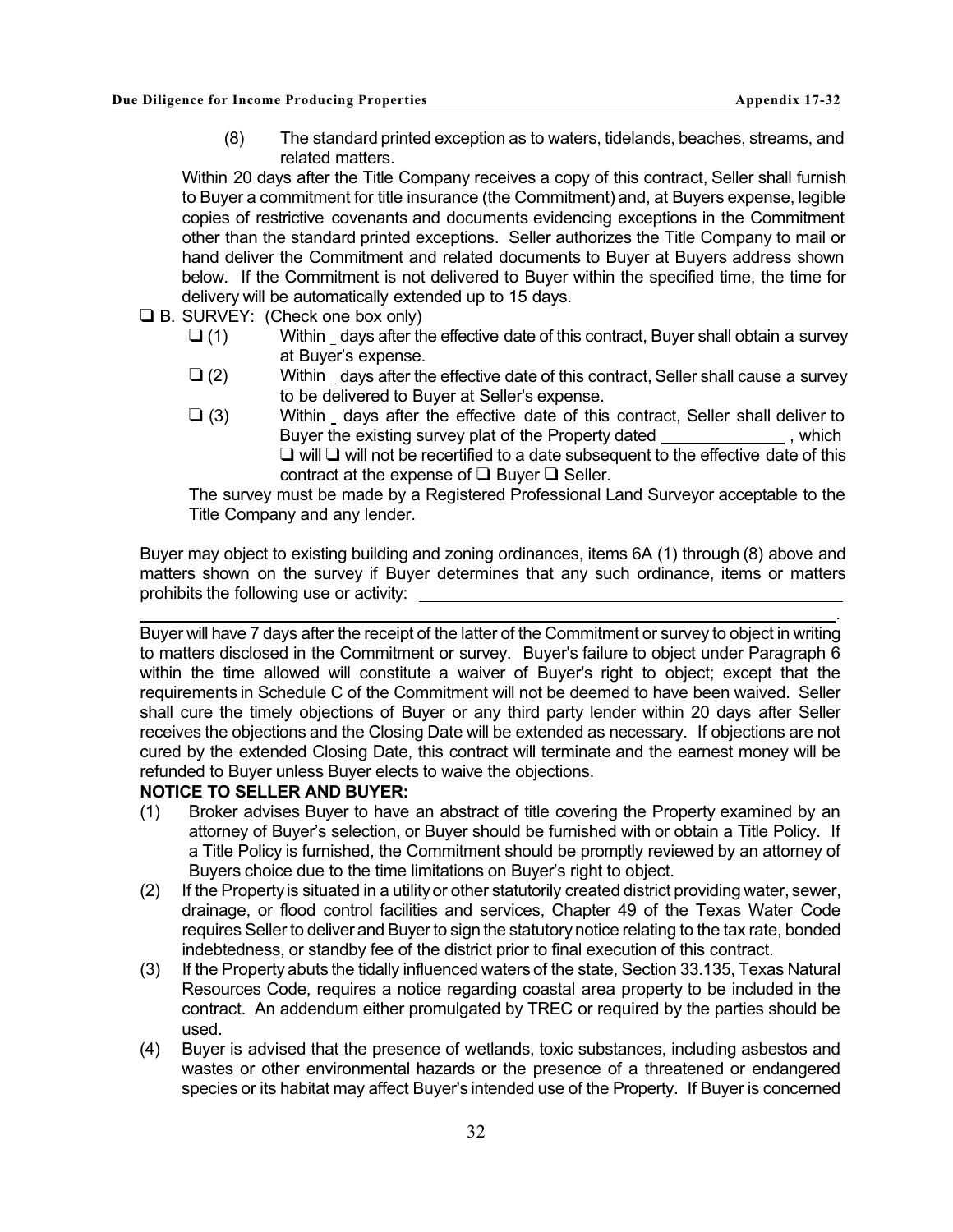about these matters, an addendum either promulgated by TREC or required by the parties should be used.

- (5) If the Property is located outside the limits of a municipality, Seller notifies Buyer under §5.011, Texas Property Code, that the Property may now or later be included in the extraterritorial jurisdiction of a municipality and may now or later be subject to annexation by the municipality. Each municipality maintains a map that depicts its boundaries and extraterritorial jurisdiction. To determine if the Property is located within a municipality's extraterritorial jurisdiction or is likely to be located within a municipality's extraterritorial jurisdiction, contact all municipalities located in the general proximity of the Property for further information.
- (6) Unless expressly prohibited in writing by the parties, Seller may continue to show the Property for sale and to receive, negotiate and accept back up offers.

### **7. PROPERTY CONDITION:**

- A. INSPECTIONS, ACCESS AND UTILITIES: Buyer may have the Property inspected by an inspector selected by Buyer, licensed by TREC or otherwise permitted by law to make such inspections. Seller shall permit access to the Property at reasonable times for inspection, repairs and treatment and for reinspection after repairs and treatment have been completed. Seller shall pay for turning on utilities for inspection and reinspection.
- B. ACCEPTANCE OF PROPERTY CONDITION NOTICE: Buyer should determine the availability of utilities to the Property suitable to satisfy Buyer's needs, (check one box only):
	- $\Box$  (1) In addition to any earnest money deposited with escrow agent, Buyer has paid Seller \$ (the "Option Fee") for the unrestricted right to terminate this contract by giving notice of termination to Seller within \_\_\_\_\_ days after the effective date of this contract. If Buyer gives notice of termination within the time specified, the Option Fee will not be refunded, however, any earnest money will be refunded to Buyer. If Buyer does not give notice of termination within the time specified, Buyer will be deemed to have accepted the Property in its current condition and the Option Fee  $\Box$  will  $\Box$  will not be credited to the Sales Price at closing.
	- $\Box$  (2) Buyer accepts the Property in its present condition.
- **8. BROKERS' FEES:** All obligations of the parties for payment of brokers' fees are contained in separate written agreements.
- **9. CLOSING:** The closing of the sale will be on or before

or within 7 days after objections to matters disclosed in the Commitment or by the survey have been cured, whichever date is later (the Closing Date). *If financing or assumption approval has been obtained pursuant to Paragraph 4,* the Closing Date will be extended up to 15 days if necessaryto comply with lender's closing requirements. If either party fails to close this sale by the Closing Date, the non-defaulting party will be entitled to exercise the remedies contained in Paragraph 15. At closing Seller shall furnish tax statements or certificates showing no delinquent taxes and a general warranty deed conveying good and indefeasible title showing no additional exceptions to those permitted in Paragraph 6.

**10. POSSESSION:** Seller shall deliver possession of the Property to Buyer at closing and funding.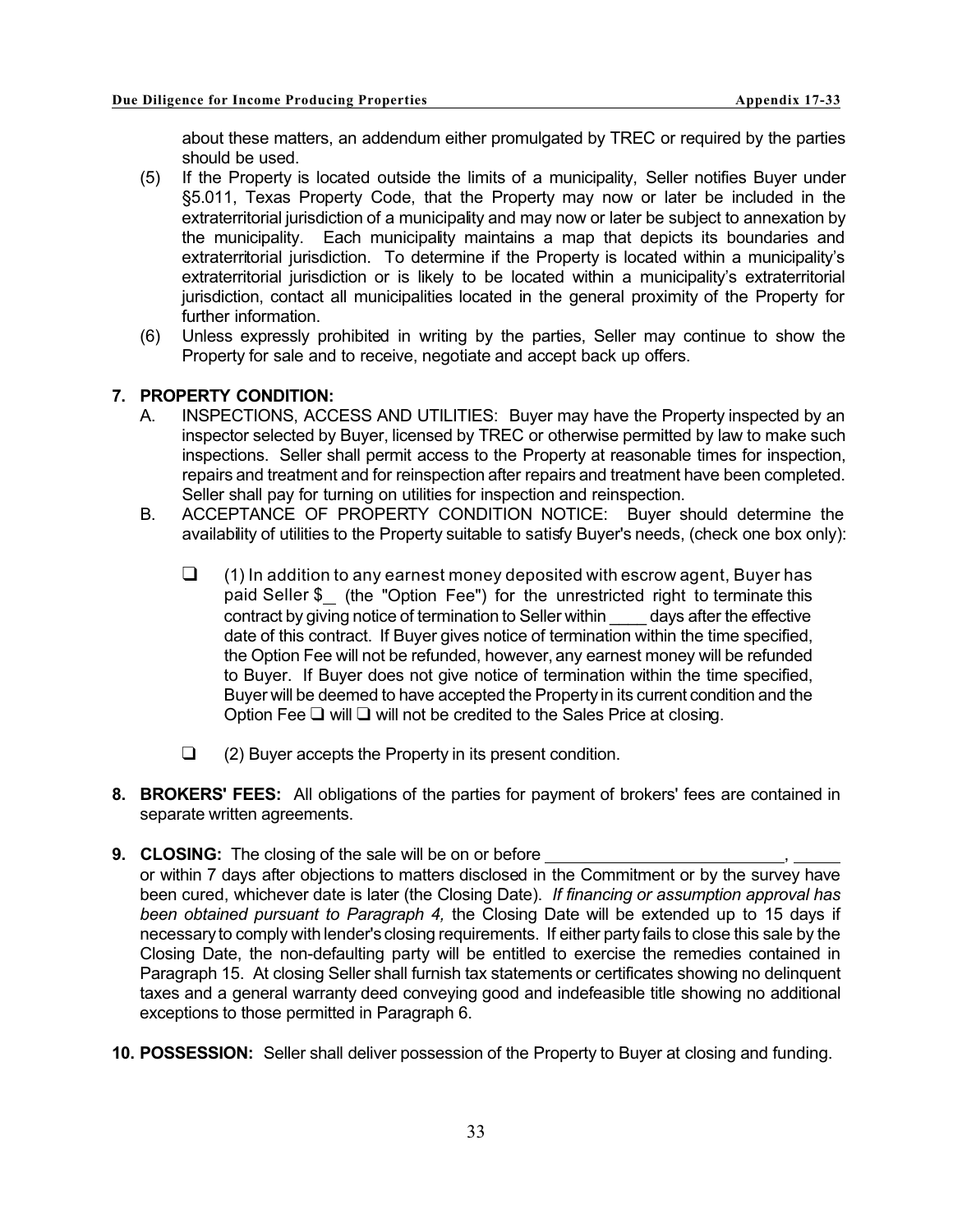**11. SPECIAL PROVISIONS:** (Insert only factual statements and business details applicable to this sale. TREC rules prohibit licensees from adding factual statements or business details for which a contract addendum, lease or other form has been promulgated by TREC for mandatory use.)

#### **12. SETTLEMENT AND OTHER EXPENSES:**

- A. The following expenses must be paid at or prior to closing:
	-
	- (1) Appraisal fees will be paid by  $(2)$  The total of loan discount fees may not exceed  $\frac{9}{6}$  of the loan of which  $(2)$  The total of loan discount fees may not exceed Seller shall pay and Buyer shall pay the remainder. The total of any buydown fees may not exceed **witch and respect to the paid by ...** buydown fees may not exceed **witch will be paid by** ...
	- (3) Seller's Expenses: Releases of existing liens, including prepayment penalties and recording fees; release of Sellers loan liability; tax statements or certificates; preparation of deed; one-half of escrow fee; and other expenses stipulated to be paid by Seller under other provisions of this contract.
	- (4) Buyer's Expenses: Loan application,origination and commitment fees; loan assumption costs; preparation and recording of deed of trust to secure assumption; lender required expenses incident to new loans, including preparation of loan documents, recording fees, tax service and research fees, warehouse or underwriting fees, copies of restrictions and easements, amortization schedule, premiums for mortgagee title policies and endorsements required by lender, credit reports, photos; required premiums for flood and hazard insurance; required reserve deposit for insurance premiums and ad valorem taxes; interest on all monthly installment notes from date of disbursements to one month prior to dates of first monthly payments; one-half of escrow fee; and other expenses stipulated to be paid by Buyer under other provisions of this contract.
- B. If any expense exceeds an amount expressly stated in this contract for such expense to be paid by a party, that party may terminate this contract unless the other party agrees to pay such excess. In no event will Buyer pay charges and fees expressly prohibited by governmental loan program regulations.

#### **13. PRORATIONS AND ROLLBACK TAXES:**

- A. PRORATIONS: Taxes for the current year, interest, maintenance fees, assessments, dues and rents will be prorated through the Closing Date. If taxes for the current year vary from the amount prorated at closing, the parties shall adjust the prorations when tax statementsfor the current year are available. *If a loan is assumed* and the lender maintains an escrow account, the escrow account must be transferred to Buyer without any deficiency. Buyer shall reimburse Seller for the amount in the transferred account. Buyer shall pay the premium for a new insurance policy. If taxes are not paid at or prior to closing, Buyer will be obligated to pay taxes for the current year.
- B. ROLLBACK TAXES: If this sale or Buyer's use of the Property after closing results in the assessment of additional taxes, penalties or interest (Assessments) for periods prior to closing, the Assessments will be the obligation of the Buyer. If Seller's change in use of Property prior to closing or denial of a special use valuation on the Property claimed by Seller results in Assessments for periods prior to closing, the Assessments will be the obligation of Seller. Obligations imposed by this paragraph will survive closing.
- **14. CASUALTY LOSS**: If any part of the Property is damaged or destroyed by fire or other casualty loss after the effective date of the contract, Seller shall restore the Property to its previous condition as soon as reasonably possible, but in any event by the Closing Date. If Seller fails to do so due to factors beyond Seller's control, Buyer may either (a) terminate this contract and the earnest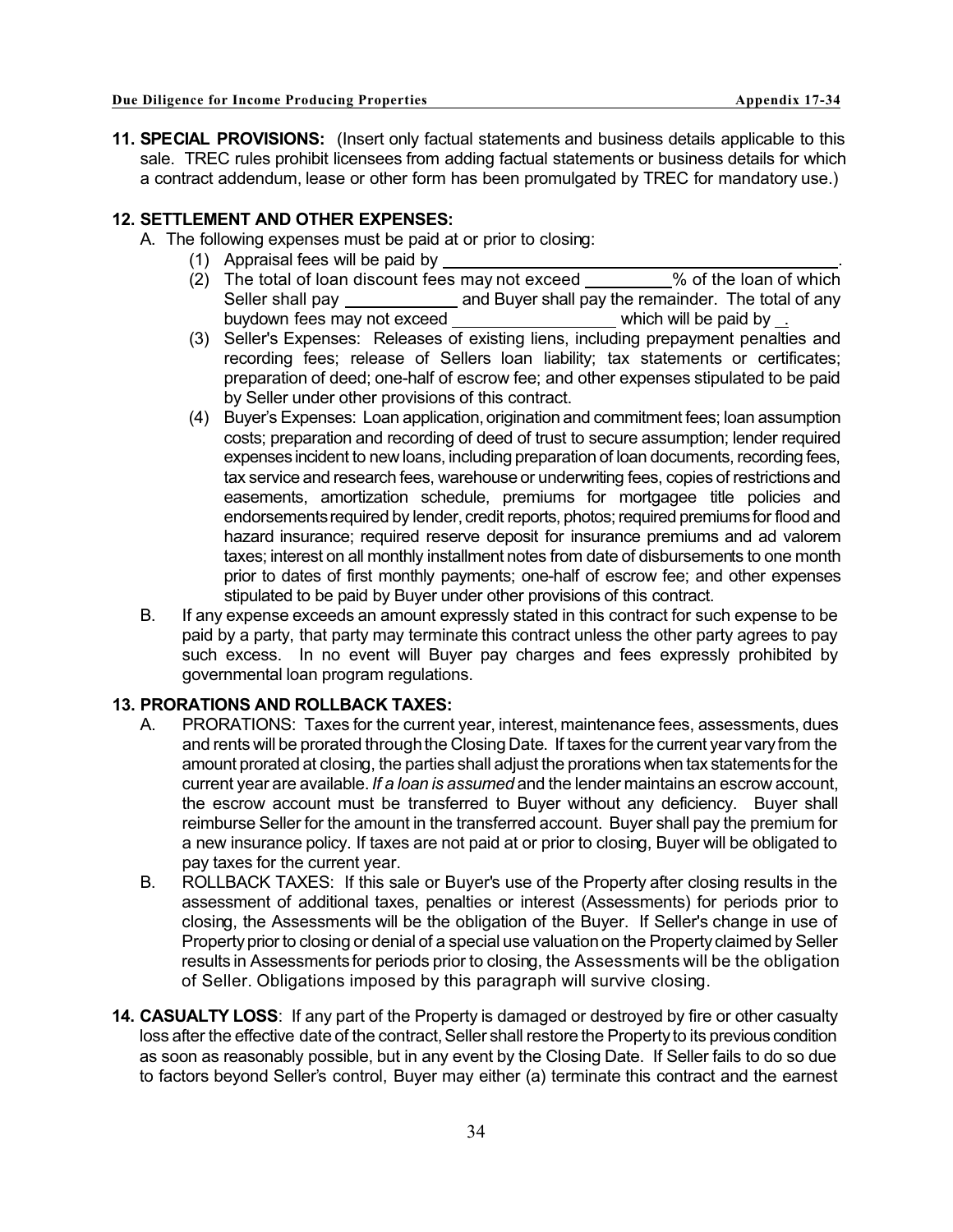money will be refunded to Buyer (b) extend the time for performance up to 15 days and the Closing Date will be extended as necessary or (c) accept the Property in its damaged condition and accept an assignment of insurance proceeds. Seller's obligations under this paragraph are independent of any obligations of Seller under Paragraph 7.

**15. DEFAULT**: If Buyer fails to comply with this contract, Buyer will be in default, and Seller may either (a) enforce specific performance, seek such other relief as may be provided by law, or both, or (b) terminate this contract and receive the earnest money as liquidated damages, thereby releasing both parties from

this contract. If, due to factors beyond Seller's control, Seller fails within the time allowed to make any non-casualty repairs or deliver the Commitment, Buyer may either (a) extend the time for performance up to 15 days and the Closing Date will be extended as necessary or (b) terminate this contract as the sole remedy and receive the earnest money. If Seller fails to comply with this contract for any other reason, Seller will be in default and Buyer may either (a) enforce specific performance, seek such other relief as may be provided by law, or both, or (b) terminate this contract and receive the earnest money, thereby releasing both parties from this contract.

- **16. DISPUTE RESOLUTION:** It is the policy of the State of Texas to encourage the peaceable resolution of disputes through alternative dispute resolution procedures. The parties are encouraged to use an addendum approved by TREC to submit to mediation disputes which cannot be resolved in good faith through informal discussion.
- **17. ATTORNEY'S FEES:** The prevailing party in any legal proceeding brought under or with respect to the transaction described in this contract is entitled to recover from the non-prevailing party all costs of such proceeding and reasonable attorney's fees.
- **18. ESCROW**: The earnest money is deposited with escrow agent with the understanding that escrow agent is not (a) a party to this contract and does not have any liability for the performance or nonperformance of any party to this contract, (b) liable for interest on the earnest money and (c) liable for any loss of earnest money caused by the failure of any financial institution in which the earnest money has been deposited unless the financial institution is acting as escrow agent. At closing, the earnest money must be applied first to any cash down payment, then to Buyer's closing costs and any excess refunded to Buyer. If both parties make written demand for the earnest money, escrow agent may require payment of unpaid expenses incurred on behalf of the parties and a written release of liability of escrow agent from all parties. If one party makes written demand for the earnest money, escrow agent shall give notice of the demand by providing to the other party a copy of the demand. If escrow agent does not receive written objection to the demand from the other party within 30 days after notice to the other party, escrow agent may disburse the earnest money to the party making demand reduced by the amount of unpaid expenses incurred on behalf of the party receiving the earnest money and escrow agent may pay the same to the creditors. If escrow agent complies with the provisions of this paragraph, each party hereby releases escrow agent from all adverse claims related to the disbursal of the earnest money. Escrow agent's notice to the other party will be effective when deposited in the U.S. Mail, postage prepaid, certified mail, return receipt requested, addressed to the other party at such party's address shown below. Notice of objection to the demand will be deemed effective upon receipt by escrow agent.
- **19. REPRESENTATIONS:** Seller represents that as of the Closing Date (a) there will be no liens, assessments, or security interests against the Property which will not be satisfied out of the sales proceeds unless securing payment of any loans assumed by Buyer and (b) assumed loans will not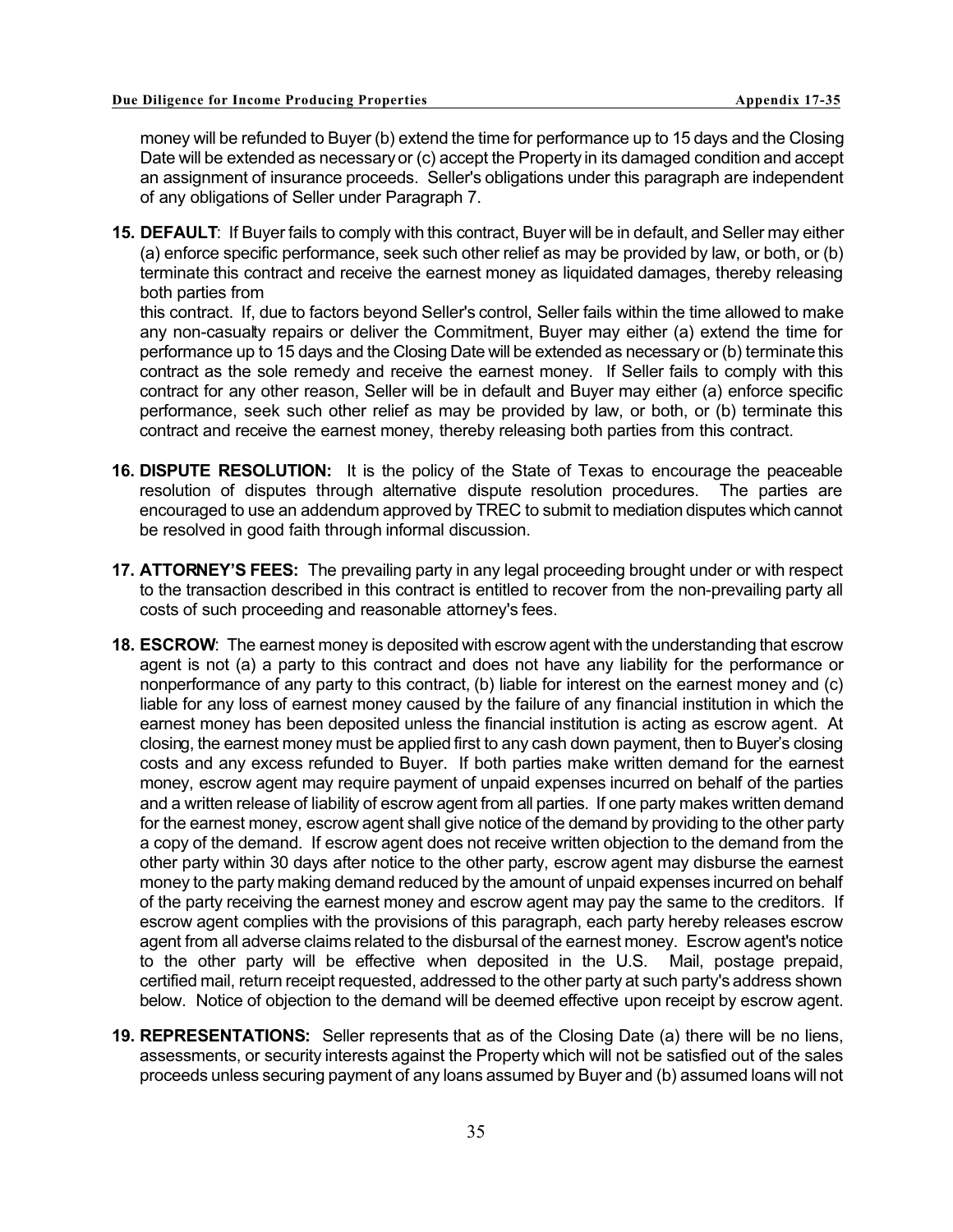be in default. If any representation in this contract is untrue on the Closing Date, this contract may be terminated by Buyer and the earnest money will be refunded to Buyer. All representations contained in this contract will survive closing.

**20. FEDERAL TAX REQUIREMENT**: If Seller is a "foreign person," as defined by applicable law, or if Seller fails to deliver an affidavit that Seller is not a "foreign person," then Buyer shall withhold from the sales proceeds an amount sufficient to comply with applicable tax law and deliver the same to the Internal

Revenue Service together with appropriate tax forms. IRS regulations require filing written reports if cash in excess of specified amounts is received in the transaction.

**21. AGREEMENTOF PARTIES:** This contract contains the entireagreement of the parties and cannot be changed except by their written agreement. Addenda which are a part of this contract are (list):

| contract, consult your attorney BEFORE signing.<br>Buyer's<br>to, hand-delivered at, or transmitted by facsimile machine as follows:<br>To Buyer at:                                 | 22. CONSULT YOUR ATTORNEY: Real estate licensees cannot give legal advice. This contract is<br>intended to be legally binding. READ IT CAREFULLY. If you do not understand the effect of this<br>Seller's<br>To Seller at:                                                                                                                                                                                                  |
|--------------------------------------------------------------------------------------------------------------------------------------------------------------------------------------|-----------------------------------------------------------------------------------------------------------------------------------------------------------------------------------------------------------------------------------------------------------------------------------------------------------------------------------------------------------------------------------------------------------------------------|
|                                                                                                                                                                                      |                                                                                                                                                                                                                                                                                                                                                                                                                             |
| Telephone: ( )                                                                                                                                                                       | Telephone: ( )                                                                                                                                                                                                                                                                                                                                                                                                              |
| Facsimile: ( )                                                                                                                                                                       | Facsimile: ( )                                                                                                                                                                                                                                                                                                                                                                                                              |
|                                                                                                                                                                                      |                                                                                                                                                                                                                                                                                                                                                                                                                             |
| <b>Buyer</b>                                                                                                                                                                         | Seller                                                                                                                                                                                                                                                                                                                                                                                                                      |
| <b>Buyer</b>                                                                                                                                                                         | Seller                                                                                                                                                                                                                                                                                                                                                                                                                      |
| Texas Real Estate Commission, P.O. Box 12188, Austin, TX 78711-2188, 1-800-250-8732 or (512) 459-6544<br>(http://www.trec.state.tx.us) TREC NO. 9-4. This form replaces TREC NO. 9-3 | The form of this contract has been approved by the Texas Real Estate Commission. Such approval relates to this contract form only.<br>TREC forms are intended for use only by trained real estate licensees. No representation is made as to the legal validity or adequacy of<br>any provision in any specific transaction. It is not suitable for complex transactions. Extensive riders or additions are not to be used. |
|                                                                                                                                                                                      |                                                                                                                                                                                                                                                                                                                                                                                                                             |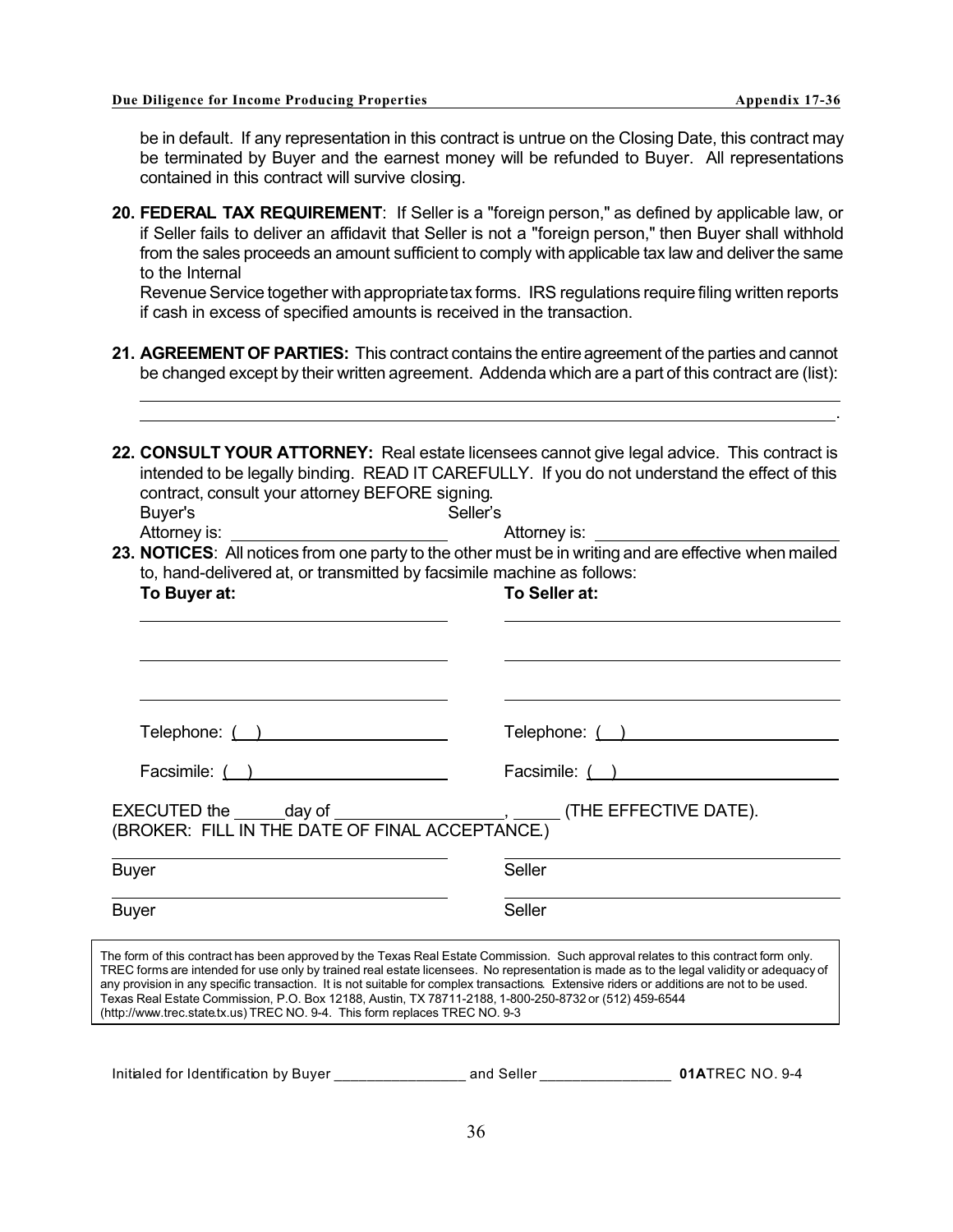Unimproved Prope rty Contract Concerning\_\_\_\_\_\_\_\_\_\_\_\_\_\_\_\_\_\_\_\_\_\_\_\_\_\_\_\_\_\_\_\_\_\_\_\_\_\_\_\_\_\_\_\_\_\_Page Nine 11-08-99

(Address of Prope rty)

## **BROKER INFORMATION AND RATIFICATION OF FEE**

Listing Broker has agreed to pay Other Broker **constrain the total sales price when** of the total sales price when Listing Brok er's fee is received. Escrow Agent is authorized and directed to pay Other Broker from Listing Brok er's fee at closing.

| Other Broker          |                                                             | License No.    | Listing Broker                                                                                        | License No.                                   |
|-----------------------|-------------------------------------------------------------|----------------|-------------------------------------------------------------------------------------------------------|-----------------------------------------------|
| repres ents           | $\Box$ Seller as Listing Broker's subagent                  |                | represents                                                                                            | $\Box$ Seller and Buyer as an<br>intermediary |
|                       | $\Box$ Buyer only as Buyer's agent                          |                |                                                                                                       | Seller only as Seller's                       |
|                       |                                                             |                | agent                                                                                                 |                                               |
|                       |                                                             |                | Listing Associate                                                                                     | Telephone                                     |
| Associate             |                                                             | Telephone      | Selling Associate                                                                                     | Telephone                                     |
| <b>Broker Address</b> |                                                             |                | <b>Broker Address</b>                                                                                 |                                               |
| Telephone             |                                                             | Facsimile      | Telephone                                                                                             | Facsimile                                     |
|                       |                                                             | <b>RECEIPT</b> |                                                                                                       |                                               |
|                       |                                                             |                | Receipt of Q Contract and Q \$____________Earnest Money in the form of ______________________________ |                                               |
|                       |                                                             |                |                                                                                                       | Date: Note:                                   |
|                       |                                                             |                |                                                                                                       |                                               |
|                       |                                                             |                |                                                                                                       |                                               |
|                       | <u> 1989 - Johann Stoff, amerikansk politiker (d. 1989)</u> |                |                                                                                                       | Telephone: ( )                                |
| Address               |                                                             |                |                                                                                                       |                                               |
| City                  | <b>State</b>                                                | Zip Code       |                                                                                                       | Facsimile: ( )                                |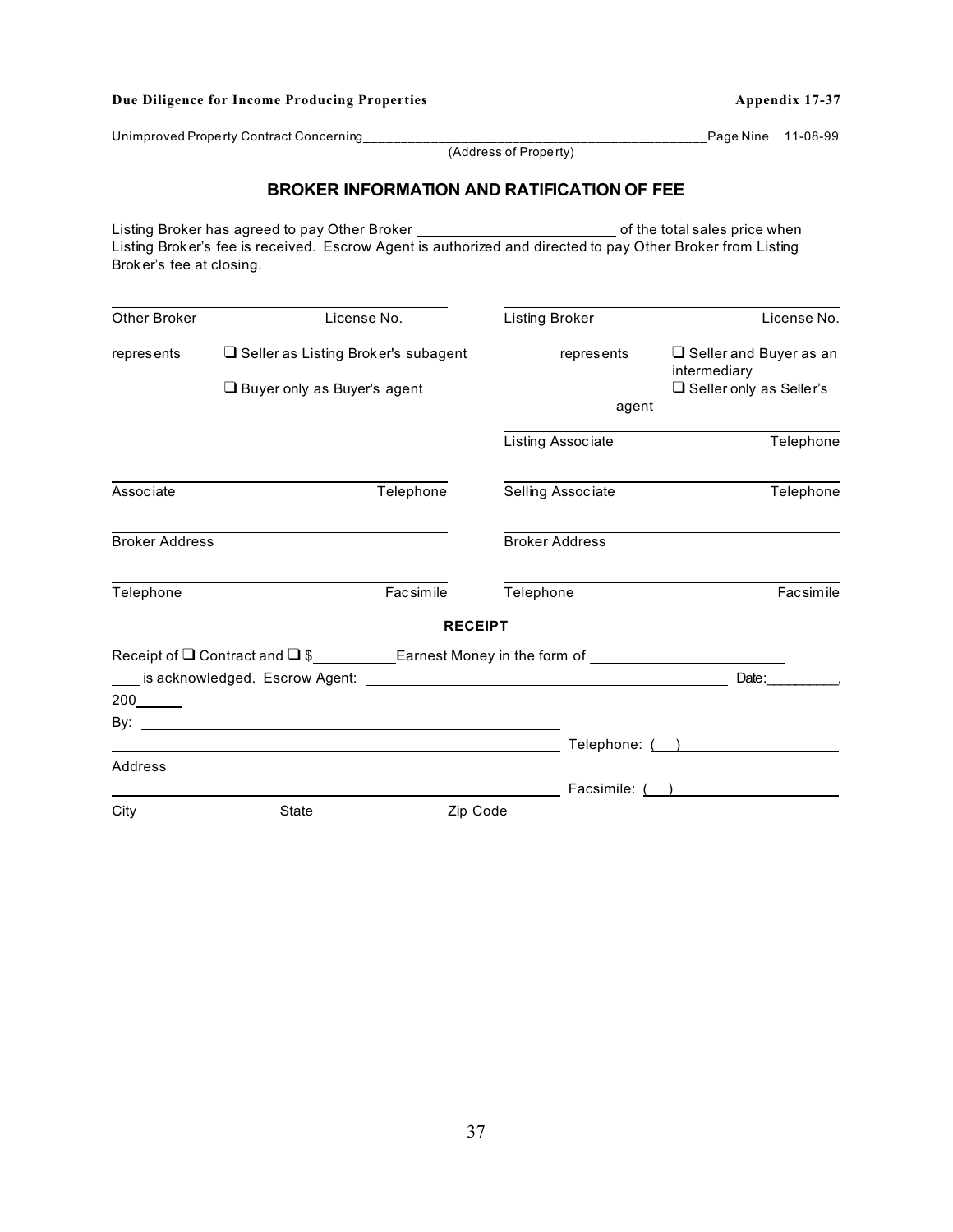## **IMPROVED PROPERTY ADDENDUM TO**

## **TREC NO. 9-4 (ED. 11-08-99) CONTRACT**

**Between**

\_\_\_\_\_\_\_\_\_\_\_\_\_\_\_\_\_\_\_\_\_\_\_\_\_\_\_\_\_\_\_\_ **("Seller")**

**and**

\_\_\_\_\_\_\_\_\_\_\_\_\_\_\_\_\_\_\_\_\_\_\_\_\_\_\_\_\_\_\_\_\_\_ **("Buyer")**

**Effective Date: \_\_\_\_\_\_\_\_\_\_\_\_\_\_\_\_\_**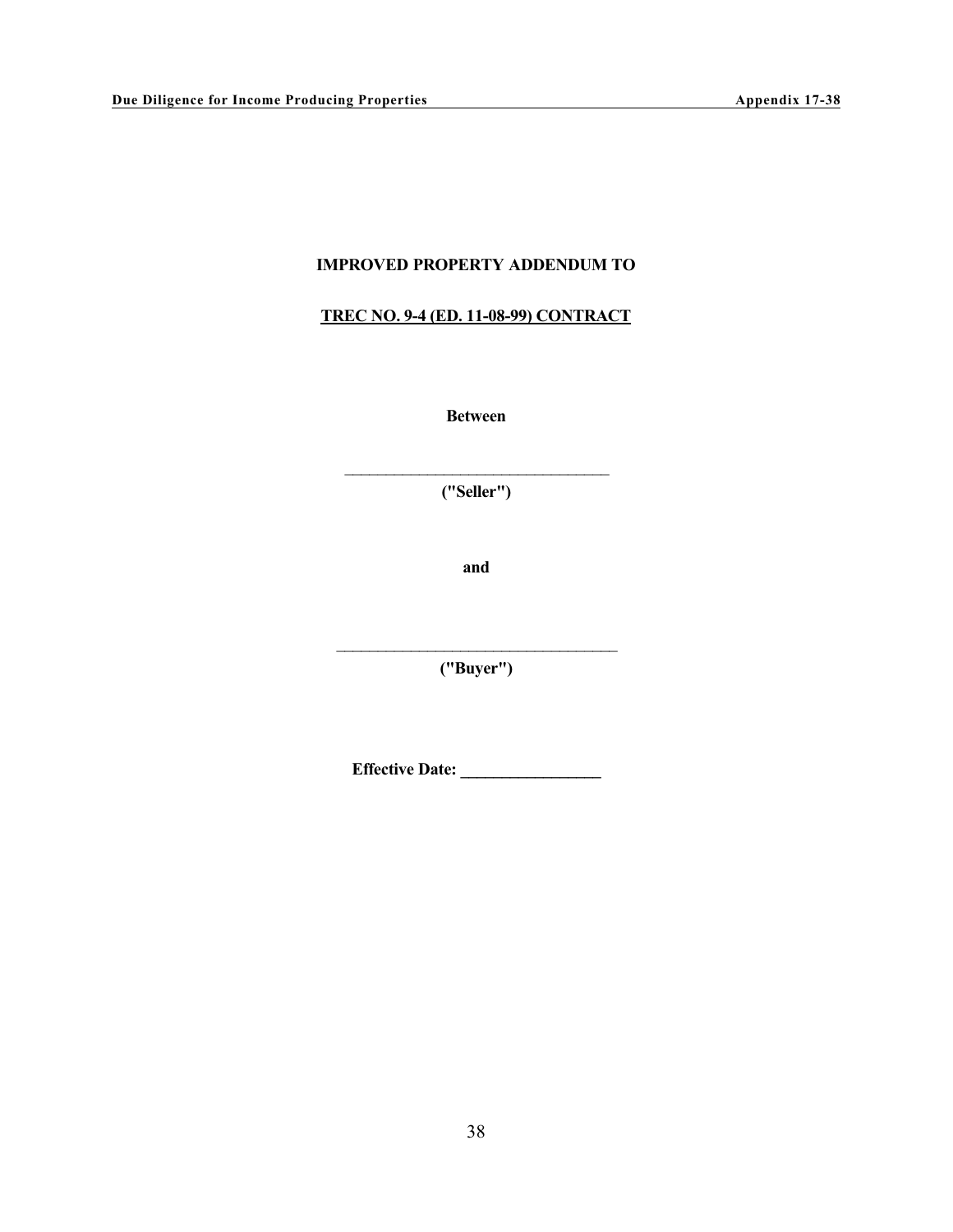#### IMPROVED PROPERTY ADDENDUM TO TREC No. 9-4 (Ed. 11-08-99) CONTRACT

This Addendum (the "Addendum") is executed as an Addendum to the Unimproved Property Contract TREC No. 9-4 (Ed. 1-08-99) (which together with this Addendum and all other Addenda and Exhibitsis called the "Agreement" or the "Contract") between  $\qquad \qquad$  (which together with its successors and assigns, is referred to as "Seller") and **the example of the example of the example of the example of the example of the example of the example of the example of the example of the example of the example of the example of** are referred to as "Buyer"). The provisions of this Addendum amend and supersede any provisions in the Unimproved Property Contract to the contrary and set forth additional understandings and agreements between Buyer and Seller. This Contract is binding upon and inures to the benefit of the parties hereto, their successors and assigns. The provisions of this Contract survive closing of the sale to Buyer.

**23. Improved Property.** For convenience of the parties, the parties have used the TREC No. 9-4 (Ed. 1-08-99) Unimproved Property Contract. The parties have amended the Unimproved Property Contract to add provisions negotiated by the parties concerning its status as improved property. The Property also includes:

**A. Improvements, Fixtures and Equipment.** All buildings, improvements,fixtures, and all property of every kind and character and description (personal or real) owned by Seller located on, attached to, or used in connection with the Property;

**B. Appurtenances.** All rights, privileges and appurtenances pertaining thereto, including any right, title, and interest of Seller in and to adjacent streets, alleys, and rights-of-way;

**C. Leases, Rents and Security Deposits.** Seller's interest in and to all leases or rents and security deposits including those described on Exhibit B attached hereto;

**D. Warranties.** Seller's interest in all third party warranties or guaranties, if transferable, relating to the Property or to any tangible personal property and fixtures located on, attached to, or used in connection with the Property;

**E. Trade Names.** Seller's interest in any trade names, if transferable, used in connection with the Property.

**F. Licenses and Permits.** Seller's interest in and to all licenses, permits and service contractswith respect to the Property, including the Licenses Permits and Service Contracts described on Exhibit B.

**24. Closing.** The Closing will occur in the offices of the Title Company on or before the later to occur of (a) on or before \_\_\_\_ days after the Effective Date of this Contract (subject at Buyer's option to being extended 1 day for each day after the Effective Date that Seller's delay in delivering a copy of the Records to Buyer or access to the Property), or (b) 7 days after all conditions for Closing have been satisfied or waived by Buyer.

**25. Records**. Within days from the date hereof, Seller shall deliver or make available to Buyer for Buyer's inspection and/or copying at Seller's expense the following records [the items to be furnished pursuant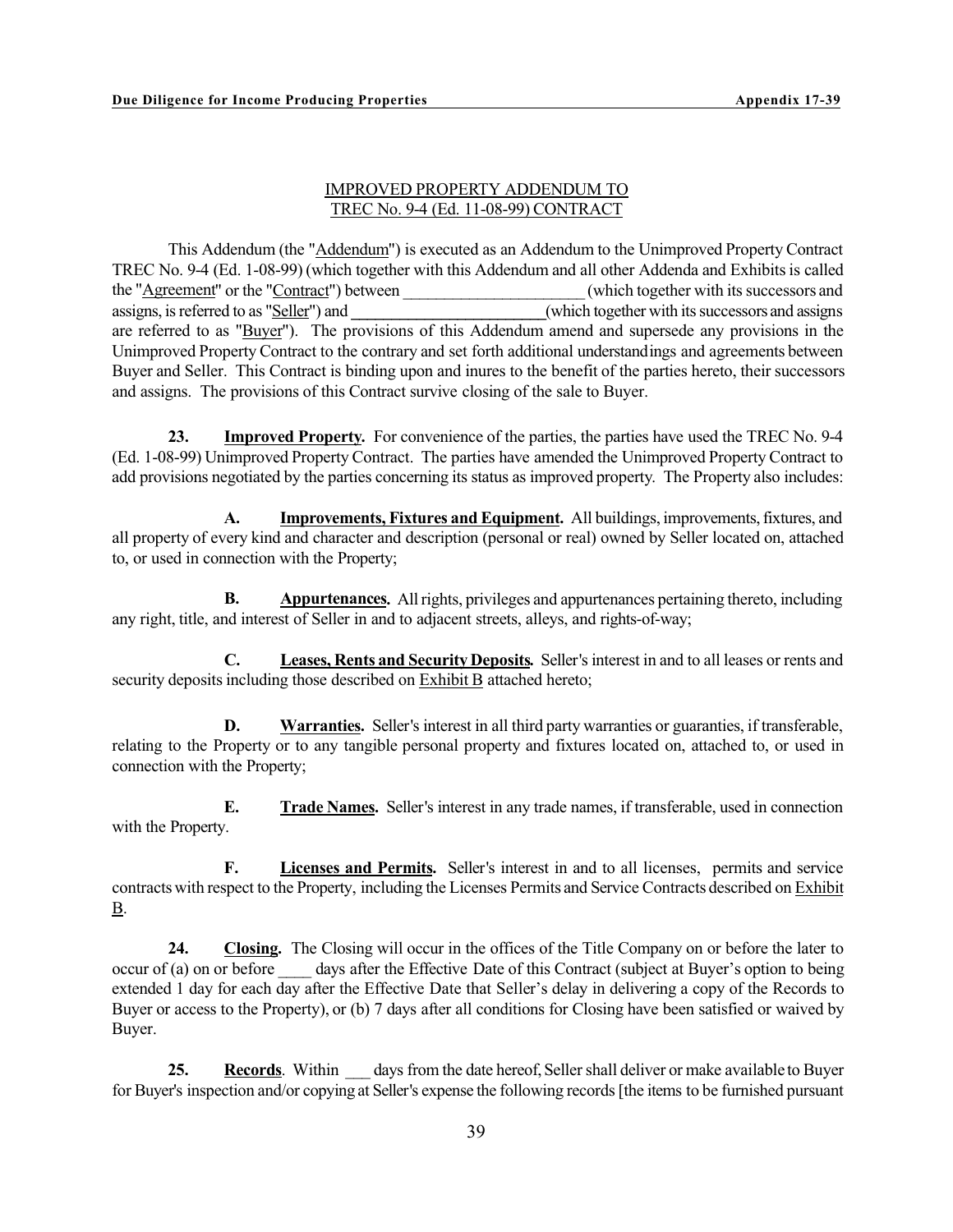to this Paragraph **25** are collectively called the "Records"] however, Seller's obligation to provide Records does not extend to providing records after Closing:

**A. Licenses and Permits.** Copies of all licenses and permitswith respect to the ownership and operation of the Property in Seller's possession.

**B. Environmental Matters.** Copies of all correspondence, reports, inspections, and other documents held by Seller regarding the environmental aspects of the Property or any hazardous substances (as herein defined) affecting or related to the Property. Seller authorizes and hereby directs any environmental engineer who has performed environmental inspection services for Seller to discuss with Buyer all matters covered by any reports prepared by such engineers for Seller or others.

**C. Violation Notices.** A copy of any notice received by Seller indicating that the Property, or any portion thereof, is not in compliance with applicable law.

**D. Authorizations.** The corporate resolution of the board of directors of Seller or other appropriate documentation authorizing the execution of this Contract and the transactions contemplated thereby.

**E. Leases and Service Contracts**. Copies of all leases pertaining to the Property, including any modifications, supplements, or amendments to the leases ("Leases") together with a current rent roll of all leases affecting the Property certified by Seller to be true and correct and copies of allservice, maintenance and management agreements relating to the ownership and operation of the Property ("Service Contracts").

**F. Inventory.** A current inventory of all tangible personal property and fixtures owned by Seller and located on, attached to, or used in connection with the Property.

**G. Financing Documents.** Copies of all notes and deeds of trust assumed or taken subject to by Buyer.

**H. Warranties and Guaranties.** Copies of all warranties and guaranties relating to the Property, or any part thereof, or to the tangible personal property and fixtures owned by Seller and located on, attached to, or used in connection with the Property.

**I. Insurance.** Copies of all fire, hazard, liability, and other insurance policies held by Seller on or affecting the Property.

**J. Commission Agreements.** Copies of all leasing or other commission agreementswith respect to the Property that are being assumed by Buyer.

**K. As-Built Plans.** A copy of the "as-built" plans and specifications of the Property.

**L. Utilities.** Copies of all invoices for utilities and repair expenses incurred by Seller for operation of the Property for each month for the preceding two (2) years prior to the Effective Date of this contract.

**M. Tax Returns.** A copy of Seller's income and expense statement for the Property from \_\_\_\_\_\_\_\_\_\_\_\_\_\_\_\_\_\_\_\_\_ to \_\_\_\_\_\_\_\_\_\_\_\_\_\_\_\_\_\_\_\_\_\_\_\_\_\_\_\_\_\_\_.

Seller warrants and represents to the Buyer, to the best of the Seller's knowledge, that the Records represent all of the documents and records in the Seller's possession or control pertaining to the Property.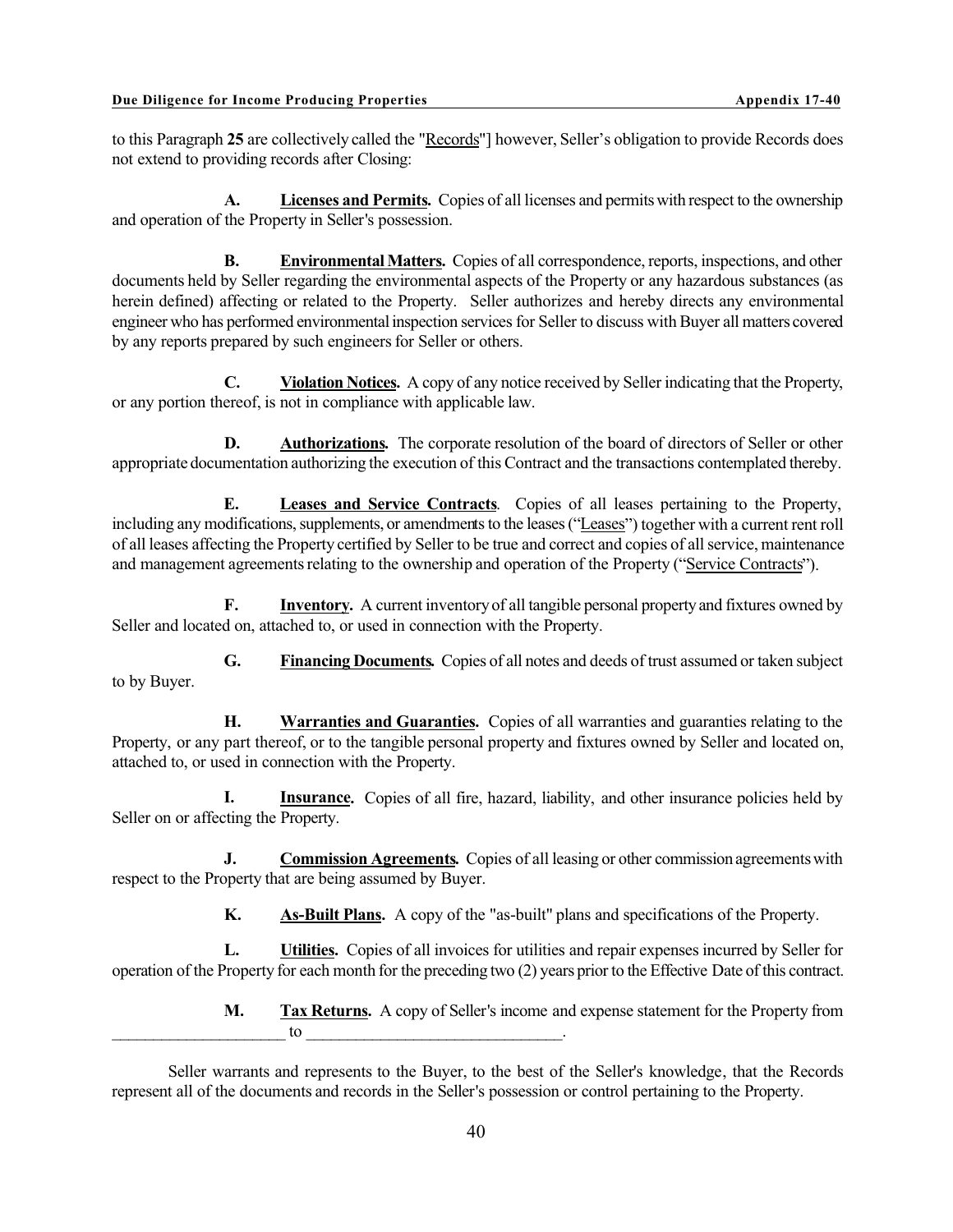## **26. Property Analysis**.

**A. Inspections, Studies and Assessments**. At any time prior to the Closing while this Contract is in full force and effect, and at Buyer's sole expense, Buyer or Buyer's authorized agents have the right to enter upon the Property and make the following inquiries in addition to the inquiries permitted by Paragraphs **7A** and **B** of the Contract (collectively called the "inspections, studies and assessments"):

**1. Land and Environmental Studies.** surveys and site analyses, engineering studies, wetland studies, soil borings, soil analysis, and environmental assessments, including the performance of tests such as soils tests, air sampling, or paint sampling, and to review the records of the preparer of any environmental report prepared in connection with the Property and to discuss the preparer's findings with its engineers, as Buyer may deem necessary and to contact governmental authorities as to the Property;

**2. Structural Inspection.** Physical property inspections including, but not limited to, structural pest control, mechanical, structural, electrical, or plumbing inspections;

**3. Feasibility Study.** Economic feasibility studies;

**4. Local Law Compliance.** Compliance inspections to determine compliance with zoning ordinances, restrictions, building codes, and statutes (e.g., ADA, OSHA, and others).

Seller shall permit Buyer and Buyer's inspectors access to the Property at reasonable times. Seller shall pay for turning utilities on for inspections.

**B. Review Periods**. This Contract is conditioned upon Buyer's satisfaction, in Buyer'ssole judgment, that the Property and the Title and Survey Review Items are satisfactory as follows within the following period (the "Information Review Periods"):

**1. Inquiries as to Property Condition**. Buyer has days (the "Inquiries Period") after Seller makes all of their Records and the Propertyavailable to Buyerfor inspection to elect either to continue with the Contract or to terminate the Contract by sending to Seller one of the following notices of its election: (a) Buyer's notice to continue with closing the sale of the Property in accordance with the Contract ("Buyer's Notice of Contract Continuance"), or (b) Buyer's notice of termination of the Contract ("Buyer's Notice of Contract Termination"). In the event Buyer sends Seller, Buyer's Notice of Contract Termination, within the Inquiries Period, this Contract automatically terminates, the Option Fee is retained by Seller, and all obligations and liabilities of the parties cease and terminate (except Buyer's Restoration Obligation).

**2. Title, Survey and Review of Review Items**. Within 5 days of the Effective Date of this Contract, Seller shall place an order with the Title Company to furnish to Buyer for Buyer's review a Commitment For Title Insurance (the "Title Commitment") together with legible copies of all instruments referred to in the Title Commitment. The Title Company shall be requested to furnish these items to Buyer within

days of the Effective Date of this Contract. Buyer may waive or expand the detail of the Survey specified in Paragraph **6B** of the Contract.

Buyer will have a period of days after the later to occur of the following delivery to Buyer of the Title Commitment, all of the instruments referred to in the Title Commitment, and the Survey (the "Title and Survey Review Items") within which to review and object to any matters reflected by the Title and Survey Review Items (the "Title and Survey Review Period"). Any such Title and Survey Review Item to which Buyer shall not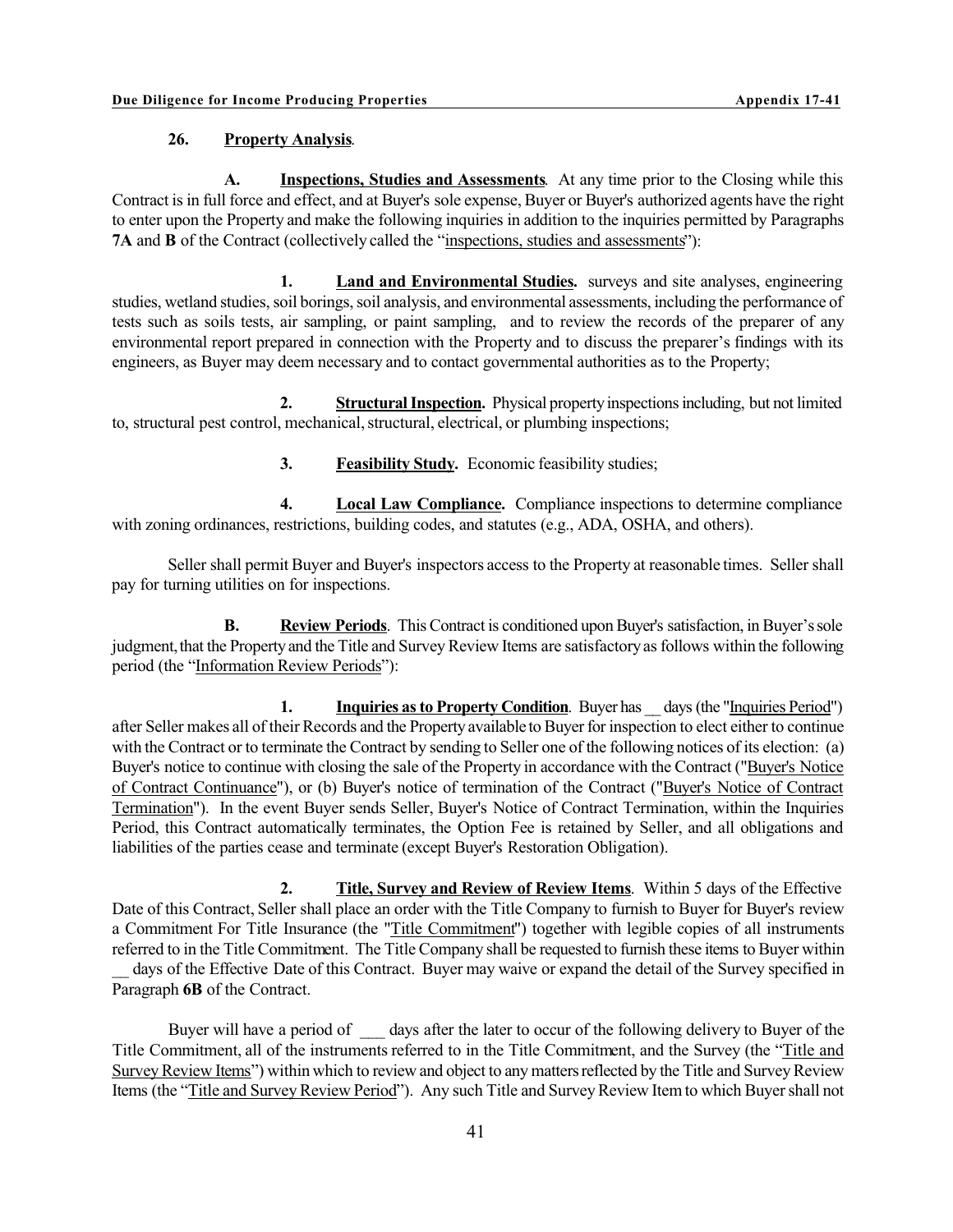object shall be deemed to be accepted by Buyer as an exception to the warranty of title to be contained in the Closing documents and are referred to herein as "Permitted Encumbrances"; provided, however, liens and title defects shown on Schedule C to the Title Commitment are not Permitted Encumbrances and are to be paid off or otherwise cured by Seller.

Among other matters, Buyer may raise objection as to the following types of matters: vacancies, boundary line conflicts, encroachments, restrictive covenants affecting the use of the property, and lack of, or impaired or reduced access to **Road.** 

If there are objections by Buyer as to which notice has been timely given by Buyer to Seller as above provided, Sellershall have until the later to occur of the Closing Date specified in Paragraph **9** or up to \_\_\_\_ days after receipt of such objections (the "Seller's Review Item Cure Period") to satisfy such objections; provided, however, Seller shall notify Buyer as soon as practicable of any matter objected to by Buyer (other than liens or title defects) that Seller does not intend to cure or attempt to cure. If Seller delivers written notice to Buyer that Seller is unable or unwilling to satisfy or cure a matter so objected to by Buyer (other than liens or title defects), Buyer shall on or before the later to occur of (a) the Closing Date, or (b) days after request from Seller either (1) waive the objection to the matter that Seller has so notified Buyer that it will not cure and accept title subject to the matter to which Buyer had previously so objected (such uncured matters then becoming a Permitted Encumbrance) or (2) terminate this Contract by sending Buyer's Notice of Contract Termination to Seller.

In the event Buyer sends Buyer's Notice of Contract Termination, the Earnest Money shall be refunded to Buyer, except for the Option Fee which shall be paid to Seller, and all obligations and liabilities of the parties shall cease and terminate (except Buyer's Restoration Obligation).

Upon request of Buyer, Seller agrees to secure and provide, in recordable form, appropriate Affidavits of Use and Possession covering all of the lands claimed by Seller within the Survey, and the recording of such Affidavits will be a requirement of Closing.

**3. Buyer's Restoration Obligation**. BUYER SHALL NOT CAUSE OR PERMIT DAMAGE OR INJURY TO THE PROPERTY, AND UPON TERMINATION OF THIS CONTRACT, BUYER SHALL PROMPTLY RESTORE THE SURFACE OF THE PROPERTY TO THE CONDITION EXISTING PRIOR TO THE TESTS AND STUDIES CONDUCTED PURSUANT TO THIS CONTRACT, AND SUCH OBLIGATION SHALL SURVIVE THE TERMINATION OF THIS CONTRACT. BUYER SHALL DEFEND SELLER FROM AND AGAINST AND SHALL PAY THE FOLLOWING ("LIABILITIES"): ALL LIENS,CLAIMS,CAUSES OF ACTION, SUITS,LIABILITIES, COSTS, DAMAGES, AND EXPENSES (INCLUDING ATTORNEYS' FEES AND COURT COSTS) ARISING OUT OF, RESULTING FROM OR RELATING TO THE ACTS OF BUYER OR ITS AGENTS, EMPLOYEES OR INDEPENDENT CONTRACTORS UNDER THE PROVISIONS OF THIS SUBPARAGRAPH. SUCH OBLIGATION SHALL SURVIVE THE TERMINATION OF THIS CONTRACT, OR THE CLOSING, AS MAY BE. THE OBLIGATION OF THE BUYER IN THIS PARAGRAPH **26B** IS REFERRED TO IN THIS CONTRACT AS THE "BUYER'S RESTORATION OBLIGATION."

**C. Estoppel Certificates**. Within \_\_\_\_\_\_ days after the Effective Date of this Contract, Seller shall deliver to Buyer estoppel certificates signed not earlier than by each tenant leasing space in the Property stating that, as of the date signed: no default exists under the terms of the lease agreement by either lessor or lessee; the amount of any rental payments made in advance, if any; the amount of any security deposits made, if any; the amount of any offsets against rent, if any; and that the tenant has no defenses against the payment of rent accruing under the terms of the lease agreement. If Seller is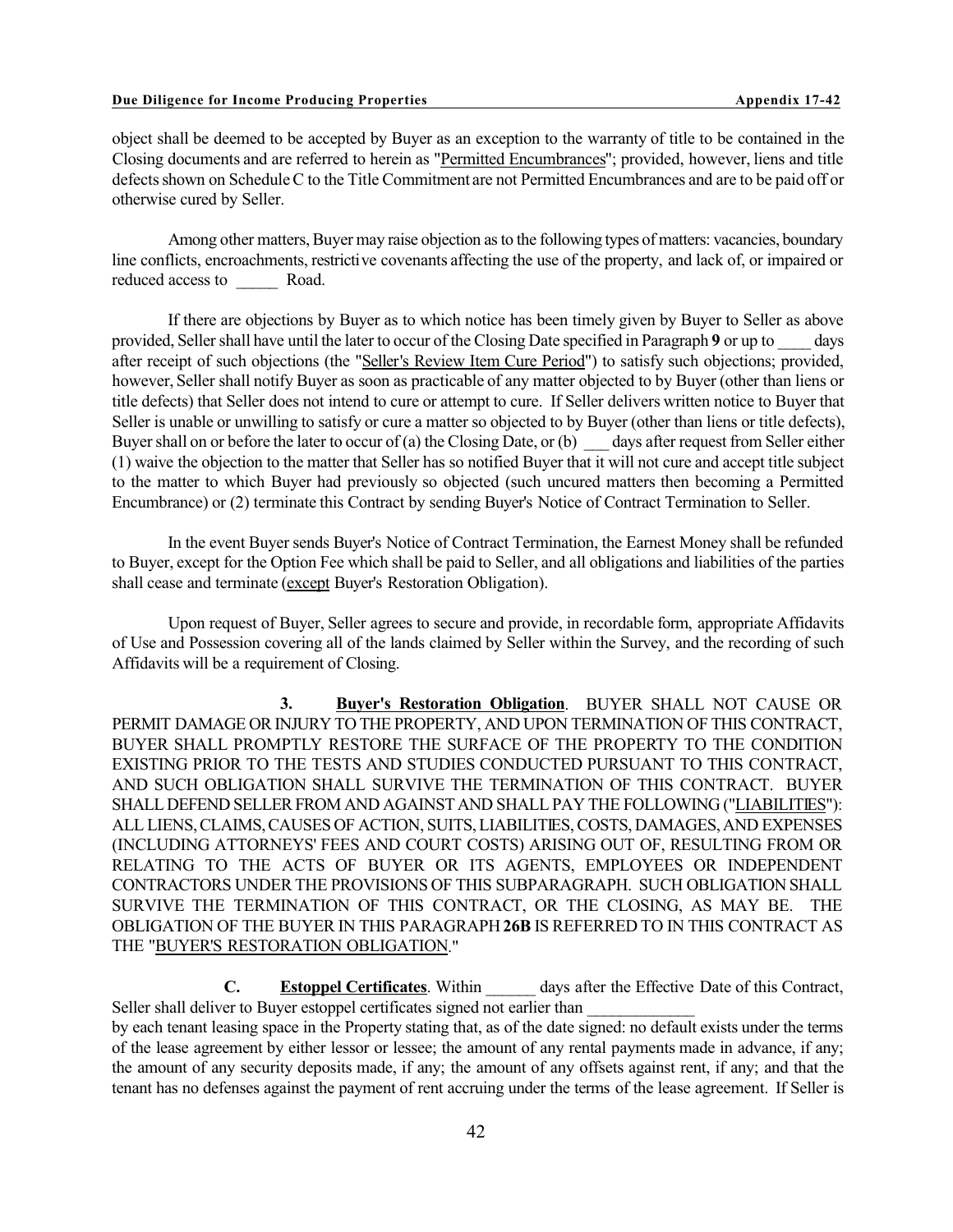unable to deliver the estoppel certificates in accordance with the terms of this paragraph without fault by the specified time, Buyer may (i) terminate this Contract and the Earnest Money shall be refunded to Buyer; (ii) extend the time for performance up to 15 days and the Closing Date shall be extended as necessary; or (iii) waive Seller's requirement to deliver the estoppel certificates.

## **27. Warranties and Representations**.

**A. By Seller**. The term "*knowledge of Seller*" or "*to the best of Seller's knowledge*" or "*no knowledge of Seller*" when used herein or otherwise made by Seller meansthe current, express awareness of facts or other information of Seller as of the date of this Contract and as of any time thereafter to the Closing, and without undertaking any special inquiry or investigation by such person and without searching public records or the Seller's files.

Buyer agreesthat the Seller is not under a duty of inquiry or investigation in order to make such representations and have no liability to them for failing to discover whether a condition as to which a representation as to the knowledge of Seller is made is true or exists, even if the means to know are at hand or could be discovered upon inquiry. Seller is not liable to Buyer for being negligently ignorant.

Such terms do not include the past knowledge of Seller, if not within the current, express awareness of Seller.

Representations of "no knowledge" or as to some condition as existing to the "knowledge of Seller" or "to the best of Seller's knowledge" is not an express or implied representation or warranty that the condition does exist or does not exist, but is only a representation as to the actual knowledge of Seller as of the Contract.

If on or before Closing, Buyer discovers or learns that a representation or warranty made to Buyer is materially inaccurate, then, unless Seller who made the representation or warranty intentionally mislead the Buyer, Buyer's sole remedy is to terminate the Contract and receive a refund of the Earnest Money. The Closing of thissale shall constitute a waiver and release of any claims by Buyer against the Seller asto any representation or warranty determined by Buyer to be inaccurate prior to Closing.

In order to induce Buyer to enter into this Contract, Seller makes the following warranties and representations in addition to those otherwise contained in this Contract, all of which will be true and correct as of the date hereof and as of the date of Closing:

**1. Authority**. Seller is, and at Closing will be, authorized and permitted to enter into this Contract and to performall covenants and obligations hereunder, and itsright to execute this Contract is not limited by any other agreements. The person signing this Contract on behalf of Seller has been authorized to do so. The execution and delivery of this Contract, the consummation of the transaction described herein and compliance with the terms of this Contract will not conflict with, or constitute a default under, any agreement to which Seller is a party or by which Seller or the Property is bound, or violate any regulation, law, court order, judgment, or decree applicable to Seller or the Property.

**2. No Litigation or Proceedings**. To the extent of the actual knowledge of Seller, there is no litigation or proceeding pending or threatened against or relating to any of the Property; and to the actual knowledge of Seller, there are no pending or threatened or contemplated condemnation actions or special assessments with respect to the Property. Seller has received no request (written or otherwise) from any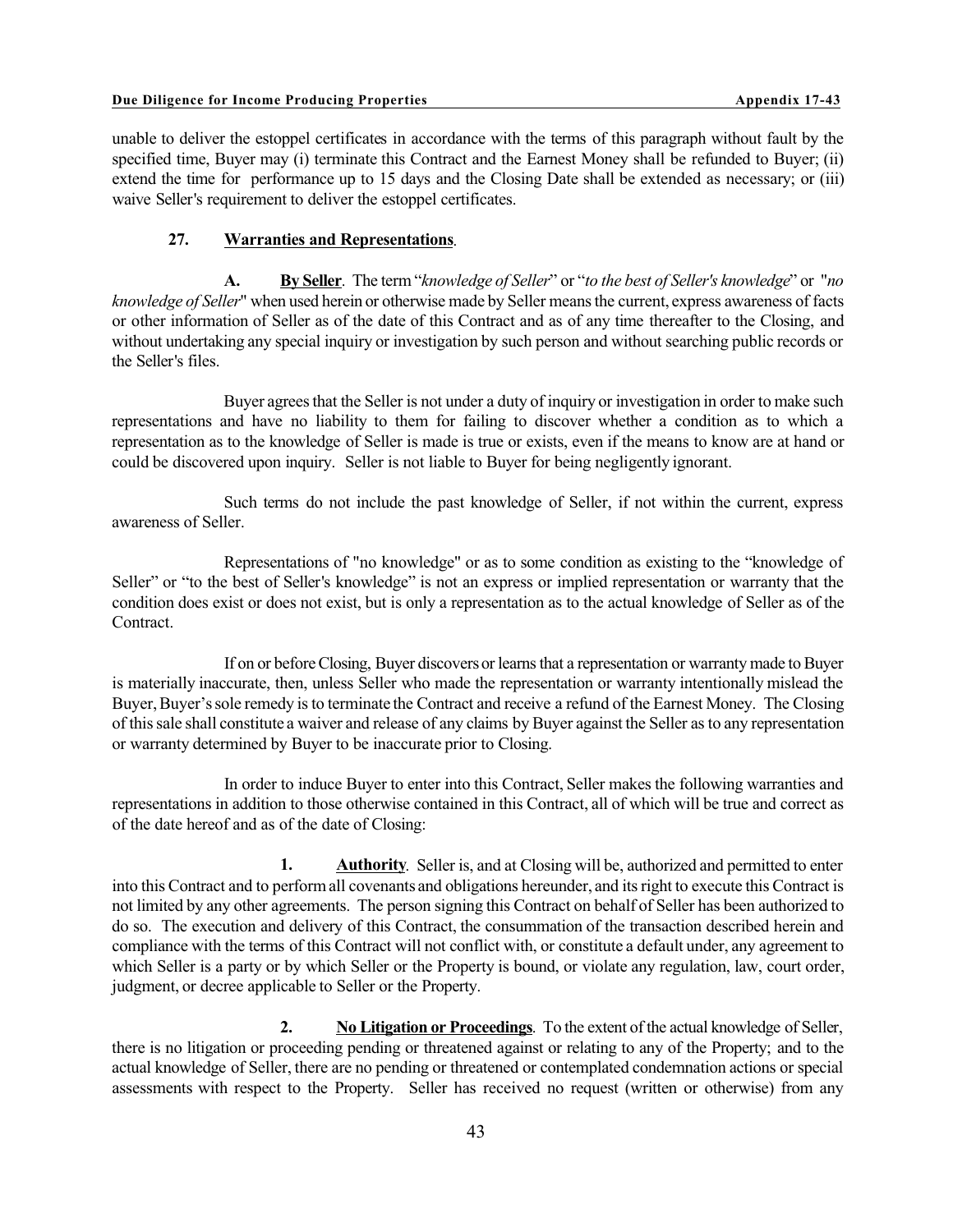governmental entity with regard to the dedication of any of the Property. Seller has no knowledge of any pending or contemplated change in any governmental regulation or private agreement applicable to Buyer's use of the Property after Closing.

**3. No Claims**. No person, corporation, or other entity has or, on the date of Closing, shall have any right or option to acquire the Property.

**4. Compliance**. To the extent of the actual knowledge of Seller, Seller has complied with and the Property is in compliance with all applicable laws, ordinances, regulations, statutes, rules, and restrictions relating to the Property.

**5. Possession**. At the Closing, the Propertywill be conveyed free of the rights of possession of any third parties in or to the Property except for easements, if any, filed of record or visible and apparent on the ground.

**6. Environmental Investigations**. Seller has no actual knowledge that any investigation, administrative order, consent order and agreement, litigation or settlement with respect to materials classified as municipal or industrial waste by the State of Texas, or as hazardous waste by the U.S. Environmental Protection Agency or the State of Texas, is proposed, threatened, anticipated or in existence with respect to the Property. Seller has no actual knowledge that the Property is currently on any Federal or state "superfund" or "super-lien" lists.

Seller has not received notification from any governmental agency which would indicate that any of the Property has been contaminated by any of the following substances (called collectively in this Contract "hazardoussubstances or materials or toxic waste"): any materials classified as municipal or industrial waste by the State of Texas, or as hazardous waste by the U.S. Environmental Protection Agency or the State of Texas, toxic or hazardous wastes, pollutants or other hazardoussubstances, including without limitation, asbestos, PCB's, petroleum products and byproducts, substances defined or listed as hazardous substances or toxic substances or similarly identified in or pursuant to state or federal law or regulations.

**7. Leases.** Each written lease to be furnished to Buyer under this Contract shall be in full force and effect according to its terms without amendment or modification that is not disclosed to Buyer in writing. All the leases shall contain the entire written or oral agreementsof any kind for the leasing, rental, or occupancy of any portion of the Property. Seller shall disclose in writing to Buyer:

(i) any lease modifications, amendments, or defaultsmade subsequent to the date the leases are furnished to Buyer but prior to closing;

(ii) any failure by Seller to comply with all of Seller's obligations under

(iii) any facts or circumstances that would constitute a default by Seller under any lease or entitle any tenant to offsets or damages;

(iv) any lease in which tenant does not actuallyoccupy the premisesleased;

the leases;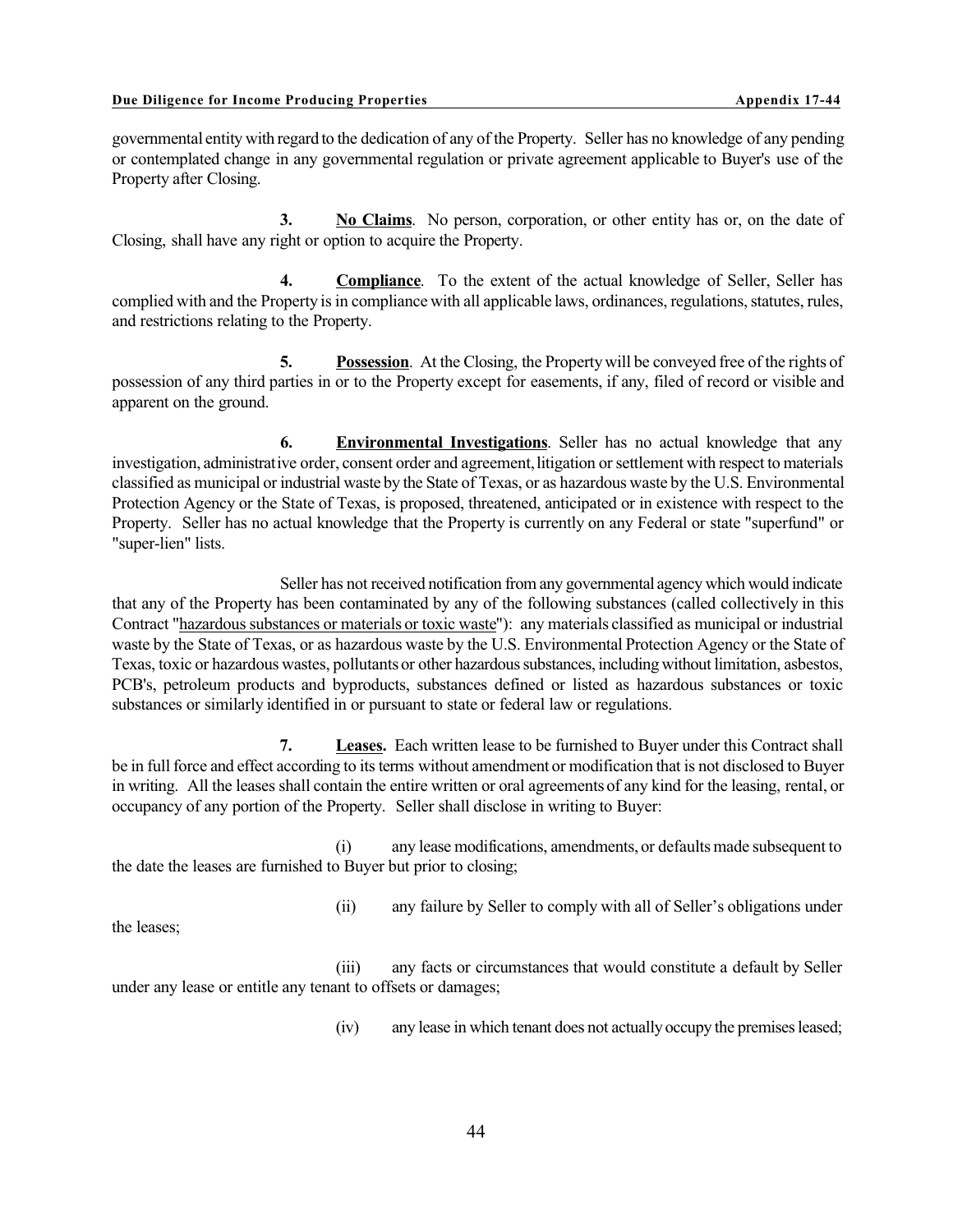current month;

(v) if any rent under any lease has been collected in advance of the

(vi) if any concessions, bonuses,free rents, rebates, or other matters affect

the rental for any tenant;

(vii) if any of the leases or rentals or other sums payable under the leases have been assigned or otherwise encumbered, except as security for loan(s) assumed or taken subject to as provided in this contract; and

(viii) if any tenant under any lease is in default.

**B. By Buyer**. In order to induce Seller to enter into this Contract, Buyer makes the following warranties and representations which will be true and correct as of the date hereof and as of the date of Closing:

**1. Authority**. Buyer is, and at Closing will be, authorized and permitted to enter into this Contract and to performall covenants and obligations hereunder, and itsright to execute this Contract is not limited by any other agreements. The person signing this Contract on behalf of Buyer has been authorized to do so. The execution and delivery of this Contract, the consummation of the transaction described herein and compliance with the terms of this Contract will not conflict with, or constitute a default under, any agreement to which Buyer is a party or by which Buyer is bound, or violate any regulation, law, court order, judgment, or decree applicable to Buyer.

**2. No Litigation or Proceedings**. To the extent of the actual knowledge of Buyer, there is no litigation or proceeding pending or threatened against or relating to Buyer's authority to purchase the Property.

**28. Operations Prior to Closing**. Seller covenants that from and after the date hereof, Seller shall comply with the following:

#### **A. Prohibitions.**

**1. Liens.** Seller may not create or permit any lien or other encumbrance affecting the Property, other than the lien for taxes not yet due and payable and existing liens to be released at the Closing;

**2. Waste.** Seller may not commit any waste or nuisance upon the Property;

**3. Encumbrances.** Seller may not impose any easements, covenants, conditions, or restrictions on the Property except as are approved in writing by Buyer, which approval will not be unreasonably withheld;

**4. Proceedings.** Seller may not institute or participate in any zoning, platting, or other governmental action regarding the Property; or

**5. Agents.** Seller may not enter into or modify any contract, lease or other agreement that in any way affects the Property and that will survive the Closing except as are approved in writing by Buyer, which approval will not be unreasonably withheld.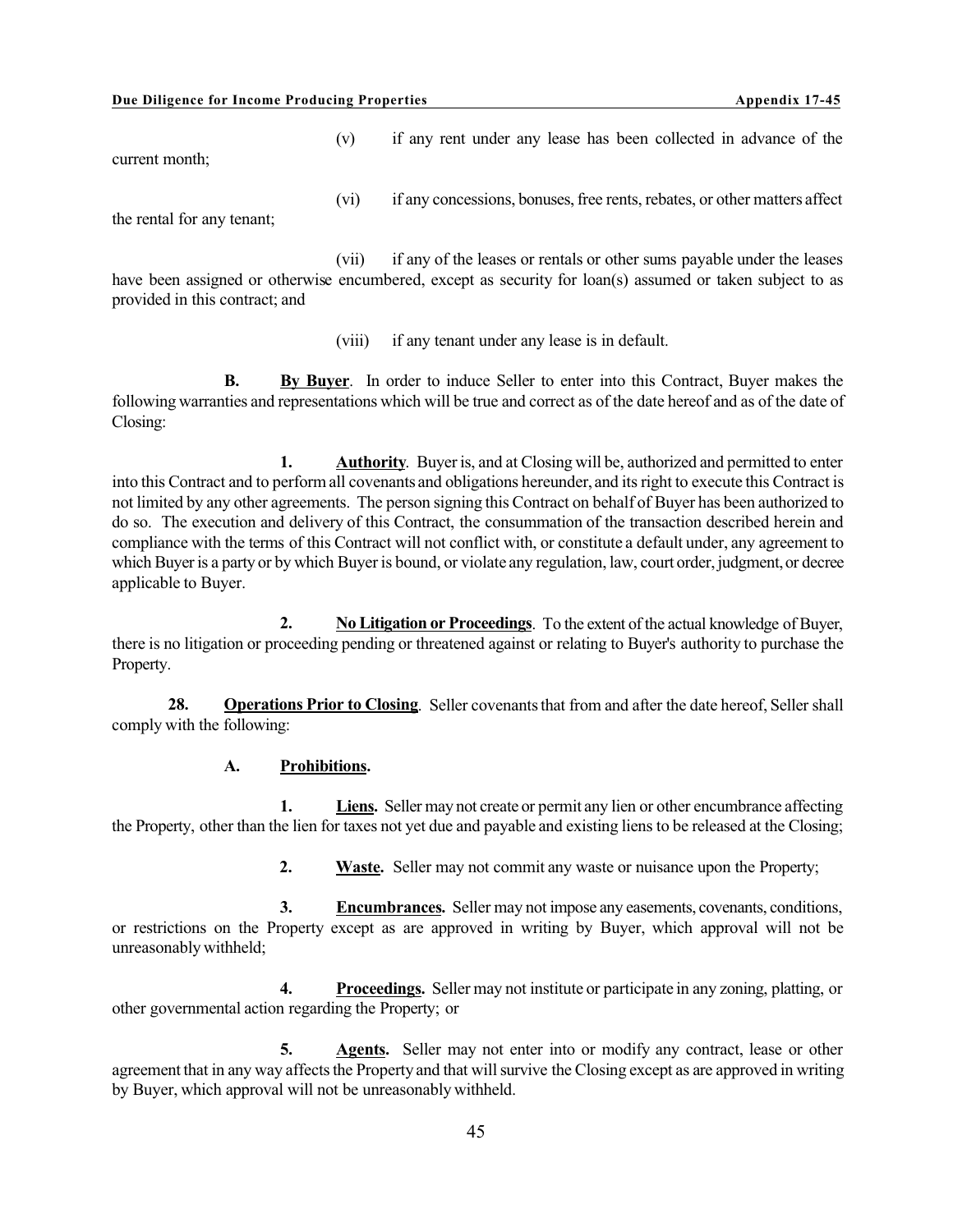**B. Actions to Be Taken.** Seller is to promptly advise Buyer in writing of any notices concerning the Property that Seller receives from any appraisal districts, taxing authorities, or any governmental agency having jurisdiction over the Property, and of any litigation, arbitration, or administrative hearing concerning the Property.

**29. Conditions Precedent to Buyer's Performance**. The obligations of Buyer to close the transaction described in this Contract are subject to the following conditions precedent:

**A. Representations and Warranties.** All the representations and warranties of Sellerset forth in this Contract must be true and correct as of the date of execution of this Contract and on the date of Closing.

**B. Permitted Encumbrances**. There has been no change in the matters reflected on the Title Commitment or Survey from those matters appearing therein on the date thereof (except those changes requested by Buyer in its notice of objections), and no encumbrance or title defect affects the Property except Permitted Encumbrances.

**C. Compliance.** Seller must have duly performed and complied with all covenants, acts and agreementsto be performed or complied with by Seller on or prior to the date of Closing.

**D. Appraisal.** The Property appraises for a fair market value of at least the Sales Price; provided, Buyer orders within 30 days of the Effective Date of this Contract and obtains on or before Closing an appraisal, at Buyer's expense, of the Property by a licensed appraiser of Buyer'sselection.

In the event any of the foregoing conditions are not satisfied or waived in writing by Buyer prior to the Closing, Buyer may terminate this Contract by delivery of a written termination notice to Seller on or before the date of Closing, in which event the Earnest Money shall be immediately returned to Buyer free of claims by Seller and the parties shall have no further obligations to each other except as expressly set forth to the contrary under this Contract.

**30. Dispute Resolution**. If a dispute arises between the parties either as to pre-Closing or post-Closing matters(a "Dispute"), then the parties agree to use the following dispute resolution procedures:

**A. Mediation**. If a Dispute arises between the parties, the following mediation procedures will be employed prior to either party pursuing arbitration:

**1. Meeting of the Parties**. Individuals with decision-making authorityregarding the Dispute who represent the parties will promptlymeet and attempt in good faith to negotiate a resolution of the Dispute.

## **2. ADR.**

**(a) Selection of Mediator**. If, within 10 days after such meeting, the parties have not succeeded in negotiating a resolution of the Dispute, they will jointly appoint a mutually acceptable neutral person not affiliated with either of the parties(the "neutral"), using the services of the American Arbitration Association if they have been unable to agree upon such appointment within 20 days from the initial meeting. The fees of the neutral shall be shared equally by the parties.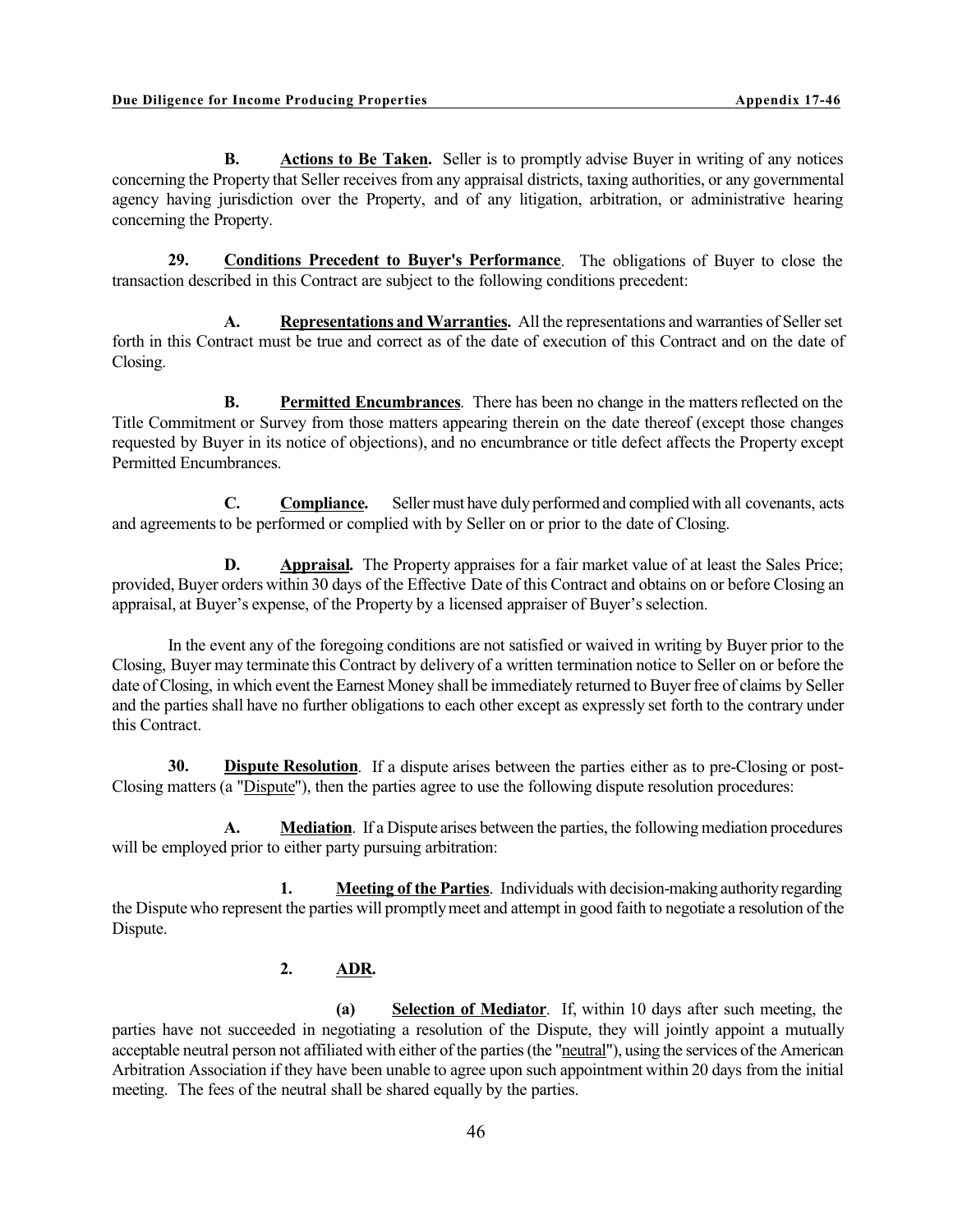**(b) ADR**. In consultation with the neutral, the parties willselect or devise an alternative dispute resolution procedure ("ADR") by which they will attempt to resolve the Dispute, and the time and the place for the ADR to be held, with the neutral making the decision as to the procedure, and/or place and time, not later than 10 days after selection of the neutral.

**(c) Process**. The parties must participate in good faith in the ADR to its conclusion as designated by the neutral. All meetings, mediation conferences, ADR and other proceedings shall be in Austin, Texas.

**B. Arbitration**. If the parties are not successful in resolving the Dispute through the ADR, then the Dispute must proceed to a binding arbitration in accordance with the Commercial Arbitration Rules of the American Arbitration Association, and judgment upon the award rendered by the arbitrator(s) may be entered in any court having jurisdiction. All meetings, arbitration hearings and other proceedings shall be in Austin, Texas. The costs of the arbitration shall be allocated by the arbitrator.

**31. Notices**. Any notice, document or payment required or permitted to be delivered or remitted hereunder or by law shall be given by one of the following methods:

**A.** in person;

**B.** by deposit in the United States mail, postage prepaid, addressed to the party to whom directed at the address set out in this Contract;

**C.** by deliveryto a nationallyrecognized courierservice addressed in accordance herewith.

Additionally, but not in lieu of the above methods, notice may be given by telephone or telefax to the telephone numbers listed in this Contract.

**32. Closing.** In addition to the matters to occur at closing specified in the Contract the following shall occur:

**A. Seller's Actions.** At closing Seller shall furnish, at Seller's expense:

**1. Tax Statements.** Seller shall cause to be delivered to the Title Company and to the Buyer tax statements showing no delinquent taxes on the Property.

**2. Bill of Sale.** Seller shall cause to be delivered to the Title Company and to the Buyer a Bill of Sale with warranties to title conveying title, free and clear of all liens, to any personal property defined as part of the Property in paragraph 2 and conveyed by this Contract.

**3. Assignment of Leases, Rents and SecurityDeposits.** Sellershall cause to be delivered to the Title Company and to the Buyer an assignment of all leases to or on the Property duly executed by Seller.

**4. Assignment of Licenses, Permits, Warranties, Service Contracts, and Management Agreements.** Seller shall cause to be delivered to the Title Company and to the Buyer to the extent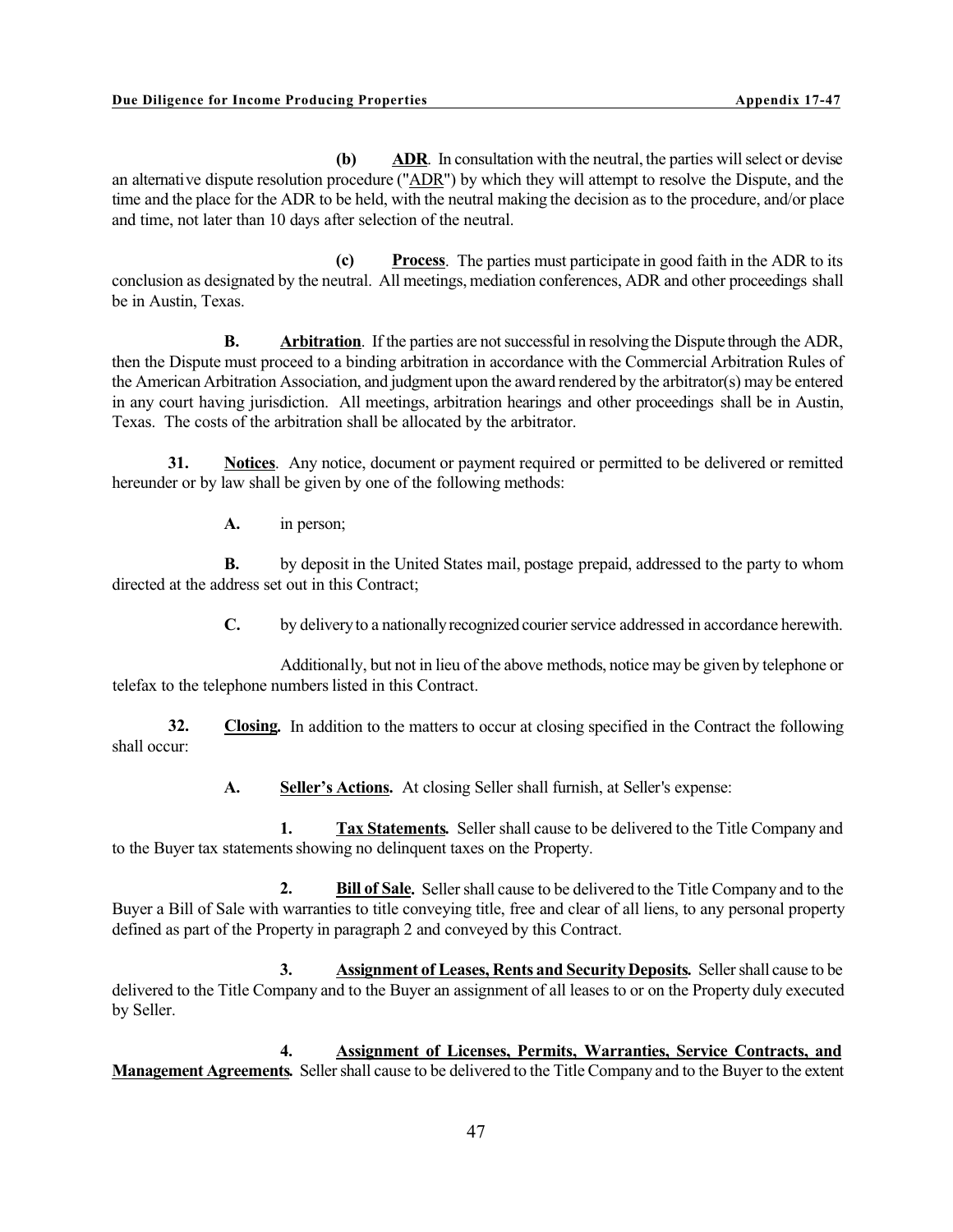assignable, an assignment duly executed by Seller of any licenses and permits, maintenance, management or other contracts, and any warranties or guaranties defined as part of the Property.

**5. Certified Rent Roll.** Seller shall cause to be delivered to the Title Company and to the Buyer a current rent roll of the Property certified by Seller

**6. Insurance.** Seller shall cause to be delivered to the Title Company and to the Buyer to the extent assignable, an assignment duly executed by Seller of any one or more of the insurance policies held by Seller pertaining to the Property.

**7. Authorizations.** Seller shall cause to be delivered to the Title Company and to the Buyer evidence that the person executing this contract is legally capable and authorized to bind Seller.

**8. Deposits and Prepaid Rents.** Seller shall, at closing, tender to Buyer any security deposits, prepaid expenses, and advanced rental payments paid by any and all tenants.

**9. UCC Search.** Seller shall deliver to the Buyer and to the Title Company a UCC Search showing no filed financing statements as to the Property or if there are filed financing statements a letter from the Secured Party addressed to the Title Company and the Buyer stating that the Secured Party will release its Financing Statement (or transfer the Financing Statement to Buyer's lender) upon satisfaction of conditionsspecified in the letter. Sellershallsatisfy the conditions set forth in the letter as ofClosing. The term "UCC Search" means reports prepared by [a non-governmental provider, stating the instruments that are on file in the Texas secretary of state's UCC records and in the UCC records of the county in which the Property is located, showing as debtor Seller and all other owners of the Personal Property during the five years before the Effective Date of this Contract.

**B. Prorations**. The following items shall be prorated as of the Closing Date and such prorations shall be reflected on the settlementstatementsprepared by Escrow Agent on the Closing Date and shall serve to adjust the Sales Price. Such prorations shall be made on the basis of a 365-day year, as of 11:59 p.m. on the day preceding the Closing Date.

**1. Revenues.** All rentals, receipts and other revenues from the Property which have been actually received by Seller and which are allocable to the period from and after the Closing Date shall be credited to Buyer. Buyer shall be entitled to collect all rentals, receipts and other revenues from the Property which are delinquent or due on or after the Closing Date. All rentals, receipts, and other revenues of any kind whatsoever (together, "Revenues") from the Property collected by Buyer shall be credited: if specifically identified by reference to invoice or month, to such invoice or month; and if not so specifically identified: first to current Revenues not delinquent, and second to delinquent Revenues, in the inverse order of delinquency. All Revenues which relate to the month in which the Closing Date occurs shall be credited first to Revenues for the month in which theClosing Date occurs, and second to delinquent Revenues, in the inverse order of delinquency. Any such delinquent Revenues when applied as provided herein which relate in whole or in part to any period prior to the Closing Date shall be remitted by Buyer to Seller when collected by Buyer (net only of any reasonable collection expenses actually incurred by Buyer). Any such delinquent Revenues when applied as provided herein, which relate in whole or part to any period on or subsequent to the Closing Date shall be remitted by Seller to Buyer when and if collected by Seller (net only of any reasonable collection expenses actually incurred by Seller). Seller shall have the right to enforce and collect any Revenues that are attributable to periods before the Closing Date by any means other than exercising termination or termination of possession rights or other rights under the Leases (except that Seller shall at all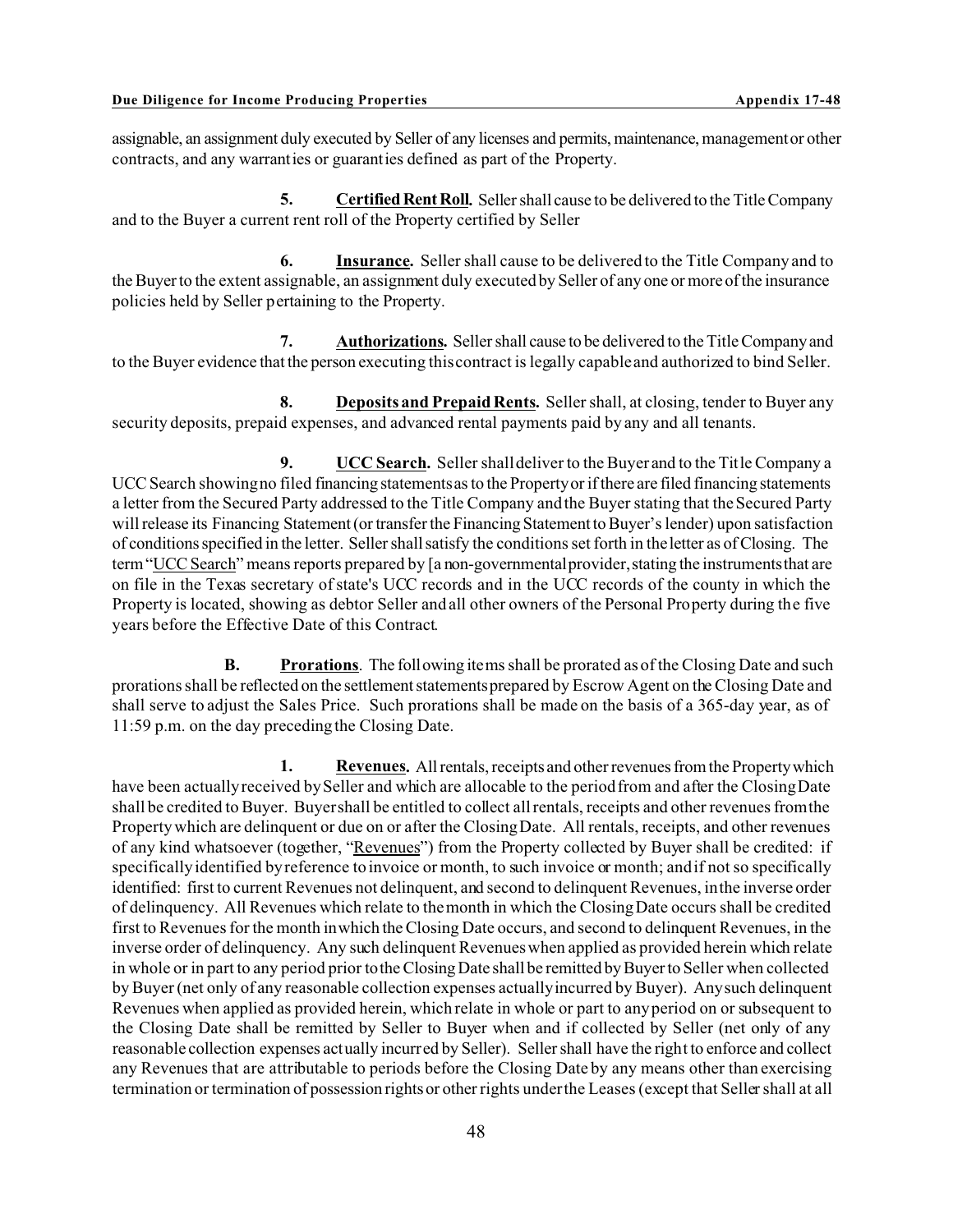times have the right to bring a suit or suits for damagesto collect any Revenues), and Buyer shall reasonably cooperate in such enforcement and collection efforts at no cost to Buyer other than any attorneys' fees incurred by Buyer. *[Note: Additional provisions may be needed for retail leases.]*

**2. Property Taxes.** Seller shall be responsible for all ad valorem taxes and assessments, general and special,with respect to the Propertyfor periods priorto the calendar year containing the Closing Date. Ad valorem taxes and assessments, general and special, with respect to the Property for the calendar year containing the Closing Date shall be prorated between Seller and Buyer at Closing, as of the Closing Date. All ad valorem tax prorationsshall be based on tax rates and assessmentsfor the calendar year containing the Closing Date unless such rates and/or assessments are unavailable. If either the tax rates or the tax assessments forthe Propertyforthe calendar year containing theClosingDate are not available, then such proration shall bemade based on the tax rates and assessments for the prior year (or if only the assessed value for the calendar year containing the Closing Date is known, then based on the prior year's tax rates and the current year's assessed value), and shall be adjusted between Seller and Buyer after the Closing as soon as such rates and assessmentsforthe year oftheClosing are available. The provisions of this Section **32B2** shall survive Closing.

**3. Security Deposits.** All security and other deposits, if any, including any accrued interest thereon if such interest is required to be remitted to Tenants pursuant to their respective Leases, held by Seller on the Closing Date on behalf of any Tenants under any Leases shall be credited to Buyer, and Escrow Agent shall deliver a notice signed by Seller to such Tenants advising them that: (i) Buyer has purchased the Property, and (ii) the security deposit, if any, is the responsibility of Buyer.

**4. UtilityCharges.** Finalmeterreadings on all utilities charged to the Property shall be made as of the day preceding the Closing Date. Seller shall arrange for and pay for final billings of utilities to the day preceding the Closing Date, and Buyer shall be responsible for utilities used on or after the Closing Date. Any prepaid water, sewer, and other utility charges allocable to the period from and after the Closing Date shall be credited to Seller.

**5. Service Contracts**. Seller shall pay (or be charged by a proration for) all charges due pursuant to the ServiceContractswhich are allocable to the period prior to the Closing Date, and Buyer shall be responsible for all such charges due from and after the Closing Date pursuant to the Property ServiceContracts. Prepaidcharges allocableto the period fromand aftertheClosing Date in connection with the Property Service Contracts, shall be credited to Seller at Closing. Accrued and unpaid charges allocable to the period prior to the Closing Date in connection with such Service Contracts shall be credited to Buyer at Closing. The provisions of this Section **32B5** shall survive Closing.

**6. Licenses and Permits.** Prepaid charges allocated to the period from and after the Closing Date in connection with any licenses or permits for the Property shall be credited to Seller at Closing. Accrued and unpaid charges allocable to the period priorto theClosingDate in connectionwith any such licenses or permits shall be credited to Buyer at Closing.

**7. Capital Expenditures;LeasingCosts**. In the event Seller desires to make any capital expenditure after the Contract Date, Seller shall notify Buyer in writing (a "Capital Notice"). In the event Seller desires to enter into or modify any Lease after the Contract Date, Seller shall notifyBuyerin writing (a "Lease Notice"). In the event such Capital Notice or Lease Notice is delivered to Buyer prior to the expiration of the Contingency Period, Buyer may either (i) approve such capital expenditure or Lease (or amendment thereto), as applicable in which event Seller shall be credited with the amount of such capital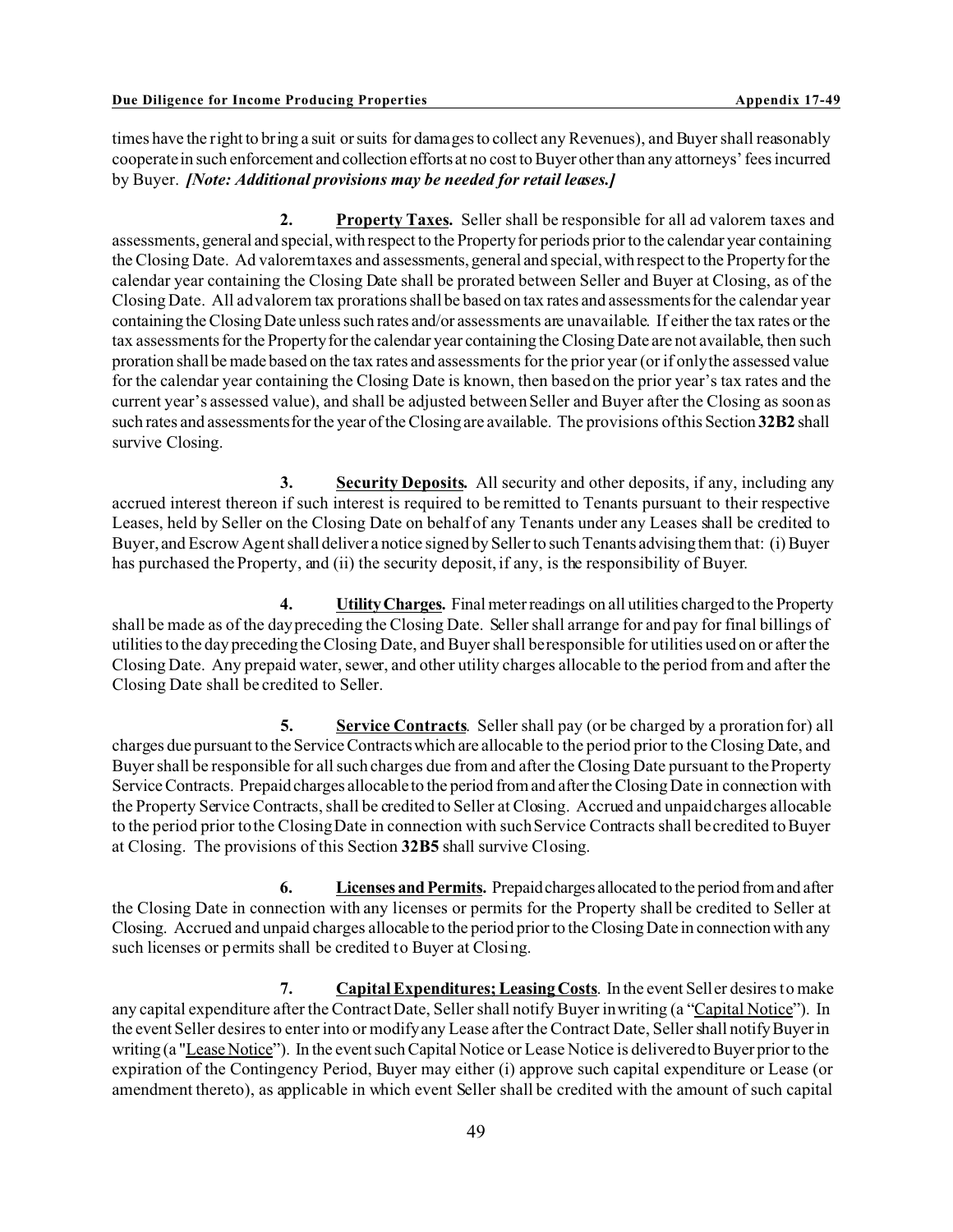expenditure or leasing costs, as applicable, at Closing or (ii) terminate this Agreement. In the event Buyer fails to respond to Seller's Capital Notice or Lease Notice given pursuant to the preceding sentence within 5 days of such Capital Notice or Lease Notice, Buyer shall be deemed to have elected option (i) above. In the event such Capital Notice or Lease Notice is delivered to Buyer after the expiration of the Contingency Period and prior to the Closing Date, Buyer may either approve or disapprove such capital expenditure. In the event Buyer fails to respond to Seller's Capital Notice or Lease Notice given pursuant to the preceding sentence within 3 days of such Capital Notice or Lease Notice, Buyer shall be deemed to have approved such capital expenditure, or leasing costs, as applicable. In the event Buyer disapproves such capital expenditure or leasing costs, as applicable, Seller shall have the option to terminate this Agreement within three (3) days of Buyer's disapproval, in which event the Earnest Money shall be returned to Buyer, and Seller and Buyer shall have no further obligations hereunder. In the event Buyer approves, or is deemed to have approved such capital expenditure or leasing costs, as applicable, Seller shall be credited with the amount of such capital expenditure or leasing costs, as applicable, at Closing. In the event of an emergency, Seller shall have the right to make any capital expenditure reasonably necessary in keeping with the quality and image ofthe Propertyand/orin accordance with the requirements of the Leases, and Seller shall be credited with the amount of such capital expenditure at Closing. As used in this Section, "capital expenditure" shall mean any expenditure in excess of [\$10,000.00].

**8. OperatingExpenses.** Except as otherwise expresslyprovided hereinto the contrary, Seller shall be responsible for and bear all operating expenses for the Property accrued for the period prior to the Closing Date and Buyer shall be responsible for and bear all operating expenses of the Property accrued forthe period on and after the Closing Date. Prorations ofitems under Sections **32B5** and **32B6** shall be made at Closing on the best information available with an adjustment and reconciliation to the extent necessary on a mutually agreed date within 90 days following the Closing Date, with payment from one party to the other (to the extent required) to be made within 30 days following reconciliation. Such prorations, as adjusted as ofthe 90th day following the Closing Date, shall be considered final and binding for all purposes absent material mistake of fact. To the extent that any Lease provides for any adjustment of previously paid estimated amountsofreal estate tax or operating expense reimbursements on a date subsequent to theClosing Date, Seller shall be entitled to receive, or shall be responsible to pay, as the case may be (when such amounts are actually received or payable by Buyer), Seller's pro rata share of any such adjusted amounts that are applicable to periods ending prior to the Closing Date. After Closing, Seller agrees to reasonably cooperate with Buyer in providing Buyer access to Seller's books and records relating to such adjustments under the Leases so that Buyer may adequately perform such adjustments.

The provisions of this Section **32B** shall survive Closing.

**33. Effective Date**. The effective date of this Contract (the "Effective Date") is the date upon which a fully signed Contract, together with the Earnest Money, is delivered to the Title Company.

 $\mathcal{L}_\text{max}$  , and the contribution of the contribution of the contribution of the contribution of the contribution of the contribution of the contribution of the contribution of the contribution of the contribution of t \_\_\_\_\_\_\_\_\_\_\_\_\_\_\_\_\_\_\_\_\_\_\_\_\_\_\_\_\_\_\_ \_\_\_\_\_\_\_\_\_\_\_\_\_\_\_\_\_\_\_\_\_\_\_\_\_\_\_\_\_\_

#### **BUYER**: **SELLER**: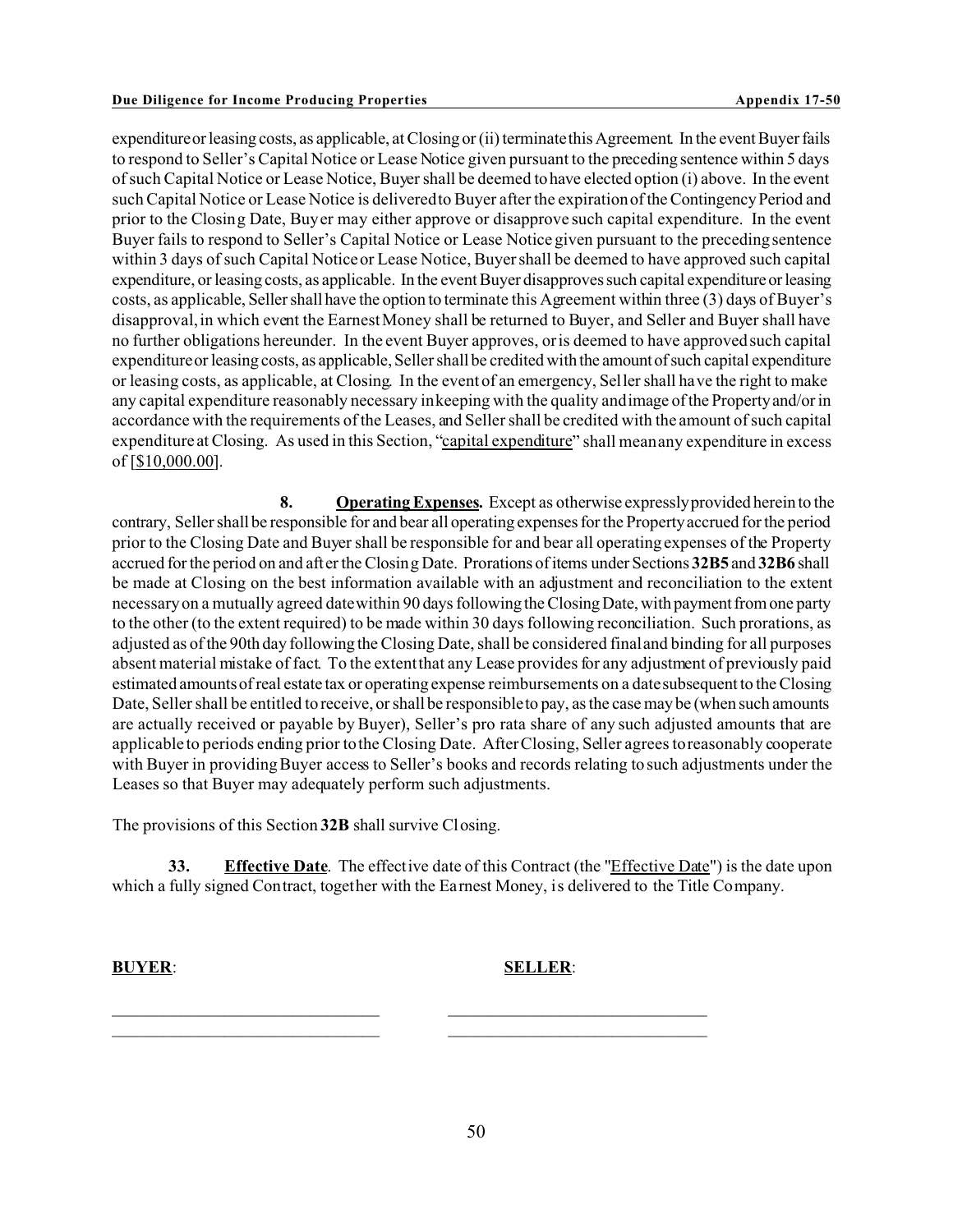#### **EXHIBIT A**

### **Land Description**

[*Insert*]

## **EXHIBIT B**

#### **Listing of Leases, Service Contracts and Permits**

## **1. Service Contracts.**

- **a. Security.** Commercial Sales Proposal/Agreement between Management and ADT Security Services, Inc. dated September 25, 1998 for a period of five years from the scheduled installation date of September 29, 1998.
- **b. Laundry.** Lease Agreement and Supplemental Agreement, both dated July 15, 1998, between CoinMachCorporation and \_\_\_\_\_\_\_\_\_\_\_\_\_\_\_\_\_\_\_\_\_\_Apartments for the exclusive installation, operation and marketing of the laundry equipment on the premises for a period of 10 years after the installation of said equipment. 1998 + 10 years. \$71,400 prepaidbonus paid to Sellerin 1998,subject to \$595/mo.rebate if terminated prior to 10 year term. Rental to Owner is 40% of gross receipts.
- **c. Cable.** Time Warner Communications Standard Form of Service and Easement Agreement dated June 17, 1997 between Time Warner Entertainment-Advance/Newhouse Partnership, Austin Division d/b/a Time Warner Communications and  $\Delta$  Apartments. 1997 + x years. Bulk Service payable by Owner per unit.
- **d. Trash Service.** Service Agreement between Texas Disposal Systems, Inc. and Apartments for service between June 28, 1997 and June 28, 2008.
- **e. Advertising.** Ad Insertion Agreement between Apartments For Rent and Apartments dated October 28, 1999 for 1 year beginning December 1, 1999 and ending December 1, 2000.
- **f. Pest Control.** Commercial Pest Control Proposal and Service Agreement dated December 8, 1998 between Worldwide Pest Control and \_\_\_\_\_\_\_\_\_\_ Apartments for a period of 1 year and automatically renewable without 30-day written notice.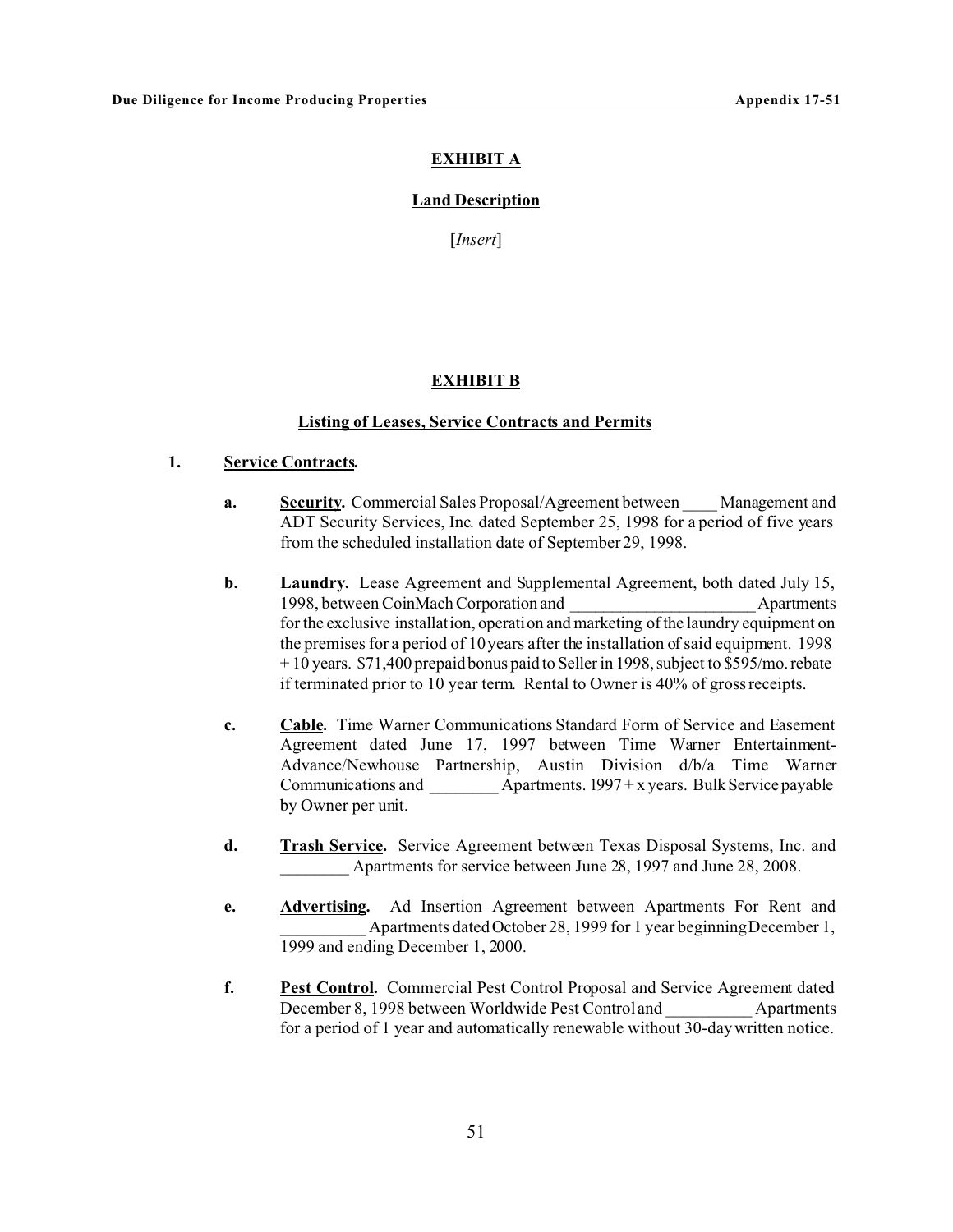- **g. Billing Services.** Ratio Utility Billing Collection Agreement between Apartments and Aquameter for a period of 1 year beginning September 1, 1999.
- 2. **Rent Roll.** Rent Roll certified as of \_\_\_\_\_\_\_\_, 2000 from \_\_\_\_ Management.
- **3. Permits.**
	- **a. Swimming Pool or Spa.** Permit to Operate a Swimming Pool or Spa for Apartments -Pool #1, from the Austin-Travis County Health Department, Environmental Health Services Division to \_\_\_\_\_\_\_\_\_ Apartments, issued under Permit No. 1659 dated June 23, 1999 with an expiration date of July 18, 2000.
	- **b. Swimming Pool or Spa.** Permit to Operate a Swimming Pool or Spa for Apartments - Pool #2, from the Austin-Travis County Health Department, Environmental Health Services Division to Apartments, issued under Permit No. 1660 dated June 23, 1999 with an expiration date of July 18, 2000.
- **4. Certificate of Occupancy.** Certificate of Occupancy from the Department of Planning & Development, City of Austin, Texas dated August 13, 1992 issued under Permit No. 117209 (originally issued April 22, 1971 to \_\_\_\_\_ Apartments).

H:\CLE Materials - See Research\Sales Contracts\Field Guide to Due Diligence-Appendix Docs.wpd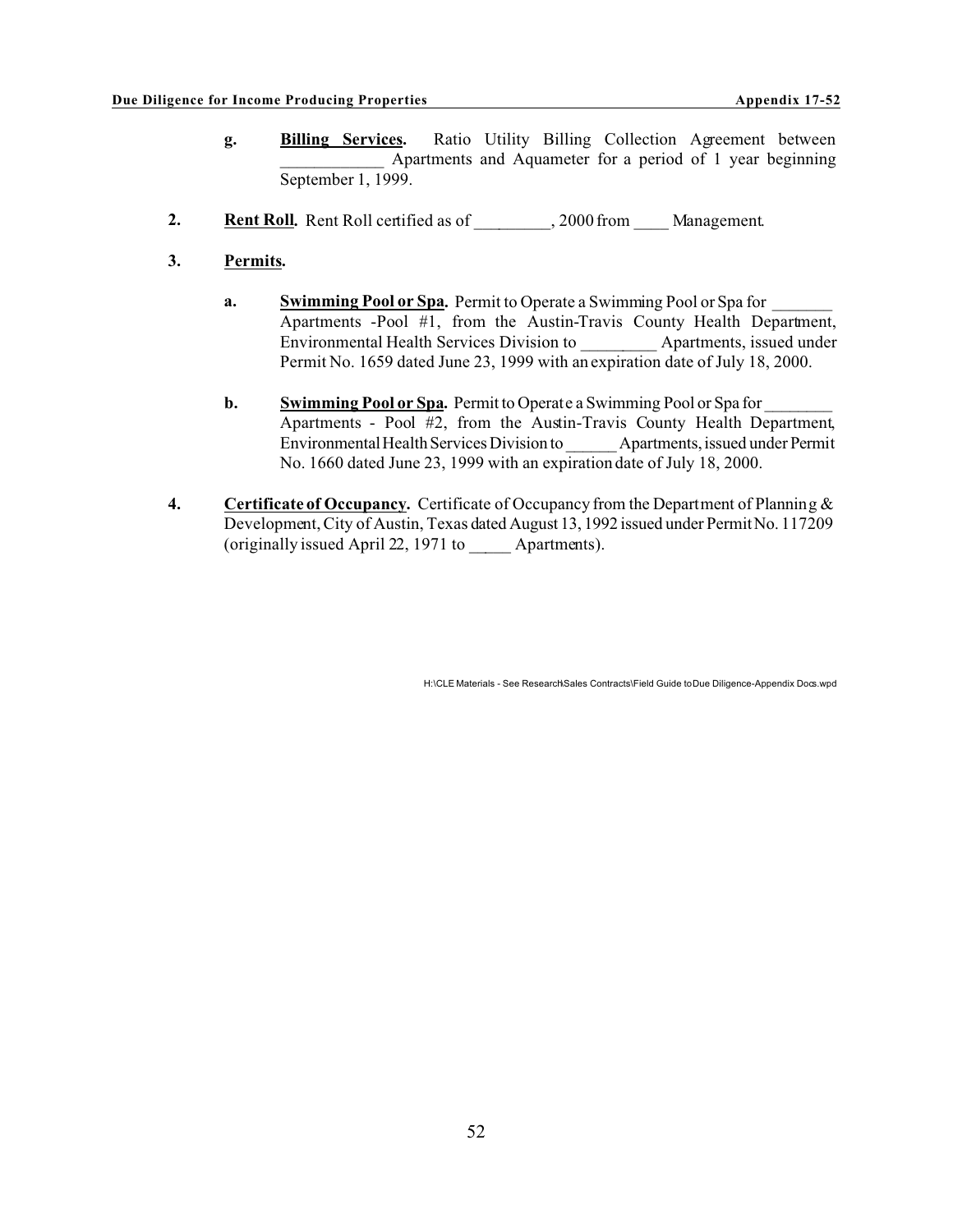#### **TEXAS ASSOCIATION OF REALTORS® COMMERCIAL IMPROVED PROPERTY EARNEST MONEY CONTRACT**

THIS FORM IS FURNISHED BY THE TEXAS ASSOCIATION OF REALTORS® FOR USE BY ITS MEMBERS. USE OF THIS FORM BY PERSONS WHO ARE NOT MEMBERS OF THE TEXAS ASSOCIATION OF REALTORS® IS NOT AUTHORIZED. **© Texas Association of REALTORS Inc., 1995**

#### **1. PARTIES:**

convey to

(Seller) agrees to sell and

(Buyer) and Buyer agrees to buy from Seller the Property described below.

**2. PROPERTY:** The real property situated in  $\blacksquare$  County, Texas, described as follows or as described on attached exhibit:

together with: (a) all buildings, improvements, fixtures, and all property of every kind and character and description (personal or real) owned by Seller located on, attached to, or used in connection with the Property; (b) allrights, privileges and appurtenances pertaining thereto, including any right, title, and interest of Seller in and to adjacent streets, alleys, and rights-of-way; (c) Seller's interest in and to all leases or rents and security deposits; (d) Seller's interest in and to all licenses and permits with respect to the Property; (e) Seller's interest in all third party warranties or guaranties, if transferable, relating to the Property or to any tangible personal property and fixtures located on, attached to, or used in connection with the Property; and (f) Seller's interest in any trade names, if transferable, used in connection with the Property. The property sold by this contract is called the "Property". The metes and bounds description determined by the survey of the Property under paragraph 6(b) shall replace any exhibit describing the perimeter boundaries of the Property if it differs from the exhibit. NOTICE: Any property to be excluded from the sale should be described in paragraph 11.

#### **3. SALES PRICE:**

|     | (a) Cash portion of Sales Price payable by Buyer $\dots \dots \dots \dots \dots \dots$               |
|-----|------------------------------------------------------------------------------------------------------|
|     | (b) Sum of all financing described in paragraph $4 \ldots \ldots \ldots \ldots \ldots$               |
| (c) | Sales Price [sum of (a) and (b)] $\dots \dots \dots \dots \dots \dots \dots \dots \dots \dots \dots$ |

- **4. FINANCING:** The portion of the Sales Price not payable in cash shall be paid as follows:
- $\Box$  (a) ASSUMPTION: Buyer shall assume the unpaid principal balance of a first lien promissory note payable to

dated \_\_\_\_\_\_\_\_\_\_\_\_\_\_, which balance at closing will be \$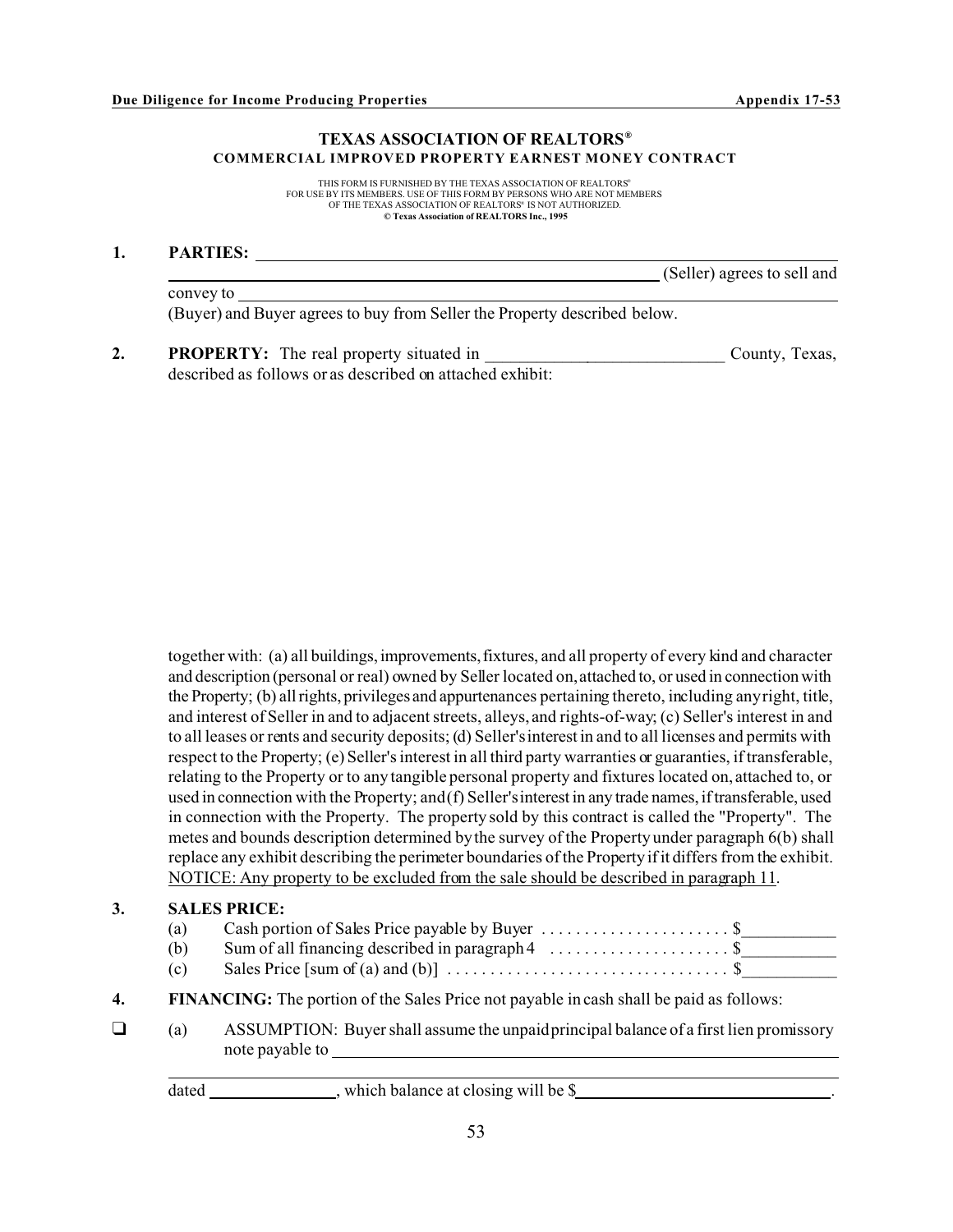Buyer's initial payment shall be the first payment due after closing. Buyer's assumption of the existing note includes all obligations imposed by the deed of trust securing the note, recorded in Vol. , Page in the real property records of the county where the Property is located. If the unpaid principal balance of the assumed loan as of the Closing Date varies from the loan balance stated above, the cash payable at closing shall be adjusted by the net amount of any variance; provided,ifthe total principal balance of all assumed loans varies in amount greater than \$ at closing, either party may terminate this contract and the Earnest Money shall be refunded to Buyer unless either party elects to eliminate the excess in the variance by an appropriate adjustment at closing. Buyer may terminate this contract and the Earnest Money shall be refunded to Buyer if the note holder on assumption requires: (i) Buyer to pay an assumption fee in excess of \$ and Seller declines to pay such excess; (ii) an increase in the interest rate to more than  $\frac{9}{6}$ ; or (iii) any other modification of the loan documents. A vendor's lien and deed of trust to secure assumption shall be required, which shall automatically be released on execution and delivery of a release by the note holder. If Seller is released of liability on any assumed note, the vendor's lien and deed of trust to secure assumption shall not be required. If assumption approval is required by the note holder, Buyer shall apply for assumption approval within days after the Effective Date of this contract and shall make every reasonable effort to obtain assumption approval. Assumption approval shall be deemed to have been obtained when the lender has determined that Buyer has satisfied all of lender's financial conditions (those items relating to Buyer's ability to qualify for assumption). If assumption approval is not obtained within days after the Effective Date, this contract shall terminate and the Earnest Money shall be refunded to Buyer.

 $\Box$  (b) THIRD PARTY FINANCING: Buyer shall apply for a third party first lien note of \$ payable at  $\Box$  monthly  $\Box$  quarterly  $\Box$ years with the initial interest rate not to exceed  $\frac{\%}{\%}$  p e r annum. Within days after the Effective Date of this contract Buyer shall apply for all third party financing and shallmake everyreasonableeffortto obtain financing approval. Financing approval shall be deemed to have been obtained when the lender has determined that Buyer has satisfied all of lender's financial conditions (those items relating to Buyer's ability to qualify for approval of a loan). If financing approval is not obtained within days after the Effective Date, this contract shall terminate and the Earnest Money shall be refunded to Buyer. Each note to be executed hereunder shall be secured by vendor's and deed of trust liens.

- $\Box$  (c) SELLER FINANCING: At closing, Buyer shall execute and deliver a promissory note (the Note) from Buyer to Seller of \$ , bearing % interest per annum and interest at the maximum rate of interest, but not to exceed the maximum rate of interest, per annum allowed by law on matured, unpaid amounts. The Note shall be secured by vendor's and deed of trust liens and an assignment of leases payable at the place designated by Seller. The Note  $\Box$  shall  $\Box$  shall not provide for liability (personal or corporate) against the maker in the event of default. The Note shall be payable as follows:
	- $\Box$  (1) In one payment due after the date of the Note with interest payable  $\Box$  monthly  $\Box$  quarterly  $\Box$  annually  $\Box$
	- $\Box$  (2) In  $\Box$  monthly  $\Box$  quarterly  $\Box$  annually  $\Box$  installments of \$ including interest  $\Box$  plus interest beginning after the date of the Note and continuing at  $\Box$  monthly  $\Box$  quarterly  $\Box$  annual  $\Box$  intervals thereafter for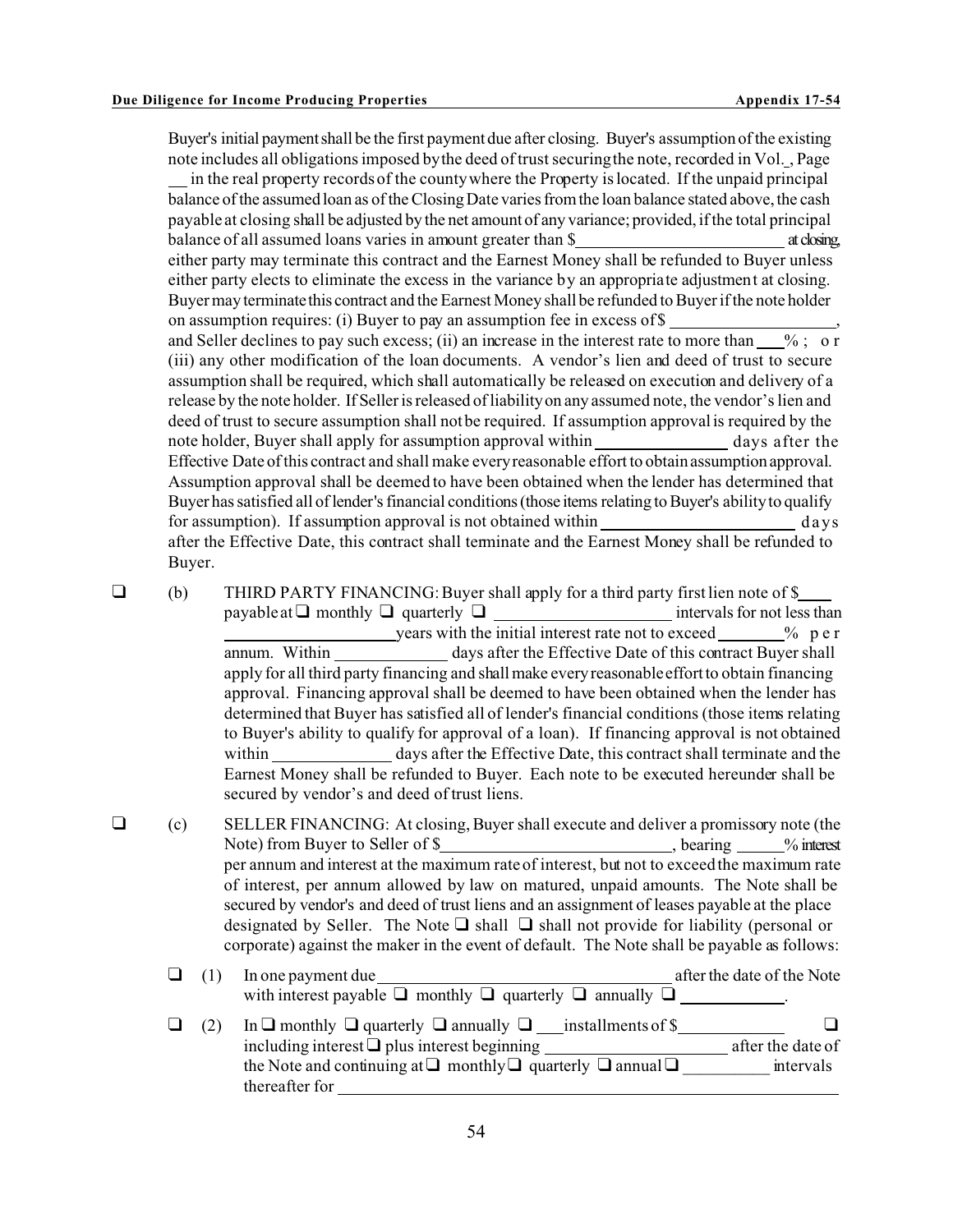when the entire balance of the Note shall be due and payable.

|  | Interest only in $\Box$ monthly $\Box$ quarterly $\Box$ annually $\Box$                     | installments for  |
|--|---------------------------------------------------------------------------------------------|-------------------|
|  | the first vear(s) and thereafter in installments of $\$                                     |                   |
|  | including interest $\Box$ plus interest beginning $\Box$                                    | after the date of |
|  | the Note and continuing at $\square$ monthly $\square$ quarterly $\square$ annual $\square$ | intervals         |
|  | thereafter for                                                                              |                   |
|  | when the entire balance of the Note shall be due and payable.                               |                   |

Unless the parties agree otherwise, themostrecentforms prepared by the State Bar of Texas shall be used for the Note and deed of trust required by this paragraph  $4(c)$ . The Note may be prepaid in whole or in part at any time without penalty. Any prepayments are to be applied to the payment of the installments of principal last maturing and interest shall be immediately cease on the prepaid principal. The lien securing payment of the Note will be inferior to any lien securing any superior note described in this contract. If an Owner Policy of Title Insurance is furnished, Buyer, at Buyer's expense, shall furnish Seller with a Mortgagee Title Policy in the amount of the Note at closing. If all or any part ofthe Property issold or conveyedwithout prior written consent ofthe Seller, then the Seller at Seller's option may declare the outstanding principal balance of the Note, plus accrued interest, to be immediately due and payable. The creation of a subordinate lien, any sale thereunder, any deed under threat or order of condemnation, any conveyance solely between the parties, the passage of title by reason of death of a maker or by operation of law shall not be construed as a sale or conveyance of the Property. In addition to the principal and interest installments, Buyer  $\Box$  shall  $\Box$  shall not deposit with Seller a pro rata part of the estimated annual ad valorem taxes on the Property and a pro rata part of the estimated annual insurance premiums for the improvements on the Property. IfBuyer deposits taxes and insurance deposits with Seller, Buyer agreesthat the taxes and insurance deposits are only estimates and may be insufficient to pay total taxes and insurance premiums, and Buyer agrees to pay any deficiency within 30 days after notice from Seller. If Buyer deposits taxes and insurance deposits with Seller, Buyer's failure to pay the deficiency shall constitute a default under the deed of trust. If any superior lien holder on the Property is collecting escrow payments for taxes and insurance, any requirement to deposit taxes and insurance deposits with Seller shall be inoperative so long as payments are being made to the superior lien holder. Any act or occurrence which would constitute default under the terms of any lien superior to the lien securing the Note shall constitute a default under the deed of trust securing the Note. The Note shall include a provision for reasonable attorney's fees if the Note is placed in the hands of an attorney for collection.

 (d) CREDIT APPROVAL ON ASSUMPTION OR SELLER FINANCING: Within days after the Effective Date of this contract, Buyer shall deliver to Seller:  $\Box$  credit report;  $\Box$  verification of employment, including salary;  $\Box$  verification of funds on deposit in financial institutions;  $\Box$ current financial statement; and  $\square$ 

> ; to establish Buyer's creditworthiness for assumption approval or seller financing. If Buyers documentation is not delivered within the specified time, this contract shall terminate and the Earnest Money shall be refunded to Buyer. If Buyer's documentation is timely delivered, and Seller determines in Seller's sole discretion that Buyer's credit is unacceptable, Seller may terminate this contract by written notice to Buyer within days after expiration of the time for delivery and the Earnest Money shall be refunded to Buyer. If Seller does not so terminate this contract within the time specified, Seller shall be deemed to have accepted Buyer's credit.

**5. EARNEST MONEY:** Buyer shall deposit \$ as Earnest Money with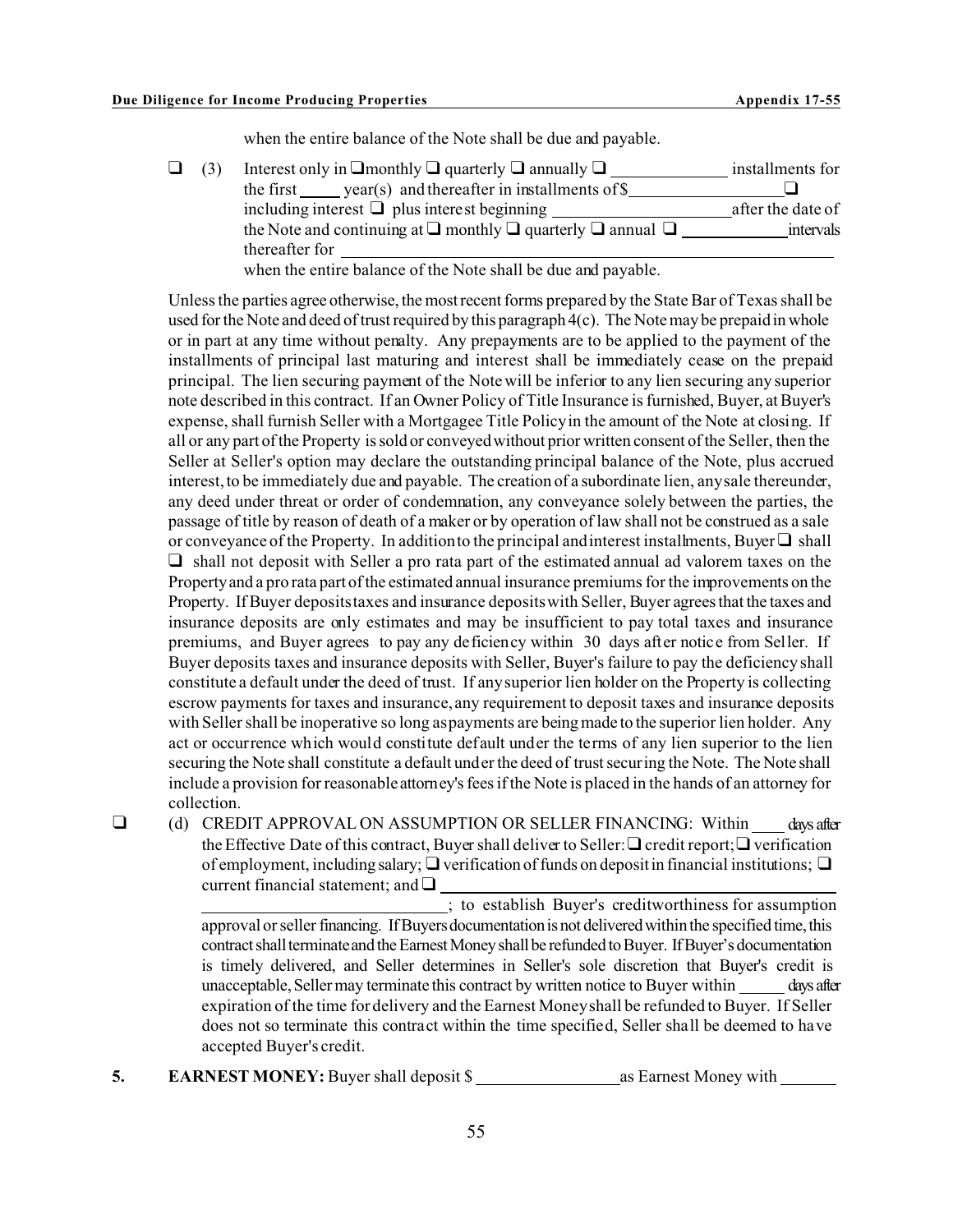#### (Escrow Agent) at

(Address) on the Effective Date of this contract. The Earnest Money shall be deposited in an  $\Box$ interest  $\Box$  non-interest bearing account in a federally insured financial institution chosen by Escrow Agent and any interest shall be credited to Buyer. If Buyer fails to deposit the Earnest Money as required by this contract, Buyer shall be in default.

## **6. TITLE POLICY AND SURVEY:**

 (a) TITLE POLICY: Seller shall furnish to Buyer at Seller's expense an Owner Policy of Title Insurance (the Title Policy) issued by (the extent of the extent of the extent of the extent of the extent of the extent of the extent of the extent of the extent of the extent of the extent of the extent of the extent of Title Company) in the amount of the Sales Price, dated at or after closing, insuring Buyer against loss under the provisions of the Title Policy, subject only to those title exceptions permitted by this contract, or as may be approved by Buyer in writing, and the standard printed exceptions contained in the promulgated form of Title Policy; provided however that: (1) the exception as to area and boundaries  $\Box$ shall  $\Box$ shall not be deleted except for any shortages in area at the expense of  $\Box$  Buyer  $\Box$  Seller; and (2) the exception as to restrictive covenants shall be endorsed "None of Record", unless restrictions are approved by Buyer. Within

> days after the Title Company receives a copy of this contract Seller shall furnish Buyer a commitment for Title Insurance (the Commitment) including copies of recorded documents evidencing title exceptions. Seller authorizes the Title Company to deliver the Commitment and related documents to Buyer at Buyer's address. Buyer shall have days after receipt of the Commitmentand legible copies of documents evidencing title exceptions required by this contract to object in writing to matters disclosed in the Commitment other than the standard printed exceptions as described or limited in this paragraph.

## (b) SURVEY REQUIRED: *(Check (1) or (2) only)*

- $\Box$  (1) Within days after:  $\Box$  the Effective Date of this contract:  $\Box$  the date by which Buyer is required to complete inspections, studies or assessments in paragraph  $7(b)$ ; *(check (i) or (ii) only):*
	- $\Box$  (i) Buyer may obtain a survey of the Property at Buyer's expense.
	- $\Box$  (ii) Seller, at Seller's expense, shall furnish to Buyer a survey of the Property dated after the

Effective Date of this contract.

Buyer may, within days after Buyer's receipt of the survey object in writing to any matter which constitutes a defect or encumbrance to title on the survey or if the survey shows any part of the Property to lie in a 100-year flood plain area.

 $\Box$  (2) Within days after the Effective Date of this contract, Seller shall furnish Buyer a true and correct copy of Seller's existing survey of the Property dated . Th e survey *[check (i)* or (ii)]: (i)  $\Box$  shall be recertified no earlier than at the expense of  $\Box$  Buyer  $\Box$  Seller; (ii)  $\Box$  shall not be recertified. Within days after Buyer receives a copy of the survey or after Buyer receives a copy of the recertified survey, whichever is later, Buyer may object in writing to any matter shown on the survey which constitutes a defect or encumbrance to title or if the survey shows any part of the Property to lie in a 100-year flood plain area.

The survey required by this paragraph 6(b) shall be made by a Registered Professional Land Surveyor acceptable to the title company and any lender. The survey shall: (i) identify the Property by metes and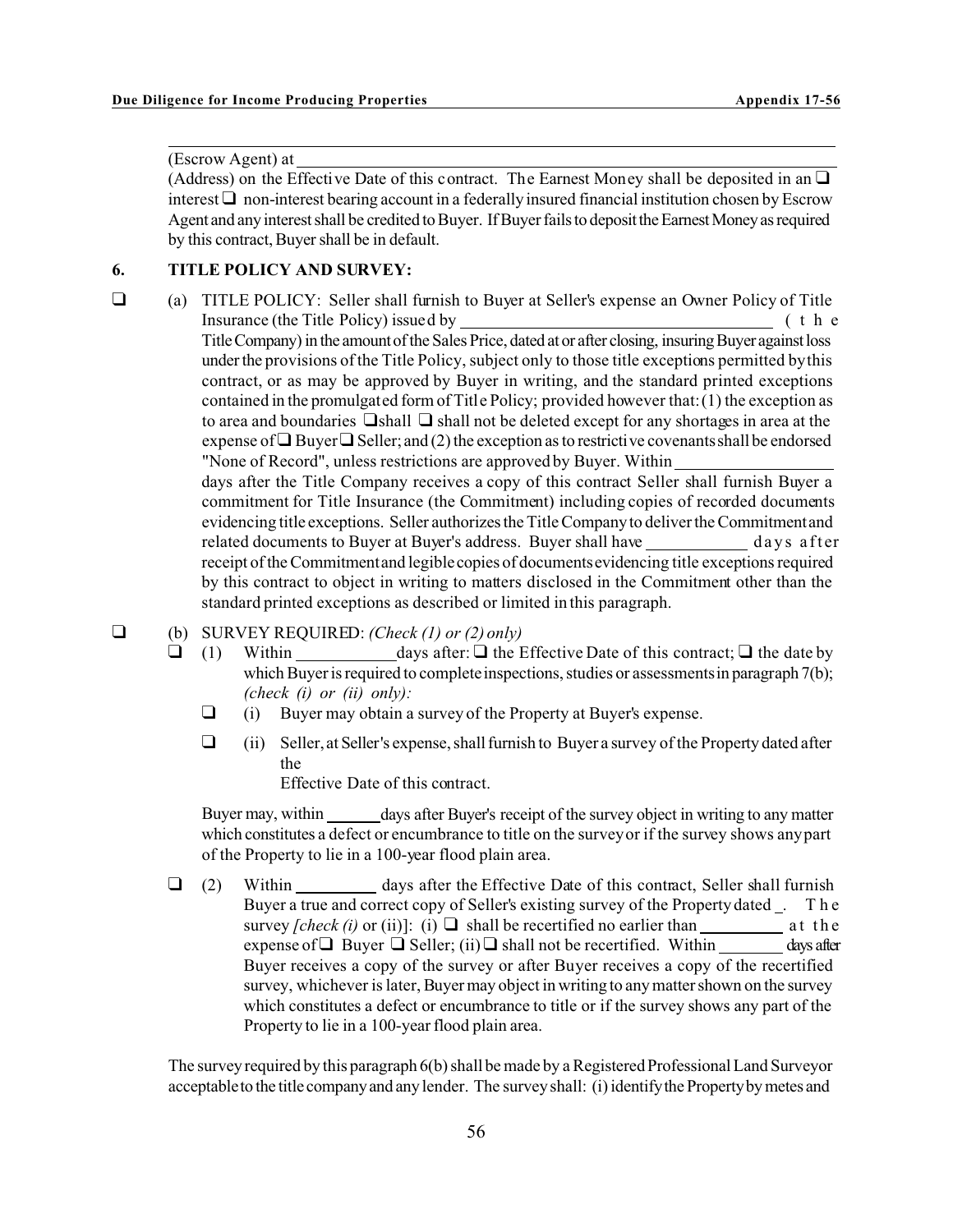bounds or platted lot description; (ii) show that the survey was made and staked on the ground with corners permanently marked; (iii) set forth the dimensions and total area of the property; (iv) show the location of all improvements, highways, streets, roads, railroads, rivers, creeks, or other waterways, fences, easements, and rights of way on the Propertywith all easements and rights of way referenced to their recording information; (v) show any discrepancies or conflicts in boundaries, any visible encroachments, and any portion of the Property lying within the 100 year floodplain as shown on the current Federal EmergencyManagement Agency map; and (vi) contain the surveyor's certificate that the survey is true and correct.

Buyer's failure to object under paragraph  $6(a)$  or  $6(b)$  within the time allowed shall constitute a waiver of Buyer's right to object except that the requirements in Schedule C of the Commitment shall not be deemed to have been waived. If objections are made by Buyer, or any third party lender, Seller shall cure the objections within 20 days after the date Seller receives them. The Closing Date shall be extended as necessary to cure objections. If objections are not cured by the extendedClosingDate, this contractshallterminateand the Earnest Money shall be refunded to Buyer unless Buyer elects to waive the objections.

## **7. PROPERTY CONDITION / FEASIBILITY STUDIES:** *(Check (a) or (b) only)*

(a) PRESENT CONDITION:

 $\overline{a}$ 

- $\Box$  (1) Buyer accepts the Property in its present "as-is" condition. Buyer shall pay for any repairs required by a lender.
- $\Box$  (2) Buyer accepts the Property in its present condition provided that Seller, at Seller's expense, shall complete the following repairs prior to closing:

Buyer shall pay for any other repairs

required by a lender.

 (b) INSPECTIONS AND FEASIBILITY STUDIES: Within days after the Effective Date of this contract Buyer, at Buyer's expense, may complete or cause to be completed inspections of the Property (including all improvements and fixtures) by inspectors of Buyer's choice. Inspections may include but are not limited to: (i) physical propertyinspectionsincluding, but not limited to, structural pest control, mechanical, structural, electrical, or plumbing inspections; (ii) economic feasibilitystudies; (iii) any type of environmental assessment or engineering study including the performance of tests such as soils tests, air sampling, or paint sampling; and (iv) compliance inspections to determine compliance with zoning ordinances, restrictions, building codes, and statutes  $(e.g., ADA, OSHA, and others)$ . Seller shall permit Buyer and Buyer's inspectors access to the Property at reasonable times. Seller shall pay for turning utilities on for inspections. If Buyer determines, in Buyer's sole judgment, that the Property is not suitable for any reason for Buyer's intended use or is not in satisfactory condition, then Buyer may terminate this contract by providing written notice of termination and copies of all reports of inspections, studies, or assessments completed or caused to be completed by Buyer under this paragraph to Seller within the time required to complete the inspections, studies, or assessments under this paragraph, and the Earnest Money shall be refunded to Buyer less the sum of \$ to be retained by Seller as independent consideration for Buyer's right to terminate underthis paragraph. IfBuyer does not terminate this contract within the time required any objections with respect to the inspections, studies and assessmentsunder this paragraph shall be deemed waived by Buyer. If this contract does not close through no fault of Seller, Buyer shall restore the Property to its original condition if altered due to inspections, studies, or assessments completed by Buyer or Buyer's inspectors.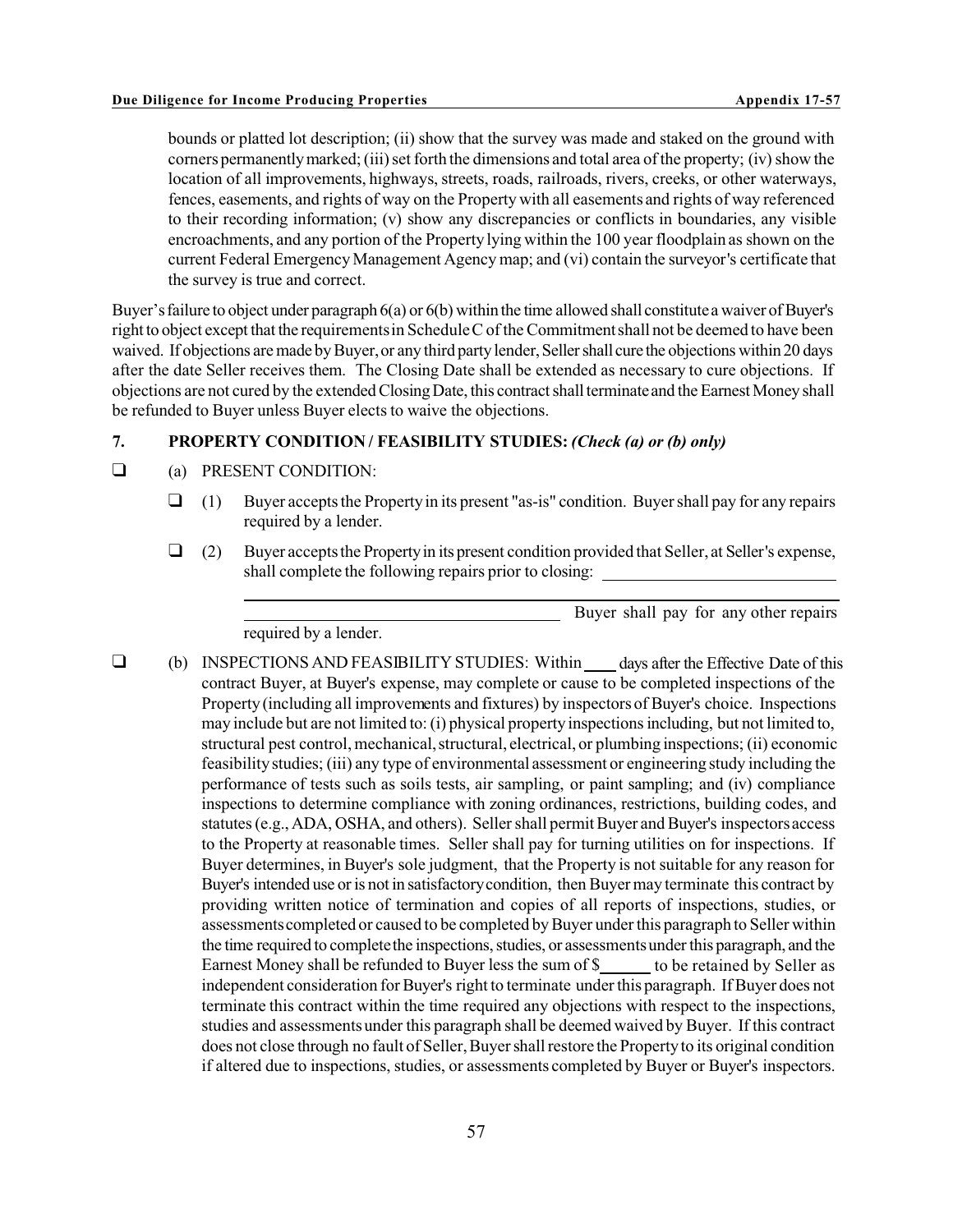Within days after the Effective Date of this contract Seller shall deliver to Buyer *(strike any not to be delivered)*:

- (1) a currentrentroll of all leases affecting the Propertycertified by Sellerto be true and correct:
- (2) copies of all leases pertaining to the Property, including any modifications,supplements, or amendments to the leases;
- (3) a current inventory of all tangible personal property and fixtures owned by Seller and located on, attached to, or used in connection with the Property;
- (4) copies of all notes and deeds of trust assumed or taken subject to by Buyer;
- (5) copies of allservice,maintenance andmanagementagreementsrelating to the ownershipand operation of the Property;
- (6) copies of all warranties and guarantiesrelating to the Property, or any partthereof,orto the tangible personal property and fixtures owned by Seller and located on, attached to, or used in connection with the Property;
- (7) copies of all fire, hazard, liability, and other insurance policies held by Seller on or affecting the Property;
- (8) copies of all leasing or other commission agreementswith respect to the Property that are being assumed by Buyer;
- (9) a copy of the "as-built" plans and specifications of the Property:
- (10) copies of all invoices for utilities and repair expenses incurred by Seller for operation of the Property for each month for the preceding two (2) years prior to the Effective Date of this contract;
- (11) a copy of Seller's income and expense statement for the Property from to : and : and : and : and : and : and : and : and : and : and : and : and : and : and : and : and : and : and : and : and : and : and : and : and : and : and : and : and : and : and : and : and : and : and : and : and : a
- $(12)$  copies of all previous environmental assessments, studies, or analyses affecting the Property in Seller's possession.

### **8. BROKER'S REPRESENTATION AND FEES:**

(Listing Broker):  $\Box$  represents Seller only;  $\Box$  acts as an intermediary between Seller and Buyer. Any other broker represents:  $\Box$  Seller as Listing Broker's Subagent;  $\Box$  Buyer only. Setter shall pay Listing Broker *(choose only one)*:

- $\Box$  a) the fee specified by separate agreement between Listing Broker and Seller.
- $\Box$  b) a total cash fee of either \$ or % of the total Sales Price in County, Texas on closing of this sale, which Escrow Agent shall pay from Seller's proceeds of the sale. If Seller defaults, the cash fee shall be due and payable in full. If Buyer defaults, Escrow Agent is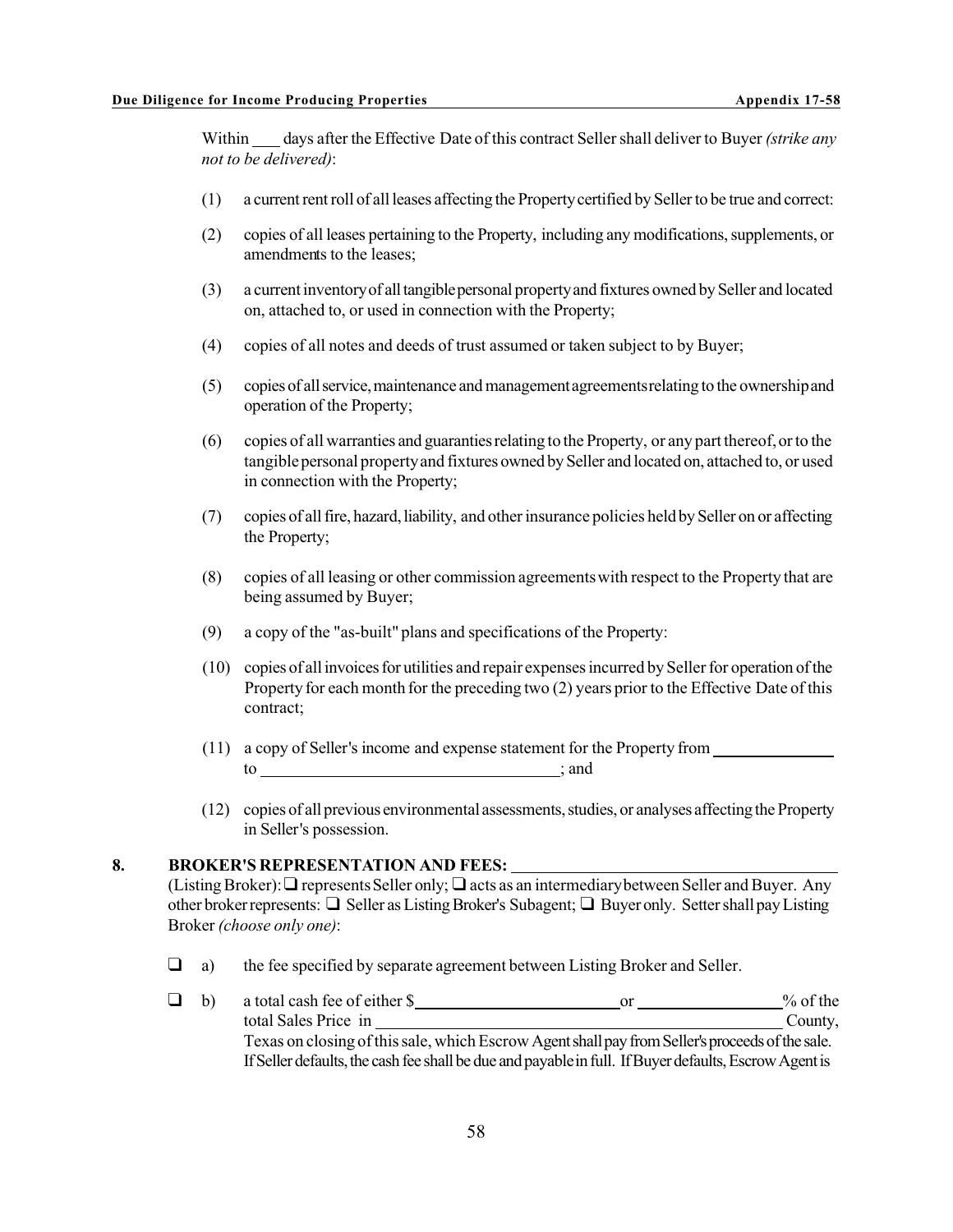authorized to pay Listing Broker one-half of any Earnest Money Seller receives under this contract not to exceed the amount of the cash fee.

#### **9. CLOSING:**

- (a) The closing of the sale shall be on or before o r within7 days after objections to title or the survey have been cured, whichever date is later (the Closing Date); however, if financing or assumption approval has been obtained pursuant to paragraph 4, the Closing Date shall be extended up to 15 days only if necessary to comply with lender's closing instructions (for example, survey, insurance policy, property repairs, closing documents). If either party fails to close this sale by the Closing Date, the non-defaulting party shall be entitled to exercise the remedies contained in paragraph 15.
- (b) At closing Seller shall furnish, at Seller's expense (*strike any not to be furnished*):
	- (1) tax statementsshowing no delinquent taxes on the Property;
	- (2) a  $\Box$  General  $\Box$  Special Warranty Deed conveying good and indefeasibletitle to the Property showing no additional exceptions to those permitted in paragraph 6;
	- (3) aBill of Salewithwarrantiesto title conveyingtitle,free and clear of allliens, to any personal property defined as part of the Property in paragraph 2 and conveyed by this contract;
	- (4) an assignment of all leases to or on the Property duly executed by Seller;
	- (5) to the extent assignable, an assignment duly executed by Seller of any licenses and permits, maintenance,managementor other contracts, and any warranties or guaranties defined as part of the Property in paragraph 2 or conveyed by this contract;
	- (6) a current rent roll of the Property certified by Seller;
	- (7) to the extent assignable, an assignment duly executed by Seller of any one or more of the insurance policies held by Seller pertaining to the Property; and
	- (8) evidence thatthe person executingthis contractislegallycapableandauthorizedto bindSeller.
- **10. POSSESSION:** Seller shall deliver possession of the Property to Buyer on in its present or required repaired condition, ordinary wear and tear excepted. Any possession by Buyer prior to closing or Seller after closing that is not authorized by a separate written lease agreement, shall establish a landlord- tenant at sufferance relationship between the parties.

## **11. SPECIAL PROVISIONS:**

#### **12. SALES EXPENSES:** To be paid in cash at or prior to closing:

(a) Seller'sExpenses: Releases of existing liens, including prepaymentpenalties and recording fees; release of Seller's loan liability; tax statements or certificates; preparation of deed; one-half of escrow fee; and other expenses stipulated to be paid by Seller under other provisions of this contract.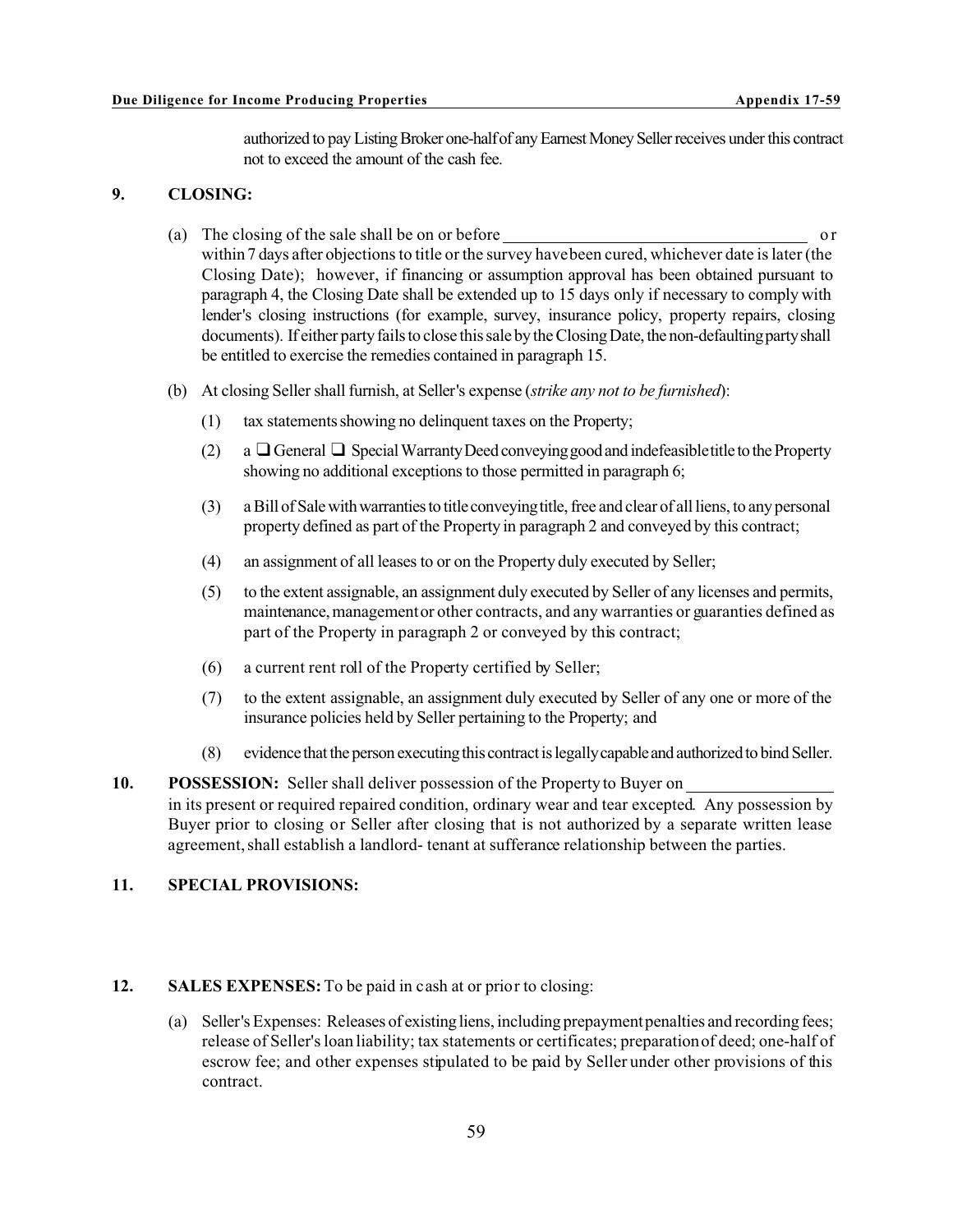- (b) Buyer's Expenses: All loan fees or expenses (e.g., fees for application, origination, discount, appraisal, assumption, recording, tax service, mortgagee title policies, credit reports, document preparation and the like); preparation and recording of deed of trust to secure assumption; required premiums forflood and hazard insurance; interest on all periodic installment payment notes from date of disbursements to one payment period prior to dates of first monthly payments; one-half of escrow fee;feesfor copies and deliveryoftitle commitmentand related documents; and other expenses stipulated to be paid by Buyer under other provisions of this contract.
- (c) If any sales expense exceeds the amount stated in this contract to be paid by either party, either party may terminate this contract unless either party agrees to pay such excess.

#### **13. PRORATIONS AND ESTOPPEL CERTIFICATES:**

- (a) PRORATIONS: Insurance (at Buyer's option)if a transferis permitted by the insurance carrier, interest on any assumed loan, current taxes, and any rents shall be prorated through theClosing Date. If the amount of the ad valorem taxes for the year in which the sale is closed is not available on the Closing Date, proration of taxes shall be made on the basis of taxes assessed in the previous year, with a subsequent cash adjustment of such proration to be made between Seller and Buyer, if necessary, when actual tax figures are available. If Buyer is assuming payment of or taking subject to any existing loan on the Property, all reserve deposits for the payment of taxes, insurance premiums, and other charges, shall be transferred to Buyer by Seller and Buyer shall pay to Seller the amount of such reserved deposits at closing.
- (b) ESTOPPEL CERTIFICATES: Within days after the Effective Date of this Contract, Seller shall deliver to Buyer estoppel certificates signed not earlier than by each tenant leasing space in the Property stating that, as of the date signed: no default exists under the terms of the lease agreement by either lessor or lessee; the amount of any rental payments made in advance, if any; the amount of any security deposits made, if any; the amount of any offsets against rent, if any; and that the tenant has no defenses against the payment of rent accruing under the terms ofthe lease agreement. If Selleris unableto deliverthe estoppel certificatesin accordancewith the terms of this paragraph without fault by the specified time, Buyer may (i) terminate this contract and the Earnest Money shall be refunded to Buyer; (ii) extend the time for performance up to 15 days and the Closing Date shall be extended as necessary; or (iii) waive Sellers requirement to deliver the estoppel certificates.
- (c) Seller shall, at closing, tender to Buyer any security deposits, prepaid expenses, and advanced rental payments paid by any and all tenants.

## **14. CASUALTY LOSS AND CONDEMNATION:**

- (a) If any part ofthe Propertyis damagedor destroyedby fire or other casualtyloss, Sellershallrestore the Property to its previous condition as soon as reasonably possible, but in any event by the Closing Date. If Seller is unable to do so without fault, Buyer may: (i) terminate this contract and the Earnest Money shall be refunded to Buyer; (ii) extend the time for performance up to 15 days and the Closing Date shall be extended as necessary; or (iii) accept the Property in its damaged condition and accept an assignment of insurance proceeds. Provisions of the Texas Property Code to the contrary shall not apply.
- (b) If prior to closing condemnation proceedings are commenced against any portion of the Property, Buyer may: (i) terminate this contract by written notice to Seller within days after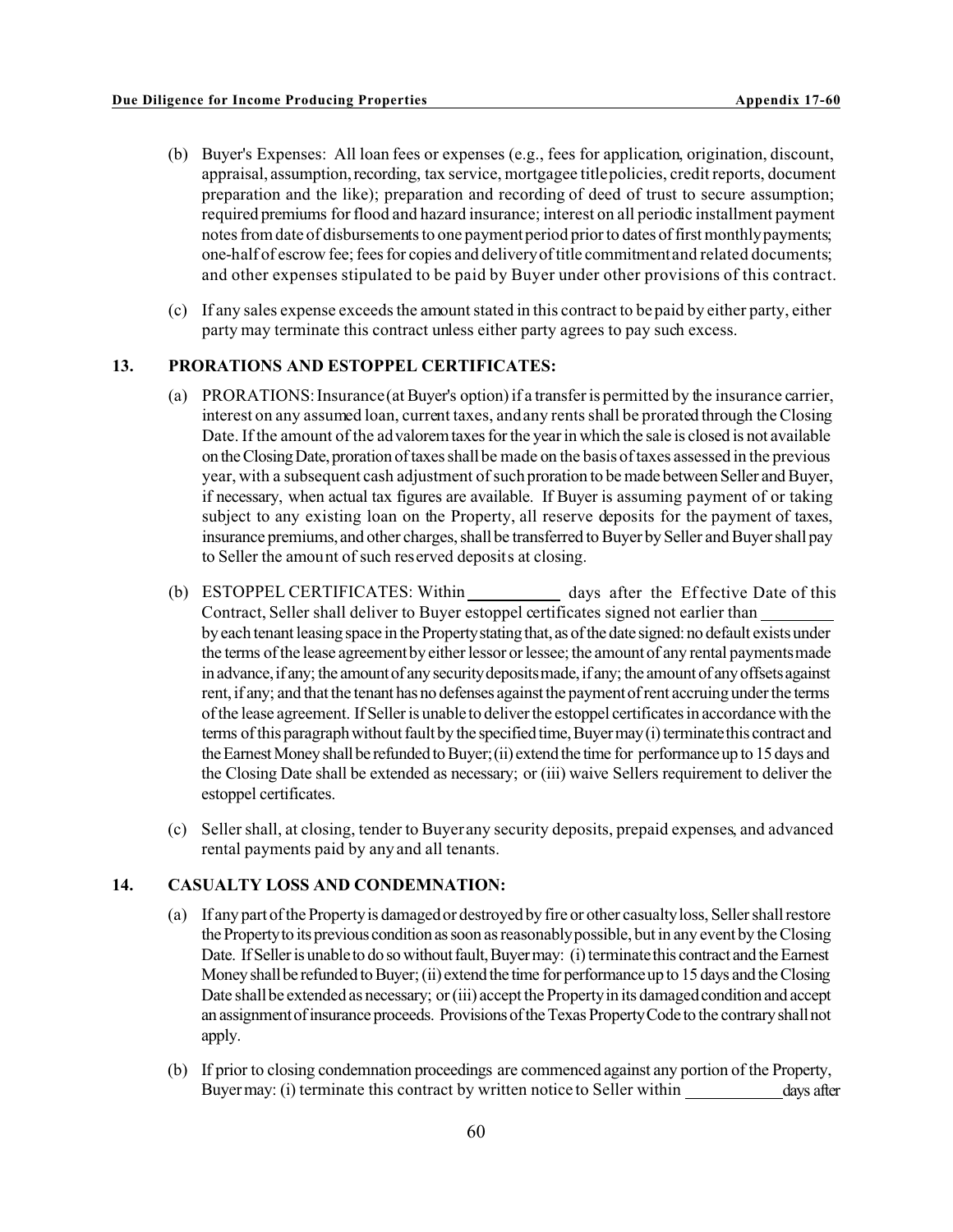.

Buyer is advised of the condemnation proceeding and the Earnest Money shall be refunded to Buyer; or (ii) appear and defend in the condemnation proceeding and any award in condemnation shall, at Buyer's election, become the property of Seller and the sales price shall be reduced by the same amount or any award shall become the property of Buyer and the sales price shall not be reduced.

- **15. DEFAULT:** If Buyer fails to comply with this contract, Buyer shall be in default. Seller may either: enforce specific performance, seek other relief as may be provided by law, or both; or terminate this contract and receive the Earnest Money as liquidated damages, thereby releasing the parties from this contract. If Seller is unable without fault to make any noncasualty repairs, deliver the estoppel certificates, or deliver the Commitment within the time allowed, Buyer may either terminate this contract and receive the Earnest Money as the sole remedy or extend the time for performance up to 15 days and the Closing Date shall be extended as necessary. If Seller fails to comply with this contract for any other reason, Seller shall be in default and Buyer may either enforce specific performance, seek such other relief as may be provided by law, or both; or terminate this contract and receive the Earnest Money, thereby releasing the parties from this contract.
- **16. ATTORNEY FEES:** If, Buyer, Seller, Listing Broker, Other Broker, or Escrow Agent is a prevailing party in any legal proceeding brought under or with relation to this contract or this transaction, such party shall be entitled to recover from the non-prevailing parties all costs of such proceeding and reasonable attorney fees. The provisions of this paragraph shall survive closing.
- **17. ESCROW:** If either party makes demand for the payment of the Earnest Money, Escrow Agent has the right to require from all parties and brokers a written release of liability of Escrow Agent for disbursement of the Earnest Money. Any refund or disbursement of Earnest Money under this contract shall be reduced by the amount of unpaid expenses incurred on behalf of the party receiving the Earnest Money, and Escrowagentshall pay the same to the creditorsentitled thereto. At closing, the Earnest Money shall be applied first to any cash down payment, then to Buyer's closing costs and any excess refunded to Buyer. Demands and notices required by this paragraph shall be in writing and delivered by hand delivery or by certified mail, return receipt requested.

## **18. MATERIAL FACTS**

- (a) Sellershall convey the Property on closing: (i) with no liens, assessments,UniformCommercial Code or other security interests against the Property which will not be satisfied out of the Sales Price unless securing payment of any loans assumed by Buyer; (ii) without any assumed loans in default; and (iii) with no parties in possession of any portion of the Property as lessees, tenants at sufferance, or trespassers except tenants under the written leases delivered to Buyer pursuant to this contract.
- (b) To the best of Seller's knowledge and belief *(choose (1) or (2) only)*:
- $\Box$  (1) Seller is not aware of any material defects to the Property except as stated in the attached Property Condition Statement.
- $\Box$  (2) Seller is not aware of.
	- (i) any material defects to the Property except: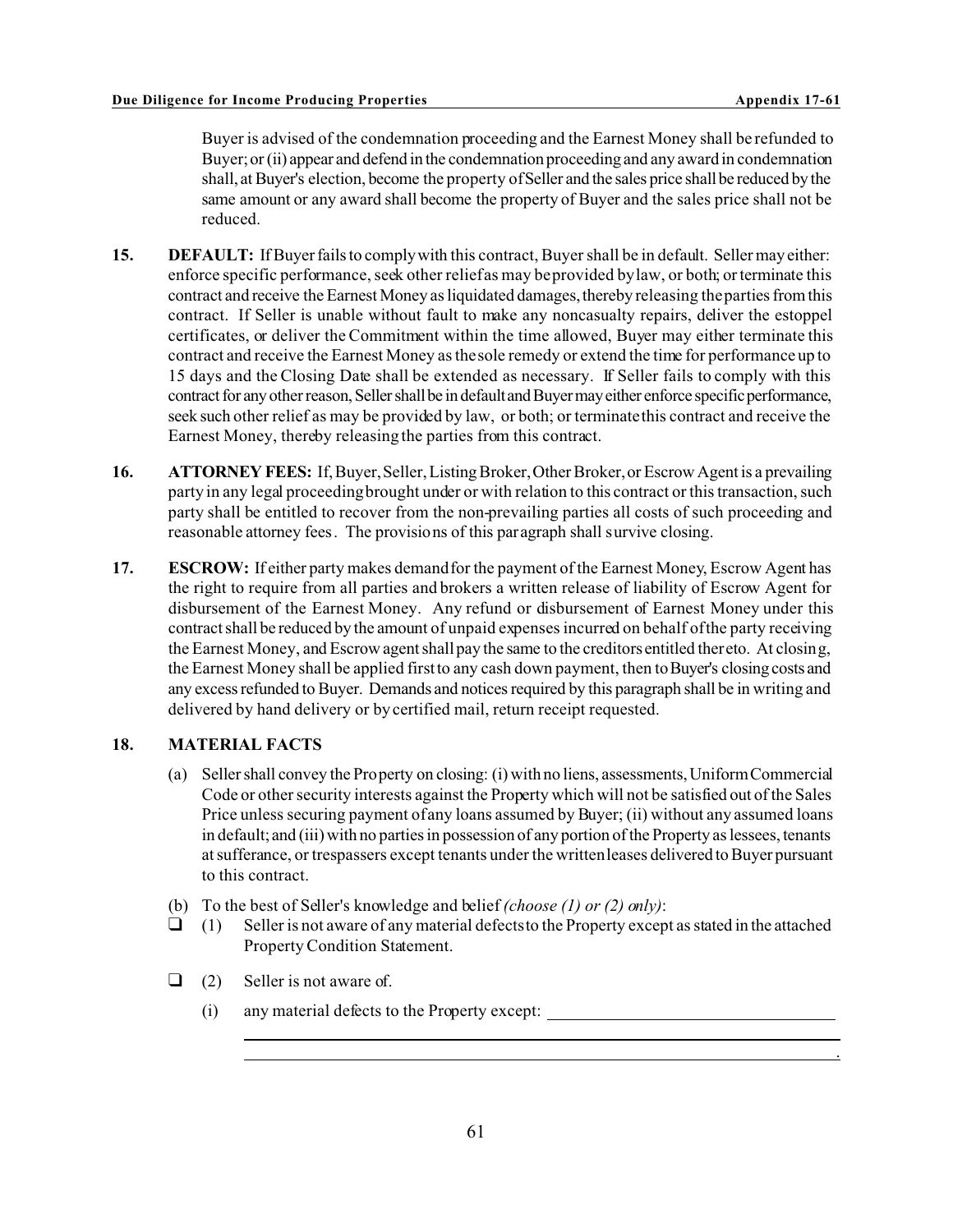.

- (ii) any environmental hazards or conditions affecting the Property which would violate any federal, state or local statutes, regulations, ordinances or other requirements and more specifically, but without limitation, whether: (1) the Property is or has ever been used for the storage or disposal of hazardous substances or materialsortoxicwaste, a dump site or landfill, or the housing of any underground tanks or drums; (2) radon, asbestos insulation or fireproofing, urea-formaldehyde foam insulation, lead-based paint or other pollutants or contaminants of any naturenow exist or have ever existed on the Property; (3) wetlands, as defined by federal or state law or regulation are on the Property; and (4) threatened or endangered species or their habitat, as defined by the Texas Parks and Wildlife Department or the U.S. Fish and Wildlife Service, are on the property; except as follows:
- (c) Each written lease to be furnished to Buyer under this contract (the leases) shall be in full force and effect according to its terms without amendment or modification that is not disclosed to Buyer in writing. All the leases shall contain the entire written or oral agreements of any kind for the leasing, rental, or occupancy of any portion of the Property. Seller shall disclose in writing to Buyer: (i) any lease modifications, amendments, or defaults made subsequent to the date the leases are furnished to Buyer but prior to closing; (ii) any failure by Seller to comply with all of Seller's obligations under the leases; (iii) any facts or circumstances that would constitute a default by Seller under any lease or entitle any tenant to offsets or damages; (iv) any lease in which tenant does not actually occupy the premises leased; (v) if any rent under any lease has been collected in advance of the current month; (vi) if any concessions, bonuses, free rents, rebates, or other matters affect the rental for any tenant; (vii) if any of the leases or rentals or other sums payable under the leases have been assigned or otherwise encumbered, except as security for loan(s) assumed or taken subject to as provided in this contract;and (viii) if any tenant under any lease is in default.
- **19. NOTICES:** All notices shall be in writing and effective when hand-delivered, mailed by certified mail return receipt requested, or sent by facsimile transmission to:

| Buyer at | Seller at |
|----------|-----------|
|          |           |
| Phone (  | Phone:    |
| Fax      | Fax:      |

- **20. FEDERAL TAX REQUIREMENT:** If Seller is a "foreign person", as defined by applicable law, or if Seller fails to deliver an affidavit that Seller is not a "foreign person", then Buyer shall withhold from the sales proceeds at closing an amount sufficient to comply with applicable tax law and deliver the same to the Internal Revenue Service, together with appropriate tax forms. Internal Revenue Service regulations require filing written reports if cash in excess of specified amounts is received in the transaction.
- **21. DISPUTE RESOLUTION:** The parties agree to negotiate in good faith in an effort to resolve any dispute related to this contract that may arise. If the dispute cannot be resolved by negotiation, the dispute shall be submitted to mediation before the parties resort to arbitration or litigation and a mutually acceptable mediator shall be chosen by the parties to the dispute who shall share the cost of mediation services equally.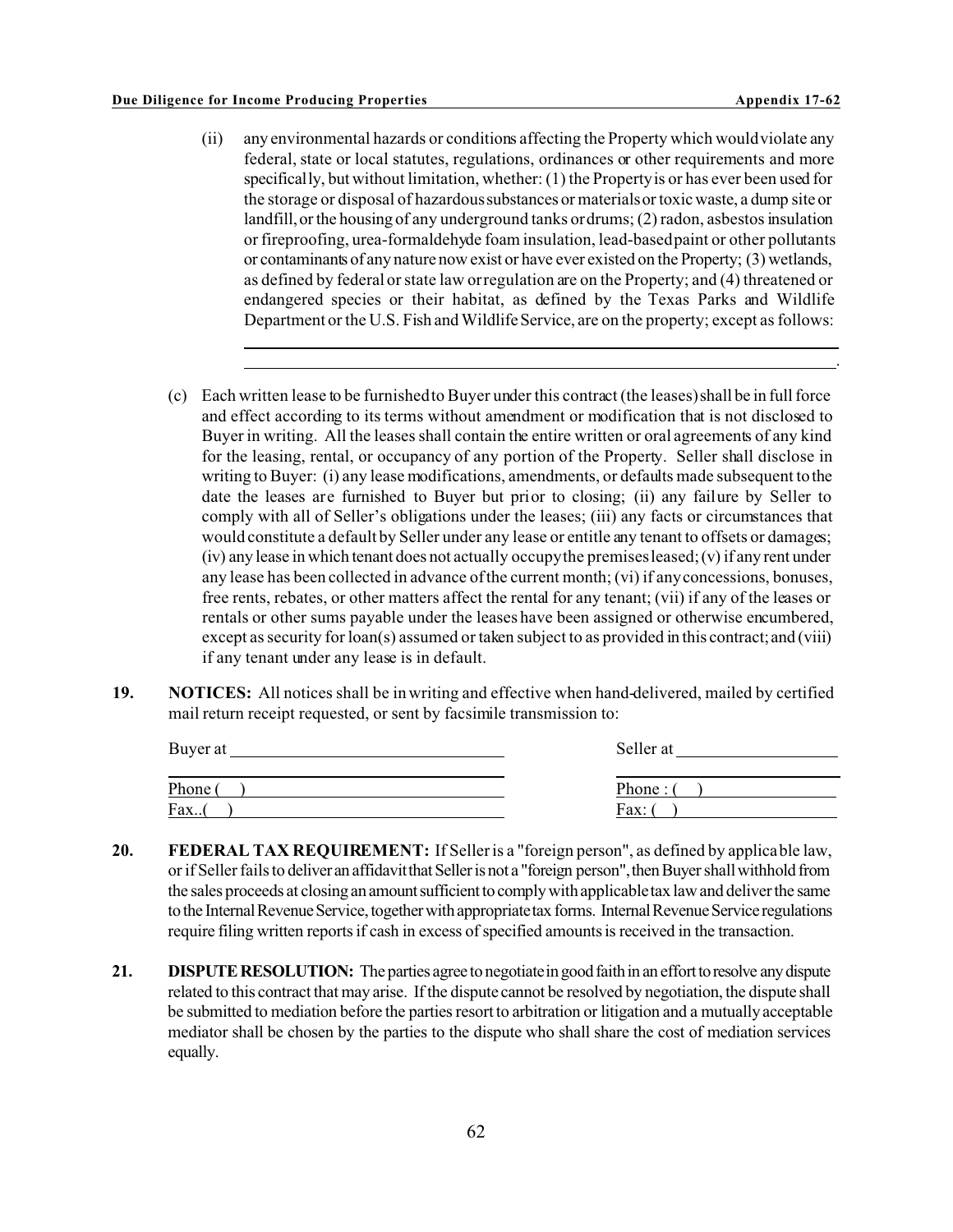.

- 22. **AGREEMENT OF THE PARTIES:** This contract shall be binding on the parties, their heirs, executors, representatives, successors, and assigns. This contract shall be construed under and in accordance with laws of the State of Texas. This contract contains the entire agreement of the parties and cannot be changed except by written agreement. If this contract is executed in a number of identical counterparts, each counterpartis deemed an original and all counterpartsshall, collectively, constitute one agreement Buyer  $\Box$  may  $\Box$  may not assign this contract. If Buyer assigns this contract Buyer shall be relieved of any future liability under this contract only if the assignee assumes in writing all obligations and liability of Buyer under this contract. Addenda which are part of this contract are:
- **23. TIME:** Time is of the essence in this contract. Strict compliance with the times for performance stated in this contract is required.
- **24. EFFECTIVE DATE:** The Effective Date of this contract for the purpose of performance of all obligations shall be the date this contract is receipted by the Escrow Agent after all parties have executed this contract.

#### **25. MISCELLANEOUS:**

- (a) Buyershould have an Abstract covering the Propertyexamined by an attorney of Buyer's selection, or Buyer should be furnished with or obtain a Title Policy.
- (b) If the Property is situated in utility or other statutorily created district providing water, sewer, drainage, or flood control facilities and services, Chapter 50 of the Texas Water Code requires Seller to deliver and the Buyer to sign the statutory notice relating to the tax rate, bonded indebtedness, or standby fee of the district prior to final execution of this contract.
- (c) Ifthe Propertyadjoins orshares a commonboundarywith the tidallyinfluenced submerged lands of the state, Section 33.135 of the Texas Natural Resources Code, requires a notice regarding coastal area property to be included in the contract.
- (d) Buyer should not rely upon any oral representations about the Property from any source. Seller and any broker have no knowledge of any defects in the Property other than what has been disclosed in this contract or other writing.
- (e) Brokersare not qualified to render propertyinspections,surveys,engineeringstudies, environmental assessments, or inspections to determine compliance with zoning, governmental regulations, or laws. Buyer should seek experts to render such services. Selection of inspectors and repairmen is the responsibilityof the Buyer and not the Broker.
- **26. CONTRACT AS OFFER:** The execution of this contract by the first party constitutes an offer to buy or sell the Property. Unless accepted by the other party by 5:00 p.m. (in the time zone in which the Property is located) on ,

the offer shall lapse and be null and void.

## **This is intended to be a legallybinding contract. READ IT CAREFULLY. NO REPRESENTATION ORRECOMMENDATIONISMADEBY BROKER ORITS AGENTSOREMPLOYEES ASTOTHE**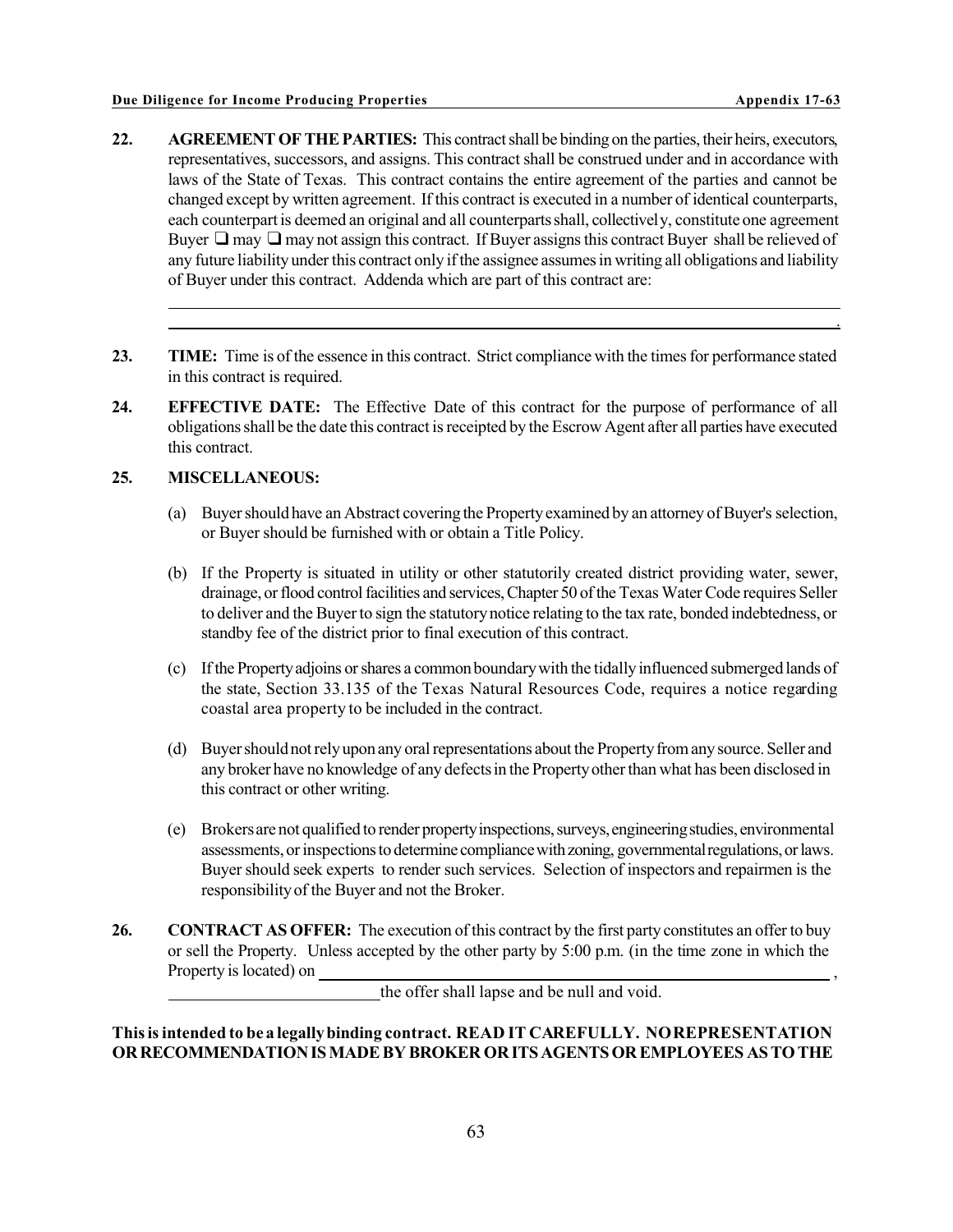## **LEGALSUFFICIENCY,LEGALEFFECT,OR TAX CONSEQUENCES OFTHIS DOCUMENT OR TRANSACTION. CONSULT YOUR ATTORNEY BEFORE SIGNING.**

|                     | Seller's |  |
|---------------------|----------|--|
| Buyer's<br>Attorney | Attorney |  |
| Buyer               | Seller   |  |
|                     |          |  |

Buyer Seller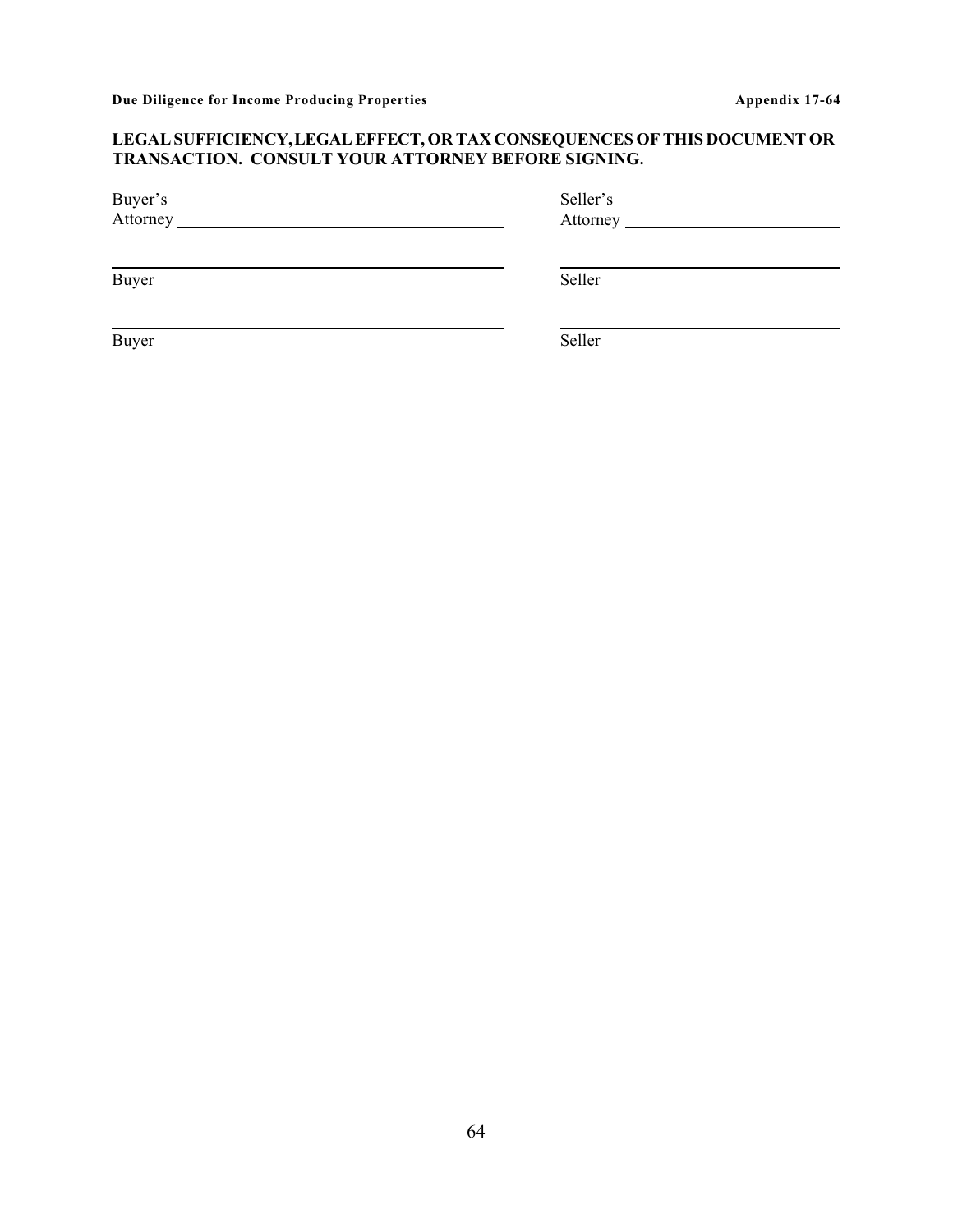## **AGREEMENT BETWEEN BROKERS**

| the Listing Broker's fee is received. Escrow Agent is authorized and directed to pay Other Broker from Listing                          |            |                                           |             |
|-----------------------------------------------------------------------------------------------------------------------------------------|------------|-------------------------------------------|-------------|
| Broker's fee at closing. This Agreement Between Brokers supersedes any prior offers and agreements for<br>compensation between Brokers. |            |                                           |             |
| Other Broker                                                                                                                            | License No | Listing Broker                            | License No. |
| $\mathbf{By:}\square$                                                                                                                   |            |                                           |             |
| Other Broker's Address                                                                                                                  | Phone No.  | Listing Broker's Address                  | Phone No.   |
|                                                                                                                                         | Receipt    |                                           |             |
|                                                                                                                                         |            | Escrow Agent acknowledges receipt of: (a) |             |
| $\Box$ Contract; and (b) $\Box$ Earnest Money in the form of $\Box$                                                                     |            |                                           |             |
| Escrow Agent                                                                                                                            |            | By                                        |             |
|                                                                                                                                         |            |                                           |             |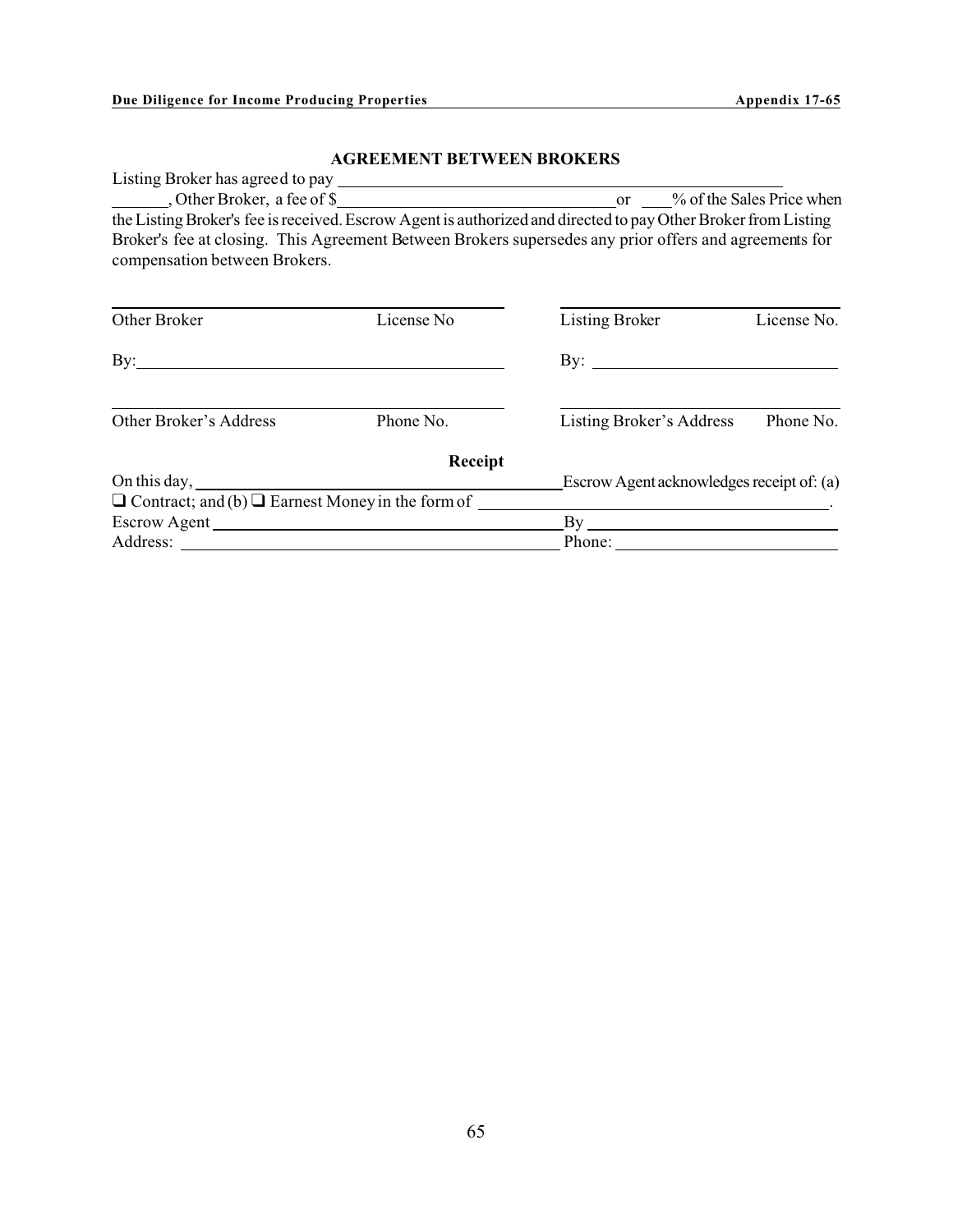# COMMERCIAL PROPERTY CONDITION STATEMENT (TAR Form 053)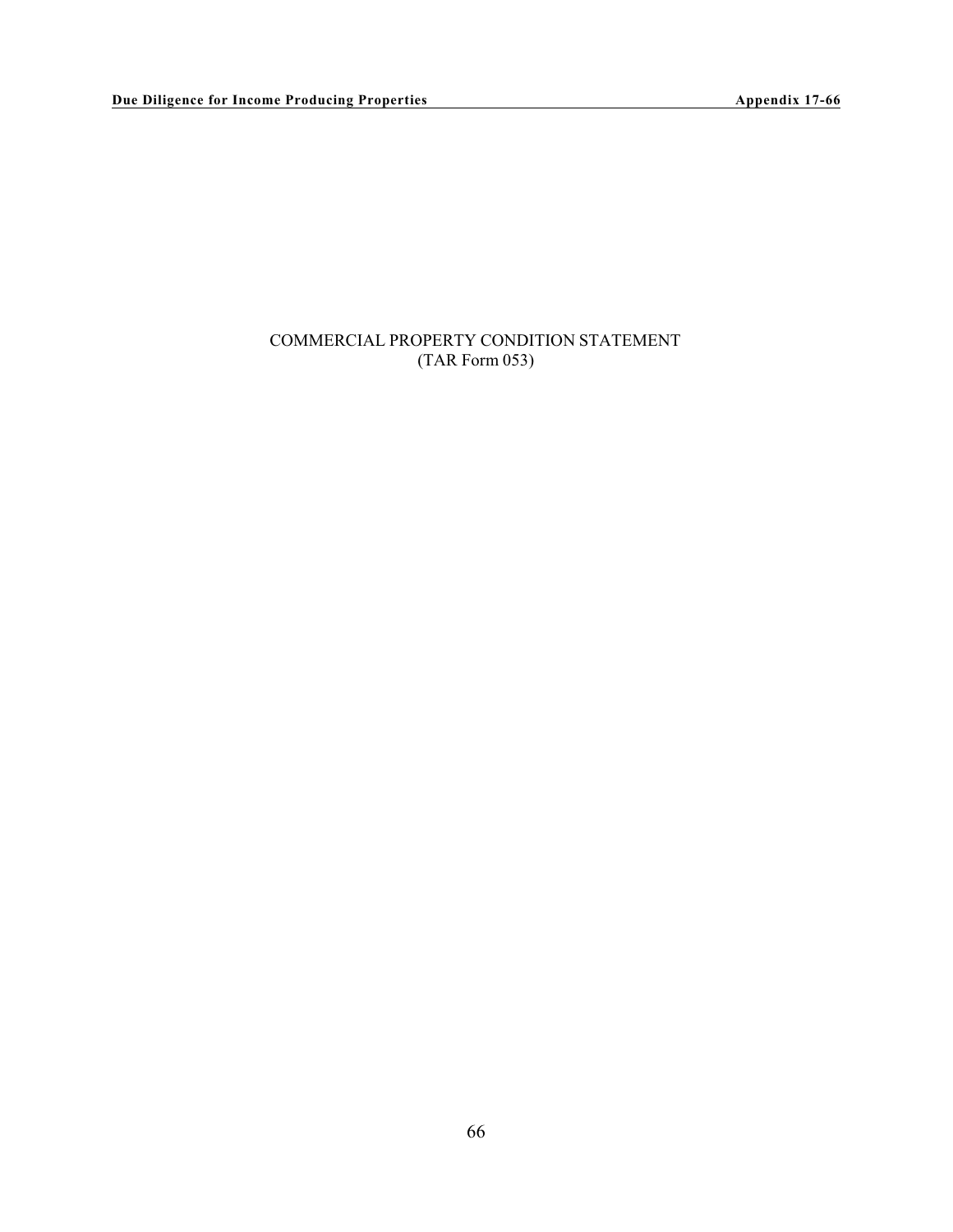[Reserved for TAR Form 053]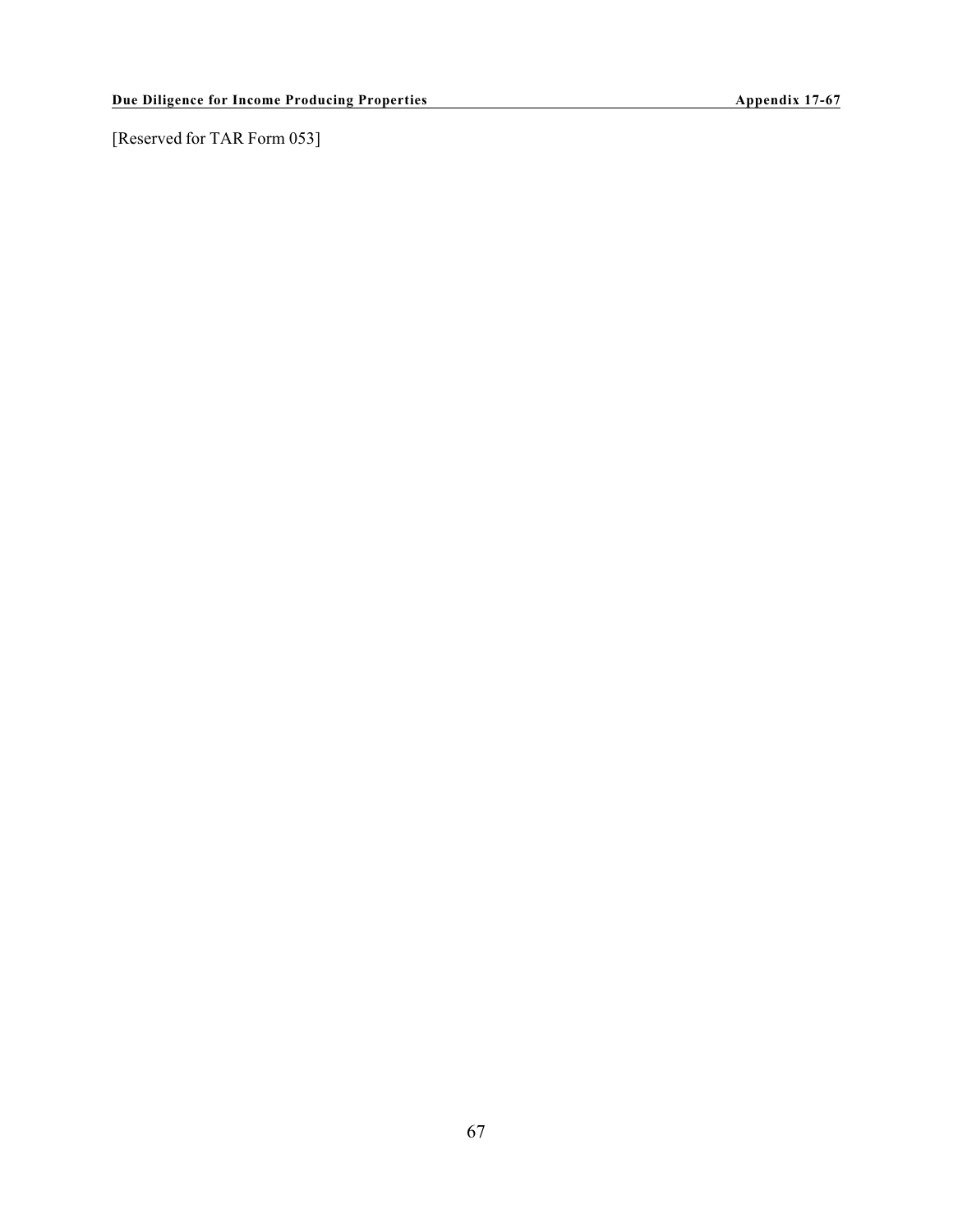[Reserved for TAR Form 053]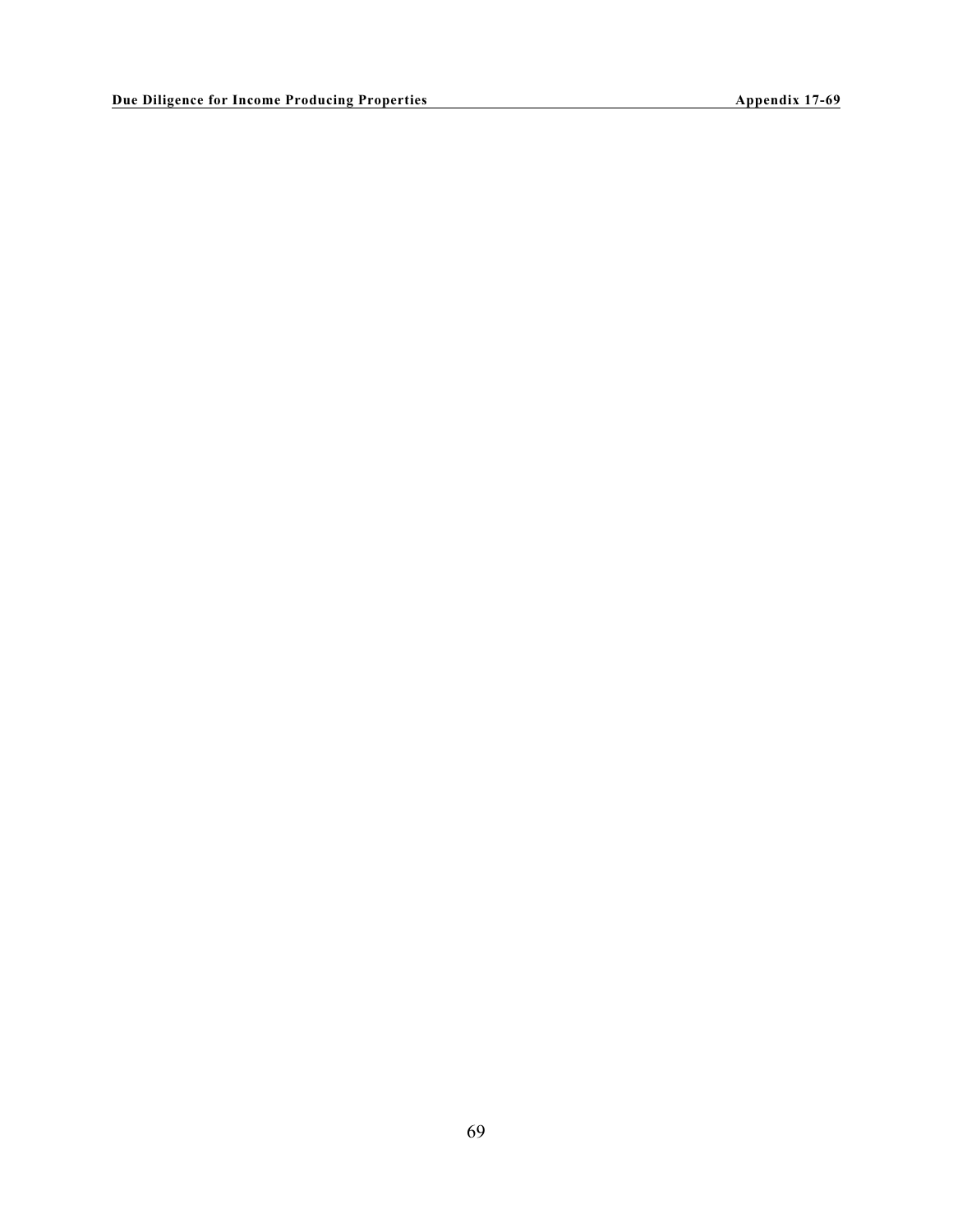#### **d. Blanks and Survey Matters.**

**(1) Title Policy–Survey Exception Deletion.** [page 3, ¶6(a) *Title Insurance*]. The box in this paragraph as to whether the title insurance is to have the survey exception deleted and at whose expense has been left blank. We generally recommend that buyers require that the title insurance being provided to the buyer be endorsed to delete the so-called "survey exception" from the printed exceptions listed in the title policy to be delivered to the buyer at closing. Ifthisis done, the title insurance companyis basically insuring the validity and accuracy of the legal description and the surveyor's work (many surveyors do not have malpractice insurance and are otherwise judgment proof). Even if the survey exception is deleted, the exact square footage calculation is not a matterwhich can be insured by title companyand itsinsurance in any event.

The plat attached to the Contract is dated 1996. The surveyor's certificate is not addressed to subsequent owners of the Property. This survey drawing does not meet the standards for a "land title survey" which is the standard required for a title company to insure the boundaries description of property in Texas. Also, in order for a title company to insure the boundaries description of a tract, the survey needs to be current (within 6 months) and its certificate must be addressed to the title company (as well as to the buyer).

[page 3, ¶6(b) *Survey Required*]. The Contract states that the Buyer "may" obtain a survey of the Property at the Buyer's expense. It is prudent to have the Property resurveyed under the standards of a land title survey and otherwise have itmeet the requirements of the title company (even if you as the buyer pay for the expense). However, the time frame to close the sale may not allow for such a survey.

**(2) Addresses.** [page 8, ¶19*Notices*]. TheBuyer's address needsto be inserted.

**(3) Buyer's Attorney.** [page 9]. *Buyer's Attorney*: our Firm's name (and my name), address, and telephone and fax nos. need to be inserted.

**(4) Broker.** [page 5, ¶9]. *Broker's Representations and Fees*. The broker's name needs to be inserted; similarly *Agreement Between Brokers* on page 9 needs to be completed prior to executing the Contract.

**e. General Title Company Exceptions.** Title insurance will typically (unless the Contract addresses the issue) take exception for "visible and apparent easements" and "parties in possession". These exceptions can be deleted based on the Title Company's inspection of the Property, which is a customary procedure with generallya nominal charge. We generallyrecommendthat ¶ 11 *SpecialProvisions* or an Addendum be attached to the Contract requiring these exceptions be deleted from the Title Policy as a condition to closing and that ifthe Title Company, based on its inspection ofthe Property, isto take exception for any matters determined by it to be a problem covered by such type exceptions, then the Buyer reserves the right to object to such matter and not close or to delay closing until the matter is satisfied.

**2. As Is.**

**a. "As Is".** [page 4,  $\mathbb{I}7(a)(1)$ ]. The Contract is a sale "in its present 'as is' condition", which is the TAR language for an "as is" sale. It is arguable that the Property is being sold subject to preexisting environmental matters.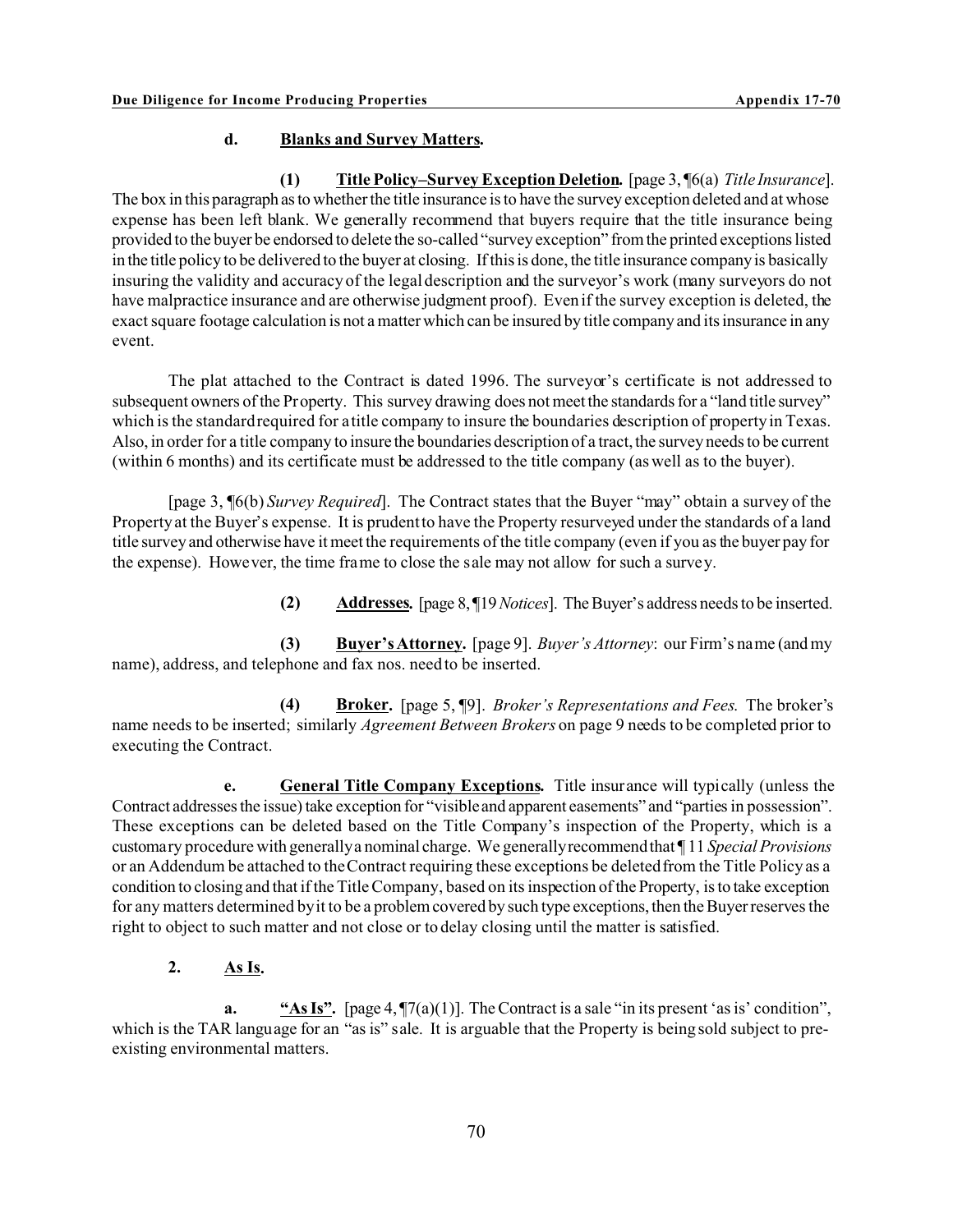**b. 10 Day Inspection Period.** [page 4,  $\Pi$ (b) *Inspections and Feasibility Period*]. The Contract permits the Buyer 10 days to conduct all inspections of the Property. Attached to the Contract is a Commercial Property Condition Statement (our faxed copy is illegible) dated \_\_\_\_\_\_\_\_\_\_, 2000 signed by indicating potential asbestos at the Property (I could not really read what it said).

**c. Unchecked Box.** [page 4, ¶7(b) *Inspections and Feasibility Period*]. The box has erroneously not been marked but should be.

**d. Verifications.** I have not verified the following, but will leave this to your verification, unless you request that we inquire as to any of the following:

- (1) Proper zoning.
- (2) Proper permitting.
- (3) Utilities.
- (4) Access restrictions.
- (5) Real estate broker's agreements.
- (6) Property construction.
- (7) Presence of tenants or other parties.
- (8) Environmental matters.
- (9) Ad valorem tax classification of the Property.

**e. Cross Access**. The plat attached to the Contract does not indicate any barriers along the southern portion of the parking lot. Inquiry should be made as to whether the Property to the south has used this area as an access way to Blvd. If so, then a release should be obtained as a condition to closing and the Contract should address this condition.

#### **3. Property Description.**

**a. Contract Description.** [page 1,  $\mathbb{I}$ 2]. The Property is described by street address and by reference to the attached Exhibit A, which is a copy of the plat of the Property. This is ok for contract purposes.

**b. Associated Property.**  $[$  $]$ 2 and  $[$  $]$  $(3)$  $(7)$ ]. The Contract contains a broad description of personal property and property rights as being sold to the Buyer in addition to the "land and buildings". If any ofthese items seemto apply to the purchase these items need to be called to our attention to assureyou that adequate procedures are set up in the Contract to pass clear title to these items (for example, the TAR Contract does not provide for verification that there are no personal property liens against personal property being purchased and title insurance and title companies do not cover this point).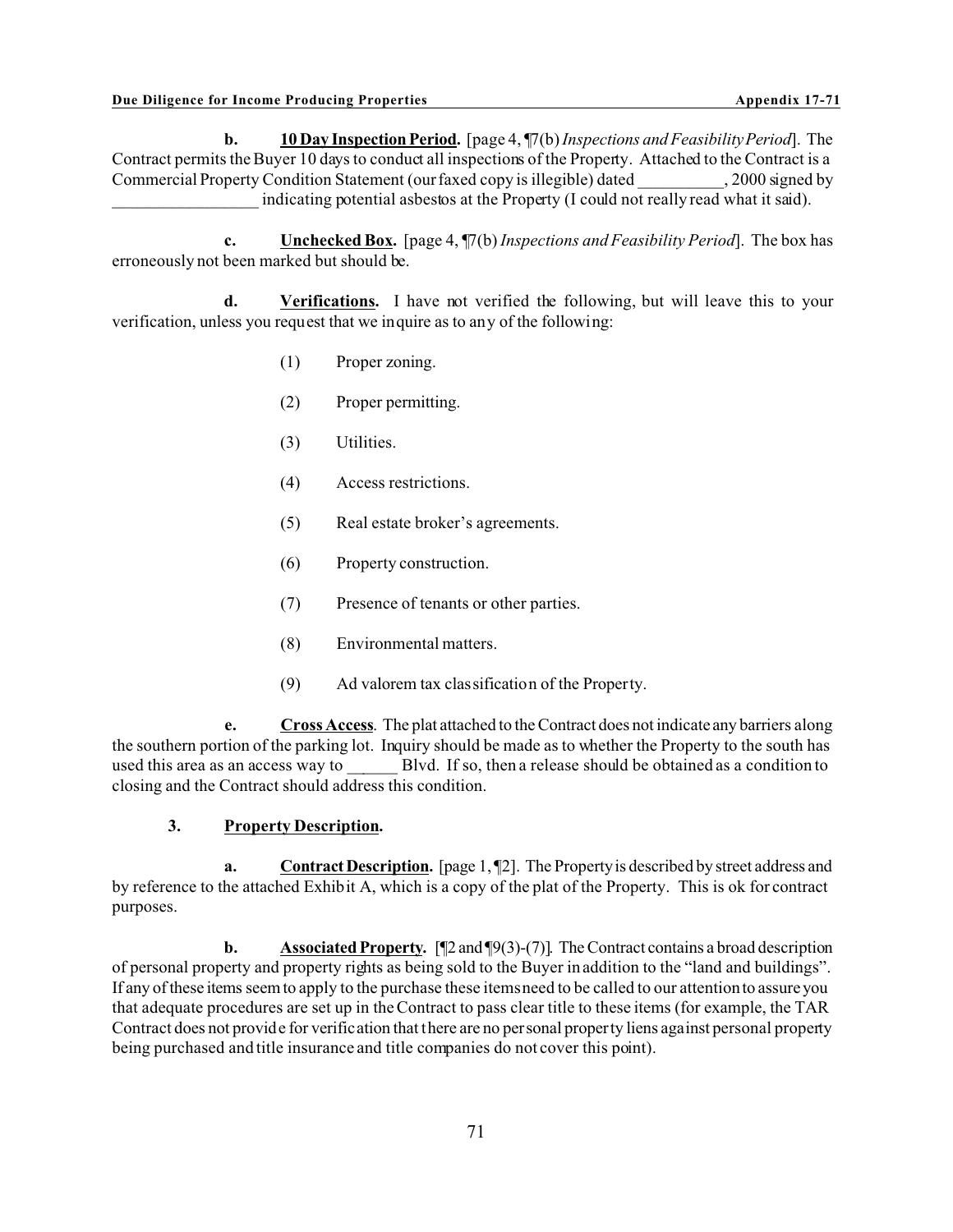If this Property relies upon easements (for example, access ways across other Propertyin addition to public access), then we need to be advised of this so that the Contract can address this type matter.

**4. Contract Time Frames.** We recommend that you prepare a contract time line for the various deadlines under the Contract (and provide us with a copy). I will assume that you will monitor the deadlines and the production of the items to be produced and delivered by the Seller to the Buyer as they will be coming to you (for example,  $\P$ 7(b) items (1)-(10) and (12) are to be provided by the Seller to the Buyer within 10 days of the Effective Date of the Contract.

#### **5. Representations and Warranties and Records.**

**a. Condition**.[page 18, ¶18(a) *Material Facts* and *Commercial Property Condition Statement*. Attached to the Contract is a Commercial Property Condition Statement dated \_\_\_\_\_\_\_\_\_, 2000 signed by only 1 of the 2 Sellers. This form needs to be dated as of a current date and signed by both Sellers.

**b. Records**. [pages 4-5, ¶7(b) *Inspection and Feasibility Studies, Items (1)-(9) and (12)*]. The Contract on pages 4-5 contains an extensive list of the records to be delivered by the Seller to the Buyer for the Buyer's review. I recommend that a letter be sent to the Seller after the 10 day period itemizing and confirming the items received and stating that you assume that asto the other items not furnished they do not exist.

**c. Other Reps**. You should consider whether any additional representations should be requested of the Seller.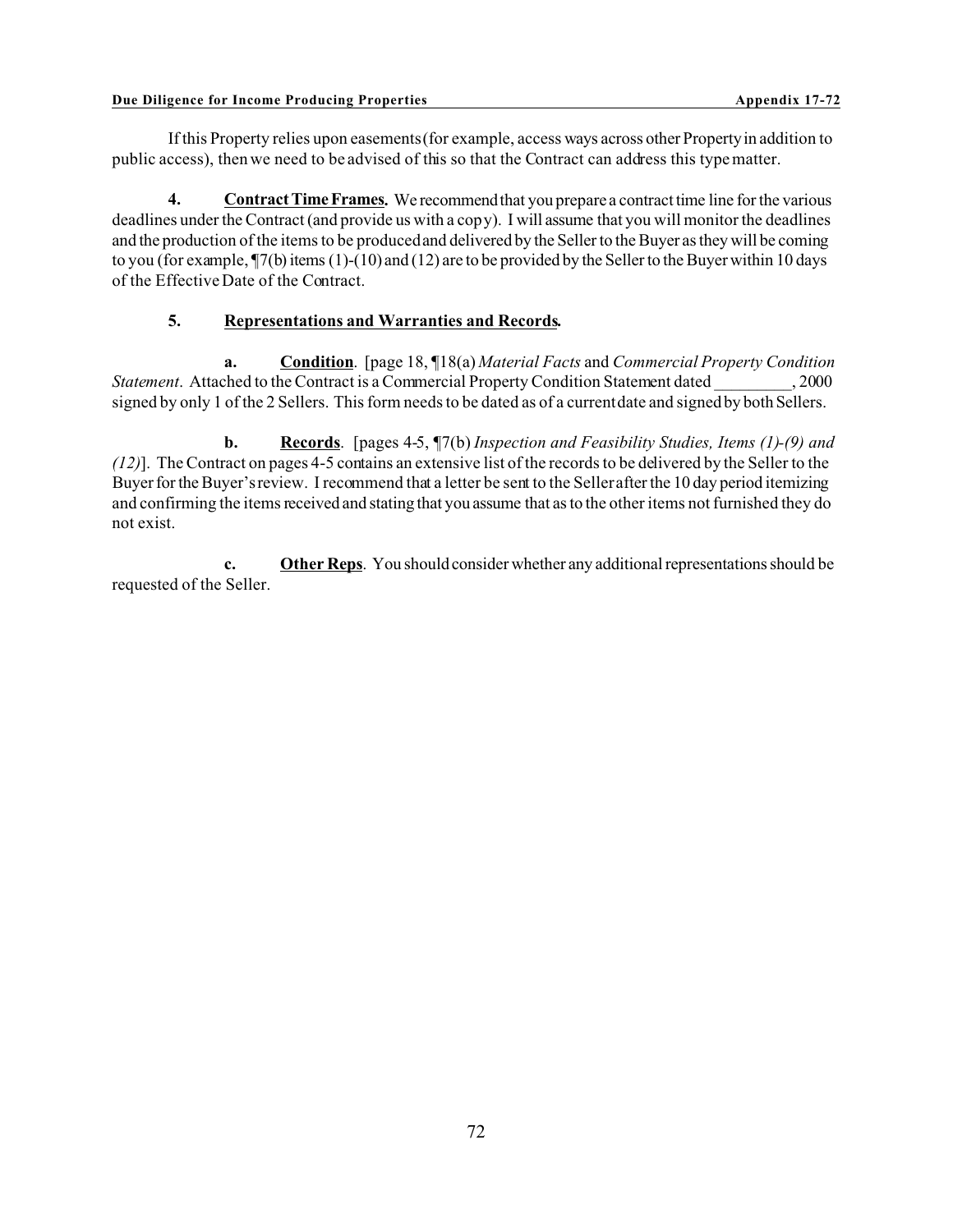# **CONTRACT SALE CALENDAR**

**Buyer:** \_\_\_\_\_\_\_\_\_\_\_\_\_\_\_\_\_\_\_\_\_\_\_\_\_\_\_\_\_\_\_\_

Seller:

Property:

**Contract:** TREC "Unimproved" Property Form as modified by Addendum<br>**Effective Date:**  $2000$ **Effective Date:** \_\_\_\_\_\_\_\_\_\_\_\_\_\_\_\_\_\_\_\_\_\_\_\_\_\_\_, 2000

| <b>Time Period Due</b>                                         | <b>Actual Date Done</b>  | <b>Number</b>               | <b>Action</b>                                                                                                                                                                                                                                  |  |
|----------------------------------------------------------------|--------------------------|-----------------------------|------------------------------------------------------------------------------------------------------------------------------------------------------------------------------------------------------------------------------------------------|--|
| On Effective Date                                              | Due:<br>6/28/00<br>Done: | 33                          | Contract Execution: Parties execute 3<br>originals.                                                                                                                                                                                            |  |
| On Effective Date                                              | Due:<br>Done:            | Receipt<br>Page 4<br>and 33 | Escrow Opened: mm/dd/yy                                                                                                                                                                                                                        |  |
| On or before Effective Date                                    | Due:<br>Done:            | 7B                          | Contract Consideration: Option Fee paid<br>to Seller.                                                                                                                                                                                          |  |
| 20 days of Effective Date of<br>Contract                       | Due:<br>Done:            | 6A<br>26B2                  | TitleCommitmentRequested: Title<br>company requested within __ days by<br>Seller to issue Commitment and to<br>deliver to Buyer's attorney the<br>Commitment and copies of any<br>instruments to be listed as Sched ule B<br>title exceptions. |  |
| On or before _ days of Effective<br>Date                       | Due:<br>Done:            | 6 <sub>B</sub>              | Survey Delivered: Surveyor hired by<br>Seller (Buyer) within __ days; surveyor<br>requested to deliver copies of Survey and<br>fieldnotes to Seller, Buyer and Buyer's<br>attorney.                                                            |  |
| On or before 20 days after receipt of<br>Survey and Commitment | Due:<br>Done:            | 6B &<br>26B2                | Title and Survey Review: Buyer may<br>make objections to Seller regarding the<br>Commitment and/or the Survey.                                                                                                                                 |  |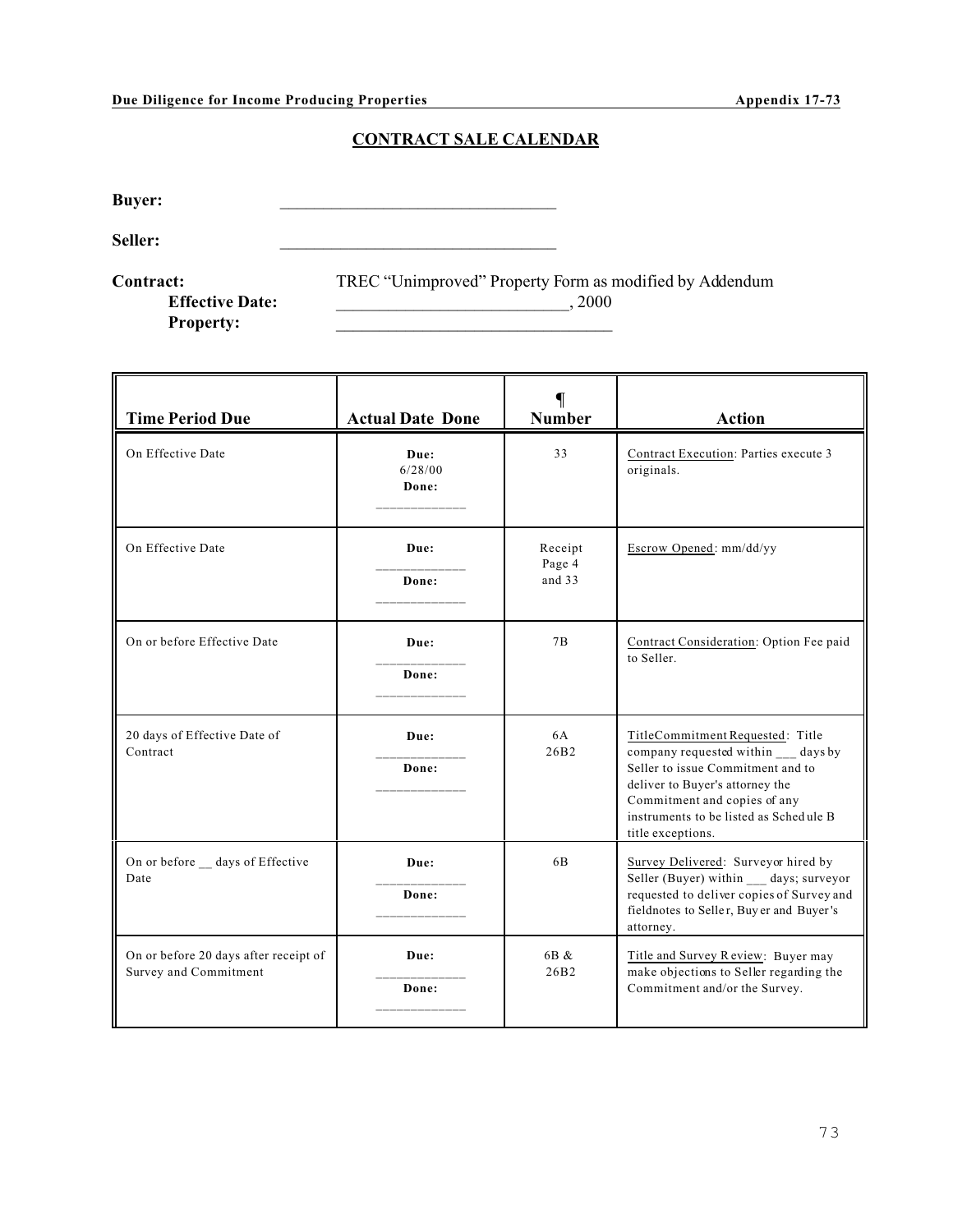# **Due Diligence for Income Producing Properties Appendix 17-74**

| On or before days after<br>objections disclosed           | Due:<br>Done: | 6B &<br>26B2    | Curative Efforts: Seller to satisfy title<br>and survey exceptions on or before<br>Closing Date or __ days. |
|-----------------------------------------------------------|---------------|-----------------|-------------------------------------------------------------------------------------------------------------|
| On or before closing or _ days after<br>request of Seller | Due:<br>Done: | 6B, 9 &<br>26B2 | Failure to Cure: Buyer's election to<br>terminate Contract if Buyer's objections<br>are not satisfied.      |
| days of Effective Date                                    | Due:<br>Done: | 7B &<br>2B1     | Inquiries Period: Period for Buyer to<br>undertake inspections, studies and<br>assessments of Property.     |
| days of Effective Date                                    | Due:<br>Done: | 26C             | Estoppel Certificate. Buyer may<br>terminate or extend for 15 days if Seller<br>does not provide.           |
| On or before $mm/dd/00$                                   | Due:<br>Done: | 9               | Closing Date.                                                                                               |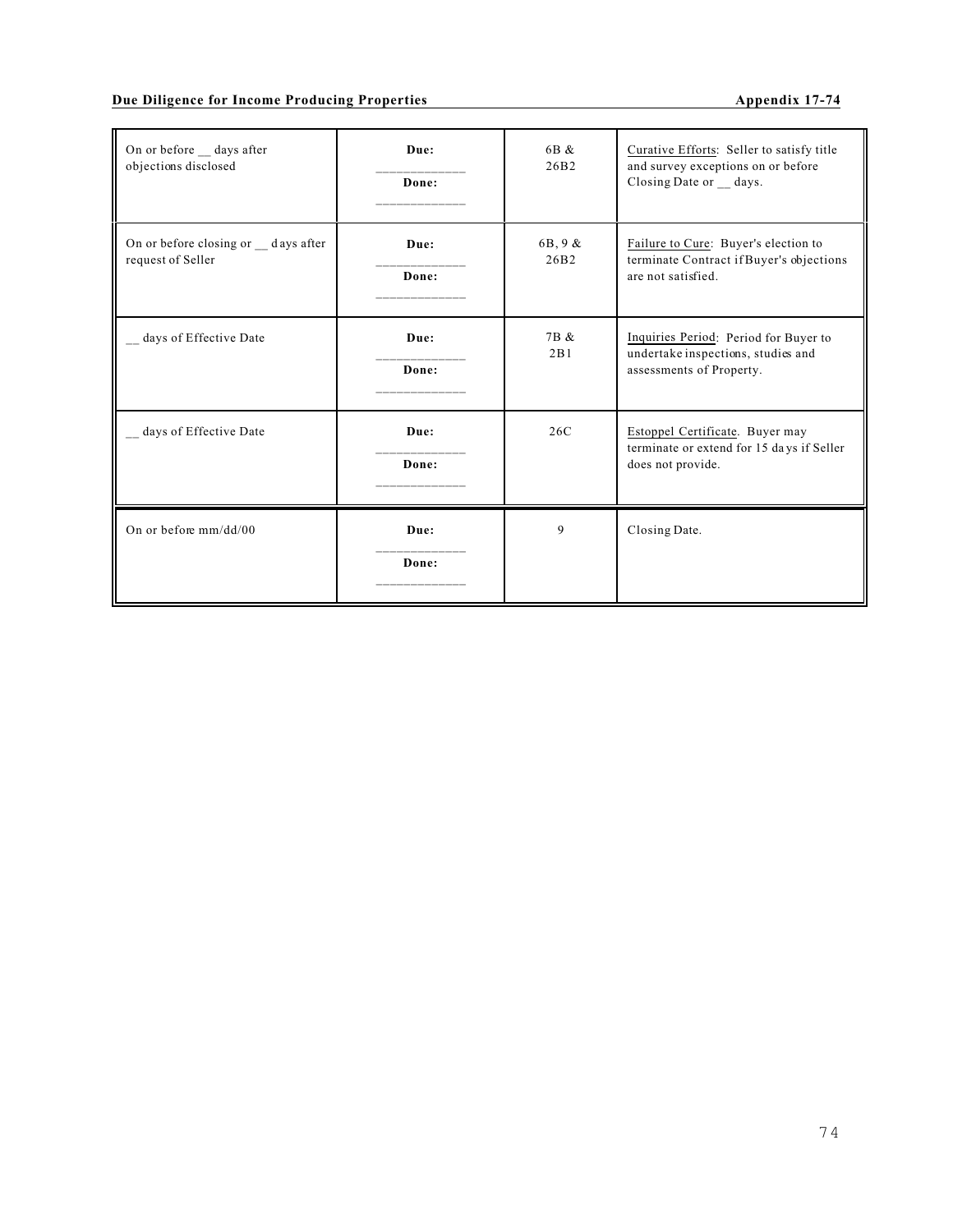$\mathcal{L}_\text{max}$  , where  $\mathcal{L}_\text{max}$  , we have the set of the set of the set of the set of the set of the set of the set of the set of the set of the set of the set of the set of the set of the set of the set of the set of  $\mathcal{L}_\text{max}$  , where  $\mathcal{L}_\text{max}$  , we have the set of the set of the set of the set of the set of the set of the set of the set of the set of the set of the set of the set of the set of the set of the set of the set of \_\_\_\_\_\_\_\_\_\_\_\_\_\_\_\_\_\_\_\_\_\_\_\_\_\_\_\_\_

| <b>Austin, Texas 787</b> |  |
|--------------------------|--|
| Telephone (512)          |  |
| Telefax (512)            |  |

**\_\_\_\_\_\_\_\_\_\_\_\_\_\_\_\_\_\_\_\_\_ \_\_\_\_\_\_\_\_\_\_\_\_\_\_\_\_\_\_\_**

\_\_\_\_\_\_\_\_\_\_\_\_, 2000

Re: Confidentiality Agreement as to Prospects for Acquisition of Interests in \_\_\_\_\_\_\_\_, Austin, Texas (the "*Prospect*")

Dear\_\_\_\_\_\_\_\_\_\_:

In connection with\_\_\_\_\_\_\_\_\_\_\_\_\_\_\_\_ ("\_\_\_\_\_\_\_\_\_\_") furnishing you materials and other information, disclosed orally or in written form (collectively, the "*Confidential Materials*") related to the Prospect, you agree to the following terms and conditions of this Confidentiality Agreement (the "*Agreement*"):

**1. Confidential Materials.** As a condition to the Confidential Materials being furnished to you and by you to your directors, officers, partners, employees, agents, advisors, attorneys, accountants, consultants, bankersand financial advisors("*representatives*"), you agree to handle theConfidential Materials in accordance with the provisions of this Agreement and to take or abstain from taking certain other actions as herein set forth.

**2. Non-Disclosure of Materials.** You and your representatives shall use the Confidential Materials solely for the purpose of evaluating a possibletransaction between Seller and you. You shall keep the Confidential Materials confidential and shall not disclose any of the Confidential Materials in any manner whatsoever; provided, however, that (a) you may make any disclosure of information contained in the Confidential Materials to which Seller gives its prior written consent, and (b) any information contained in the Confidential Materials may be disclosed to your representatives who need to know such information for the purpose of evaluating a possible transaction with Seller and who agree in writing in advance of disclosure to them to abide by this Agreement and keep such information confidential. You shall be responsible for any breach of this Agreement by your representatives. You agree to maintain a written record as to the persons to whom you disclose the Confidential Materials and to provide Seller with a listing of all such persons ("*distributees*"), including the means of contacting such persons, upon request of Seller. Seller may contact any distributee of the Confidential Information and may enter into a Definitive Agreement with any distributee to sell an interest in the Prospect without compensation to you or your representatives.

**3. Non-Disclosure of Existence of Negotiations.** Without the prior written consent of Seller, or unless required by law, neither you nor your representatives shall disclose to any other person that you or they have received the Confidential Materials. Without the prior written consent of Seller, neither you nor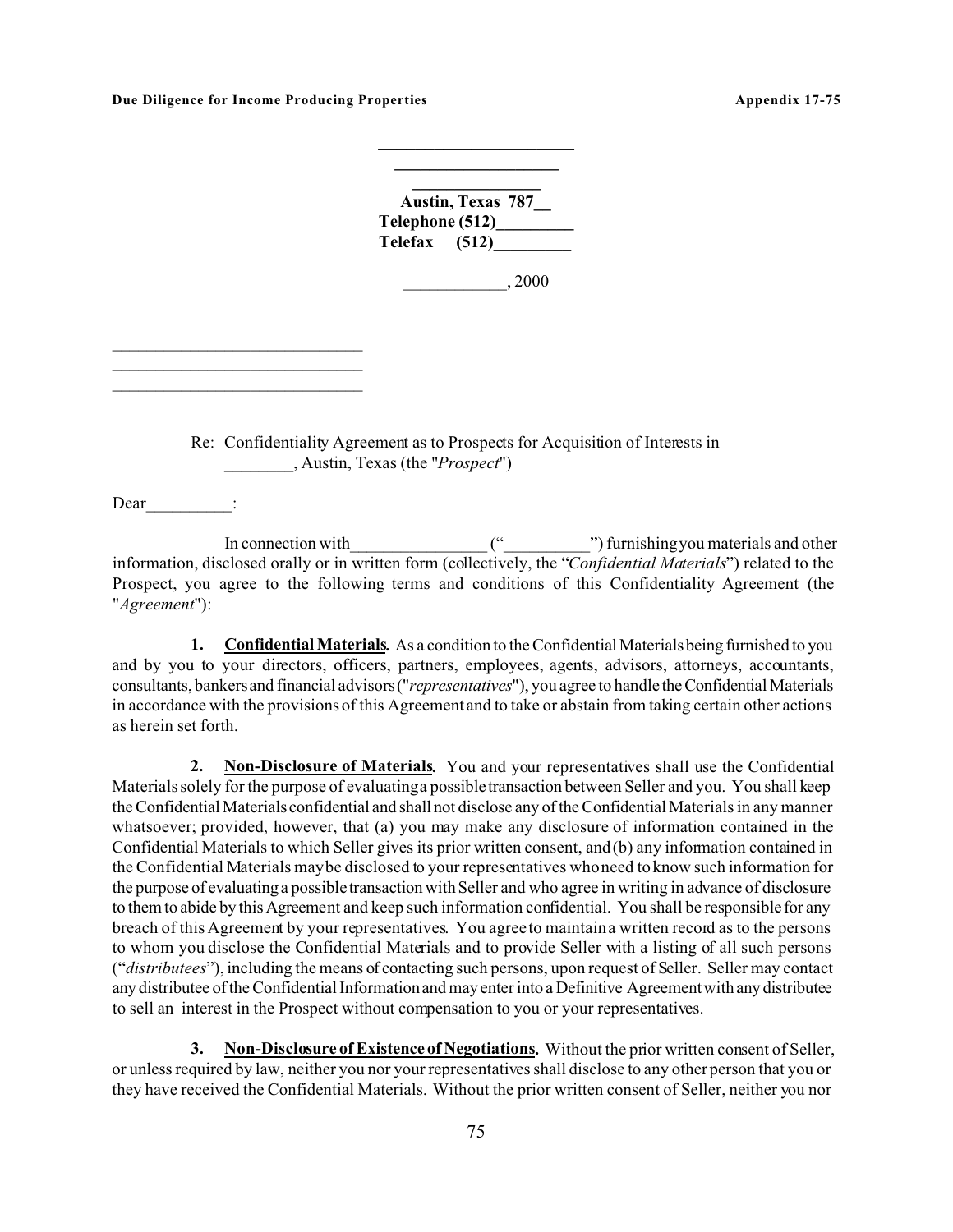your representatives shall disclose to any person that discussions or negotiations are taking place between the parties concerning a possible transaction between the parties as to the Prospect, including the status of such discussions or negotiations.

**4. Return of Confidential Materials.** Promptly upon the written request of Seller, you will return all originals and copies of the Confidential Materials to Seller. All notes, studies, reports, memoranda and other documents prepared by you or your representatives that contain or reflect the Confidential Materials shall be destroyed upon written request of Seller and you will provide Seller written confirmation of such fact within 5 days of request by Seller.

**5. Disclaimer of Warranty.** *Although Seller has endeavored to include in the Confidential Materials information that Seller believes to be relevant for the purpose of your initial evaluation of the Prospect, you acknowledge that neither Seller, its partners, any of the principals of its partners including\_\_\_\_\_\_\_\_\_\_\_\_\_\_\_\_\_\_, nor any of their representatives make any express or implied representation or warranty as to the accuracy or completeness of the Confidential Materials. You agree that neither Seller, its partners, any of the principals of its partners including\_\_\_\_\_\_\_\_\_\_\_\_\_\_,nor any of theirrepresentativesshallhave any liability to you or to any of your representativesrelating to orresulting from the use of the Confidential Materials, or any errors therein or omissions therefrom, except for material misrepresentation by any suchpersonmaking a representation who has current actual awareness of making a material representation at the time it is made. Neither Seller, any of the principals of its partners including \_\_\_\_\_\_\_\_\_\_\_\_\_\_\_\_\_\_\_\_, any oftheirrepresentatives nor any other person have made or make any representation or warranty to you or other persons as to the accuracy or completeness of the Confidential Materials. You hereby acknowledge and agree that you and your representatives accept the Confidential Materials"asis", andwithout representation or warranty, express or implied, by Seller as to the suitability of the Prospect for you and that in making your decision to enter into a transaction with Seller asto the Prospect,neither you nor yourrepresentativeswillrelyupon theConfidentialMaterialsnor upon any statement orinformation provided by Seller, verballyorinwriting, in evaluatingwhetherto enter into a transactionwithSeller, any ofits partners orwith \_\_\_\_\_\_\_\_\_\_\_\_\_\_\_\_\_\_\_\_. You agree tomake your decision about any such transaction based solelyupon your own independentinvestigation ofthe Prospect and not based on the Confidential Materials.*

**6. Definitive Agreement.** Unless and until a written definitive agreement ("*Definitive Agreement*") between Seller, its principals, successors or assigns, and you with respect to a transaction has been executed and delivered, neither Seller nor youwill be under any legal obligation of any kind whatsoever with respect to a proposed transaction by virtue of this or any other written or oral expression by any of them, or their representatives; except, in the case of this Agreement, for the matters specifically agreed to herein. Either party may terminate discussions or negotiations regarding a possible transaction at any time without any liability except as agreed to herein, unless and until a binding Definitive Agreement has been executed and delivered.

**7. Standstill.** Until the expiration of 2 years from the date hereof, neither you, your heirs, successors or assigns nor those of your representatives to whom the Confidential Materials have been disclosed or who have been made aware of the discussions between the parties concerning a possible transaction, shall, without the prior written consent of Seller, in any manner acquire, agree to acquire or make any proposal to acquire, directly or indirectly, any interest in the Prospect or the present or future owner of the Prospect, or any part thereof.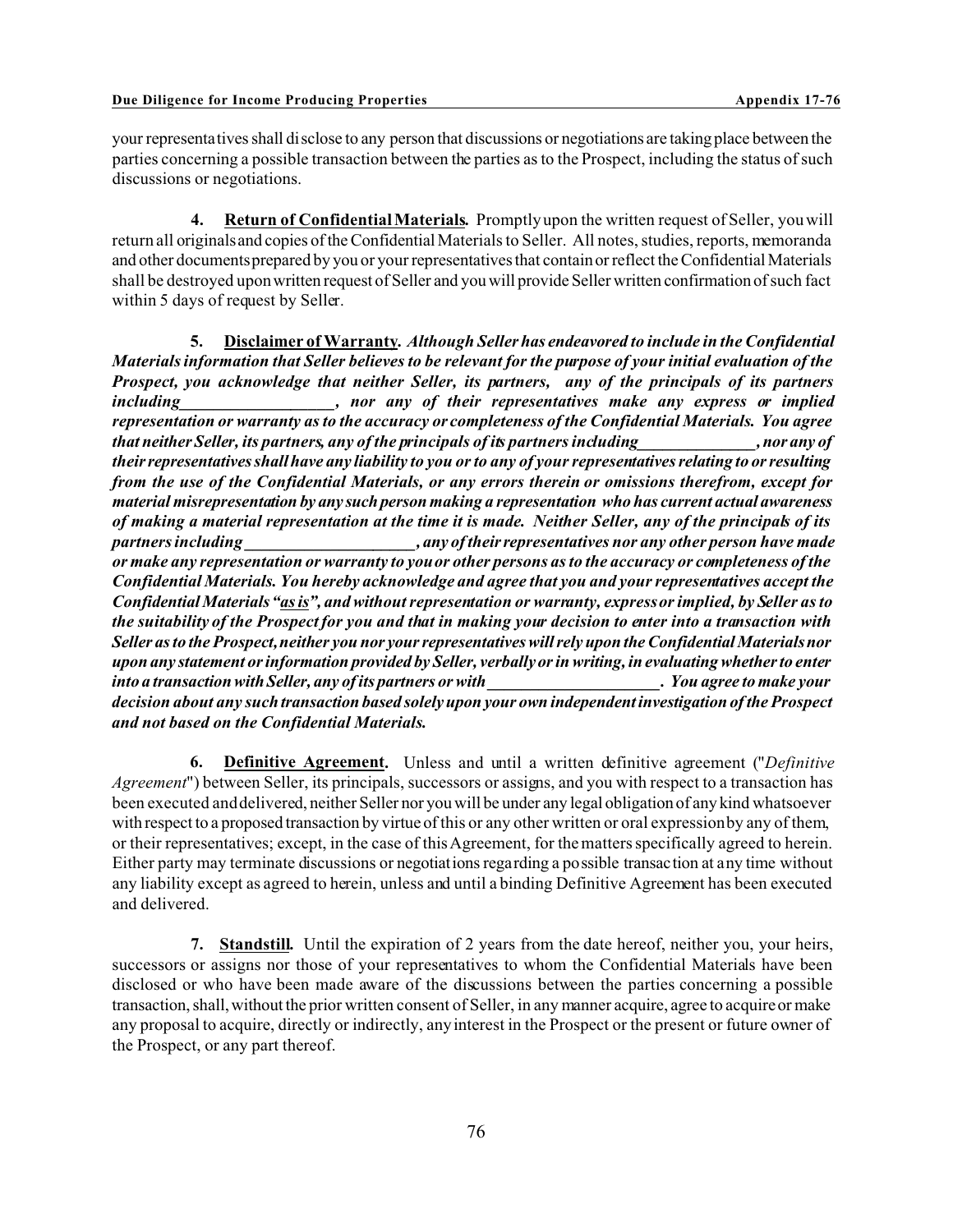**8. Remedies.** You acknowledge that in the event of any breach of this Agreement, Seller, its partners and principals could not be made whole solely by monetary damages. Accordingly, Seller, its partners and principals in addition to monetary damages and any other remedy to which any of them may be entitled by law or in equity, shall be entitled to an injunction to prevent breaches of this Agreement, and to an order compelling specific performance of this Agreement without proof of actual damages. Each party further agrees to waive, and use its best efforts to cause its representatives to waive, any requirement for the securing or posting of any bond in connection with such remedy. You shall reimburse Seller, its partners and principals for all costs and expenses, including reasonable attorneys' fees, incurred by Seller in the event it successfully enforces the obligations of you and your representatives hereunder.

**9. Miscellaneous.** This Agreement represents the entire understanding and agreement of the parties hereto and may be modified or waived only by a separate writing expressly so modifying or waiving this Agreement. No failure or delay by Seller in exercising any right, power or privilege hereunder shall operate as a waiver thereof, nor shall any single or partial exercise thereof preclude any other or further exercise thereof or the exercise of any right, power or privilege hereunder. This Agreement shall be governed and construed in accordance with the internal laws of the State of Texas without regard to the laws of conflict of laws. The captions contained in this Agreement are for convenience only and shall not affect the construction or interpretation of any provisions of this Agreement. The parties acknowledge that each party and its counsel have reviewed and revised this Agreement and that the normal rule of construction to the effect that any ambiguities are to be resolved against the drafting party shall not be employed in the interpretation of this Agreement or any amendments or exhibits hereto.

**10. WAIVER OF CONSUMER RIGHTS.** *You waive your rightsunderthe DeceptiveTrade Practices-Consumer Protection Act, Section 17.41 et seq., Business & Commerce Code, a law that gives consumers special rights and protections. After consultation with an attorney of your own selection, you voluntarily consent to this waiver.*

**11. Dispute Resolution**. If a dispute arises between the parties as to whether a party has defaulted or as to any other matter relating in any manner to the Prospect or this Agreement, then the parties hereto, and their representatives, agree to use the following mediation and arbitration procedures:

**a. Mediation**. Individuals with decision-making authority regarding the dispute who represent the parties will promptly meet and attempt in good faith to negotiate a resolution ofthe dispute. If, within 10 days after such meeting, the parties have not succeeded in negotiating a resolution of the dispute, they will jointly appoint a mutually acceptable neutral person not affiliated with either of the parties (the "*neutral*"), using the services of the American Arbitration Association if they have been unable to agree upon such appointment within 20 days from the initial meeting. The fees of the neutral shall be shared equally by the parties. In consultation with the neutral, the parties will select or devise an alternative dispute resolution procedure ("*ADR*") by which they will attempt to resolve the dispute, and the time and the place for the ADR to be held, with the neutral making the decision as to the procedure, and/or place and time, not later than 10 days after selection of the neutral. The parties must participate in good faith in the ADR to its conclusion as designated by the neutral. All meetings, mediation conferences, ADR and other proceedings shall be in Austin, Texas.

**b. Arbitration**. If the parties are not successful in resolving the dispute through mediation, then the dispute must proceed to a binding arbitration in accordance with the Commercial Arbitration Rules of the American Arbitration Association, and judgment upon the award rendered by the arbitrator(s) may be entered in any court having jurisdiction. All meetings, arbitration hearings and other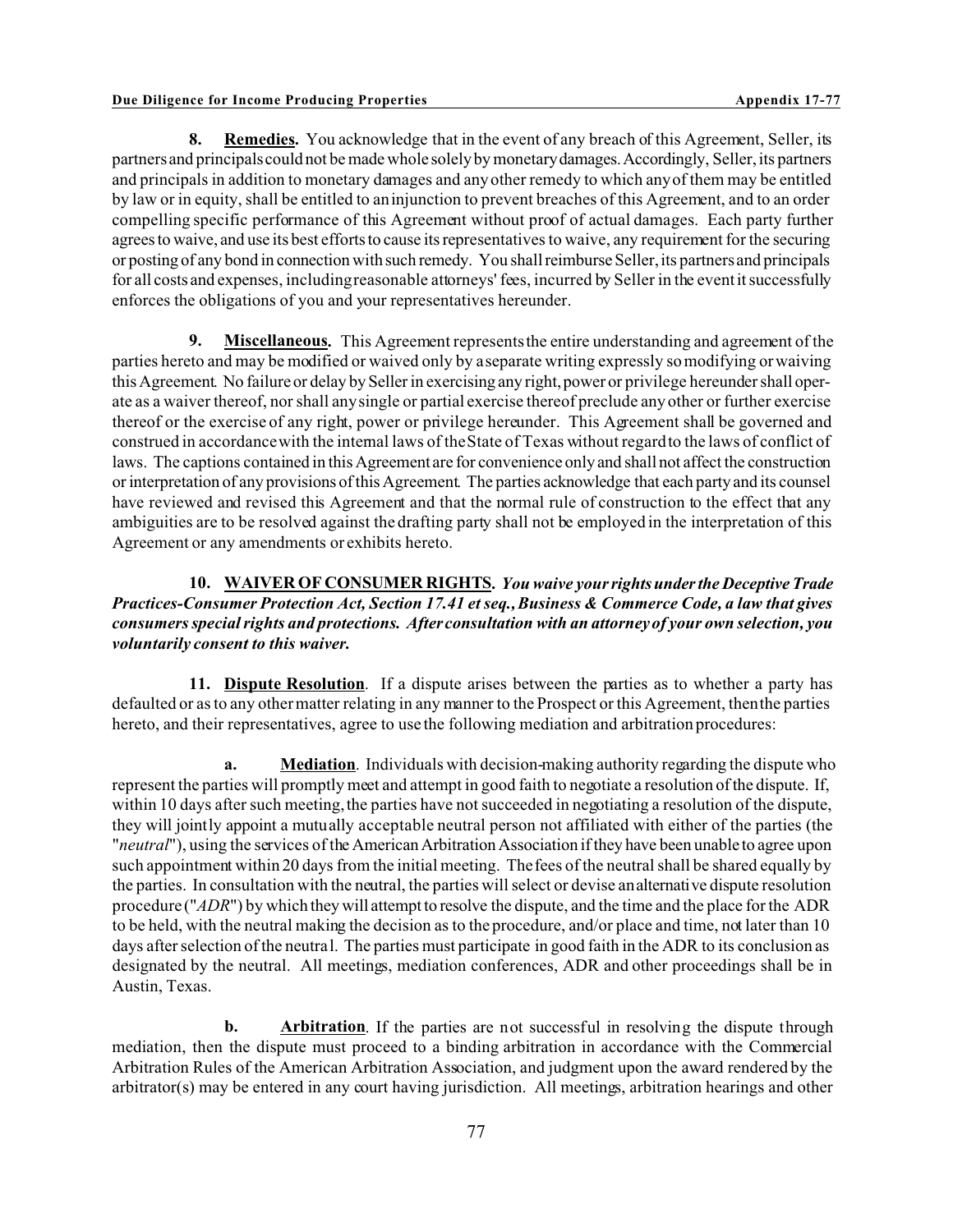proceedings shall be in Austin, Texas. The costs of the arbitration shall be allocated by the arbitrator. **The parties waive any right for the arbitrator to award punitive damages**.

The provisions of this Paragraph**12** survive the expiration of the term of this Agreement and/or the entry into a transaction as to the Prospect and also apply to any disputes, either before or after the closing of any transaction between the parties or their heirs, successors and assigns.

Very truly yours,

| By: |                     |         |
|-----|---------------------|---------|
|     | Its General Partner |         |
|     | By:                 |         |
|     |                     | (Name)  |
|     |                     | (Title) |

Agreed and accepted this day of , 2000 by the undersigned. As part of the Confidentiality Agreement and as a material inducement to Seller furnishing the Confidential Materials to the undersigned, the undersigned represent to you that we have had no interest in the Prospect, or any part thereof, priorto your bring this prospect to our attention. Additionally, we represent that in the event that a Definitive Agreement is entered into by Seller with the undersigned or any person to whom you disclose the Confidential Materials that no brokerage commission, finder's fee or other compensation shall be owing by Seller, its partners and principals to the undersigned or to any person by, through, or under the undersigned or the undersigned's heirs, successors and assigns.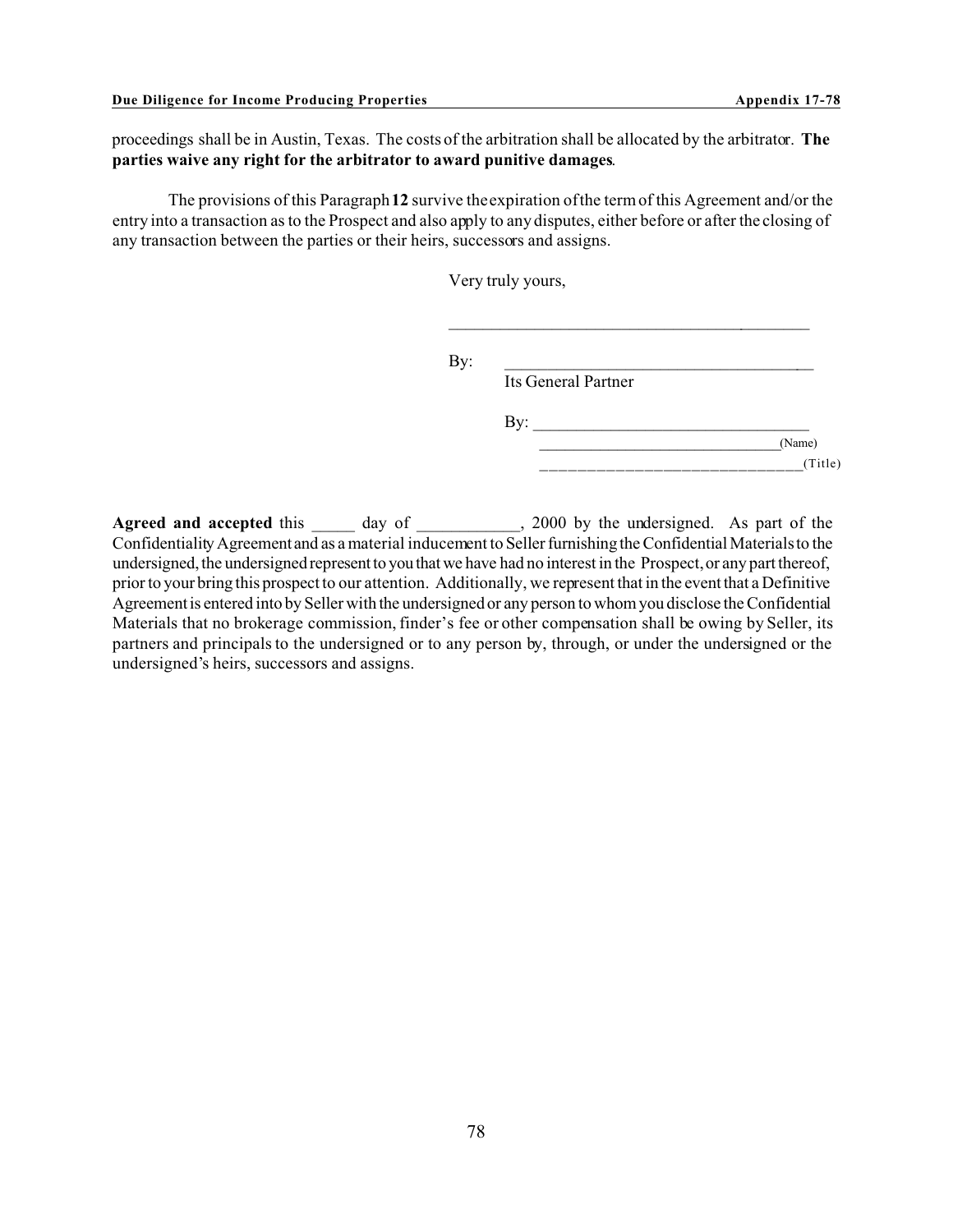#### **ASSIGNMENT OF EARNEST MONEY CONTRACT**

(Due Diligence Period - Free Look [or Non-Refundable Assignment Fee])

§<br>§<br>§

THE STATE OF TEXAS

COUNTY OF \_\_\_\_\_\_\_\_\_\_\_\_ §

WHEREAS, **\_\_\_\_\_\_\_\_\_\_\_\_\_\_** as Buyer ("Assignor") and the \_\_\_\_\_\_\_\_\_\_\_\_\_\_\_\_\_ as Seller ("Seller") executed that one certain Commercial Improved Property Earnest Money Contract ("Contract") for the sale to Buyer of the real property situated in \_\_\_\_\_\_\_\_\_\_\_\_ County described as \_\_\_\_\_\_\_\_\_\_ acres, located on \_\_\_\_\_\_\_ Drive in \_\_\_\_\_\_, Texas, together with all rights, privileges and appurtenances pertaining thereto (hereinafter referred to as the "Property"), a copy of which Contract is attached hereto as Exhibit A; and

WHEREAS, the Contract was receipted by  $($ "Title Company") on  $\qquad \qquad$  . 2000, and the Contract in Paragraph provides that such date is the effective date of the Contract ("Contract's Effective Date"); and

WHEREAS, Assignor deposited with the Title Company \$ \_\_\_\_\_\_ as the earnest money required by the Contract ("Earnest Money"); and

WHEREAS, the Earnest has [not] been held in an interest bearing account; and

[WHEREAS, the Buyer has paid Seller \$ \_\_\_ as a non-refundable option fee (the "Option Fee");

and]

WHEREAS, Assignor desires to assign to Assignee all of its interest as Buyer under the Contract, including

- (a) Buyer's interest in the Earnest Money [and the Option Fee,] and
- (b) Buyer's interest in the Title Commitment and in any surveys, inspection reports, soil tests, environmental audits, studies, warranties, rights, and permits obtained or to be obtained by Assignor under or in connection with the Contract (the "Due Diligence Items")

(the "Assigned Contract Rights"); and

WHEREAS, a \_\_\_\_\_\_\_\_\_\_\_, a \_\_\_\_\_\_\_\_\_\_\_\_\_\_ ("Assignee") desires to acquire the Assigned Contract Rights and agrees to assume all of Assignor's obligations under the Contract upon the terms and conditions and for the consideration herein expressed.

NOW, THEREFORE, in consideration of \$10.00, the receipt and sufficiency of which is hereby acknowledged,and the further consideration of the parties' satisfaction of the terms and provisions described below, Assignor hereby assigns the Assigned Contract Rights to Assignee, and Assignee hereby agrees to assume all of Assignor's obligations under the Contract from and after the expiration of the Inspection Period, if Assignee has not terminated the Assignment during the Inspection Period (as defined below) upon the terms and conditions herein provided.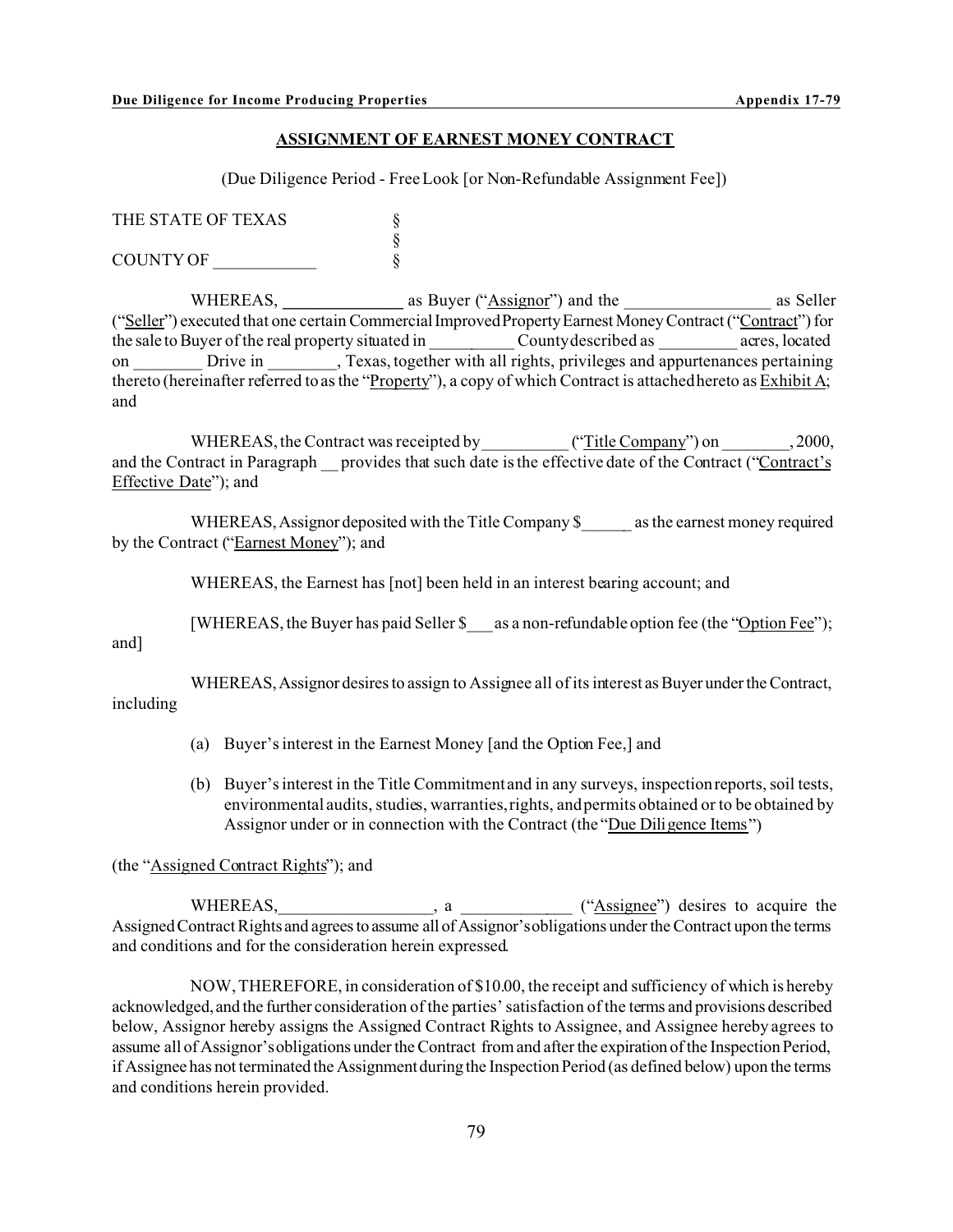#### **1. Substitute Earnest Money.**

**a. Deposit Amount and Deposit Deadline.** Assignee is to deposit the sum of \$\_\_\_\_\_\_\_\_\_\_ ("SubstituteEarnest Money")togetherwith an executed original ofthisAssignmentof Earnest Money Contract ("Assignment") executed by Assignee with the Title Company prior to 5:00 p.m. C.S.T. *, 2000* ("<u>Deposit Deadline</u>").

The execution of this Assignment by the first partyconstitutes an offerto buy orsell the Assigned Contract Rights. Unless accepted by the other partyby the DepositDeadline the offer shall lapse and be null and void. The offer may be accepted by Assignee by Assignee's depositing with the Title Company an Assignment executed by Assignee together with a cash or a check payable to the Title Company in the amount of the Substitute Earnest Money. The date that the Title Company receipts for this Assignment executed by both parties and the Substitute Earnest Money is referred to herein as the "Effective Date of this Assignment."

**b. Disposition of Substitute Earnest Money.** The Substitute Earnest Money shall be returned to Assignee, if the Assignment is terminated by Assignee during the Inspection Period (as defined herein) less the sum of \$  $($  "Independent Contract Consideration"). The Independent Contract Consideration is to be paid by the Title Company to the Assignor and retained by Assignor as independent consideration for Assignee's right to terminate this Assignment. If the Assignment is not terminated by Assignee during the Inspection Period, the Substitute Earnest Money will be substituted for the funds deposited by Assignor with the Title Company as Earnest Money and the funds deposited by the Assignor with the TitleCompanyas Earnest Money together with any interest accrued thereon shall be released by the Title Company to Assignor.

The Substitute Earnest Money shall be deposited by the Title Company in an interest bearing account in a federally insured financial institution chosen by the Title Company and any interest shall be credited to Assignee.

#### **2. Assignment Fee.**

**a. Amount and Deadline.** Prior to the expiration of the Inspection Period Assignee shall deposit the sum of \$ ("Assignment Fee") with , Attorney at Law, acting as an escrow agent for this Assignment ("Assignment Fee Escrow Agent"). If Assignee fails to deposit the Assignment Fee with the Assignment Fee Escrow Agent as required by this Assignment, Assignee shall be deemed to have terminated this Assignment pursuant to Paragraph 3c hereof and the Assigned Contract Rights shall automatically revert to Assignor without requirement of notice to Assignee. The Assignment Fee is paid as cash consideration for the assignment of the Assigned Contract Rights and does not apply to the Sales Price of the Property.

#### *Alternative Where Assignment Fee is Paid To Assignor's Agent Upfront.*

[Assignee shall deposit the sum of \$ (herein referred to as the "Assignment Fee") with Attorney at Law, acting as an escrow agent for this assignment (the "Assignment Fee Escrow Agent') within 3 days of the Effective Date of this Assignment. If Assignee fails to deposit the Assignment Fee with the Assignment Fee Escrow Agent as required by this Assignment, Assignee shall be in default. The Assignment Fee is paid to Assignor and does not apply to the Sales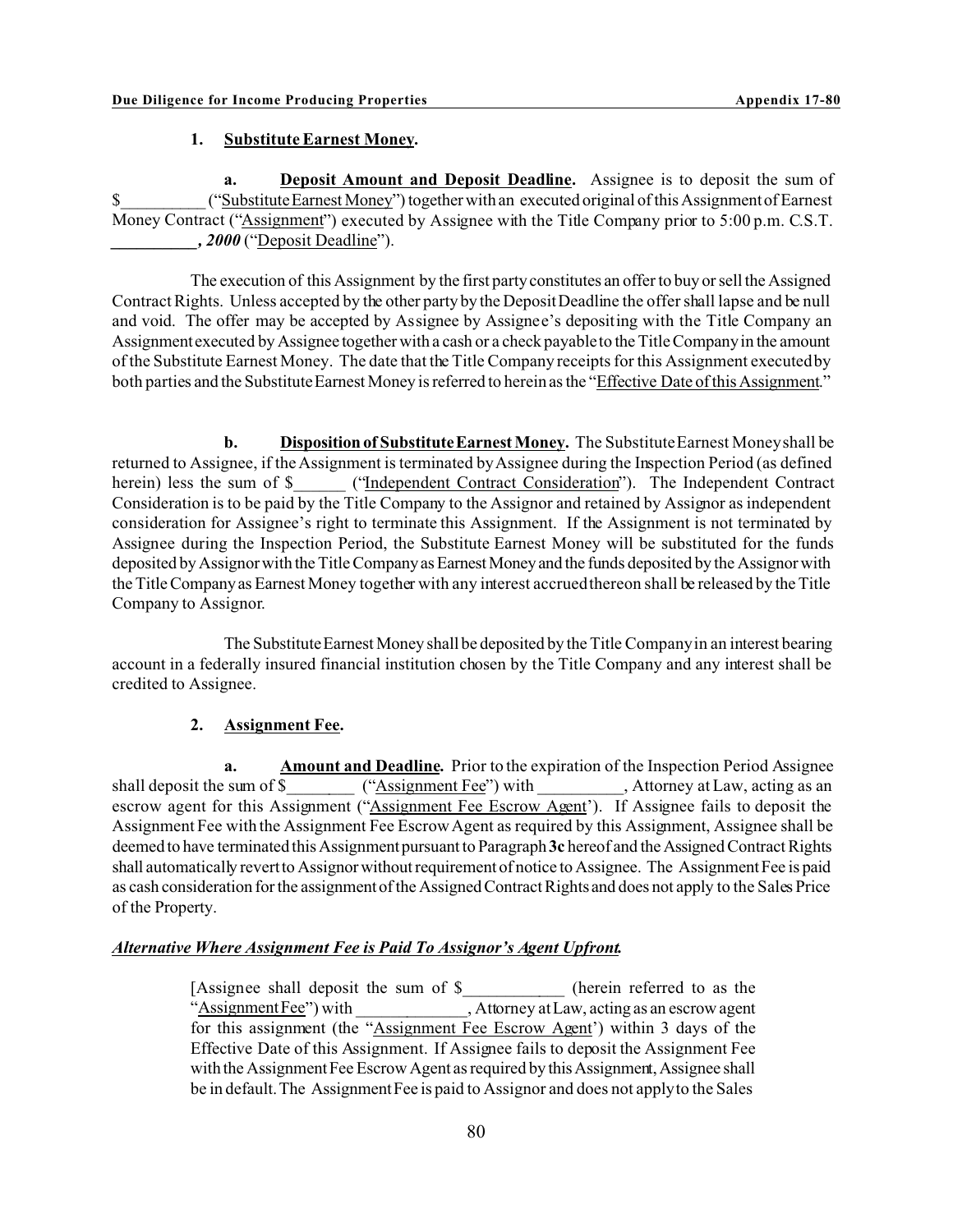Price of the Property. The Assignment Fee is consideration for the assignment by Assignor to Assignee of the Assigned Contract Rights.]

**b. Disposition of Assignment Fee.** Upon payment of the Assignment Fee to the Assignment Fee Escrow Agent this Assignment shall become final and unconditional and the Assignment Fee shall be paid by the Assignment Fee Escrow Agent to Assignor.

#### *Alternative Where Assignment Fee is Paid To Assignor's Agent Upfront.*

**[b. Disposition of Assignment Fee.** If the assignment is terminated by Assignee during the Due Diligence Period, the Assignment Fee shall be returned by the Assignment Fee Escrow Agent to Assignee less the sum of \$\_\_\_\_\_ (the "Independent Contract Consideration for the Termination Right"). The Independent Contract Consideration for the Termination Right is to be retained by Assignor as independent consideration for Assignee's right to terminate this Assignment.

If the assignment is not terminated by Assignee during the Due Diligence Period, the Assignment Fee will be paid by the Assignment Fee Escrow Agent to Assignor and the interest accrued thereon shall be paid by the Assignment Fee Escrow Agent to Assignee.

**c. Interest on Assignment Fee.** The Assignment Fee isto be held by the Assignment Fee Escrow Agent in an interest bearing account in a federally insured financial institution chosen by the Assignee and any interest shall be for the account of Assignee.

**3. Escrow.** The Title Company and the Assignment Fee Escrow Agent are referred to as an "Escrow Agent" and the monies held by the Escrow Agent are referred to as the "Escrowed Monies'. If either party makes demand for Escrowed Monies held by Escrow Agent, the Escrow Agent has the right to require from all parties and brokers a written release of liability of Escrow Agent for disbursement of the monies held by the Escrow Agent. Any refund or disbursement of Escrowed Monies shall be reduced by the amount of unpaid expenses incurred on behalf of the party receiving the Escrowed Money, and Escrow Agent shall pay the same to the creditors entitled thereto. Demands and notices required by this paragraph shall be in writing and delivered by hand delivery or by certified mail, return receipt requested.]

## **3. Inspection.**

**a. Inspection Period.** Assignee shall have the period ("Inspection Period") from the Effective Date of this Assignment until 5:00 p.m. C.S.T. on \_\_\_\_\_\_\_\_*, 2000* to inspect the Property, to examine the Title Commitment and documents furnished or to be furnished by the Title Company, to conduct a survey of the Property, to review Assignor's records as to the Property, and to undertake any other due diligence activities permitted under the Contract ("Due Diligence Review Items").

**b. Extension of Inspection Period.** Assignee may extend the Inspection Period until 5:00 p.m. C.S.T. on  $\qquad \qquad$ , 2000, upon payment to Assignor prior to 5:00 C.S.T.  $\qquad \qquad$ , 2000 of \$\_\_\_\_\_\_\_\_\_ ("Extension Fee"). The Extension Fee is not refundable to Assignee even if Assignee terminates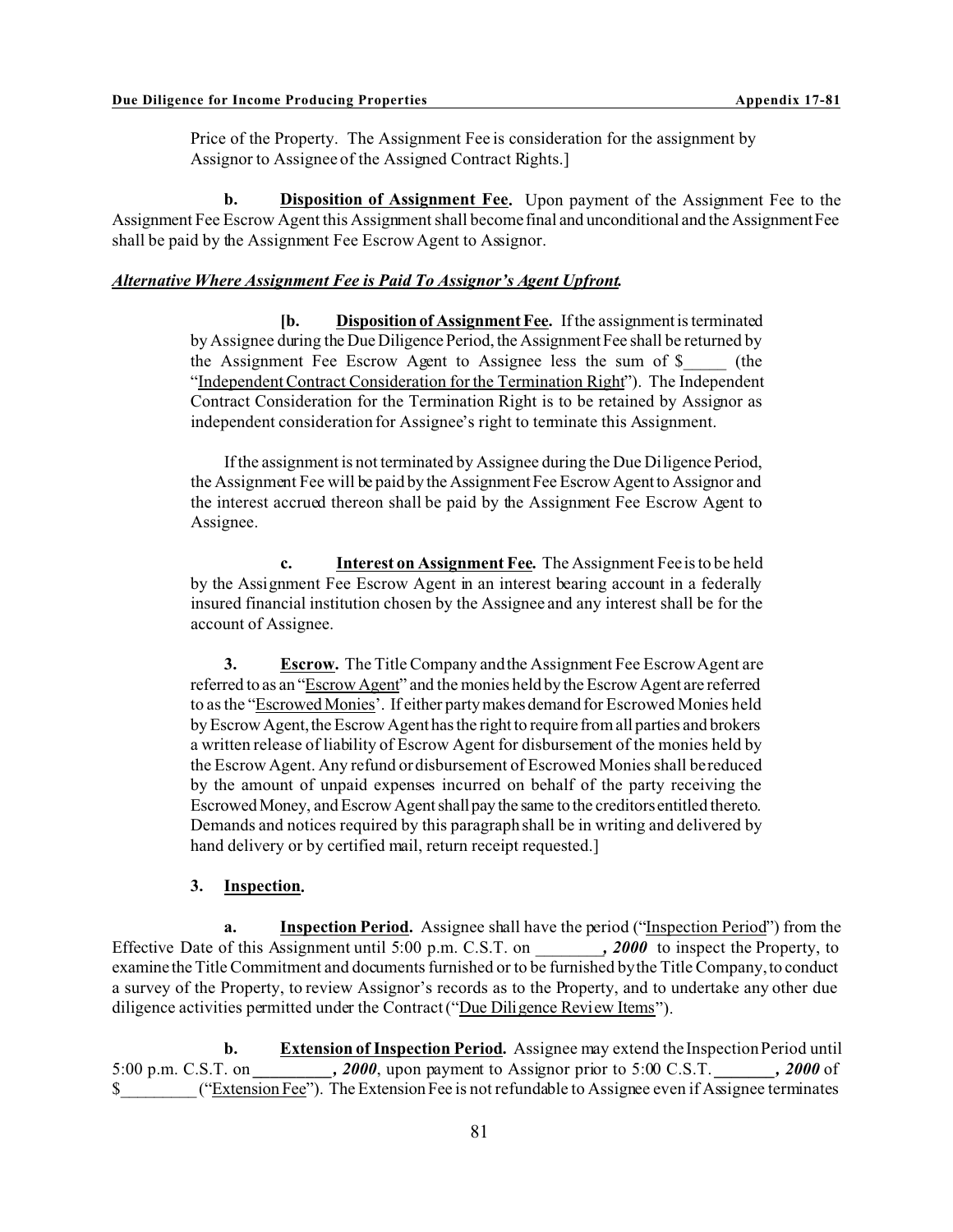this assignment within the Inspection Period as extended. The Extension Fee is paid to Assignor and does not apply to the Sales Price of the Property.

**c. Termination.** During this Inspection Period Assignee, at its option, may terminate this Assignment. In the event Assignee elects to terminate this Assignment, then Assignee shall be entitled to the return of the Substitute Earnest Money (less the \$ \_\_\_\_ Independent Contract Consideration) together with any accrued interest.

**d. Cooperation and Further Assurances.** Assignor will cooperate fully with Assignee to facilitate the inspection and review of the Due Diligence Review Items.

**e. Due Diligence Items in Assignor's Possession.** Assignor shall immediately deliver to Assignee any Due Diligence Review Items, within Assignor's possession. Assignee shall promptly deliver to Assignor all non-proprietary materials pertaining to the Property that Assignee obtains pursuant to the Contract. Assignor will authorize all persons which have provided servicesto Assignorin connectionwith the Property to disclose to Assignee all information gathered by such persons in respect to the Property, including surveyors, engineers and attorneys ("Services Contracted for by Assignor"). Assignor has not incurred any costs that are unpaid as of the date hereof for Services Contracted for by Assignor in respect of the Property, and Assignee does not assume any liability for the Services Contracted for by Assignor. Assignee may, if Assignee elects, independently contract for services with the same or other persons to provide services to Assignee under the Contract.

### **4. Representations, Warranties and Covenants.**

## **a. Assignor to Assignee.**

**(1) Modifications to Contract.** Assignor agrees not to modify or in any way alter the terms of the Contract without the prior written consent of Assignee.

**(2) Release of Seller.** Assignor agrees not to waive, excuse, condone or in any manner release or discharge the Seller of or from the obligations, covenants, conditions and agreements of Seller to be performed under the Contract.

**(3) Termination of Contract.** Assignor agrees not to terminate the Contract.

**(4) Performance of Contract.** Assignor agrees to abide faithfully by, perform and discharge each and everymaterial obligation, covenant, and agreement of the Contract to be performed by Buyer to be performed prior to the expiration of the Inspection Period and shall obtain the Assignee's consent prior to exercising any elections or taking any actions.

**(5) Forwarding Notices.** Assignor agrees to send promptly to Assignee any notice or demand that Assignor receives from Seller.

**(6) Enforcement of Seller'sObligations.** Assignor agreesto vigorouslyenforce the obligations of the Seller under the Contract.

(7) **Assignor's Title.** Assignor represents and warrants to Assignee that Assignor has not assigned, pledged or otherwise encumbered the Assigned Contract Rights. No person other that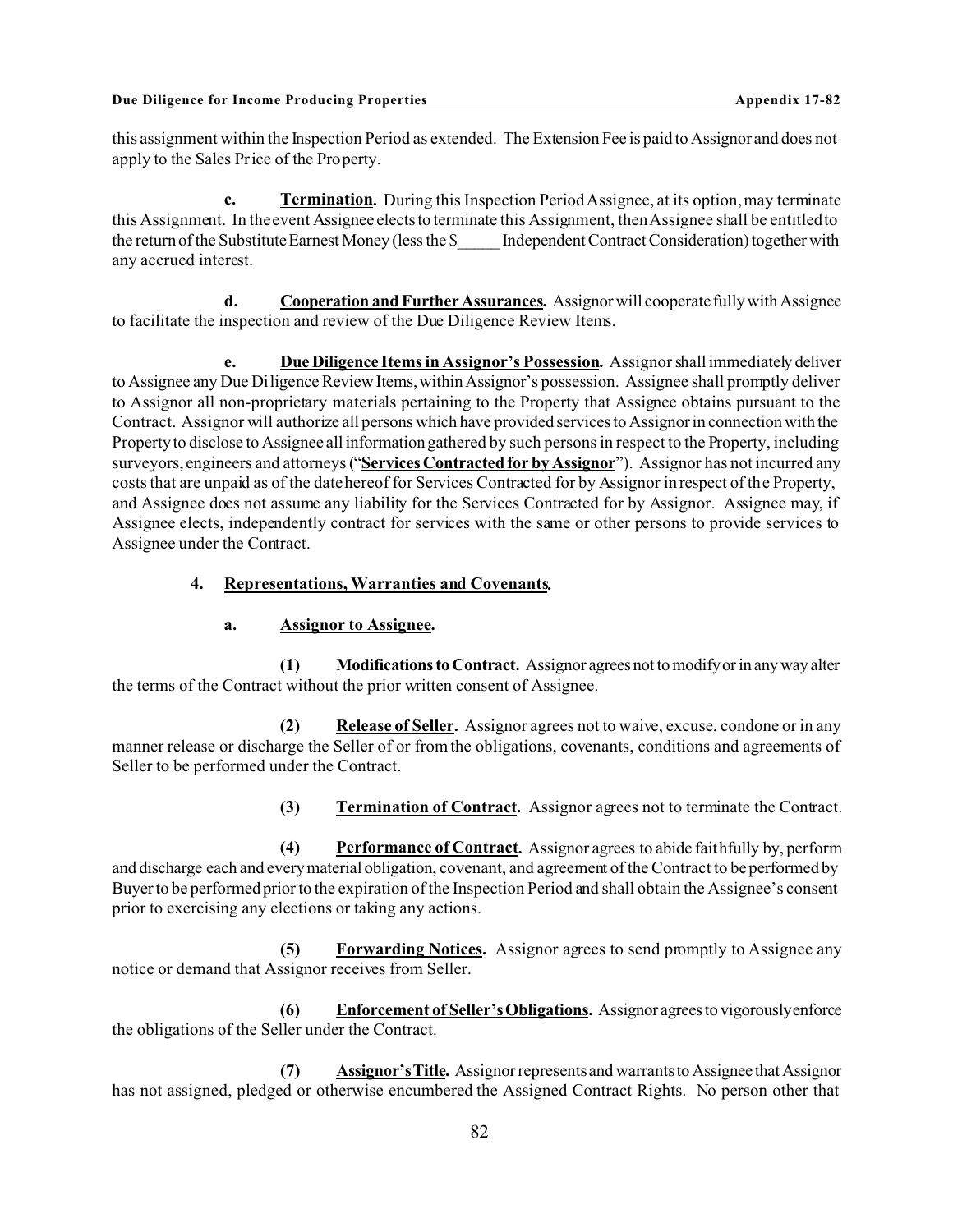#### **Due Diligence for Income Producing Properties and Appendix 17-83**

Assignor has an interest in the Buyer's rights under the Contract.Assignor has the right, power and capacity to make this Assignment.This Assignment is valid, binding and enforceable against Assignor in accordance with its terms. The person signing this Assignment on behalf of Assignor is authorized to execute same on behalf of Assignor and Assignor's obligations under this Assignment do not require the consent of any other party and do not violate the provisions of any agreement to which Assignor is a party.

**(8) Status of Contract.** The Assignor has no actual knowledge that theContract is not in full force and effect.

**(9) Complete Copy of Contract.** The copy of the Contract attached hereto as Exhibit  $\overline{A}$  is a true, correct and complete copy of the Contract and the Contract has not been modified or amended in any respect, nor has any provision thereof been waived.

**(10) No Knowledge of Default.** Assignor has no actual knowledge that either Seller or Buyer is in default under the Contract.

**(11) Notice of Defaultby Assignor.** Assignor agreesto notifypromptlyAssignee of any notice of default by Assignor that Assignor receives.

**(12) Assignee Cure Rights** Assignee is hereby given the right to undertake to cure any default by Assignor on the Contract.

**(13) Consent by Assignor to Assignment.** Assignor shall obtain Seller's consent for Assignorto assign the Assigned Contract Rights to Assignee priorto theClosingDate; provided, however, if Seller fails to give its consent to the assignment, then Assignor shall execute and deliver to Assignee prior to closing an irrevocableand unconditionalspecial power of attorney in formsatisfactory to the TitleCompany and Assignee (a form is attached as Exhibit B for consideration by the Title Company) for Assignee to act as Assignor's special agent to close the purchase of the Propertyin Assignor's name as provided in the Contract (except the Title Policy shall be waived in such transaction and Assignor shall receive a credit) in the amount of the premium for the unissued title policy and simultaneously Assignor (or Assignee acting pursuant to the special power of attorney) shall convey the Property to Assignee by deed in substantially the same form as executed by Seller upon the same terms as the Contract as if Assignor were the Seller and Assignee were the Buyer named therein and Assignor shall provide Assignee with an Owners Title Policy in the amount of the Sales Price under the Contract naming Assignee as the insured and in the form approved by Assignee pursuant to the Assignment.

**(14) Further Assignment by Assignee.** Assignee may assign its rights and obligations under this Assignment to a third party, but any such assignment shall not release Assignee, without obtaining the written release of Assignor.

**(15) Commissions.** No commission agreement exists as to Buyer's interest or the Property (other than such commissions as Seller may have contracted for, but as to which Buyer has no liability).

#### **(16) Status of Assignor's Due Diligence.**

**(a) Title Commitment.** [*Recite status of Title Commitment and status of objection notices given to Seller.*].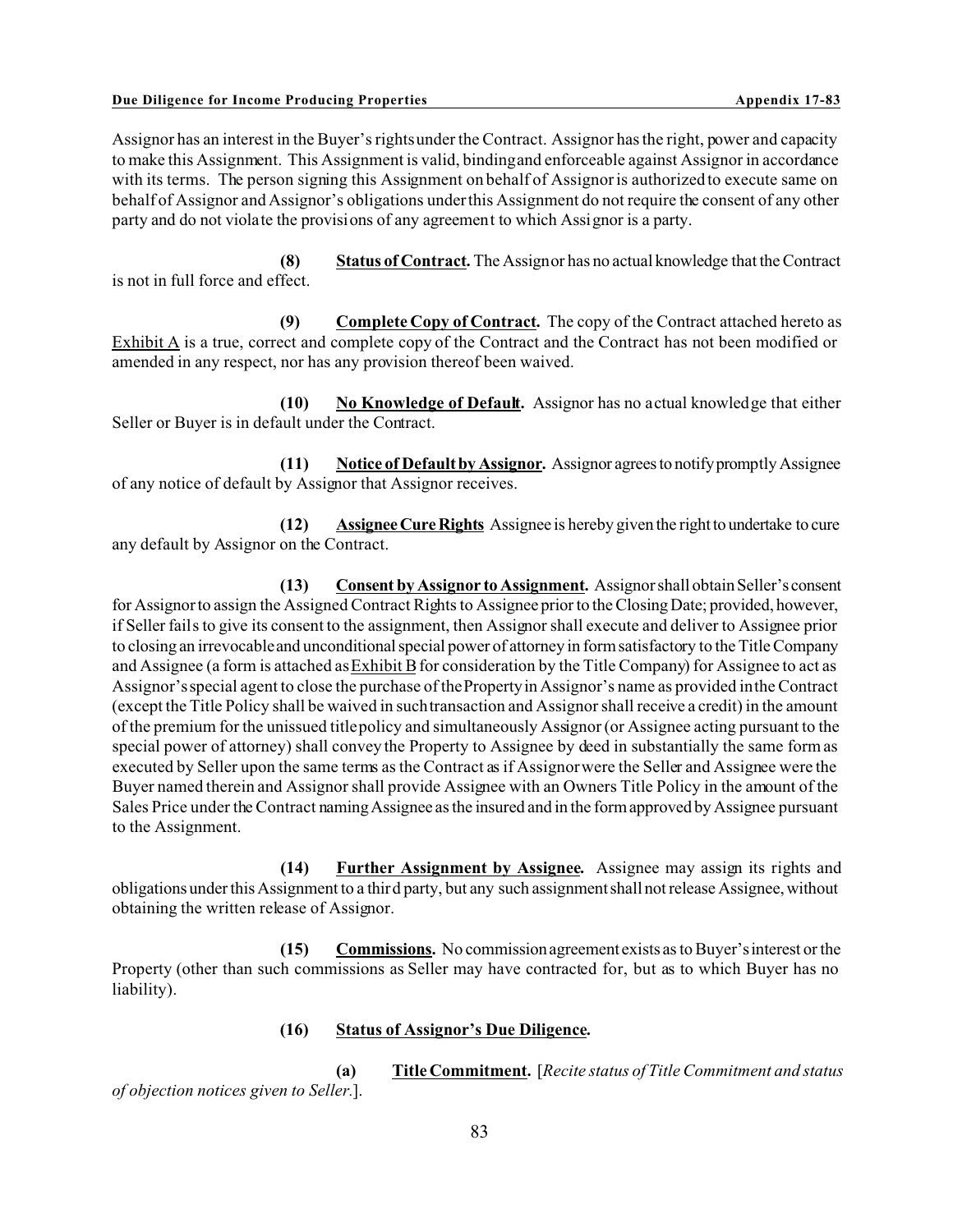*to Seller.*].

**(b) Survey.** [*Recite status of Survey and status of objection notices given*

**(c) Other Items.** [*Recite status of Due Diligence as to other Due Diligence Items and status of objection notices given to Seller.*].

**(d) No Notice of AdverseMatters.** Assignorhasreceived no notice that

## **b. Assignee to Assignor.**

**(1) Not Responsible for Contract Performance During Inspection Period.** Assignee is not liable to Assignor or to Seller to perform Buyer's obligations during the Inspection Period.

#### *Alternative*

\_\_\_\_\_\_\_\_\_\_\_\_\_\_\_\_\_\_\_.

[Assignee agreesto abide faithfullyby, performand discharge each and every material obligation, covenant, and agreement of the Contract to be performed by Buyer to be performed after the Assignment Closing Date.]

**(2) Forwarding Notices.** Assignee agrees to send promptly to Assignor any notice or demand that Assignee receives from Seller.

**(3) Binding.** This Assignment is valid, binding and enforceable against Assignee in accordance with its terms. The person signing this Assignment on behalf of Assignee is authorized to execute same on behalf of Assignee and Assignee's obligations under this Assignment do not require the consent of any other party and do not violate the provisions of any agreement to which Assignee is a party.

**5. Assignee'sDealingswith the Seller.** Assignor authorizes Assignee to contact the Seller and the Title Company and obtain the Due Diligence Review Items from the Seller. Assignee shall furnish Assignor a copy of any Due Diligence Review Items it receives from the Seller or the Title Company, which have not already been furnished to the Seller. The Seller is not a third party beneficiary of the representations, warranties or covenants of the parties to this Assignment.

**6. Commission.** In the event Assignee, its successors and assigns, close the purchase of the Property, Assignee shall be responsible for payment of any real estate commission owing by Assignee to

## **7. Indemnity.**

 $\overline{\phantom{a}}$  . The set of  $\overline{\phantom{a}}$  .

**Disclaimer.** Assignor shall not be responsible for the discharge and performance of any duties or obligationsto be performed and/or discharged in connectionwith the Assigned Contract Interests after the Assignment Closing Date.

**b. Assignor to Assignee.** Assignor agrees to perform all of the terms, covenants and conditions of the Contract prior to the Assignment Closing Date, but not after the Assignment Closing Date, and agrees to indemnify, save and hold harmless Assignee from and against any and all loss, liability, claims or causes of action existing in favor of or asserted by any person arising out of or relating to the Assignor's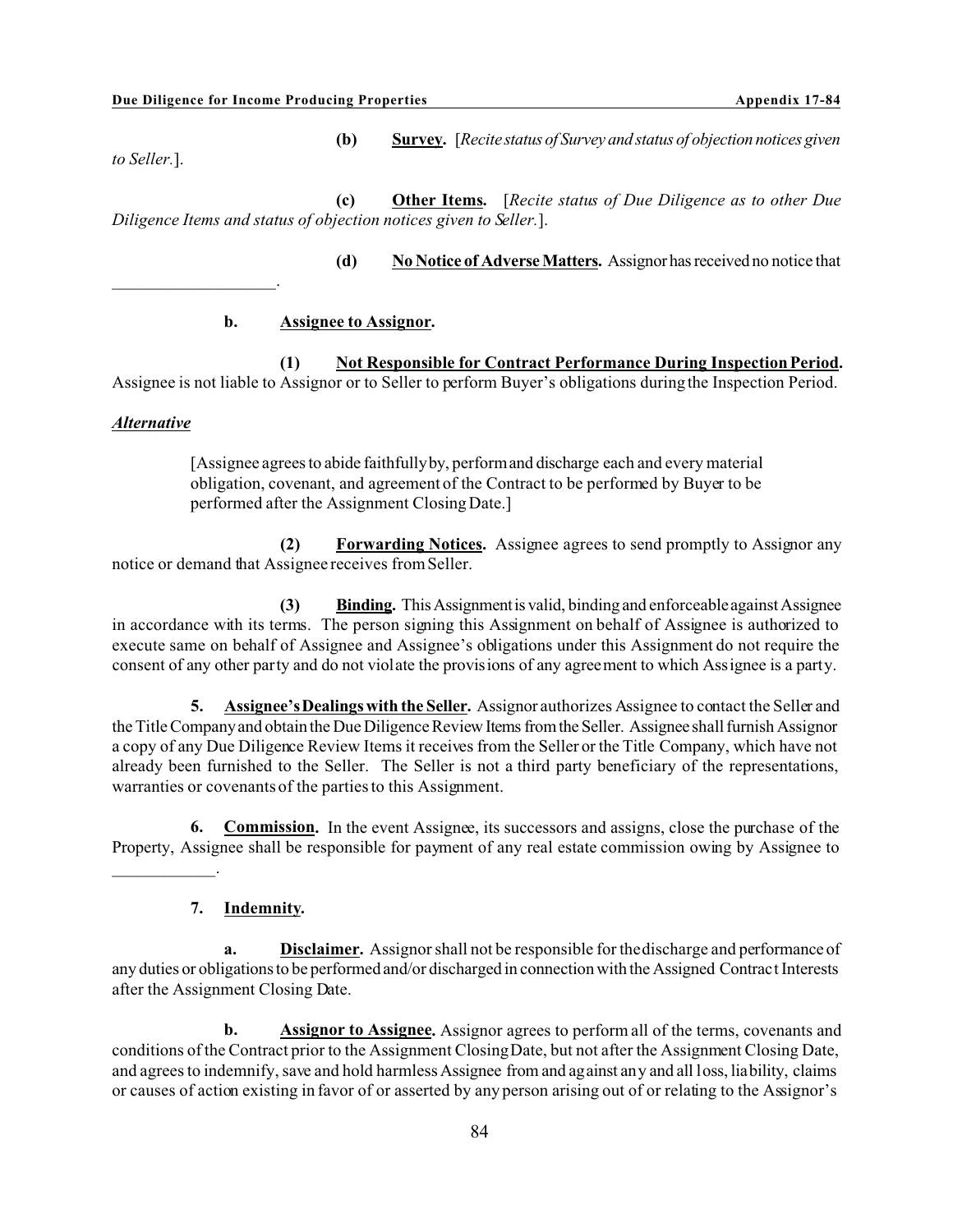failure to perform any duties or obligations required by the owner of the Assigned Contract Rights prior to the Assignment Closing Date.

**c. Assignee to Assignor.** Assignee agrees to perform all of the terms, covenants and conditions of the Contract from and after the Assignment Closing Date, but not prior thereto, and agrees to indemnify, save and hold harmless Assignor from and against any and all loss, liability, claims or causes of action existing in favor of or asserted by any person arising out of or relating to the Assignee's failure to performany duties or obligations required by the owner of the Assigned Contract Rights after the Assignment Closing Date.

### *Alternative to Indemnity in Cases where Seller is to Release Assignor on Assignment Effective Date.*

[The Assignment is conditioned upon Seller releasing Assignor from liability on the Contract, which condition may be waived by Assignor upon such terms and conditions as Assignor may impose and Assignee may accept.]

8. **Default.** In the event any party hereto shall fail to fully and timely performany of such party's obligations hereunder, the non-defaulting party may (a) enforce specific performance of this Assignment, (b) bring suit for damages and/or (c) exercise any other remedies it may have at law or in equity. The prevailing party in any litigation between any of the parties hereto shall be entitled to reasonable attorneys' fees and reimbursement for reasonable costs.

**9. Notice**. Notice may be given by the methods provided in the Contract to the parties hereto at the following addresses:

 $\overline{\phantom{a}}$  ,  $\overline{\phantom{a}}$  ,  $\overline{\phantom{a}}$  ,  $\overline{\phantom{a}}$  ,  $\overline{\phantom{a}}$  ,  $\overline{\phantom{a}}$  ,  $\overline{\phantom{a}}$  ,  $\overline{\phantom{a}}$  ,  $\overline{\phantom{a}}$  ,  $\overline{\phantom{a}}$  ,  $\overline{\phantom{a}}$  ,  $\overline{\phantom{a}}$  ,  $\overline{\phantom{a}}$  ,  $\overline{\phantom{a}}$  ,  $\overline{\phantom{a}}$  ,  $\overline{\phantom{a}}$ \_\_\_\_\_\_\_\_\_\_\_\_\_\_\_\_\_\_\_\_\_\_\_ \_\_\_\_\_\_\_\_\_\_\_\_\_\_\_\_\_\_\_\_\_\_\_\_

\_\_\_\_\_\_\_\_\_\_\_\_\_\_\_\_\_\_\_\_\_\_\_ \_\_\_\_\_\_\_\_\_\_\_\_\_\_\_\_\_\_\_\_\_\_\_\_\_\_\_\_\_\_

**Assignor:** with a copy to:

| Austin, Texas 787 |       | Austin, Texas 787 |
|-------------------|-------|-------------------|
| Phone: $(512)$    |       | Phone: $(512)$    |
| Fax:              | (512) | Fax: $(512)$      |

| Austin, Texas 787 |
|-------------------|
| Phone: $(512)$    |
| Fax: (512)        |

### **Assignee:** with a copy to:

|  |  | with a copy to. |  |  |
|--|--|-----------------|--|--|
|  |  |                 |  |  |

| . Texas |  |  |  |  |
|---------|--|--|--|--|
| Attn.:  |  |  |  |  |
| Phone:  |  |  |  |  |
| Fax:    |  |  |  |  |

Graves, Dougherty, Hearon & Moody, A Professional Corporation 515 Congress Avenue, Suite 2300 Austin, TX 78701-3587 Phone: (512) 480-5736 Fax: (512) 482-8401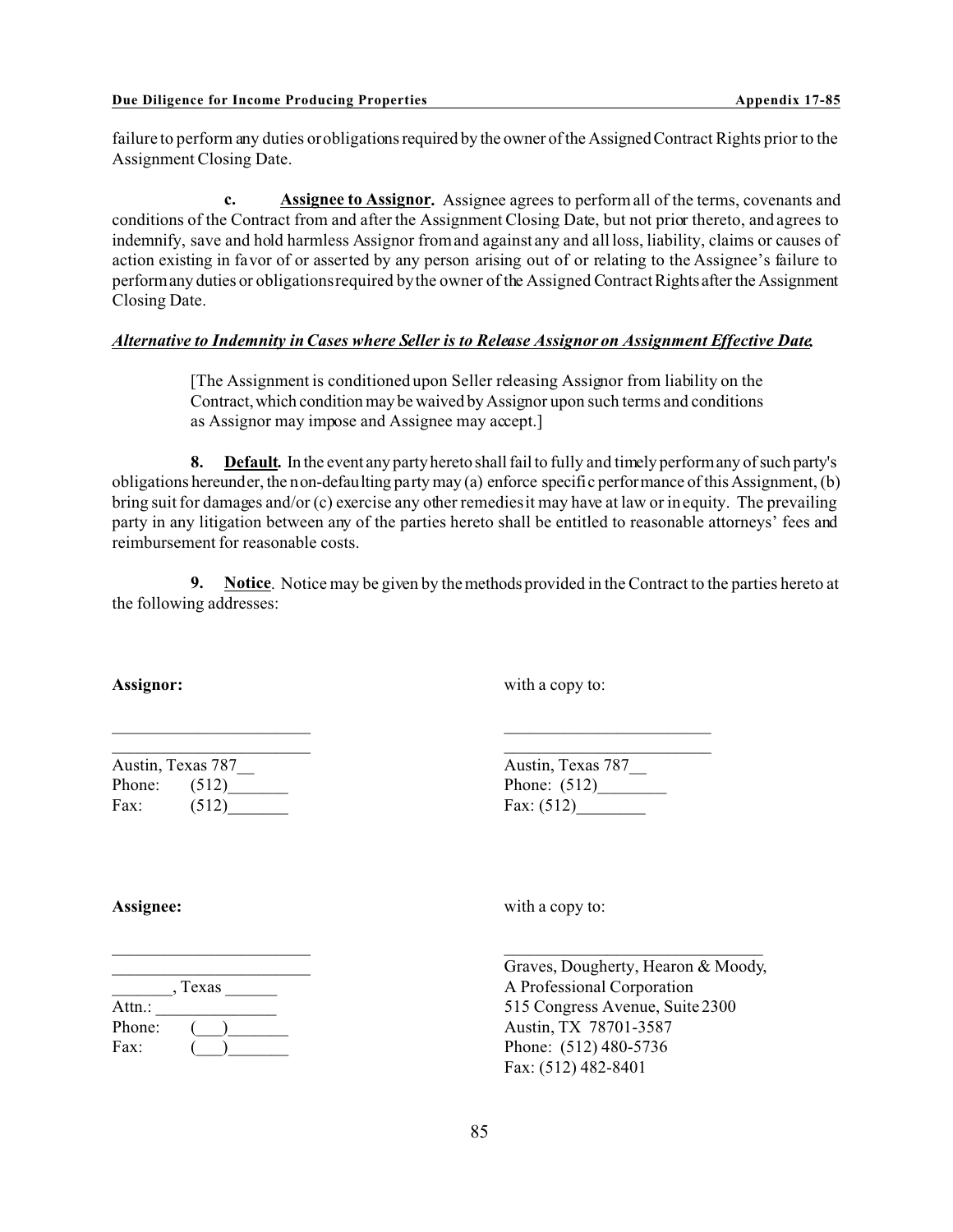#### **Assignment Escrow Agent:**

|        |                   | $,$ Esq. |
|--------|-------------------|----------|
|        | Austin, Texas 787 |          |
| Phone: | (512)             |          |
| Fax:   | (512)             |          |

**Title Company**. Notice may be given to the Title Company at the address provided in the Contract.

#### **10. Miscellaneous.**

**a. Counterparts.** This Assignment may be executed in multiple counterparts.

**b. Texas Law to Apply**. This Assignment shall be construed under and in accordance with the laws of the state of Texas.

**c. Parties Bound**. This Assignment shall be binding upon and inure to the benefit of the parties hereto and their respective heirs, executors, administrators, legal representatives, successors and assigns. This Assignment, including its representations, warranties and covenants, shall survive the Assignment Closing Date.

**d. Legal Construction**. In case any one or more of the provisions contained in this Assignment for any reason shall be held to be invalid,illegal, or unenforceable in any respect, such invalidity, illegality, or unenforceability shall not affect any other provision hereof, and this Assignment shall be construed as if such invalid, illegal, or unenforceable provision had never been contained herein.

**e. Prior Agreements Superseded.** This Assignment constitutes the sole and only agreementofthe parties hereto and supersedes any prior understandings or written or oral agreementsbetween the parties respecting the within subject matter.

**f. Assignment of Contract**. This Assignment may be assigned by any of the Partition Parties. Such assignee shall expressly assume all of the assigning party's liabilities, obligations and duties hereunder.

**g. Alternative Dispute Resolution**. If a dispute arises between the parties relating to whether a party has breached this Assignment or subsequent to the Effective Date of this Assignment [Assignment Closing Date] as to any matter arising out of this Assignment, then the parties agree to use the following dispute resolution procedures:

**(1) Meeting**. A meeting in Austin, Texas, shall be held promptly between the parties, to attempt in good faith to negotiate a resolution of any dispute.

**(2) Mediation**. Ifthe dispute is not resolved in the meeting, the parties agree to use the following mediation procedures: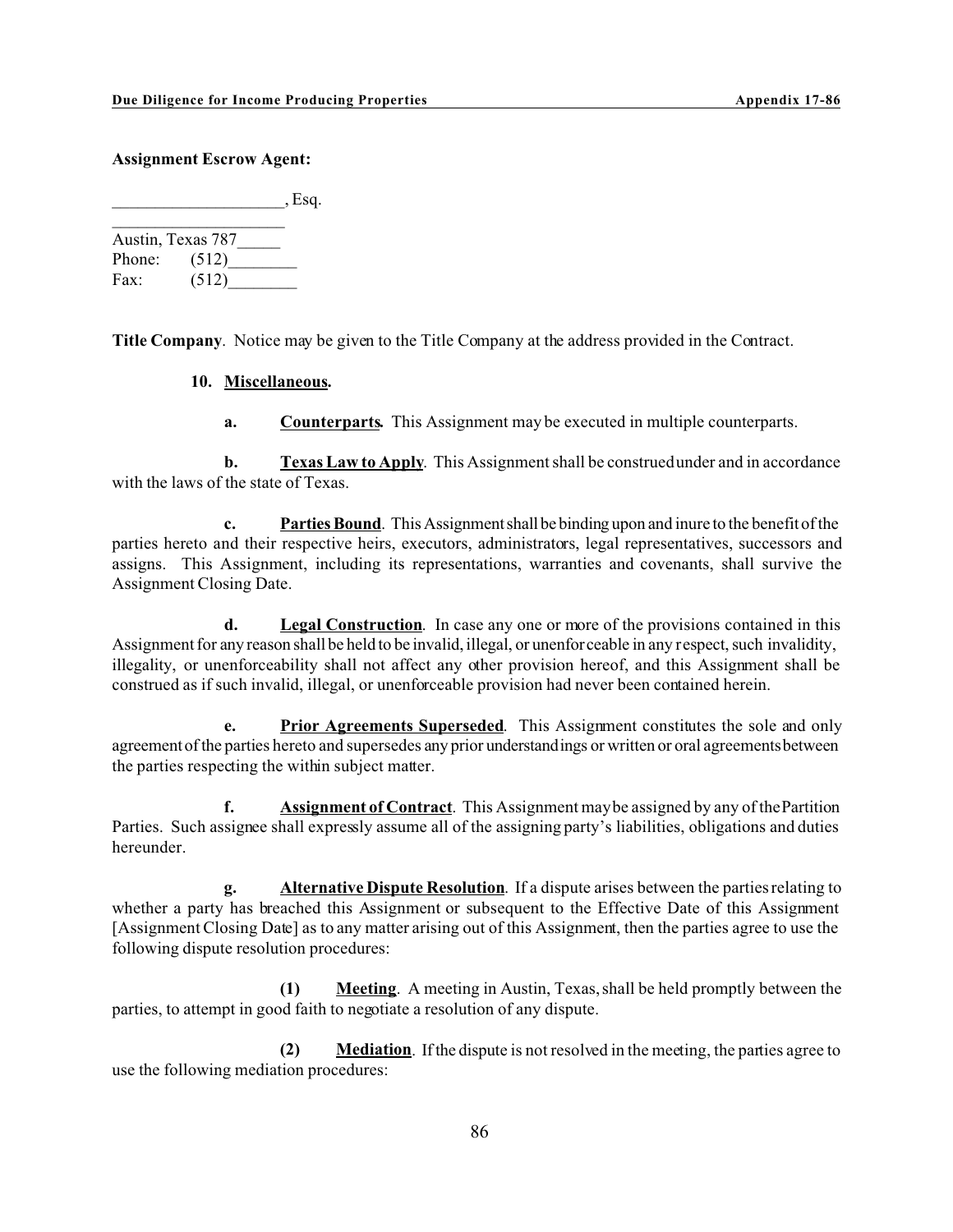**(a) Selection of Mediator**. If, within 10 days after such meeting, the parties have not succeeded in negotiating a resolution of the dispute, they will jointly appoint a mutually acceptable neutral person not affiliated with any of the parties (the "Neutral"), seeking assistance in such regard from the American Arbitration Association, if they have been unable to agree upon such appointment within 10 days from the initial meeting. The fees of the Neutral shall be shared equally by the Parties.

**(b) Procedure**. In consultation with the Neutral, the parties will select or devise a non-binding mediation procedure ("Mediation") by which they will attempt to resolve the dispute, and the time forthe Mediation to be held, with the Neutralmakingthe decision asto the procedure, and/ortime, ifthe Parties do not agree asto suchmatters (but unless circumstancesrequireotherwise, not laterthan 10 days after the selection of the Neutral).

**(c) Attempt to Resolve**. The parties agree to participate in good faith in the Mediation to its conclusion as designated by the Neutral. All meetings, Mediation conferences, and other proceedings shall be in Austin, Texas, at such location as the Neutral shall designate.

**(3) Arbitration**. Ifthe parties are notsuccessful in resolvingthe dispute through Mediation, the parties agree that the dispute shall be settled by binding arbitration in accordance with the Commercial Arbitration Rules of the American Arbitration Association, and judgment upon the award rendered by the arbitrator may be entered in any court having jurisdiction. All meetings, arbitration hearings, and other proceedings shall be in Austin, Texas, at such location as the arbitrator shall designate. The costs of the arbitration shall be allocated as determined by the arbitrator.

**(4) Provisional Remedies**. Without prejudice to the proceduresspecified in this Section a party may file a complaint for statute of limitations or venue reasons, or to seek a preliminary injunction or other provisional judicial relief, if in the party'ssole judgment,such action is necessary to avoid irreparable damage or to preserve the*status quo*. Despite such action, the Parties will continue to participate in good faith in the procedures specified in this Section **10(g)**.

## **(5) Waiver of Jury. Thepartieswaive the rightto a jury trial inany litigation between the parties arising out of this Assignment.**

**h. Expenses.** Except as otherwise provided in this Assignment, all fees, costs, and expenses incurred in negotiating this Assignment or completing the assignments described in this Assignment shall be paid by the party incurring the fee, cost, or expense.

**i. Amendments and Waivers.** The Assignment may not be amended except in a writing specifically referring to this Assignment and signed by all parties. A right created under this Assignment may not be waived except in a writing specifically referring to this Assignment and signed y the party waiving the right. Failure or delay on the part of a party in exercising any right, power or privilege under this Assignment will not operate as a waiver of any other right, power or privilege. Single or partial exercise of any right, power or privilege will not preclude further exercise of that right, power or privilege. All rights and remedies provided for in this Assignment are cumulative and are not exclusive of any rights or remedies that the parties may otherwise have. No waiver, modification, or discharge, or amendment of this Assignment will be valid without the signed consent of the parties against whom enforcement is sought, except as otherwise provided for in this Assignment.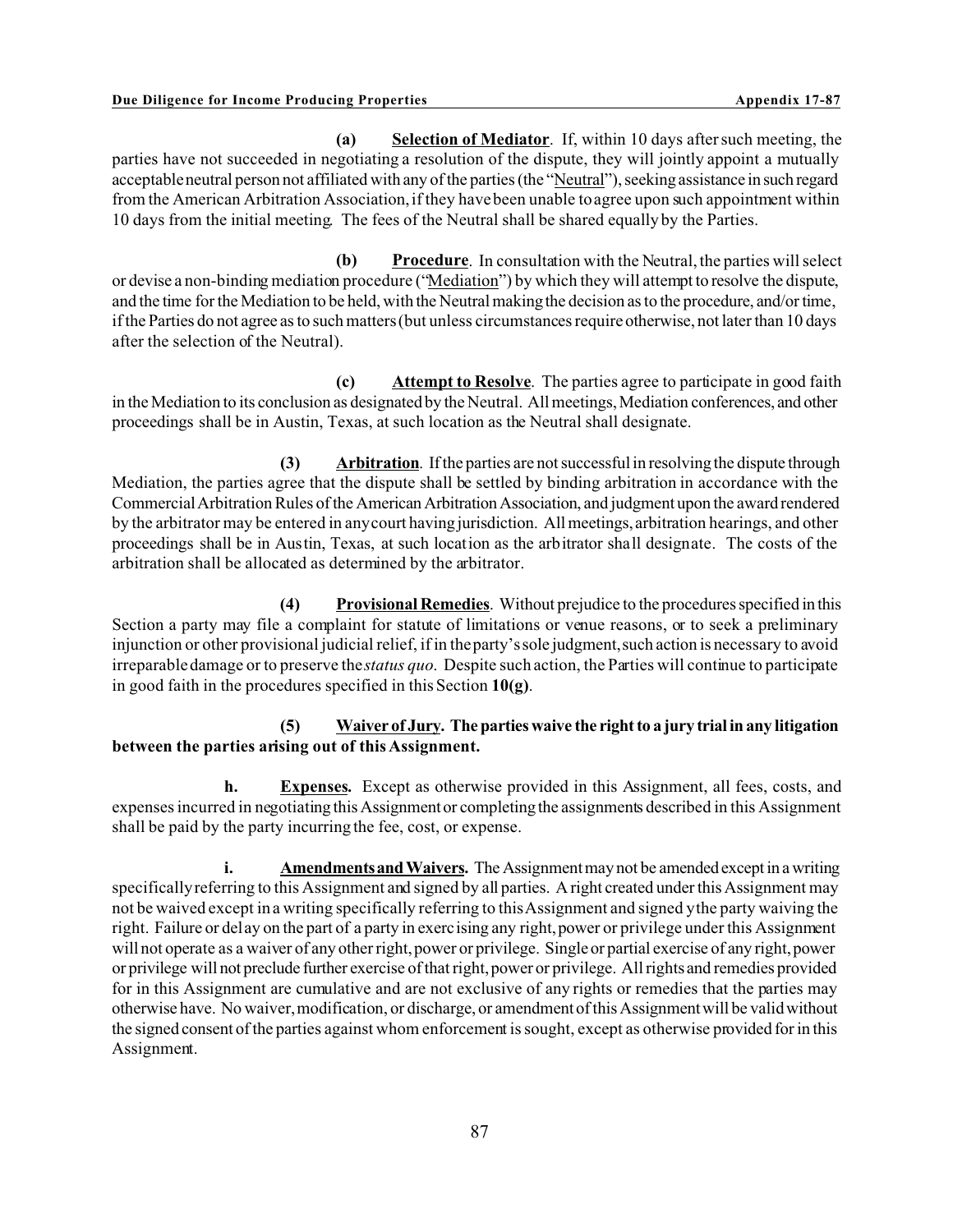**j. Captions; Neutral Interpretation.** All paragraphs titles or captions in this Assignment and in any annexed exhibit or schedule referred to in this Assignment are for convenience only, and are not part of this Assignment, and do not affect the meaning of this Assignment. The provisions of this Assignment shall be construed as to their fair meaning, and not for or against any party based upon any attribution to such party as the source of the language in question.

**k. GoverningLaw;Forum. THISASSIGNMENTSHALLBECONSTRUED AND INTERPRETED IN ACCORDANCE WITH THE LAWS OF THE STATE OF TEXAS AND THE OBLIGATIONS OF THE PARTIES ARE AND SHALL BE PERFORMABLE IN WILLIAMSON COUNTY, TEXAS EXCEPT THAT THE MEDIATION AND ARBITRATION PROVISIONS ARE PERFORMABLE IN TRAVIS COUNTY, TEXAS. BY EXECUTING THIS ASSIGNMENT, EACH PARTY HERETO EXPRESSLY:**

**(1) CONSENTS AND IRREVOCABLY AND UNCONDITIONALLY SUBMITSTO THENON-EXCLUSIVE JURISDICTIONOF ANY TEXAS STATE COURT, OR ANY UNITEDSTATESFEDERAL COURT, SITTINGINTHEMEDINA COUNTY ORTRAVISCOUNTY, TEXAS, OVER ANY SUIT, ACTION OR PROCEEDING ARISING OUT OF THIS ASSIGNMENT;**

**(2) WAIVES,TOTHEFULLESTEXTENTPERMITTED BY LAW,ANY CLAIM OR DEFENSE THAT SUCH VENUE IS NOT PROPER OR CONVENIENT; AND**

**(3) CONSENTS TO THE SERVICE OF PROCESS IN ANY MANNER AUTHORIZED BY TEXAS LAW.**

**ANY FINAL JUDGMENT ENTERED IN AN ACTION BROUGHT HEREUNDER SHALL BE CONCLUSIVE AND BINDING UPON THE PARTIES.**

**l. Counterparts**. This Assignment may be executed in counterparts. Each of the counterparts shall be deemed an original instrument, but all of the counterparts shall constitute one and the same instrument notwithstanding that all Parties are not signatories to each counterpart.

**m. Legal Representation**. The parties acknowledge and agree that neither the firm of Graves, Dougherty, Hearon & Moody, P.C. nor any of its attorneys or employees ("GDHM") represents or is an agent for the Assignor [or the Assignment Escrow Agent]. The parties acknowledge and agree that Jim Nassour does not represent and is not an agent for the Assignee.

| Assignor:      | <b>Assignee:</b>      |
|----------------|-----------------------|
|                |                       |
|                | By:<br>President      |
| Date Executed: | <b>Date Executed:</b> |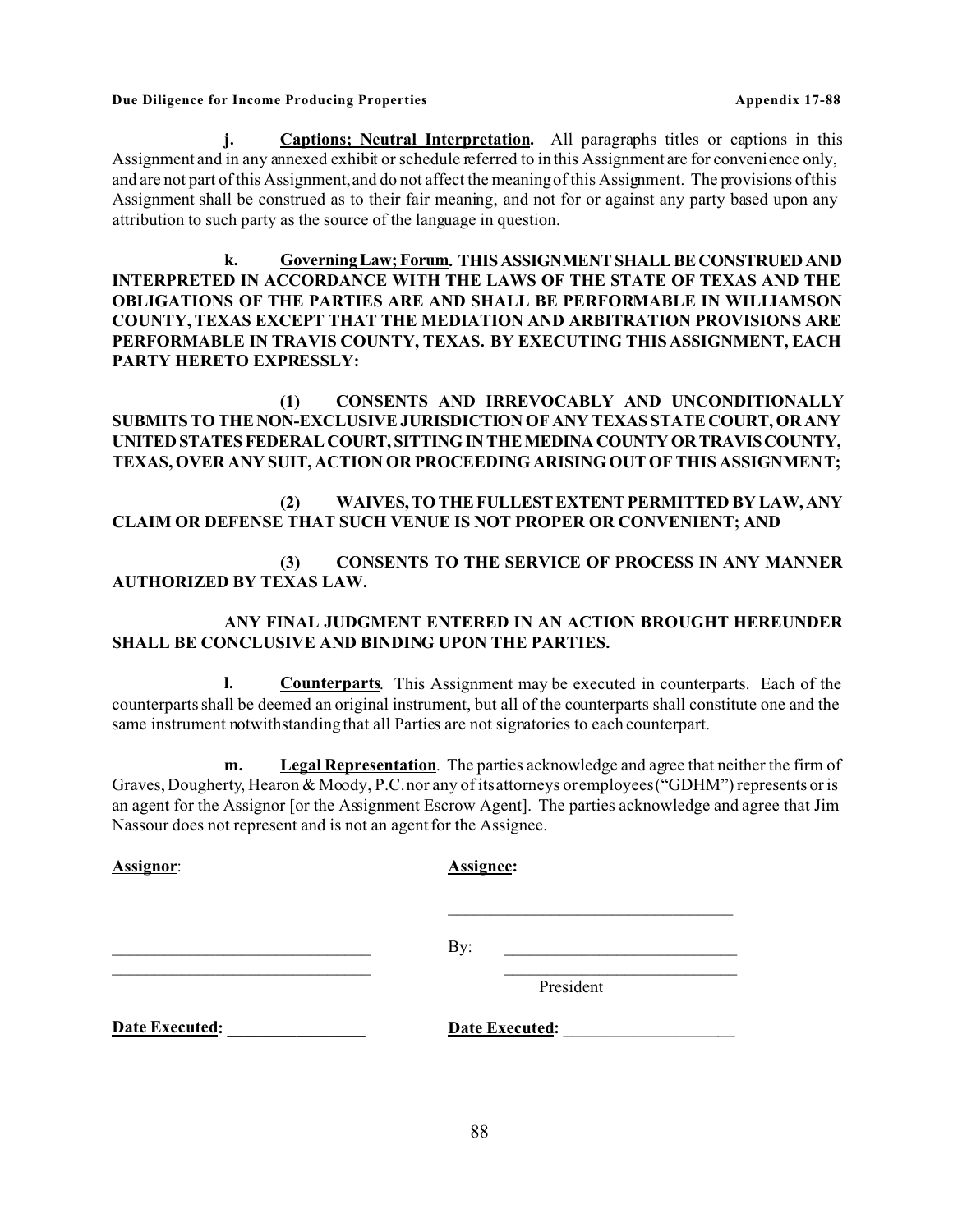# **RECEIPTFOR ASSIGNMENT OF EARNEST MONEY CONTRACT AND SUBSTITUTE EARNEST MONEY**

1. **Receipt.** On this \_\_\_\_\_ day of \_\_\_\_\_\_\_\_\_\_\_\_\_, 2000, \_\_\_\_\_\_\_\_\_\_\_\_\_\_Title Company acknowledges receipt of: (a)  $\Box$  Assignment of Earnest Money Contract; and (b)  $\Box$  Substitute Earnest Money in the form of \_\_\_\_\_\_\_\_\_\_\_\_\_\_\_\_\_\_\_\_\_\_\_\_\_\_\_\_\_\_\_\_\_\_\_\_\_\_\_\_\_\_\_\_\_\_\_.

2. Title Commitment. The Title Company agrees promptly to reissue its Commitment for Title Insurance naming Assignee as the proposed insured.

\_\_\_\_\_\_\_\_\_\_\_\_\_\_\_\_\_\_\_\_\_\_Title Co., Escrow Agent

By:\_\_\_\_\_\_\_\_\_\_\_\_\_\_\_\_\_\_\_\_\_\_\_\_\_\_\_\_\_\_\_\_\_\_\_\_\_\_\_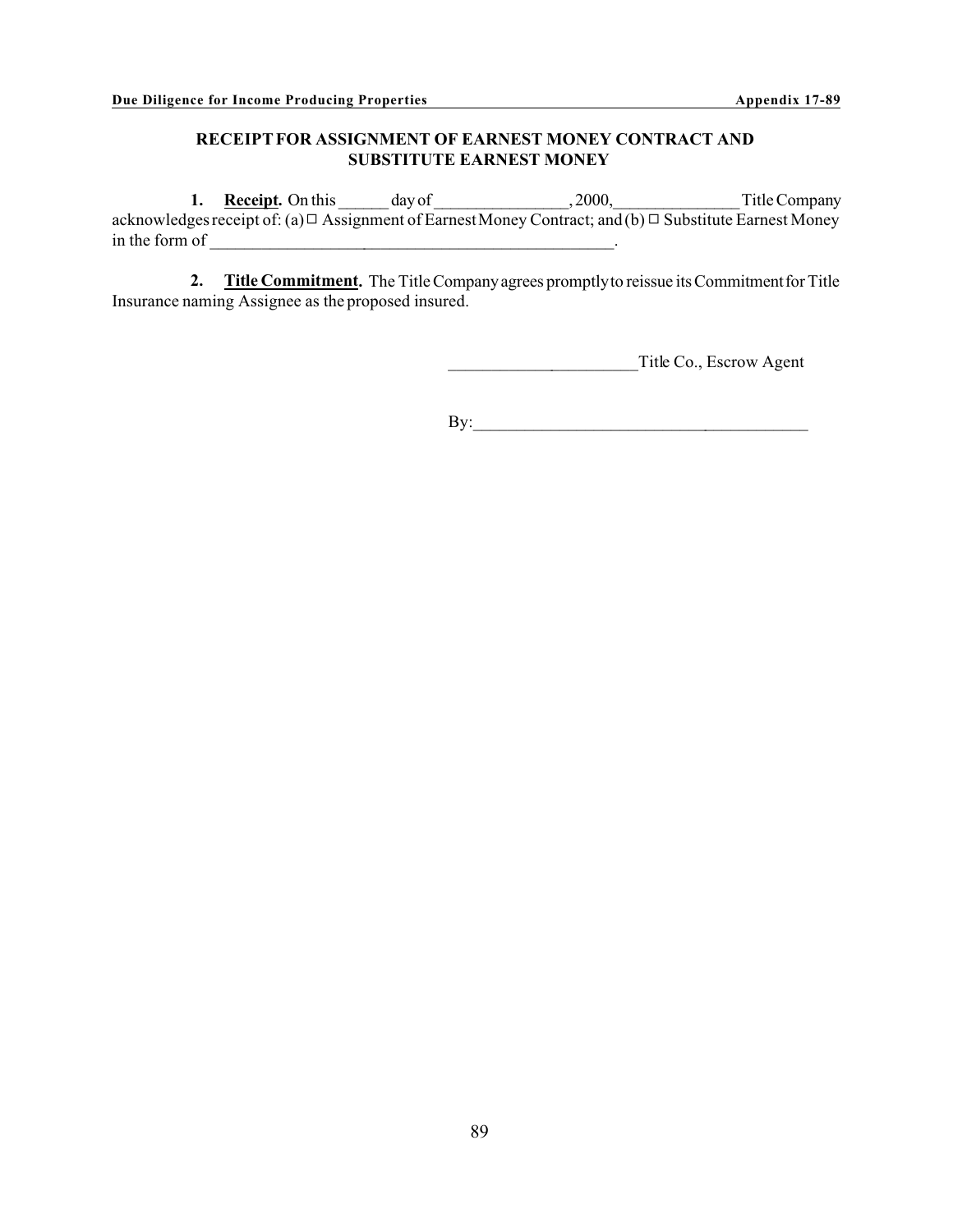### **CONSENT TO ASSIGNMENT**

The undersigned Seller consents to and acknowledges the following:

**1. Assignment.** Seller consents and acknowledges notice of the assignment by\_\_\_\_\_\_\_\_\_\_\_\_\_\_\_\_\_\_\_\_\_\_\_\_\_ ("**Assignor**")to \_\_\_\_\_\_\_\_\_\_\_\_\_\_\_\_\_\_\_\_\_,itssuccessors and assigns (the "**Assignee**") of the Assignor's rights as "Buyer" under the Commercial Improved Property Earnest Money Contract<sup>\*</sup> ("**Contract**") dated \_\_\_\_\_\_\_\_\_\_\_\_\_\_,2000, for the sale to Buyer of the property situated in \_ County described as **acres of land**, more or less, together with any and all rights, privileges and appurtenances pertaining thereto (hereinafter referred to as the "**Property**") .

**2. Title Company and Escrow Agent.** Seller consents to the Title Company and the Escrow Agent substituting Assignee as the Buyer on the Contract, and to the Escrow Agent transferring the earnest money deposit of \$ to the Title Company as successor Escrow Agent.

**3. Notice.** Seller acknowledges that the Buyer's attorney will be  $\qquad$ , and that any notices to the Buyer under the Contract are to be sent to the following addresses:

> $\mathcal{L}_\text{max}$  , where  $\mathcal{L}_\text{max}$  , we have the set of  $\mathcal{L}_\text{max}$ Austin, Texas 787\_\_ Fax: (512)

 $\overline{\phantom{a}}$  , where  $\overline{\phantom{a}}$  , where  $\overline{\phantom{a}}$  , where  $\overline{\phantom{a}}$ 

With a copy to: Graves, Dougherty, Hearon & Moody, a Professional Corporation 515 Congress Avenue, Suite 2300 Austin, Texas 78701 Attention: Fax: (512) 478-1976

**4. Release of Assignor.** Seller agrees that Assignor shall be released from liability on the Contract upon closing under the Contract and delivery to Seller of receipted invoices for the survey and inspection services (including environmental inspections) obtained by Assignor and Assignee with respect to the Property.

**5. Further Assignment.** No further assignment of the Contract will be permitted, provided and except that Assignee may assign the Contract at closing to an entity owned by

**6. Commissions.** Sellerwill pay onlythose real estate commissionsprovided, and to the persons named, in the original Contract. Assignor and/or Assignee shall be responsible for any and all other commissions.

**7.** Special Conditions.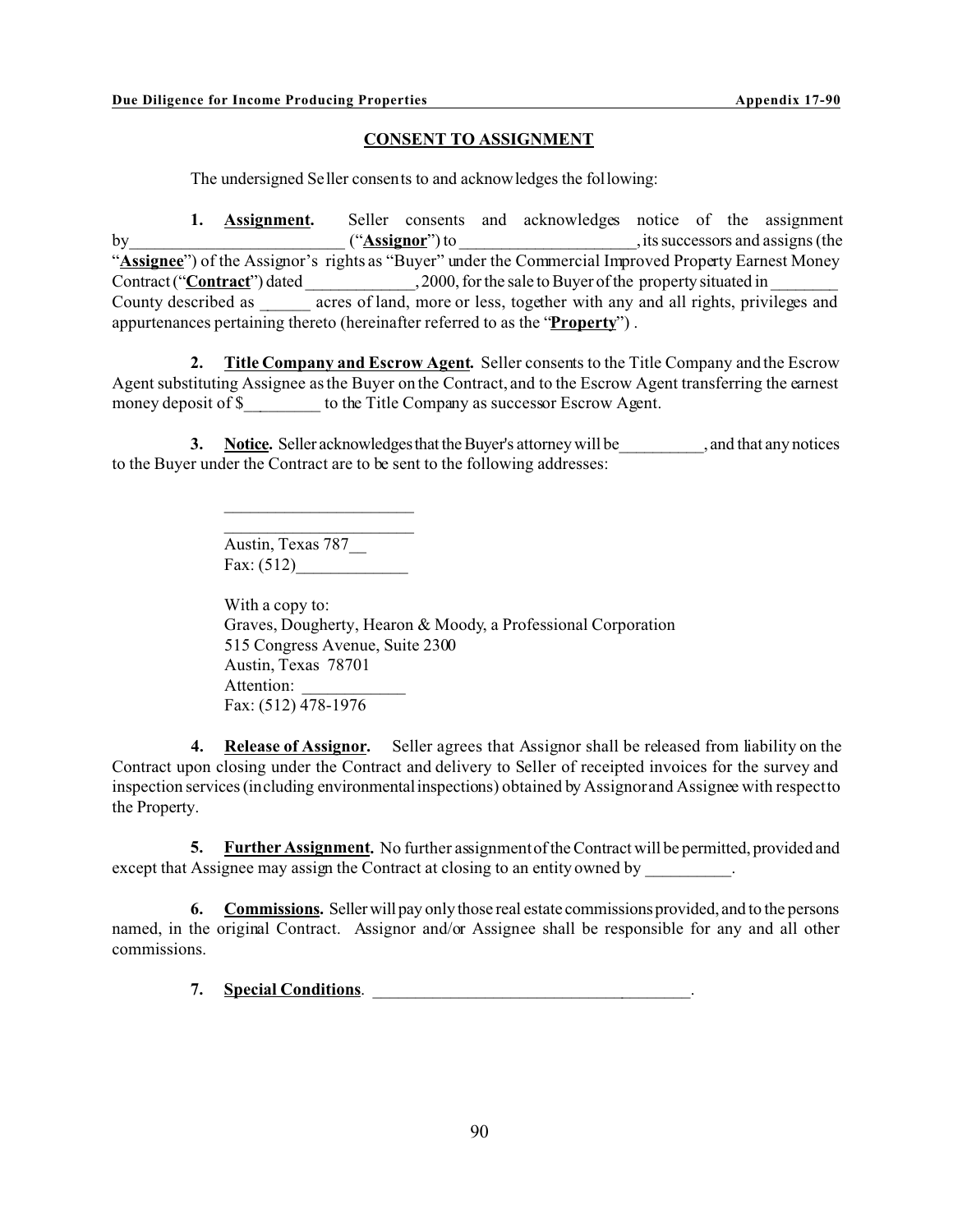Dated as of \_\_\_\_\_\_\_\_\_, 2000.

**Seller:**

# **Exhibit A**

 $\mathcal{L}_\text{max}$  , where  $\mathcal{L}_\text{max}$  , we have the set of  $\mathcal{L}_\text{max}$ \_\_\_\_\_\_\_\_\_\_\_\_\_\_\_\_\_\_\_\_\_\_\_\_\_\_\_\_\_\_\_\_\_\_\_\_\_\_\_\_\_\_

**Earnest Money Contract**

# **Exhibit B**

**Special Power of Attorney**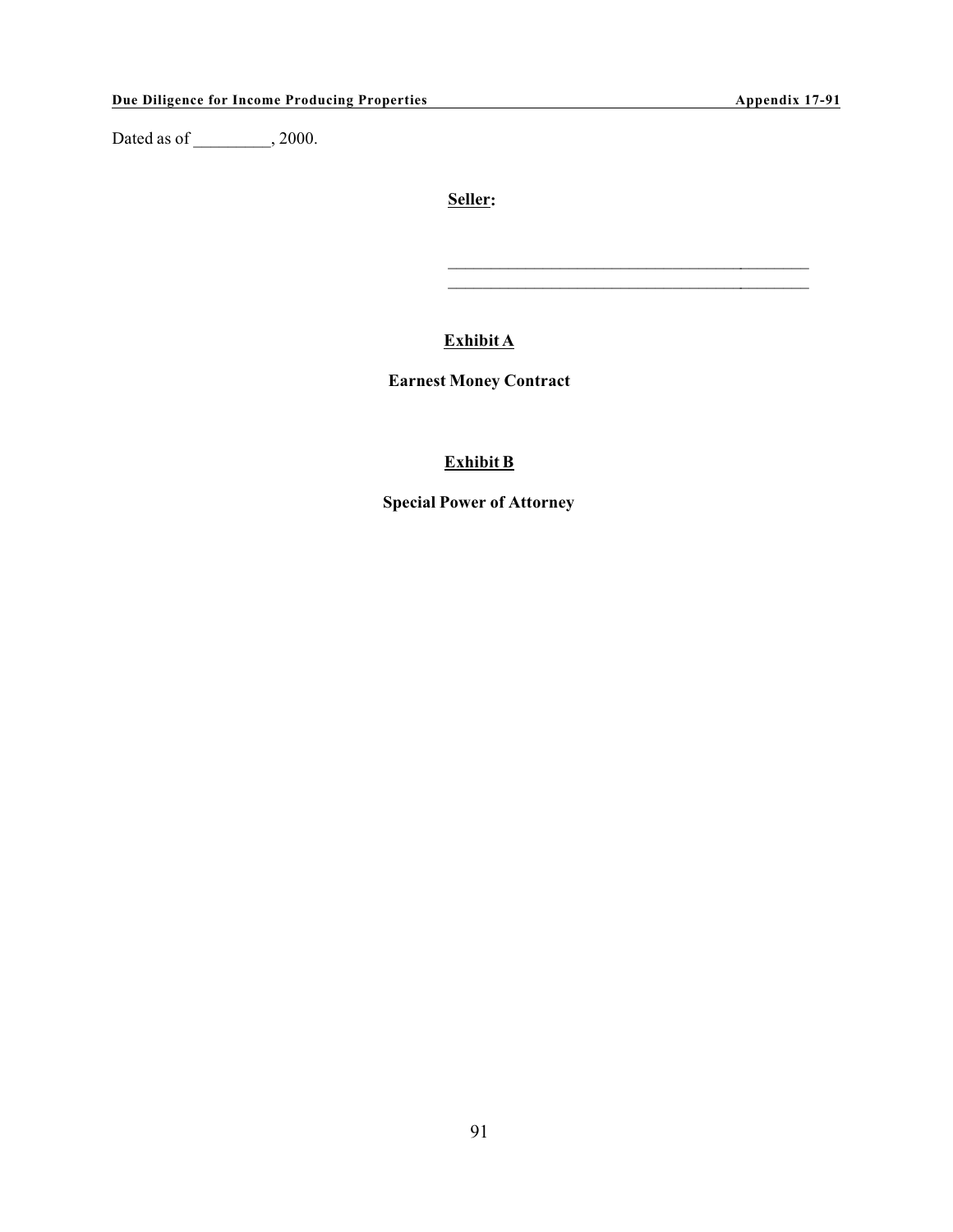#### **DURABLE SPECIAL POWER OF ATTORNEY**

COUNTY OF \_\_\_\_\_\_\_\_\_\_\_\_ §

§<br>§ KNOW ALL PERSONS BY THESE PRESENTS:<br>§

I, **\_\_\_\_\_\_\_\_\_\_\_\_** ("Principal") desires to designate another as his attorney in fact and agent in accordance with the Texas Probate Code for the special purposes herein set forth. Now, therefore, I, Michael Joseph, as Principal, have made, constituted and appointed and by these presents do MAKE, CONSTITUTE and APPOINT **\_\_\_\_\_\_\_\_\_\_\_\_\_\_\_\_\_\_\_\_,** a Texas corporation ("Agent") as my true and lawful agent and attorney-in-fact to act for me in my name, place and stead in respect of the property (the "Property") described in and the subject of the Assignment of Earnest Money Contract (the "Assignment") between Principal, as Assignor, and Agent, as Assignee, a copy of which is attached hereto as Exhibit 1 attached hereto, to exercise the following powers and rights and to do the following acts:

(a) To negotiate and close the purchase of the Property from the and the sale ofthe Property to \_\_\_\_\_\_\_\_\_\_\_\_\_\_\_\_\_,itssuccessors, affiliates and assigns, on such terms and conditions and under such covenants and with such representations and warranties as my Agent shall deem appropriate, including the execution of contracts for the sale of the Property or any partthereof,and any and all documents containing terms deemed appropriate by my Agent which are necessary to consummate the purchase and sale, including the Deed, Bill of Sale, Assignments, Closing Statements, Affidavits, Waivers, Indemnities, and any other document pertaining to the purchase and sale which shall be deemed by the agent to be appropriate to accomplish the consummation of the purchase and sale;

(b) To accept, receive, deposit, and negotiate any monies, checks, drafts or other evidences of money which may come tomy attorney-in-fact due to the exercise of any of the powers herein granted, and to employ or expend any of such money as my Agent shall think appropriate to carry out the special purposes hereof; to invest in my Agent's own name or any nominee or in my name any such monies in any form of investment as my Agent shall deem appropriate and to receive and give receipts for any income, interest or dividend arising from such investments and to vary or dispose of such investments;

(c) To engage,employ, and dismiss any agents, attorneys, custodians or other persons as myAgent shall deem appropriate; and

(d) Giving and granting unto my Agent with respect to the Property full power and authority to do and performall and everyact and thingwhatsoever requisite and necessary to be done as fully to all intents and purposes as I might or could do if personally present, including completing documents, filling in blanks, and attaching exhibits to documents previously executed by Principal, make applications to governmental authorities, the above specifically named powers being an illustration of the full, complete and general power with respect to the purchase and sale herein granted and not in limitation or definition thereof.

The undersigned agrees and represents to those dealing with my Agent that this Durable Special Power of Attorney may be voluntarily revoked only by a revocation executed by both Principal and Agent entered of record in the Office of the County Clerk of \_\_\_\_\_ County, Texas. A revocation signed only by the Principal is not valid or effective. The Agent may resign without consent of the Principal. This Power of Attorney shall not terminate on disability of the Principal. **My Agentis hereby empowered and authorized to indemnify and hold harmless any third party who accepts and acts under the Power of Attorney**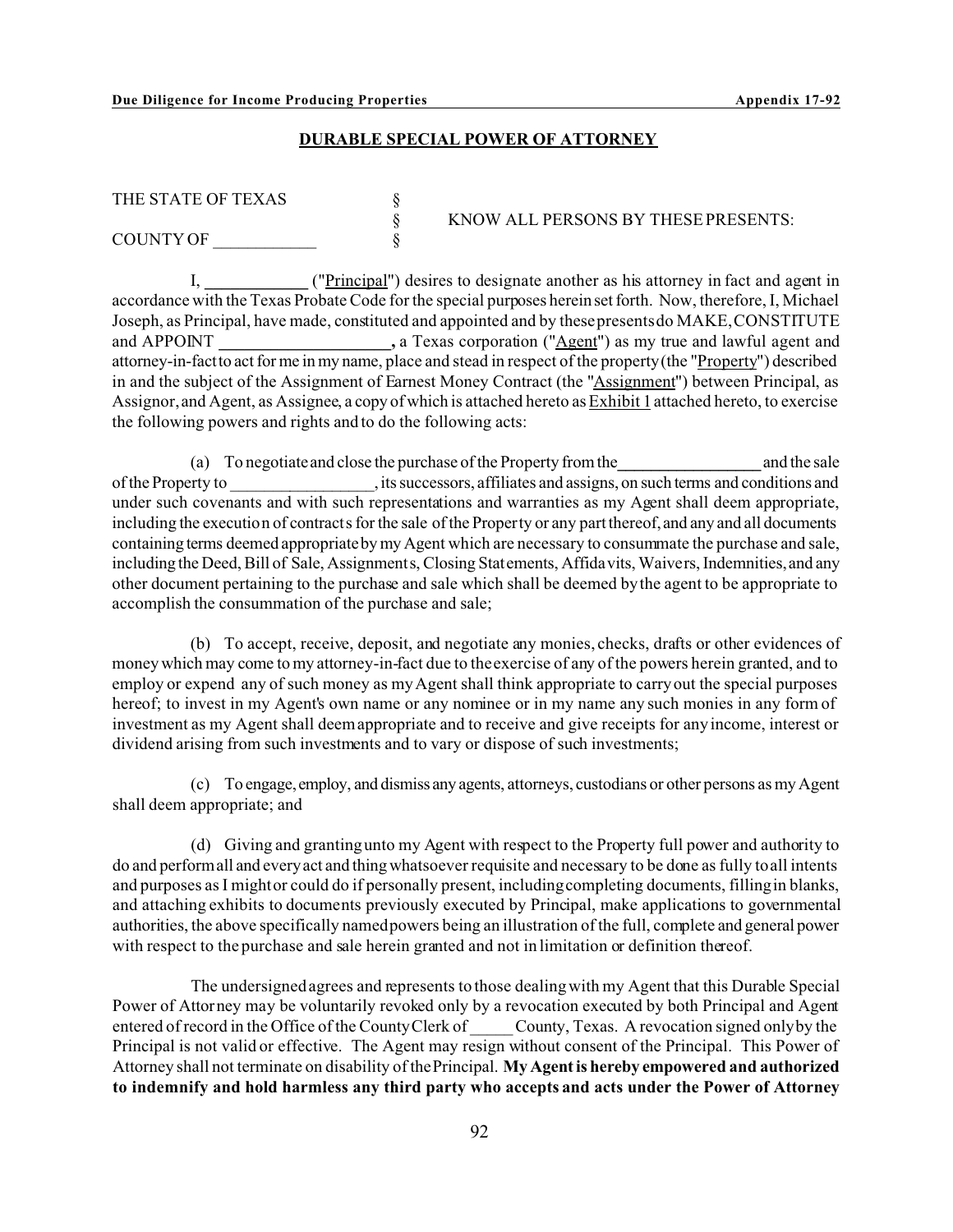**hereingranted to Agent. Such third parties are hereby indemnified and heldharmless by me and by the Agent by acting in reliance upon this Power of Attorney and the representations and warranties of my** Agent as to the scope of the powers hereby entrusted and granted to my Agent and such third parties are **to required to further inquire asto the scope of thisPower of Attorney.** The Power of Attorney is a power coupled with an interest and runs with Assignor's interest in the Property.

Dated the \_\_\_\_\_\_\_\_ day of \_\_\_\_\_\_\_\_\_\_\_\_\_\_, 2000.

PRINCIPAL:

\_\_\_\_\_\_\_\_\_\_\_\_\_\_\_\_\_\_\_\_\_\_\_\_\_\_\_\_\_\_\_\_\_\_\_

 $\mathcal{L}_\text{max}$  , where  $\mathcal{L}_\text{max}$  , we are the set of the set of the set of the set of the set of the set of the set of the set of the set of the set of the set of the set of the set of the set of the set of the set of

 $\overline{\phantom{a}}$  , where  $\overline{\phantom{a}}$  , where  $\overline{\phantom{a}}$  , where  $\overline{\phantom{a}}$ 

AGENT:

 $\mathbf{By:}$ 

President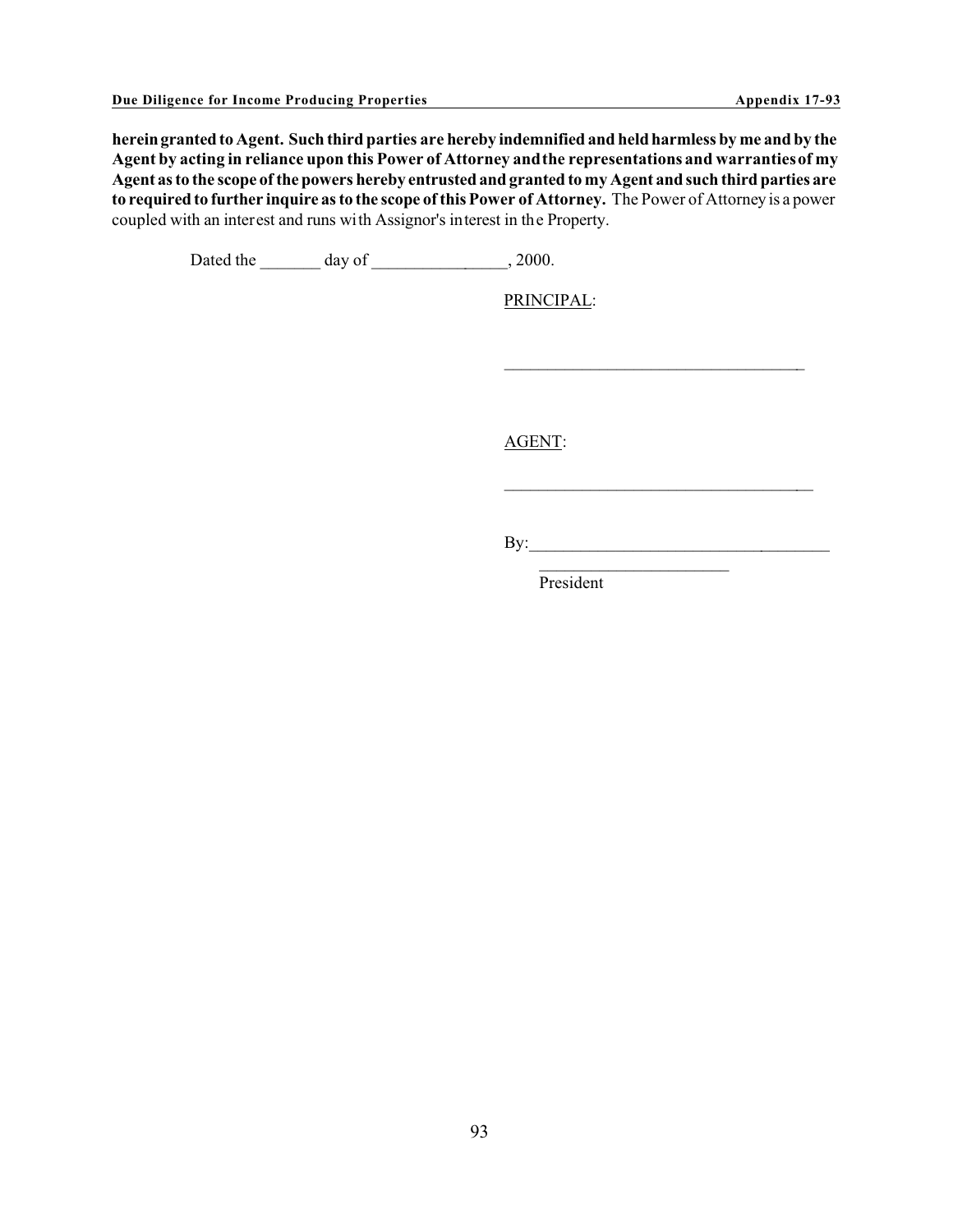| Due Diligence for Income Producing Properties |                                                                                                   |                               | Appendix 17-94 |
|-----------------------------------------------|---------------------------------------------------------------------------------------------------|-------------------------------|----------------|
| THE STATE OF TEXAS                            |                                                                                                   |                               |                |
| <b>COUNTY OF TRAVIS</b>                       | $\frac{8}{8}$                                                                                     |                               |                |
|                                               |                                                                                                   |                               |                |
|                                               |                                                                                                   |                               |                |
|                                               |                                                                                                   |                               |                |
|                                               |                                                                                                   | Notary Public, State of Texas |                |
|                                               |                                                                                                   |                               |                |
| THE STATE OF TEXAS                            | ş<br>Ş                                                                                            |                               |                |
| COUNTY OF                                     |                                                                                                   |                               |                |
|                                               | by ________________, President of __________, a Texas corporation, on behalf of said corporation. |                               |                |
|                                               |                                                                                                   |                               |                |

Notary Public, State of Texas

\_\_\_\_\_\_\_\_\_\_\_\_\_\_\_\_\_\_\_\_\_\_\_\_\_\_\_\_\_\_\_\_\_\_\_\_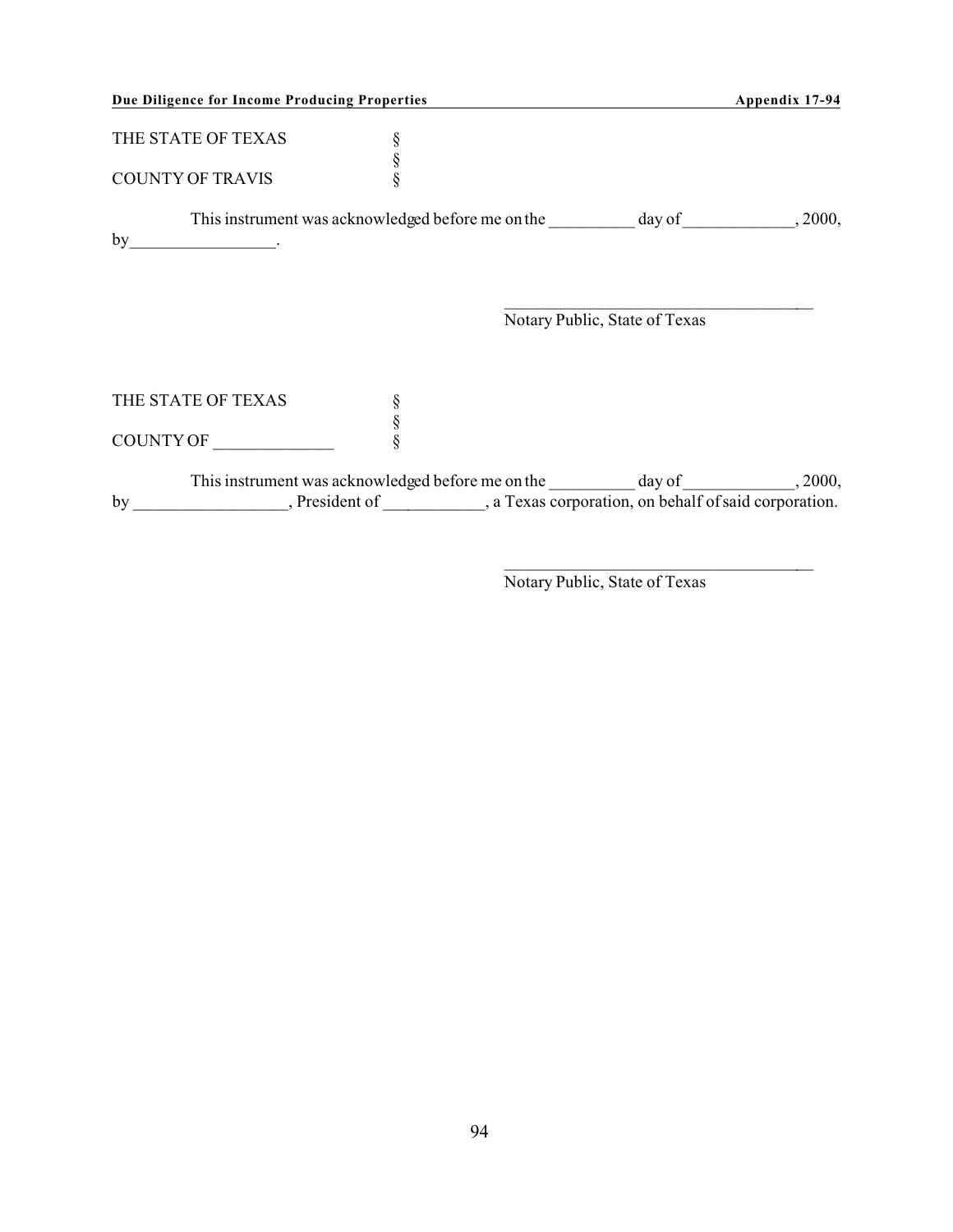#### EXHIBIT 1

## ASSIGNMENT OF EARNEST MONEY CONTRACT

[Attached is a copy of the Assignment of Earnest Money Contract. The Assignment of Earnest Money Contract calls for the attachment to it as an Exhibit the Durable Special Power of Attorney. The Durable Special Power of Attorney has been intentionally omitted as an Exhibit to the copy of the Assignment of Earnest Money Contract attached as an Exhibit to the Durable Special Power of Attorney]

#### ADDRESSES:

## **Assignor/Principal:** with a copy to:

 $\overline{\phantom{a}}$ , Esq.

 $\frac{1}{2}$  , the contribution of the contribution of the contribution of the contribution of the contribution of the contribution of the contribution of the contribution of the contribution of the contribution of the contr Austin, Texas 787\_\_\_\_ Austin, Texas 787\_\_\_\_\_\_\_\_\_ Phone: (512)\_\_\_\_\_\_\_\_\_ Phone: (512)\_\_\_\_\_\_\_ Fax: (512) Fax: (512)

 $\overline{\phantom{a}}$  ,  $\overline{\phantom{a}}$  ,  $\overline{\phantom{a}}$  ,  $\overline{\phantom{a}}$  ,  $\overline{\phantom{a}}$  ,  $\overline{\phantom{a}}$  ,  $\overline{\phantom{a}}$  ,  $\overline{\phantom{a}}$  ,  $\overline{\phantom{a}}$  ,  $\overline{\phantom{a}}$  ,  $\overline{\phantom{a}}$  ,  $\overline{\phantom{a}}$  ,  $\overline{\phantom{a}}$  ,  $\overline{\phantom{a}}$  ,  $\overline{\phantom{a}}$  ,  $\overline{\phantom{a}}$ 

#### **Assignee/Agent:** with a copy to:

|        | . Texas |  |
|--------|---------|--|
| Attn.: |         |  |
| Phone: |         |  |
| Fax:   |         |  |

Graves, Dougherty, Hearon & Moody, P.C. 515 Congress Avenue, Suite 2300 Austin, TX 78701-3587 Phone: (512) 480-5736 Fax: (512) 482-8401

After Recording Return To:

Title Co. \_\_\_\_\_\_\_\_\_\_\_\_\_\_\_\_\_\_\_\_\_\_

Austin, Texas 787\_\_

Attn: , Escrow Officer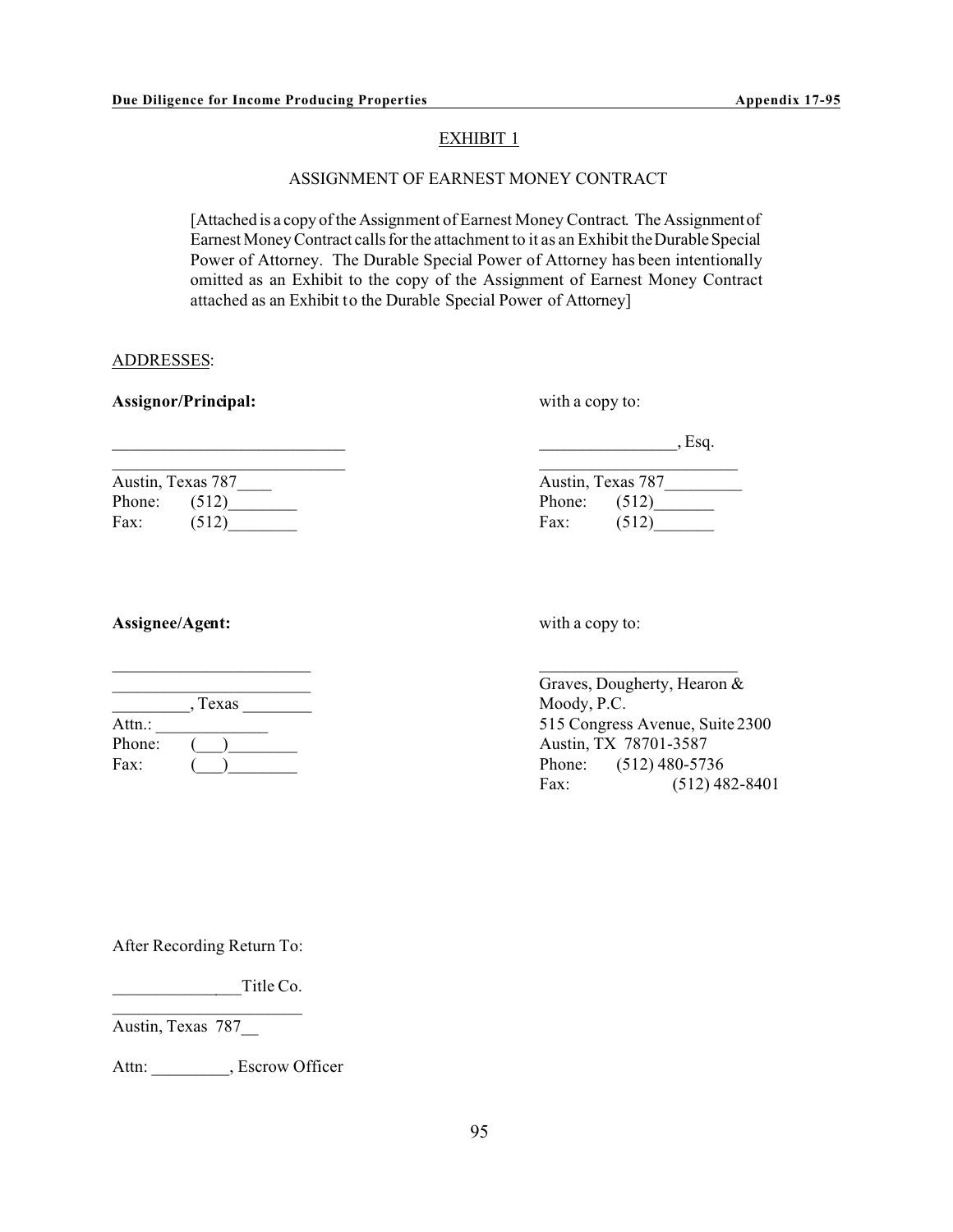Planning Commission and Standing Committees Roster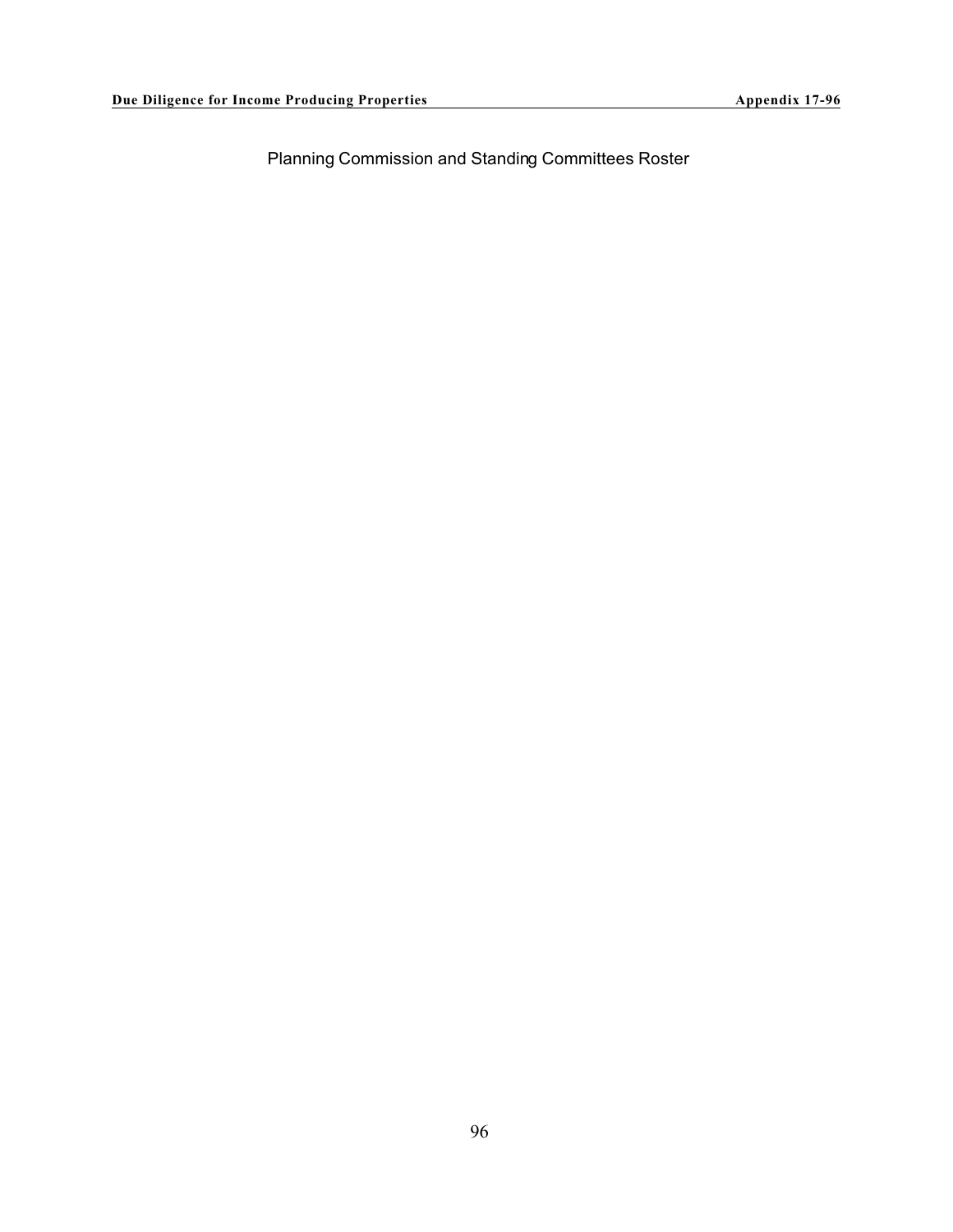Planning Commission and Standing Committees Roster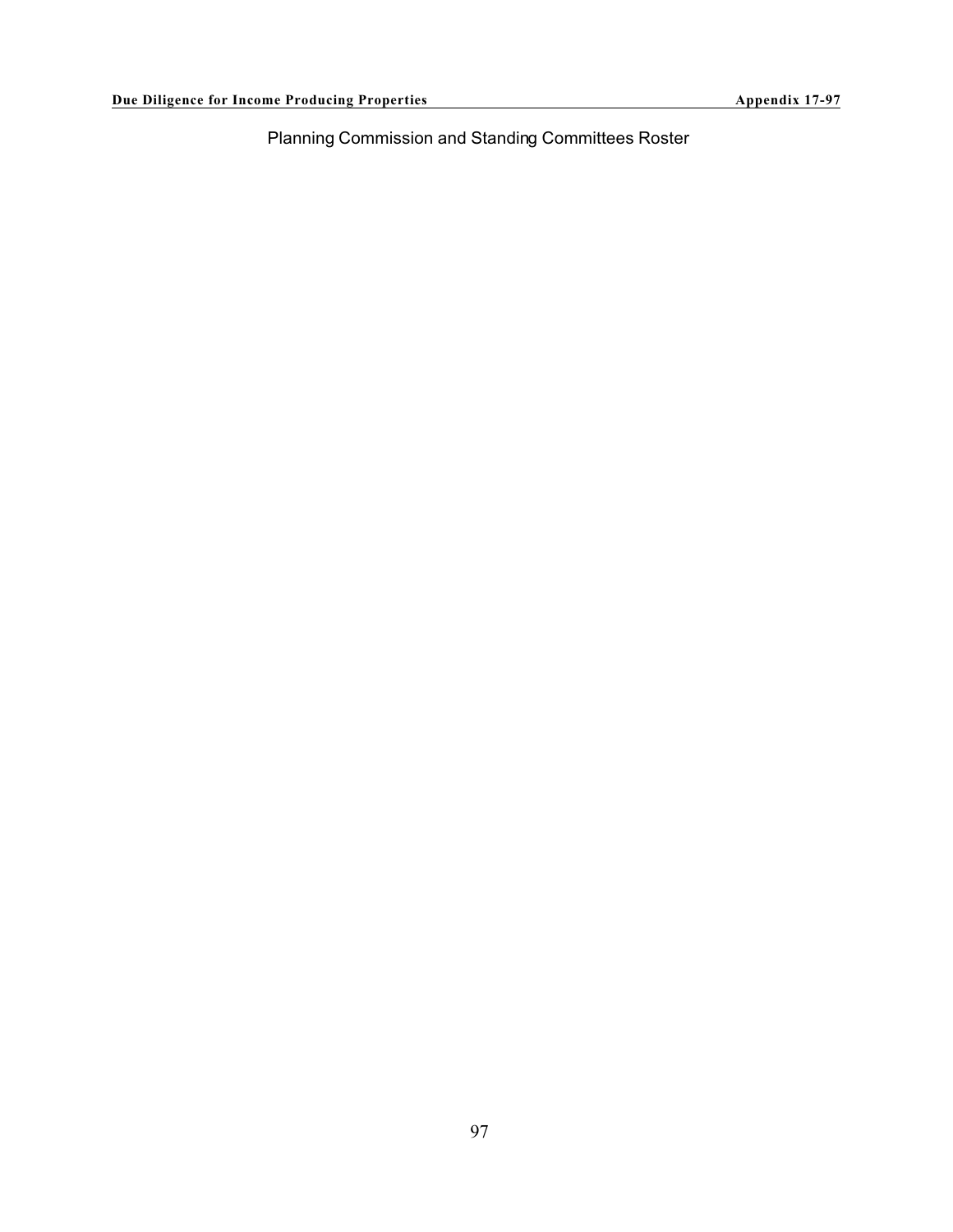Request for Zoning Verification Letter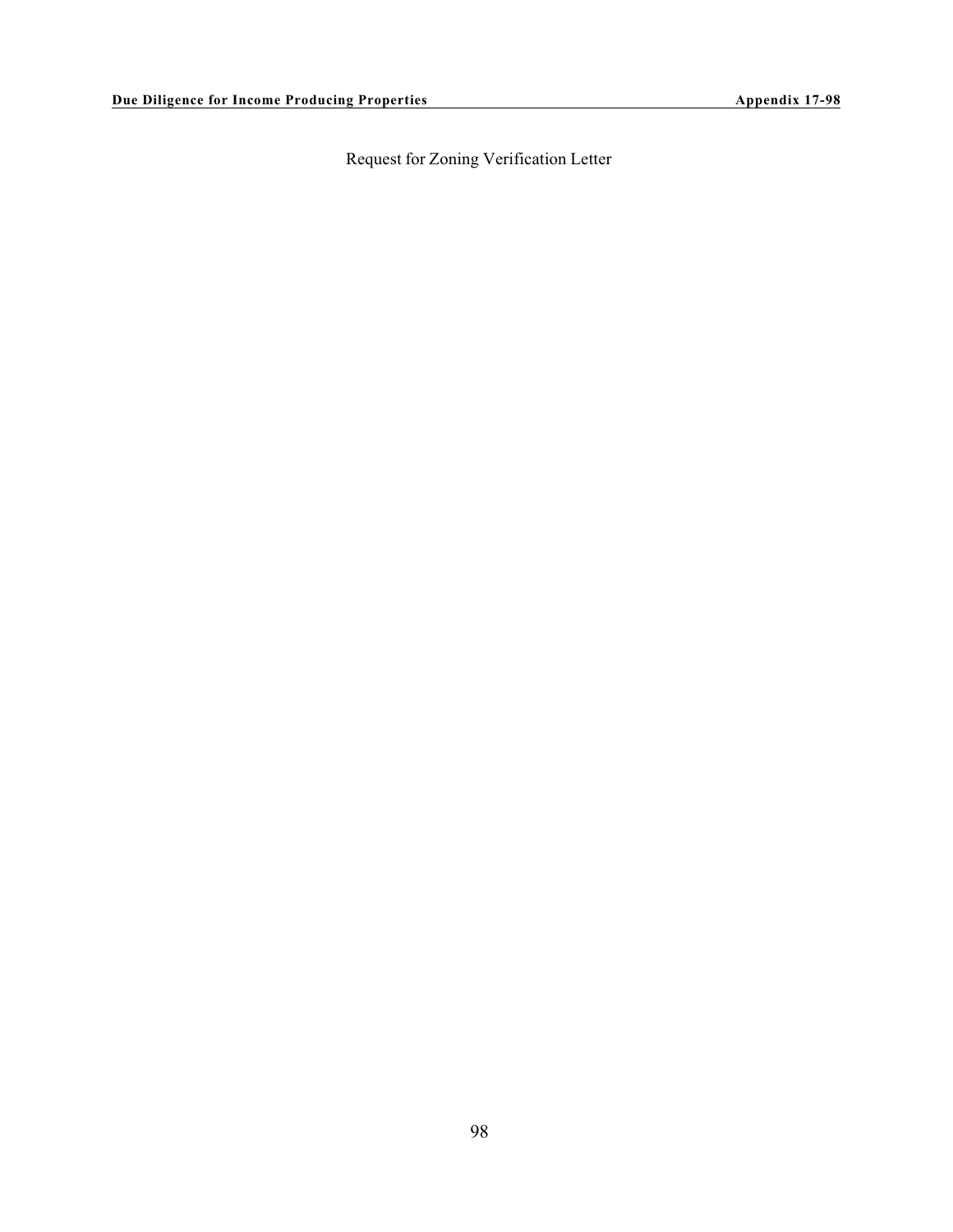Zoning Comfort Letters from City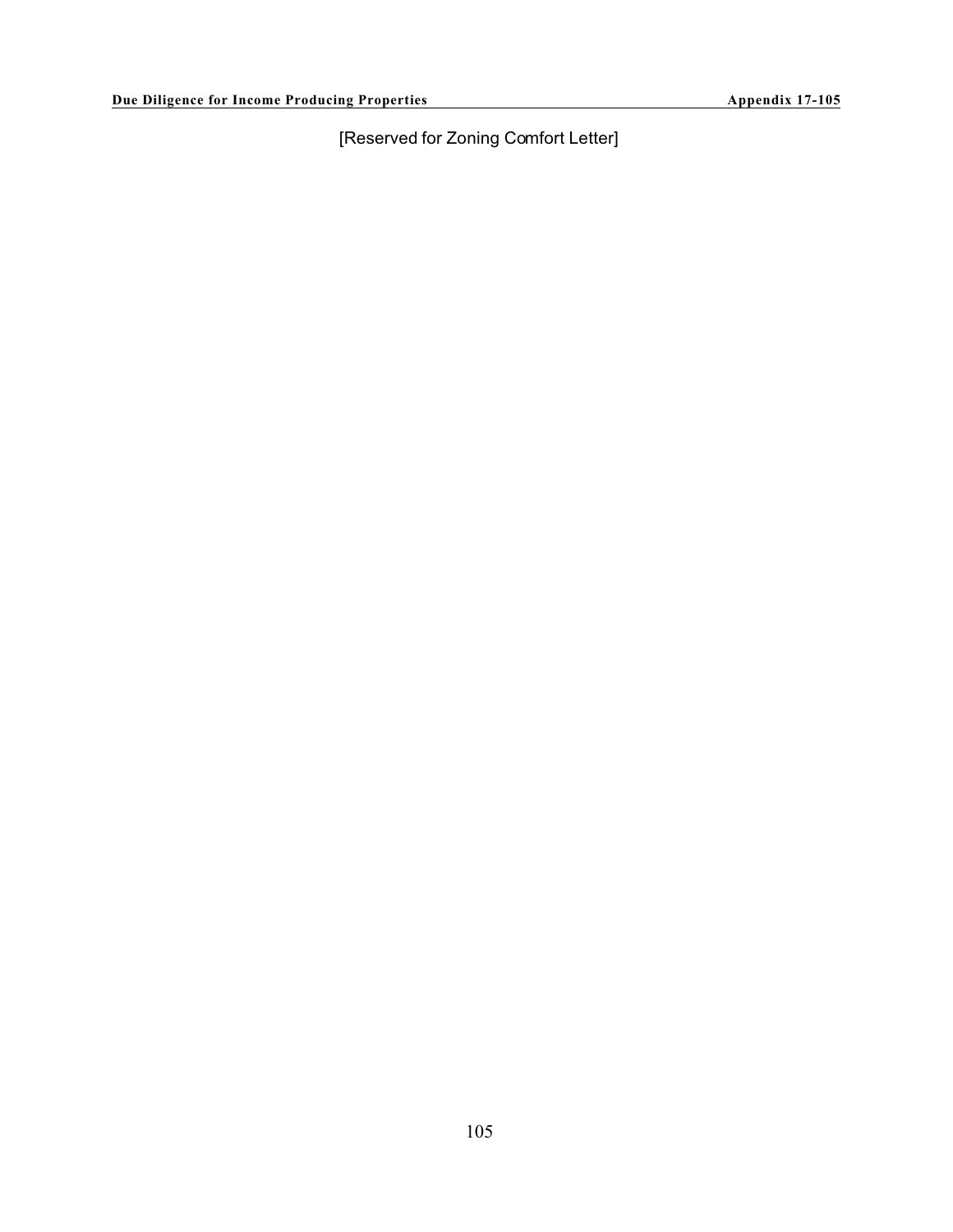Summary of Zoning Classifications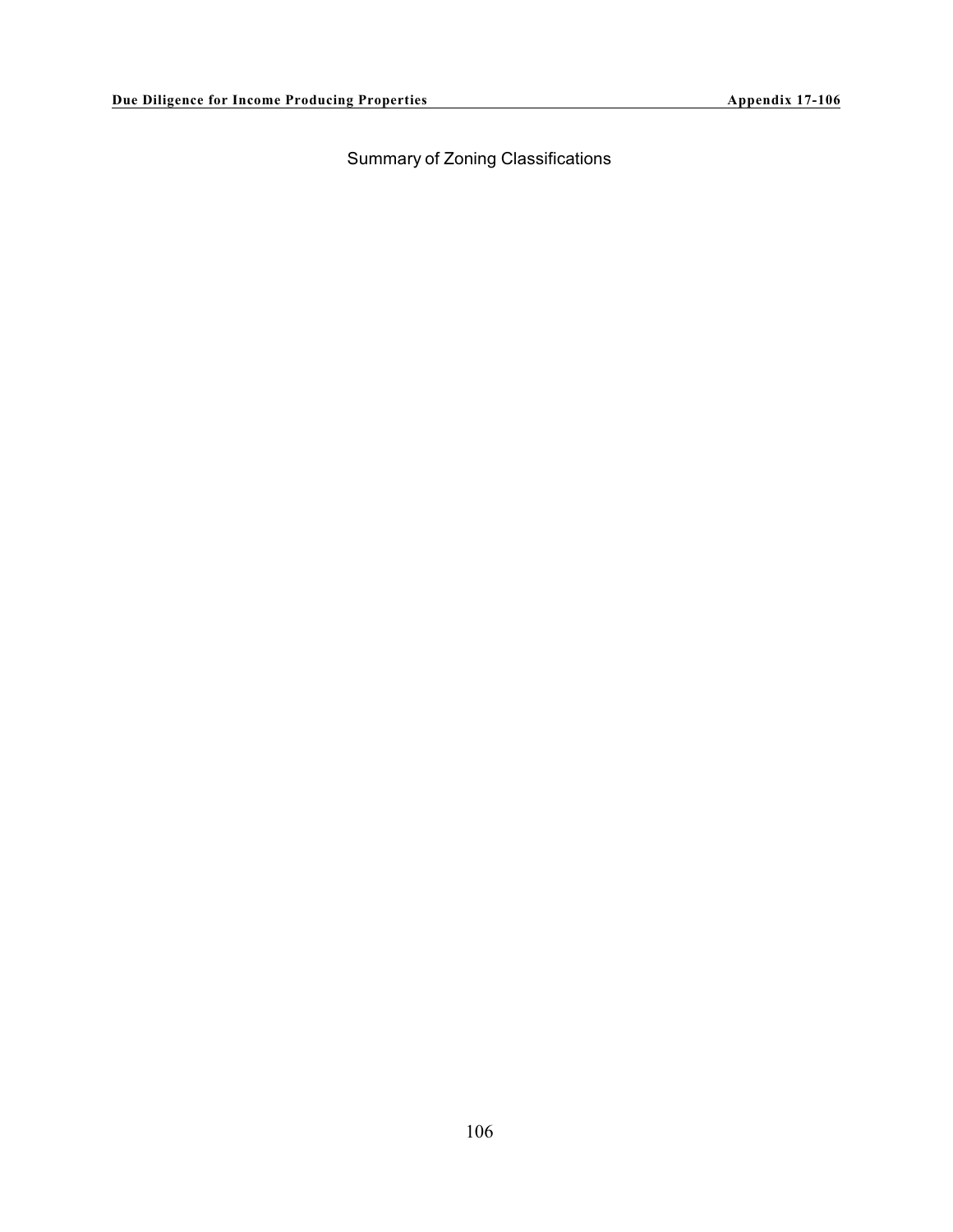[Reserved for Summary of Zoning Classifications]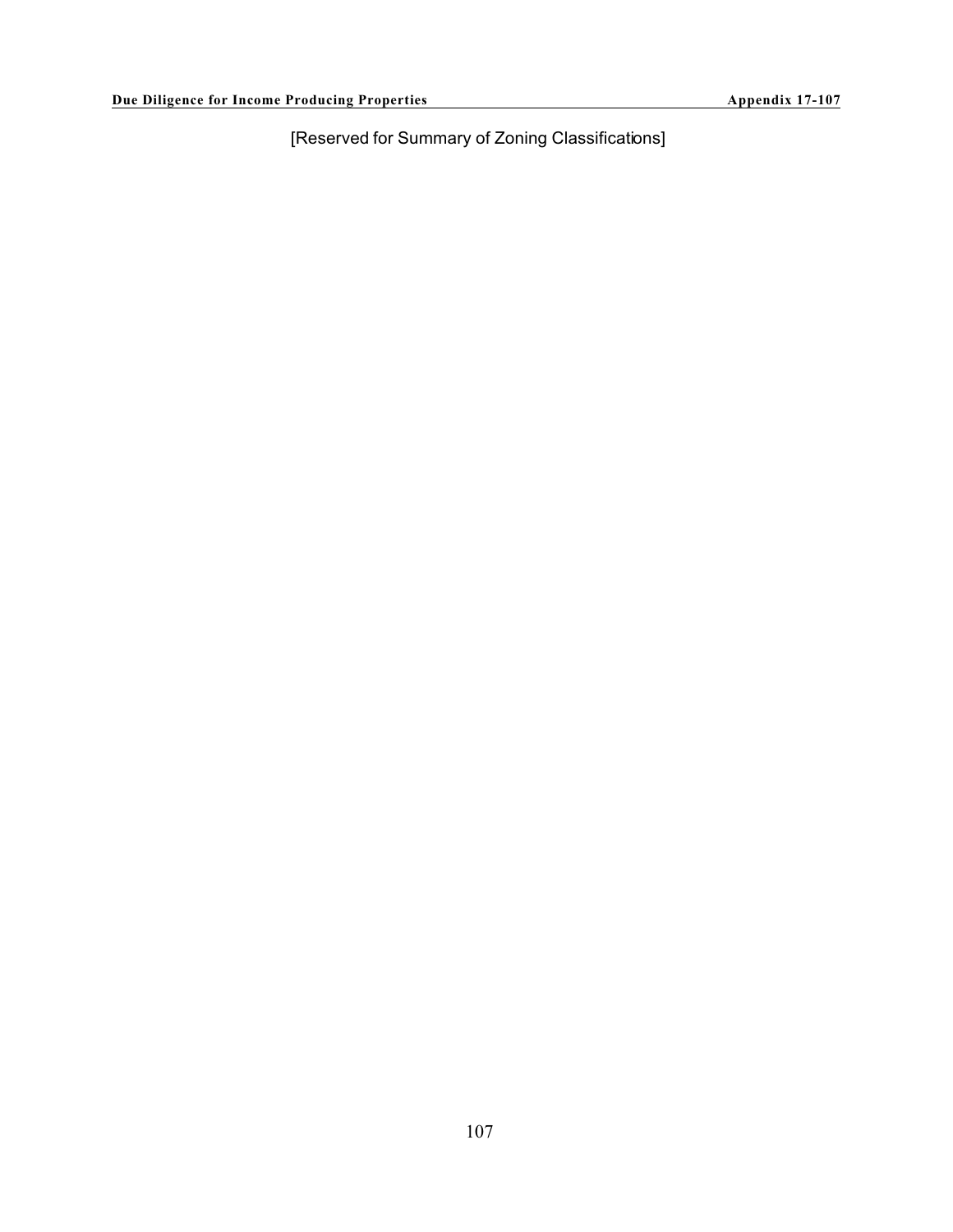[Reserved for Summary of Zoning Classifications]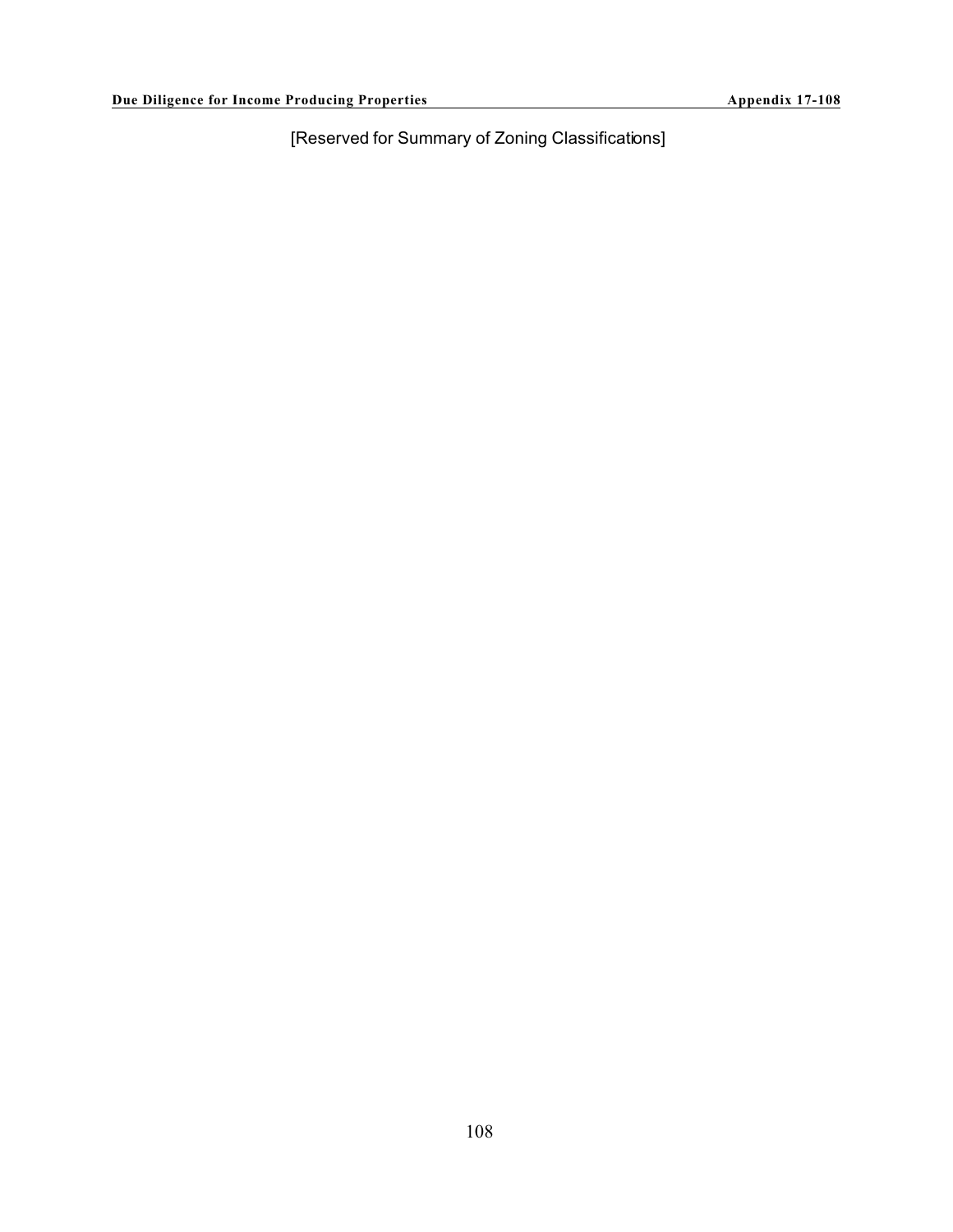[Reserved for Summary of Zoning Classifications]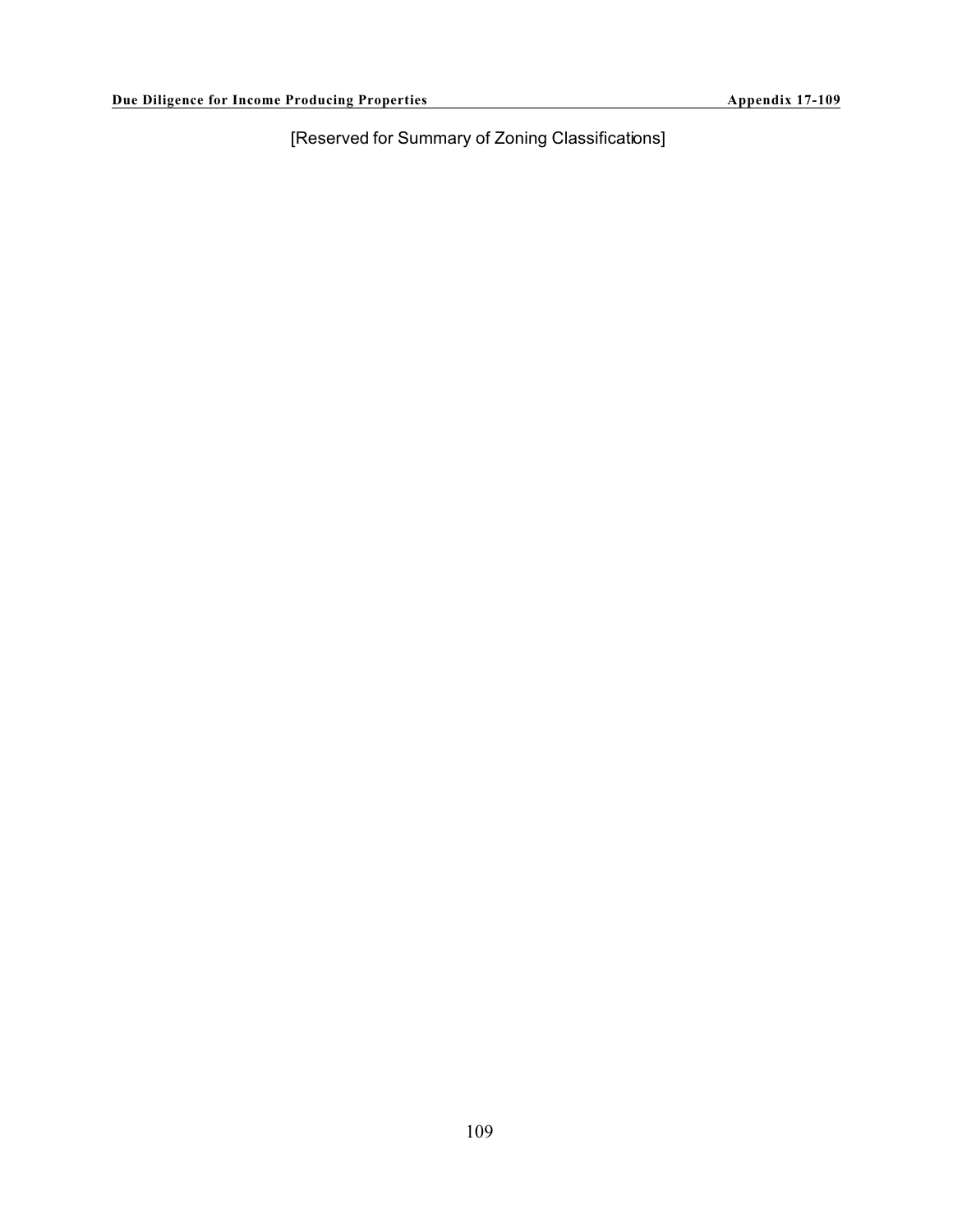Zoning Map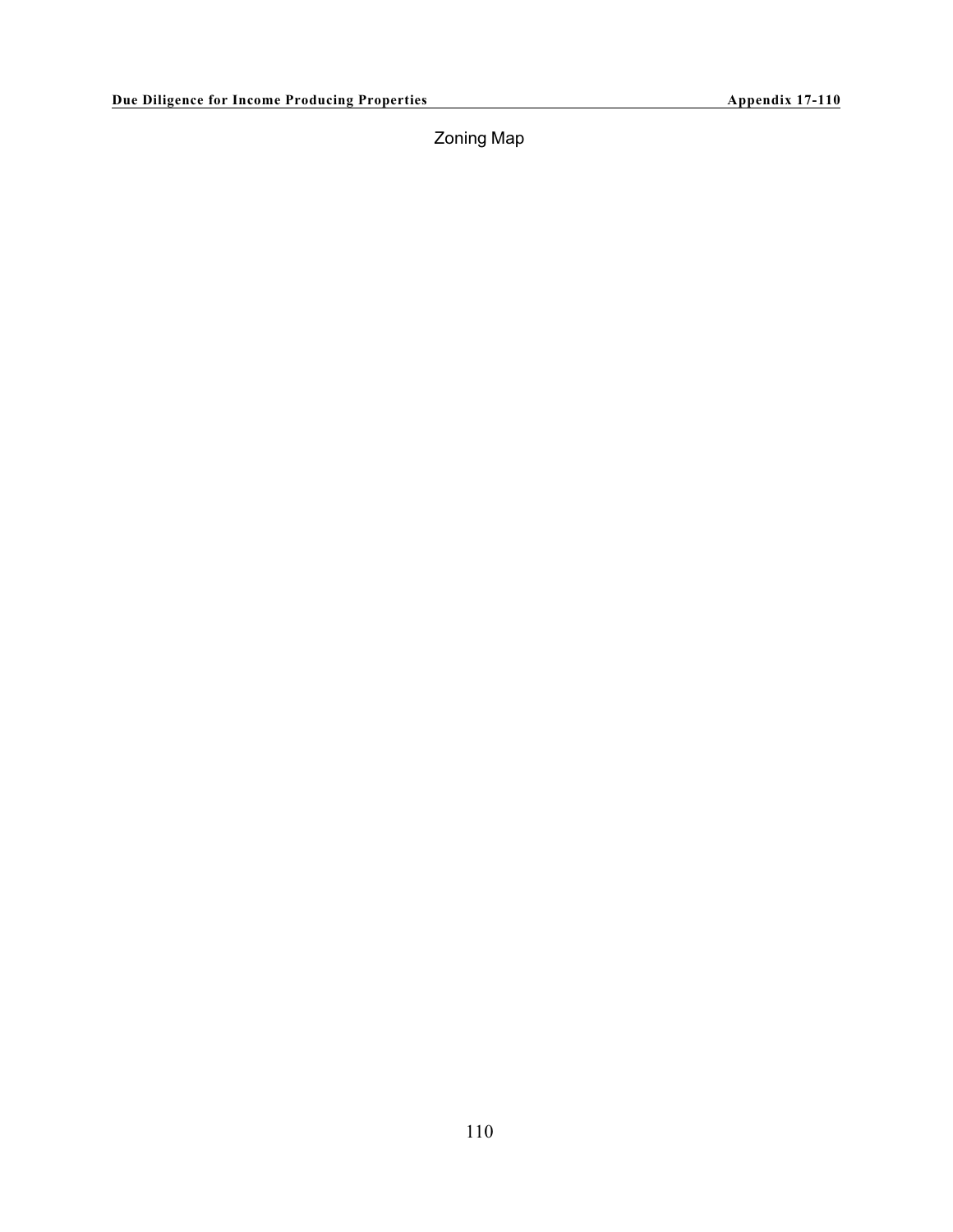[Reserved for Zoning Map]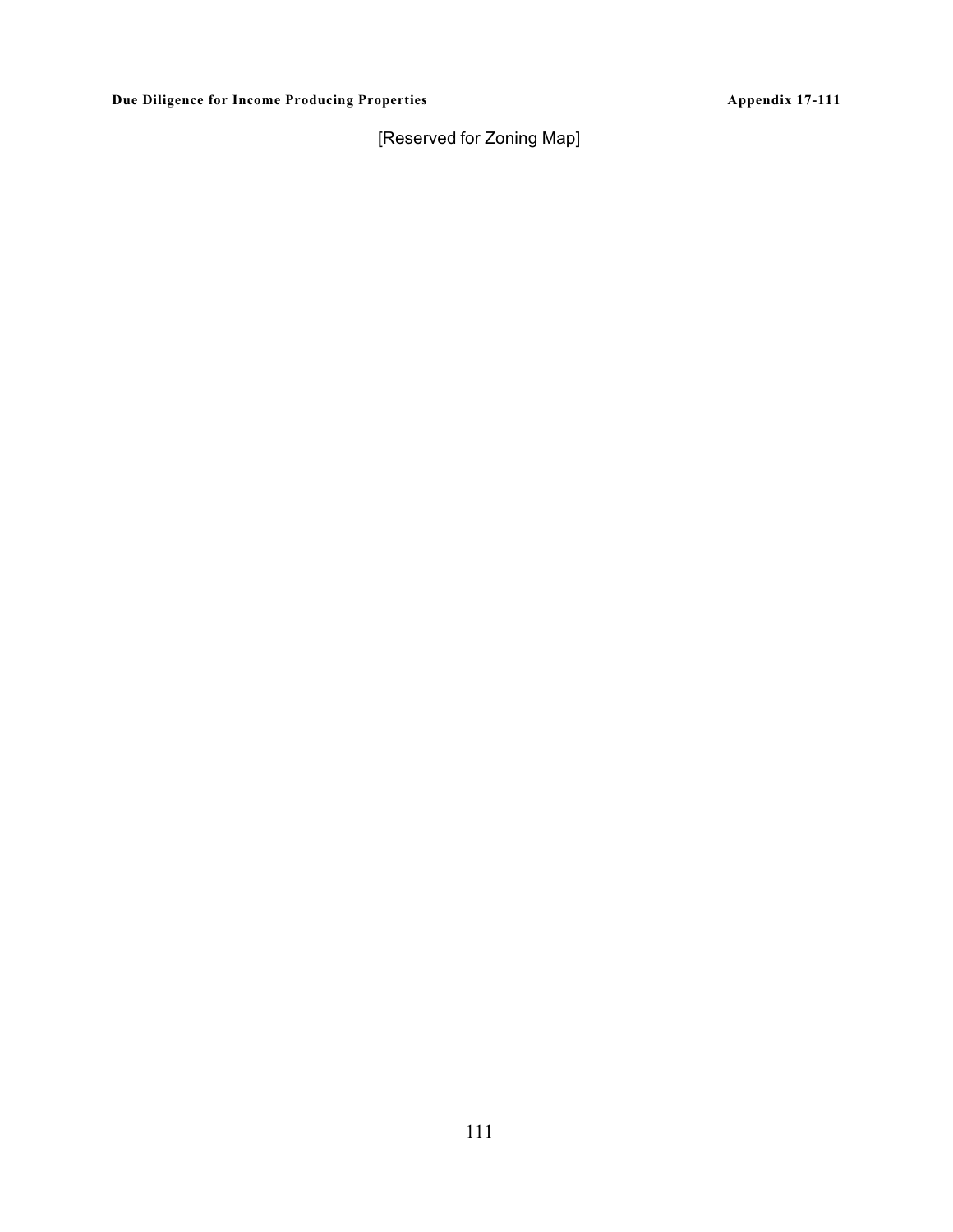Ad Valorem Tax Data Available on the Web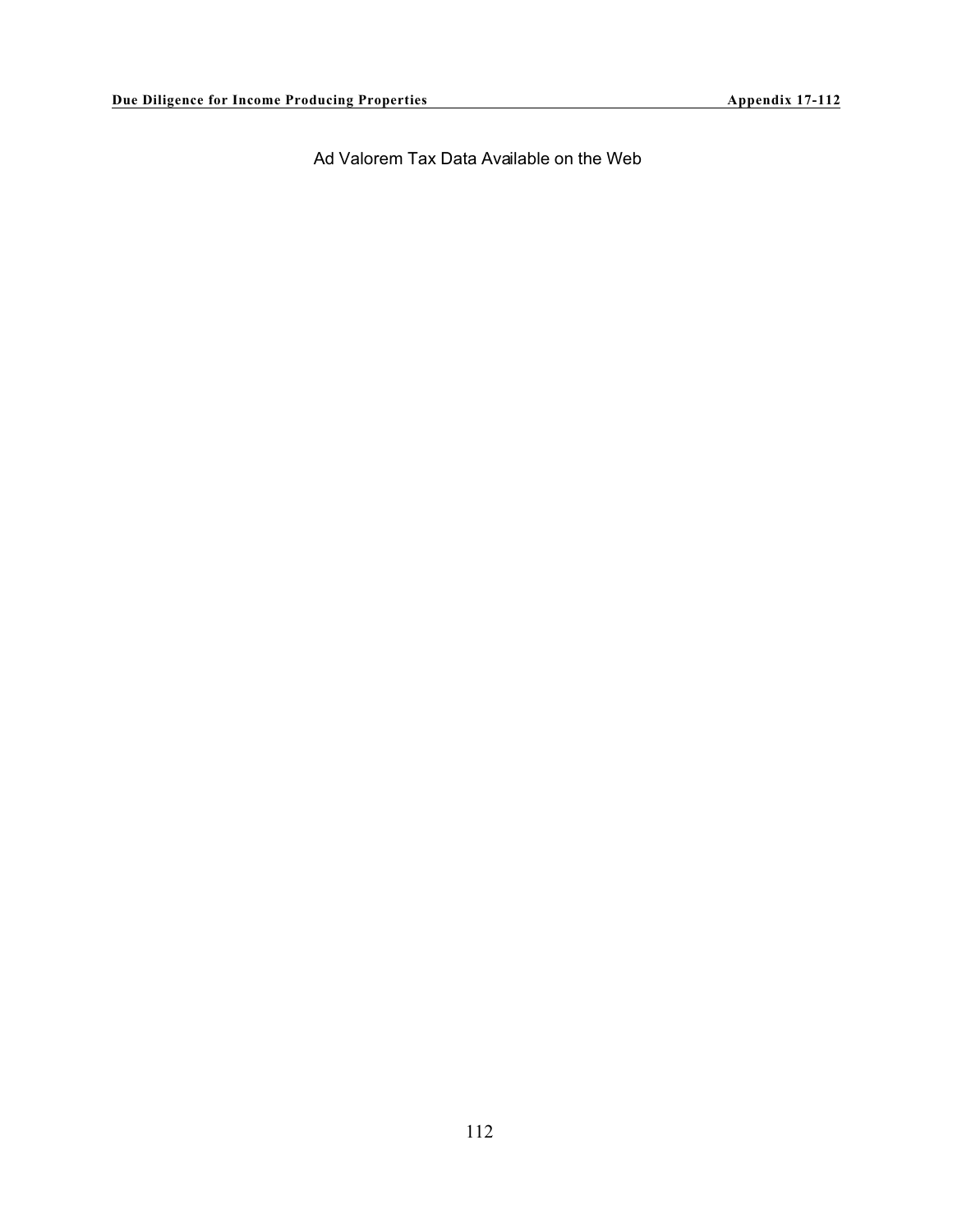[Reserved for Ad valorem Tax Data]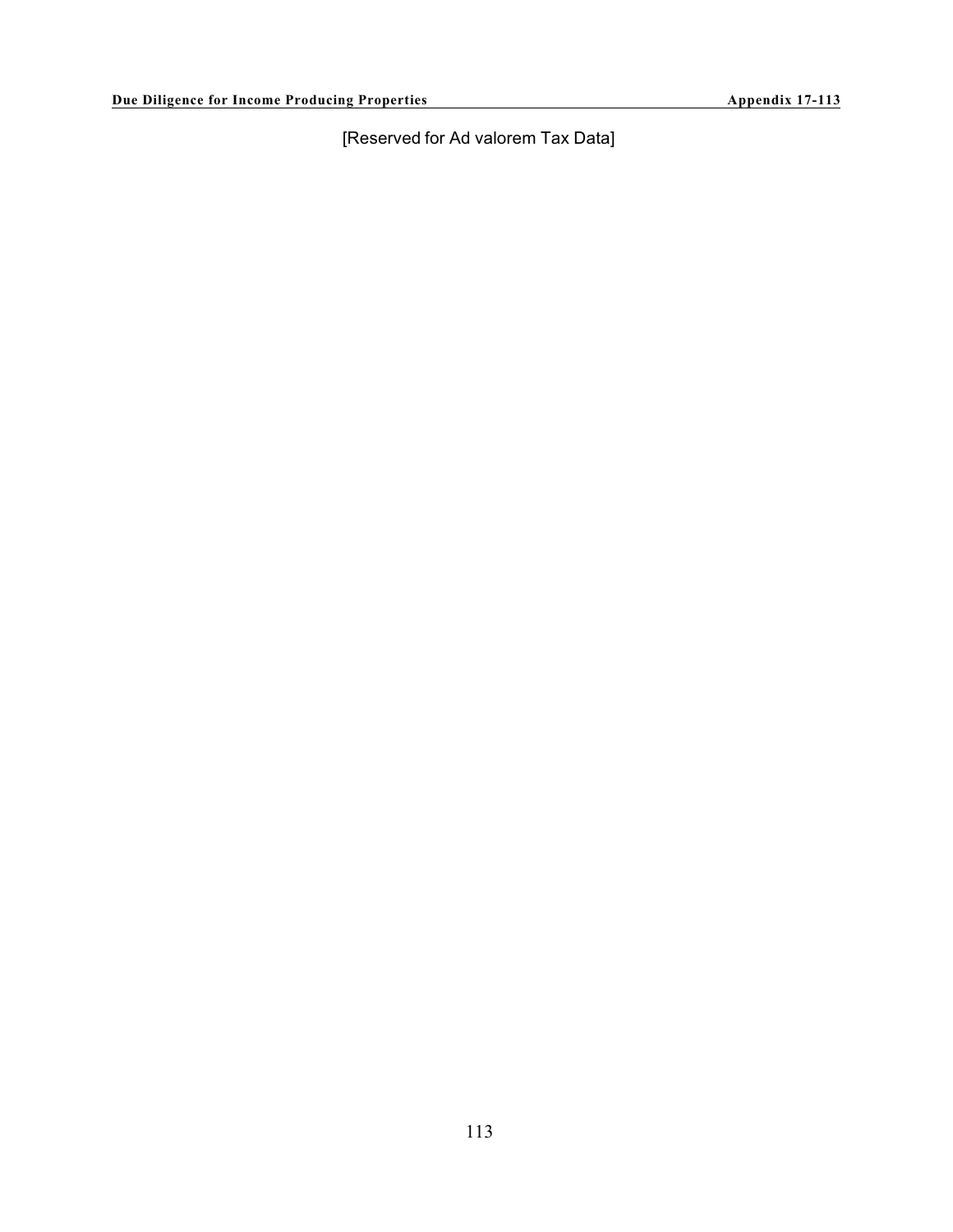[Reserved for Ad valorem Tax Data]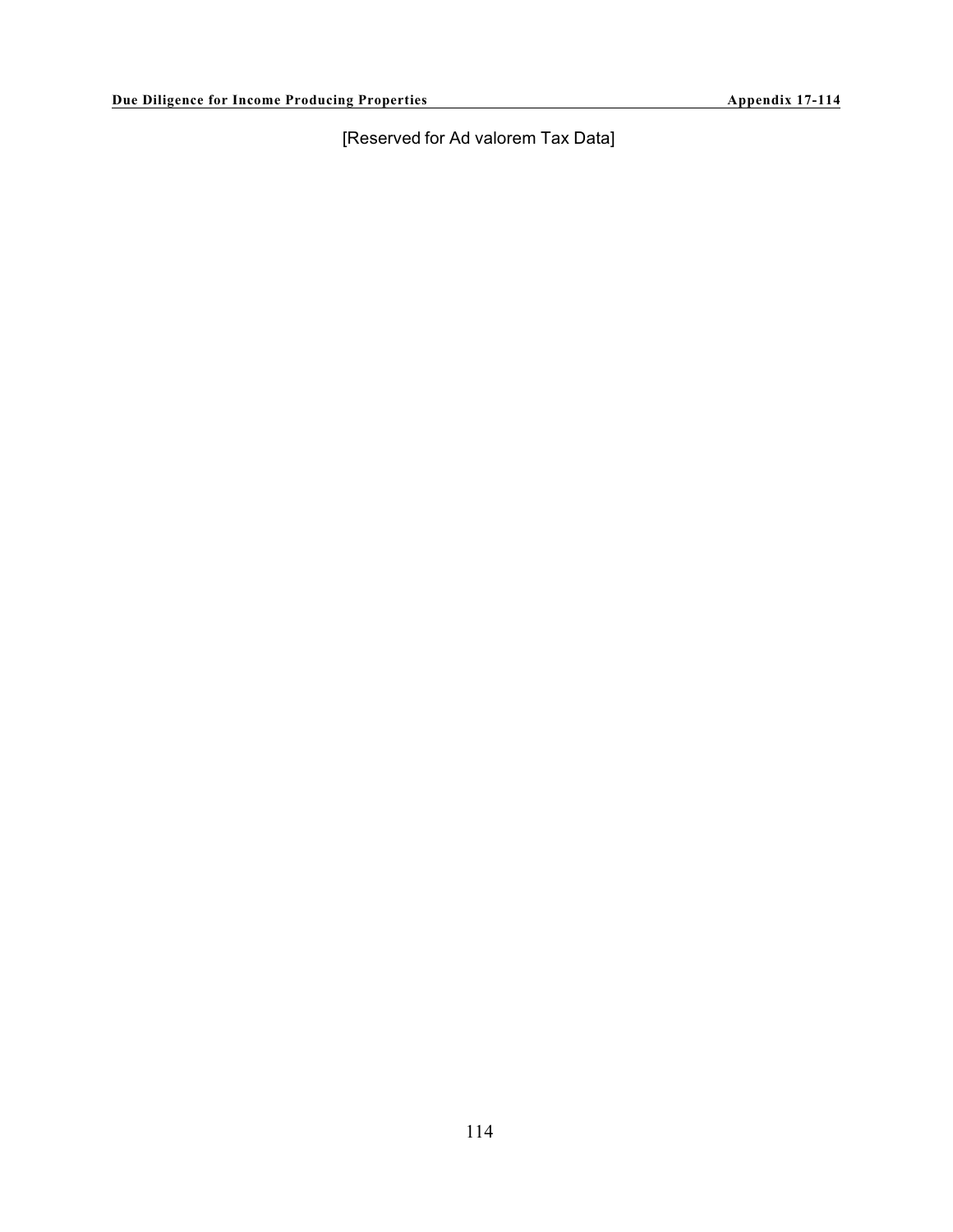[Reserved for Ad valorem Tax Data]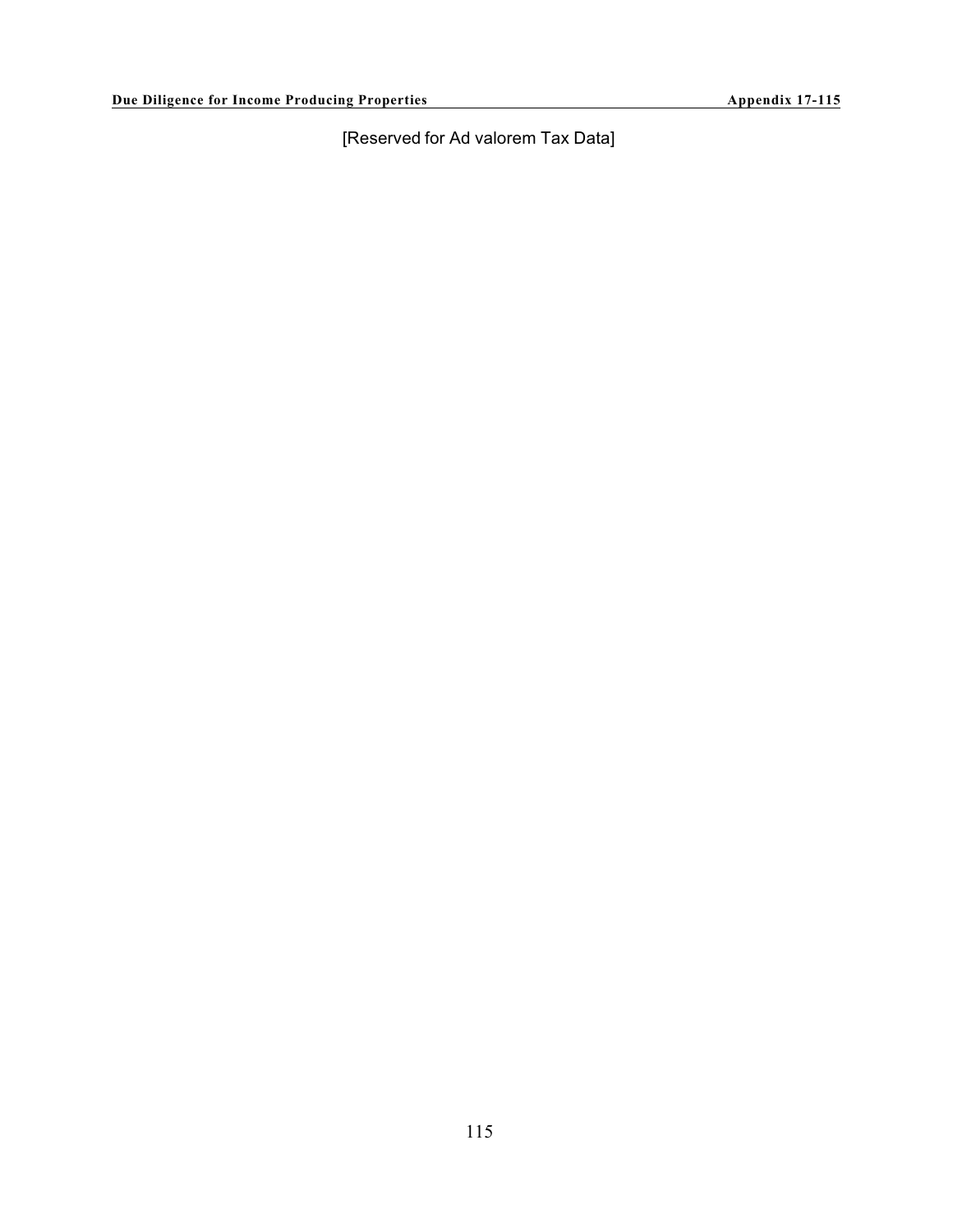#### **ARCHITECT'S CERTIFICATE OF COMPLIANCE**

Attention:

 $\mathcal{L}=\{1,2,3,4,5\}$  $\overline{\phantom{a}}$  , where  $\overline{\phantom{a}}$  , where  $\overline{\phantom{a}}$  , where  $\overline{\phantom{a}}$  , where  $\overline{\phantom{a}}$  $\mathcal{L}=\{1,2,3,4,5\}$ 

Re:

Gentlemen:

The undersigned, \_\_\_\_\_\_\_\_\_\_\_\_\_\_\_\_ ("Architect"), understands that \_\_\_\_\_\_\_\_\_\_\_\_\_\_ ("Lender") and \_\_\_\_\_\_\_\_\_\_\_\_\_\_\_ ("Borrower") are considering a financing transaction to be secured by the building located at \_\_\_\_\_\_\_\_\_\_\_\_\_\_\_ in \_\_\_\_\_\_\_\_\_\_\_\_\_\_\_, \_\_\_\_\_\_\_\_\_\_\_\_\_\_\_ (the "Property"). Architect is familiar with the Property. Architect hereby certifies and acknowledges that it has inspected the Property for compliance with the Americans With Disabilities Act of 1990, Pub.L.No. 89-670, 104 Stat. 327, 47 U.S.C. §§ 12101-12213 and 47 U.S.C. § 225 and § 611 (1990), and all rules, regulations, and guidelines promulgated thereunder, and that the Property, as designed, constructed, or since modified is in compliance with the Architectural and Transportation Barriers Compliance Board Final Guidelines-- Americans With Disabilities Act Accessibility Guidelines for Buildings and Facilities, 56 Fed. Reg. 35408 (July 26, 1991) (36 C.F.R. Part 1191), except as set forth in Schedule One attached hereto.

The undersigned further certifies that except as indicated on Schedule One, the Property complies with the Texas Architectural Barriers Law, Article 9102, Texas Revised Civil Statutes.

The undersigned further certifies that it has reviewed the certificates issued by the Texas Department of Licensing and Regulation for the tenants listed on Schedule Two, and all records regarding alterations made available to it. Alterations commenced since January 26, 1992 are listed on Schedule Two.

Sincerely,

[ARCHITECT]

By:\_\_\_\_\_\_\_\_\_\_\_\_\_\_\_\_\_\_\_\_\_\_\_\_\_\_\_\_\_ Name:\_\_\_\_\_\_\_\_\_\_\_\_\_\_\_\_\_\_\_\_\_\_\_\_\_ Title: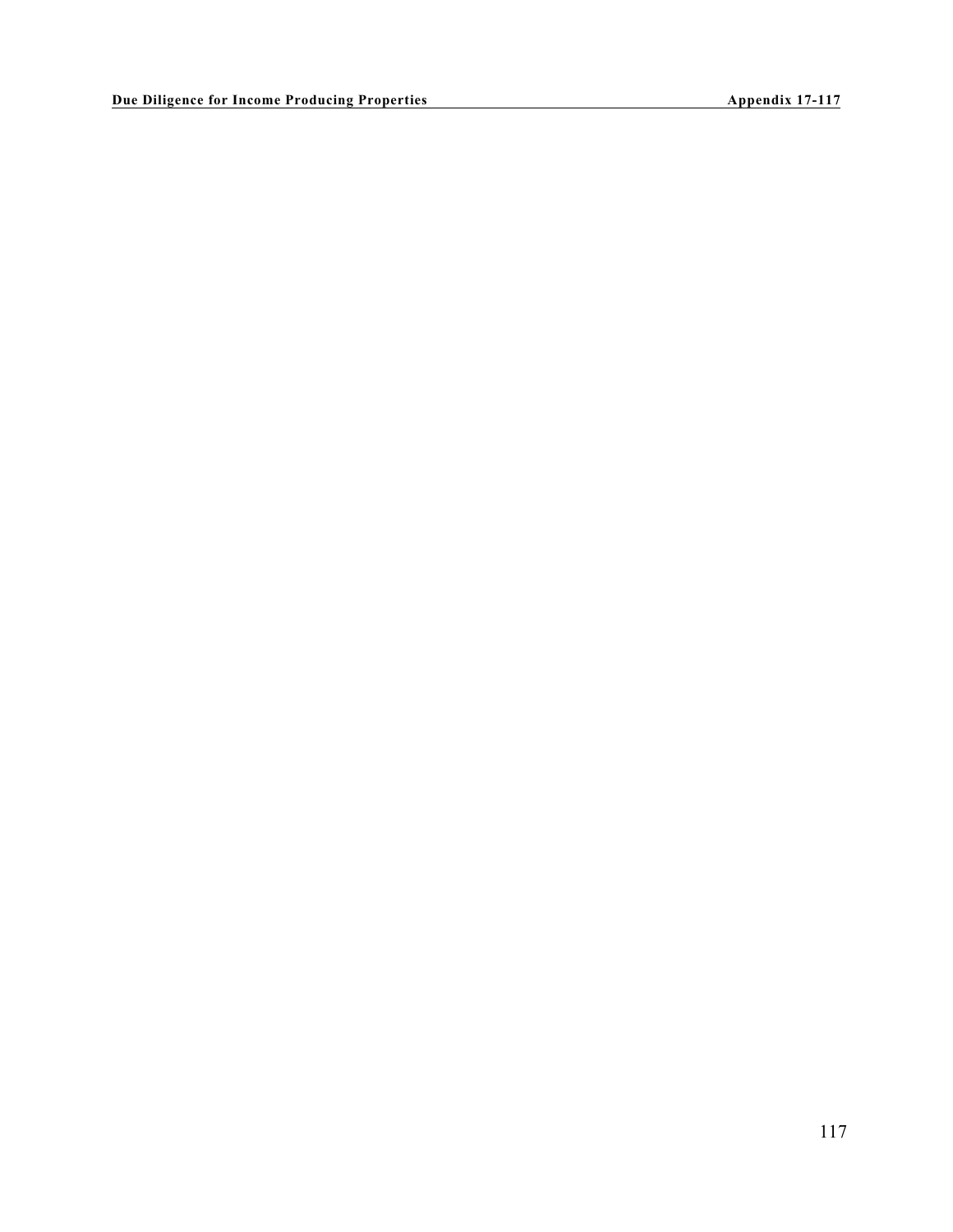- (1) Discretion. Assumption in discretion of lender with criteria for assumption.
- f. Waiver of Jury Trial.
- g. Choice of Texas law. [LA §1.1 Certain Definitions State, p. 4][
- h. 360 day year.
- i. Late Charge. [LA §2.2 Interest Rate; Late Charge, p. 5]. 5% late charge in addition to Default Rate interest.
- j. Default Rate. [LA §1.1 Certain Definitions Default Rate, p. 2] Default Rate is Contract Rate + 500 basis points.
- k. Prepayment. [LA § 2.3(b) Terms of Payment-Maturity, pp. 5-6].
	- (1) Lock out for 1 year. [LA § 2.3(c) Terms of Payment-Prepayment, p. 6]. If loan accelerated during lock out period (other than for casualty loss or condemnation), 5% prepayment premium due.
	- (2) Exit Fee.
		- (a) [LA  $\S 2.3(b)$  Terms of Payment-Maturity, p. 5]. Due upon acceleration for any reason.
		- (b)  $[LA § 2.3(b) Terms of Payment-Maturity, p. 5]. Due upon$ maturity if not converted to Permanent Loan with [Lender 1].
	- (3) Casualty Loss or Condemnation. [LA § 2.3(b) Terms of Payment-Prepayment, p. 6].

No prepayment premium due if prepaid due to casualty loss or condemnation.

(4) Prepayment Premium. [LA § 2.3(b) Terms of Payment-Prepayment, p. 6].

May prepay in whole but not in part upon payment of amounts due under §2.3(b) (presumably the Exit Fee) upon 30 days' notice, otherwise no prepayment premium due.

### **2. Fees.**

a. Commitment Fee. 1% Commitment Fee paid as condition of commitment (\$36,250 to be refunded at closing).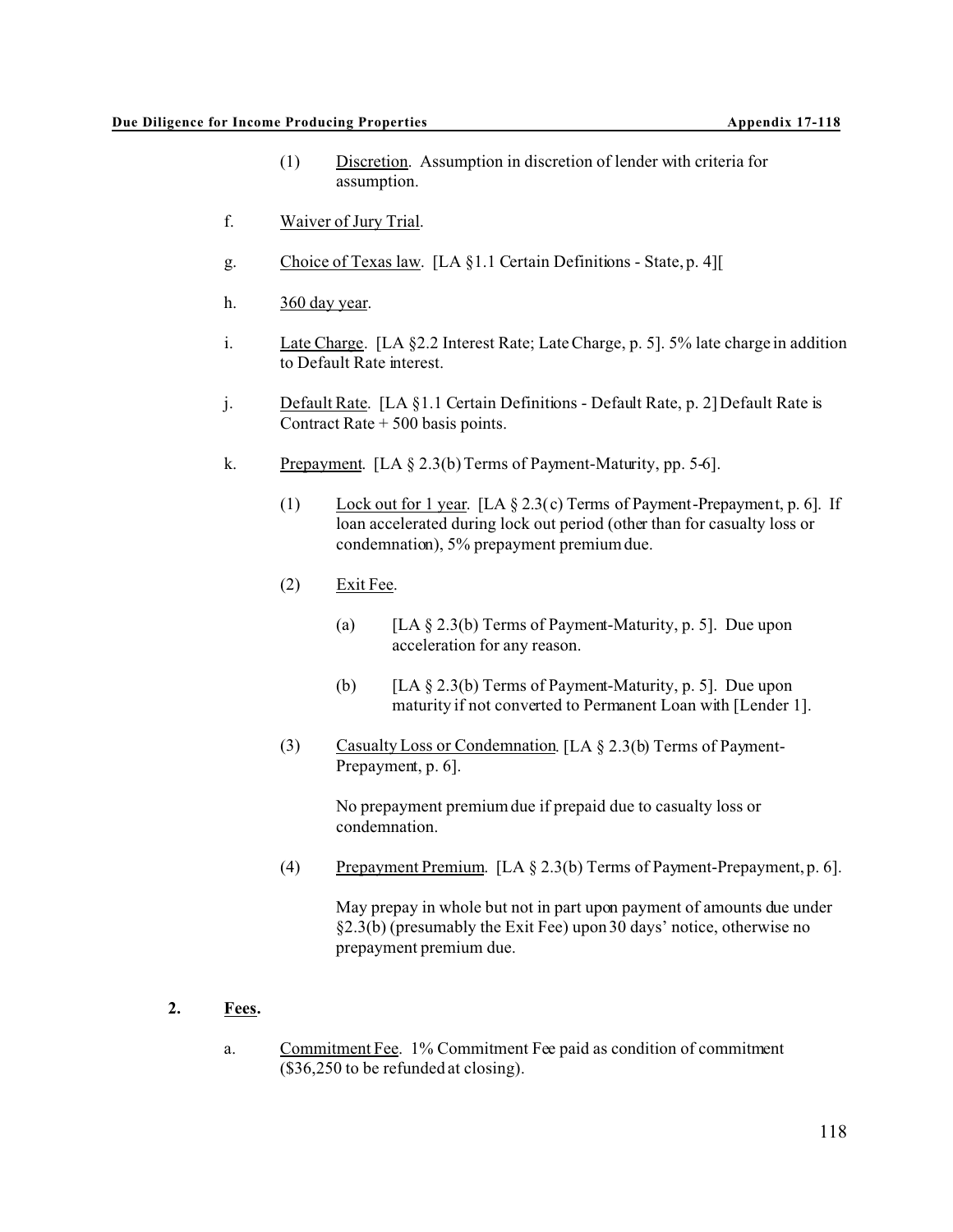- b. Application Fee. \$3,000 Application Fee at time of application.
- c. Expense Deposit. \$12,000 Expense Deposit (loan closing costs).
- d. Prepayment.
	- (1) Lockout/Exit Fee. 1% of Loan Amount.
	- (2) Acceleration: 5% prepayment premium.
- e. Assumption Fee: 1%. [Mtge. 3.9(f)(vi) Transfer or encumbrance of Mortgaged Property, p. 7].
- f. Extension Fee. [LA  $\S 2.5(b)$  Extension, p.7]. 12 month extension for 1% fee and meet criteria.
- g. Closing costs: include zoning consultant to issue report that
	- (1) the Property complies with all legal and zoning requirements, including that all requisite certificates of occupancy, building permits, and other licenses, certificates, approvals or consents rquired of any governmental authority have been issued without variance or condition, and
	- (2) following any casualty, the improvements located on the Property may be reconstructed and the current use thereof restore, and
	- (3) there is no litigation, action, citation, injunctive proceedings or like matter pending or threatened with respect to the validity of such matters.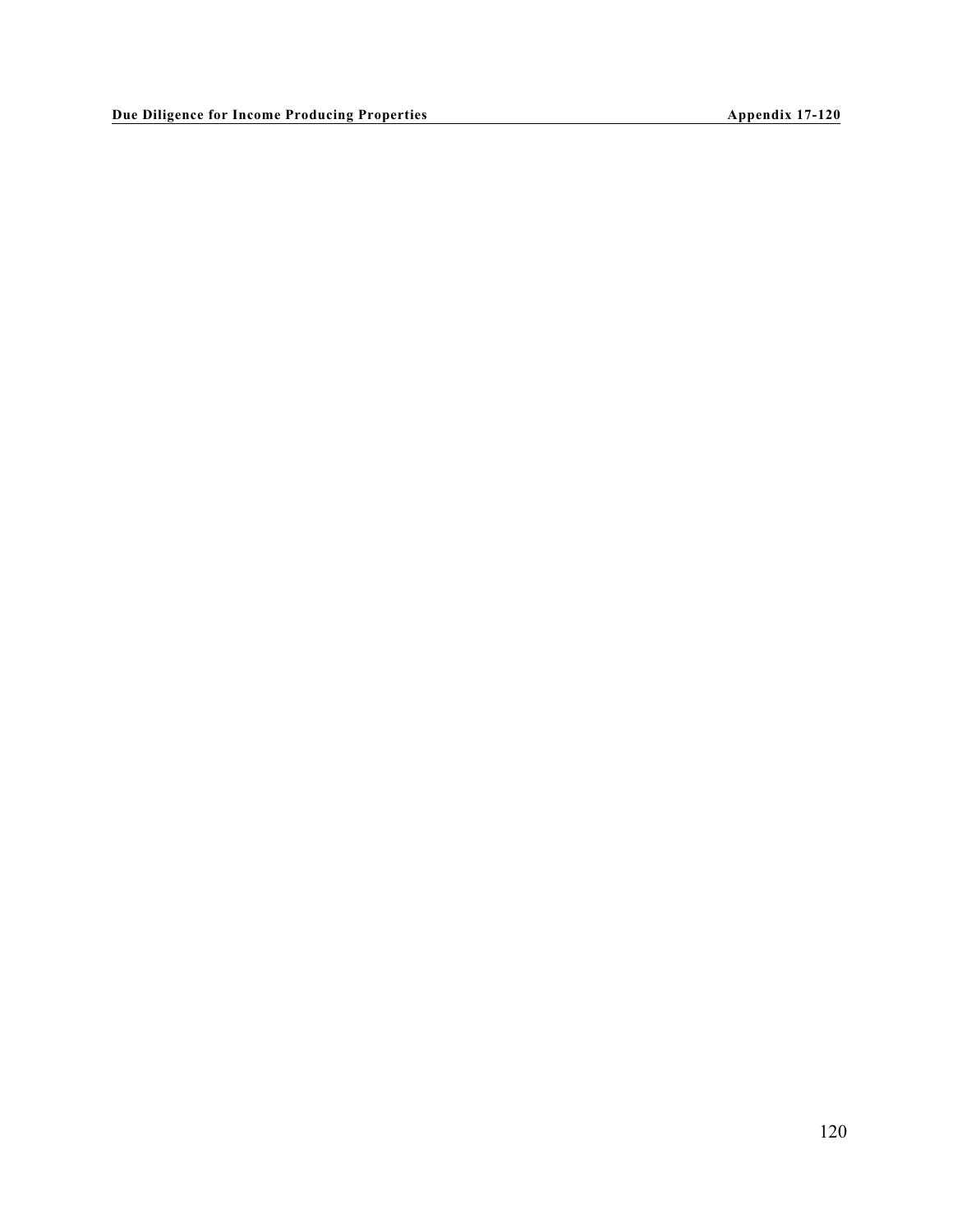*Result: Not made. You will need to visit with the Loan Broker to determine if you will be able to negotiate this change.*

> **d. §8.1 Transfers of the Property or Beneficial Interest in Borrower.** *The restriction against transfers of interests in the Borrower should carve out transfers of partnership interests due to death of the partnership interest owner or related estate planning transfers to trusts or other entities or among the principals.*

*Result: Change made by changing 3.9(b) p.6 to the Mortgage.*

**e. Typo.** §2.3 "2020" should be *2002*.

*Result: Correction made.*

**f. §6.14 Single Purpose Entity.** Speaks in terms of permitting [Lender 2] to have only a pledge of Limited Partnership interests. *[Lender 2] is also however getting a pledge of the General Partner's interests.*

*Result: Correction made.*

**g. §7.1 Financial Statements of Borrower.** GAAP accounting standard. Will the financial reports be GAAP?

#### *Result: No change made. You will need to advise me if GAAP is a problem.*

### **h. §12.1 Personal Liability Carve Outs.**

(1) Environmental indemnity is provided by §11.19 to survive payment of Loan and sale of Property. *This should be limited to conditions that arise prior to Lender's acquisition of title to the Property.*

# *Result: No change made, but a similar requested change was made to the Hazardous Materials Indemnity Agreement. I will again request Lender's counsel to make this change.*

(2) §12.1(i) Liability for damage to Project caused by acts or omissions of Borrower. *This should be limited to the extent not covered by insurance.*

### *Result: No change made. I will again request Lender's counsel to make this change. You will need to visit with the Loan Broker to determine if you will be able to negotiate this change.*

**2. Hazardous Materials Indemnity Agreement.** This indemnity is not expressly limited to matters arising during or prior to the term of the Loan *This needs to be changed to eliminate indemnifying the Lender for matters arising after the term of the Loan or otherwise.*

*Result: Requested change made. Please note that in order to obtain a release of an arguable risk of continuing liability for environmental liabilities after foreclosure you will need to furnish the Lender with a*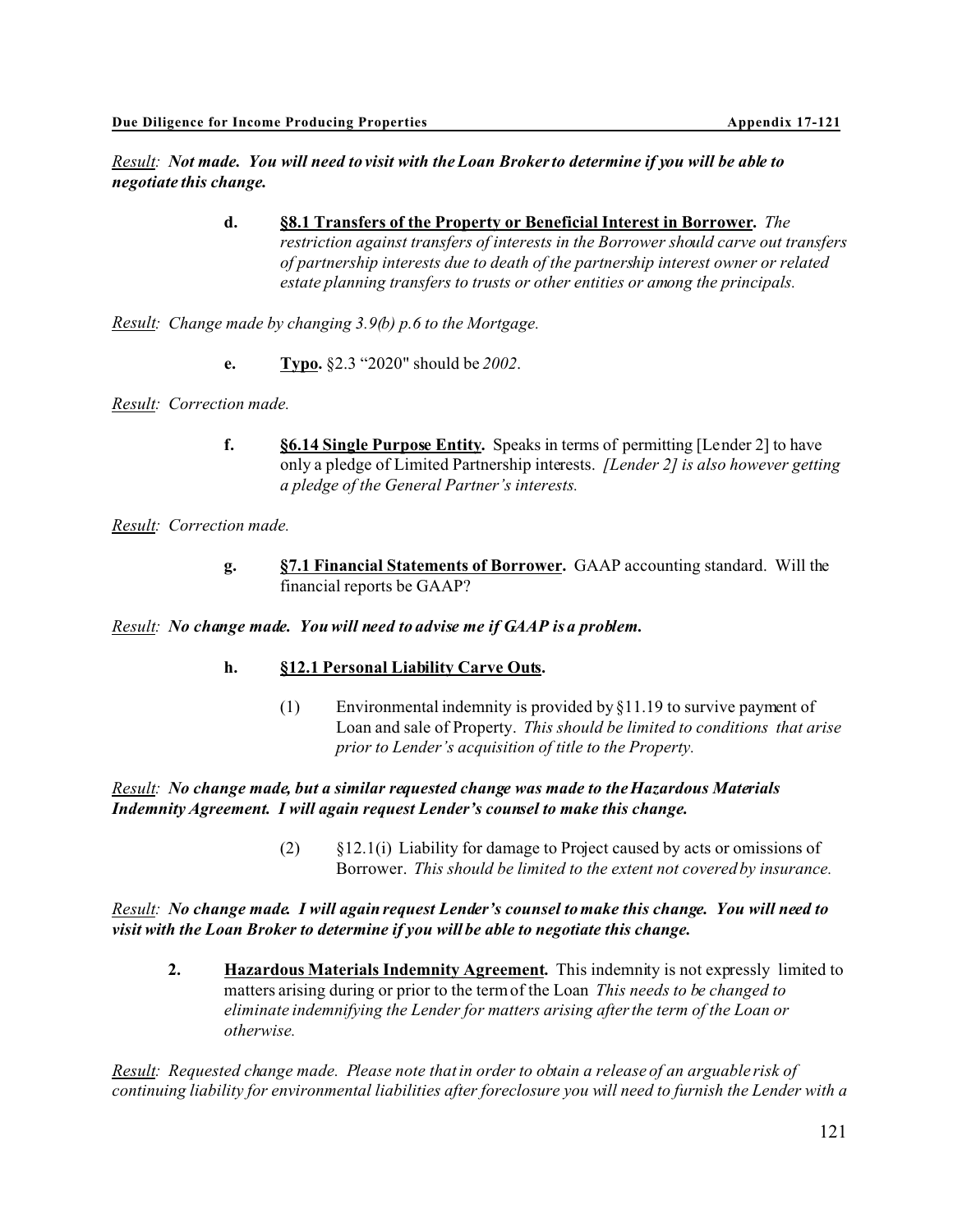*Site Assessment during the period between 30 and 90 days prior thereto showing that no Hazardous Materials are on the Project and that no violation of Environmental Laws has occurred.*

*No change was made to provide for a similar release of liability in connection with the sale of the Property. I will request that this change be made. You will need to visit with the Loan Broker to determine if you will be able to negotiate this change.*

### **3. Assignment of Leases and Rents.**

a. Revocable License. [¶6]. *The right to revoke the license to Borrower needs to be expressly limited to "solely" upon the occurrence of any Event of Default that is not cured within the cure period provided in the Loan Documents and needs to be reinstated if the Event of Default is subsequently cured.*

*Result: Requested change made.*

b. Right to Apply Rents. [¶4]. *This provision needs to be revised to require the Lender to apply Rents on the (a) - (c) expenses and towards the [Lender 2] Loan, but in such order as Lender may determine. It needs to be stated that application of Rents on the [Lender 1] Loan does not trigger a prepayment premium*

*Result: Requested change made.*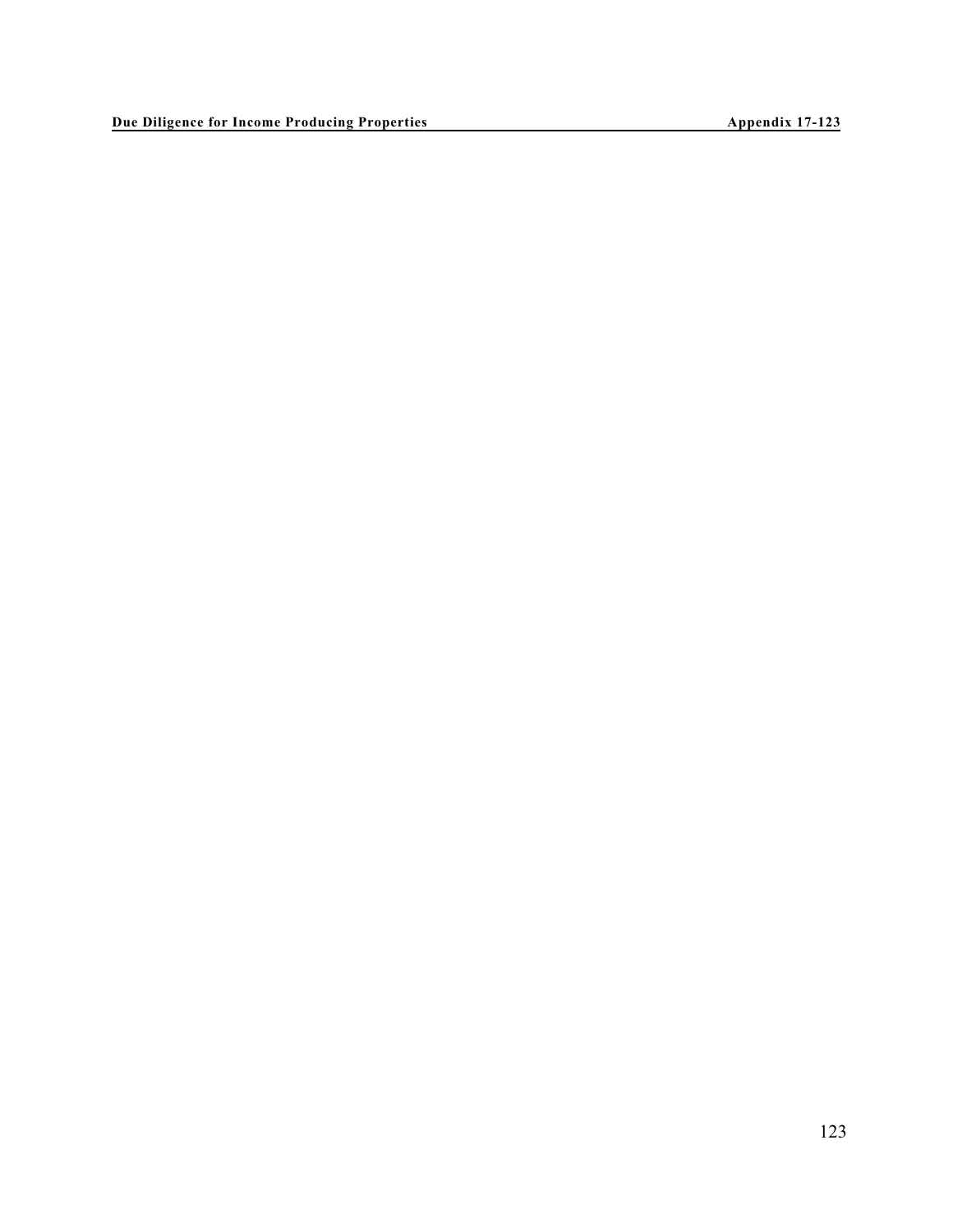occurrence of other events such as acceleration and casualty loss. Also, the Loans provide that they are to be governed by the laws of another state and the designation of such state as the forum for suits arising out of the Loan Documents (New York in the case of [Lender 1] and Illinois in the case of [Lender 2]). The Loan Documents contain numerous indemnities, waivers, and releases such as a waiver by you of jury trial, indemnification of the Lender except for its gross negligence for liabilities arising out of the Property

These synopsis are not meant to be a comprehensive listing of the Loan terms. At your request we will review each or any provision with you.

- **4. Particular Opinions Required.** We call to your attention the following particular opinions being requested of us.
	- **a. Enforceability.** In order to give this opinion, we may have to call the Lender's attention to matters which are unable to opine are enforceable unless revisions are made to the Lender's documents. In permitting us to proceed with the opinion letter, you are authorizing us to make these recommendations to the Lender.

Additionally, there are provisions contained in the Loan Documents that we will not be able to opine that they are enforceable either because the law is not settled enough for us to so opine or because we have doubt as to their enforceability. In these cases we will have to call this to the attention of the Lender.

- **b. Choice of Laws.** The Loan Documents contain provisions whereby you choose to have them governed by another state's laws. The Lenders require that we opine that the choice of another state's law to govern the documents is enforceable ([Lender 1]–New York and [Lender 2]–Illinois). This area of the law is intricate and thus involves more care than some of the other opinions.
- **c. Usury.** The Lenders require that we opine that the Loans are not usurious. This is another intricate area. The Loans involve compensation to the Lender in addition to the interest at rates below the Texas ceiling of 18% per annum. The Loans also contain provisions for late charges, commitment fees, extension fees, and prepayment fees (and in the case of prepayment fees they are payable not only in a case of a voluntary prepayment but also in other cases such upon acceleration or casualty loss). Rendering opinions in such cases that the Loans are not usurious involve considerable legal analysis and effort. This however is a customary requirement.
- **c. Zoning.** The [Lender 1's] opinion requires that we opine as to the proper zoning of the Property. This will require us to independently investigate the zoning classification of the Property.
- **d. Permits and Approvals.** The [Lender 1] opinion requires that we opine as follows: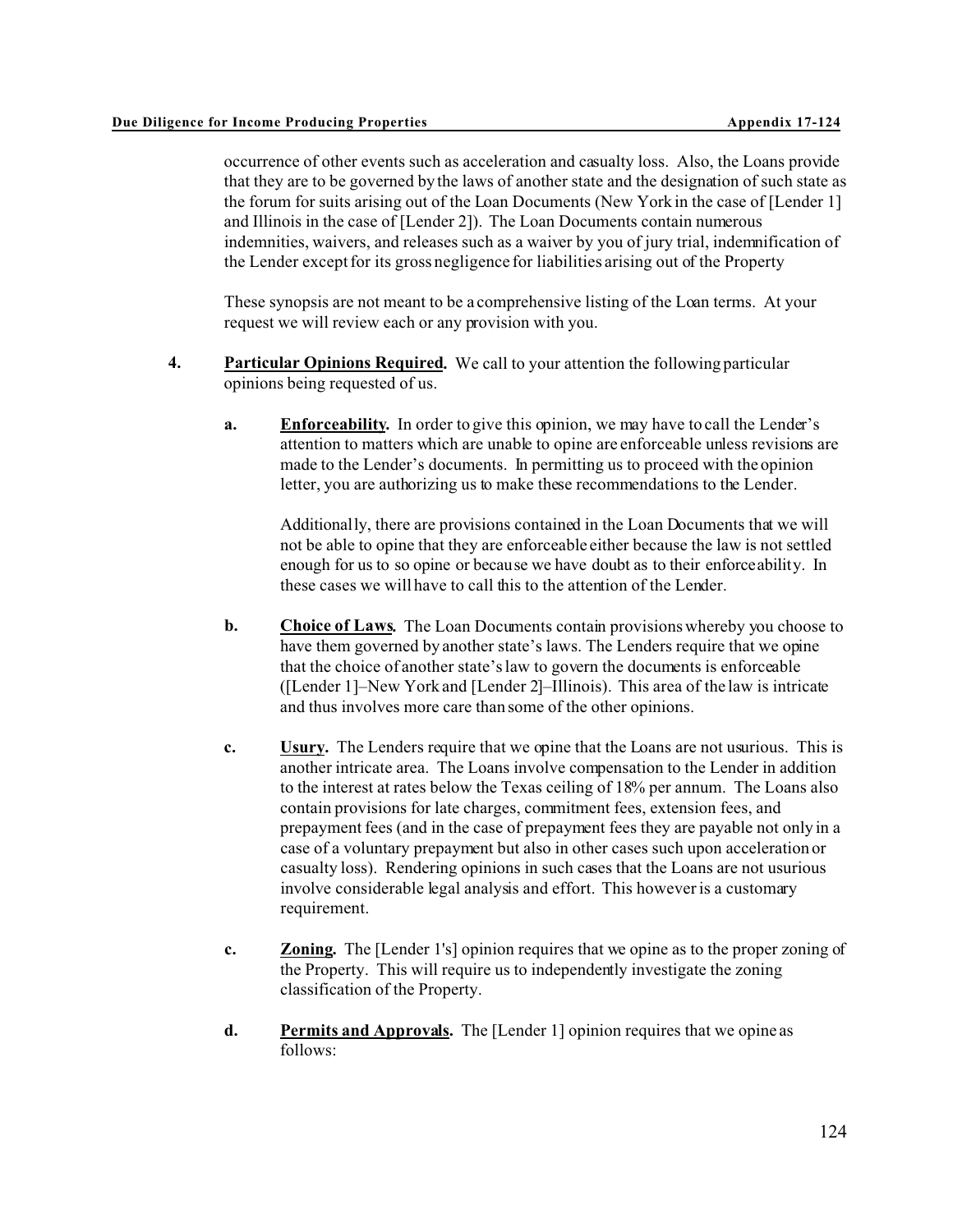"*To the best of our knowledge*, all permits and approvals that are required for the construction, use and occupancy of the Property have been duly and validly issued by the Governmental Authorities or persons having jurisdiction or rights with respect thereto, are in full force and effect, and are not subject to any appeal, any applicable period for appealing such actions have expired. In connection with our representation of the Borrower ,the General Partner and the Joinder Parties, nothing came to our attention that would lead us to believe that the Property does not comply with all laws, ordinances, rules, regulations, covenants and restrictions affecting the construction, occupancy, use and operation thereof."

Although this opinion is based on our knowledge, it is based "on the best of our knowledge" which implies a degree of due diligence and care. We will need to visit with the Lender's counsel to determine what level of inquiry the Lender is requiring. We will not be able to give an opinion that the Property in fact complies with all laws as this would involve an extraordinary effort on our part as well as professional judgments by third party professionals such as architects and engineers.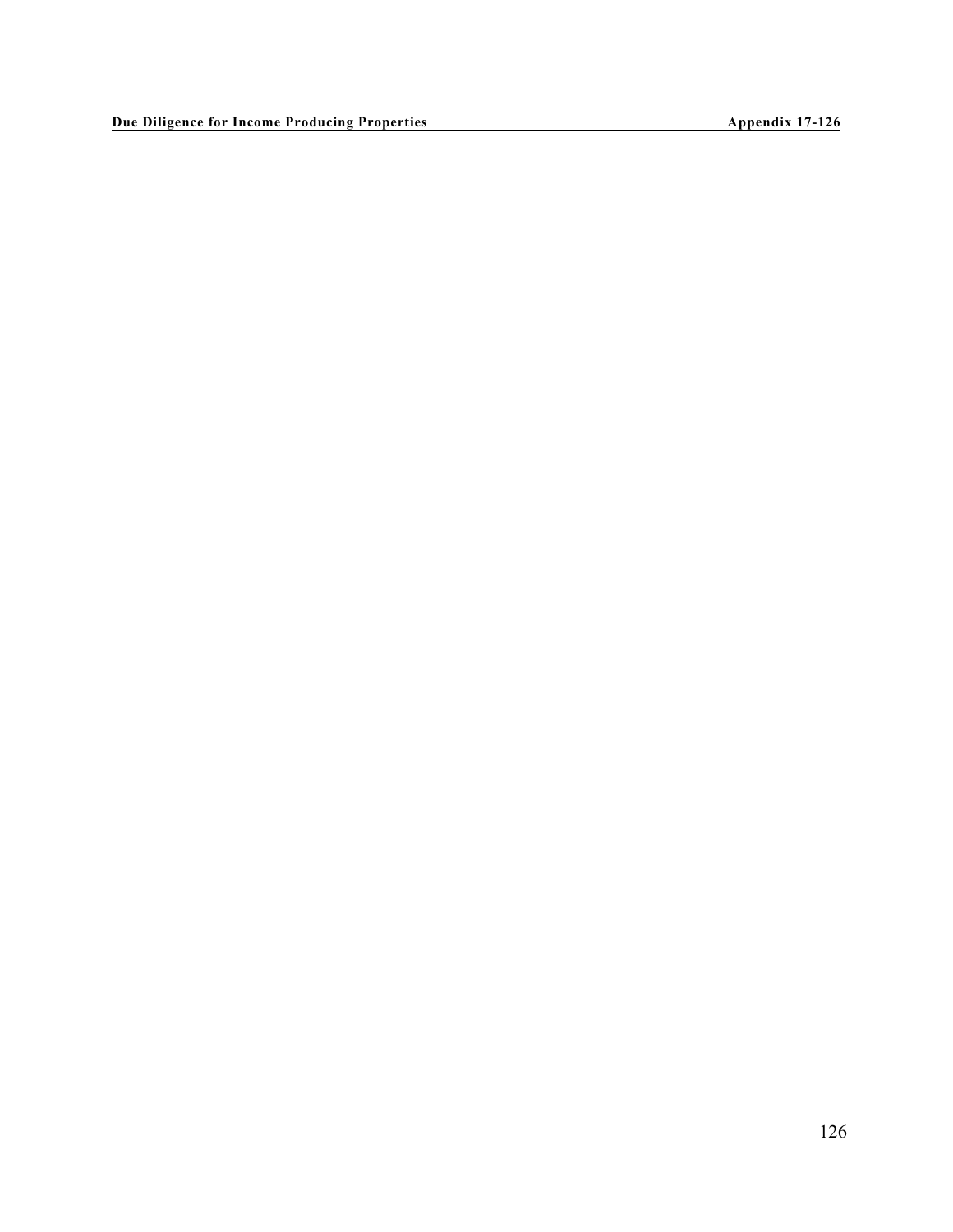- **(3) Mortgage in Sufficient Form to Create Lien and in Recordable Form.**  $\lceil$ §2(c)(ii)].
- **(4) Assignment of Leases is in Form Sufficient to Create Valid Assignment of and Lien on Leases and Rents and in Recordable Form.**  $\lceil$ §2(c)(iii)].
- **(5) Financing Statement When Recorded in x shall perfect a security interest in Personal Property.** [§2(c)(iv)].
- **(6) Loan Documents contain customary and enforceable provisions such as to render rights and remedies of the holder thereof adequate for the realization against the Property including realization by judicial or non-judicial foreclosure.** [§2(c)(v)].
- **(7) No exemption available to Borrower which would interfere with such right of foreclosure except as provided in §4(a) and 4(b) below.**  $\lceil \frac{8}{2}(c)(v) \rceil$ .
- **d. Joinder–Valid, Binding and Enforceable.** [§2(d)].
- **e. No Usury.**  $[\$2(e)]$ .
- **f. No Proceedings.**  $[\frac{82(f)}{f}]$ . No knowledge of any legal or administrative proceedings threatened against Borrower....or Property.
- **g. Permits and Approvals.** [§2(g)]. Best of knowledge, all permits and approvals that are required for the construction, use and occupancy of the Property
	- (1) have been duly and validly issued by Governmental Authority,
	- (2) are in full force and effect, and
	- (3) are not subject to any appeal, any applicable period for appealing such actions have expired.
- **h. Permits and Approvals.**  $[\S2(g)]$ . Nothing has come to our attention that would lead us to believe that the Property does not comply with all law, ordinances, rules, regulations, covenants and restrictions affecting the construction , occupancy, use and operation thereof.
- **i. No Conflict.**  $[\S2(h)]$ .
	- **(1) Constituent Documents and Other Relevant Document and Law.**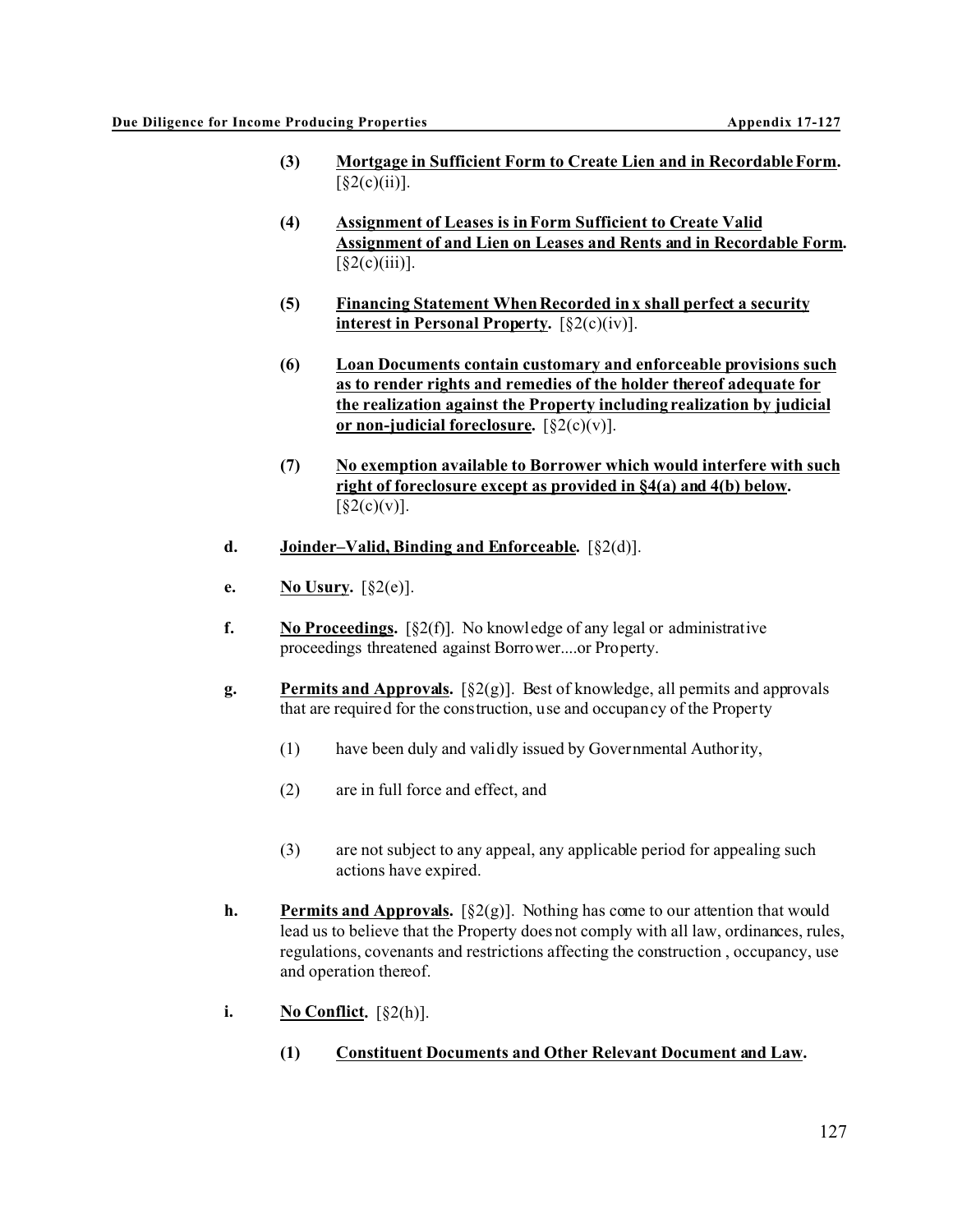- (a) There is no provision in any Constituent Documents that would impair the power of the Borrower ... to enter into and carry out the undertakings of the Loan Documents.
- (b) To our knowledge there is no provision of any mortgage, indenture, lease, agreement, license, permit, judgment, decree, order, statute, ordinance, rule or regulation to which Borrower ... or its assets is subject that would impair the power of the Borrower ... to enter into and carry out the undertakings of the Loan Documents.
- **(2) Applicable Laws.** Loan Documents do not violate, conflict with, result in the breach of, or constitute a default under any Applicable Laws.
- **j. Zoning.** [§2(i)].
	- **(1) Zoning Classification.** Property is presently zoned \_\_\_ according to Ordinance No.  $\qquad$ .
	- **(2) Zoning Contemplated by Loan Documents.** This zoning classification permits the use thereof for as contemplated by the Loan Documents.
- **3. Assumptions.** [§ 3].
	- **a. No Outside Agreements.** [§ 3(a)].
	- **b. Genuineness, Authenticity and Conformity.** [§ 3(b)].
	- **c. Lender's Authority.** [§3(c)].
	- **d. Capacity.**  $[\S 3(d)]$ .
	- **e. Title.** [§ 3(e)].
	- **f. Descriptions.** [§3(f)].
	- **g. Fraud.** [§3(g)].
	- **h. Conduct.** [§ 3(h)].
	- **i. Future Actions.** [§ 3(i)].
- **4. Qualifications.** Qualifications for
	- **a. Specified Laws.** [§4(a)]. The following:
		- **(1) Principles of Equity.**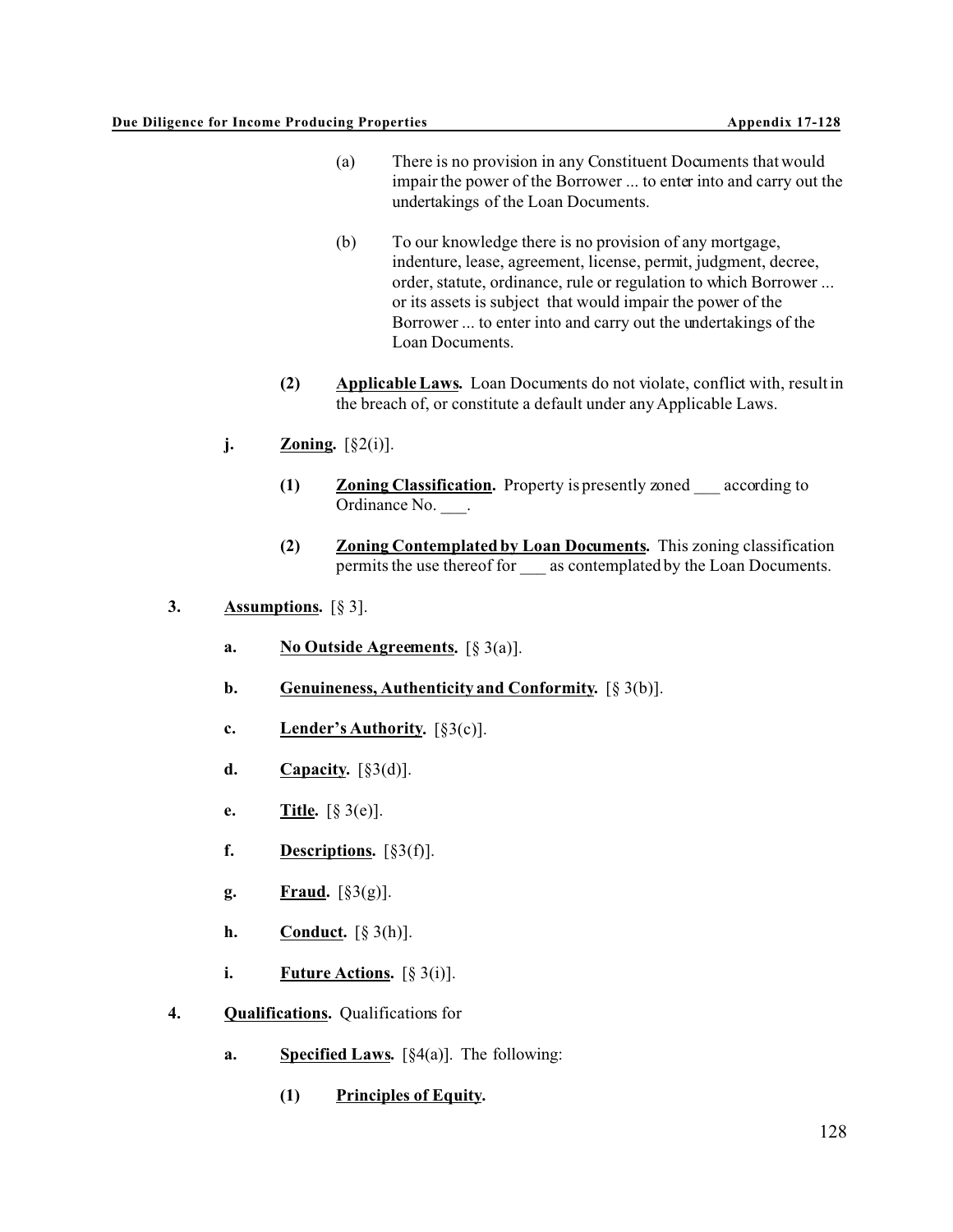#### **(2) Bankruptcy, Etc.**

- **b. General Laws.** [§4(b)]. Enforceability of certain of the remedial, waiver and other provisions of the Loan Documents and Joinders may be limited by Applicable Laws in addition to "Specified Laws", however, such Additional Laws do not in our opinion substantially interfere with the realization of the benefits expressed in the Loan Documents except for the economic consequences of any procedural delay which may result from such laws.
- **5. Limitations.** Subject to following:
	- **a. No Title Opinion.** [§5(a)].
	- **b. Licensed only in Texas.** [§5(b)].
	- **c. Subsequent Events.** [§5(c)].
	- **d. Captions.** [§5(d)].
	- **e. Restriction on Use.** [§5(e)].
- **6. Definitions.** Definitions for
	- **a. Applicable Laws.** [§6(a)].
	- **b. Constituent Documents.** [§6(b)].
	- **c. Contract.**  $[\S6(c)]$ .
	- **d. Knowledge.** [§6(d)].
		- (1) Current actual knowledge of lawyers who are participating in drafting opinion letter and in handling transaction.
		- (2) Not include constructive knowledge or inquiry knowledge, except, lawyers drafting opinion letter confirm that they have
			- (a) made inquiry of the representatives of the Borrower as to the relevant facts concerning this opinion and received answers, and
			- (b) made further inquiry if any of the alleged facts were suspect, either on their face or on the basis of other facts known to such lawyer were open to question.
		- (3) Lawyer drafting opinion letter has
			- (a) made a reasonable examination of his por her files and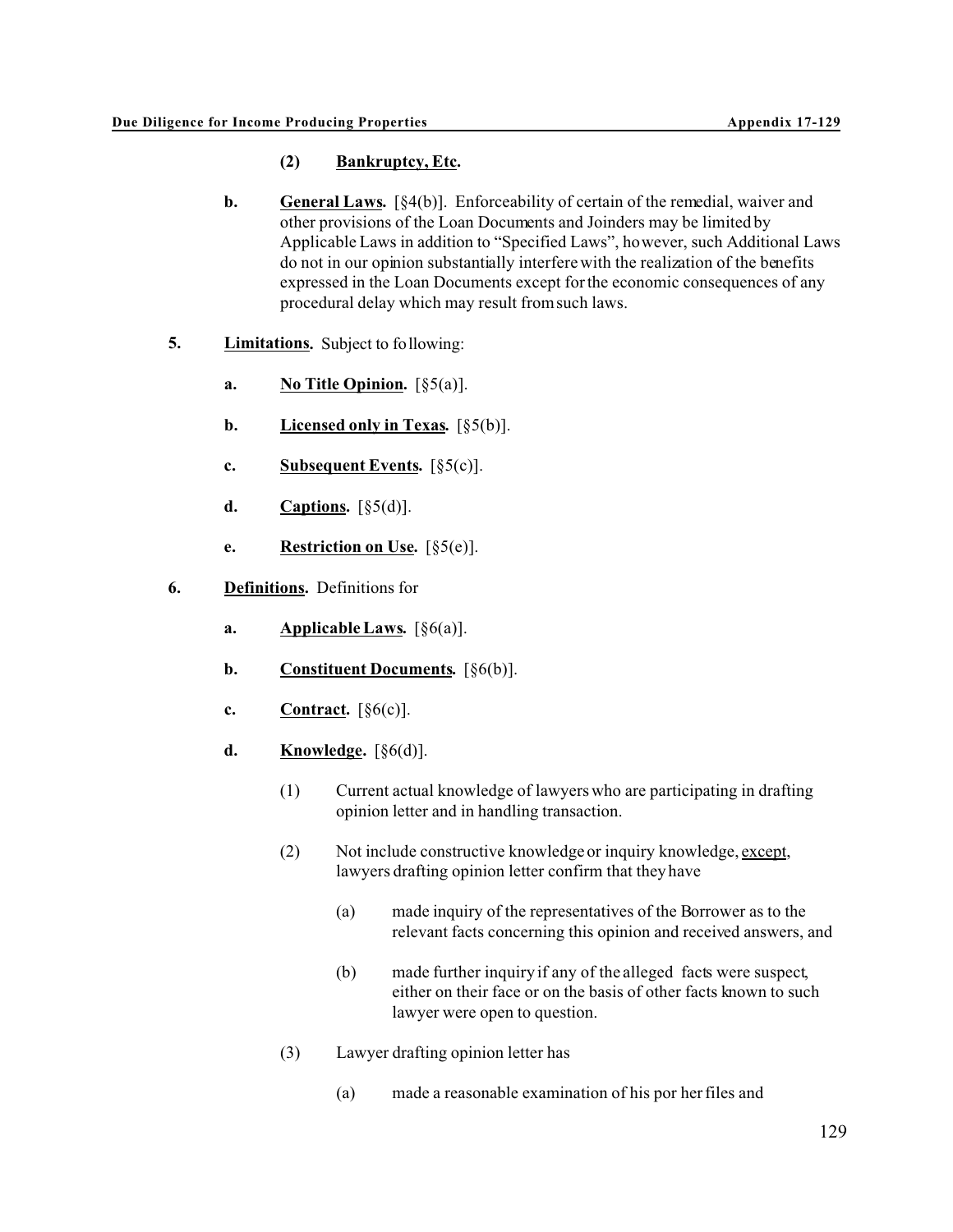- (b) made a reasonable inquiry of other members of the firm if ....
- **e. Governmental Authority.** [§6(e)].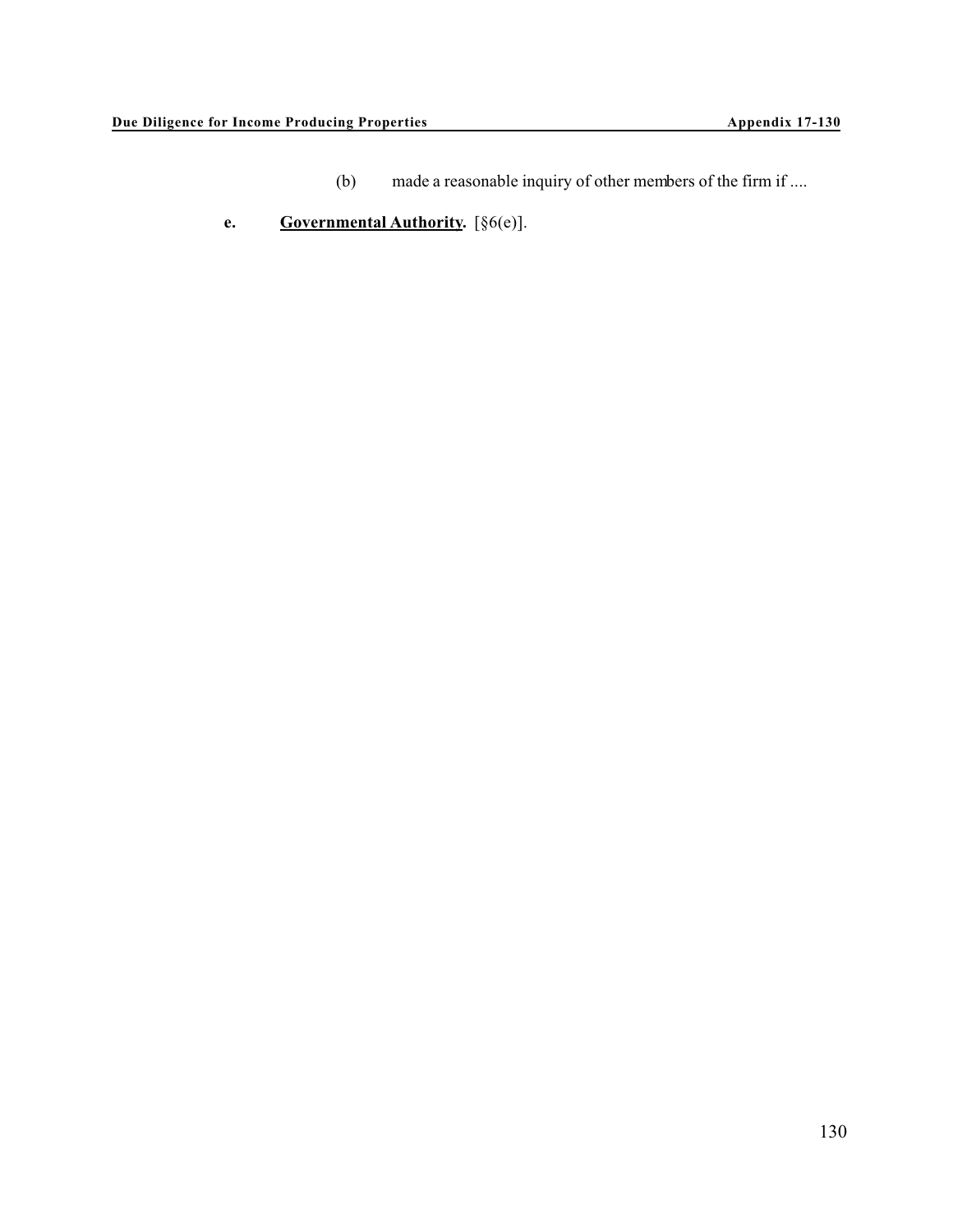Opinion Letter Format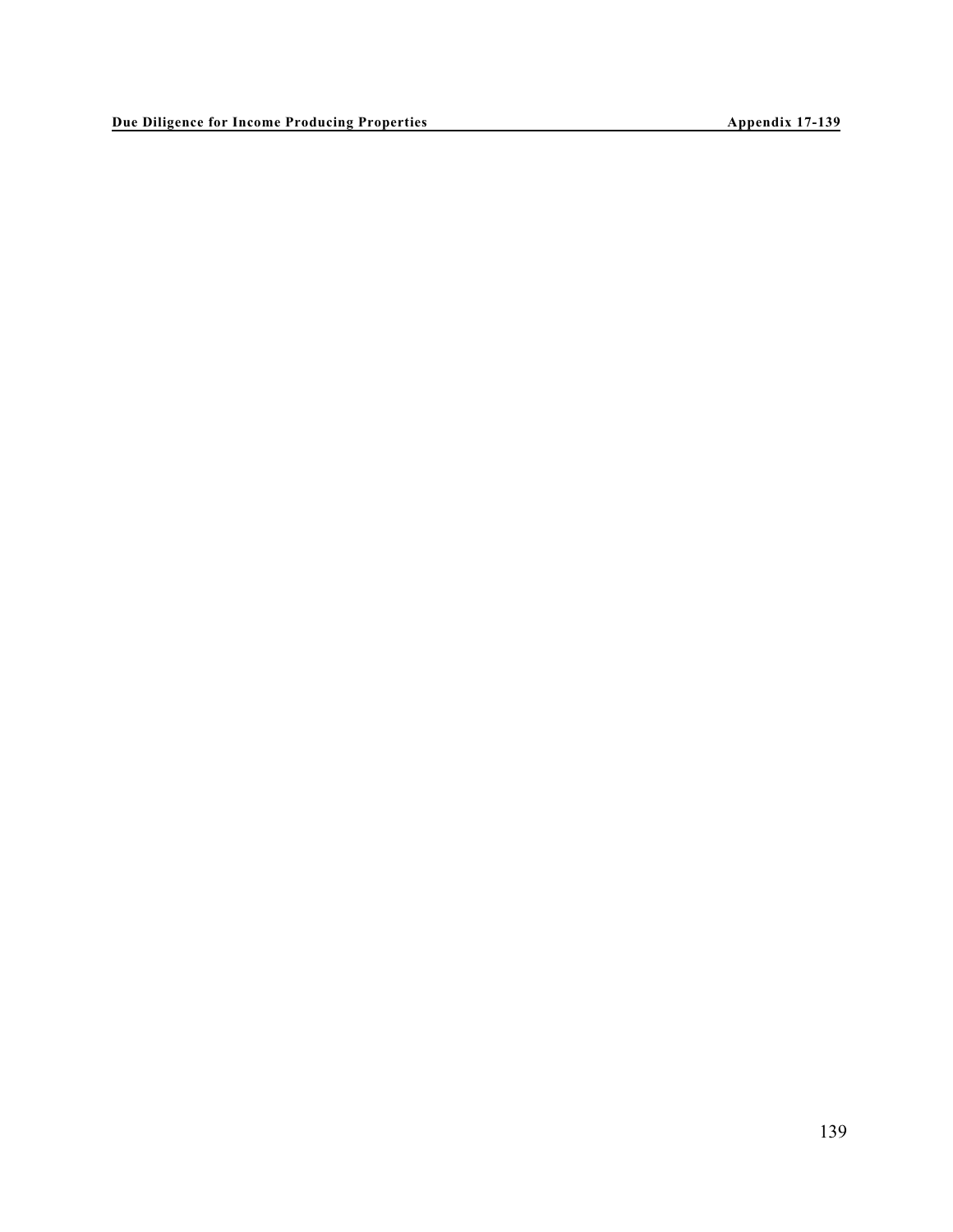# **(2) Exit Fee.**

- (a)  $[LA § 2.3(b) Terms of Payment-Maturity, p. 5]. Due upon$ acceleration for any reason.
- (b)  $[LA § 2.3(b) Terms of Payment-Maturity, p. 5]. Due upon$ maturity if not converted to Permanent Loan with [Lender 1].
- **(3) Casualty Loss or Condemnation.** [LA § 2.3(b) Terms of Payment-Prepayment, p. 6].

No prepayment premium due if prepaid due to casualty loss or condemnation.

**(4) Prepayment Premium.** [LA § 2.3(b) Terms of Payment-Prepayment, p. 6].

May prepay in whole but not in part upon payment of amounts due under §2.3(b) (presumably the Exit Fee) upon 30 days' notice, otherwise no prepayment premium due.

**3. Absolute Assignment of Rents.** [Mtge. Art. 5 Assignment of Rents and Leases, p. 11]. [Assignment of Leases and Rents].

*Note: Assigns both Rents and Leases.*

**4. Venue Selection.** Does not contain this provision.

# **5. Specific Laws.**

### **a. Texas Report.**

*Note: Insert the Specific Laws qualifications of the Texas Report.* 

# **6. Due Diligence.**

**a. Certificate of Principals.** Lender has required that our knowledge-based opinions be based on inquiry of the Client as to facts pertinent to give our opinion.

### *Need: Prepare certificate as to Client's knowledge.*

**b. Zoning.** Opinion is to the effect that the zoning of the Property is the zoning contemplated by the loan documents.

# *Need: Requested Zoning letter from city.*

**c. Permits.** The opinion is "to the best of our knowledge...."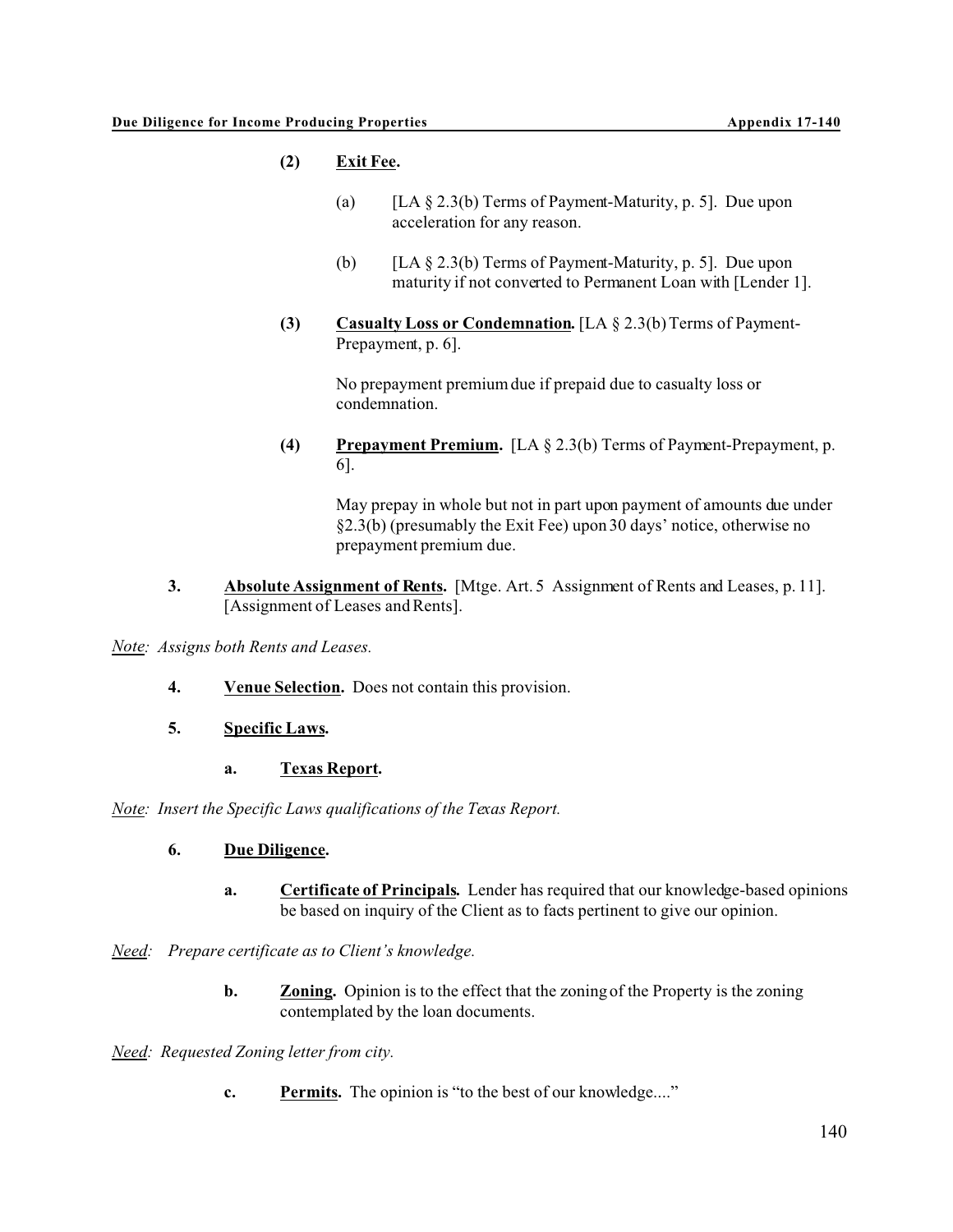*Need: Requested client to furnish us copy of all permits in its records. Requested Seller to do so.*

**7. Liens.** [Mtge. 1.1 Definitions-Mortgaged Property, p. 1]. Broad definition of property: licenses, intangibles.

#### **a. UCC Qualifications.**

#### *Add: Add Report qualifications.*

### **8. Attorney if Fact.**

- **a. Casualty Loss.** [LA §3.1(d) Insurance-Adjustments, p. 9]. Lender appointed as attorney if fact to adjust claims.
- **b. General.** [Mtge. §8.4 Attorney-in-Fact, pp. 13-14].
- **c. Rents.** [Assgnmt. §8 Appointment, p. 3].

### **9. Lender Discretion.**

- **a. Condemnation.** [LA §3.3 Condemnation]. "sole discretion" to apply proceeds towards loan.
- **b. Acceleration if Bankruptcy of Joinder Party.** [LA §10.1, p. 25].
- **c. Waiver.** [LA §11.6 Approvals: Third Parties; Conditions, p. 28].

# **10. Indemnification.**

### **a. Environmental.**

[LA  $§4.4$  Allocation of Risks and Indemnity, p.p. 13-14]. Broad form with exclusion for Lender's gross negligence and willful misconduct.

[Hazardous Materials Indemnity Agreement, §3.1 Indemnity, pp. 2-3].

- **b. General.** [LA §8.10, p. 23]. Arising out of ownership, rents, ...
- **c. Cure Expenses.** [§10.3 Lender's Right to Perform the Obligation, pp. 24-25].
- **d. Claims Against the Trustee.** [Mtge. §7.1 Certain Rights, p. 12]. Borrower indemnifies Trustee and indemnity not reduced or impaired by principles of comparative or contributory negligence.
- **e. Assignment of Rents.** [Assgmt. §10 Indemnification, p. 3]. Excludes gross negligence or willful misconduct.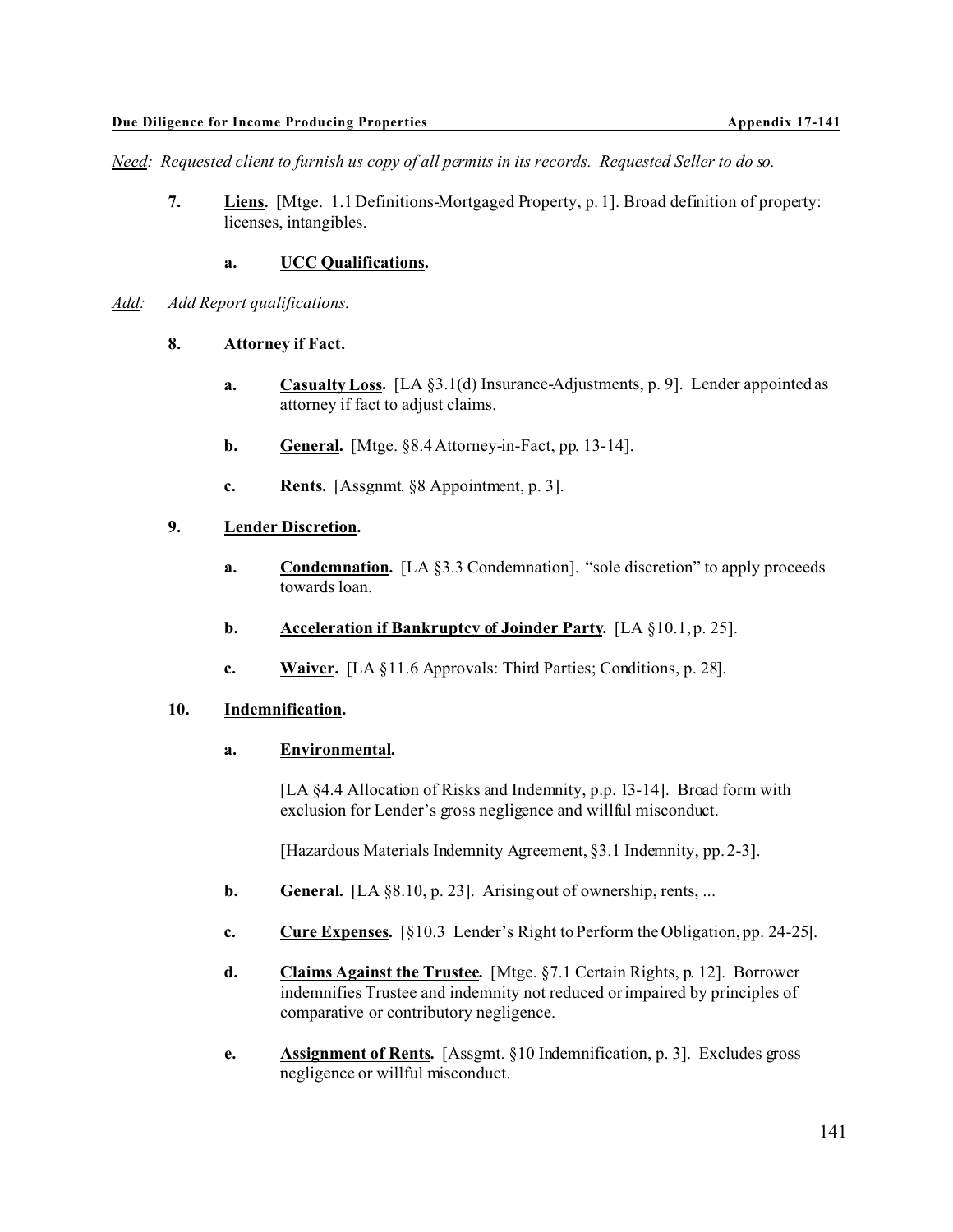*Note: Does not comply with the fair notice or express negligence doctrine.*

#### **11. Due On.**

- **a. Sale.** [LA §8.1 Due on Sale and Encumbrance; Transfers of Interest, p. 21]. [Mtge. §3.9 Transfer or Encumbrance of Mortgaged Property, pp. 4-5]. Not to be unreasonably withheld provided ....
- **b. Existence.** [LA §8.6 Legal Existence, Name, Etc., p. 22].
- **12. Usury Savings Clause.** [LA §11.3 Limitation on Interest, pp. 27-28]. [Mtge. §8.1 Limitation on Interest, p. 13].

#### **13. Waivers.**

- **a. Course of Dealings.** [LA §11.12 Waivers, p. 29]. No course of dealings, delay in exercising rights constitutes a waiver.
- **b. Jury Trial.** [LA  $\S$  11.20 Waiver of Jury Trial, p. 31]. [J  $\S$ 2(e)]. [HMIA  $\S$  17, p. 7].

*Note: Assignment of Leases and Rents does not contain a waiver of jury trial.*

*Note: Jury trial waiver in Joinder is not in all caps or conspicuous.*

- **c. Punitive or Consequential Damages.** [LA §11.21 Waiver of Punitive or Consequential Damages, p. 31].
- **d. Statute of Limitations.** [J §1(f) Waivers, p. 1].
- **e. Waiver of Redemption, Notice and Marshaling of Assets.** [§4.5, p. 9].
- **f. No Mortgagee In Possession.** [Mtge. §4.10 No Mortgagee in Possession, p. 10].
- **g. Claims Against the Trustee.** [Mtge. §7.1 Certain Rights, p. 12]. Borrower indemnifies Trustee and indemnity not reduced or impaired by principles of comparative or contributory negligence.
- **h. Stay, Moratorium and Similar Rights.** [Mtge. § 8.1 Waiver of Stay, Moratorium and Similar Rights, p. 14].

*Note: Other than the Jury waiver in the LA, the other waivers do not comply with the fair notice or the express negligence doctrine.*

- **14. Limitation of Liabilities.** [LA §12.1 Limitation on Liability, pp. 31-32].
- **15. Limitation on Liability of Lender.** [LA §12.2 Limitation on Liability of Lender's Officers, Employees, etc., p. 32].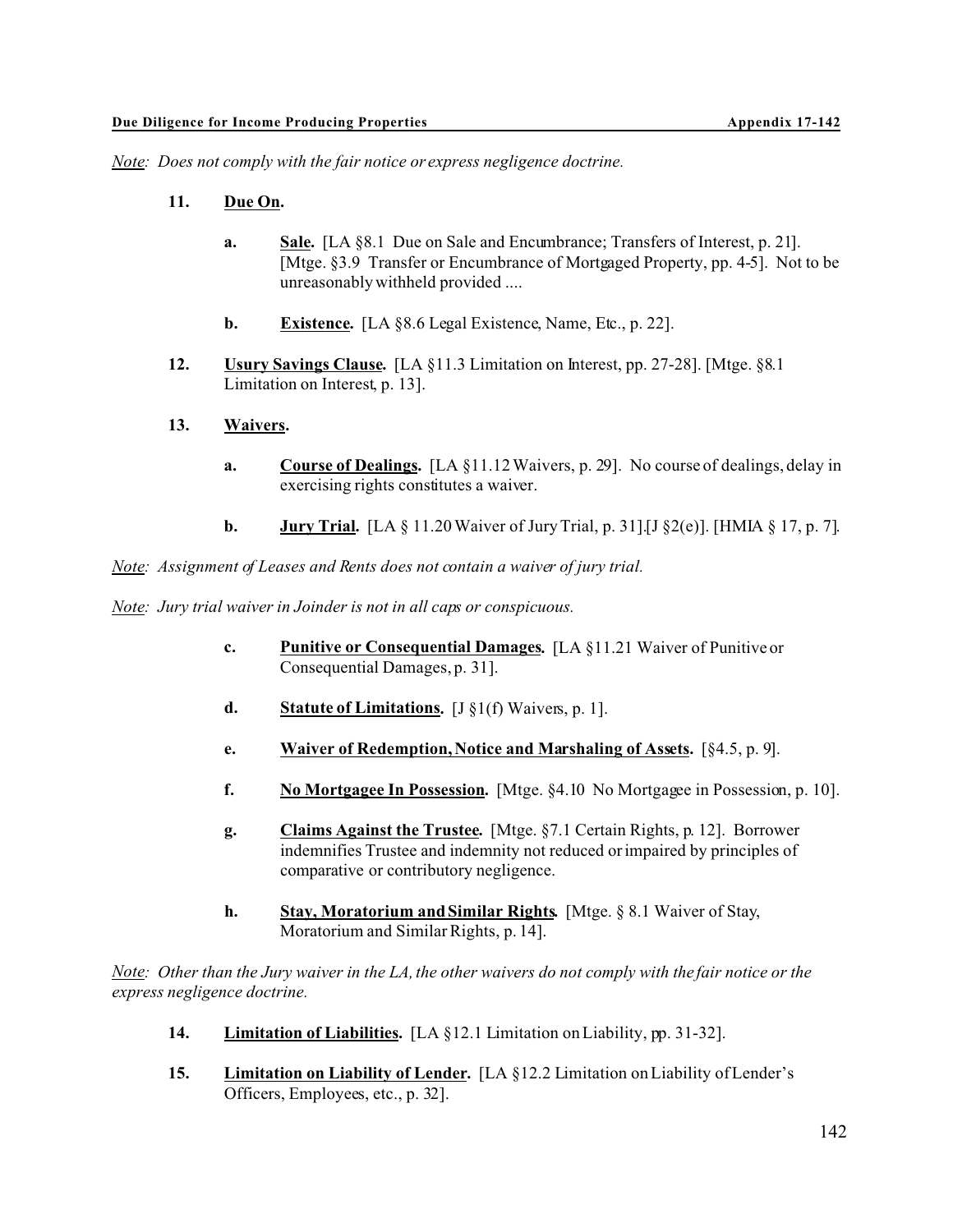**16. Receiver.** [§4.1(e) Remedies-Receiver, p. 8]. Obtain without notice or adequacy of the Mortgaged Property.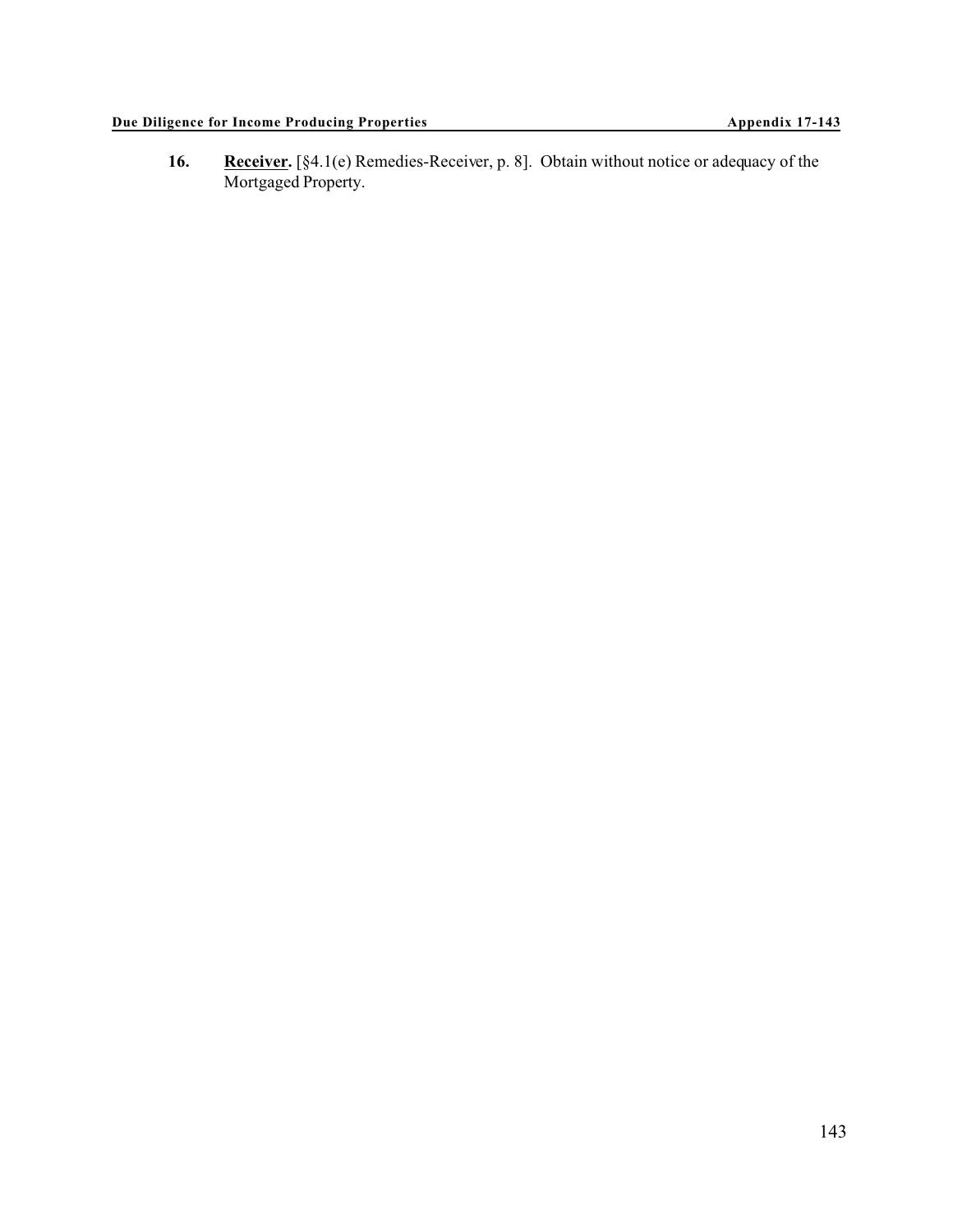#### **ZONING OPINION LETTER FORMAT**

[date]

| Re:                                   | Mortgage Loan to                                                            |                          |
|---------------------------------------|-----------------------------------------------------------------------------|--------------------------|
| Ladies and Gentlemen:                 |                                                                             |                          |
| We have acted as [special] counsel to | $\mathbf{a}$                                                                | ("Borrower")             |
| ") [and                               |                                                                             | , the general partner in |
|                                       | <b>Borrower (the "General Partner"), in connection with that certain \$</b> | mortgage loan from       |
|                                       | evidenced by the documents described below. In addition, we have acted      |                          |
| as [special] counsel to               | (herein collectively referred to as (the "Indemnitors").                    |                          |

For purposes of rendering this opinion, we have examined the zoning ordinances of the City of and County of \_\_\_\_\_\_\_\_, \_\_\_\_\_\_\_\_\_\_\_, and conducted such investigations and inquiries as we deem appropriate with local zoning authorities.

Based upon the zoning ordinances currently in effect and our investigation of the uses and improvements upon the Project, known as, located on the real property described on Exhibit A attached hereto and incorporated herein by reference for all purposes, we render the opinions as follows:

- 1. Current Zoning. The Land on which the Project is constructed is zoned and is subject only to the use restrictions generallyapplicable to that classification which are contained in the Zoning Ordinance.
- 2. Conformance with Current Zoning Requirements. Based on the materials available from the City of \_\_\_\_\_\_\_\_\_and County of \_\_\_\_\_\_\_\_\_, \_\_\_\_\_\_\_, the survey of the property, and such other information as we deem necessary or appropriate, we have no reason to believe that either the use of the Property or the improvements thereon are nonconforming.
- 3. Right to Rebuild following Casualty. In the event of casualty, the Project may be rebuilt substantially in its current form (i.e., no loss of square footage, same building footprint) upon satisfaction of the following conditions and/or the limitations [**INSERT specific requirements concerning resumption of constructionactivityor completion, compliance with new building codes, zoning or subdivision requirements (such as buffering, setbacks, parking, landscaping, impact-related development fees and processing requirements):**

**\_\_\_\_\_\_\_\_\_\_\_\_\_\_\_\_\_\_\_\_\_\_\_\_\_\_\_\_\_\_\_\_\_\_\_\_\_\_\_\_\_\_\_\_\_\_\_\_\_\_\_\_\_\_\_\_\_\_\_\_\_\_\_\_\_\_\_\_\_ \_\_\_\_\_\_\_\_\_\_\_\_\_\_\_\_\_\_\_\_\_\_\_\_\_\_\_\_\_\_\_\_\_\_\_\_\_\_\_\_\_\_\_\_\_\_\_\_\_\_\_\_\_\_\_\_\_\_\_\_\_\_\_\_\_\_\_\_\_\_ \_\_\_\_\_\_\_\_\_\_\_\_\_\_\_\_\_\_\_\_\_\_\_\_\_\_\_\_\_\_\_\_\_\_\_\_\_\_\_\_\_\_\_\_\_\_\_\_\_\_\_\_\_\_\_\_\_\_\_\_\_\_\_\_\_\_\_\_.**

<sup>4.</sup> No Further Approvals or Licenses Required. The current use of the Project by its present owners for [**a** \_\_\_\_\_\_ **square foot retail center] [a \_\_\_\_\_\_ unit apartment complex]** is a permitted use under the Zoning Ordinance without the necessity of any rezoning, special exceptions, use permit, variance or other approval. We are not aware of any other permit or license required by the City of \_\_\_\_\_\_\_\_\_or County of \_\_\_\_\_\_\_\_, \_\_\_\_\_\_\_\_\_ that a purchaser must obtain before it may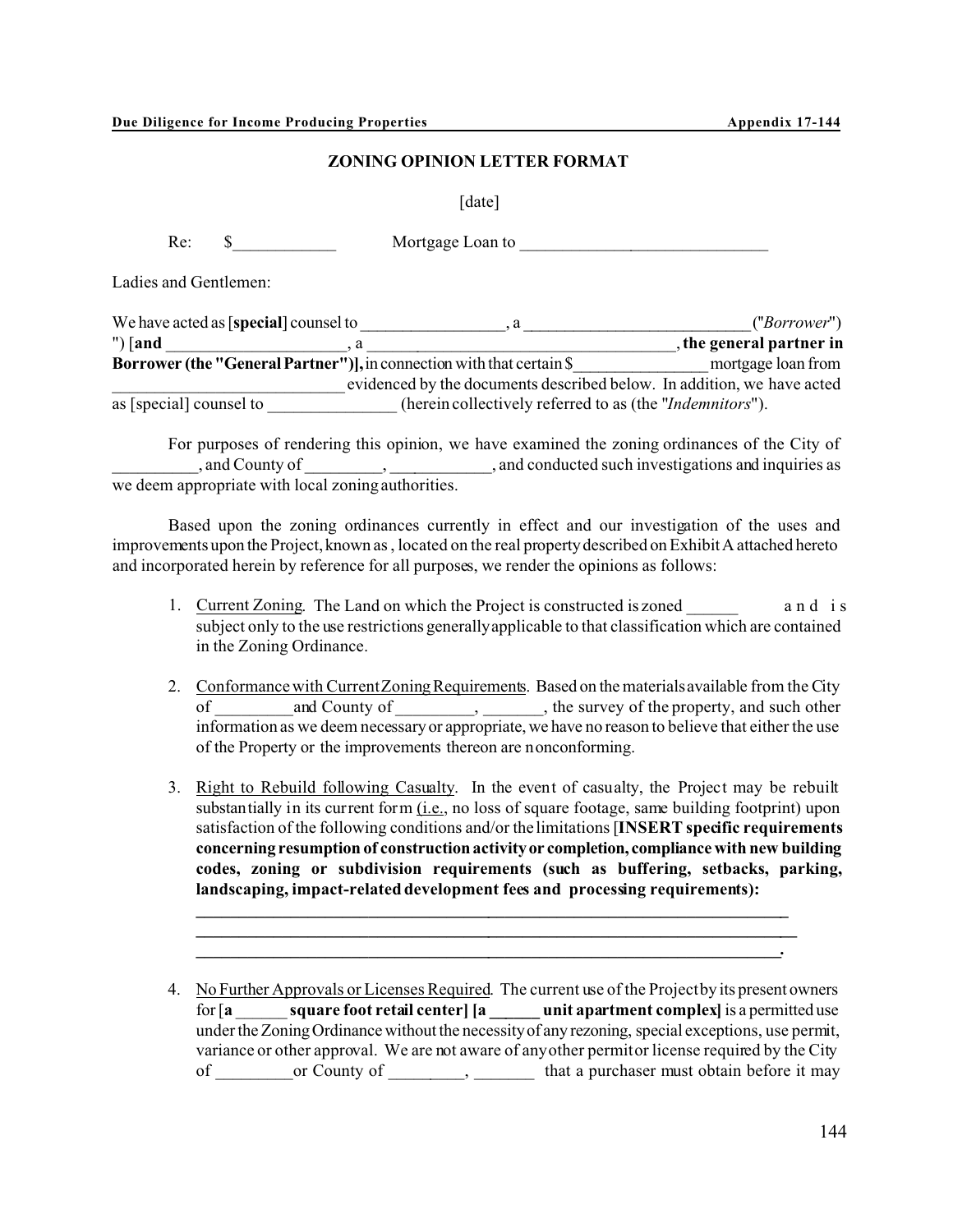acquire the Project or before the Project may *continue to* be used in the manner in which it is presently being used.

- 5. Compliance with Subdivision Regulations. The Project complies with, or is otherwise exempt from, applicable subdivision regulations.
- 6. No Applications Pending. To our knowledge, no application for rezoning of the Project, or for a special or conditional use permit or variance in connection with the Project, is now pending. No proceeding to challenge the zoning, or other governmental approval or use of the Project is pending, or, to the best of our knowledge, overtly threatened.
- 7. Certificates of Occupancy Issued. A valid final certificate of occupancy in the name of has been issued and is now outstanding for the Project. It is not necessary for a new purchaser ofthe Property to obtain either a new certificate of occupancy or an amendmentto the existing certificate of occupancy in order to own, use and occupy the Project in the manner in which it is presently being used by the current owners and their tenants.
- 8. No Violations, All Development-Related Fees Paid. We are unaware of (1) the existence of any violations or alleged violations of any zoning, subdivision, building or similar ordinances or regulations applicable to the Project within the past three years, or (any enforcement proceedings against the Project that are pending or contemplated. All fees required to have been paid in connection with the development and use of the Project, including any impact-related fees, have been paid, and no such fees which would have applicability to the Project are otherwise pending or contemplated.
- 9. No Rent Control. The Project is not subject to any rent control regulations.
- 10. Compliance with Set Back Regulations. The Project complies with all applicable setback requirements.
- 11. Compliance with Parking Regulations.
	- (a) There exist regular parking spaces and handicapped parking spaces on the subject property.
	- (b) The zoning ordinance of the subject property have regular parking spaces and handicapped parking spaces, calculated as follows: [provide basis for calculation]
	- (c) The subject property meets the current parking requirements set forth in the zoning ordinance of \_\_\_\_\_\_\_\_\_\_\_\_\_\_\_\_\_.

[Include a similar tab for loading areas if necessary.]

12. Compliance with Floor Area Ratio Requirements.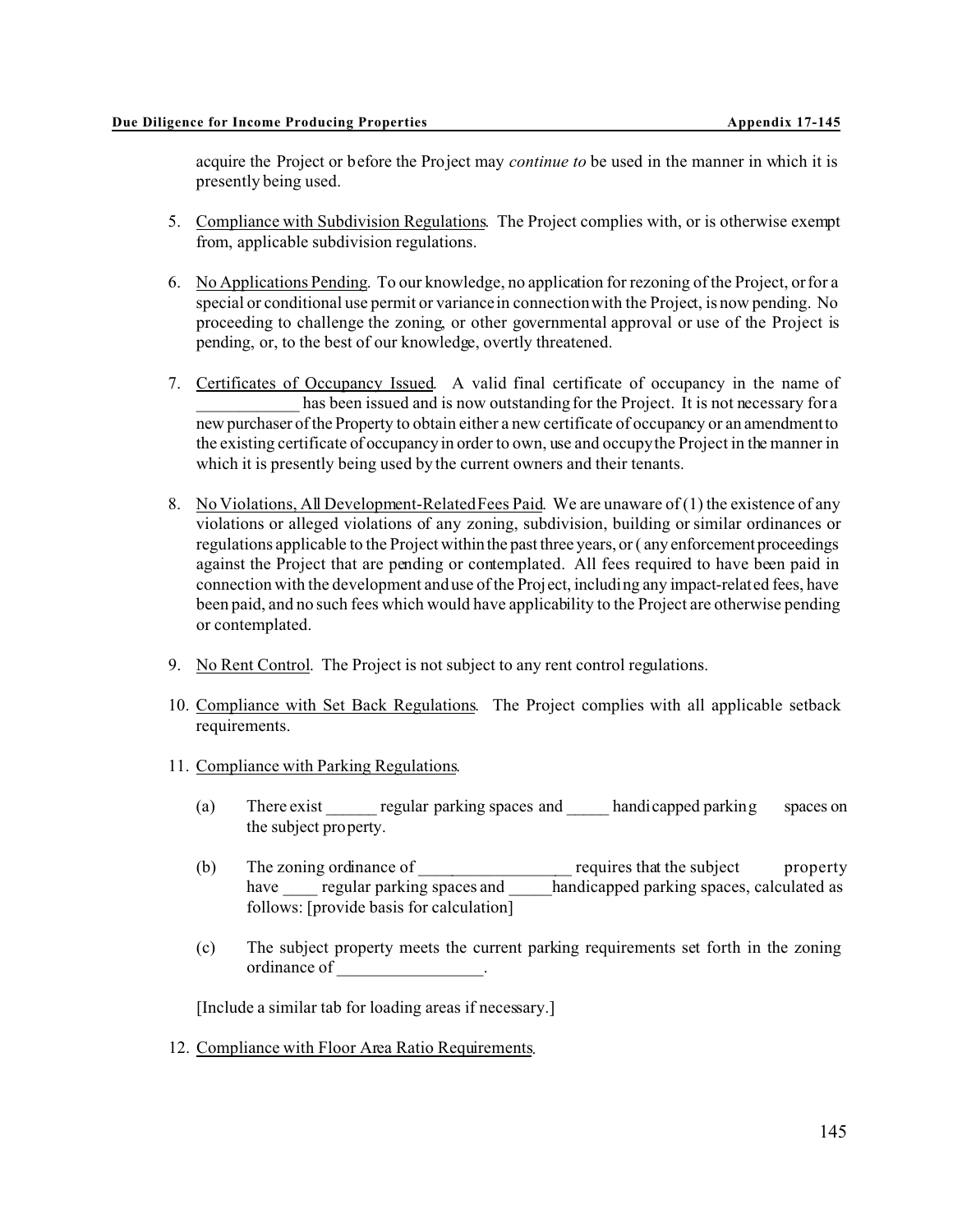- (a) The floor area ofthe subject property, calculated in conformance with the zoningordinance of , is square feet.
- (b) The land area of the subject property is square feet.
- (c) The floor-area ratio of the subject property, calculated in conformance with the zoning ordinance of \_\_\_\_\_\_\_\_\_\_\_\_\_\_, is \_\_\_\_\_\_\_\_\_\_\_\_\_.
- (d) The subject property [meets]/[does not meet] the floor area ratio requirements set forth in the zoning ordinance of  $\blacksquare$

13. For your information, we have attached the following information [**choose as applicable]:**

Sections of the applicable zoning ordinance or development code pertaining to (i) the zoning districts affecting the Project, including any applicable overlay districts; (ii) parking requirements; (iii) nonconforming uses or improvements, and any limitson rebuilding the  $improvements following causality; and (iv) such other matters as we have deemed material$ to your inquiry;

- Zoning section sheet or tax map indicating the zoning classification for the Property;
- Information on property-specific zoning or other land use approvals, including staff reports, adopted ordinances, applicable development conditions or other agreements affecting the use and development of the Property;
- \_\_\_\_ Approved site plan for the Project, evidencing approval by the applicable zoning enforcement official; and
- Certificates of occupancy (or equivalent evidence) pertaining to the Project.

This opinion letter shall not be relied upon by any party other than Lender, any assignee of Lender, Borrower, their respective successors and/or assigns, and their respective legal counsel.

Sincerely yours,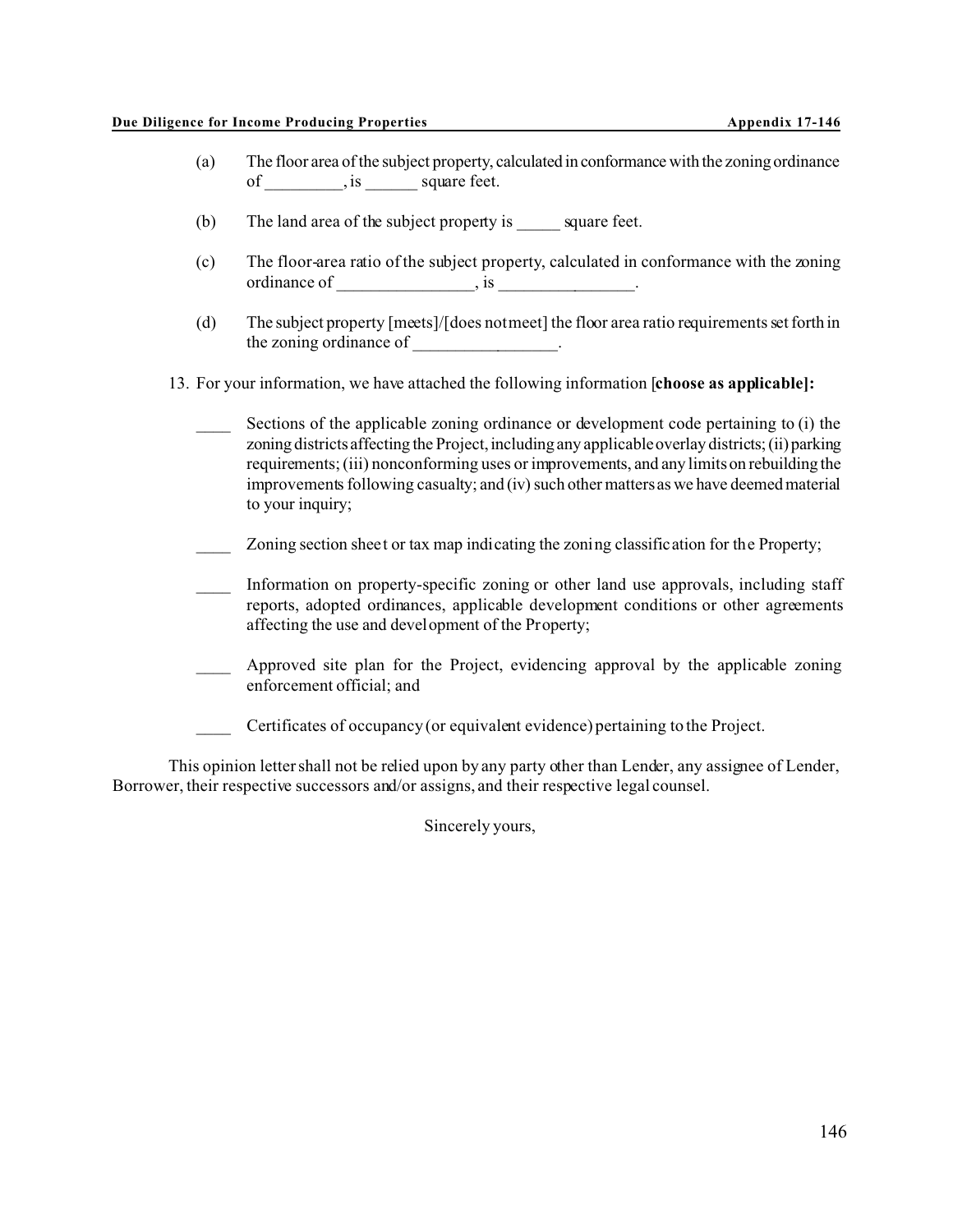| WILLIAM H. LOCKE, JR.<br>BOARD CERTIFIED REAL ESTATE LAW<br>COMMERCIAL, RESIDENTIAL AND FARM AND RANCH<br>TEXAS BOARD OF LEGAL SPECIALIZATION |                       |                                                                                                 |  |
|-----------------------------------------------------------------------------------------------------------------------------------------------|-----------------------|-------------------------------------------------------------------------------------------------|--|
| WRITER'S DIRECT NUM BER:<br>$(512)$ 480-5736                                                                                                  |                       |                                                                                                 |  |
| E-MAIL AD DRESS:<br>blocke@gdhm.com                                                                                                           |                       |                                                                                                 |  |
|                                                                                                                                               |                       | $\begin{array}{c} \begin{array}{c} \text{\color{red}{\large \bf 2000}} \end{array} \end{array}$ |  |
| Ms.                                                                                                                                           |                       | Federal Express- Non-Contract Delivery                                                          |  |
| <b>Escrow Agent</b><br>Title Company                                                                                                          |                       |                                                                                                 |  |
| Road Road                                                                                                                                     |                       |                                                                                                 |  |
| Austin, Texas 787                                                                                                                             |                       |                                                                                                 |  |
|                                                                                                                                               | Mr. Seller's Attorney |                                                                                                 |  |
| $Texas$ 787                                                                                                                                   |                       |                                                                                                 |  |
| $\sqrt{Seller}$                                                                                                                               |                       |                                                                                                 |  |
| <u> 1989 - Johann Barn, amerikansk politiker (d. 1989)</u><br>the control of the control of the control of the control of the control of      |                       |                                                                                                 |  |
|                                                                                                                                               |                       |                                                                                                 |  |
|                                                                                                                                               |                       |                                                                                                 |  |

#### **Purchaser's Title Objections Letter**

| Re: |    | Sale of the property (the " <b>Property</b> ") described in or to be covered by the Contract for Sale |                |
|-----|----|-------------------------------------------------------------------------------------------------------|----------------|
|     |    | and Purchase of Real Property (the "Sales Contract") by                                               | (the "Seller") |
|     | to | (the " <b>Purchaser</b> ")                                                                            |                |
|     |    | Title Co. GF Number:                                                                                  |                |

Dear Ms. \_\_\_\_\_\_\_\_, Mr. \_\_\_\_\_\_\_\_\_:

A. **Our Client.** This Purchaser's Title Objections Letter is being sent both by overnight delivery. Our Firm is counsel for \_\_\_\_\_\_\_\_\_\_\_\_\_\_\_\_\_\_\_\_\_\_\_\_\_ ("**Purchaser**"), the buying entity which signed the Sales Contract as the Purchaser. This Letter does not amend, waive or override the written Sales Contract between Seller and Purchaser. The title objections made in this Letter may be amended, waived or overridden by us. The matters contained in this Letter does not waive or release Seller from its obligations on the Sales Contract.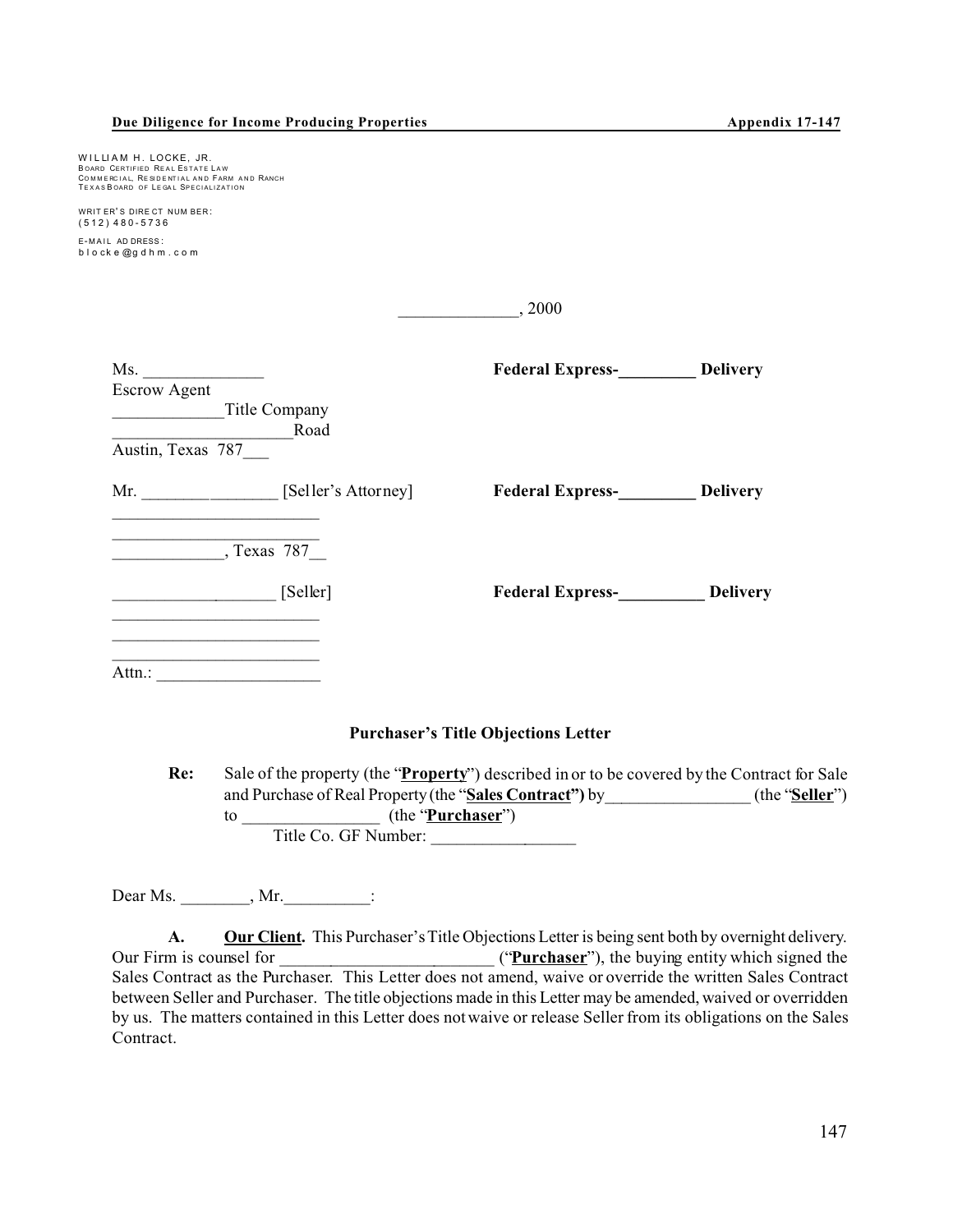**B. Enclosed.** Enclosed with this Letter is a copy of the Commitment for Title Insurance ("Title") Commitment") issued by \_\_\_\_\_\_\_\_\_\_ Title Company (the "Title Company") for \_\_\_\_\_\_\_\_\_\_\_\_\_ (the Title Underwriter") Effective Date \_\_\_\_\_\_\_, 2000 at \_\_\_\_\_\_\_ a.m., and Issued Dated \_\_\_\_\_\_\_\_, 2000 at \_\_\_\_\_\_\_\_\_\_\_\_\_\_, a.m., showing the record title holder to the Property as being in the Seller, subject to the matters set forth in Schedules A, B and C and the Terms and Conditions of the Title Commitment, and the Proposed Insured as being Purchaser.

**C. Title and Survey Objection Periods.** The Sales Contract providesin ¶\_\_ that the Purchaser is afforded until \_\_\_\_\_\_\_, \_\_\_\_\_\_\_\_\_\_\_\_, 2000 to object to the status of title reflected in the Title Commitment and in  $\llbracket$  until \_\_\_\_\_\_\_\_\_, \_\_\_\_\_\_\_\_, 2000 to object to the status of the Property reflected in the Survey.

**D. Survey**. The Purchaser has not yet received the Survey, but anticipates receiving it prior to \_\_\_\_\_\_\_, 2000. Purchaser reserves its right to object to any matter shown in the Title Commitment based on matters to be reflected by the Survey (*e.g.,* omission of property from the Title Commitment, the location of easements, set back lines, encroachments or the detection of boundary line conflicts) such that Purchaser may object to such matters prior to  $\qquad \qquad$ , 2000 as reflected on the Survey to be received prior to  $\qquad \qquad$ , 2000.

**E. Schedule A Objections.** The following objections are made to matters reflected in Schedule A to the Title Commitment:

**(1) Item 2.** It appears from Schedule B that there are various easements appurtenant to the Property and that Item 2 needs to also cover these appurtenant easements. Therefore, objection is raised to the failure to state in Item 2 "easement estate" as to any item that turns out to be an appurtenant easement to the Property.

# **(2) Item 4.**

**(a) Omitted Property**. Objection is raised to the omission from the Item 4 of any tract of land that Purchaser determines based on itsreview of the Survey that it thought it was purchasing that is not included within the description of the Property set out in Item 4. Specific objection is now raised for the failure of Item 4 to include as part of the Property being conveyed to Purchaser and insured by the Title Policy to be issued at closing to the property conveyed to \_\_\_\_\_\_\_\_\_, recorded in Volume \_\_\_, Page \_\_\_, \_\_\_\_\_\_ County Real Property Records.

**(b) Failure to Describe by Plat Reference**. Objection is raised to the description of the Property as being acreage tracts to the extent it is determined that the any of such acreage descriptions are actually platted lots.

**(c) Appurtenant Easements**. Objection israised to the omission from Item4 of any easement appurtenant to the Property, including the Items listed in Schedule B, as Items 9 and 9  $\alpha$ , for example if the instruments reflected in such items create reciprocal easements.

**F. Schedule B Objections.** Objection is raised to the inclusion of the following Items as exceptions:

**(1) Item 1, Item 9x:** Objection is raised to the following Items: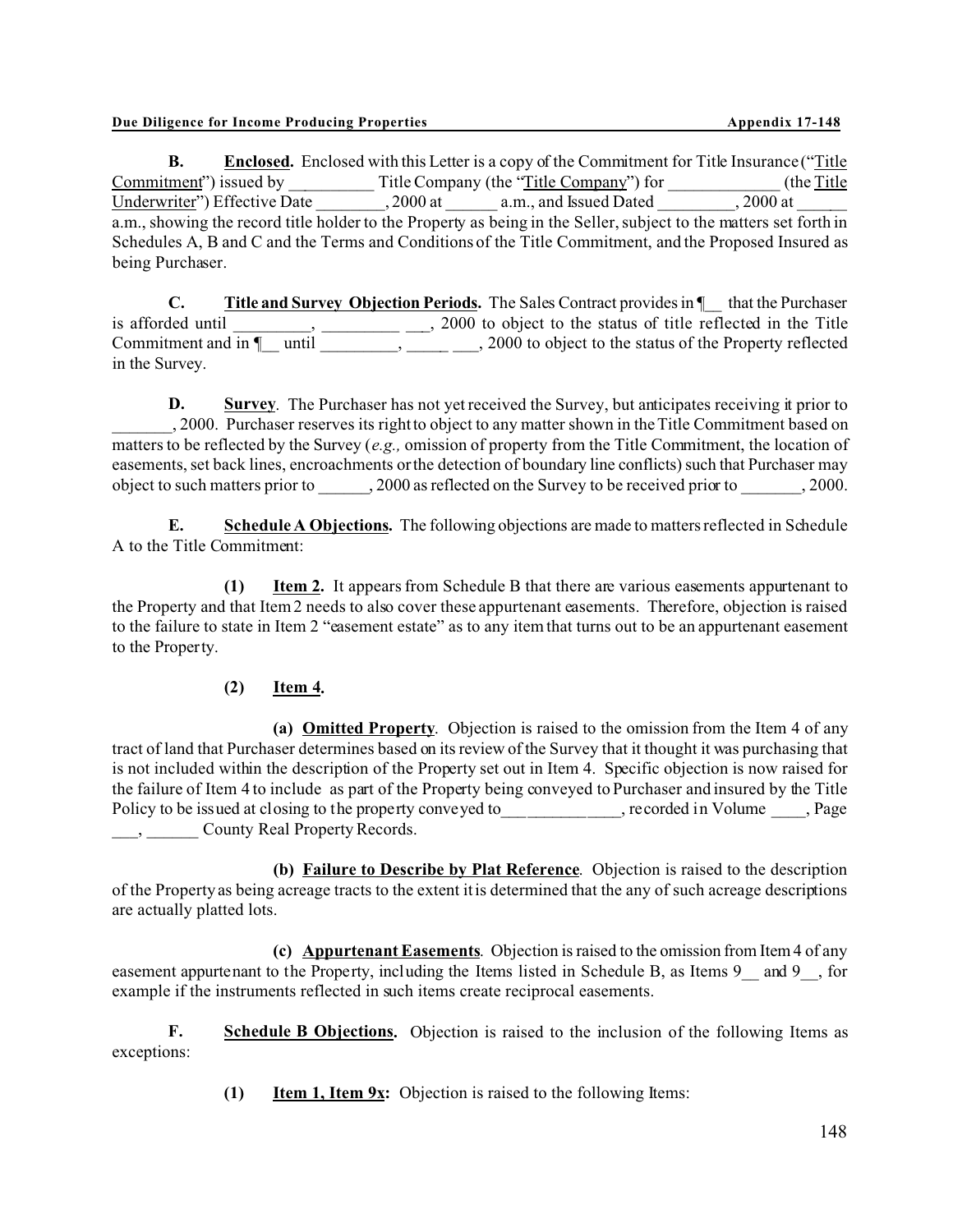**(a) Volume , Page** . This appears to be applicable to property other than the

Property.

**(b) Volume , Page** . This appears to be applicable to property other than the

Property.

**(2) Item 2 - Survey Exception.** Objection is raised/reserved to the inclusion of Item 2 as a general exception, and Purchaser requires that the Title Company review the Survey once it is prepared and list any specific items that it will carry forward into the Title Policy by virtue of the deletion of Item 2 (except for the non-deletable portion of this Item "shortages in area" which may not be deleted under title insurance rules).

**(3) Item 9x - Oil, Gas and Mineral Reservation.** Purchaser objects to the failure of the Title Commitment and Title Policy to contain express insurance as is permitted by Texas Title Insurance Rules expressly insuring that no use may be made of the surface of the Property by the owner of the mineral estate so reserved in the instrument listed as Item 9x.

**(4) Items not Limited by Designation in Schedule B as to the Tract Affected.** Objection is raised to the failure in Schedule B to designate as to the following Items which of the Tracts in Schedule A, Item 4 they relate to and once they are designated in a Updated, Revised Title Commitment, reservation is here made to object to the Items to the extent they are objectionable: Items 9

**(5) Item 9x.** Objection is raised to Item 9\_\_\_ to the extent that any of the monies to be paid by the owner of the Property pursuant thereto have not been paid prior to closing.

**(6) Item 9x - Lease.** Objection is raised to Item 9\_\_\_\_ to the extent that it is determined that the Seller is in default of its obligations under the lease as of closing.

**(7) Items 9x.** Objection israised to Items 9 \_\_\_\_\_\_\_\_\_\_ to the extent that it is determined that the Seller is in default of its obligations under any of these agreements as of closing.

**F. Schedule C Curative Items to Be Cured by Seller.** Objection is raised as to any matters on Schedule C to the Title Commitment that are items that are for the Seller to satisfy in order for the Title Company to issue the Title Policy to the extent Seller does not satisfy same (the "**Schedule C Curative Items to be Cured by Seller**") including:

**(1) Seller's Authority.** [Items 5 and 6]. Providing to the Title Company satisfactory proof of the authority of the person signing on behalf of the Seller to bind the Seller.

**(2) Subdivision Association Assessments.** [Item 8]. Providing the Title Company with proof that no unpaid assessments are owing against the Property.

**(3) Legal Description.** [Item 7]. Providing the Title Company with a sufficient legal description of the Property.

**(4) No Defect, Lien or Other Matter After Title Commitment.** [Item 4]. Curing any defect, lien or other matter that arises or is filed after the date of the Title Commitment.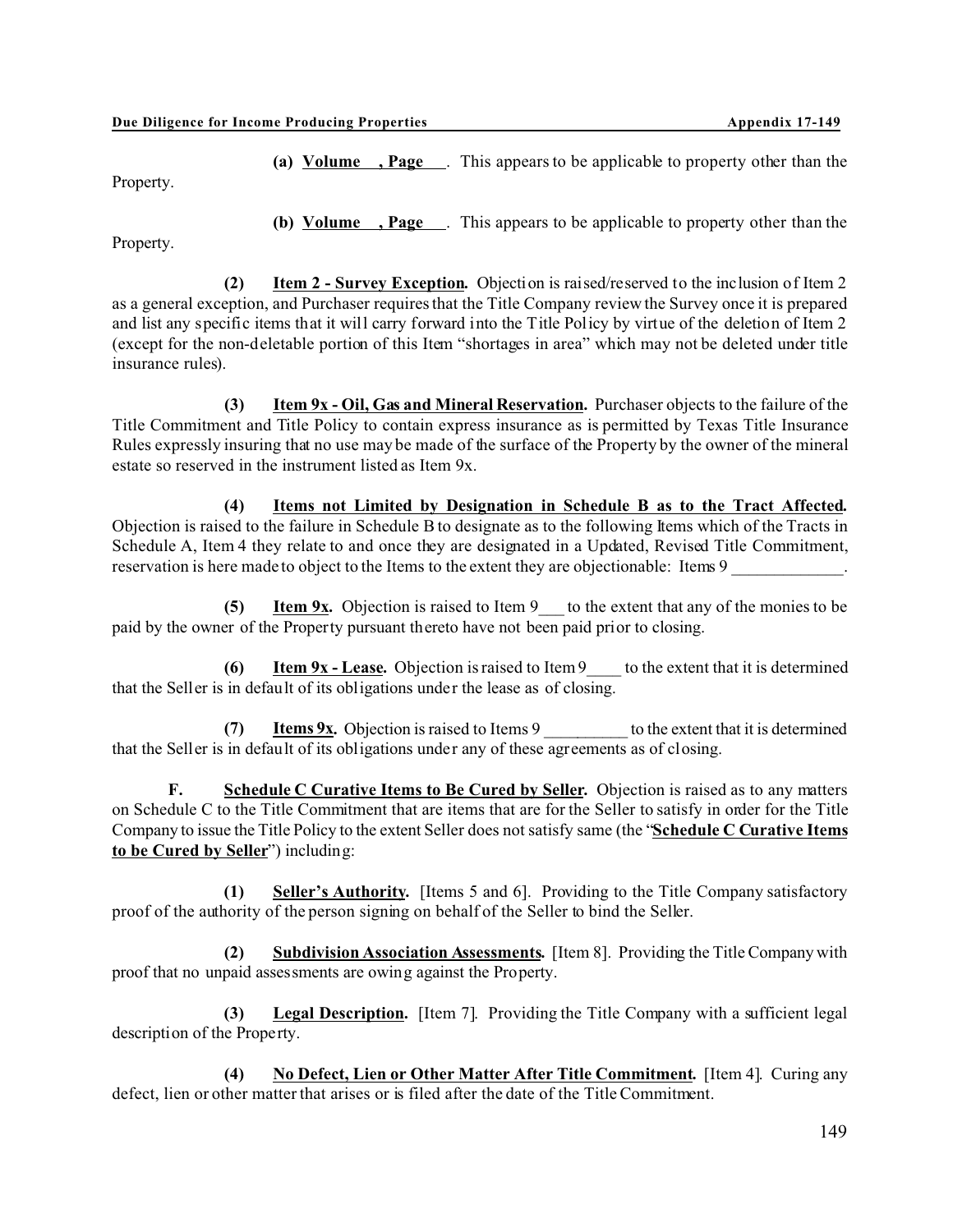**(5) Curative.** [Item 2]. Providing the Title Company with evidence that:

**(a)** no person occupying the land claims any interest in that land against the person named in Item 3 of Schedule A;

paid;

**(b)** all standby fees, taxes, assessments and charges against the Property have been

**(c)** all improvements or repairs to the Property are completed and accepted by the owner, and that all contractors, subcontractors, laborers and suppliers have been fully paid, and that no mechanic's, laborer's or materialmen's liens have attached to the Property that are not released as of closing; and

**(d)** there is legal right of access to and from the land.

**G. Additional Title Matters to be Delivered by Seller.** As a condition to closing you are to obtain the following documents (the "**Closing Documents to Be Delivered by Seller**"):

**(1) Seller's Affidavits.** Affidavits of the following types of affidavit (which may be combined into one or more affidavits (the "**Seller's Affidavits**") as may be required to issue the Title Policy in form required by the Sales Contract and to close in the fashion required by the Sales Contract:

**(a) Non-Foreign Person Affidavit.** Affidavit attesting that the Seller is not a foreign person (the "**Non-Foreign Person Affidavit**").

**(b) Affidavits of Debts and Liens.** Affidavit in form acceptable to the Title Company by the Seller as to there not being "debts or liens" or other matters customarily covered by such form of title company required affidavit to issue the Title Policy to the Purchaser (the "**Affidavits of Debts and Liens**").

**(c) Surveyor's Affidavit.** The affidavit of the Surveyor, at the expense of the Purchaser, in form acceptable to the Title Company to delete the "Parties in Possession Exception", the "Roads Exception" and the "Visible and Apparent Easements Exception" from the Title Commitment and the Title Policy which deletion is to be based on an inspection of the Property undertaken for the Title Company (the "Surveyor's Affidavit").

**(d) Non-Production Affidavit.** The affidavit of such affiants as are acceptable to the Title Company to delete any exception to the Title Policy for oil and gas leases or term interests of record in County, Texas (the "<u>Non-Production Affidavit</u>").

**(e) Affidavit as to Use and Possession.** The affidavit of such affiants as are acceptable to the Title Company as to the use and possession of the Property to issue the Title Policy without the "Parties in Possession Exception", the "Roads Exception" and the "Visible and Apparent Easements Exception" or other similar use and possession exceptions (the "Affidavits as to Use and Possession").

# **(2) Insured Closing Service Letter.**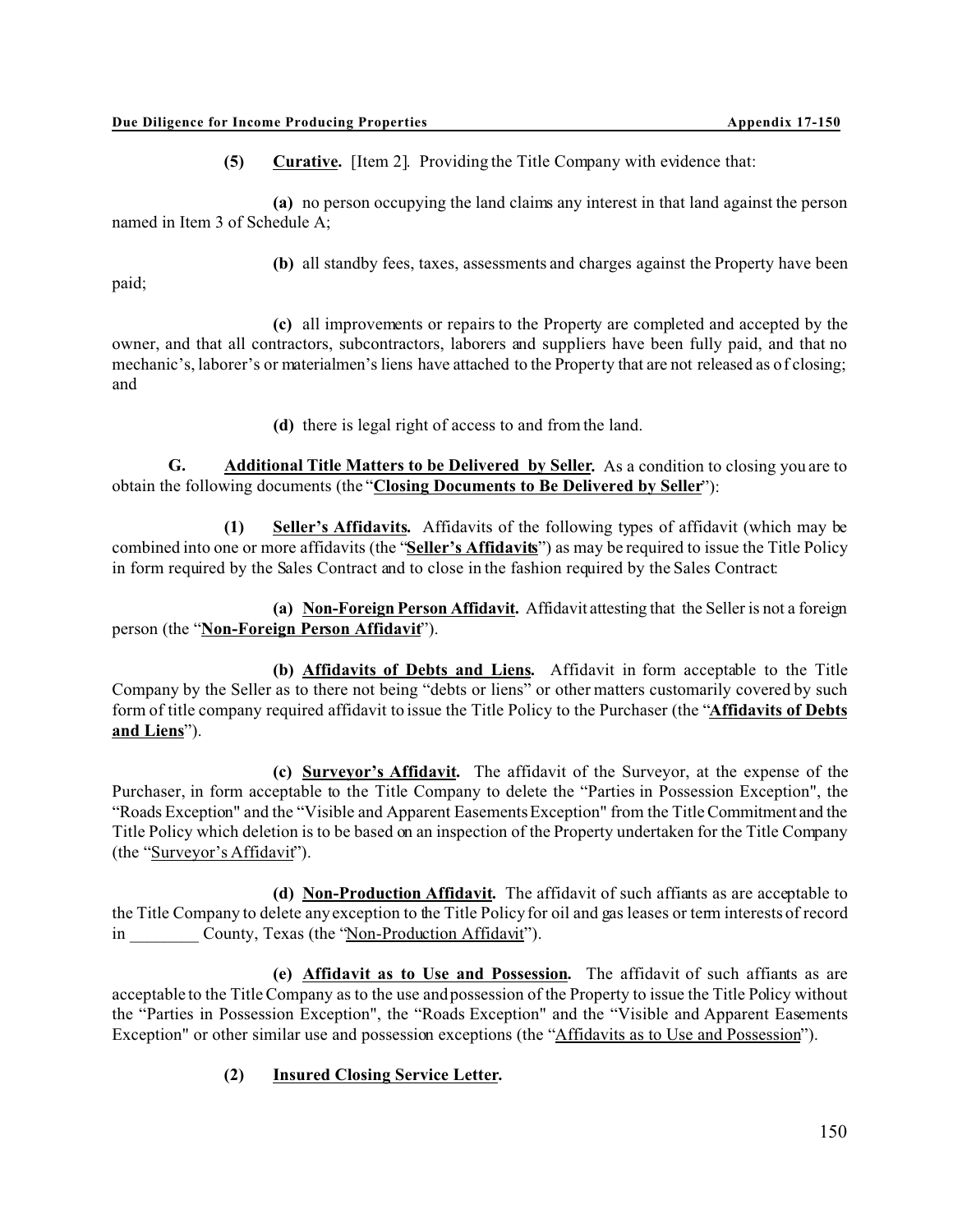**(a) T-51.** A Form T-51 Purchaser Insured Closing Service Letter signed by the Title Underwriter and Purchaser covering the handling by the Title Company of the Settlement Funds(the "**Insured Closing Service Letter**") and acknowledged by telephone confirmation by the Title Underwriter that it has received in its offices a telefaxed copy of the Insured Closing Service Letter signed by the Purchaser and that the Insured Closing Service Letter is in effect.

**(b) Escrow Account Auditor's Letter.** Letter from the Title Company'sindependent C.P.A. auditor stating that the Escrow Account and other interest bearing accounts opened in the name of the owner/beneficiary of the escrowed funds with the financial institution as the escrow agent are audited as required by the Texas Department of Insurance (the "Escrow Account Auditor's Letter").

**(c) Updated, Revised Title Commitment.** A currently dated and effective Title Commitment updated as of a time on the Closing Date prior to Closing and revised in accordance with these Purchaser's Closing Instructions (the "**Updated, Revised Title Commitment**").

**(3) Title Policy.** As of Closing, before the Title Company may disburse any of the Settlement Funds, the Title Company will need determine that it can as of closing issue to Purchaser an Owner Policy of Title Insurance (the "**Title Policy**") in the form prescribed by the Texas State Board of Insurance and the Sales Contract, written by the same underwriter that issued the Title Commitment with an Issuance Date and Effective Date and time the same as the Closing Date, under the above-referenced GF number. The Owner Policy must be issued in accordance with the Title Commitment, except as follows:

**(a) Insured's Name.** The Insured under the Title Policy must read exactly as the Purchaser's name is set forth in the Deed;

**(b) Effective Date.** The effective date and time of the Title Policy must be the date and time on which the Deed is filed of record;

**(c) Description.** The real property described in the Title Policy must be the same property described in the Deed and in the Survey of the Property;

**(d) Title.** Fee simple title to the real property described in the Deed must be shown by the Title Policy to be vested in the Purchaser, and any easements benefitting the real property must be included in the description of the property insured by the Title Policy;

**(e) Survey Exception.** Item 2 of Schedule B of the Owner Policy, must be modified to read "shortages in area" only (the "**Survey Exception**") [referred to as "**Deletion of the Survey Exception**"] with the cost of the Deletion of the Survey Exception being paid for by the and provided, however, if any specific exception is to be listed in Schedule B as a result of the Deletion of the Survey Exception, the Title Company must prior to Closing advise Purchaser and us of the new specific exception.

**(f) Taxes Exception.** Item 3 of Schedule B of the Owner Policy must be modified to except only to taxes, assessments, and stand-by fees for the year 2000 and subsequent years, not yet due and payable (the "**Taxes Exception**");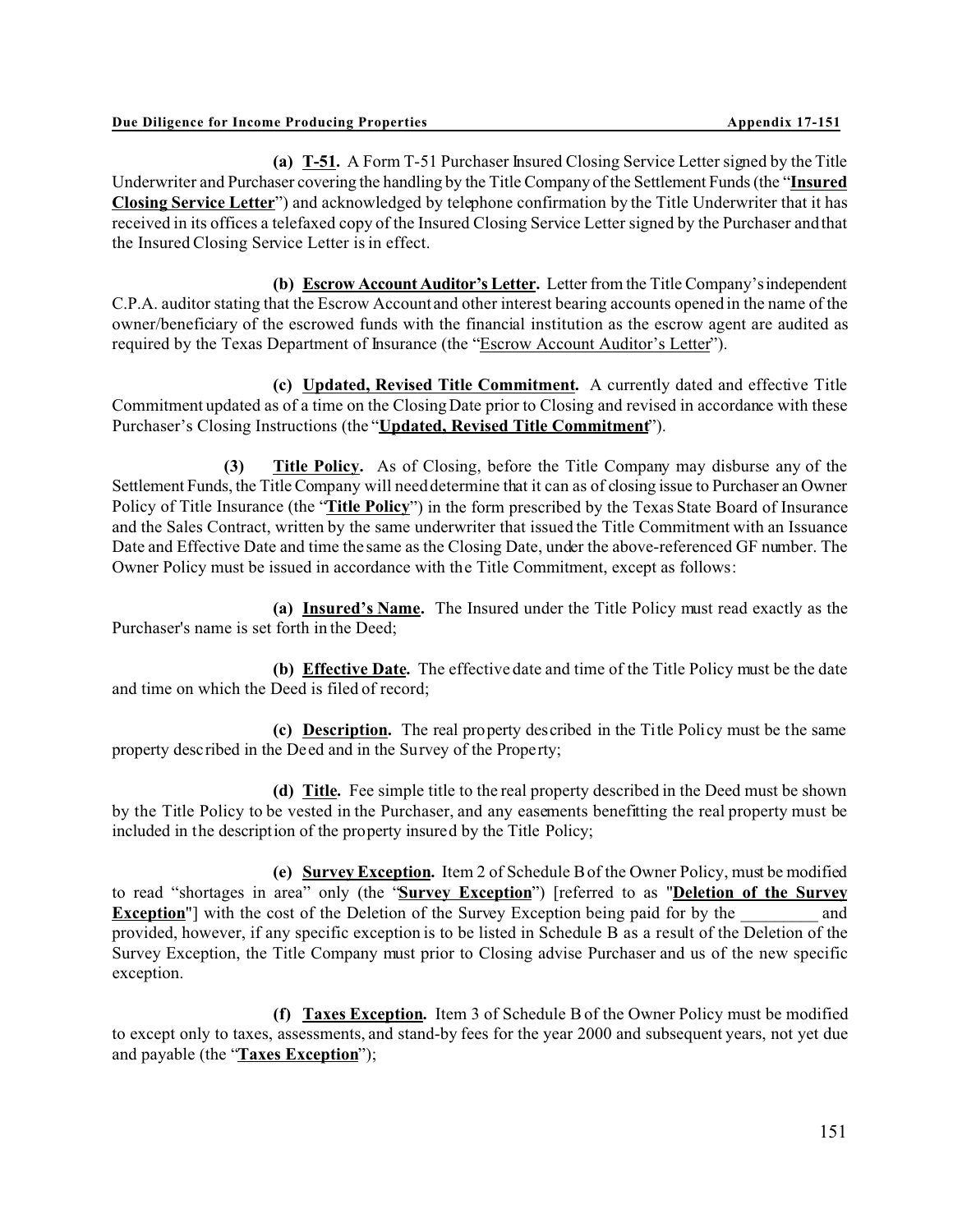**(g) Schedule B Exceptions.** The exceptions to title shown on Schedule B of the Owner Policy must include only the exceptions permitted herein (the "**Permitted Schedule B Exceptions**").

**(h) Schedule C Items Satisfied.** All matters described on Schedule C of the Commitment must be satisfied and resolved to your complete satisfaction so that none of these matters will appear as exceptions in the Owner Policy ("**Schedule C Items Satisfied**").

**(i) Parties in Possession Exception and Visible and Apparent Easements Exception.** There must not appear in the Updated, Revised Title Commitment or the Title Policy any exception for:

**(a) Parties in Possession Exception.** "Parties in possession" (the "**Parties in Possession Exception**").

**(b) Visible and Apparent EasementsException.** "Visible and apparent easements" (the "**Visible and Apparent Easements Exception**").

**(j) Inspection Exception.** There must not appear in the Title Policy any matter which would be revealed by an inspection of the Property conducted by the Title Company or its agent or contractor, if an inspection is or would be made by the Title Company, its agent or contractor (the "**Inspection Exception**"). If the inspection reveals matters that are to be listed in the Title Policy, then these matters must be disclosed to Purchaser and us and to Seller and Seller's Counsel before the Settlement Funds are deposited with the Title Company and must be approved in writing before the request for the wire transfer.

Purchaser reserves its right to make further objection on or before . 2000 as to title matters. If you have any questions regarding any aspect of this transaction, please call us at your earliest opportunity.

Yours very truly,

GRAVES, DOUGHERTY, HEARON & MOODY A Professional Corporation

William H. Locke, Jr.

WHL/cfg Enclosure

cc:  $\qquad \qquad$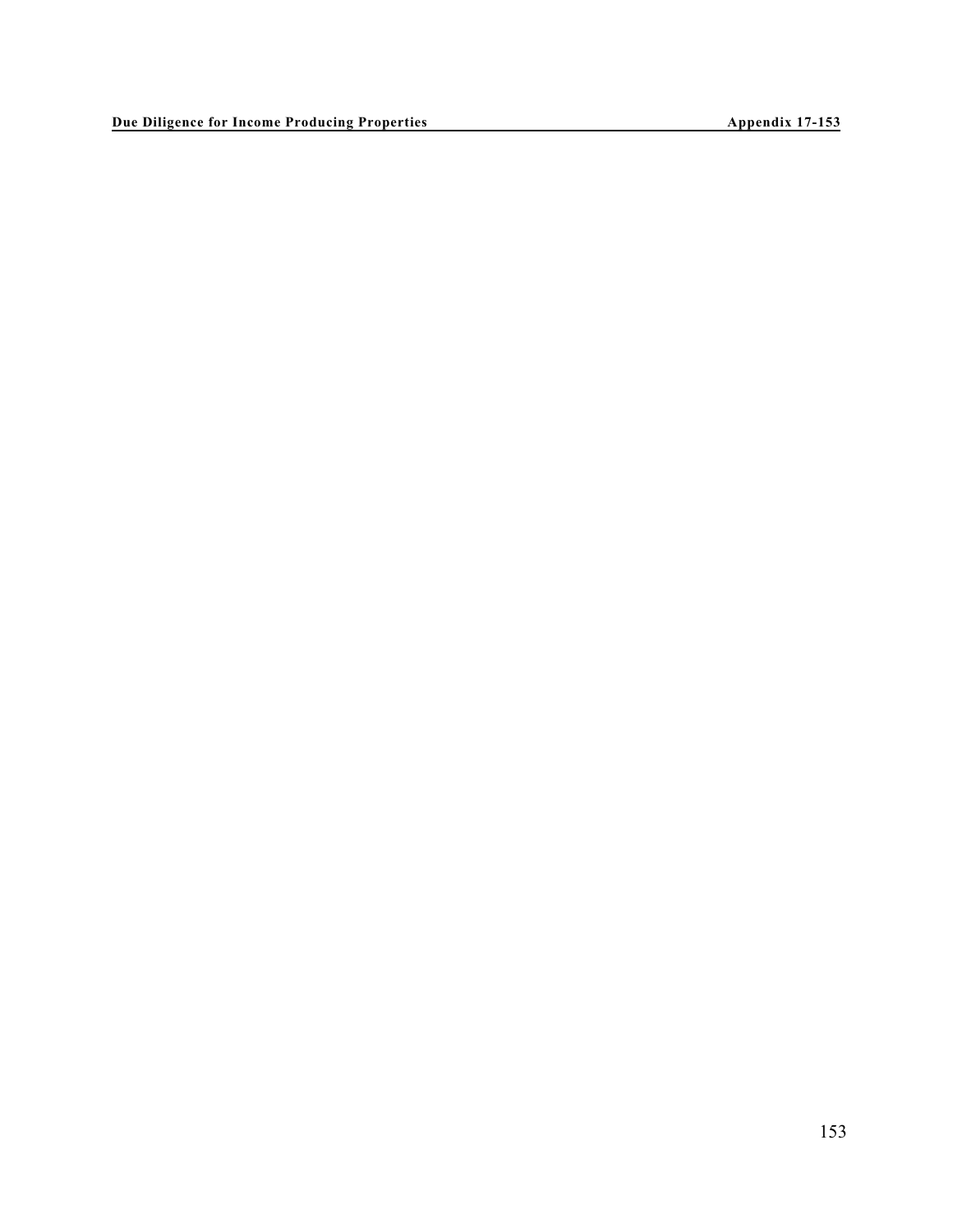| $\Box$ |                            | (2)                 | <b>Title Company Review of Revised Survey.</b>                                                                                                                                                                                            |
|--------|----------------------------|---------------------|-------------------------------------------------------------------------------------------------------------------------------------------------------------------------------------------------------------------------------------------|
| $\Box$ |                            | (3)                 | <b>Survey.</b> Have survey revised to reflect the following:                                                                                                                                                                              |
| $\Box$ |                            |                     | Refer to Title Commitment. GF # of Title Commitment<br>[a]<br>and Title Commitment Date;                                                                                                                                                  |
| $\Box$ |                            |                     | <b>Certificate Addressed</b><br>[b]<br>to Title Company.<br>Have<br>Certificate be addressed to Title Company and its<br>underwriter; and                                                                                                 |
| $\Box$ |                            |                     | [c]<br>Certificate Addressed to Buyer and Lender.<br>Have<br>Certificate be addressed to Buyer and Lender.                                                                                                                                |
|        | (b)                        |                     | Taxes Exception. (Schedule B, Item $# 5$ ).                                                                                                                                                                                               |
| □      |                            | (1)                 | <b>Worksheet.</b> Have Title Company furnish a worksheet as to how<br>they have calculated the tax proration for 2000.                                                                                                                    |
| $\Box$ |                            | (2)                 | <b>Title Certificates.</b> Have Title Company furnish pre-closing a copy<br>of the Tax Certificates issued by the Tax offices for each taxing<br>jurisdiction.                                                                            |
| $\Box$ |                            | (3)                 | <b>New Tax Account No.</b> Contact Tax Authorities to set up new<br>separate tax account nos. for this tract. Determine if there will be<br>any problem in doing this.                                                                    |
| □      |                            | $[$ (4)             | <b>Open Space/Ag Tax Exemption.</b> Determine the basis under which<br>the property is being taxed. Does the Buyer need to file any forms<br>with the Tax Authorities to qualify for the Exemption that is<br>currently on the property?] |
| □      | $\left( \mathbf{c}\right)$ | Leases.<br>deleted. | (Schedule B, Items 9 :<br>Must be                                                                                                                                                                                                         |
| □      | (d)                        | Commitment.         | Parties In Possession and Visible and Apparent Easements General<br><b>Exceptions.</b> (Schedule B, Item $9$ ). Require the Title Company to make<br>an inspection of the Property as of closing and reissue a revised Title              |
| □      |                            | (1)                 | <b>Title Company to Identify Requirements to Delete General</b><br><b>Exception.</b> Ask the Title Company to identify its requirements to<br>delete this exception.                                                                      |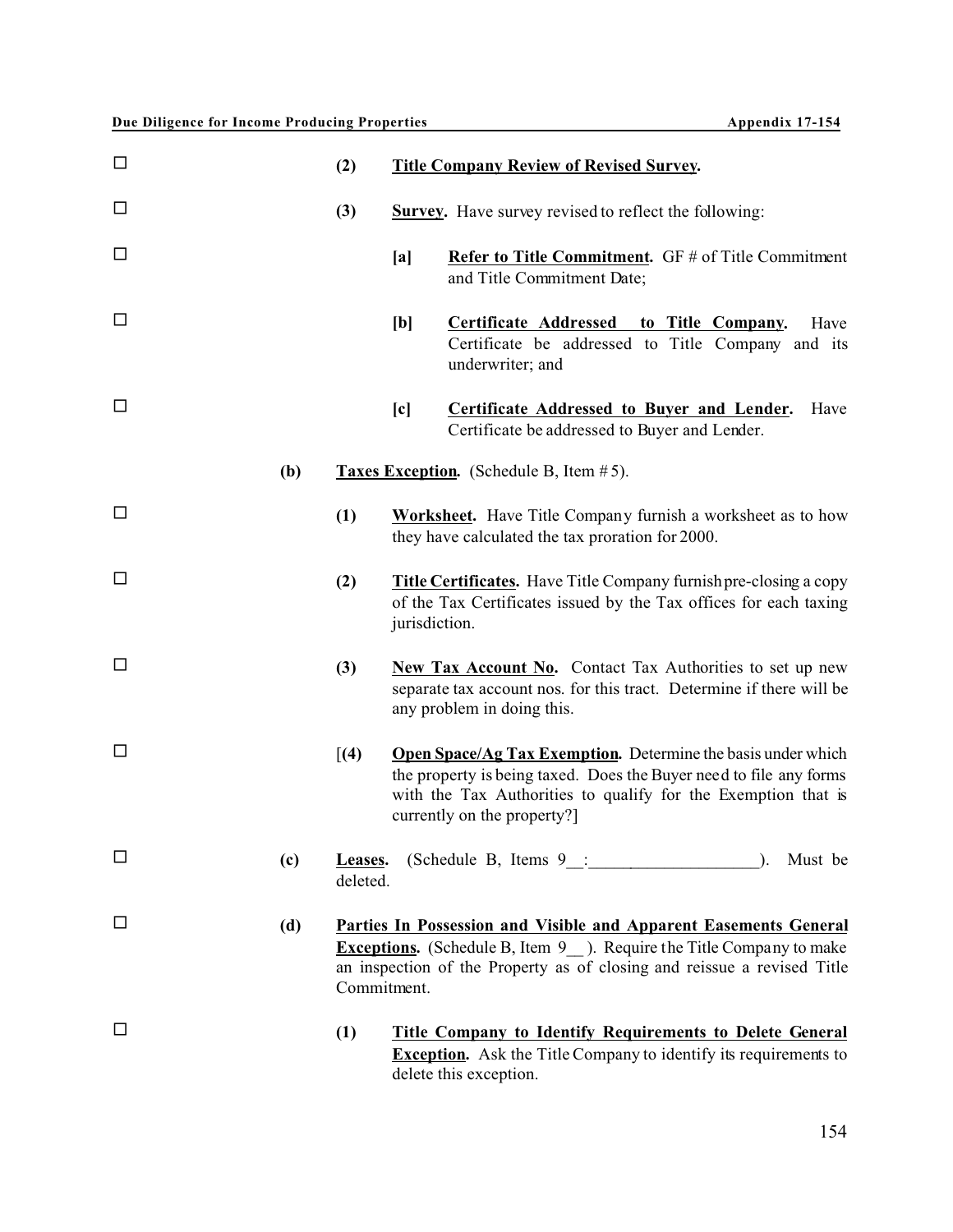| $\Box$ |           |             |     | (2)                    | <b>Pre-Closing Title Company Inspection.</b> If it involves inspecting<br>the Property, then ask that the Title Company pre-closing inspect<br>the Property and identify to us what matters it will continue to list<br>as exceptions based on its inspection                                                                  |
|--------|-----------|-------------|-----|------------------------|--------------------------------------------------------------------------------------------------------------------------------------------------------------------------------------------------------------------------------------------------------------------------------------------------------------------------------|
| $\Box$ |           |             |     | (3)                    | <b>Further Requirements.</b> The Title Company needs to list what<br>actions will be needed to delete the exceptions it makes based on its<br>pre-closing inspection (e.g., affidavit of the Seller, etc.).                                                                                                                    |
| $\Box$ |           |             |     | (4)                    | <b>Process.</b> Determine the process involved in the inspection and<br>make arrangements for the inspection.                                                                                                                                                                                                                  |
| $\Box$ |           |             |     | (5)                    | <b>Cost.</b> Have Title Company identify the cost and who is to<br>undertake the inspection.                                                                                                                                                                                                                                   |
| $\Box$ |           |             |     | (6)                    | Roads. Have Title Company specifically confirm that it will not<br>make a general exception for "roads" and that it is obtaining from<br>Seller what ever documentation (e.g., affidavits) to insure that there<br>is not access across the Property by adjoining neighbors using<br>existing roads that will survive closing. |
| $\Box$ | <b>B.</b> | Schedule C. |     |                        |                                                                                                                                                                                                                                                                                                                                |
| □      |           | 1.          |     |                        | Actions. Identify actions to resolve and delete conditions to Title Policy issuance.                                                                                                                                                                                                                                           |
| □      |           | 2.          |     |                        | <b>Title Company Sign Off.</b> Determine acceptance of each such actions with Title<br>Company prior to funding.                                                                                                                                                                                                               |
| □      |           | 3.          |     | related to new entity. | Title Company Requirements. Determine Title Company Schedule C requirements                                                                                                                                                                                                                                                    |
| □      |           | 4.          |     |                        | <b>Resolutions of Seller/Intermediary Sellers.</b>                                                                                                                                                                                                                                                                             |
| □      |           |             | (a) |                        | Title Company Review. Have Title Company review all resolutions or<br>other authorizations for entities to sign closing documents.                                                                                                                                                                                             |
| □      |           |             | (b) |                        | <b>Buyer Review.</b> Have Title Company/Seller(s) provide Buyer with a copy<br>of each proposed resolution before the pre-closing.                                                                                                                                                                                             |
|        |           | 5.          |     |                        | <b>Resolutions of Buyer/Buyer's Assignor.</b>                                                                                                                                                                                                                                                                                  |
| □      |           |             | (a) |                        | <b>Title Company Review.</b> Have Title Company review all resolutions or<br>other authorizations for entities to sign closing documents.                                                                                                                                                                                      |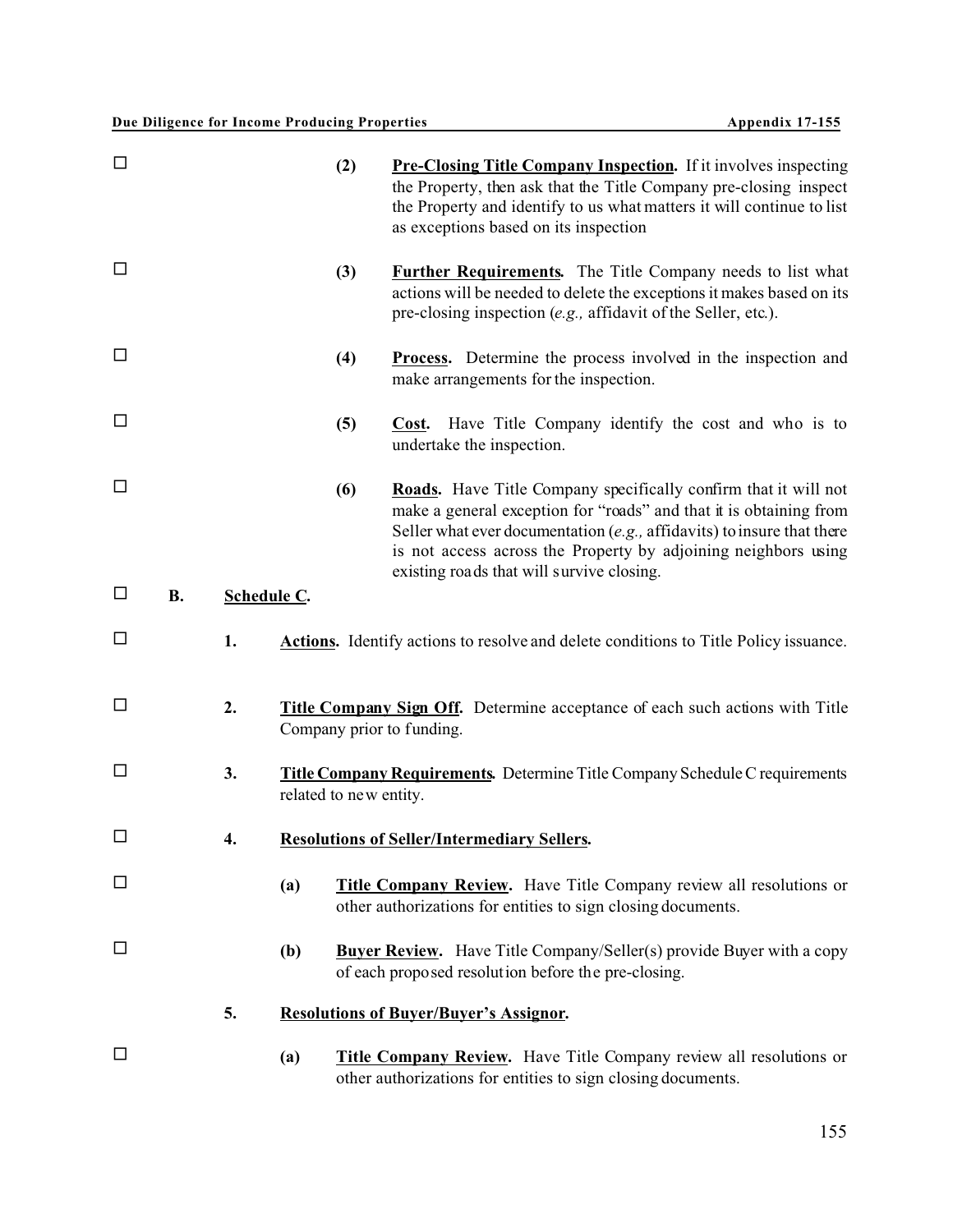| $\Box$ |           |          | (b)                        | Seller/Lender Review. Provide Seller and Lender with a copy of each<br>proposed resolution before the pre-closing for their review and approval. |
|--------|-----------|----------|----------------------------|--------------------------------------------------------------------------------------------------------------------------------------------------|
| II.    | Survey.   |          |                            |                                                                                                                                                  |
| □      | A.        |          | Buyer and Lender.          | Addressee. Surveyor's certificate addressed to Title Company, Title Underwriter, Seller,                                                         |
|        | <b>B.</b> | Compare. |                            |                                                                                                                                                  |
|        |           | (1)      |                            | <b>Title Policy.</b> Verify acceptance by Title Company and use in Title Policy.                                                                 |
| $\Box$ |           | (2)      |                            | <b>Schedule B Exceptions Depicted.</b> Locate all Schedule B exceptions.                                                                         |
| $\Box$ |           | (3)      | classification.            | Flood Plain Classification. Review Surveyor's certificate as to flood plain                                                                      |
| $\Box$ |           | (4)      |                            | <b>Lender Approval.</b> Verify acceptance by Lender.                                                                                             |
| Ш.     |           |          |                            | <b>Insurance.</b> Certificate of insurance in form acceptable to Lender:                                                                         |
| □      | A.        |          |                            | <b>Approved Issuers.</b> Best Rating.                                                                                                            |
| □      | <b>B.</b> |          | <b>Approved Coverages.</b> |                                                                                                                                                  |
| $\Box$ |           | 1.       | Lines.                     |                                                                                                                                                  |
| □      |           |          | (a)                        | Property.                                                                                                                                        |
| $\Box$ |           |          | (b)                        | Liability.                                                                                                                                       |
| $\Box$ |           |          | (c)                        | <b>Rent Loss.</b>                                                                                                                                |
| □      |           | 2.       |                            | <b>Additional Insured/Mortgagee.</b>                                                                                                             |
| □      |           |          | (a)                        | <b>Owner.</b> Owner and its partners and principals specifically listed.                                                                         |
| □      |           |          | (b)                        | Lender.                                                                                                                                          |
| □      |           |          | (c)                        | Manager.                                                                                                                                         |
| □      |           | 3.       |                            | <b>Waiver of Subrogation.</b> As to Owner and its partners and principals (each<br>specifically referenced).                                     |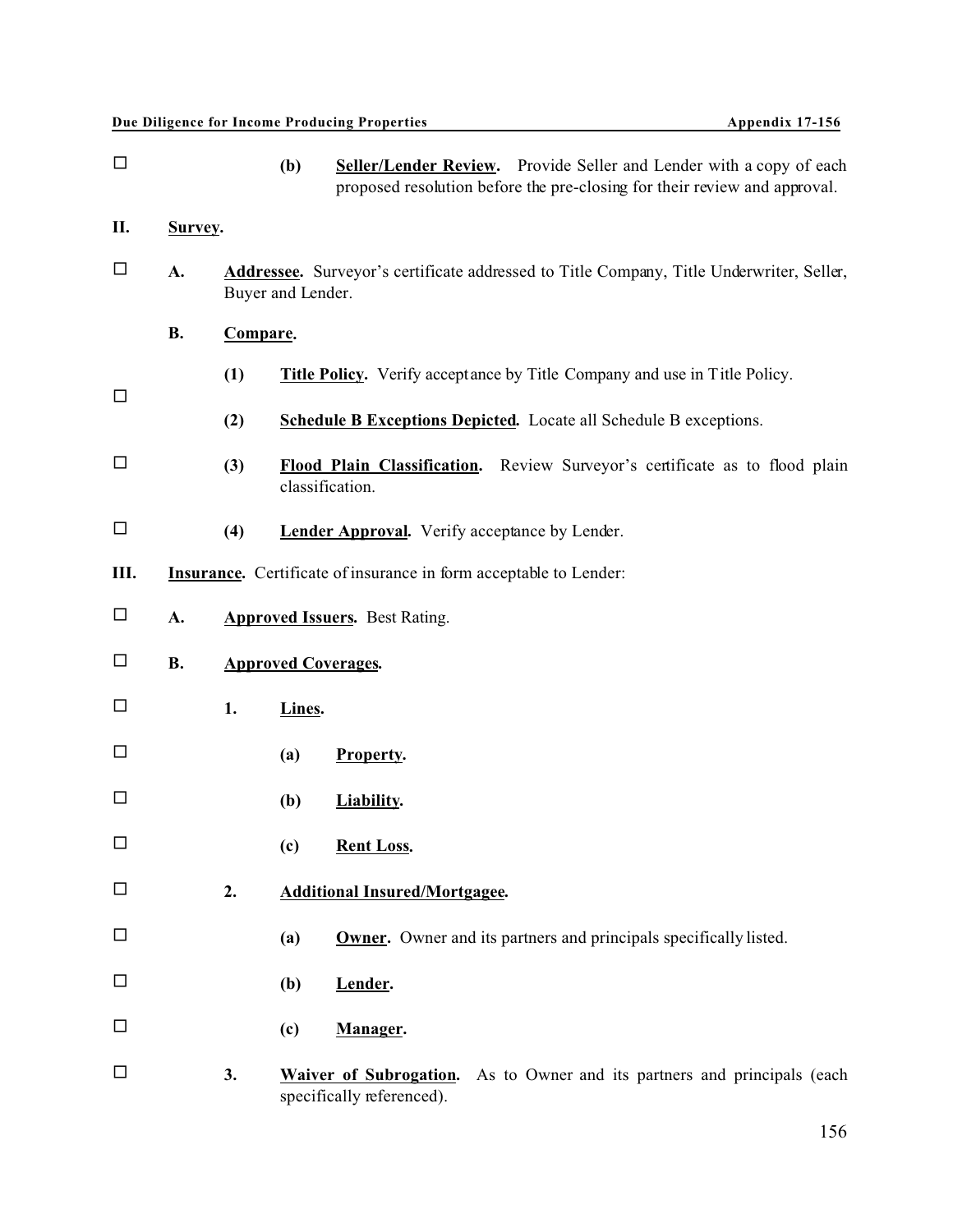| $\Box$ |           | 4.      | Certificate Holder. Certificate Holder designation is different than being named as<br>additional insured or mortgagee in Certificate of Insurance. |  |  |  |  |
|--------|-----------|---------|-----------------------------------------------------------------------------------------------------------------------------------------------------|--|--|--|--|
| IV.    |           |         | Due Diligence Approvals.                                                                                                                            |  |  |  |  |
| □      | A.        |         | <b>Termite Inspection.</b>                                                                                                                          |  |  |  |  |
| $\Box$ | <b>B.</b> |         | <b>Inspection.</b>                                                                                                                                  |  |  |  |  |
| $\Box$ |           | (1)     | <b>Building.</b>                                                                                                                                    |  |  |  |  |
| □      |           | (2)     | Personal Property - Furniture, Fixtures, Equipment and Supplies.                                                                                    |  |  |  |  |
| □      | C.        |         | <b>Environmental Audit.</b>                                                                                                                         |  |  |  |  |
| $\Box$ | D.        | Report. | Reliance Letter. Letter from each inspector to Lender confirming that Lender may rely upon                                                          |  |  |  |  |
|        | E.        |         | <b>Local Law Search.</b>                                                                                                                            |  |  |  |  |
| □      |           | 1.      | Zoning.                                                                                                                                             |  |  |  |  |
| $\Box$ |           |         | Zoning Comfort Letter. City letter addressed to Buyer and Lender.<br>(a)                                                                            |  |  |  |  |
| $\Box$ |           |         | <b>Ordinance.</b> Copy of Ordinance as to Property.<br>(b)                                                                                          |  |  |  |  |
| $\Box$ |           |         | <b>Zoning Map.</b><br>(c)                                                                                                                           |  |  |  |  |
|        |           | 2.      | <b>Building Code.</b>                                                                                                                               |  |  |  |  |
| □      |           |         | Code Comfort Letter. City letter addressed Buyer and Lender.<br>(a)                                                                                 |  |  |  |  |
| $\Box$ |           |         | (b)<br><b>Certificate of Occupancy.</b>                                                                                                             |  |  |  |  |
| $\Box$ |           |         | <b>Other Applicable Permits.</b><br>(c)                                                                                                             |  |  |  |  |
| $\Box$ |           |         | <b>Swimming Pool.</b><br>(1)                                                                                                                        |  |  |  |  |
| $\Box$ |           |         | (2)<br>Signage.                                                                                                                                     |  |  |  |  |
| $\Box$ |           | 3.      | Waste Water Discharge. LUEs.                                                                                                                        |  |  |  |  |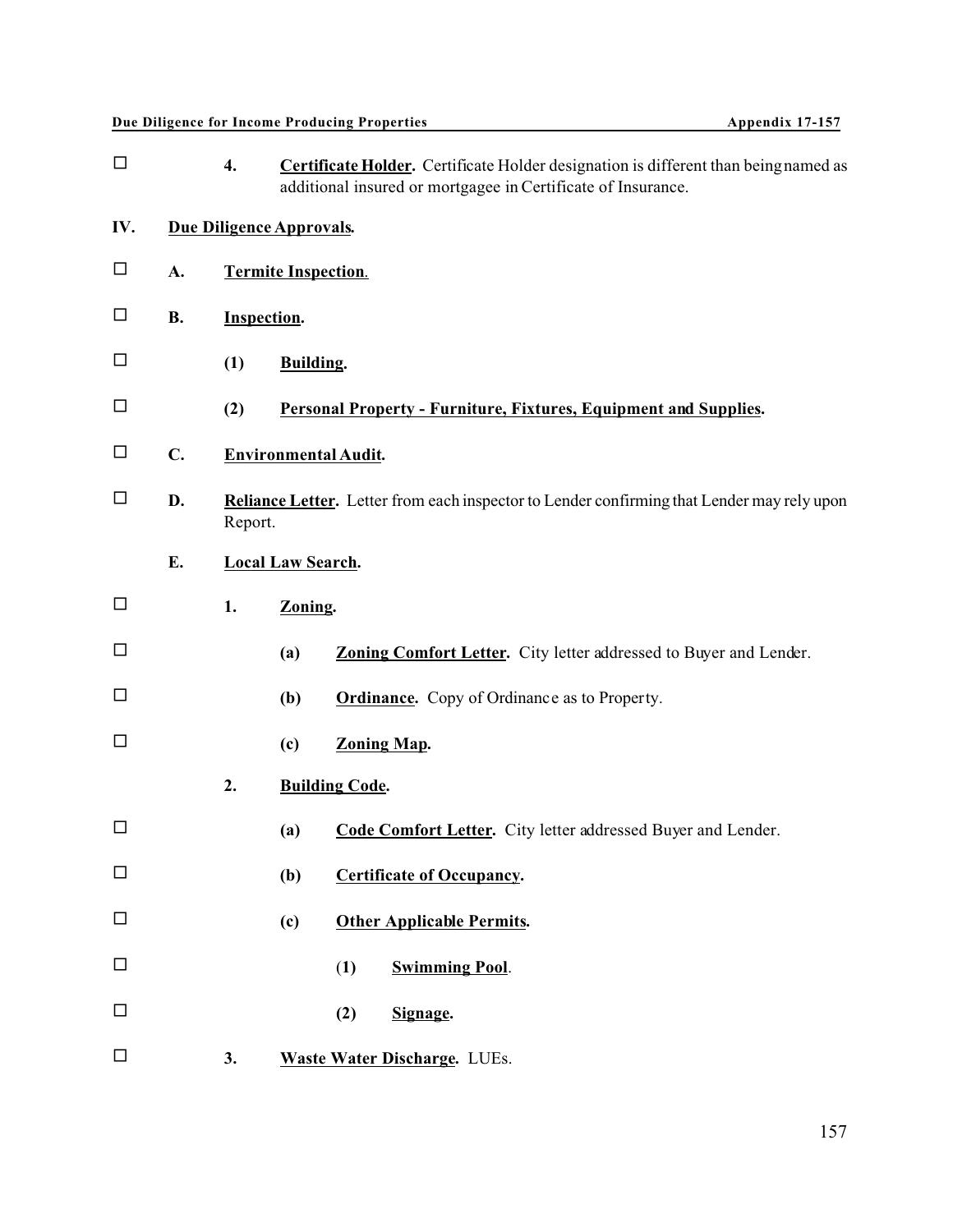| V.     | <b>Inventory.</b> |    |                                                                                                                                |
|--------|-------------------|----|--------------------------------------------------------------------------------------------------------------------------------|
| $\Box$ | A.                |    | <b>Personal Property.</b>                                                                                                      |
| $\Box$ |                   | 1. | Pre-Closing. Inventory of all furniture, fixtures, equipment and supplies being sold<br>to Buyer.                              |
| $\Box$ |                   | 2. | <b>Confirmation as of Closing.</b> Confirmation at closing that all Personal Property is<br>in good working order and at site. |
|        | <b>B.</b>         |    | <b>Service Contracts.</b>                                                                                                      |
| $\Box$ |                   | 1. | Laundry.                                                                                                                       |
| $\Box$ |                   | 2. | Cable.                                                                                                                         |
| $\Box$ |                   | 3. | Security.                                                                                                                      |
| $\Box$ |                   | 4. | Trash.                                                                                                                         |
| $\Box$ |                   | 5. | Management.                                                                                                                    |
| VI.    |                   |    | <b>Project Bank Account.</b>                                                                                                   |

9 **A.** Provide evidence that a Bank account has been set up in the borrowing entity's name. If a bank statement is not available by loan closing, then have the Bank provide a letter addressed to Lender acknowledging the existence of the account (attach a copy of the signature card).

# **VII. Organizational Documents.**

- 9 **A. Provide to Lender.** Provide all organizational documentsto the Lender, including preparing resolutions and assignment of the contract to the new entity being formed to close the purchase of the Property. Obtain approval by Lender of organizational documents (*e.g.,* single purpose entity provisions required by Lender).
- 9 **B. Assignment.** Assignment from Contract Buyer to Buying Entity.
	- **C. Certificates.**
- 9 **1. Certificate of Existence.** Secretary of State.
- 9 **2. Certificate of Good Standing.** Comptroller.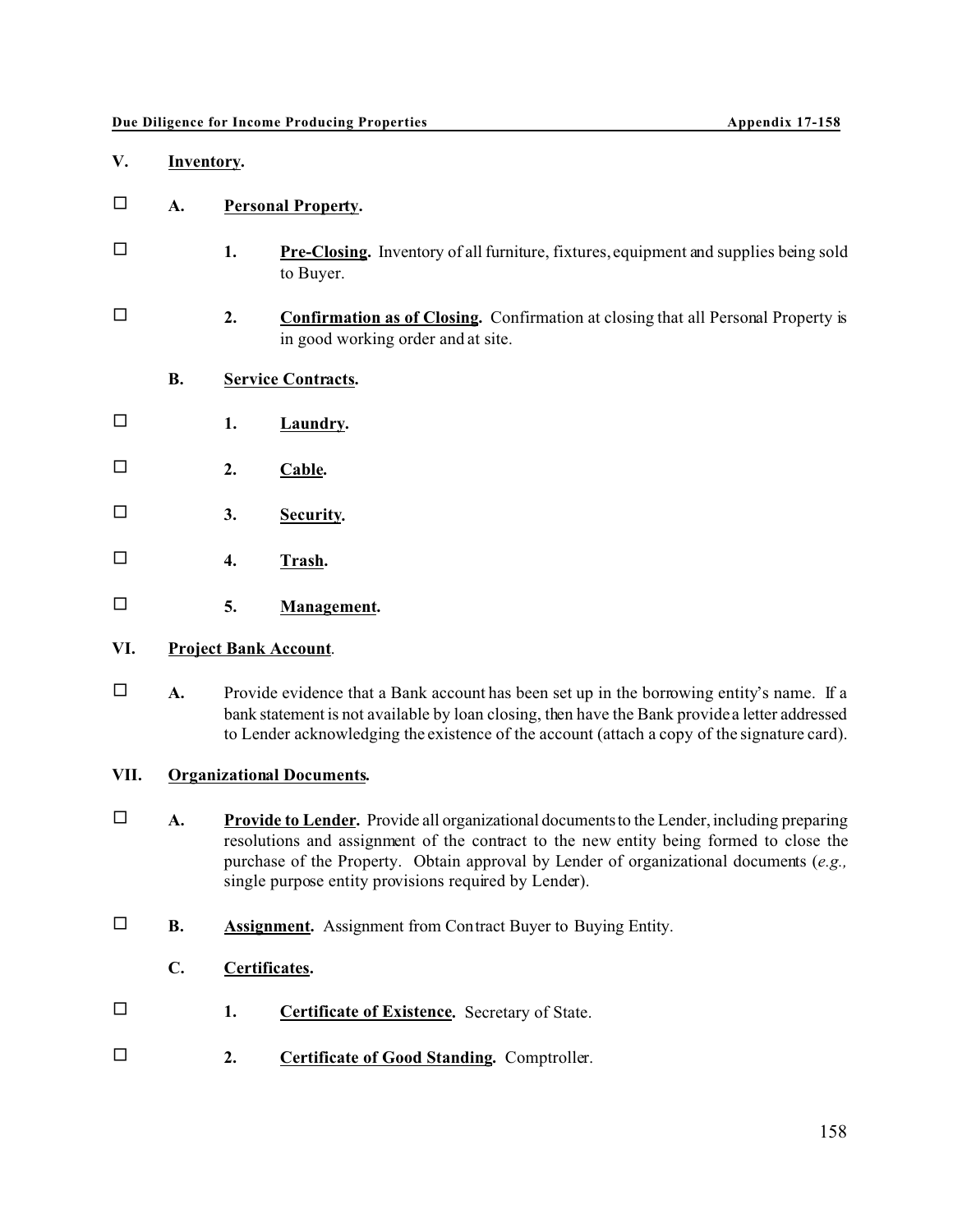| VIII.                      |                | <b>Loan Closing Requirements.</b> |     |                                                                                                                     |  |
|----------------------------|----------------|-----------------------------------|-----|---------------------------------------------------------------------------------------------------------------------|--|
| $\Box$                     | A.             |                                   |     | Fee. Commitment fee and all other fees paid to Lender.                                                              |  |
| □                          | <b>B.</b>      |                                   |     | <b>Legal Opinion Approval by Lender.</b>                                                                            |  |
| □                          |                | 1.                                |     | <b>Choice of Law.</b>                                                                                               |  |
| □                          |                | 2.                                |     | <b>Opining Jurisdictions.</b>                                                                                       |  |
| □                          |                |                                   | (a) | Texas.                                                                                                              |  |
| □                          |                |                                   | (b) | <b>Other State.</b>                                                                                                 |  |
| П                          |                | 3.                                |     | <b>Usury Considerations.</b>                                                                                        |  |
| □                          |                |                                   | (a) | <b>Classification of Loan under Texas Law.</b>                                                                      |  |
| $\Box$<br>$\Box$<br>□      |                |                                   |     | "Commercial Loan".<br>(1)<br>"Oualified Commercial Loan".<br>(2)<br>"First Lien Residential Loan".<br>(3)           |  |
|                            |                |                                   | (b) | <b>Matters to Address in Opinion.</b>                                                                               |  |
| □<br>$\Box$<br>□<br>$\Box$ |                |                                   |     | (1)<br>Points.<br><b>Prepayment Penalty.</b><br>(2)<br><b>Late Charges.</b><br>(3)<br><b>Savings Clause.</b><br>(4) |  |
|                            |                | 4.                                |     | <b>Local Law Compliance.</b>                                                                                        |  |
| □                          |                |                                   | (a) | Zoning.                                                                                                             |  |
| □                          |                |                                   | (b) | <b>Building Code.</b>                                                                                               |  |
| $\Box$                     |                | 5.                                |     | Personal Property. Lien perfection and priority.                                                                    |  |
| □                          | $\mathbf{C}$ . |                                   |     | O & M Plan. If needed, Buyer to obtain from Environmental Consultant.                                               |  |
|                            | D.             |                                   |     | <b>Financial Reports.</b> See Lender's Checklist list other items to be prepared and                                |  |

**D. Financial Reports.** See Lender's Checklist list other items to be prepared and furnished to Lender including financial statements, Property cash flow audits, appraisals, historical operating statements, "gap" operating statements, and other information required for each loan.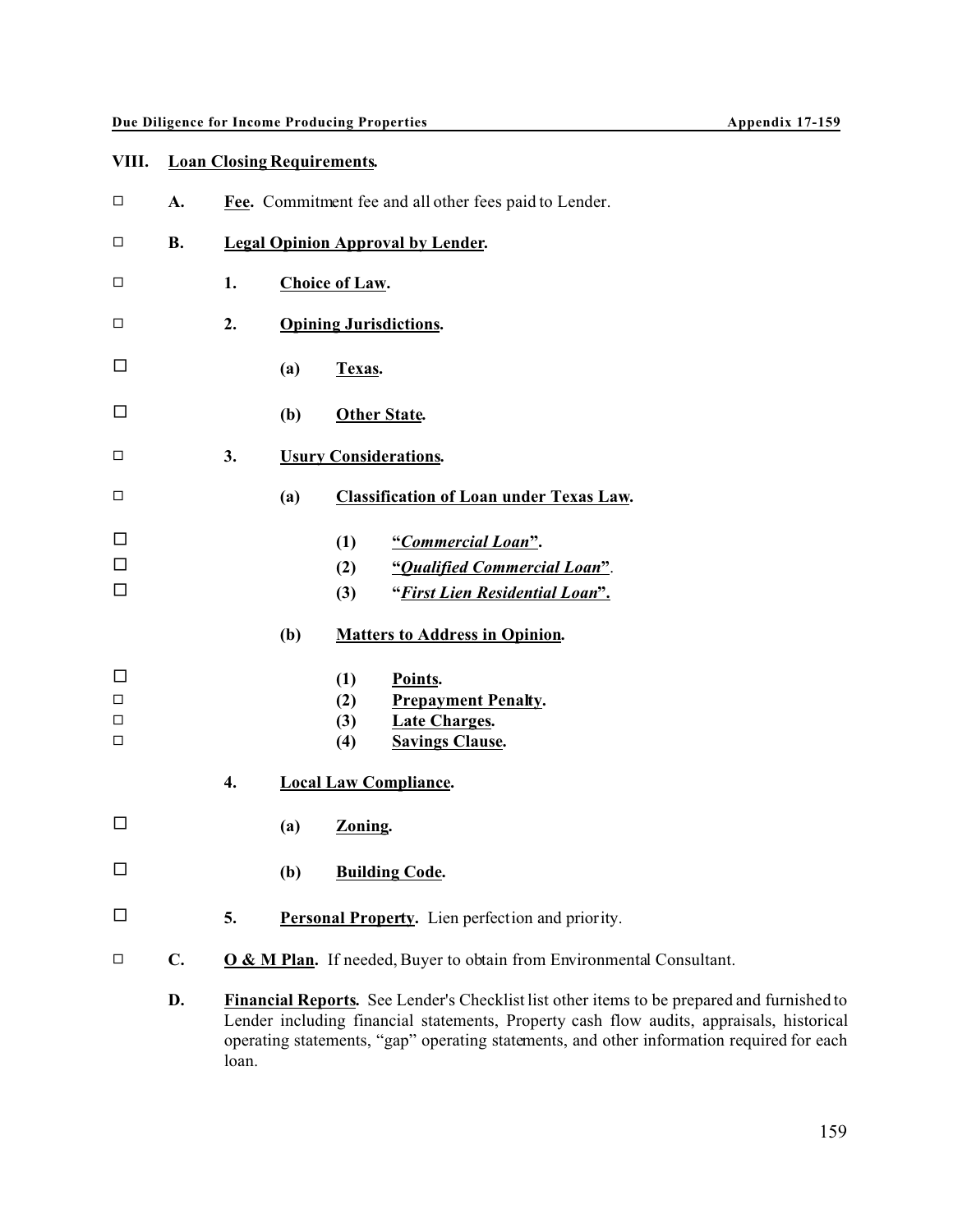| $\Box$ | E.             | <b>Wire Transfer/Escrow.</b>              |                                                                                                                                                                                                                                                                                |  |  |  |  |  |  |
|--------|----------------|-------------------------------------------|--------------------------------------------------------------------------------------------------------------------------------------------------------------------------------------------------------------------------------------------------------------------------------|--|--|--|--|--|--|
| $\Box$ | F.             | <b>Loan Document Review and Approval.</b> |                                                                                                                                                                                                                                                                                |  |  |  |  |  |  |
| IX.    |                | <b>Closing Funding.</b>                   |                                                                                                                                                                                                                                                                                |  |  |  |  |  |  |
| □      | A.             |                                           | <b>Title Company's Escrow Account.</b>                                                                                                                                                                                                                                         |  |  |  |  |  |  |
| □      |                | 1.                                        |                                                                                                                                                                                                                                                                                |  |  |  |  |  |  |
| □      |                | 2.                                        | <b>Wire Instructions.</b> ABA Wire Transfer Instructions. Obtain pre-closing written wire<br>instructions from Title Company.                                                                                                                                                  |  |  |  |  |  |  |
| □      | <b>B.</b>      |                                           |                                                                                                                                                                                                                                                                                |  |  |  |  |  |  |
| □      | $\mathbf{C}$ . |                                           | Title Company to List Steps to Complete Insured Closing Handling of Funds and<br>Funding. Have the Title Company obtain prior to Closing an insured closing letter (Art. 9.49)<br>of the Texas Insurance Code). Procedure involves:                                            |  |  |  |  |  |  |
| □      |                | 1.                                        | Letter Returned to Underwriter Pre-Closing. Letter must be requested, received<br>and signed and returned to the underwriter prior to closing.                                                                                                                                 |  |  |  |  |  |  |
| □      |                | 2.                                        | Duplicate of Letter delivered to Buyer Pre-Closing.                                                                                                                                                                                                                            |  |  |  |  |  |  |
| $\Box$ |                | 3.                                        | <b>Audited Escrow Account.</b> Title Company must deposit settlement proceeds in an<br>audited escrow account of the Title Company. Letter from Title Company to Buyer<br>confirming audited account status. Verification by Title Company's Bank of account<br>style, status. |  |  |  |  |  |  |
| □      |                | 4.                                        | Account at Title Company's Bank. Open account of Title Company at Buyer's<br>Bank to facilitate quick "inside-the-bank" transmission of closing funds to title<br>company as opposed to relying upon Dallas fed wire.                                                          |  |  |  |  |  |  |
| □      |                | 5.                                        | <b>Coverage of Agent.</b> Have underwriter confirm that the Insured Closing Letter<br>covers closing actions of specified title company escrow agents handling funds.                                                                                                          |  |  |  |  |  |  |
| $\Box$ | D.             |                                           | Fed Id No. Furnish Title Company with Buyer's Fed Id. No.                                                                                                                                                                                                                      |  |  |  |  |  |  |
| X.     |                |                                           | <b>Closing Documents and Additional Actions.</b>                                                                                                                                                                                                                               |  |  |  |  |  |  |
|        | A.             | Deed.                                     |                                                                                                                                                                                                                                                                                |  |  |  |  |  |  |
| □      |                | 1.                                        | Form. Have Seller (and intermediary Buyer if any) furnish pre-closing a copy of the<br>deed (s) to be used to transfer title from the present owner to the Buying Entity.                                                                                                      |  |  |  |  |  |  |
| □      |                | 2.                                        | <b>Survey.</b> Revise Deed description.                                                                                                                                                                                                                                        |  |  |  |  |  |  |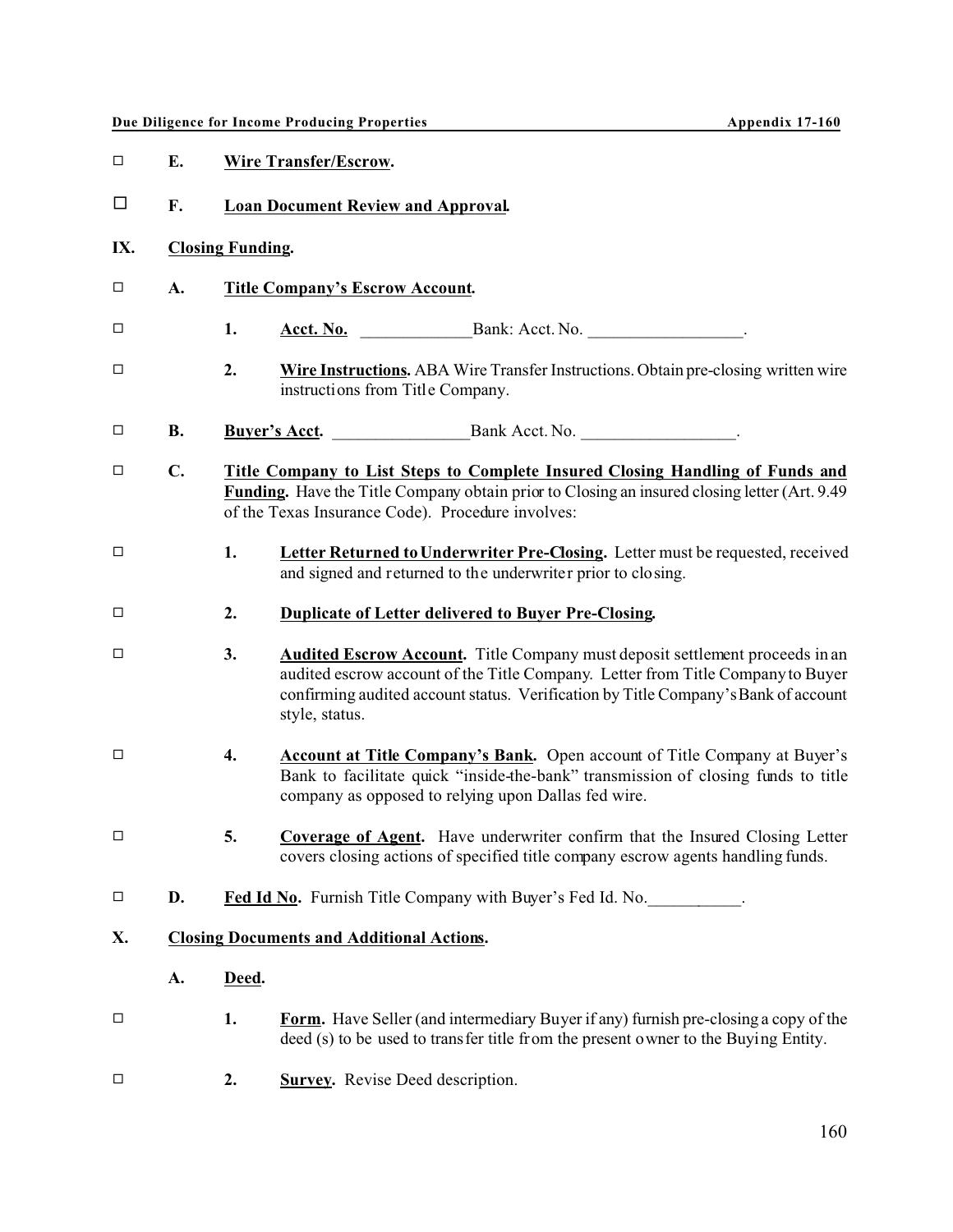| $\Box$ |                | 3. |                                  |            |          | Permitted Exceptions. Agree on list.                                                                                                                                                                         |
|--------|----------------|----|----------------------------------|------------|----------|--------------------------------------------------------------------------------------------------------------------------------------------------------------------------------------------------------------|
| □      | <b>B.</b>      |    | <b>Assignment of Contract.</b>   |            |          |                                                                                                                                                                                                              |
|        | $\mathbf{C}$ . |    | <b>Service Contracts/Leases.</b> |            |          |                                                                                                                                                                                                              |
| □      |                | 1. |                                  |            |          | <b>Termination of Existing Service Contracts/Leases.</b>                                                                                                                                                     |
|        |                | 2. |                                  |            |          | <b>Assignment and Assumption of Contracts, Licenses and Permits.</b>                                                                                                                                         |
| $\Box$ |                |    | (a)                              | contracts. |          | <b>Exhibit.</b> To be attached as <b>Exhibit</b> to Assignment is list of assigned service                                                                                                                   |
| □      |                |    | (b)                              |            |          | <b>Actions.</b> Parties need to do the following as of Closing:                                                                                                                                              |
| □      |                |    |                                  | (1)        | Laundry. |                                                                                                                                                                                                              |
| □      |                |    |                                  |            | [a]      | <b>Notice of Sale.</b> Have Seller provide notice of sale of<br>Project to Buyer. Approve form of Vendor Notification<br>Letter.                                                                             |
| □      |                |    |                                  |            | [b]      | <b>Insurance.</b> Obtain proof of insurance and have Buyer and<br>its Lender listed as additional insureds.                                                                                                  |
| $\Box$ |                |    |                                  |            | [c]      | <b>Proration.</b> Arrange proration of gross receipts sharing.<br>Request proration of prepaid bonus.                                                                                                        |
| □      |                |    |                                  |            | [d]      | <b>Estoppel Certificate.</b> Have Buyer advise if want to seek.                                                                                                                                              |
| □      |                |    |                                  |            | [e]      | <b>SNDA.</b> Lender has advised that it requires the Laundry<br>Lease be subordinated to Lender's Lien. Lender's counsel<br>is to provide a form of SNDA to be sent to Seller to send to<br>Laundry Company. |
| □      |                |    |                                  | (2)        | Cable.   |                                                                                                                                                                                                              |
| □      |                |    |                                  |            | [a]      | Notice of Sale. Have Seller provide notice of sale of<br>Project to Buyer. Agree on form of Vendor Notification<br>Letter and deliver to addressee.                                                          |
| □      |                |    |                                  |            | [b]      | <b>Insurance.</b> Obtain proof of insurance and have Buyer and<br>its Lenders listed as additional insureds.                                                                                                 |
| □      |                |    |                                  |            | [c]      | <b>Proration.</b> Arrange proration of monthly service fees<br>owing by Owner.                                                                                                                               |
| □      |                |    |                                  |            | [d]      | <b>Estoppel Certificate.</b> Have Buyer advise if want to seek.                                                                                                                                              |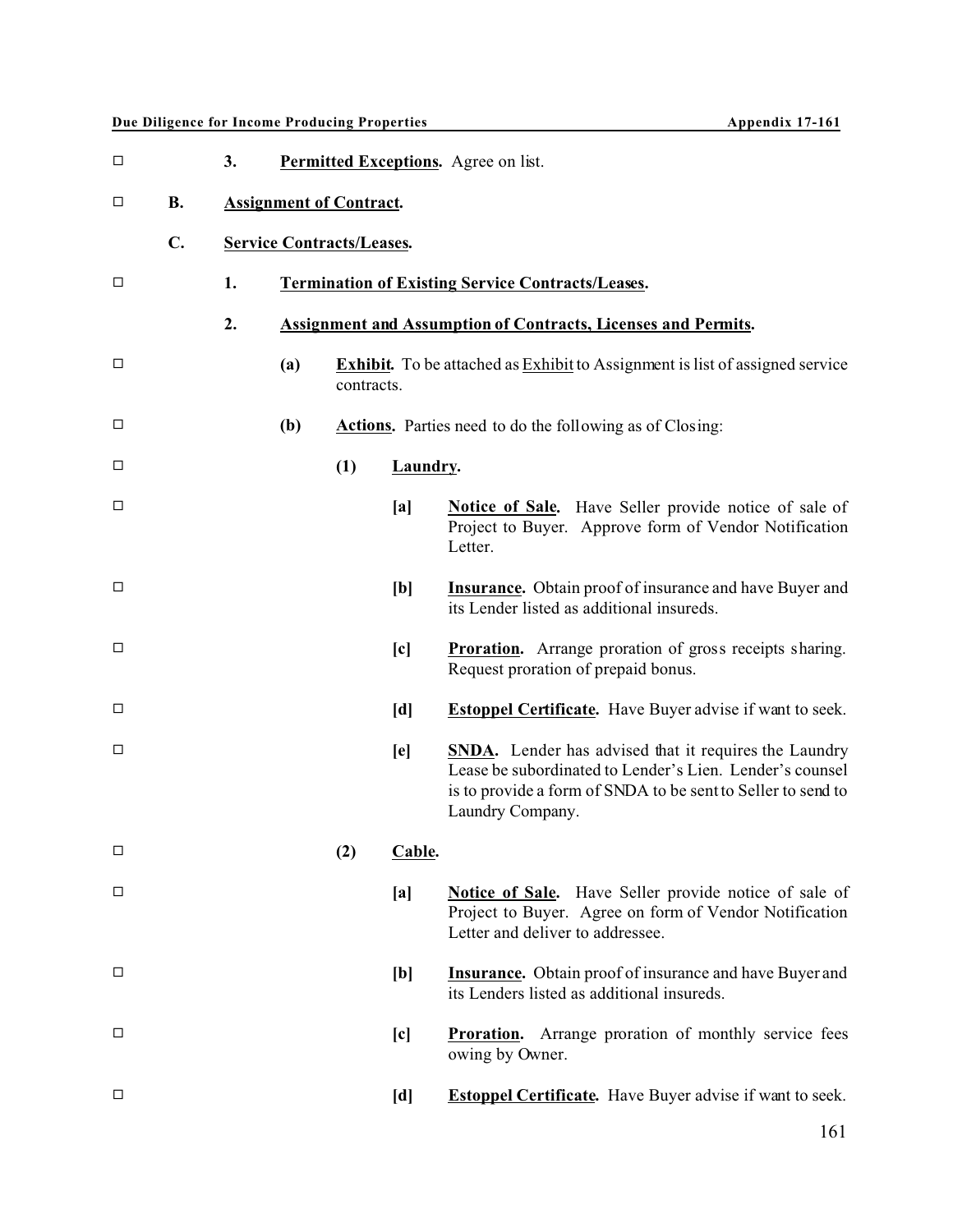|        |    |                      |                                                                                                | Due Diligence for Income Producing Properties<br>Appendix 17-162                                                                                                                                                    |  |  |
|--------|----|----------------------|------------------------------------------------------------------------------------------------|---------------------------------------------------------------------------------------------------------------------------------------------------------------------------------------------------------------------|--|--|
| $\Box$ |    |                      | (c)                                                                                            | <b>Others.</b> Have Seller notify of change of ownership and prorate expenses.                                                                                                                                      |  |  |
| $\Box$ |    |                      | (d)                                                                                            | Delivery. Seller to deliver originals of all Service Contracts.                                                                                                                                                     |  |  |
|        | D. |                      |                                                                                                | <b>Assignment and Assumption of Leases.</b>                                                                                                                                                                         |  |  |
| □      |    | 1.                   |                                                                                                | <b>Notice of Sale.</b> Have Seller provide notice of sale of Project to Buyer. Prepare form<br>of Tenant Notification Letter. Have Seller prepare and send notice letters to all<br>tenants on certified rent roll. |  |  |
| □      |    | 2.                   | Proration.                                                                                     |                                                                                                                                                                                                                     |  |  |
| □      |    |                      | (a)                                                                                            | <b>Rents.</b> Arrange proration of monthly collected rents.                                                                                                                                                         |  |  |
| □      |    |                      | (b)                                                                                            | <b>Deposits.</b> Audit of deposits.                                                                                                                                                                                 |  |  |
| $\Box$ |    | 3.                   |                                                                                                | Leases. Seller to deliver original of all Leases.                                                                                                                                                                   |  |  |
|        | E. | <b>Bill of Sale.</b> |                                                                                                |                                                                                                                                                                                                                     |  |  |
| □      |    | 1.                   |                                                                                                | Inventory. Seller to attach inventory as Exhibit to Bill of Sale.                                                                                                                                                   |  |  |
| $\Box$ | F. | providers.           | <b>Vendors.</b> Have Seller send notice of sale to any vendors in addition to Service Contract |                                                                                                                                                                                                                     |  |  |
|        | G. |                      |                                                                                                | <b>Utilities.</b> In addition to services provided by Service Contracts:                                                                                                                                            |  |  |
|        |    | 1.                   | Electric.                                                                                      |                                                                                                                                                                                                                     |  |  |
| □      |    |                      | a.                                                                                             | <b>Prorate.</b> Parties to arrange for meter reading.                                                                                                                                                               |  |  |
| □      |    |                      | b.                                                                                             | <b>Transfer of Service.</b> Buyer to arrange for utility deposit and transfer of<br>service.                                                                                                                        |  |  |
|        |    | 2.                   | Water.                                                                                         |                                                                                                                                                                                                                     |  |  |
| □      |    |                      | a.                                                                                             | <b>Prorate.</b> Parties to arrange for meter reading.                                                                                                                                                               |  |  |
| □      |    |                      | b.                                                                                             | <b>Transfer of Service.</b> Buyer to arrange for utility deposit and transfer of<br>service.                                                                                                                        |  |  |
| □      |    | 3.                   | Gas.                                                                                           |                                                                                                                                                                                                                     |  |  |
| □      |    |                      | a.                                                                                             | <b>Prorate.</b> Parties to arrange for meter reading.                                                                                                                                                               |  |  |
| □      |    |                      | b.                                                                                             | Transfer of Service. Buyer to arrange for utility deposit and transfer of<br>service.                                                                                                                               |  |  |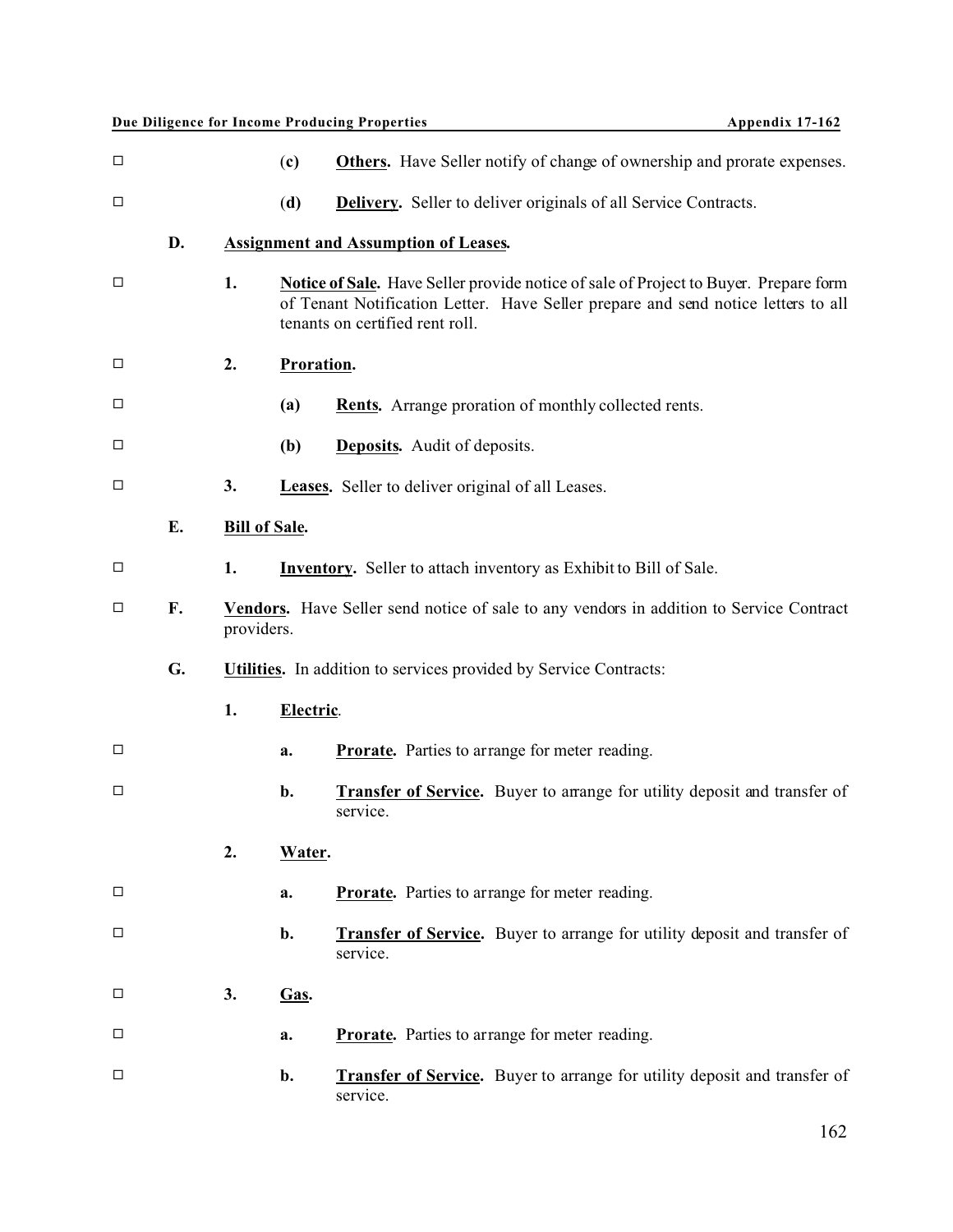|                  |    | 4. | Telephone.                  |                  |                                                                                                                             |
|------------------|----|----|-----------------------------|------------------|-----------------------------------------------------------------------------------------------------------------------------|
| $\Box$           |    |    | a.                          |                  | <b>Prorate.</b> Parties to arrange for meter reading.                                                                       |
| $\Box$           |    |    | b.                          | service.         | Transfer of Service. Buyer to arrange for utility deposit and transfer of                                                   |
|                  | H. |    | <b>Title Company Forms.</b> |                  |                                                                                                                             |
| $\Box$           |    | 1. |                             |                  | <b>Closing Statements.</b> Have Title Company provide pro forma closing statement in<br>advance of "pre-closing".           |
| $\Box$           |    |    | (a)                         | Credits.         |                                                                                                                             |
| $\Box$           |    |    |                             | (1)              | <b>Earnest Money.</b>                                                                                                       |
| $\Box$           |    |    |                             | (2)              | Interest.                                                                                                                   |
| □                |    |    |                             | (3)              | Taxes.                                                                                                                      |
| $\Box$           |    |    |                             | (4)              | <b>Tenant Deposits.</b>                                                                                                     |
| $\Box$           |    |    | (b)                         | <b>Expenses.</b> |                                                                                                                             |
| □                |    |    |                             | (1)              | <b>Third Party Services.</b>                                                                                                |
| □<br>$\Box$<br>□ |    |    |                             |                  | [a]<br><b>Surveyor</b><br>[b]<br><b>Inspectors.</b><br>[c]<br>Attorney.                                                     |
| $\Box$           |    |    |                             | (2)              | <b>Lender's Fees.</b>                                                                                                       |
| $\Box$           |    |    |                             | (3)              | Broker.                                                                                                                     |
| $\Box$           |    |    | (c)                         |                  | Paid/Settled Out Side of Closing.                                                                                           |
| $\Box$           |    |    |                             | (1)              | <b>Operating Expenses.</b> Identify.                                                                                        |
| □                |    |    |                             | (2)              | <b>Employees.</b> Terminate and rehire.                                                                                     |
| □                |    | 2. |                             |                  | <b>Affidavits of Debts and Liens.</b> Have Title Company provide Buyer with the form<br>of Affidavit that Seller will sign. |
| □                |    | 3. |                             |                  | <b>Waiver of Inspection.</b> Notify Title Company that Buyer will not sign and that an<br>inspection will be required.      |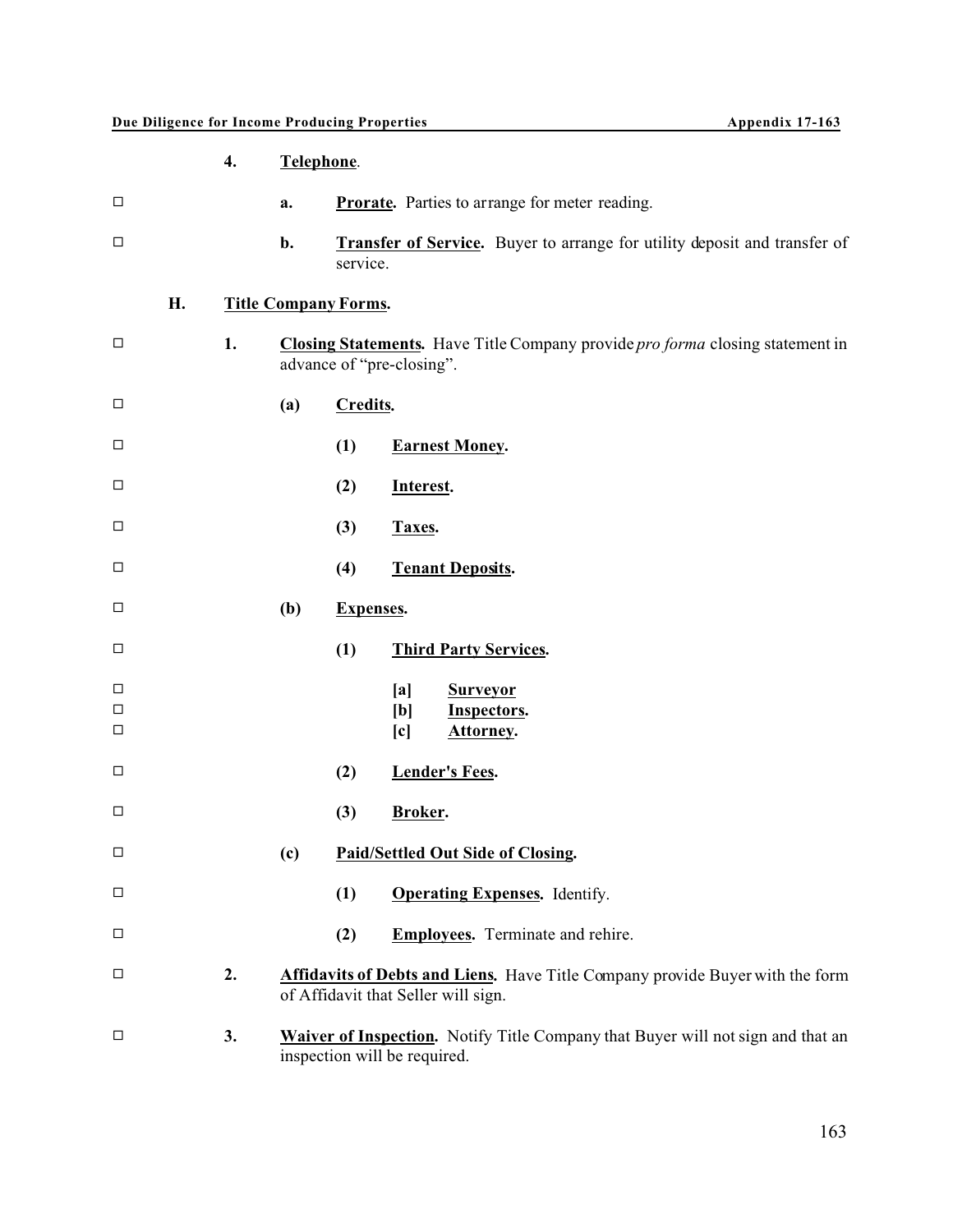| П           |    | <b>Buyer Not to Waive.</b><br>a.                                                                                                                                                                         |
|-------------|----|----------------------------------------------------------------------------------------------------------------------------------------------------------------------------------------------------------|
| □<br>$\Box$ |    | $\mathbf{b}$ .<br>Title Company to Identify Additional Exceptions by Inspection.<br><b>Buyer Review/Object.</b><br>c.                                                                                    |
| $\Box$      | 4. | <b>Arbitration.</b> Notify Title Company that Buyer does not consent to arbitration.                                                                                                                     |
| $\Box$      | 5. | <b>Other Forms.</b> Have Title Company provide Buyer with a copy of any other<br>documents that the Buyer will be requested to sign by the Title Company. Need<br>forms for review before "pre-closing". |
| $\Box$      | 6. | <b>Buyer's Closing Instructions to Title Company.</b>                                                                                                                                                    |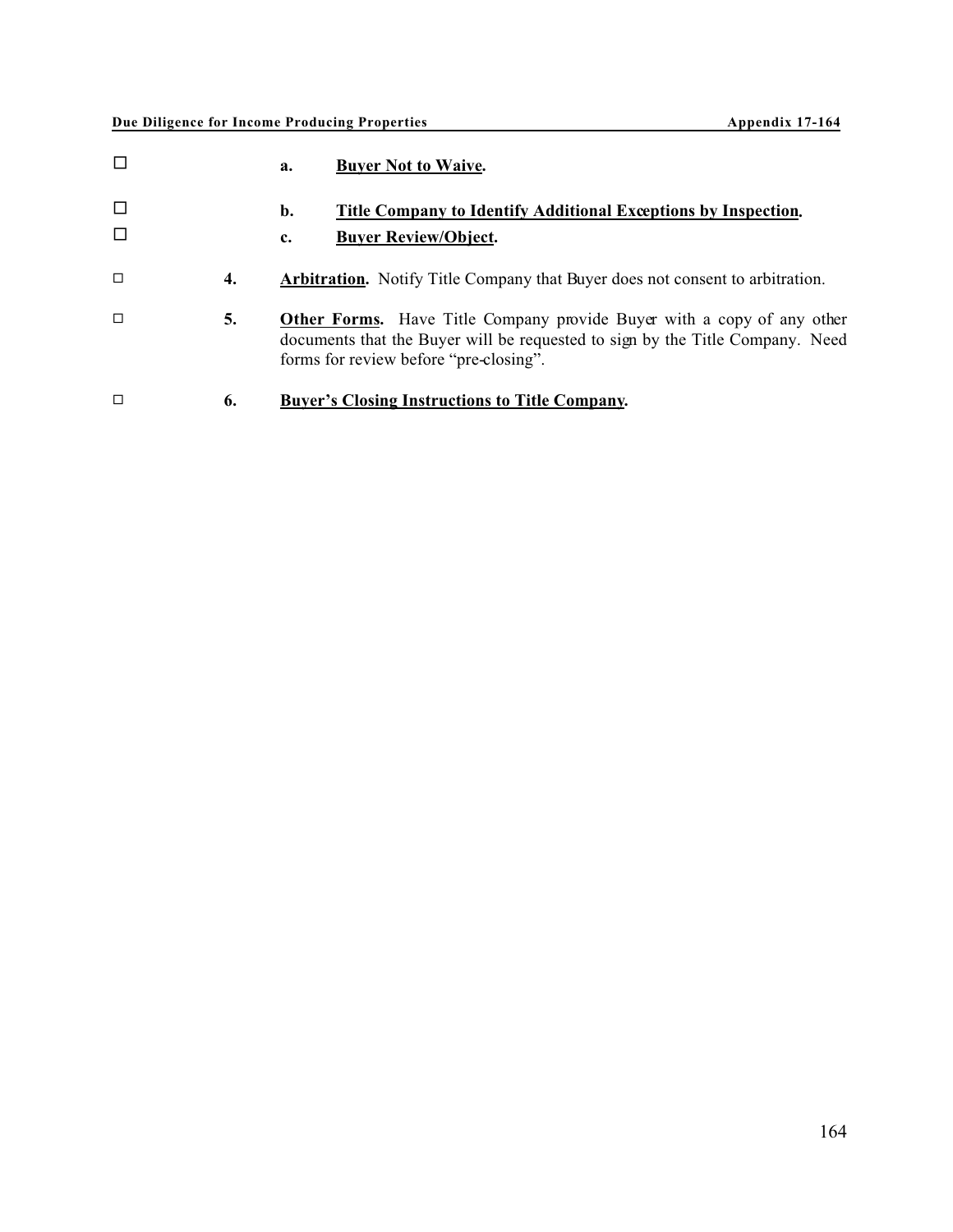WILLIAM H. LOCKE, JR. BOARD CERTIFIED REAL ESTATE LAW COMMERCIAL, RESIDENTIAL AND FARM AND RANCH TEXAS BOARD OF LEGAL SPECIALIZATION

WRIT ER'S DIRECT NUM BER (512) 480-5736 E- MAIL AD DRESS : bloc ke@gdhm.com

June 28, 2000

Escrow Agent

Ms. **Faxed (512)** 

\_\_\_\_\_\_\_\_\_\_\_\_\_\_\_\_\_\_\_\_\_Title Company Street

Austin, TX 787\_\_

#### **Buyer's Closing Instructions**

| Re: | Sale of | the | " <b>Property</b> ") by |  | (the-                                                     | "Seller") |
|-----|---------|-----|-------------------------|--|-----------------------------------------------------------|-----------|
|     | to      |     |                         |  | (the " <b>Buyer</b> " or the " <b>Borrower</b> ") Your GF |           |
|     | Number: |     |                         |  |                                                           |           |

Dear Ms.  $\qquad \qquad :$ 

**A. Our Clients.** These Closing Instructions are being sent both by telefax and by regular mail. Our Firm is counsel for **Contract Buyer/Assignor**"), the buying entity which signed the Sales<br>Contract as the Buyer, and for , the Assignee of the Contract Buyer/Assignor. Set forth The Buyer Assignee of the Contract Buyer/Assignor. Set forth below are our instructions for closing the sale of the Property to Buyer. These Closing Instructions do not amend, waive or override the written Sales Contract between Seller and Buyer, but are supplemental to the Sales Contract. These Closing Instructions may be amended, waived or overridden by us. The Closing Instructions do not waive or release Seller from its obligations on the Sales Contract.

**B. Enclosed.** Enclosed with these Closing Instructions are the following:

- **1. Assignment**. Assignment of Commercial Improved Property Earnest Money Contract from Contract Buyer/Assignor to the Buyer/Assignee (the "**Assignment**"). The original of this document has been executed by \_\_\_\_\_\_\_\_\_\_\_\_, the \_\_\_\_\_\_\_\_\_\_\_\_\_ of \_\_\_\_\_\_\_\_\_\_\_\_\_\_on behalf of \_\_\_\_\_\_\_\_\_\_\_\_\_ and will need to be executed by \_\_\_\_\_\_\_\_\_\_\_\_\_\_\_\_\_\_\_ on behalf of \_\_\_\_\_\_\_\_\_\_\_\_\_\_\_\_, the General Partner of the Buyer/Assignee.
- **2. Other Enclosures.** \_\_\_\_\_\_\_\_\_\_\_\_\_\_\_\_\_\_\_\_\_\_\_\_\_\_\_\_\_\_\_\_\_\_\_\_\_\_\_\_\_\_\_.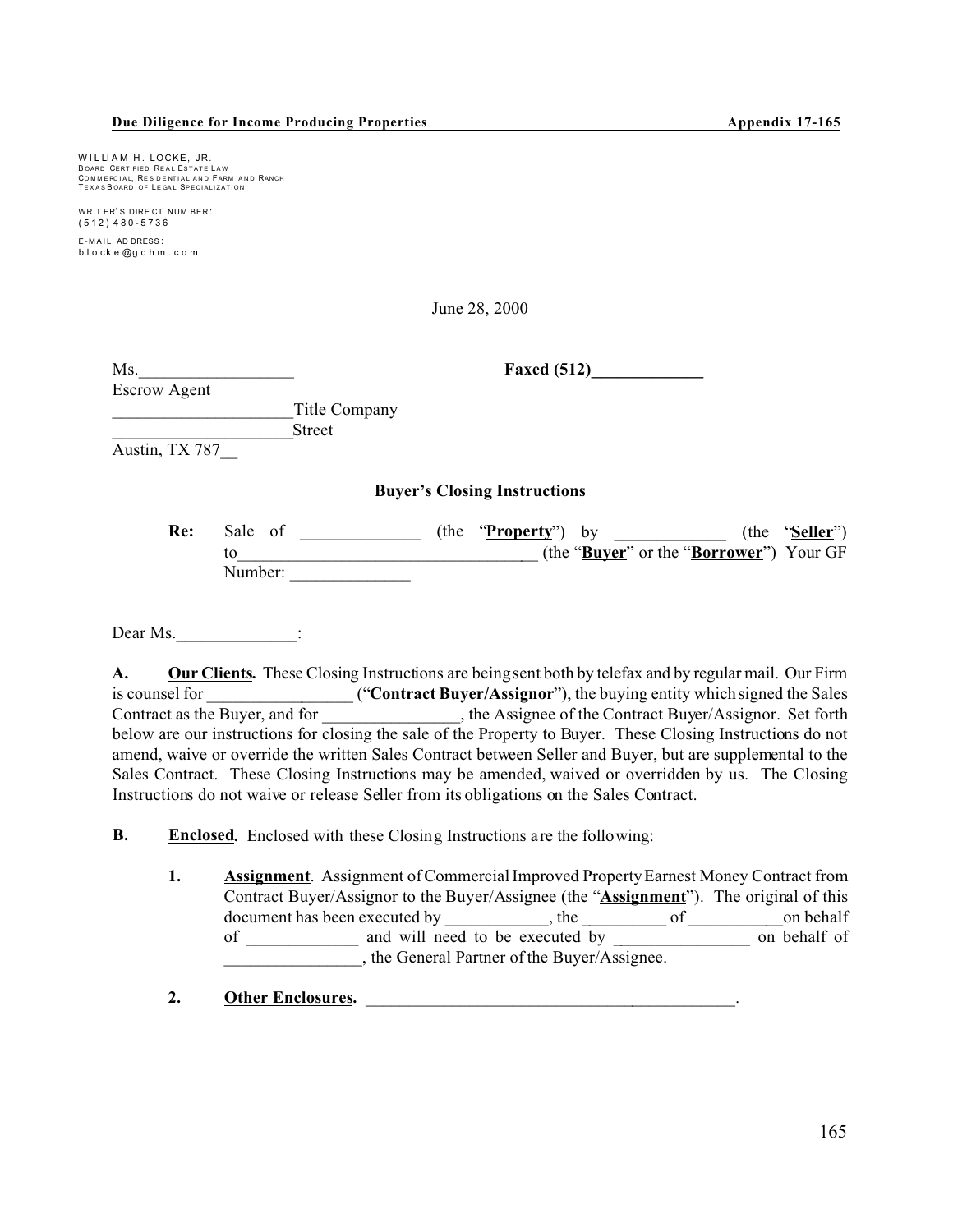#### **C. Instructions.**

- **1. Closing Documents.** The following documents are referred to herein as the "**Closing Documents**":
	- **a. Closing Documents to Be Delivered by Buyer.** As a condition to closing, you are to obtain the following documents (the "**Closing Documents to Be Delivered by Buyer**"):
		- **(1) Buyer's Settlement Statement.** The Buyer's Settlement Statement being prepared by you and to be executed by the Buyer for your use in closing the purchase by the Buyer of the Property (the "**Closing**") reflects among other matters the following debits and credits:
			- **(a) Lines 211 and 511**. The Settlement Statement is to reflect a charge to Buyer on Line 211 and a credit to Seller on Line 511 of a tax proration "to mm/dd/00" (which date and derivative closing cost prorations may change due to delays in Closing and which date as so changed is the "**Settlement Date**" or the "**Closing Date**").

## **(b) Line 201.**

On Line 201 there is to be \$50,000 as a credit an Amount Paid By or In Behalf of Borrower as a credit in calculating the Cash From Borrower) the \$50,000 of Earnest Money initially deposited with the Title Company by the Initial Buyer which as assigned to Buyer (the "**\$50,000 of Earnest Money**").

[**(b) Lines 506 and 201.** The Settlement Statement is to reflect on Line 506 a charge back to the Seller in calculating the reduction in the Amount Due to Seller of \$25,000 (the "2<sup>nd</sup> \$25,000 Payment") for the portion of the Earnest Money previously delivered by the Title Company to Seller pursuant to Paragraph 1 of the Third Amendment.

> The Settlement Statement is to reflect on Line 201 \$50,000 as a credit an Amount Paid By or In Behalf of Borrower as a credit in calculating the Cash From Borrower; the \$50,000 being the \$50,000 of Earnest Money initially deposited with the Title Company (the "**Initial \$50,000 of Earnest Money**"), a portion of which (the  $2<sup>nd</sup>$  \$25,000 Payment) was previously released to Seller in accordance with Paragraph 1 of the Third Amendment and the other portion of which (the  $1^{\text{st}}$  \$25,000 Payment<sup>"</sup>) remains on deposit with the Title Company as of Closing.]

[**(b) Line 506.** On Line 506 there is to be a charge back to the Seller of  $\frac{1}{2}$  of the cost of the Survey obtained by Buyer in calculating the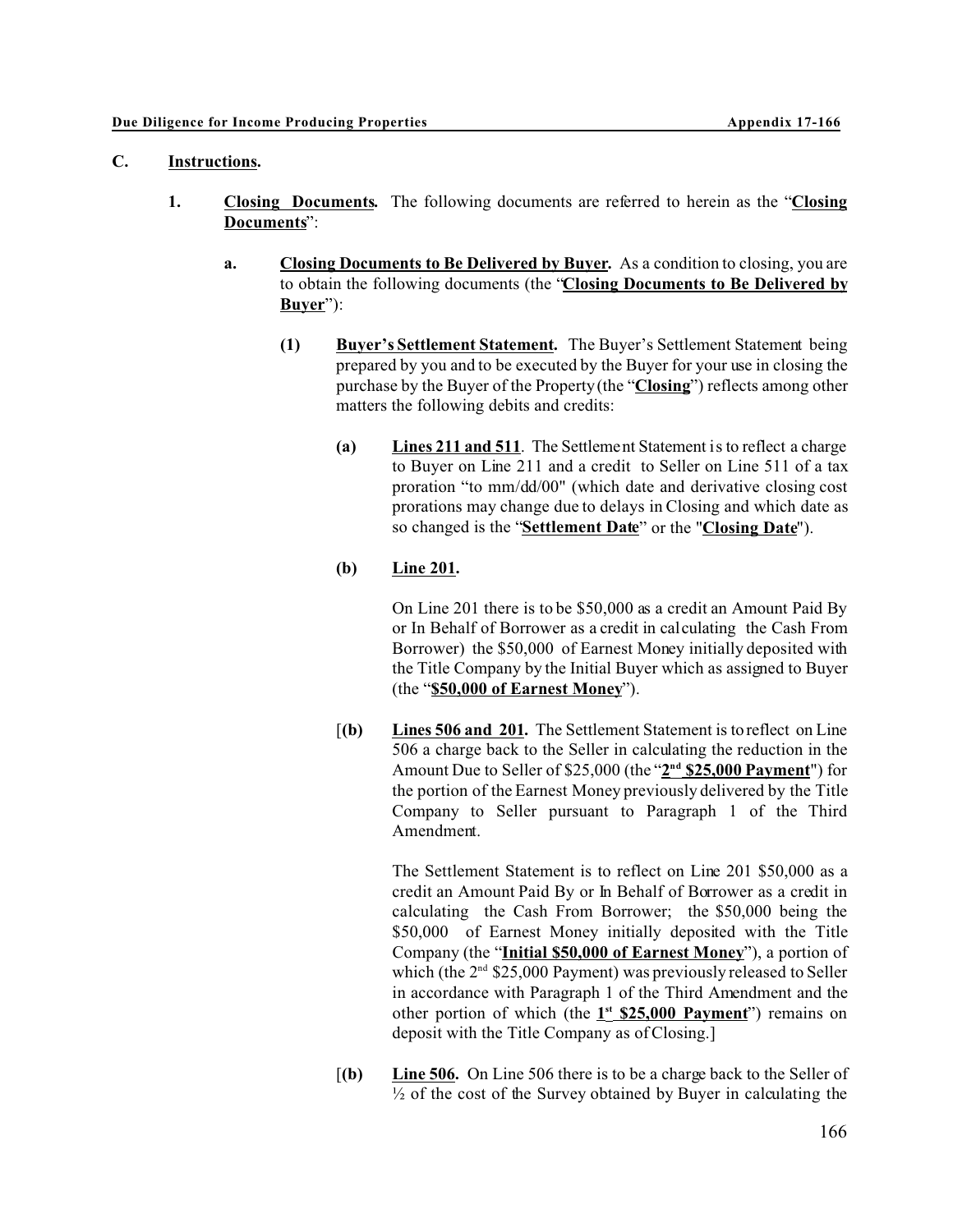Reductions in Amount Due to Seller, being a reimbursement to Buyer by Seller.]

- **(c) Line 801.** The Settlement Statement is to reflect on Line 801 under the column Paid From Borrower's Funds at Settlement a charge to Buyer of \$ as a loan commitment fee payable to Lender.
- **(d) Lines 1305 and 1306.** The Settlement Statement is to reflect on Lines 1305 and 1306 under the Column titled Paid From Borrower's Funds at Settlement as a payment by Buyer to Contract Buyer/Assignor of \$\_\_\_\_\_\_\_\_\_\_ in reimbursement to the Contract Buyer/Assignor of the \$ of the Earnest Money and Extension Fees paid by the Contract Buyer/Assignor on the Contract.
- **(2) Survey**. The plat with signed Surveyor's Certificate issued by the surveyor (the "**Surveyor**") must be in form satisfactory to the Title Company to Delete the Survey Exception as provided below (the "**Survey**").
- **(3) Buyer's Affidavits.** Such Affidavits as are required by the Title Company and signed by such persons as are acceptable to the Title Company attesting to the matters set forth therein, including the authority of the persons signing the Closing Documents on behalf of the Buyer (the "**Buyer's Affidavit**").
- **(4) Tax Letter.** Any letter agreement prepared by the Title Company reflecting the proration of taxes as of the Settlement Date to be signed by the Seller and the Buyer (the "**Tax Letter**").

#### **(5) Assignment of Contract**.

- **(6) Buyer's Authorizations and the Assignment Authorization.**
	- **(a)** The resolutions of the Buyer/Assignee, a Texas limited partnership and its General Partner, a Texas authorizing the execution of the Closing Documents; and
	- **(b)** The resolutions of the Contract Buyer/Assignor authorizing the execution of the assignment of the Contract to the Buyer/Assignee which authorize the persons signing those documents to sign in the capacity in which those documents are signed (the "Buyer's Authorization and the Assignment Authorization").

The Buyer's Authorization and the Assignment Authorization are being delivered to you by the Contract Buyer/Assignor.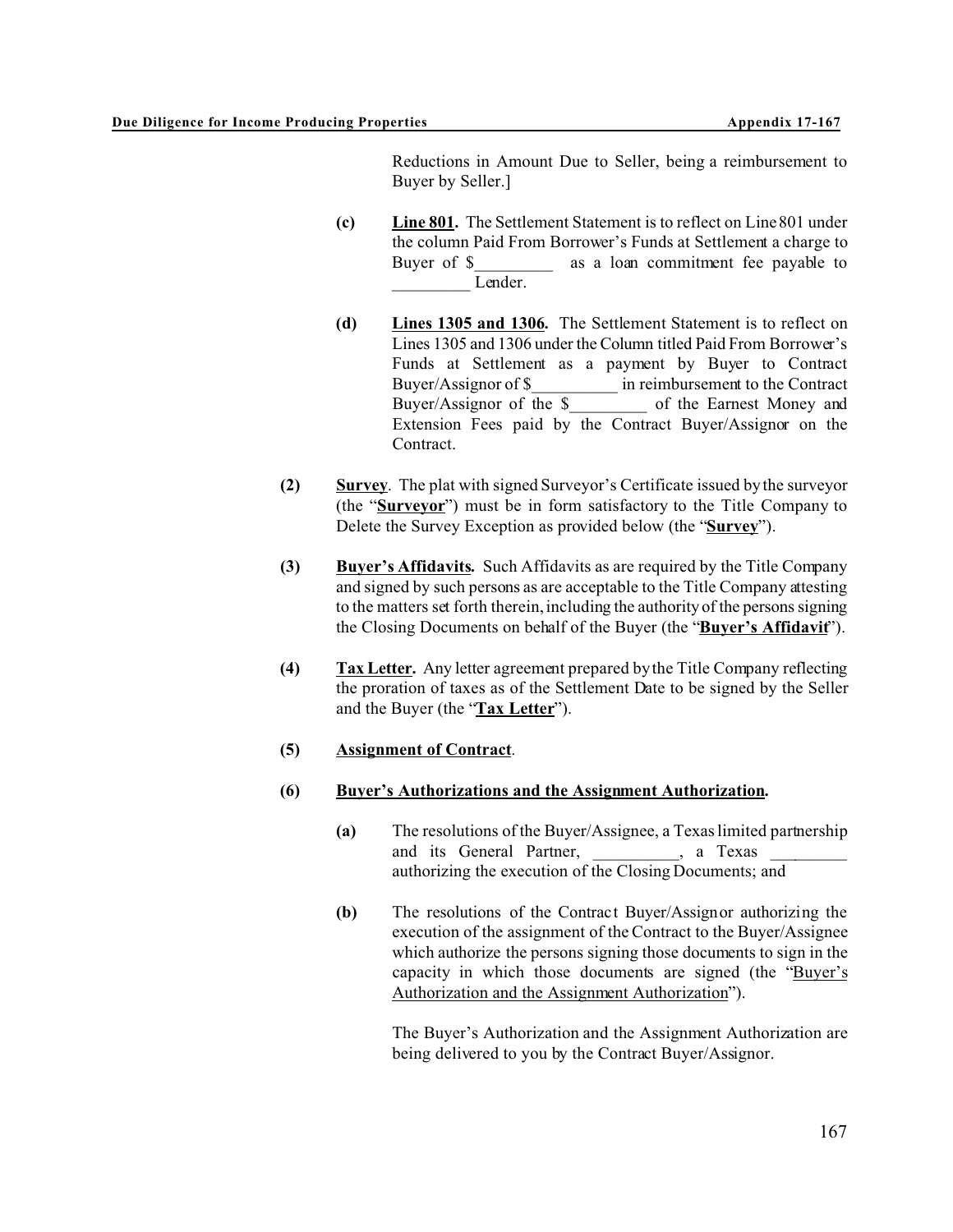- **(7) Certificates as to the Buyer.** Certificates from the Secretary of State and the Comptroller of the State of Texas as to the existence of the Buyer and its General Partner and the good standing of the General Partner of the Buyer.
- **(8) Schedule C Curative Items to Be Provided by Buyer.** All items deemed necessary by you to satisfy the items listed in Schedule C to the Title Commitment to be provided by Buyer (the "**Schedule C Curative Items to be Provided by Buyer**") including the Buyer's and its General Partner's organizational documents.
- **(9) Lender.** Loan documents prepared by \_\_\_\_\_\_\_\_\_ ("**Lender**") to fund \$\_\_\_\_\_\_\_\_\_\_\_\_\_\_ to Borrower and to be so reflected on Line 202 of Amounts Paid in Behalf of Borrower.
- **b. Closing Documents to Be Delivered by Seller.** As a condition to closing you are to obtain the following documents (the "**Closing Documents to Be Delivered by Seller**"):
	- **(1) Deed.** The Seller has previously delivered to you a form of Deed approved by our client to be executed by the Seller and to be delivered by you upon its execution by Seller to Buyer at Closing by recording the same in the Official Public Records for Travis County, Texas; however, Lender requires that the Deed contain a vendor's lien, which is to be transferred to it. The Deed will need to contain a form of vendor's lien acceptable to Lender.
	- **(2) Schedule C Curative Items to Be Provided by Seller.** All items deemed necessary by you to satisfy the items listed in Schedule C to the Title Commitment(the "**ScheduleC Curative Itemsto Be Provided by Seller**"), including:
		- **(a) Release of Lien.** The Release of Lien releasing the liens listed as Item 5 and the UCC-3 Release of Financing Statement as to Item 6 to Schedule C to the Title Commitment (the "**Liens to xxxx**").
		- **(b) Release of Lien.** The Release of Lien releasing the lien listed as Item7 to Schedule C to the Title Commitment (the "**Lien to yyyy**").
	- **(3) Seller's Settlement Statement.** Settlement Statement prepared by the Title Company and executed by the Seller (the "**Seller's Settlement Statement**"). It is a condition of Closing that the Seller's Closing Statement be approved by Seller's Counsel and Seller prior to Closing.
	- **(4) Seller's Affidavits.** Affidavits of the following types of affidavit (which may be combined into one or more affidavits (the "**Seller's Affidavits**"), it is a condition to the Buyer's Closing that all Seller's Affidavits or other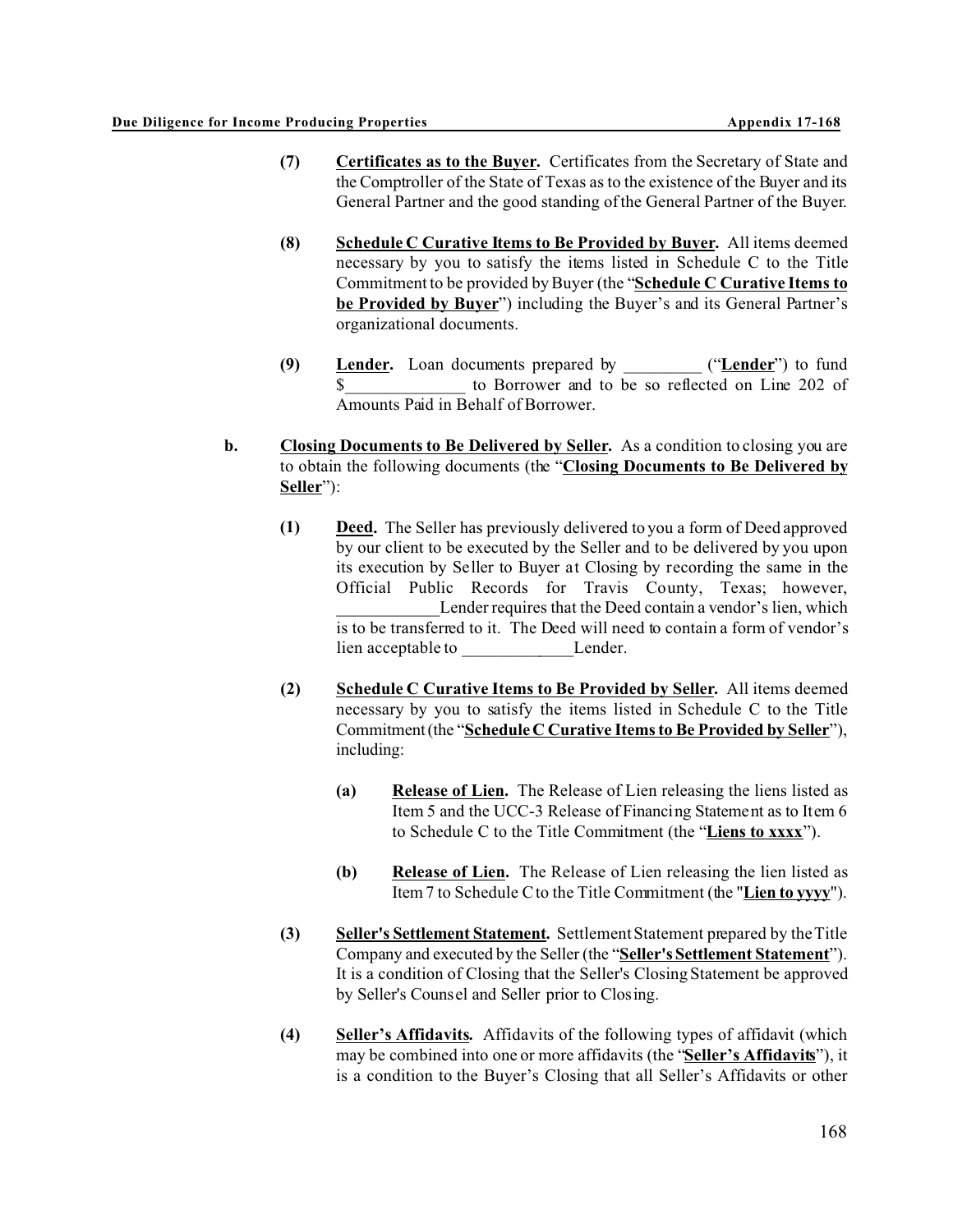documents prepared by the Title Company be approved by us prior to Closing:

- **(a) Non-Foreign Person Affidavit.** Affidavit attesting that the Seller is not a foreign person (the "**Non-Foreign Person Affidavit**").
- **(b) Affidavits of Debts and Liens.** Affidavit in form acceptable to the Title Company by the Seller as to there not being "debts or liens" or other matters customarily covered by such form of title company required affidavit to issue the Title Policy to the Buyer (the "**Affidavits of Debts and Liens**").
- **(c) Surveyor's Affidavit.** The affidavit of the Surveyor in form acceptable to the Title Company to delete the "Parties in Possession Exception", the "Roads Exception" and the "Visible and Apparent Easements Exception" from the Title Commitment and the Title Policy which deletion is to be based on an inspection of the Property undertaken for the Title Company (the "Surveyor's Affidavit").
- [**(d) Non-Production Affidavit.** The affidavit of such affiants as are acceptable to the Title Company to delete any exception to the Title Policy for oil and gas leases of record in County, Texas (the "Non-Production Affidavit").]
- [**(e) Affidavit as to Use and Possession.** The affidavit of such affiants as are acceptable to the Title Company as to the use and possession of the Property to issue the Title Policy without the "Parties in Possession Exception", the "Roads Exception" and the "Visible and Apparent EasementsException" or other similar use and possession exceptions (the "Affidavits as to Use and Possession").]
- [**(f) Affidavit as to Lease Termination.** Affidavit by affiants acceptable to the Title Company for the Title Company to delete any exception for leases, whether of record or not (the "Affidavit as to Lease Termination").]
- **(5) Tax Letter.** The Tax Letter executed by the Seller. It is a condition of Closing that the Tax Letter be approved by Seller's Counsel and Seller prior to Closing.
- **(6) Seller's Authorization.** The resolutions of Seller authorizing the execution of the Closing Documents (the "**Seller's Authorization**").
- **(7) Certificates as to the Seller.** Certificates from the Secretary of State and the Comptroller of the State of Texas as to the existence and good standing of the Seller.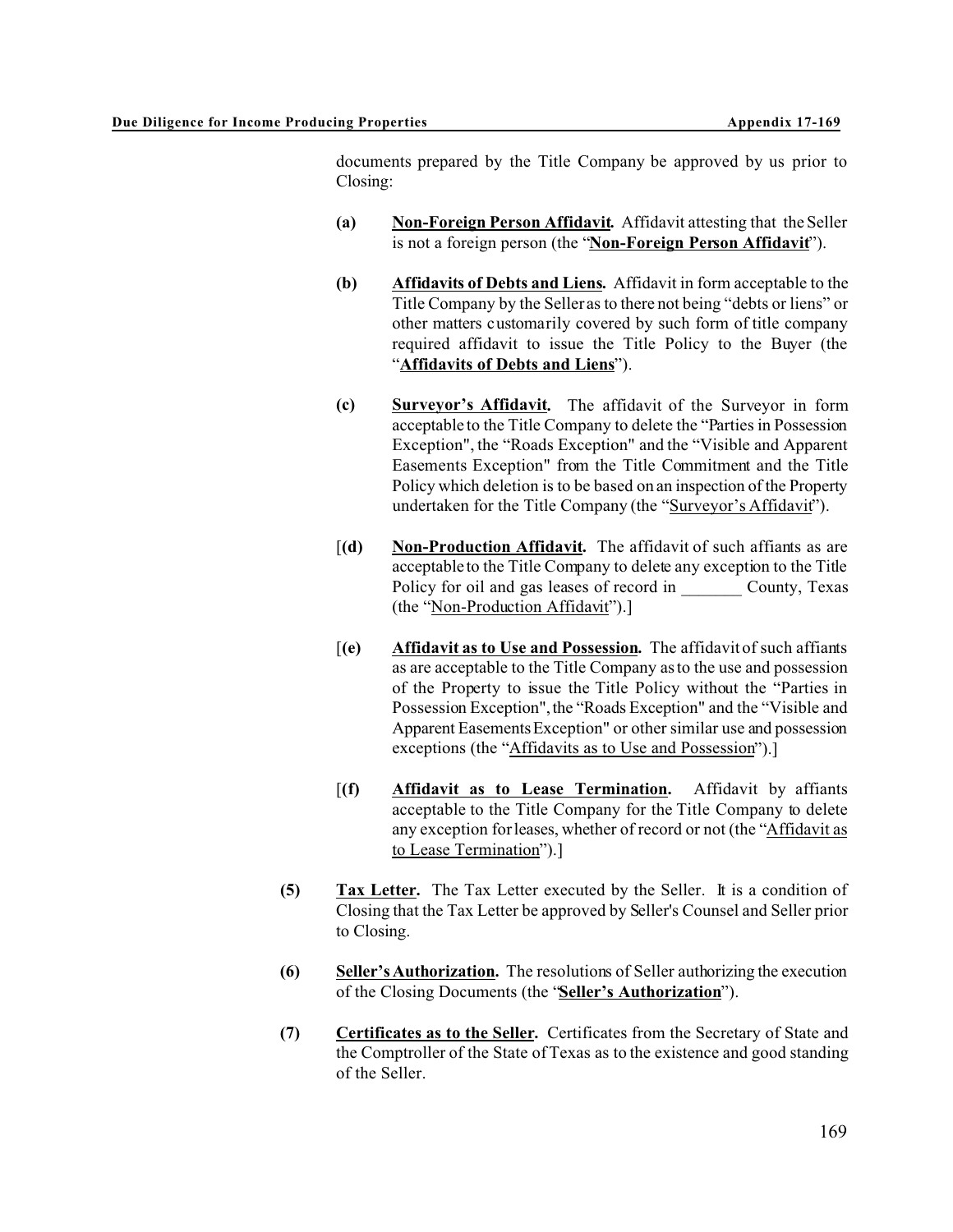- [**(8) Boundary Line Agreement.** Boundary Line Agreement with such parties as will permit the Title Company to insure good and indefeasible title to the . Acre Tract depicted on the Survey as being as of Closing in Buyer.]
- [**(9) Access [Drainage] Easement.** Access [Drainage] Easement in form satisfactory to Buyer granting an access [a drainage] easement to the Proprety from **Road executed by such parties as the Title Company** shall require to insure good and indefeasible title to an easement as being in Buyer as of Closing.]

#### [**(10) Insured Closing Service Letter.**

- **(a) T-51.** A Form T-51 Purchaser Insured Closing Service Letter signed by Stewart Title Guaranty Company and Buyer covering the handling by the Closing Agent and the Title Company of the Settlement Funds (the "**Insured Closing Service Letter**") and acknowledged by telephone confirmation by the Title Underwriter to you that it has received in its offices a telefaxed copy of the Insured Closing Service Letter signed by the Buyer and that the Insured Closing Service Letter is in effect.
- **(b) Escrow Account Auditor's Letter.** Letter from your independent C.P.A. auditor stating that the Escrow Account and other interest bearing accounts opened in the name of the owner/beneficiary of the escrowed funds with as the escrow agent are audited as required by the Texas Department of Insurance (the "Escrow Account Auditor's Letter").]
- **[(11) Consent to Assignment of Contract.** The Consent to the Assignment of the Contract executed by the Seller.]
- **c. Items to be Delivered to Title Company Prior to Closing.** Prior to your Closing the transaction, you must have received from all parties or persons other than the Buyer, fully executed and completed originals of the Seller's Closing Documents and all other items necessary for you to issue the Title Policy and record the Deed to Buyer (the "**Items to be Delivered to Title Company Prior to Closing**").
- **2. Settlement Funds Required to Close–Lines 303 and 603.** To be delivered to you by wire transfer in conjunction with these Closing Instructions, **but only after receipt from you of your notice to wire and stating to Buyer that you are in receipt of all Items to Be Delivered to Title Company Prior to Closing** (the "**Notice to Wire Funds**"), are funds in the amount of **\$** representing the net amount that is payable at Closing by Buyer to the Title Company as reflected on Line 303 of the Buyer's Settlement Statement (the "**Cash From Borrower**"), subject to adjustment due to re-prorations of taxes and home owner's assessments if the Settlement Date is other than \_\_\_\_\_\_\_\_\_\_\_\_\_, 2000. Prior to Closing you must review with us and with Buyer the calculation of each item on the Buyer's Settlement Statement, including the Cash From Buyer and the Cash to Seller listed on Line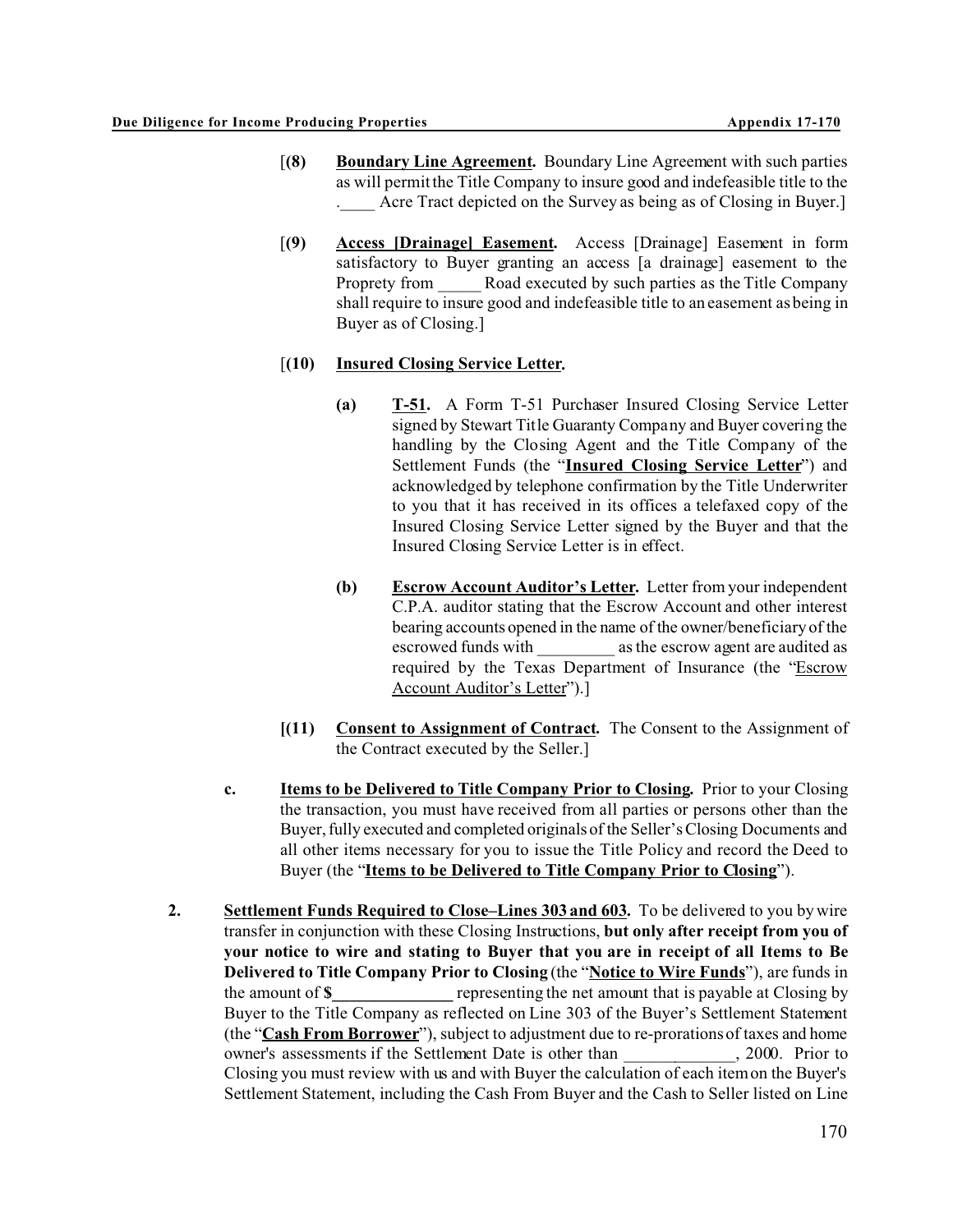603. (The Cash From Borrower and the Cash to Seller are collectively called the "**Settlement Funds Required to Close**")

By receipt of these Closing Instructions, you represent to us that the Escrow Account into which the Settlement Funds are to be deposited pending Closing is an account audited by the Texas State Board of Insurance.

The Earnest Money deposited with you by Buyer was to be held in an interest bearing account to the credit of Buyer. The Buyer's Settlement Statement does not reflect the payment to the Buyer of the interest accrued on this deposit. You are to pay to Buyer the accrued interest outside of Closing.

In the event that this transaction does not Close with the Deed being recorded on the day of the receipt of the Cash from Buyer, you are instructed to deposit the Settlement Funds in an interest-bearing escrow account of the nature covered by an Insured Closing Service Letter. You are instructed in such connection to obtain and furnish to the Seller and the Buyer an Insured Closing Service Letter from the title insurance underwriter, if the Settlement Funds are held in escrow and not disbursed on the day of receipt.

- **3. Documents Required to Close.** You are to determine that all of the foregoing referenced Closing Documents are fully and properly executed and acknowledged when appropriate. You are to determine that all blanks in the Closing Documents are completed before their execution.
- **4. Items to Be Delivered to Parties as a Condition of Closing.** Before you disburse any of the Settlement Funds or otherwise advise that this transaction has Closed, you must as a condition of Closing deliver to Seller and to Buyer either in person or by fax with receipt confirmed by telephone call to Bill Locke or Rick Triplett ("**Graves Dougherty**") and to \_\_\_\_\_\_\_\_\_\_ ("**Seller's Counsel**") the following items (the "**Itemsto Be Delivered to Seller and the Buyer as a Condition of Closing**"):
	- **a. Closing Documents.** One copy, certified by you to be true and correct, of the signed originals of the Closing Documents.
	- **b. Updated, Revised Title Commitment.** A currently dated and effective Title Commitment updated as of a time on the Closing Date prior to Closing and revised in accordance with these Buyer's Closing Instructions (the "**Updated, Revised Title Commitment**").
- **5. Recordation.** Please be certain that the Deed, the Release of Liens and the UCC-3 Release of Financing Statement are immediately as of Closing recorded in the Official Public Records of Travis County, Texas.
- **6. Title Policy.** Before you disburse any of the Settlement Funds or otherwise advise Buyer that this transaction has closed, please be certain that Title Company is in a position to issue, and will issue, to Buyer an Owner Policy of Title Insurance (the "**Title Policy**") in the form prescribed by the Texas State Board of Insurance, written by the same underwriter that issued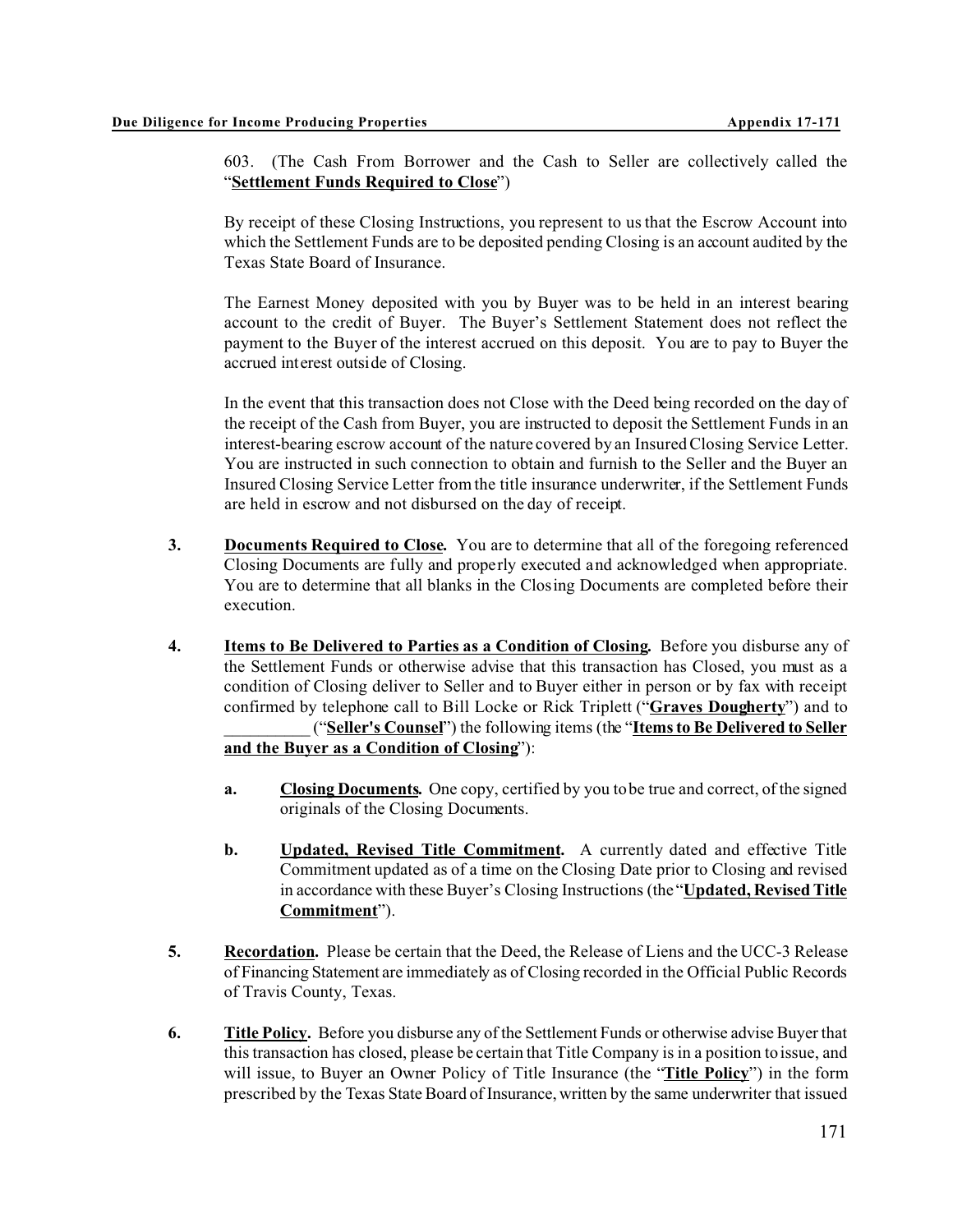the Commitment for Title Insurance (the "**Title Commitment**") with an Issuance Date and Effective Date and time the same as the Closing Date, under the above-referenced GF number. The Owner Policy must be issued in accordance with the Title Commitment, except as follows:

- **a. Insured's Name.** The Insured under the Title Policy must read exactly as the Buyer's name is set forth in the Deed;
- **b. Effective Date.** The effective date and time of the Title Policy must be the date and time on which the Deed is filed of record;
- **c. Description.** The real property described in the Title Policy must be the same property described in the Deed and in the Survey of the Property; and the Access Easement must be the easement route described in the Survey provided by Buyer to you;
- **d. Title.** Fee simple title to the real property described in the Deed must be shown by the Title Policy to be vested in the Buyer, and any easements benefitting the real property must be included in the description of the property insured by the Title Policy, [including but not limited to the Access Easement];
- **e. Survey Exception.** Item 2 of Schedule B of the Owner Policy, must be modified to read "shortages in area" only (the "**Survey Exception**") [referred to as "**Deletion of the Survey Exception**"] with the cost of the Deletion of the SurveyException being paid for by the Seller and provided, however, if any specific exception is to be listed in Schedule B as a result of the Deletion of the Survey Exception, you must prior to Closing advise Buyer and us of the new specific exception and you are directed to add such exception to **Exhibit B** to the Deed;
- **f. Taxes Exception.** Item 3 of Schedule B of the Owner Policy must be modified to except only to taxes, assessments, and stand-by fees for the year 2000 and subsequent years, not yet due and payable (the "**Taxes Exception**");
- **g. Schedule B Exceptions.** The exceptions to title shown on Schedule B of the Owner Policy must include only the exceptions permitted hereby (the "**Permitted Schedule B Exceptions**"). The following exceptions are not permitted:
	- (1) **Item 9x.**
	- **(2) Item 9y.** \_\_\_\_\_\_\_\_\_\_\_\_\_\_\_\_.
- **h. Schedule C Items Satisfied.** All matters described on Schedule C of the Commitment must be satisfied and resolved to your complete satisfaction so that none of these matters will appear as exceptions in the Owner Policy ("**Schedule C Items Satisfied**"). By disbursing the Settlement Funds, you certify to Seller and Buyer that all matters disclosed in Schedule C of the Commitment have been or will be paid, satisfied, or otherwise resolved to the complete satisfaction of the title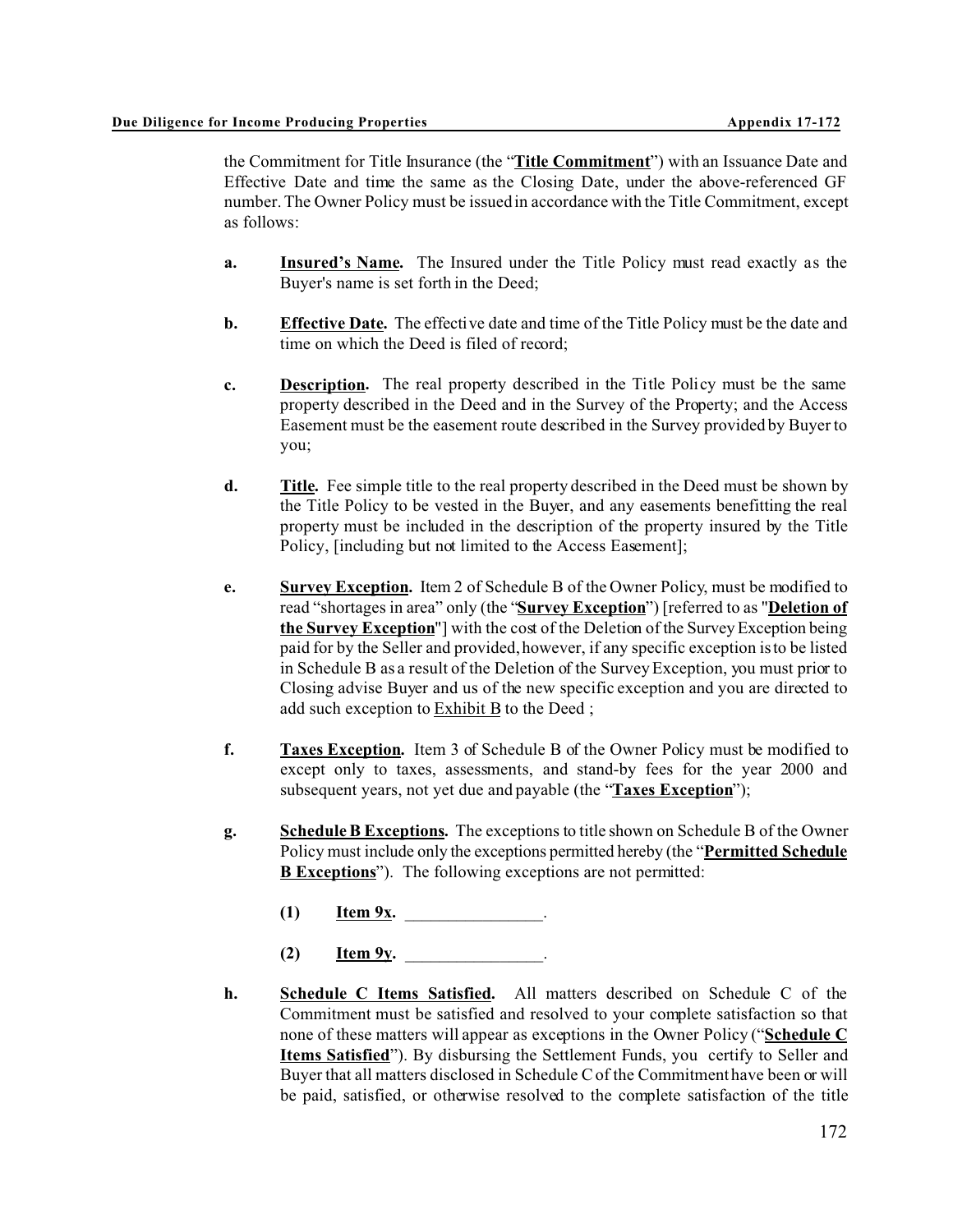insurer before the Issuance Date of the Owner Policy and that no exceptions for any item on Schedule C of the Title Commitment will be contained in the Owner Policy.

- **i. Parties in Possession Exception, Visible and Apparent Easements Exception, and Roads Exception.** There must not appear in the Updated, Revised Title Commitment or the Title Policy any exception for:
	- **(a) Parties in Possession Exception.** "Parties in possession" (the "**Parties in Possession Exception**").
	- **(b) Visible and Apparent Easements Exception.** "Visible and apparent easements" (the "**Visible and Apparent Easements Exception**").
	- **(c) Roads.** "Roads" (the "**Roads Exception**").
- **j. Inspection Exception.** There must not appear in the Title Policy any matter which would be revealed by an inspection of the Property conducted by the Title Company or its agent or contractor, if an inspection is or would be made by the Title Company, its agent or contractor (the "**Inspection Exception**"). If the inspection reveals matters that are to be listed in the Title Policy, then these matters must be disclosed to Buyer and us and to Seller and Seller's Counsel before the Settlement Funds are deposited with the Title Company and must be approved in writing before the request for the wire transfer.
- **7. Title Company's Acceptance of These Closing Instructions.** If you will not strictly comply with these instructions, then you must immediately notify us and receive written waiver from us. You are directed to follow the Closing Instructions whether or not you sign and return to us a copy of the attached Acceptance.

If you have any questions regarding any aspect of this transaction, please call us at your earliest opportunity.

Yours very truly,

GRAVES, DOUGHERTY, HEARON & MOODY A Professional Corporation

William H. Locke, Jr.

WHL/cfg Enclosure

cc: Buyer Seller's Attorney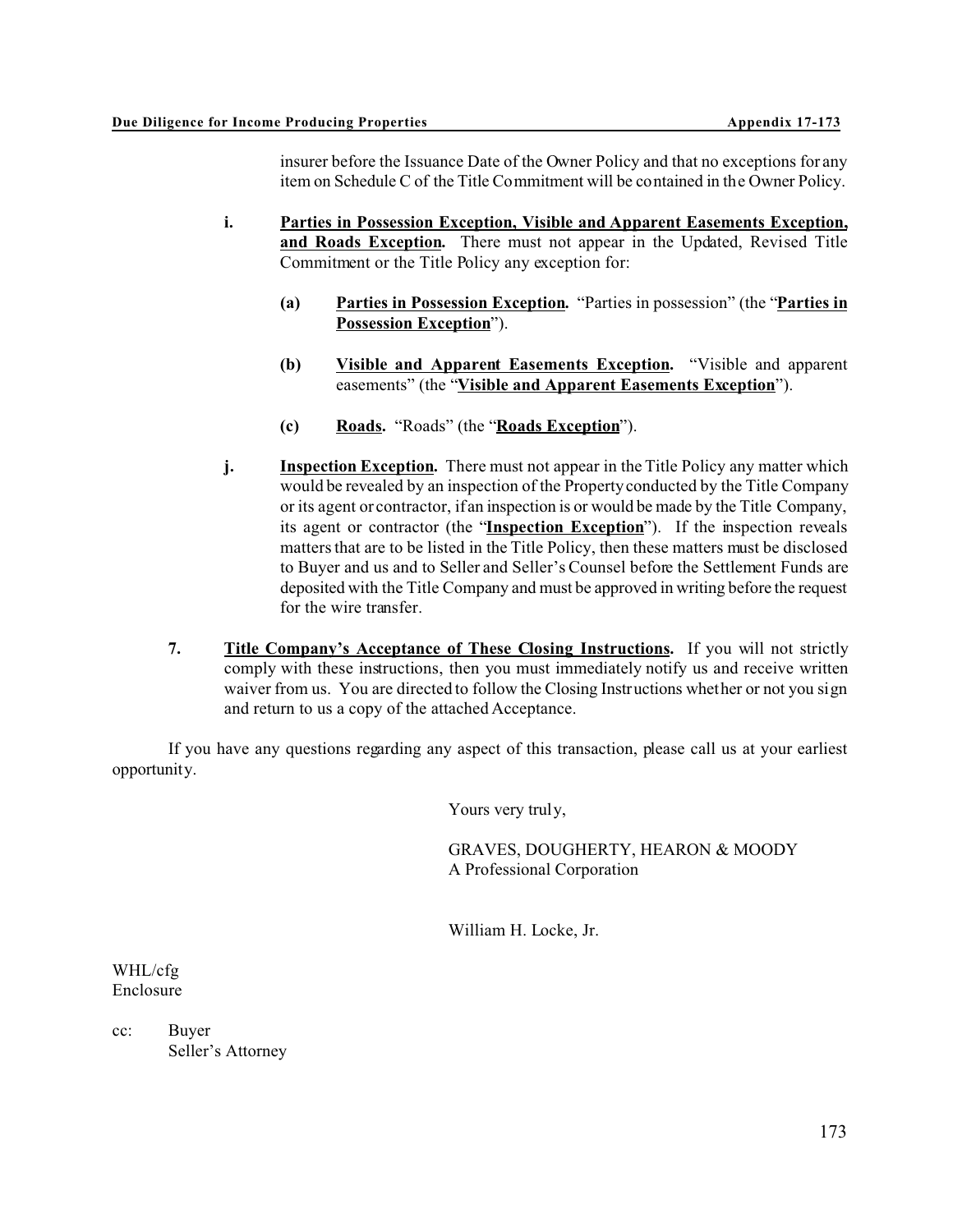#### **Title Company's Acceptance of These Instructions**

To:  $\qquad \qquad \overline{\qquad \qquad }$ 

We will comply with the Buyer's Closing Instructions contained in the above letter, will record and file the documents as instructed, and will issue or deliver the Title Policy in the form described in the Buyer's Closing Instructions.

Title Company

Escrow Agent

 $\mathbf{B} \mathbf{y}$ 

 $\overline{\phantom{a}}$ , Manager

Date: June 28, 2000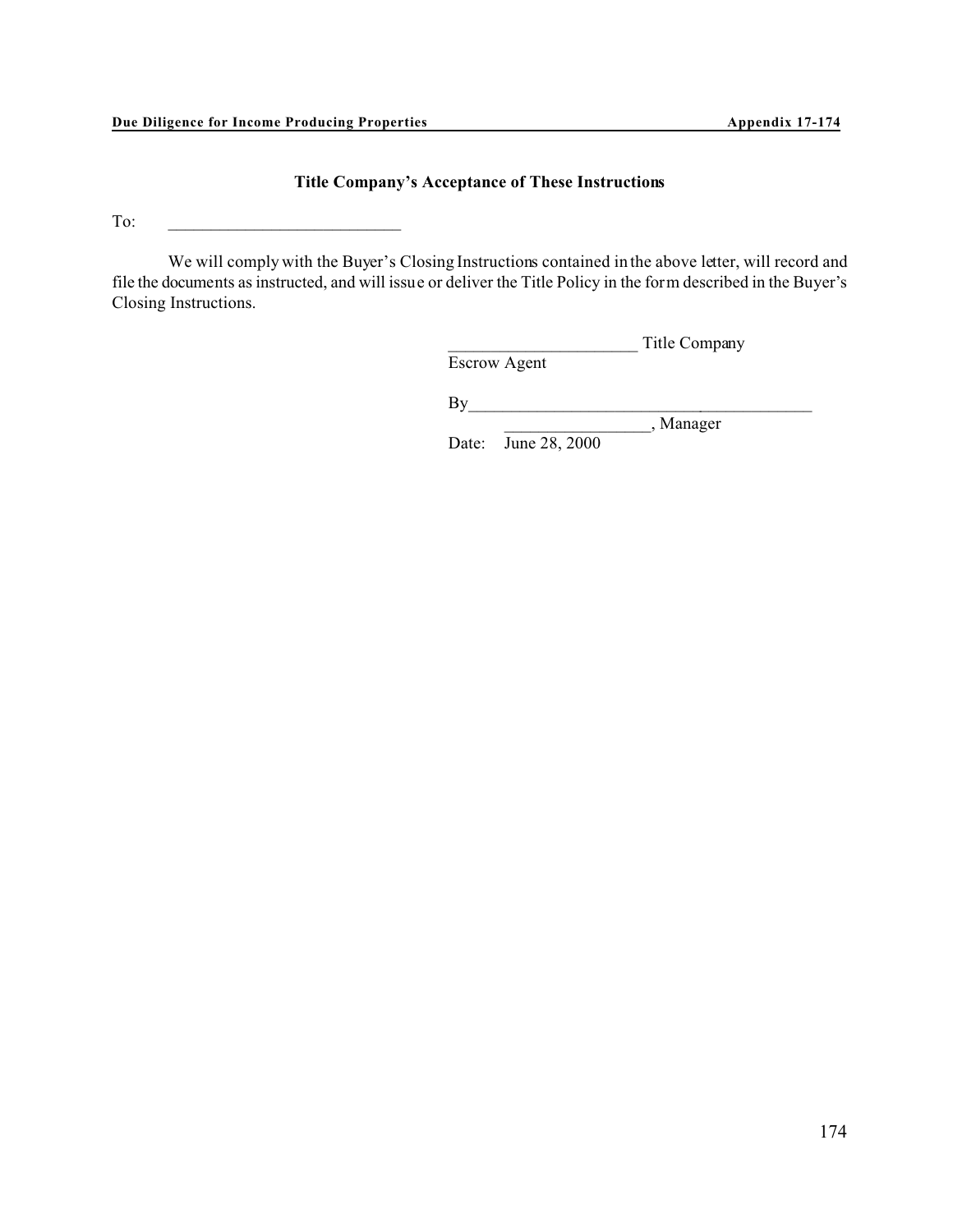§

#### **CLOSING AGREEMENT**

STATE OF TEXAS  $\S$ COUNTY OF

This Closing Agreement is entered into by and between **\_\_\_\_\_\_\_\_\_\_\_\_\_**, a \_\_\_\_\_\_\_\_\_\_\_\_\_\_\_\_\_\_\_\_\_ (herein referred to as "Seller"), and**\_\_\_\_\_\_\_\_\_\_\_\_\_\_\_\_\_\_**, a \_\_\_\_\_\_\_\_\_\_\_\_\_\_\_\_\_\_ (herein referred to as "Buyer"), for and in consideration of the following recitals and agreements, and Ten Dollars (\$10.00) and other valuable considerations.

#### **RECITALS**

Seller is the owner of an apartment project (the "Property") in Austin, Texas, known as "*\_\_\_\_\_\_\_\_\_\_\_\_Apartments*" located on and including the land described in Schedule A attached hereto (the "Land"). Seller and \_\_\_\_\_\_\_\_\_\_ have entered into a Commercial Earnest Money Contract (the "Contract") dated \_\_\_\_\_\_\_\_\_, 2000, which was escrowed with Title Company (the "Title" "Contract") dated \_\_\_\_\_\_\_\_\_, 2000, which was escrowed with Company"). The Contract was subsequently extended to provide for a closing date on or about the date of this Closing Agreement (the Contract as extended and amended is referred to herein as the "Sales Contract").

In connection with the closing of the sale of the Property from Seller to Buyer, the parties have executed and/or delivered the following documents to each other (the "Closing Documents"):

(a) a General Warranty Deed executed by Seller conveying the Land, improvements and appurtenances thereto to Buyer;

(b) an Assignment and Assumption Agreement for Leases and Security Deposits executed by Seller and Buyer assigning certain apartment leases listed on a rent roll certified by the Seller to Buyer, and the rents and security deposits thereunder and laundry leases to Buyer;

(c) a Tax Payment Agreement concerning post closing verification and adjustment of ad valorem taxes for 2000 that had to be estimated at closing;

(d) an All Bills Paid Affidavit executed by Seller as to the payment of its bills, including bills for services and taxes, and as to other matters therein specified;

(c) a Certificate of Non-Foreign Status to be Completed Upon Transfer of United States Real Property Interests executed by Seller;

(d) Closing Statements prepared by the Title Company; and

(e) this Closing Agreement whereby each party acknowledges certainmatters concerning the sale to Buyer.

NOW, THEREFORE, KNOW ALL PERSONS BY THESE PRESENTS: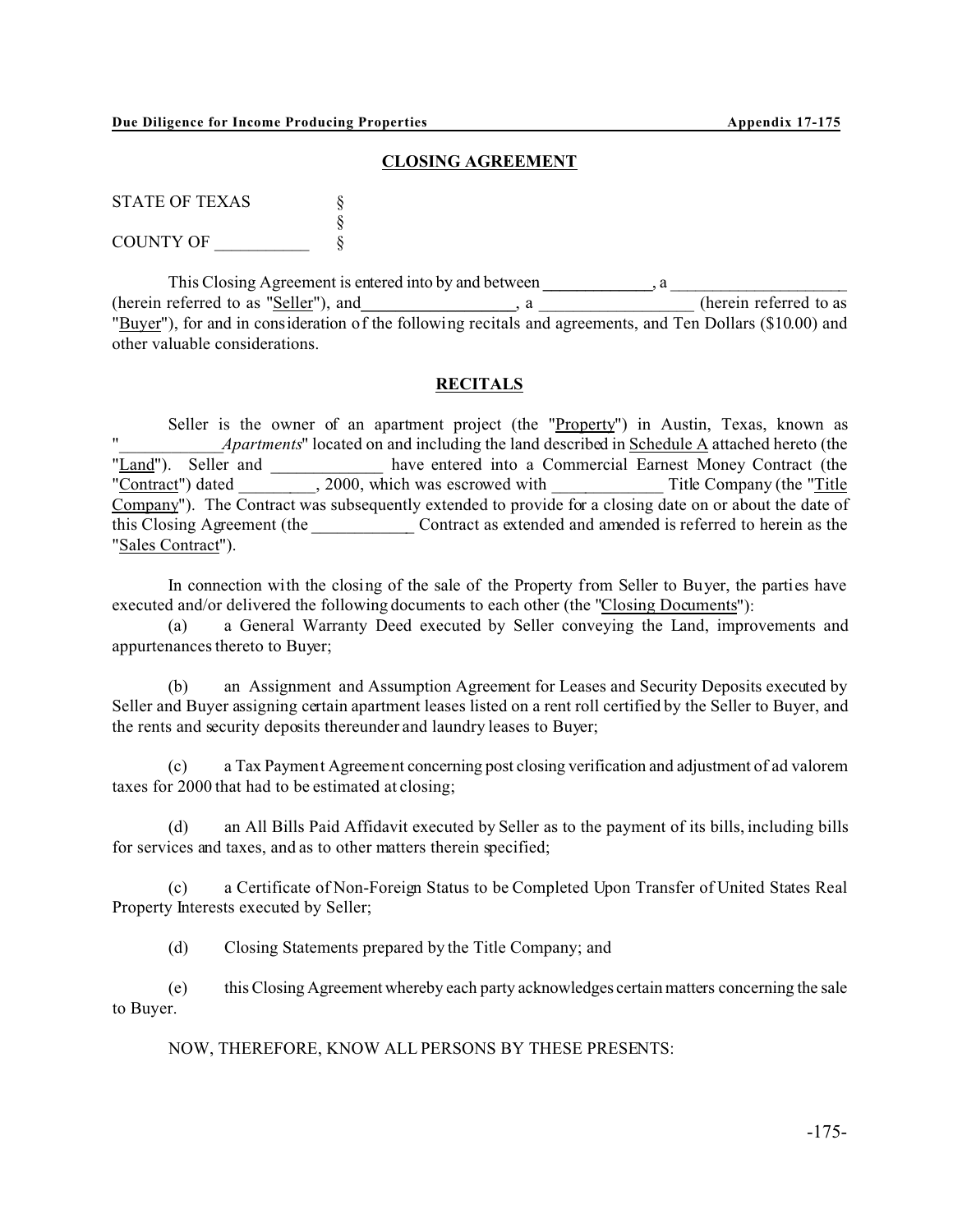**1. Buyer. buyer buyer buyer is referred to as "Buyer" or "Grantee" in the Closing Documents** and as "Buyer" or "Purchaser" in the Sales Contract.

**2. Reaffirmation of Sales Contract Representations and Warranties.** Seller and Buyer reaffirm to each other the representations and warranties made to each other, as Seller or Buyer, as the case may be, to the Sales Contract, subject as to Seller to the time limit for survival contained in Paragraph **\_\_\_** of the Sales Contract.

**3. AS IS.** BUYER HEREBY ACKNOWLEDGE AND AGREE THAT (I) THE PROPERTY IS BEING TRANSFERRED "AS IS" WITH ALL FAULTS AND WITHOUT WARRANTY OR REPRESENTATION, EXPRESSED OR IMPLIED, AS TO THE PHYSICAL CONDITION OF THE PROPERTY; WITH BUYER ASSUMING ALL RISK OF UNSUITABLE CONDITIONS ON THE PROPERTY, INCLUDING THE STRUCTURAL AND/OR MECHANICAL FITNESS OF THE PROPERTY; THERE ARE NO WARRANTIES OR REPRESENTATIONS AS TO THE HABITABILITY, SUITABILITY OR FITNESS FOR A PARTICULAR PURPOSE OR AS TO COMPLIANCE OF THE PROPERTY WITH LAWS AND REGULATIONS; AND (II) SELLER HAS NO KNOWLEDGE OF BUYER'S ASSUMPTIONS OR BELIEFS CONCERNING THE PROPERTY.

**4. Waiver of DTPA. To the extent permitted by law, Buyer waives the provisions of the Texas Deceptive Trade Practices Act, Chapter 17, subchapter 17.41 through 17.63, inclusive, Vernon's Texas Codes Annotated, Business and Commerce Code.**

**5. Title Commitment and Survey.** Seller has caused to be furnished to Buyer a Commitment for Title Insurance issued by the Title Company as GF # committing to insure the title to the Property as being in Buyer, subject only to the matters and exceptions set forth therein, and which has been issued and down dated to the closing date and a Survey prepared by Engineering as Job No. certified as of \_\_\_\_\_\_\_\_\_\_, 2000 depicting the Property, including its property lines and set back lines and the placement of improvements in relation thereto. Subject to the satisfaction of the requirements of the Title Company noted in Schedule C of the Commitment for Title Insurance, Buyer acknowledges acceptance of the Commitment for Title Insurance and the Survey and the matters and exceptions reflected therein.

Executed as of  $\_\_\_\_\_\_\_\_\_\_\_\_\_2000$ .

# **SELLER**:

By: \_\_\_\_\_\_\_\_\_\_\_\_\_\_\_\_\_\_\_\_\_\_\_\_\_

 $\overline{\phantom{a}}$  , where  $\overline{\phantom{a}}$  , where  $\overline{\phantom{a}}$  , where  $\overline{\phantom{a}}$ 

 $\overline{\phantom{a}}$  , where  $\overline{\phantom{a}}$  , where  $\overline{\phantom{a}}$  , where  $\overline{\phantom{a}}$  , where  $\overline{\phantom{a}}$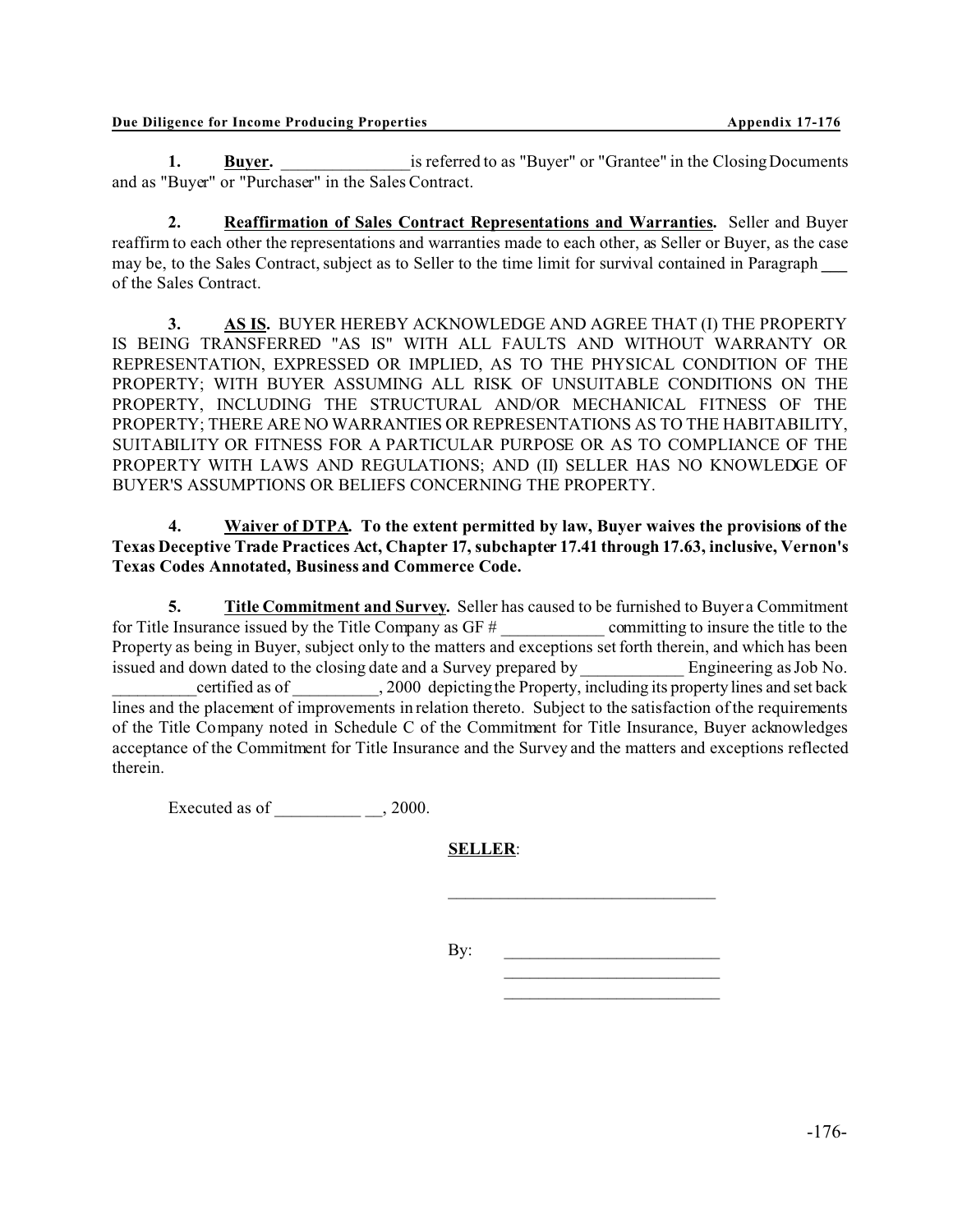|                                                                                                                                                                                                                                          | <b>Buyer:</b>     |     |                               |  |
|------------------------------------------------------------------------------------------------------------------------------------------------------------------------------------------------------------------------------------------|-------------------|-----|-------------------------------|--|
|                                                                                                                                                                                                                                          | By:               |     |                               |  |
|                                                                                                                                                                                                                                          |                   | By: |                               |  |
|                                                                                                                                                                                                                                          |                   |     |                               |  |
| <b>STATE OF TEXAS</b><br>$\frac{\S}{\S}$                                                                                                                                                                                                 |                   |     |                               |  |
| COUNTY OF<br>This instrument was acknowledged before me on the ______ day of ________, 2000, by<br>$\frac{1}{\sqrt{1-\frac{1}{2}}}\left(1-\frac{1}{2}\right)$ of $\frac{1}{\sqrt{1-\frac{1}{2}}}\left(1-\frac{1}{2}\right)$ on behalf of |                   |     |                               |  |
|                                                                                                                                                                                                                                          |                   |     |                               |  |
|                                                                                                                                                                                                                                          |                   |     | NOTARY PUBLIC, State of Texas |  |
| STATE OF<br>§<br>§<br>§                                                                                                                                                                                                                  |                   |     |                               |  |
| COUNTY OF                                                                                                                                                                                                                                |                   |     |                               |  |
| This instrument was acknowledged before me on the ______ day of ________, 2000, by                                                                                                                                                       |                   |     |                               |  |
|                                                                                                                                                                                                                                          |                   |     |                               |  |
|                                                                                                                                                                                                                                          |                   |     | NOTARY PUBLIC, State of       |  |
|                                                                                                                                                                                                                                          | <b>SCHEDULE A</b> |     |                               |  |

# **Metes and Bounds Description**

[Approved certified field notes of \_\_\_\_\_\_\_\_\_\_ Engineering will be attached.]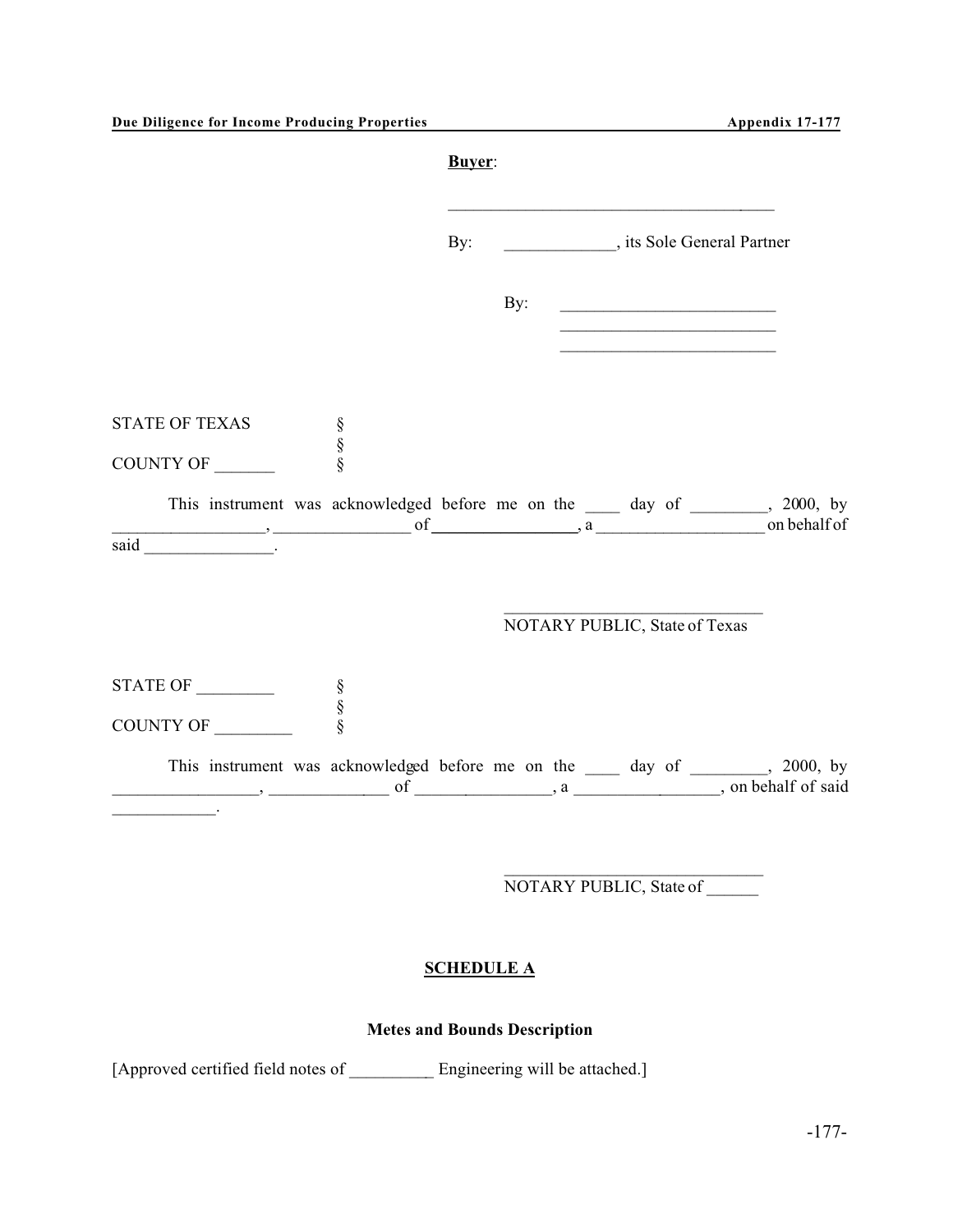## PRELIMINARY DRAFT OF A STATEMENT OF POLICY REGARDING LAWYERS' OPINION LETTERS ABOUT ZONING AND SUBDIVISION COMPLIANCE IN MORTGAGE LOAN TRANSACTIONS\*

#### IV. BACKGROUND

In 1985, the State Bar of Texas Committee on Lawyers' Opinion Letters in Mortgage Loan Transactions presented a *Statement of Policy*<sup>1</sup> concerning opinion letters in mortgage loan transactions, which was then adopted by the Council of the Real Estate Probate and Trust Section of the State Bar of Texas. The suggested form of opinion in the *Statement of Policy* addressed compliance with laws in a limited fashion, proposing that the attorney state that he has no knowledge that the mortgaged property or its use fails to comply with applicable laws.<sup>2</sup> The proposed statement is, of course, not an opinion of law but a statement of fact about the attorney's knowledge. Its value even as a statement of fact is problematical since a borrower's attorney generally will have no knowledge about activities or conditions at the mortgaged property unless the borrower has consulted with the attorney about compliance issues. As a result, the State Bar of Texas Committee on Opinions as to Compliance (of Property) with Laws in Mortgage Loan Transactions was formed to develop policy guidance for opinions about the many types of laws with which a mortgagor or his property may have to comply. These include, for example, laws relating to discharges into the environment, conservation of natural resources, protection of health and safety in the workplace, control of land utilization, regulation of tax and fiscal matters, and licensing of occupations. This preliminary draft addresses lawyers' opinion letters concerning one of the most common sources of land use and real property development control, namely local zoning and subdivision regulations.<sup>3</sup>

## V. PROPOSED POLICY

The use in mortgage loan transactions of a formal opinion letter from the borrower's counsel<sup>4</sup> to verify compliance with local zoning and subdivision laws is discouraged. The interests of both borrowers and lenders in efficiently and accurately ascertaining compliance status are better served when the mortgagee draws not only on the expertise of the lawyer, but also on the advice of design and engineering professionals and information from public officials to form a conclusion about compliance. As an alternative to a uniform opinion letter form, the Committee offers practice suggestions for investigating zoning and subdivision compliance.

#### VI. POLICY RATIONALE

1. Regulatory Diversity. The rationale for not establishing a uniform zoning and subdivision compliance opinion form begins with the fact that zoning and subdivision regulations are the products of ordinances or orders of individual cities or counties.<sup>5</sup> While state enabling legislation does provide a common framework, that framework is largely procedural<sup>6</sup>. Within very broad substantive guidelines,<sup>7</sup> local governments are free to develop a wide variety of development controls to meet local needs.<sup>8</sup> While there are similarities among the zoning and subdivision ordinances of different jurisdictions, considerable differences remain. An opinion letter format that attempted to address all variations would be hopelessly complex; a format that ignored variations might invite errors and omissions.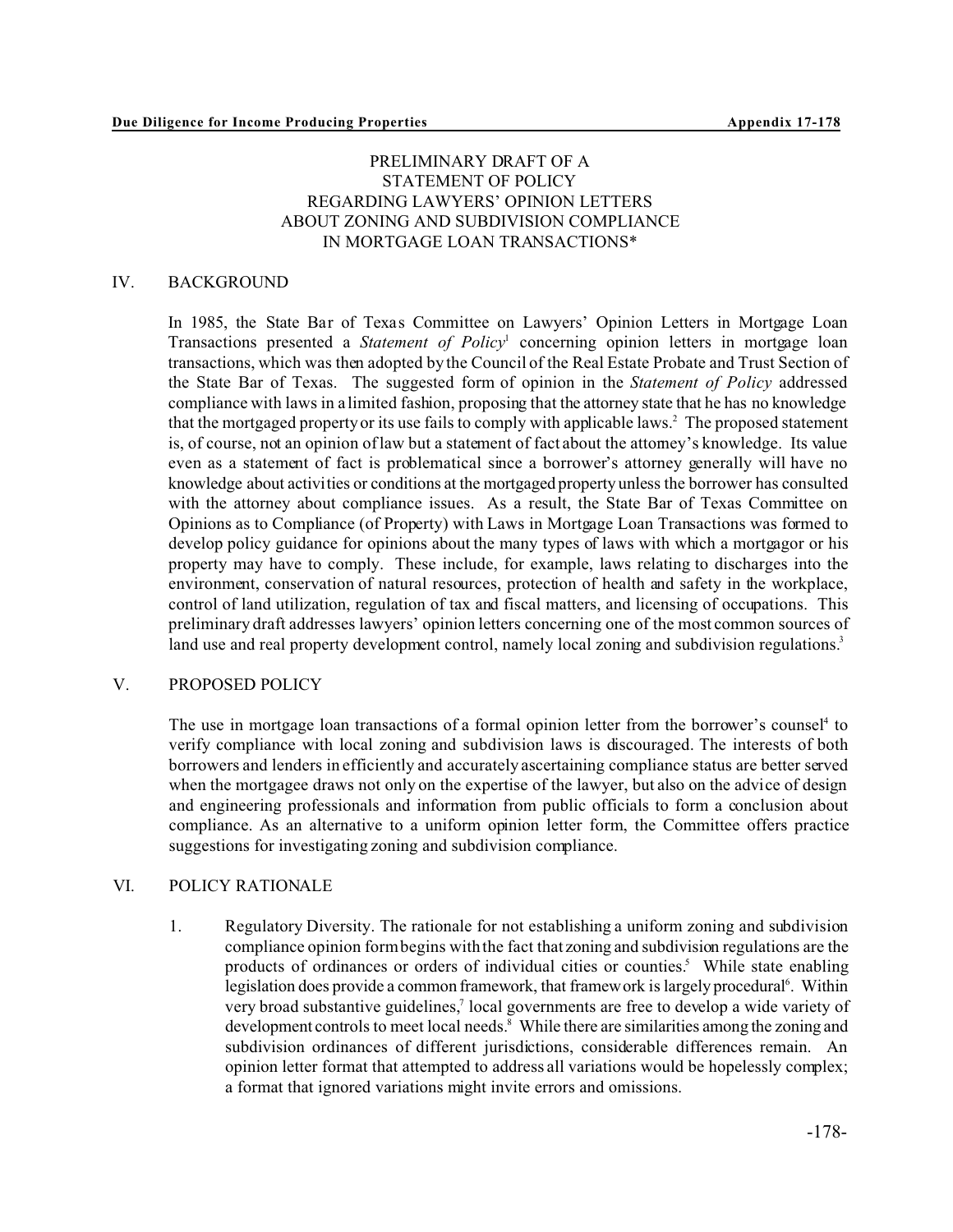- 2. Significant Factual and Legal Differences. Even if the codes and ordinances of local governments throughout the state were uniform, a formal opinion letter from the borrower's counsel still would not be the method of choice to verify zoning and subdivision compliance in mortgage loan transactions. The opinion letter in the *Statement of Policy* addressed the existence and power of the borrower and the due execution, freedom from usury, and enforceability of the mortgage documents.<sup>9</sup> Each of these opinions can be rendered by examining the borrower's organizational documents, readily obtainable certificates of public officials, and the text of the mortgage documents in the light of relevant cases and statutes. Quite the opposite istrue for opinions about zoning and subdivision compliance. Significant differences include the following:
	- a. Many of the relevant facts to which zoning and subdivision ordinances apply are not contained in the mortgage documents, the borrower's organizational documents, certificates of public officials, or in any other documents.
	- b. Investigation of the relevant facts frequently involves specialized skills that the attorney does not have or professional services that the attorney is not licensed to perform.
	- c. The relevant facts depend in part on conduct not only of the borrower, but of tenants and other property occupants, and change over time.
	- d. The line between the relevant facts and the law is often blurred or nonexistent.
	- e. Local zoning and subdivision laws general are not available in official or widely-recognized publications.
	- f. Interpretive decisions by local governments and administrative officials usually are unwritten and unavailable. Few, if any, relevant judicial interpretations are available.
	- g. The lawyer's interpretation of zoning subdivision laws may often prove irrelevant owing to judicial deference to the interpretive decisions of local governments and their administrative officials.

These considerations do not mean that lawyers have no role in answering zoning and subdivision compliance questions. Rather, they challenge the simplistic notion that if there is a question about compliance with laws, the answer is best supplied by a lawyer's opinion letter. For example, federal law imposes emission controls on automobiles. Yet, it would seem a strange practice indeed if one were to consult a lawyer to determine whether a particular automobile complied with emission control regulations. The reality, we submit, is that the lawyer's role in rendering formal opinions or giving other legal advice should be shaped by the specific contours of the legal and factual environment in which he is asked to operate. Thus, any reasoned judgment about the lawyer's proper role in advising the parties to a mortgage loan about zoning and subdivision compliance issues must proceed from a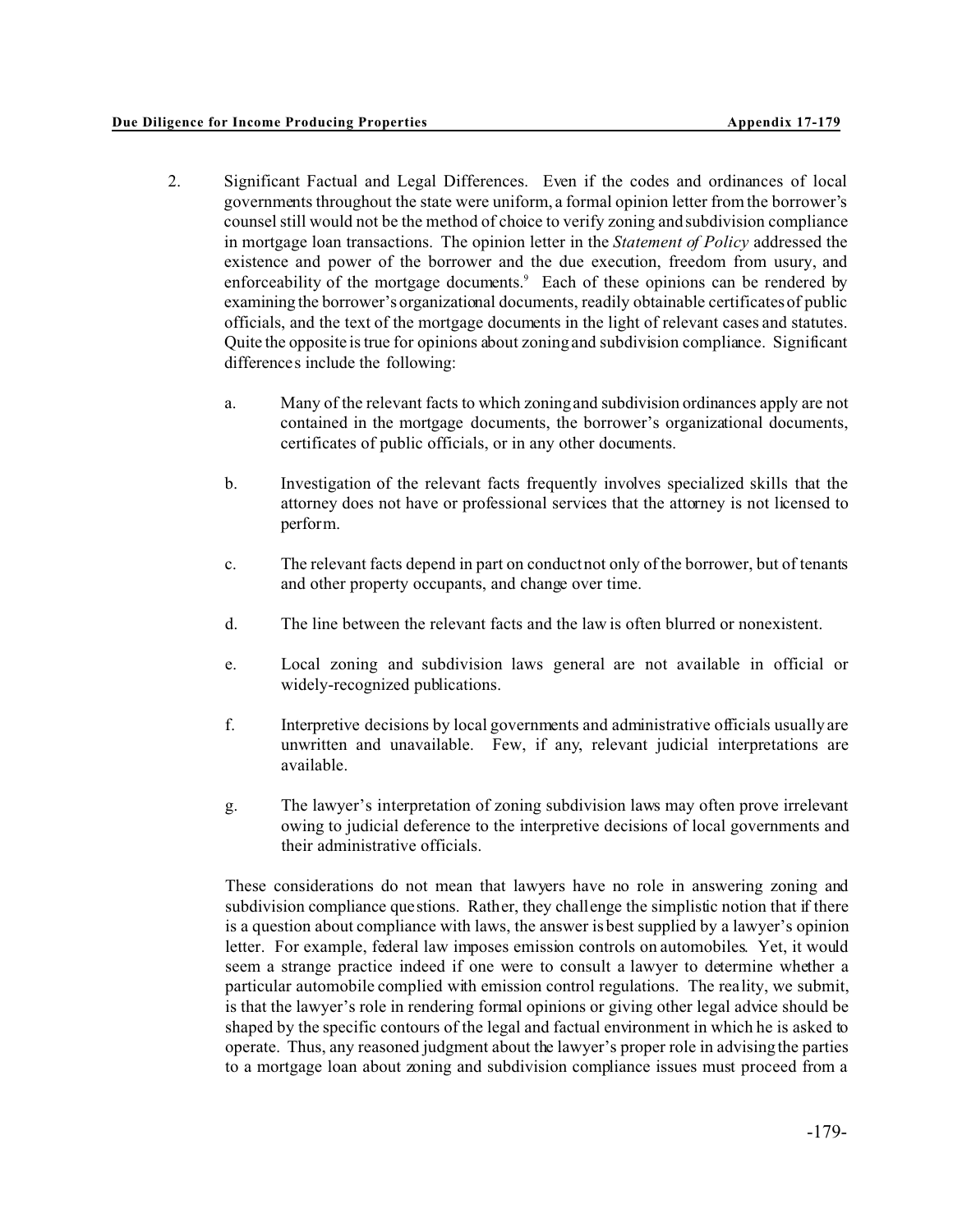fuller understanding of how zoning and subdivision regulations typically operate and of the practical and ethical consequences for writing opinion letters that ensue.

- 3. Analysis of Regulatory Structure. While specific regulations vary, most zoning ordinances do share common structural elements- use control, development and performance standards, and permit requirements. Analysis of these aspects of zoning regulation and of the subdivision platting process highlights a number of issues and problems faced in attempting to verify compliance.
	- a. *Use Control*. The core of zoning is the requirement that within a particular geographical area or "zone, "land may be used only for certain purposes. Thus, the first question to be answered is a factual one - in what zone is the property located? Ordinarily, one can look at a city's zoning map and easily compare it to a survey of the mortgaged property. In some cases, however, answering even this seemingly simple question can pose problems.

Zoning maps are often of large scale, thus magnifying minor variations in bearing and the intrinsic inaccuracy resulting from the measurable width of boundary lines drawn on a map (a 1/16' line on a 1:400 scale map, for example, has a 25' width on the ground). In addition, metes and bounds descriptions of zoning district boundaries do not appear on zoning maps, complicating the surveying issue of relating property to zoning boundaries.

Beyond problems of measurement lie potential problems with the zoning map itself. In many instances, the official zoning map, while prepared pursuant to ordinance directive, is not part of the ordinance itself. Map makers can and do make mistakes, and if there is a discrepancy between the map and a property description in a particular zoning ordinance, the ordinance will control.

There may be maps other than the general zoning map that need to be considered, as well as *de facto* zones that do not appear on a map. For example, a city may maintain separate maps regulating structural elevations around airports in zones established under the authority of the *Airport Zoning Act*<sup>10</sup>. Over basic zoning classifications under which the regulations are uniform for all sites similarly classified, a city may lay out other zones with differing boundaries for special purposes such as the preservation of historic structures or the prevention of alcoholic beverage sales. Thus, multiple or overlay zones may apply to a single tract. In addition, off-map *de facto* zones may be created by virtue of standards in the text of the zoning ordinance or elsewhere. For example, some cities establish radius requirements for sexually oriented businesses,<sup>11</sup> or apply special standards to sites that are subject to flooding or typified by particular slopes or geological conditions.

Finally, any answer to the question of how a site is zoned needs to take into account site-specific regulations. A common example is provided by the planned development or site plan district, in which specialized standards not generally applicable to other areas are often embodied in site plan drawings and a site-specific ordinance. Similarly, conditional or specific use permits may have been authorized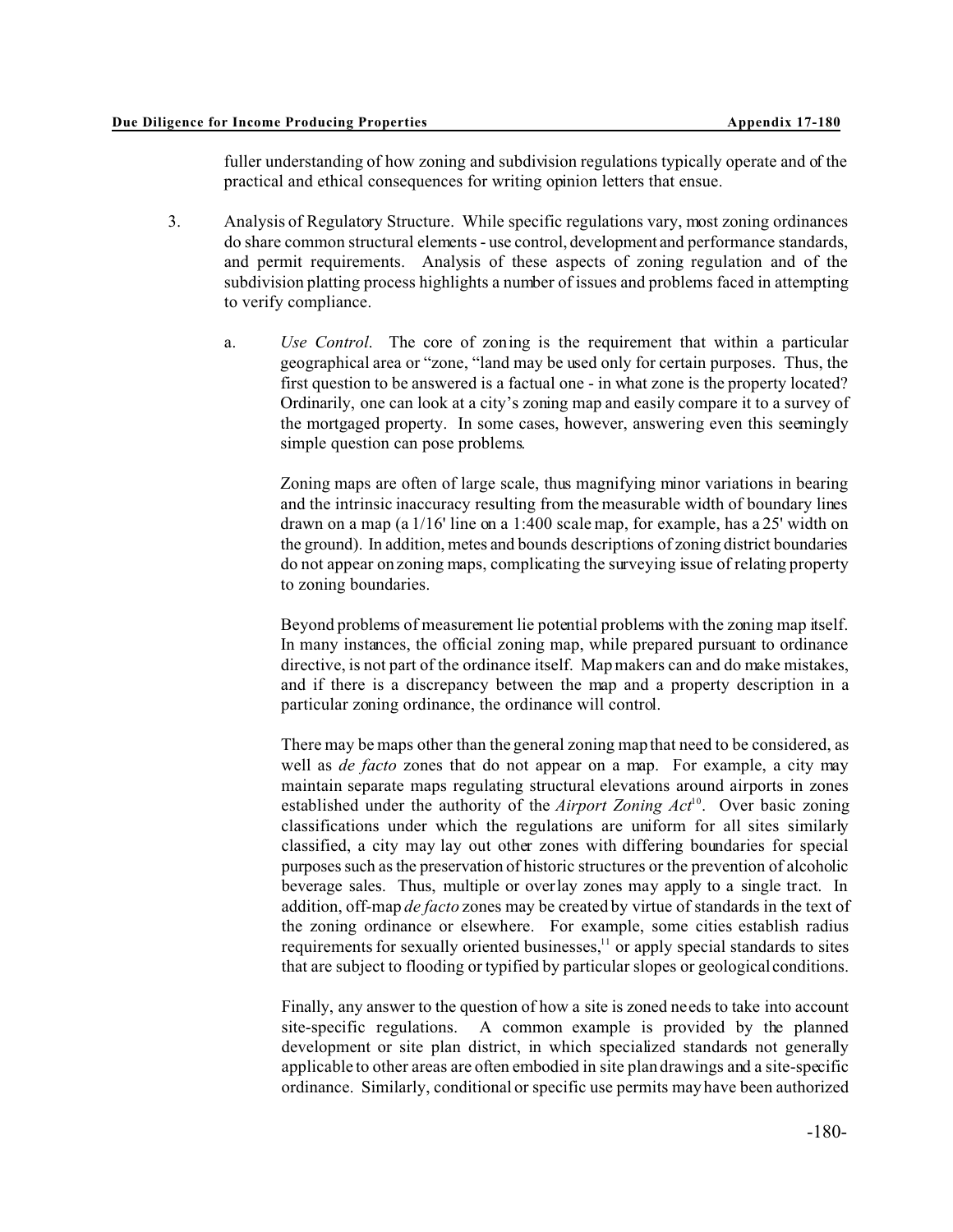by an ordinance or by action of a board of adjustment. In these cases, the relevant regulations most likely will not be a part of the general zoning ordinance, and it is possible that the existence of the site-specific regulations may not be reflected on the general zoning map.

Once the zoning classification of the property is known, one must determine whether the use of the property is permitted in the zone. Permitted uses will be listed in the text of the zoning ordinances.<sup>12</sup> Unfortunately, there are no generally available, customarily cited sources for municipal ordinances. Some cites have published codifications with official status; others make available unofficial compilations. In either case, it is often difficult to determine whether all current amendments are present, and potentially relevant special purpose ordinances (such as a planned development district ordinance covering a particular tract) are seldom included. In addition, when zoning ordinances are amended, previously legal uses and structures may no longer conform to current regulations. These non-conforming uses or structures usually are allowed to remain, but generally are subject to controls on expansion or casualty reconstruction. Protected nonconforming status may also be terminated or forfeited in some circumstances.<sup>13</sup> Thus, even the amendment history of the zoning ordinance may give rise to factual and legal issues.

Next, the range of permitted uses in the general zoning ordinances (and in any other special ordinances or use permits) must be compared to the actual uses of the property. To make this comparison, the activities taking place at the property need to be identified and classified in terms of the "uses" described in the zoning code. Most zoning ordinances establish dozens of different uses, often with little apparent rationale for the distinctions made, $14$  and not infrequently with little or no definition of the terms used to describe each use. Thus, a statement from the borrower that his office building is used for office uses is in reality a legal conclusion about the proper classification of activities at the property. It may be substantially inaccurate, especially if the zoning code distinguishes between general offices, doctors' offices, bank offices with or without drive-in windows, and retail stores and restaurants that might be located in our hypothetical office building. Moreover, zoning ordinances typically distinguish between the main use of a property and incidental or accessory activities that effectively do not rise to the level of a "use" for regulatory purposes. Thus, the same seemingly simple statement about the office building may ignore the issue whether a shoe shine stand in the lobby, an apartment with sleeping and sanitary facilities in the penthouse suite, or a recycling collection center in the parking lot are merely accessory or incidental activities or separate main uses that are controlled by the zoning. Finally, while many of the pertinent facts relate to a particular space or other physical element of a structure, others do not. For example, If a tenant regularly conducts classroom training for customers in a meeting room at his offices, is that a permitted office accessory use or a prohibited educational main use? How many nights may one sleep in a hotel room before the room becomes a residence? How many unrelated individuals may live in the same dwelling without violating a prohibition on multi-family use?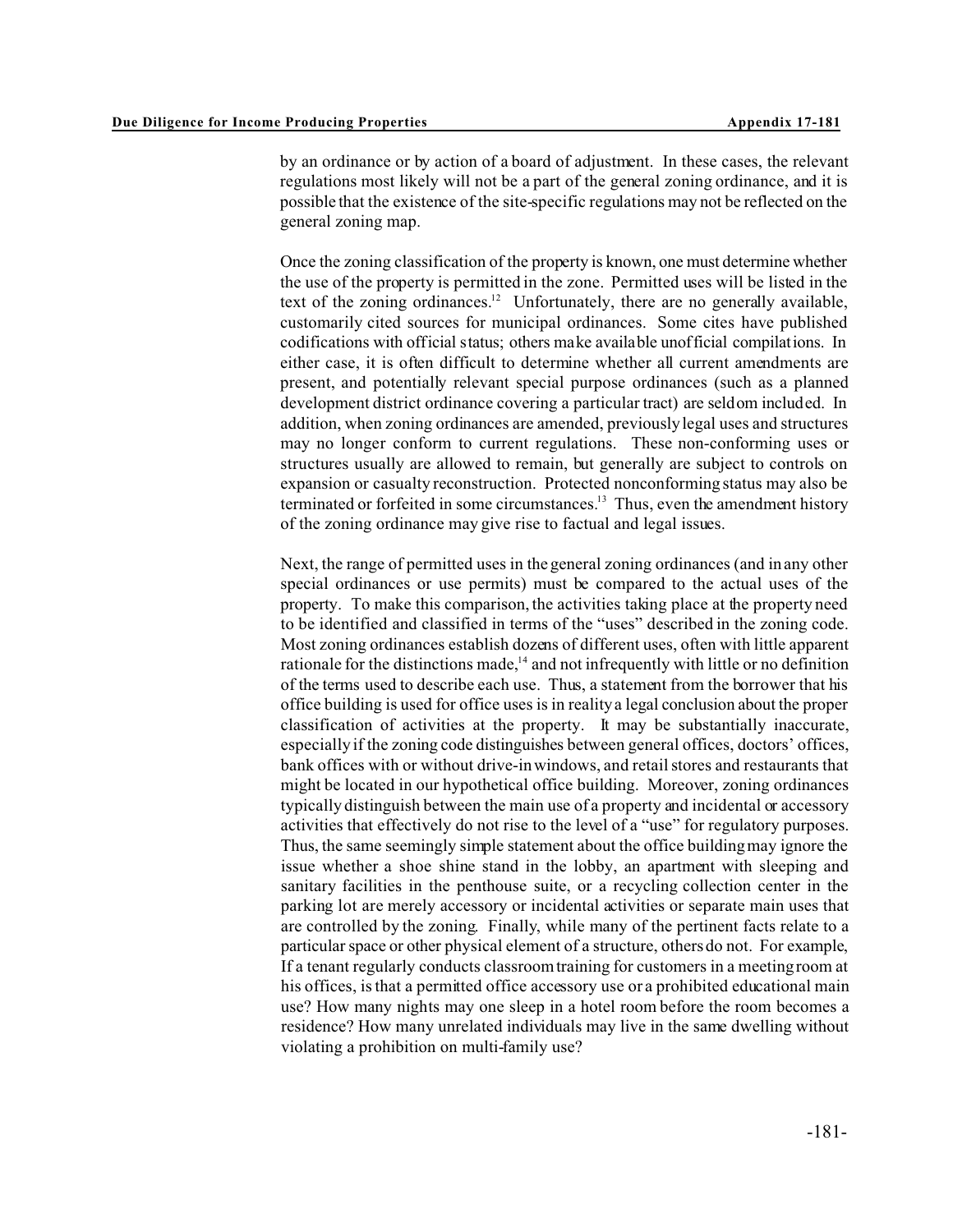At best, the facts -- the activities actually occurring at the property -- and the law - the use classifications of the zoning ordinance -- are inextricably intertwined. And even the law usually leaves something to be desired in clarity and specificity. Ordinance definitions, when they are supplied at all, are usually fairly general; and as the examples in the preceding paragraph suggest, even the most artful drafting is unlikely to encompass everything that may affect the classification of human activities into "uses" for purposes of a zoning ordinance. Out of necessity, municipalities interpret their use definitions on an *ad hoc* basis, developing unwritten precedent and interpretive nuances over time. There are few, if any, relevant judicial decisions interpreting specific zoning ordinance provisions. Rather, applicable legal principles largely serve to insulate zoning ordinance interpretations from judicial review.

The statutory zoning frameworkin Texas contemplates that interpretive decisions by an administrative official are appealable to the board of adjustment appointed by the city,<sup>15</sup> and indeed must be appealed to the board before relief is sought in the courts under the exhaustion of administrative remedies doctrine.<sup>16</sup> While the board has *de novo* authority to substitute its interpretation for that of the administrative official,<sup>17</sup> a 4/5th's majority vote is required.<sup>18</sup> As a practical matter, a city board seldom overturns the decisions of its own city administrators. Reports of decisions of zoning boards of adjustment are not available in any publication. The decision of the board may be appealed to a court of record on writ of certiorari, where the only question is the legality of the board's action.<sup>19</sup> The courts of Texas have enunciated different and occasionally inconsistent standards for measuring the legality of board of adjustment actions, sometimes characterizing their role as of upholding board decisions absent an abuse of discretion, while at other times finding any substantial evidence sufficient to support the legality of a board's decision.<sup>20</sup> In the specific context of reviewing interpretive decisions, the majority rule appears to be that while the court may ultimately make its own judgment about the correct interpretation of the language of a zoning ordinance, it should give weight to the municipality's interpretation of its own ordinance, particularly if there is ambiguity.<sup>21</sup> Regardless of the precise standard, one thing is clear – the interpretive context of zoning ordinances differs markedly from that of mortgage documents, where courts have provided a history of interpretations, and the attorney, not a government official,may properly be viewed as the first arbiter of the legal significance of language.

Thus, even the seemingly simple issue of determining whether the use of the mortgaged property complies with the zoning ordinance is complicated by problems of investigating on-going conduct at the mortgaged property in a legal context typified by unpublished, *ad hoc* legal interpretations by city officials, whose decisions enjoy substantial procedural and substantive protections against legal challenge.

b. *Development and Performance Standards*. Similar issues are presented by the development and performance standards included in zoning ordinances, and to a lesser degree in subdivision regulations. Zoning development standards typically include the following: minimum lot size; minimum setbacks, maximum surface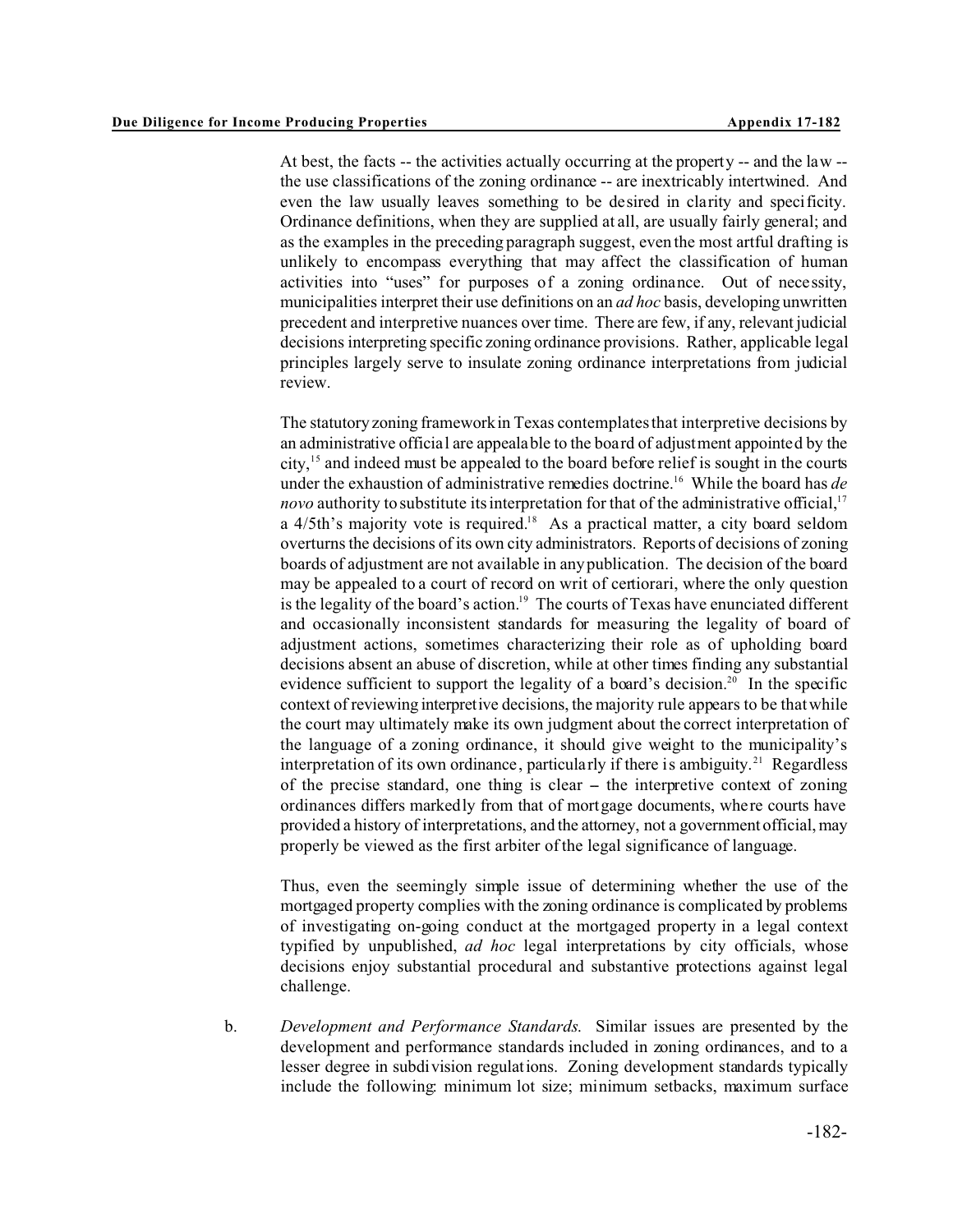coverage or minimum open space; maximum height; maximum floor area or density; requirements for the size, layout, and number of parking and loading spaces; and rules governing landscaping, fences, and signs. These standards may often include performance elements - affirmative requirements relating to on-going activity, such as maintenance and replacement of landscaping, maintenance of night-time lighting of parking lots at specified levels of illumination, prevention of excessive noise, or control of emissions into the environment.<sup>22</sup>

It is readily apparent that evaluating compliance with development standards is a matter requiring the expertise of architects and engineers to measure dimensions, areas, and other design parameters. These measurements cannot properly be characterized as purely factual determinations any more than the question about how property is actually used can be viewed as entirely factual. For example, assume that a zoning ordinance specifies a maximum floor area and states that "floor area" is the area bounded by the intersection of the plane of the floor and the planes of the exterior surfaces of the structure at the lines of intersection with the plane of the floor. The definition of floor area states "law" applicable to the "facts" presented by a particular structure. Even a simple statement that a structure contains a certain number of square feet necessarily embodies the "legal" conclusion that the area measured is "floor area" within the meaning of the zoning ordinance.

The same Interpretive concerns noted in the discussion of use compliance also apply when considering compliance with development and performance standards. For example, zoning ordinances typically establish building lines or setbacks requiring that the area within a certain distance of the property line be kept "open and unobstructed." The survey of the property may show a driveway, curbs, and a sign in the setback area. In most cities, the responsible administrative official will construe this potentially ambiguous language as permitting these types of improvements. No written interpretive guidance may exist. Yet, this interpretation no doubt will be consistently followed by the city in applying the ordinance, and if challenged in a board of adjustment or court hearing, will almost certainly be upheld.

Finally, compliance with development and performance standards is not a static matter fixed by the physical dimensions of structures on the mortgaged property. Performance standards calling for the maintenance of landscaping or requiring that parking lots be kept lighted at night provide obvious examples of how changing human behavior can affect compliance. More significantly, however, development standards -- particularly those relating to parking and loading -- may be based on the use of the property. For example, under many zoning ordinances, an office building that is leased to doctors and dentists may require significantly more parking than an office building leased for general office purposes because medical and general offices are classified as different uses with differing parking standards. Thus, to a significant degree, factual and interpretive issues about use classification directly affect development standards applicable to structures.

c. *Permit Requirements.* Most zoning ordinances include permit requirements. In issuing permits, abstract use controls and development standards in the zoning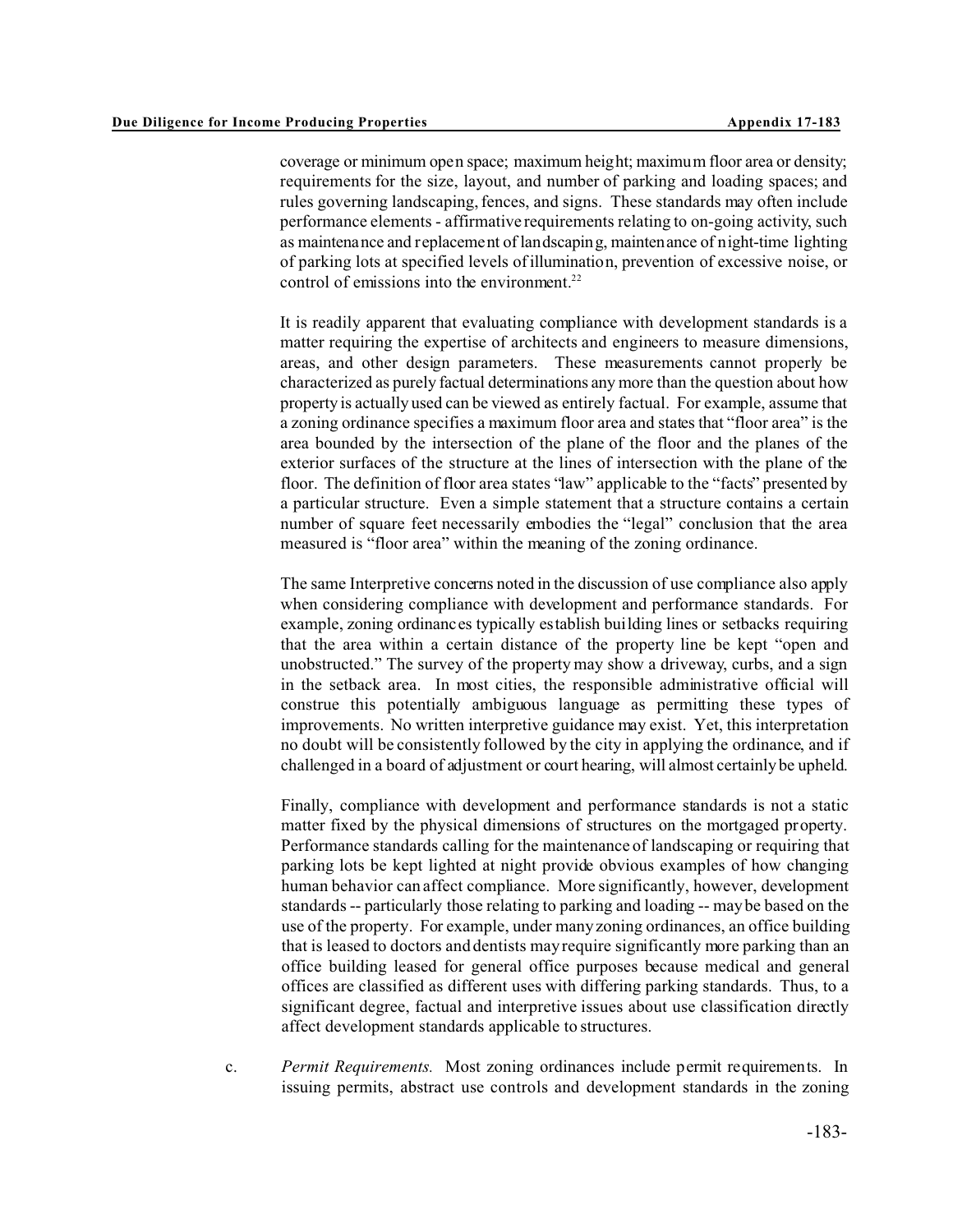ordinance are interpreted and applied by city administrative officials to the specific facts presented by a particular property. Thus, zoning permit requirements play a pivotal role in evaluating compliance.

The principal permit required by zoning ordinances is the certificate of occupancy.<sup>23</sup> That a certificate of occupancy has been issued is not, however, an absolute guarantee that there are no compliance issues. Often zoning ordinances simply require a certificate of occupancy as a condition to the use of land with no inference that issuance of the certificate indicates compliance with the ordinance.<sup>24</sup> As a practical matter, of course, a city operating under such an ordinance will still not issue a certificate of occupancy without being satisfied about compliance. Even if the zoning ordinance indicates that issuance of the certificate of occupancy is predicated on compliance, $25$  one still needs to determine or assume that the permit was validly issued before one can attempt to equate issuance with compliance.<sup>26</sup> While administrative officials enjoy considerable interpretive powers, they lack the power to change or ignore the requirements of a city ordinance: and a city will seldom be estopped by actions of its officials in improperly issuing permits.<sup>27</sup>

Zoning ordinances may also require several certificates of occupancy for a single building, as well as other permits in addition to the certificate of occupancy. In multi-tenant buildings, for example, a certificate of occupancy is often issued only for the "shell" building, not for specific tenant occupancies, which are then individually permitted as occupancy occurs. Often this type of administrative practice is unwritten and unexpressed even inferentially in the zoning ordinance.<sup>28</sup> Typical examples of other permits or regulatory approvals include specific or conditional use permits for particular uses, site plan approvals, special approvals for the alteration or demolition of historic structures, flood plain fill permits, and special authorizations for development in environmentally sensitive areas. Evaluating the need for these additional permits and approvalsmay involve interpretive and factual issues similar to those encountered with use controls or development standards. For example, the need for a specific use permit involves use classification issues, while the need for a flood plain fill permit turns on complex factual and engineering issues related to susceptibility to flooding.

d. *Subdivision Plats.* The need to plat or replat property may have important consequences for the owner or a mortgagee who views himself as a potential owner. Cities often use the subdivision process to ensure that needed streets and utilities have been dedicated and constructed by the developer, to exact fees relating to the impact of the subdivision on public infrastructure,<sup>29</sup> or to trigger detailed site plan review processes that may limit or alter development options. Subdivision plats may independently establish building lines or other development standards. The subdivision plat may also define the official lot or building site to which set-back, coverage, density, and other development standards in the zoning ordinance are applied. Thus, the subdivision plat also plays an important role in zoning compliance.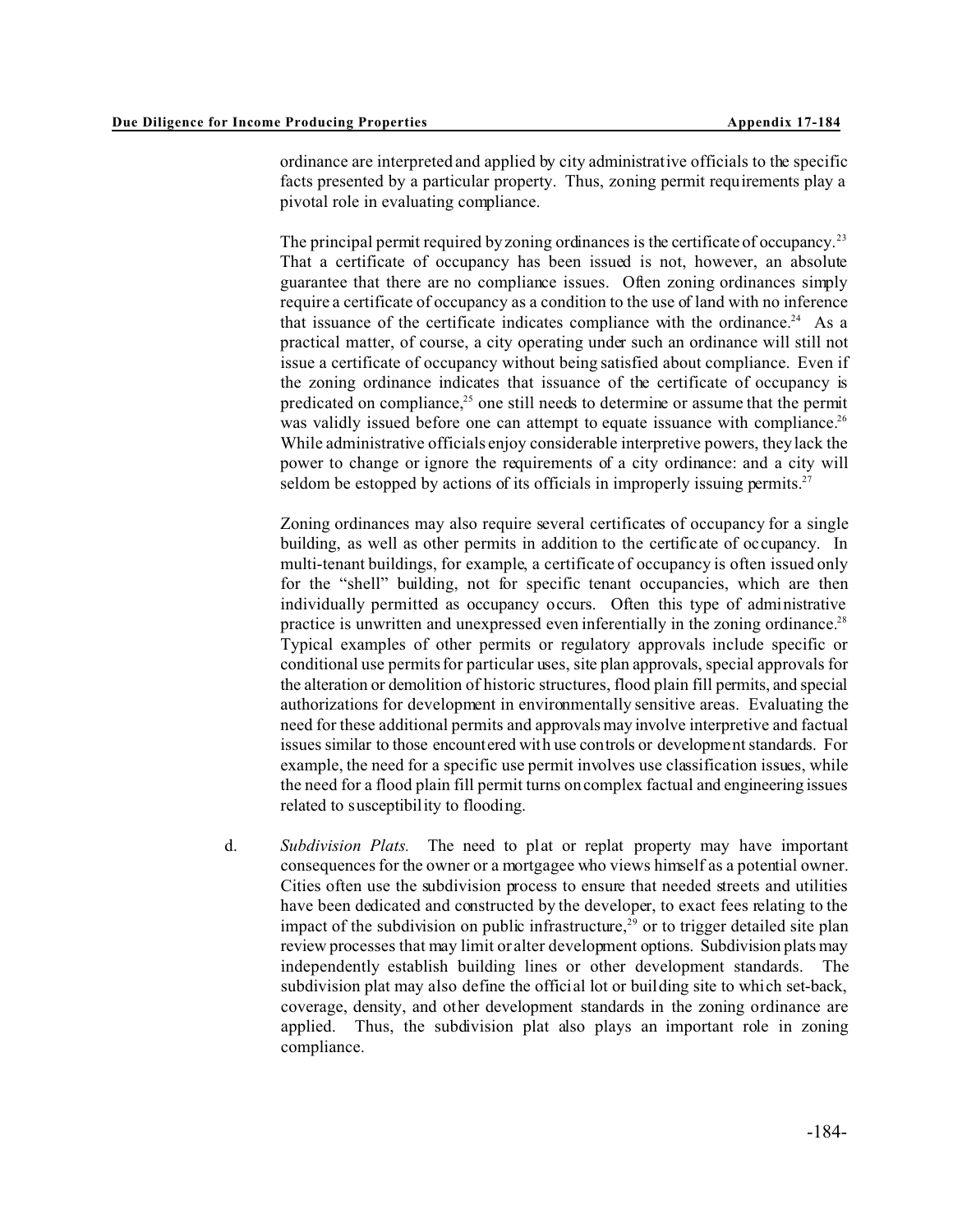Although cites and counties have their own platting regulations, the framework for those regulations is dictated by state statutes. If the contents of the plat meet applicable legal requirements of the city or county, the plat must be approved by official action, and in the case of municipalities, the plat must be endorsed with a certificate of approval. <sup>30</sup> Thus, if the plat also meets applicable formal requisites and is properly recorded, $31$  it can be presumed to comply with legal requirements. Usually that is not the issue. On occasion, the lot lines of the platted lot do not correspond with the boundaries of the land to be encumbered by the mortgage. In addition, mortgagees may sometimes inquire whether the creation of a mortgage requires platting or replatting. Both the statutory language and relevant judicial decisions addressing the issue of when a plat is required are quite broad and more than a little ambiguous.<sup>32</sup> Fortunately, recent amendments<sup>33</sup> make it clear that cities have the power to determine when a plat or replat is required, and provide a process for obtaining a certificate answering the question whether a plat or replat is required.<sup>34</sup> Thus, a definitive answer to questions about whether a plat or replat is currently required should generally be obtainable through the statutory certificate process.

- 4. Practical, Ethical, and Policy Considerations. The preceding overview of zoning and subdivision regulation reflects the existence of potentially complex factual and legal compliance issues. Indeed, one might be tempted to conclude that the very complexity of these regulations necessitates an opinion letter from counsel. Certainly counsel have a role to play. For a variety of practical, ethical, and policy reasons, however, that role should normally not be one of issuing a formal opinion letter to verify compliance.<sup>35</sup>
	- a. *Opinion Statements*. To this point, the discussion has focused on zoning and subdivision compliance in a generic sense. The specific types of statements that might be included in an opinion letter bear closer analysis.<sup>36</sup>

The simplest zoning opinion commonly encountered is a statement about what uses are permitted in a particular district. For example, an opinion might state, "the zoning ordinance will permit office uses."<sup>37</sup> From a practical standpoint, such an opinion tells a mortgagee little that he needs to know, for it begs the more serious compliance question of how the mortgaged property is actually used. The list of permitted uses in a particular zoning classification can normally be ascertained amply by reading the text of the zoning ordinance without going to the time and expense of a formal opinion letter.

Another type of zoning opinion that is occasionally requested states, "the zoning ordinance will permit the intended uses of the property." But what uses are intended and by whom? Conceivably, one could furnish the owner a list of permitted uses from the zoning ordinance and ask him which he intends to operate. Such an approach, of course, turns the so-called legal opinion into the more than an expression of the owner's judgment about the proper legal classification of his intended activities.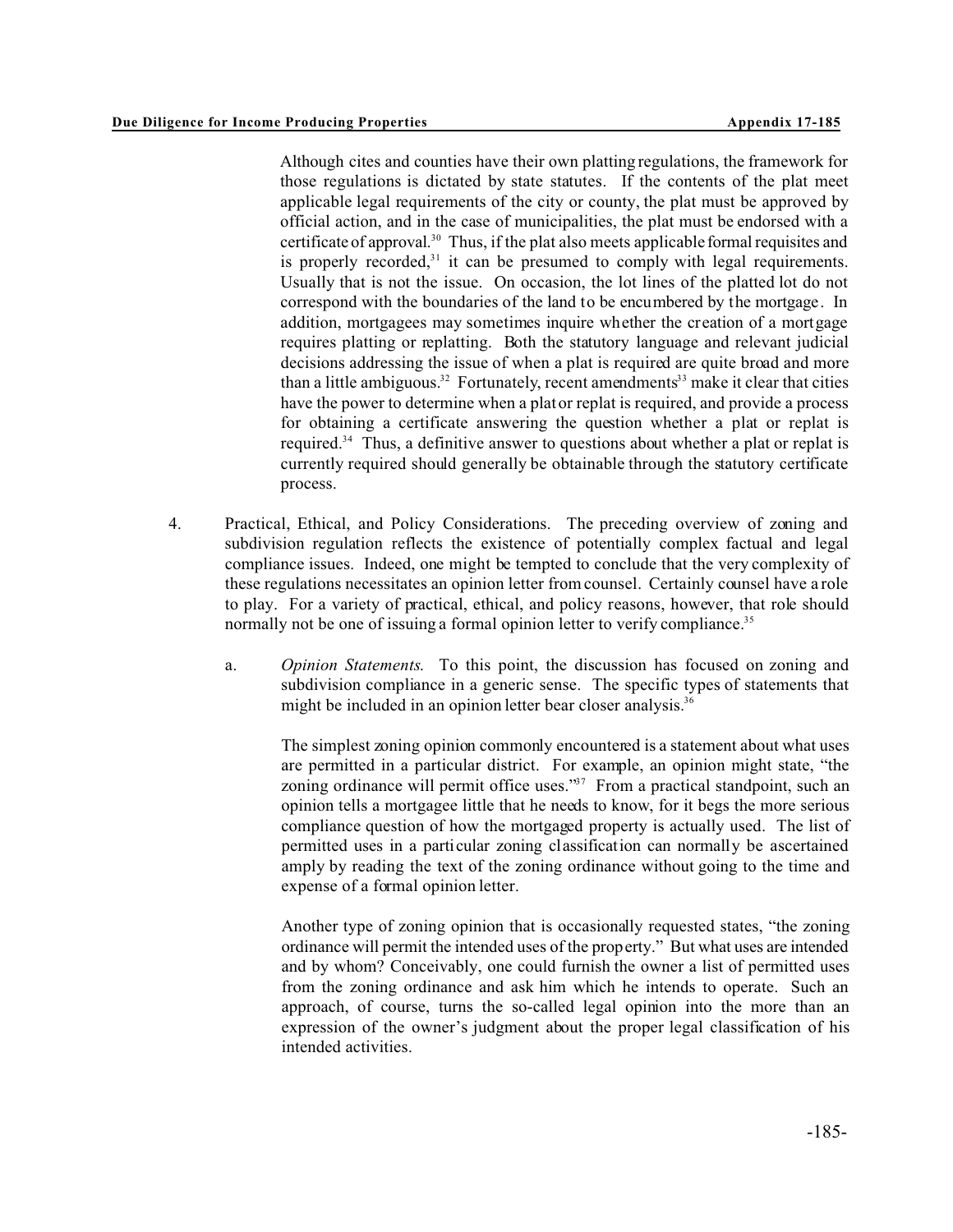Yet another common zoning opinion statement is, "the mortgaged property complies with the zoning ordinance." While this statement is relevant for evaluating compliance of the static physical elements of structures, it ignores the fact that zoning also regulates use, imposes standards of performance, and that even compliance with apparently static development standards may change based on how the property is used.

A mortgagee's counsel who accepts such opinion statements from the borrower's counsel without conducting additional inquiries into zoning issues exhibits a lack of understanding about the scope of zoning ordinances. On the other hand, if the mortgagee or his counsel has conducted his own independent zoning investigation, one may question the purpose or need for any opinion letter from opposing counsel. In either case, the mortgagee, who has a legitimate interest in avoiding risks (or in at least being informed by counsel about known or unavoidable legal risks), and the borrower, who has a legitimate interest in avoiding unnecessary legal expense, are not well served. Thus, the Committee declines to recommend or consider a zoning opinion letter that if given, would fall short of providing reasonable assurance to a mortgagee of actual zoning compliance. While the Committee has concluded that a formal opinion letter from the borrower's counsel is normally not the best way to provide such assurance, it has reached that conclusion by evaluating what statements the borrower's counsel would need to make in a formal opinion letter to provide meaningful assurance of compliance.

A meaningful zoning opinion needs to address the dynamic elements of zoning regulation by considering not only the physical elements of the mortgaged property, but the uses and other relevant conduct occurring at the mortgaged property. In addressing the use and operation of the property (and to some degree, even the physical elements of the property itself), opinions need to be limited in time to the point at which relevant facts and laws were investigated. The lawyer cannot properly be expected to be a guarantor of future conduct by others, and cities may change zoning classifications, regulations, or interpretations from time to time. In addition, opinions about use need to consider whose use is relevant. In addition to the borrower, there will often be tenants or licensees whose activities on the property are authorized or approved by the borrower, and for which the borrower (or the mortgagee as the potential successor to the borrower) may potentially be responsible. Finally, a meaningful zoning compliance opinion needs to address the issuance of necessary permits and the absence of any need to obtain additional permits. Thus, the Committee believes that a meaningful zoning opinion would state in substance that:

At the time of our investigation, the use and operation of the mortgaged property being conducted by the borrower or by others under the terms of leases or other agreements permitting occupancy of the mortgaged property complied with the zoning ordinance. As so used and operated at that time, the mortgaged property as then constructed complied with the zoning ordinance.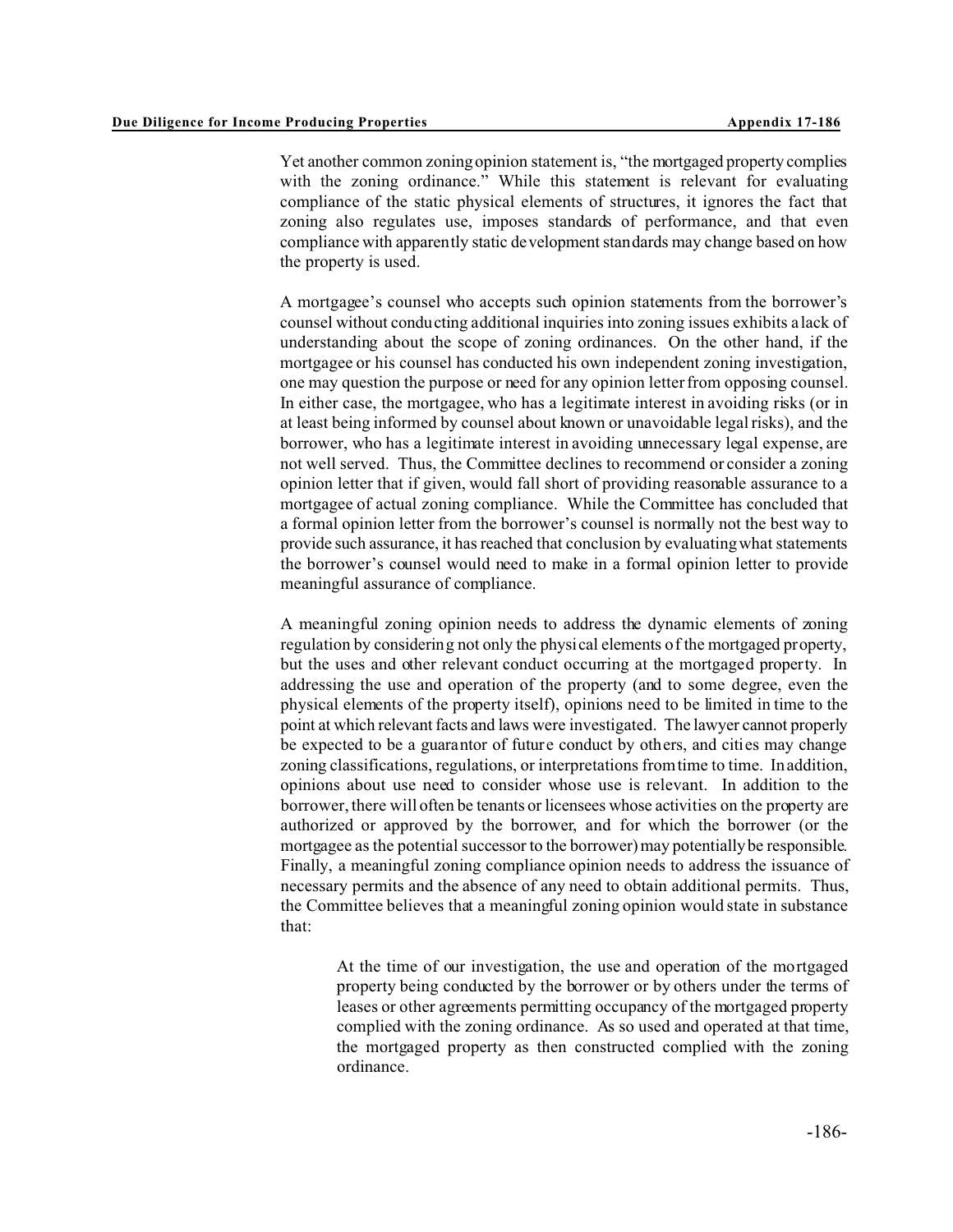The permits listed in [describe] were the only permits required under the zoning ordinance for the mortgaged property as so used, operated, and constructed at that time.

b. *Ethical Conflicts*. The zoning opinion statements discussed above require an investigation of the activities taking place at the mortgaged property, of the design of structures at the property, and of the underlying conditions and criteria for governmental permitting decisions. When the opinion letter is provided by the borrower's counsel to the mortgage lender, there is a significant potential for ethical conflicts.

Disciplinary Rule 2.02 provides that:

A lawyer shall not undertake an evaluation of a matter affecting a client for the use of someone other than the client unless:

- (a) the lawyer reasonably believes that making the evaluation is compatible with other aspects of the lawyer'srelationship with the client; and
- (b) the client consents after consultation.<sup>38</sup>

It is important to note that more than informed client consent is required. A compliance investigation could result in the discovery of violations. Municipalities may enforce zoning ordinances through civil and criminal (misdemeanor) fines, as well as by injunctions to prevent or correct violations.<sup>39</sup> Thus, unlike existence, execution, and enforceability opinion investigations, compliance investigations may have consequences to the borrower significantly different from the consequences of a change in the mortgage documents to correct a usury problem or the filing of a certificate to correct an organizational defect. Ethical considerations require more than full disclosure to the client of potential risks and conflicts; they require a judgment by the borrower's lawyer after consultation with his client that the client's response to the discovery of a violation will not place the lawyer in a position incompatible with his duty to uphold the law or his duty to deliver a truthful opinion.

c. *Scope of the Lawyer's Services*. The review and negotiation of mortgage documents is the central purpose for which a mortgage borrower employs counsel for a mortgage loan transaction. The same lawyer often has been previously engaged to create the partnership, corporation, or other entity that will act as borrower, and in any case he will have ready access to the borrower's organizational documents by virtue of his employment. Thus, a lender's request that the borrower's counsel provide an opinion letter aboutsuch matters often doeslittle more than formalize the review of mortgage and organizational documents for which the lawyer has already been employed.

The practical realities attendant on a zoning compliance investigation and opinion are quite different. Borrowers do not routinely consult with counsel about zoning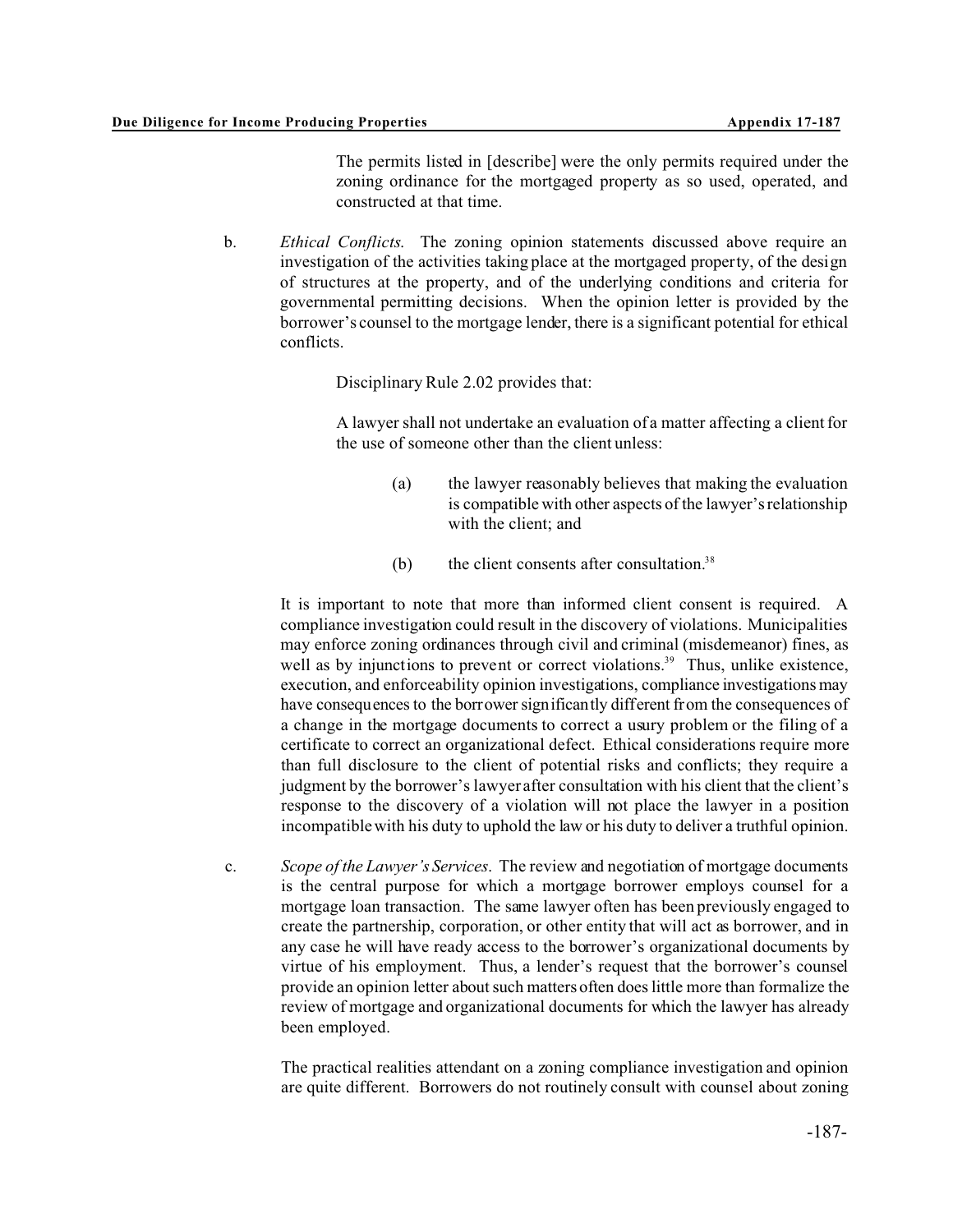compliance in developing or operating real estate. Zoning is usually viewed as part of the construction process, and architects, not lawyers, are frequently the professionals of choice to address zoning compliance among real estate developers and owners in Texas. When a lawyer is employed at all, it is usually to assist in obtaining a change in zoning classification, a variance, or a specialized permit, or to respond to specific enforcement activities. Lawyers practicing in this arena often have considerably different experiences and skills than do those who routinely deal with closing mortgage loan transactions.

As a result, when a lender (or his attorney) insists that the lawyer selected by the borrower to negotiate and close the mortgage transaction should also evaluate zoning compliance, the lender is in effect requiring an expansion of the normal scope of services provided by the borrower's counsel. All too often, the borrower's reaction is to treat this requirement as one more inconvenience from the lawyers; under pressure to close and have access to loan proceeds, he insists that the lender be satisfied as quickly and as cheaply as possible, giving at best superficial attention to the ethical, cost, and capability considerations urged by his counsel. Not infrequently, the result is an opinion letter and an investigation so limited in scope or so heavily dependent on unverified assumptions as to be of little benefit in actually revealing the status of zoning compliance.

Instead, lawyers and clients on both sides of the mortgage transaction would appear to be better served if at the inception, informed decisions and agreements were reached about the degree of certainty or risk that the lender is willing to accept, alternatives to achieving that level of certainty, the role of counsel, architects, and other professionals, the potential need to employ special counsel with specialized skill and experience, and cost and timing implications to the parties.<sup>40</sup>

d. *Reliance on Certificates from the Borrower and Design Professionals*. Since an attorney in a mortgage loan transaction will seldom have first-hand knowledge of activities and conditions at the mortgaged property, he will usually turn to the borrower for certificates about uses, operational activities, and other information bearing on use controls, performance and development standards, and permit criteria. Likewise, an attorney will generally have no knowledge of any kind about dimensions, areas, measurements, or other elements involved in evaluating zoning development standards. Indeed, the attorney is usually not licensed or competent as an architect or engineer, and must take care not to transgress the ethical prohibition against knowingly providing representation in a matter beyond his competence.<sup>41</sup> The usual expedient in attempting a compliance opinion is to turn to certifications from the borrower and architects, engineers, or other design professionals employed by the borrower.

The use by the borrower's counsel of certificates from the borrower gives rise to a number of policy concerns. The borrower's attorney will generally draft the certificate and assume the accuracy of the representations in the certificate in reaching his conclusions. The lawyer's interest in minimizing his own liability creates an incentive to shift risks to his own client by making the representations in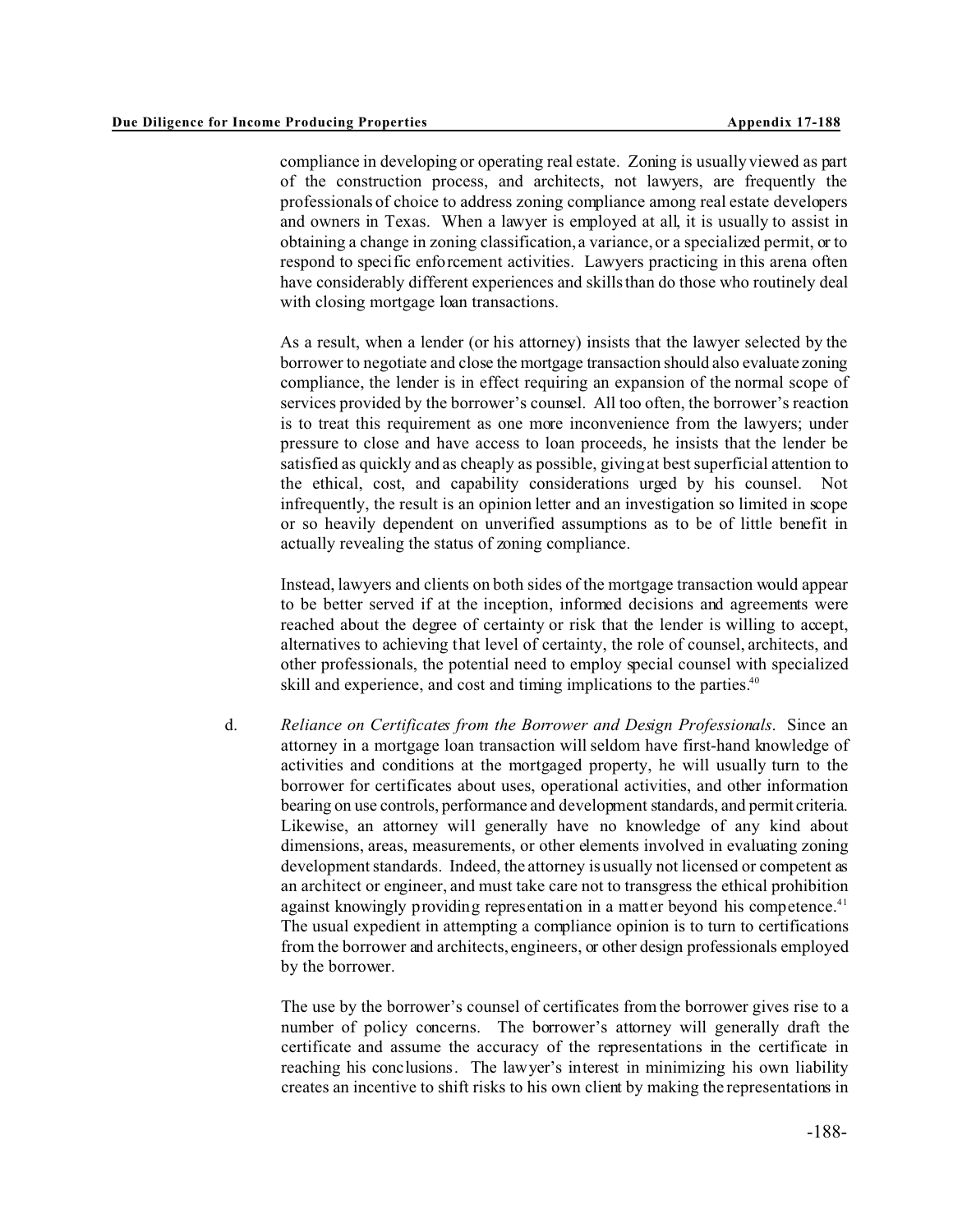the certificate as broad as possible. The lender, of course, will wish to see and rely directly on the certificates since the credibility of the opinion is directly dependent on the underlying certificates. This entire process of crafting representations for one's own client for reliance by an adverse party may be seen as inconsistent with the lawyer's normal role as an advocate who seeks to limit his client's risks. Moreover, requiring the borrower's counsel to design and draft these representations may place him in the unenviable position of balancing the degree of risk he is willing to accept for his own liability as an opinion's author against the degree of risk he should be advocating for his client. Finally, it would seem that this inherent conflict in roles might also be of concern to the lender, who may well wonder about the quality of a compliance investigation when basic questions about content and scope are left to the design of counsel for an adverse party. Any zoning compliance investigation, no matter by whom conducted, involves an economic choice between the cost and the degree of accuracy of the investigation. Answering basic questions may involve relatively little time and expense, while eliminating all doubts and risks will test the skills of most attorneys and the pocketbooks of most clients. To leave the balancing of risks and costs to the borrower's counsel and his judgments about his own liability risks would seldom appear to be in the best interests of the lender.

Another problem presented by third-party certificates is their use in "conduit"opinions. Occasionally, an architect may be willing to provide an opinion or certificate concluding that the improvements he has designed comply with zoning regulations, or a borrower may be willing to state that the building he owns is used in compliance with zoning constraints. The attorney then purports to rely exclusively on these certificates to render a compliance opinion. To the extent that the underlying certificates essentially state the conclusion of the opinion, the "opinion" itself appears to serve no useful purpose. For example, if the zoning ordinance says, "office uses are permitted in this district," and the certificate from the borrower says only that "office uses are the only uses at the property," what does the opinion add that could not be deduced from allowing the lender's lawyer to read the certificate and the zoning ordinance? In the acute hindsight of litigation, however, the opinion's author may find that his "opinion" did in fact add something to the underlying certificates notwithstanding disclaimers about exclusive reliance. An attorney who has actual knowledge of errors or omissions in underlying certificates has an ethical duty to disclose that knowledge or withdraw from the representation.<sup>42</sup> One speculates that notwithstanding any disclaimer to the contrary, the lawyer's duty of due care from a liability perspective will be at least as broad as his ethical duty. A great deal of gamesmanship and expense could be avoided by the direct submission of the underlying certificates to the lender accompanied by the factual representation from the borrower's counsel that he has no actual knowledge of errors or omissions in the certificates.

A final difficulty with an opinion letter that is rendered in reliance on certificates from the borrower or design professionals is that in many critical respects, it offers the conclusions of a non-lawyer as an opinion of law. For example, a statement from an architect that a building has been constructed in compliance with the zoning ordinance obviously involves legal conclusions. Thus, in order to separate legal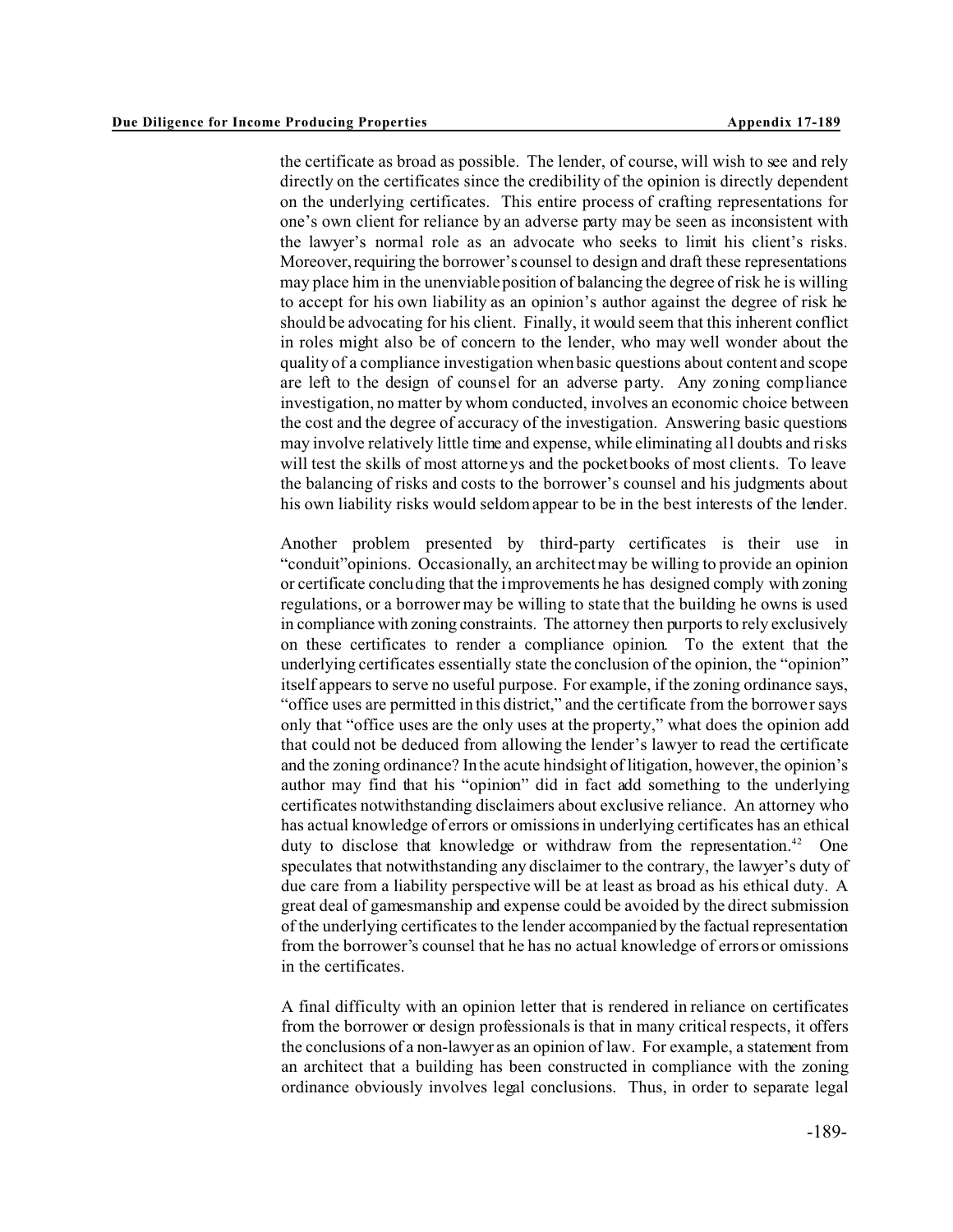conclusions from facts, it is often suggested that the attorney prepare a "questionnaire" for the borrower and the design professionals. The questionnaire would, in theory, identify only the pertinent facts needed to reach the legal conclusions. This superficially attractive suggestion proceeds from the assumption that a meaningful line can be drawn between facts and law. On the contrary, legal conclusions are inextricably imbedded in the very measurements at the core of the architect's or engineer's work. Similarly, any statement from the borrower about what uses occur necessarily involves the legal conclusion that what the borrower considers to be a particular use is in fact legally so classified under the zoning ordinance. While in theory it might be possible for the attorney to review every element of the measurements and calculations performed by an architect or to visit the property to inspect all the activities typically taking place, such an approach improperly extends the role of the attorney so that he effectively becomes both supervising architect and municipal building inspector. In any case, to avoid claims of having misled the mortgagee, the borrower's attorney should disclose the circumstance that he is relying on statements by non-lawyers that contain legal conclusions and that he is assuming the accuracy of both the factual statements and the legal conclusions in the underlying certificates. Note also that this assumption of accuracy raises much the same disclosure and liability issues as does as does a qualification that the opinion is rendered in exclusive reliance on third-party certificates.

- e. *Interpretive Qualifications*. Whatever the source of the underlying facts, any zoning opinion letter relying wholly on the lawyer's interpretation of zoning ordinance provisions as applied to those facts would need to be appropriately qualified to disclose the significant legal limitations that apply. First, the opinion should note the substantial absence of judicial interpretations of specific ordinance provisions. Second, the opinion should note the absence of published administrative interpretations and the potentially*ad hoc* character of administrative interpretations. Third, the opinion should describe the role of administrative officials in the interpretive process, procedural limitations on challenging administrative interpretations, and the extent to which a reviewing court may be limited to the administrative record or defer to the interpretive decisions of administrative officials. In short, a zoning compliance opinion should avoid turning reasonable interpretations by an attorney into a guarantee of the interpretive results of the administrative process. If the mortgagee is less than enthusiastic about accepting an opinion that is so qualified, he should be reminded that the attorney's role is to disclose the law, not to assume liability for the property or the mortgage.
- f. *Reliance on Permits and Other Public Certificates.* Because cities are the authors, the principal interpreters, and the enforcers of zoning ordinances, the best source to determine whether there is a zoning compliance problem will generally be the city itself. One obvious way to avoid the interpretive qualifications suggested in the preceding paragraph is to rely on the issuance of certificates of occupancy, interpretive letters, or other written statements from city officials. Once again, however, one questions what reliance on an opinion letter adds to the mortgagee's own direct reliance. Certainly, permits or other public statements may be invalidly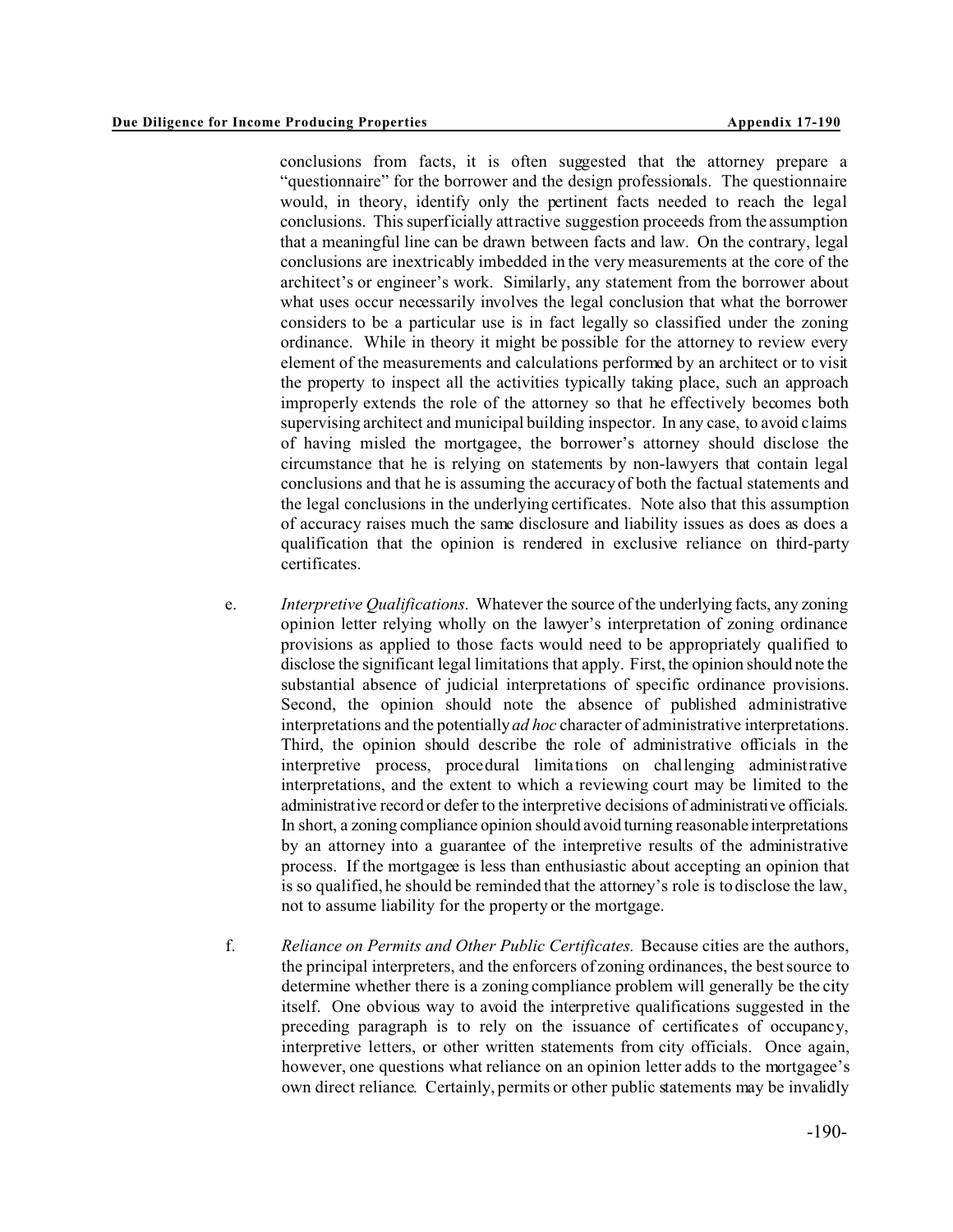issued, and the city will in all likelihood not be estopped by an official's erroneous written statement. Yet, the careful opinion writer will normally seek to include assumptions that all certificates of occupancy are valid and that all other statements of public officials are accurate. Since one principal objective of reliance on city materials is to avoid the expense and generally fruitless exercise of having an attorney examine underlying factual conditions about which he lacks any special knowledge or expertise, such assumptions generally would not appear to be inappropriate. As a practical matter, cities are not likely to question the validity of their own permits, and indeed will often go out of their way to uphold past actions and interpretations or to support variances or other hardship relief resulting from administrative error. Thus, while there is a possibility for error on the part of a city or its administrators, the risks seem less than the risks of relying primarily on an attorney's unofficial interpretation. Unless the city action appears erroneous on its face or a party or his counsel has actual knowledge of a specific circumstance that would call into question the propriety of a city's permitting decisions or statements, it would seem most appropriate for the mortgagee to rely directly on these materials.

g. *Necessity for Additional Permits and Subdivision Approvals*. The identification of needed zoning permits and subdivision approvals is also part of the compliance investigation. This is particularly true for construction mortgages when few if any of the steps needed to achieve zoning and subdivision compliance have been completed. At this stage, the potential uses of the property lie in the future and the range of permissible use options can readily be ascertained by the expedient of verifying the zoning district classification and reading the ordinance. Thus, particularly in construction loan transactions, significant attention should be paid to identifying what permits and approvals will be required.

The need for many types of zoning permits and subdivision approvals is often commonly known or readily ascertainable from reading a zoning ordinance. Certainlythe necessity for building permits and certificates of occupancy fallsin this category. Official city approval must be endorsed on subdivision plats, and by statute, a certificate may be obtained indicating whether a plat or replat is required. Thus, there appears to be little utility in obtaining an opinion letter from the borrower's counsel about these common requirements.

At the other extreme lie permit requirements that typically involve all the other specialized facts and interpretive issuesthatso greatly complicate zoning compliance opinion letters. For example, the need for a special use permit may turn on use classification issues, while the necessity for a floodplain fill permit involves factual and technical issues relative to floodplain identification and the finished grade elevations of improvements at the property. Particularly in the context of a construction mortgage, it would seem foolhardy for either party to rely primarily on an opinion of counsel concerning any interpretative issue that a permit is not required. City officials will ultimately have to review the design documents, and it is they who will make interpretations as part of issuing or refusing to issue permits. Thus, there generally appears to be little merit in seeking an opinion letter from the borrower's counsel about the need for such permits.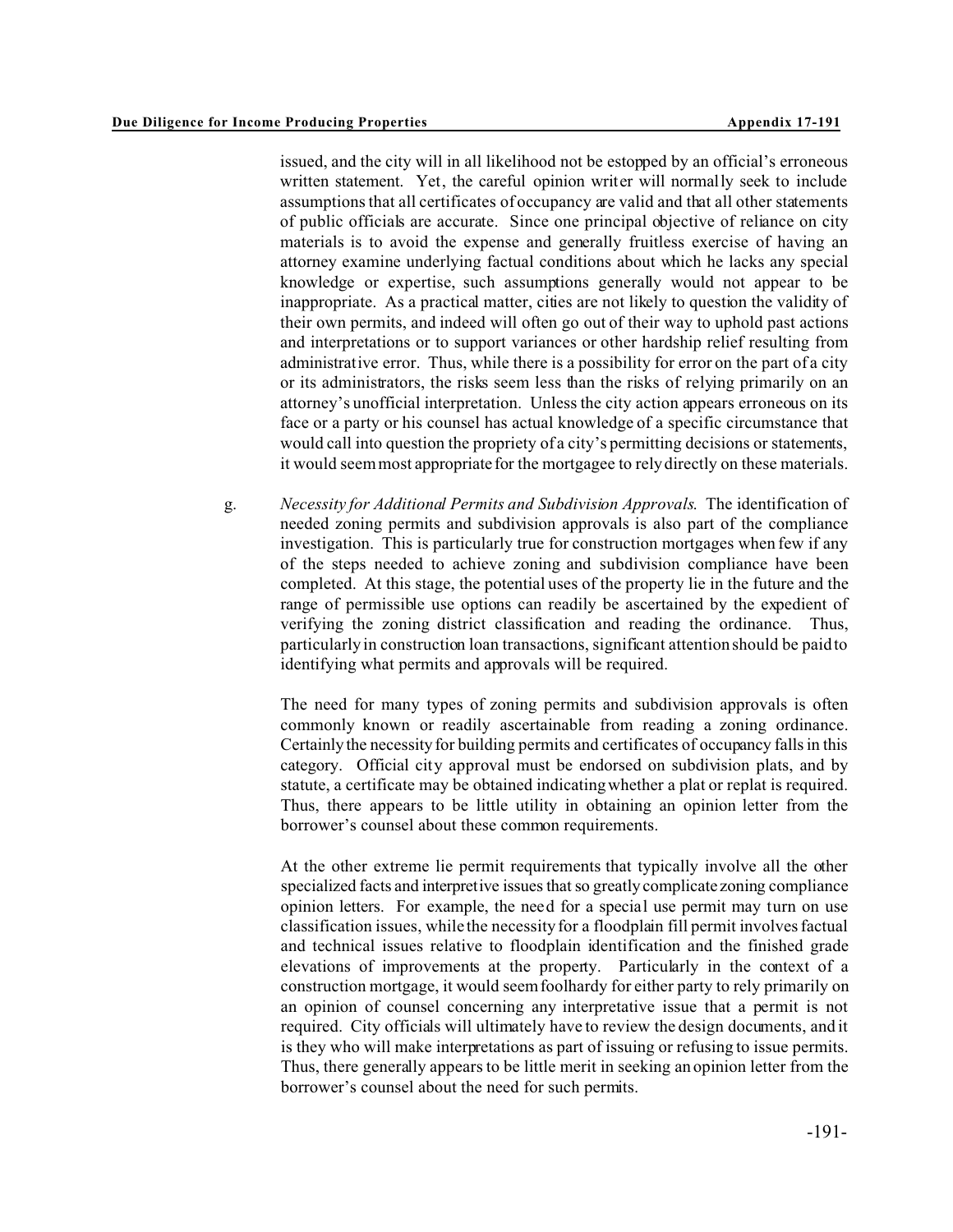#### **Due Diligence for Income Producing Properties <b>Appendix 17-192 Appendix 17-192**

5. Conclusion. The foregoing discussion has led the Committee to conclude that a zoning compliance opinion letter not only involves significantly different issues from existence, due authorization, and enforceability opinion letters, but that ethical, practical, and policy considerations should normally combine to produce a different approach to answering a mortgagee's legitimate questions about zoning and subdivision compliance. The Committee believes that these questions are best addressed by an investigative process that combines factual disclosure from the borrower, certificates from design professionals, and an interactive process with city administrators. Such a process is described in the practice suggestions that form the final section of this paper.

# VII. PRACTICE SUGGESTIONS

The following procedures are intended to provide assistance to counsel in mortgage loan transactions. They are not, however, a substitute for informed judgment and should be adapted as needed to fit the circumstances of particular transactions. Although an effort has been made to point out circumstances where additional review procedures may be necessary, it is impossible to point out all such circumstances.

- 1. If possible, review an as-built survey of the property and physically visit the property.
- 2. Determine whether the property is located in a municipality or in an unincorporated area of a county. If the latter, determine whether the property is located in any of the special purpose county areas identified in Chapter 231 of the *Texas Local Government Code*. [Note that the balance of this section assumes that the property is subject to municipal zoning and platting jurisdiction. If this is not the case, some of the following practice suggestions may not apply or may need to be modified. For county property, it is suggested that the attorney carefully review the practice suggestions in light of Chapters 231 & 232 of the *Texas Local Government Code.]*
- 3. Determine who exercises plat approval authority. Normally, this will be the city in which the property is located. If located outside of city boundaries, a nearby city may have extraterritorial platting jurisdiction, and the possible impact of county platting requirements will need to be considered.
- 4. Obtain a copy of the most current code of zoning ordinances for the city, including any subdivision regulations.
- 5. Determine the zoning history of the property known to the borrower through interviews or discussions. Items to look for are zoning classification changes, special or conditional use permits, variances, special exceptions, floodplain fill permits, platting history, and the like.

### *Developed Property*.

6. The property should normally have been platted. Obtain a copy of the recorded subdivision plat from the title company. Review the plat to determine whether it has been signed and acknowledged and whether it meets the other formal filing requisites in Sections 212.004(b) - (e) of the *Texas Local Government Code*. Review the plat to determine whether it bearsthe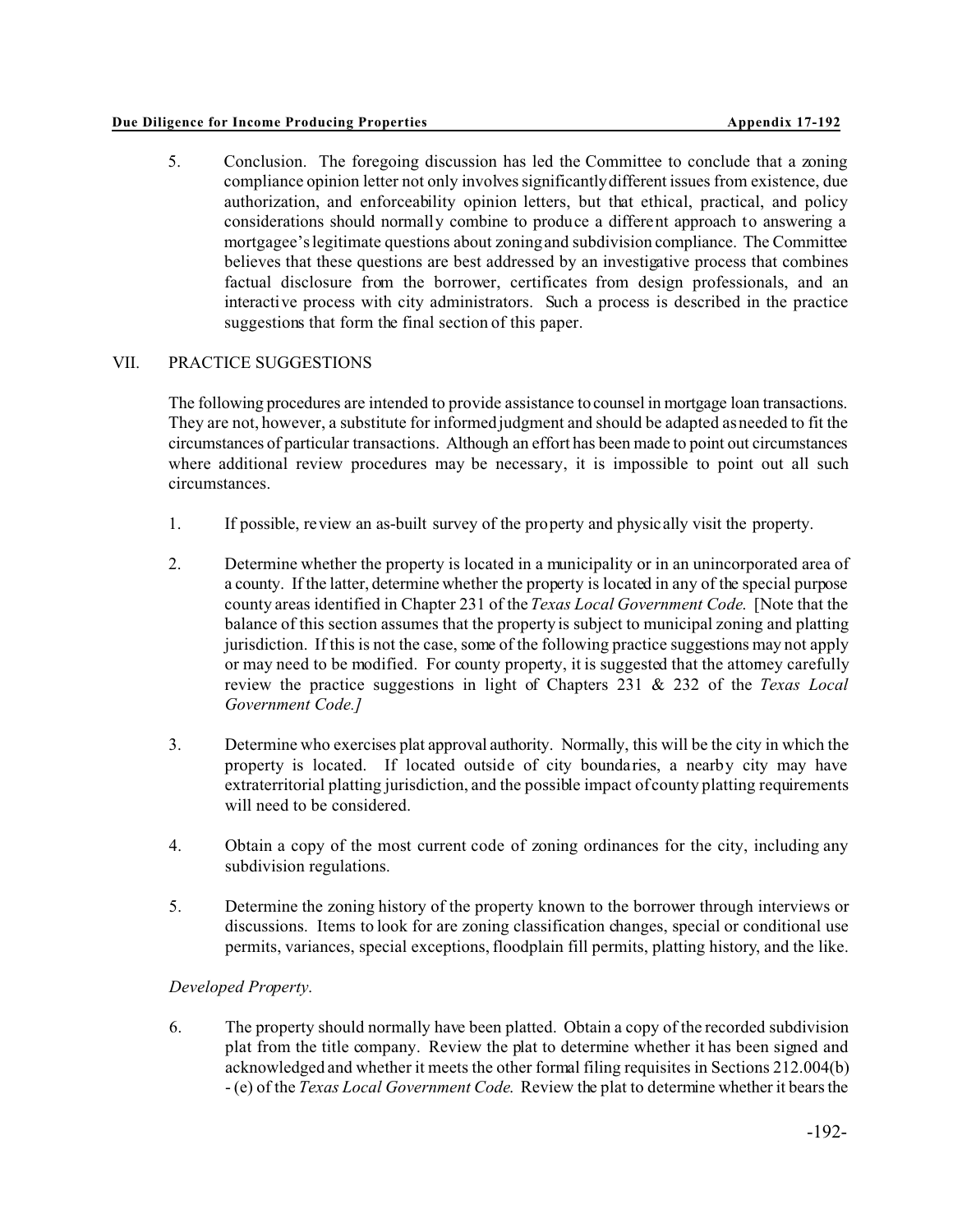endorsement of approval by the city plat approval authority (the city plan commission or the city council depending on the city code). Review the survey to determine whether the boundaries of the property coincide with the boundaries of a lot shown on the plat. Obtain surveyor confirmation as appropriate.

- 7. Unlessthe property received utility service before September 1, 1987, all approvals and filing requisites appear on the plat, and the boundaries of the property coincide with a platted lot, obtain the certificate of platting determination contemplated by Section 212.0115 of the *Texas Local Government Code*.
- 8. Determine from a review of city codes and discussions with city officials whether there are significant regulatory programs in addition to the general zoning ordinances that could have material consequences. Examples include airport zoning regulations (height and noise compatibility), thoroughfare plans or ordinances (dedication and building line requirements), and sign ordinances. [Specific procedures for dealing with these types of requirements are not included. It is suggested, however, that if any of these types of requirements appear material, the attorney might do well to follow steps roughly analogous to those described in the following paragraphs or to obtain the assistance of an attorney specializing in zoning matters.]
- 9. Obtain a copy of the zoning map that includes the property. If the city provides letters verifying the zoning district classification, obtain such a letter. If there is any apparent question about the zoning district boundary in relation to the property, additional surveying or review of city records may be in order.
- 10. If the zoning map reflects zoning under any special purpose ordinances, obtain copies of the ordinances and any site plan drawings that are part of the ordinance. Typical items in this category are planned development or site plan zoning districts, special or conditional use approvals, zoning deed restrictions, and historic preservation designations.
- 11. Interview city planning officials and attempt to determine whether any variances, special exceptions, or other special permits or proceedings have taken place. Secure any relevant documentation (minutes of proceedings, notices, permits, ordinances, etc.). Attempt to obtain a confirmatory letter from the city, particularly in regard to the issuance or need for permits in addition to certificates of occupancy.
- 12. Review any items in the preceding two paragraphsto determine whether there are any special permit or approval requirements, time limitations or permitrenewal requirements, conditions to continued occupancy, property dedication or infrastructure development requirements, or other items that go beyond normal standards (i.e., use restrictions, development standards, and a certificate of occupancy as the required permit).
- 13. Interview city building inspection officials to determine whether there is any history of enforcement activity at the property. Attempt to obtain a confirmatory letter from the city.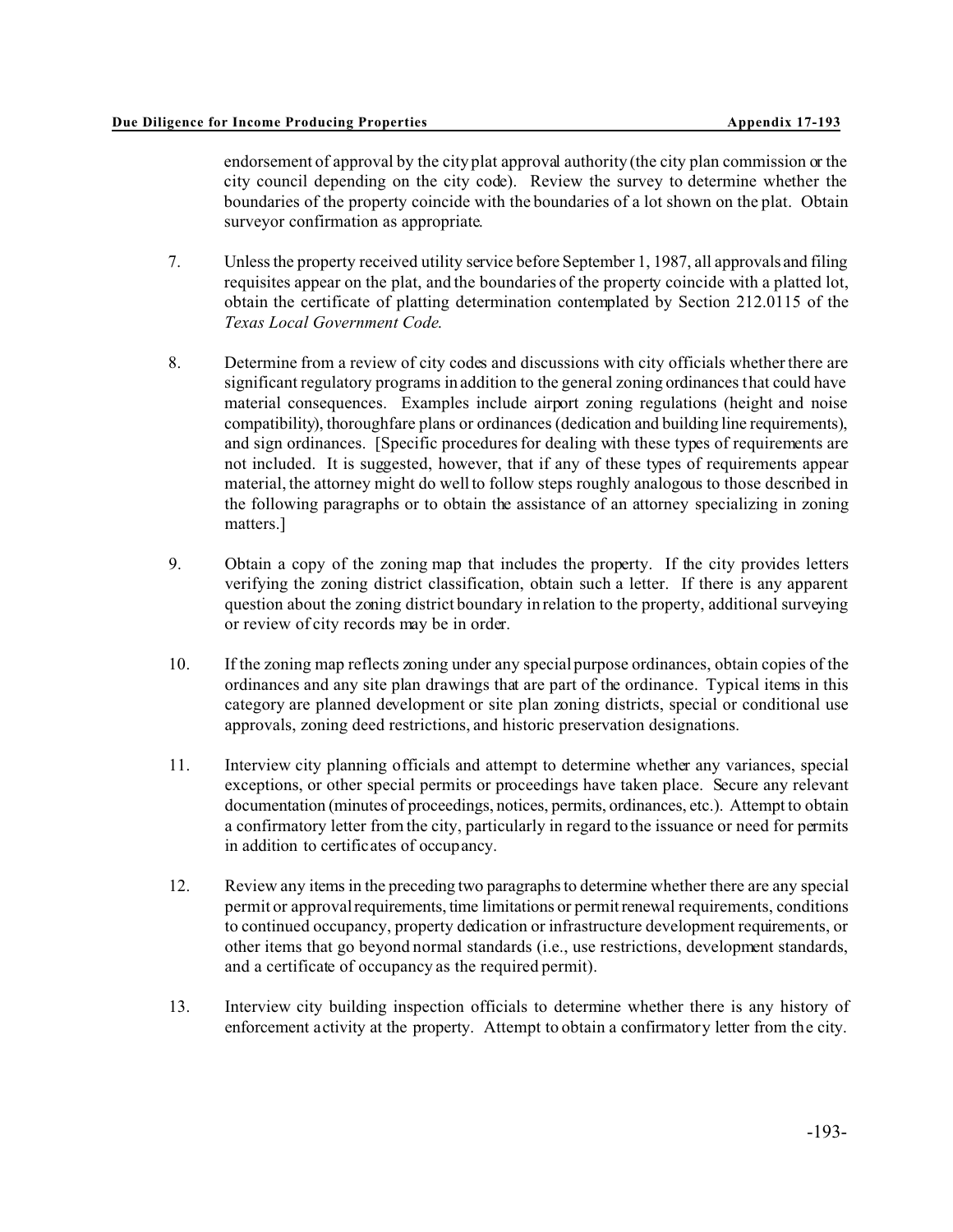#### **Due Diligence for Income Producing Properties <b>Appendix 17-194 Appendix 17-194**

- 14. Obtain copies of all certificates of occupancy. For multi-tenant buildings, determine from city administrative officials whether one certificate is issued for all occupancies or whether separate certificates are issued for individual occupancies.
- 15. Obtain a certified rent roll from the borrower indicating all tenancies and occupancies. Compare the rent roll with the certificates of occupancy to determine any discrepancies. If the certificate of occupancy reflects a particular use, compare the use so reflected to the use indicated on the rent roll or in the lease or occupancy agreement to note any apparent discrepancies.
- 16. Review the zoning code and other relevant special purpose ordinances to determine if potentially relevant amendments have occurred since the date of initial construction of the property -- e.g., elimination or creation of conditions to particular uses for which certificates of occupancy have been issued, adverse changes in development standards (reduced maxima or increased minima) or similar matters. If there are grounds to believe that the property includes nonconforming uses or nonconforming structures, it may be desirable to secure the services of an attorney specializing in zoning matters.
- 17. As an optional item, the practical assurance of compliance provided by the issuance of certificates of occupancy may be supplemented by certifications from appropriate architects and engineers that the improvements comply with zoning development standards and any development restrictions on the plat. Use of such certifications especially should be considered if the zoning ordinance does not indicate that zoning compliance is a condition to issuance of certificates of occupancy, or if there is a potential for structural nonconformity.
- 18. Obtain a certificate from the borrower regarding his lack of knowledge of zoning or platting violations and confirm any disclosures from the borrower material to the zoning investigation.

*Undeveloped Property.*

- 19. Perform the plat review steps in items 6-7 if the property has been platted.
- 20. If the property has not been platted, review the platting ordinances to determine whether dedications of property may be required, on-site infrastructure improvements may have to be constructed, or impact fees paid. There may be significant, complex budgetary and timing issues that need to be addressed with legal and other professionals experienced with the platting process. The specifics are beyond the scope of this paper.
- 21. Repeat items 8-13. The focus of the review is not on whether everything has been done, but on what remains to be done. Possible uses should be compared to the borrower's plans. Permits beyond normal building permits and certificates of occupancy should be identified, and requirementsshould be addressed in the loan documentation. Particular attention should be paid to discretionaryapprovalssuch as changes in zoning classification, variances,and the like. The involvement of zoning specialists should be considered if discretionary approvals are required.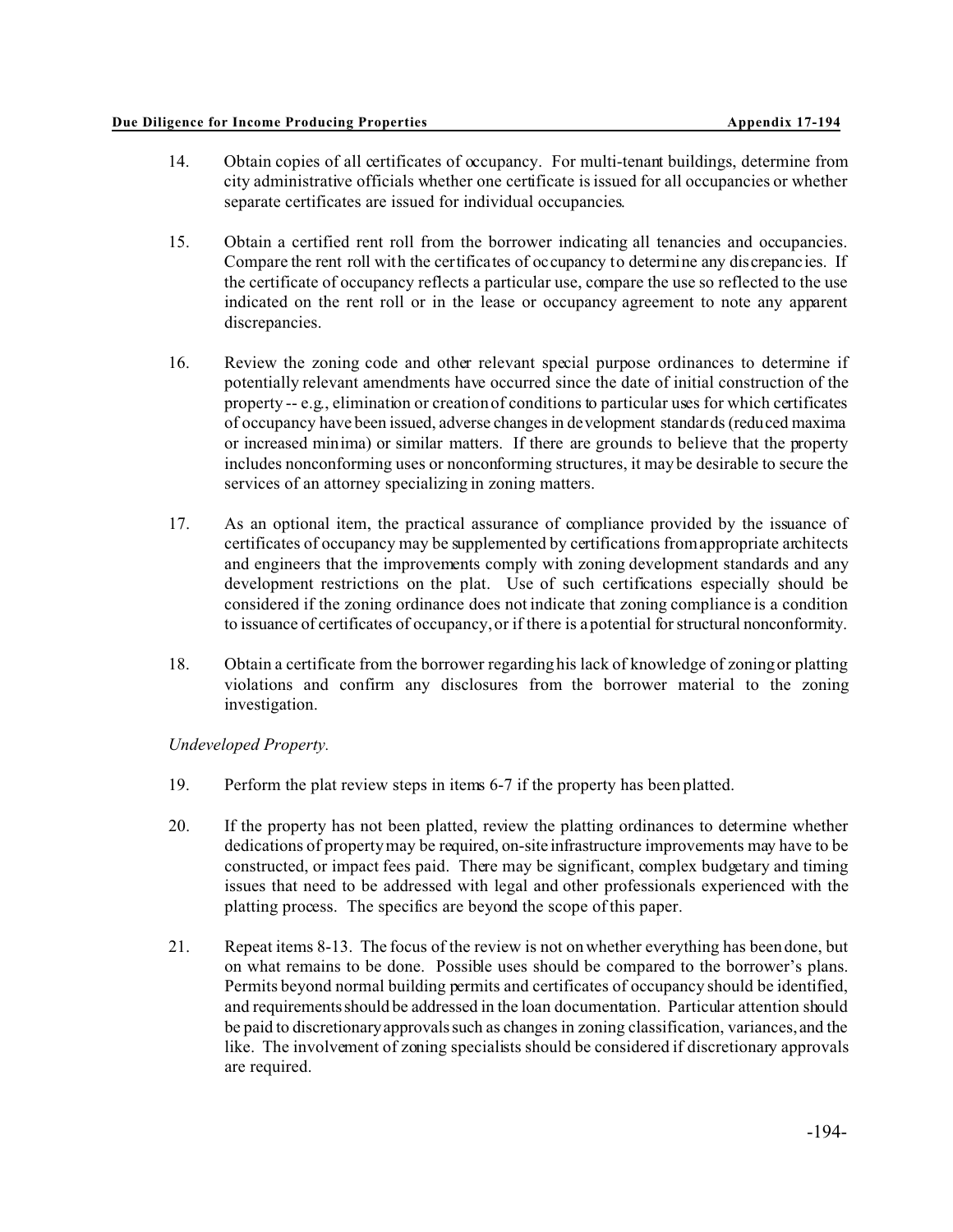#### **Due Diligence for Income Producing Properties and Appendix 17-195 Appendix 17-195**

- 22. Obtain certificates from design professionals that improvements constructed in accordance with the design documents will comply with zoning and platting requirements.
- 23. Obtain a certificate from the borrower regarding his lack of knowledge of zoning or platting violations, and confirm any disclosures from the borrower material to the zoning investigation.

If the review process discloses issues or problems, it is suggested that contact be made with appropriate city officials in an attempt to clarify or resolve these issues. Such contacts should be coordinated with the borrower and his counsel, and consideration may need to be given to the employment of special counsel with significant zoning experience.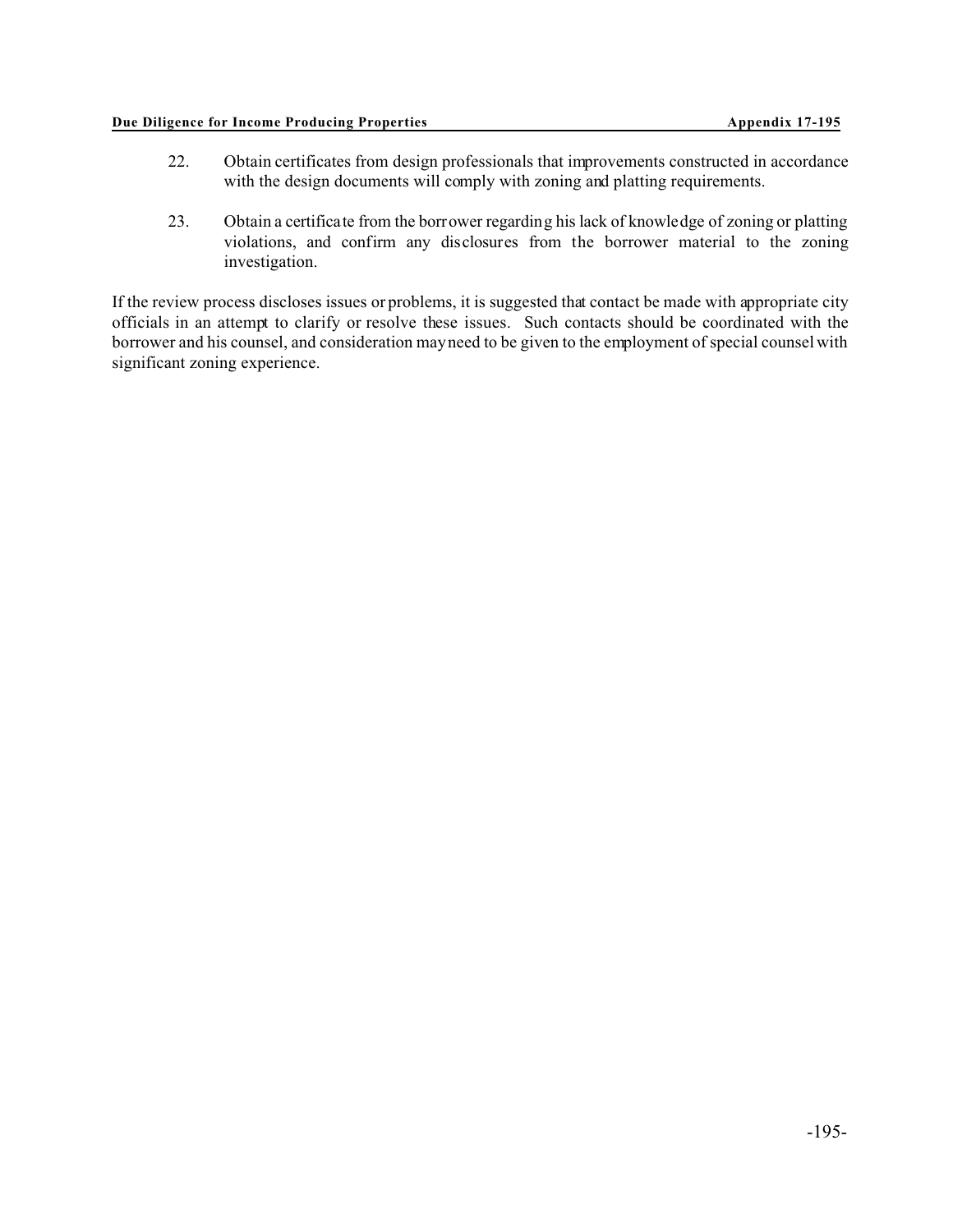## **ENDNOTES**

1. State Bar of Texas committee on Lawyers' Opinion Letters in Mortgage Loan Transactions, *Preliminary Draft of a Statement of Policy Regarding Lawyers' Opinion Letters in Mortgage Loan Transactions* (1985) [the "*Statement of Policy*"],*reprinted in* REAL ESTATE OPINION LETTERS at p. 301 (PLI No. N4-4536 1990, Thompson R., Chairman). Other bar associations have also addressed opinion letters in mortgage or other real property transactions. *See* Attorney Opinion Letter Committee of the Real Property Law Section of the New York State Bar Association, *Mortgage Loan Opinion Report* (Nov. 8, 1989) [the "*New York Report"*] *reprinted in id.* at p. 49; Maryland State Bar Association, Inc. & The Bar Association of Baltimore City, *Report of the Special Joint Committee on Lawyers' Opinion Letters in Commercial Transactions (Jan. 18, 1989)* [the "Maryland Report"], *reprinted in id*. at p. 91; Joint Committee of the Real Property Law Section of the State Bar of California and the Real Property Section of the Los Angeles County Bar Association, *Legal Opinions in California Real Estate Transactions* (1987) [the *"California Report"*]*, reprinted in id.* at p. 199. The Massachusetts Bar developed an opinion letter format for use in loan transactions generally. MassachusettsBar Association Committee on Corporate, Banking and BusinessLaw, *Omnibus Opinion for Use in Loan Transactions* (1975),*reprinted in id*. at p. 317. Subsequent citations will be to the reprinted text appearing in the Practicing Law Institute publication cited above, with page references indicated as "PLI at p. \_."

2. "We have no current actual knowledge that the Property, including the improvements constructed thereon, and the use thereof by Borrower fail to comply with an applicable restrictive covenants or Applicable Laws." *Statement of Policy,* PLI at p. 314. A similar statement was provided to address future improvements under construction mortgage loans. The *Statement of Policy* also recommended a statement that "[w]e have no current actual knowledge that the Loan Documents violate, conflict with, result in the breach of, or constitute a default under any Applicable Laws . . . ." *Id*.

3. There are a wide variety of other land use and development controls. For example, laws principally concerned with conservation of natural resources (such as wetlands, coastal zones, or floodplains)may affect land use and development in a particular locale. *See, e.g.,* U.S. Clean Water Act §404, 33 U.S.C.A. §1344 (1986) (dredge or fill permits in wetlands or other jurisdictional waters of the United States); TEX. NAT. RES. CODE ANN. ch. 63 (Vernon Supp. 1990) (county power to establish dune protection lines and prohibit removal of vegetation or excavation); Antiquities Code of Texas, *id*. ch. 191 (regulation of excavation and other activities affecting designated landmarks); TEX. WATER CODE ANN. §§26.046-.0461 (Vernon 1988) and regulations at 31 TEX. ADMIN. CODE ch. 313 (West 1990) water pollution abatement plans for development on land within the area of the Edward's Aquifer); TEX. REV. CIV. STAT. ANN. art. 1182o (Vernon supp. 1990) (requiring home-rule municipalities regulating the use and development of watersheds to file a map of the regulated area with the county clerk).

Pollution discharge regulation may also include land use regulatory elements. Some of these environmental laws affect only very specialized land uses. *See, e.g,* Texas Solid Waste Disposal Act,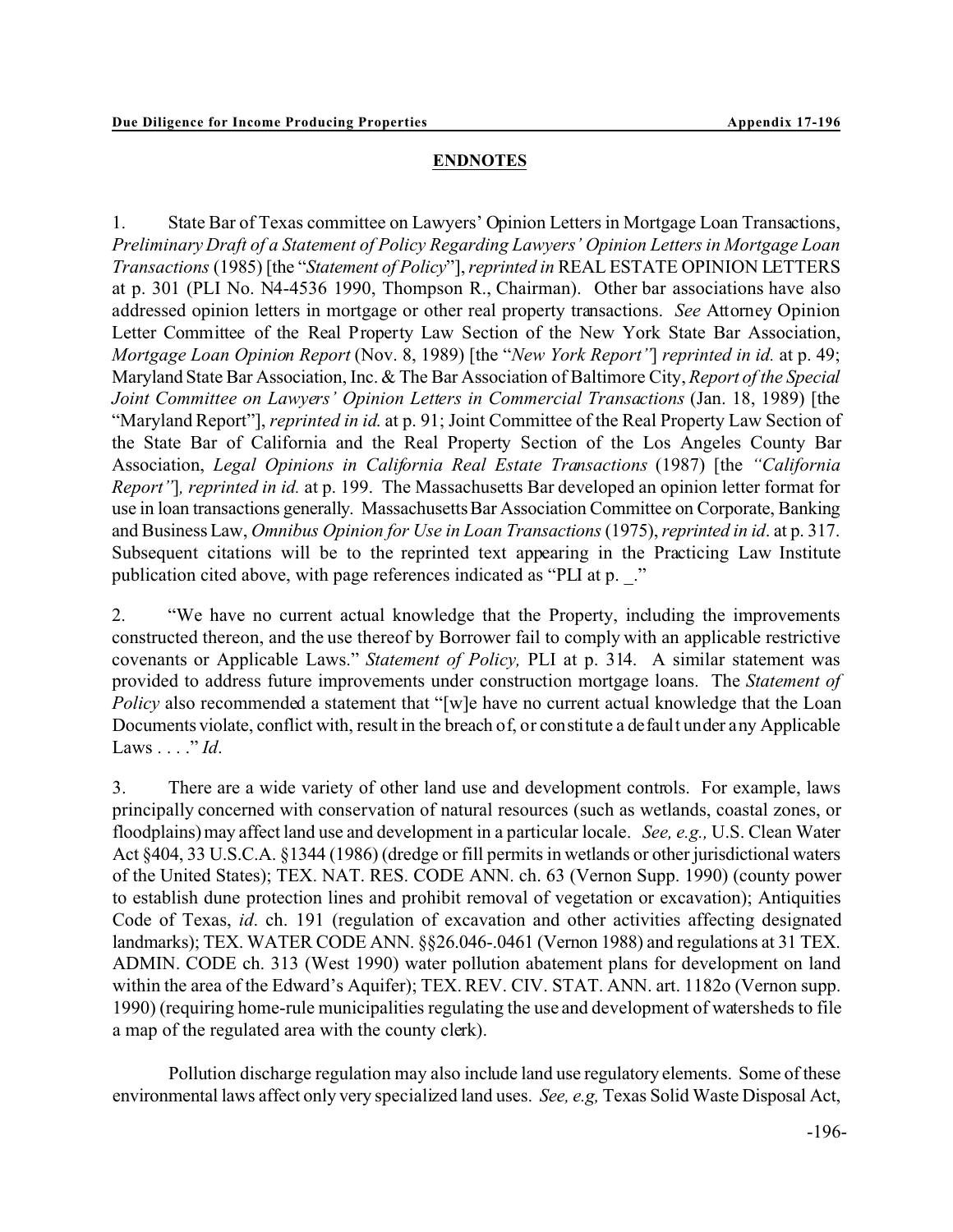TEX. HEALTH & SAFETY CODE ANN, §§361.097-.104 (Vernon Supp. 1990) (site location standards for hazardous waste management facilities). Others, however, are of sufficient breadth to have potential consequences for a wide variety of land uses. For example, the Texas Clean Air Act, *id*. ch. 382, requires construction and operation permits from the Texas Air Control Board for any stationary source discharging "air contaminants," a term defined so broadly as to include virtually every substance released into the air by other than natural means. Residential and commercial buildings usually do not require permits because most common air contaminant sources or activities, such as comfort air conditioning units, restaurant food preparation, vacuuming carpets, *etc.*, are included on a list of standard exemptions established by the Texas Air Control Board. *See* 31 TEX. ADMIN. CODE §116.6 (West 1990).

Even laws focused primarily on issues one would not normally associate with real estate use or development may include elements that can be considered land use and property development regulations. For example, the Fair Housing Act Amendments of 1988, 42 U.S.C.A. §§3602-14a (Supp. 1990), enjoin restrictions on occupancy based on family status and require design standards to accommodate the handicapped, and buried in a statute governing the management of property owned or occupied by the State of Texas and its agencies, lie statutory handicapped accessibility design standards that are applicable to a wide variety of buildings that are open to the public. *See* TEX. REV CIV. STAT. ANN. art. 601 b, §§7.01-.05 (Vernon Supp. 1990).

Finally, land use and development regulation is also frequentlyaccomplished through private covenants running with the land. This circumstance is particularly true in modern industrial and office parks, where an architectural control committee often reviews development plans to ensure compliance with private design and quality standards, And indeed, in the City of Houston where there is no zoning, land use regulation has been left largely to private control through covenants.

4. The ability of the lender to successfully assert a claim against the borrower's counsel is open to question. *See Continental Sav. Ass'n v. Sneed, Vine, Wilerson, Selman & Perry,* No. A-88-CA-844 (Civ. No. A-88-CA-844, W.D. Tex. May 16, 1989) (borrowers's lawyer, who had specifically addressed a formal opinion to the lender knowing that reliance was intended, nonetheless owed no duty of care to that lender because the lender was outside the privity of the attorney-client relationship); *see also Dickey v. Jansen,* 731 S.W.2d 581 (Tex. App. -- Houston [1st. Dist.] 1987, writ ref'd n.r.e.) (beneficiaries of a will are not third party beneficiaries or in privity for purposes of tort claims against the testator's counsel); *Berry v. Dodson, Nunley & Taylor, P.C.,* 717 S.W.2d 716 (Tex. App. -- San Antonio 1986, writ dism'd by agr.) (beneficiaries of a will have no privity for purposes of tort claims against the testator's counsel); *First Municipal Leasing Corp. v. Blankenship, Potts, Aikman, Hagin & Stewart,* 648 S.W.2d 410 (Tex. App. -- Dallas 1983, writ ref'd n.r.e.) (lender lacks privity to rely on opinion letter given to the borrower by the borrower's counsel).

5. Municipalities are authorized to establish zoning and subdivision regulations. TEX. LOC. GOVT. CODE ANN. chs. 211-12 (Vernon supp. 1990). Counties, on the other hand, have no general zoning power outside of specific geographical area, but do have the power to establish subdivision regulations. *Id*. chs. 231-32. In the City of Houston, no zoning ordinances have been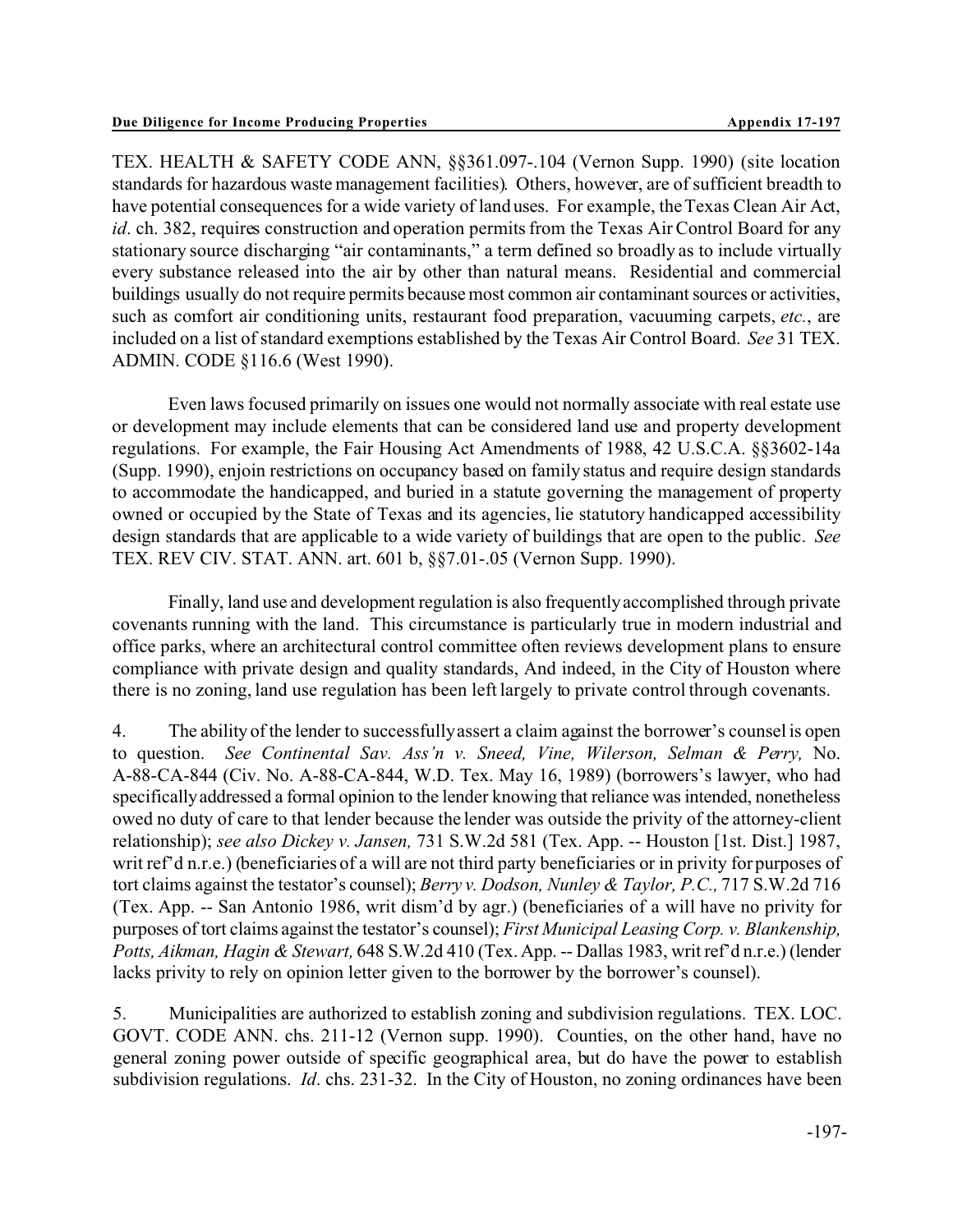adopted, but general municipal subdivision powers have been expanded to allow some regulation of property development, *id*. §§212.041-.050, and special statutes allow public enforcement of the private land use and development restrictions that abound in that city. *See id*. §§230.001-.004 & 230.011-.018. Thus to some extent, land use regulation in Houston follows a different path to many of the same ends reached elsewhere by the more conventional expedient of zoning.

6. Most of the provisions of the general zoning enabling statute address zoning commissions, procedures for notices and hearings in adopting or amending ordinances, the creation of a board of adjustment and the scope of its powers, and enforcement options. *See id*. §§211.006-.013. Similarly, the general subdivisions statute is concerned largely with matters such as extraterritorial jurisdiction, recording requirements, who approves plats, rules for amending or vacating plats, and enforcement options. *See id*. §§212.003-.009 & .0105.018.

7. Zoning regulations must be adopted in accordance with a city's comprehensive plan, must be uniform for each class or kind of building within a particular zoning district (but may vary from district to district), and must be reasonably related to the character or purpose of each zoning district. *Id.* §§211.004 & .005 (b). Likewise, subdivision regulations need only assure that plats conform to the general plan of the municipality. *Id*. §212.010. Obviously, zoning and subdivision regulations must also complywith substantive constitutional requirements concerning taking of propertywithout just compensation, free speech, equal protection, and similar matters. Particular elements of zoning or subdivision ordinances, such as requirements for certain types of fees or controls of vertical obstructions to flight, may also be governed by other state statutes. *See*, *e.g., id*. ch. 395 (capital improvements impact fees); *id*. ch. 241 (airport zoning).

8. The Texas Constitution authorizes cities having more than 5,000 people to adopt their own charters. TEX. CONST. art. 11. §5. So-called "home-rule" cities have very broad powers, and are not limited to zoning and subdivision ordinances in their efforts to regulate specific land uses and development activities. *See Unger v. State of Texas,* 629 S.W.2d 811 (Tex. App. -- Ft. Worth 1982, no writ); *White v. City of Dallas*, 517 S.W.2d 344 (Tex. Civ. App. -- Dallas 1974, no writ).

General law municipalities have the same powers as do home-rule cities under the authority specifically granted in the zoning and subdivision enabling statutes. TEX. LOC. GOVT. CODE ANN. §1.005 (Vernon 1988) (defines the term "municipality," which is used in those statutes, to include home-rule and special-law municipalities). Likewise counties, which have only those powers specifically delegated by the state, operate under enabling statutes that are largely procedural, affording the counties considerable flexibility in shaping their delegated powersto local conditions. *See generally id*. chs. 231-32.

9. Statement of Policy, PLI at p. 313-14. Factual statements about the lawyer's knowledge of legal proceedings, consent requirements, conflicts with other obligations, and compliance with laws and restrictive covenants were also included. *Id*.

10. TEX. LOC. GOVT. CODE ANN. ch. 241 (Vernon 1988).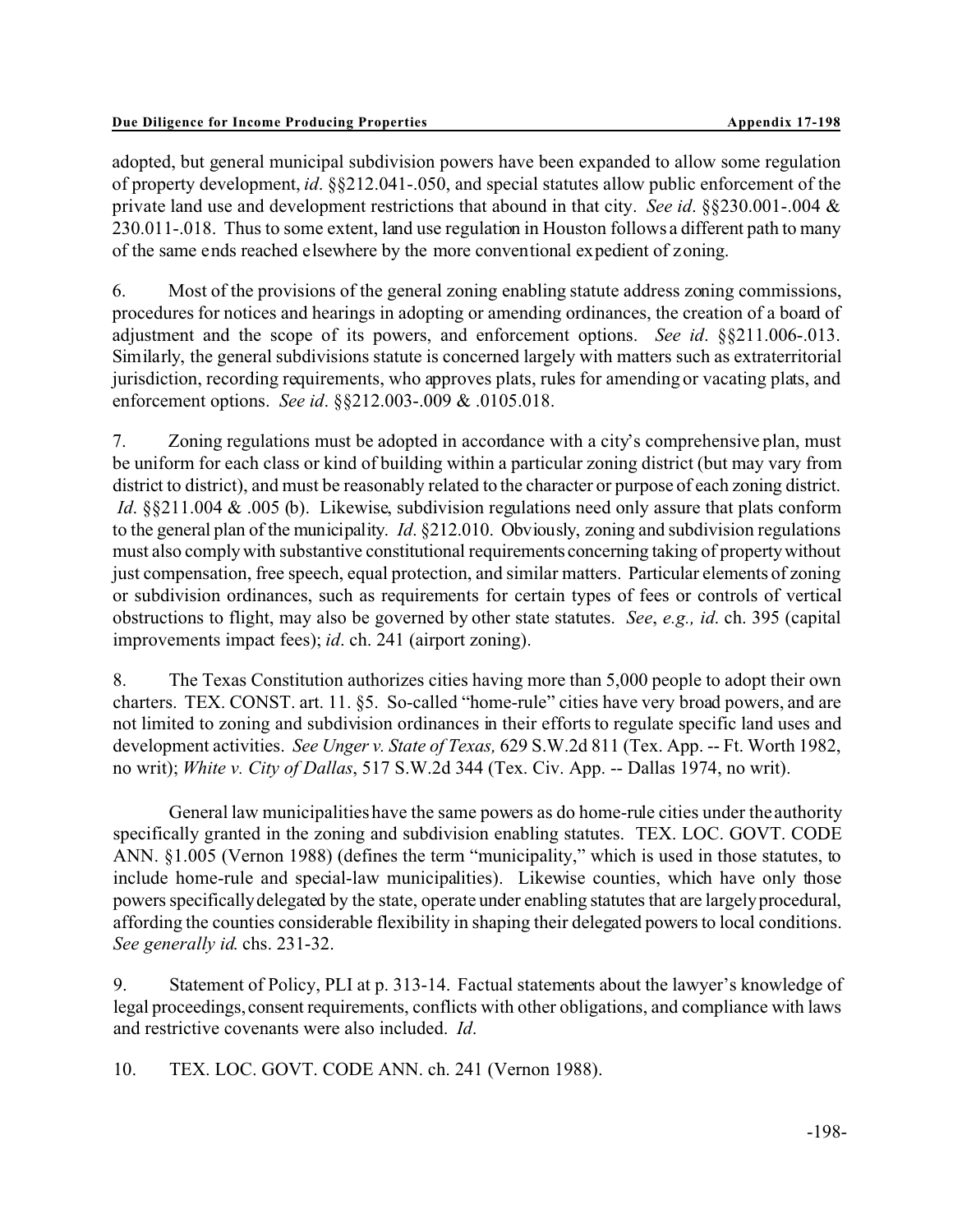11. Other radius requirements may be imposed by statute, such as the one-half mile spacing requirements for community homes for disabled persons. TEX. REV. CIV. STAT. ANN. art. 1011n, §3 (e) (Vernon supp. 1990).

12. The zoning ordinance may or may not be valid. Zoning ordinances may be challenged on many theories -- improper notification, illegal "spot" zoning, and invalid regulatory taking without compensation, to name a few. Courts accord ordinances a strong presumption of validity*. E.g., Lombardo v. City of Dallas*, 47 S.W.2d 495 (Tex. Civ. App. -- Dallas 1932), *aff'd* 73 S.W.2d 475 (Tex. 1934). Procedural, but not constitutional, defects in adopting ordinances may be cured by legislative acts. *E.g., Murmur Corp. v. board of Adjustment of Dallas,* 718 S.W.2d 790 (Tex. App. -- Dallas 1986, writ ref'd n.r.e.); see TEX. REV. CIV. STAT. ANN. arts. 974d-37 (Vernon Supp. 1990). Thus, validity generally may be assumed without undue risk, although attorneys should, of course, be alert for potential validity problems.

13. For example, in Dallas the right to operate a nonconforming use isterminable by order of the board of adjustment following an amortization period, and is forfeited if any ordinance related to the operation of the nonconforming use is violated. DALLAS CITY CODE §51A-4.704.

14. For example, one ordinance distinguished four different types of cleaning operations – "custom cleaning shop," commercial cleaning shop," "self-service laundry or dry cleaning," and "laundry or cleaning pick-up and receiving station." The same ordinance also found it important to distinguish a "game court center," a "private recreation club or area," and a "health studio."

15. *See* TEX. LOC. GOVT. CODE §211.009(a) (1) (Vernon 1988). Boards of adjustment also issue discretionary hardship variances and special exceptions. *Id*. §§211.009 ((a) (2) & (3)). In many cities, the board of adjustment also makes decisions relating to the protected "nonconforming" status that typically ensues when a previously legal or unregulated use or structure confronts new or changed zoning regulations with which it no longer complies.

16. *See city of Dallas v. Gaechter*, 524 S.W.2d 400 (Tex. Civ. App. -- Dallas 1975, writ dism'd), *Thomas v. City Of San Marcos*, 477 S.W.2d 322 (Tex. Civ. App. -- Austin 1972. no writ).

17. TEX. LOC. GOVT. CODE ANN. §211.009(b) (Vernon 1988).

18. *See id*. §§211.008(b) & .009(c).

19. *Id*. 211.011(a). *See City of San Angelo v. Boehme Bakery Co.,* 144 Tex. 281. 190 S.W.2d 67 (1954), for a description of the certiorari process. Note that while the review is based on the record before the board of adjustment, the court may hear additional evidence. The certiorari process is the exclusive means of seeking judicial review of an interpretive decision.

20. *See* generally J. MIXON, TEXAS MUNICIPAL ZONING LAW, ch. 11 (1990).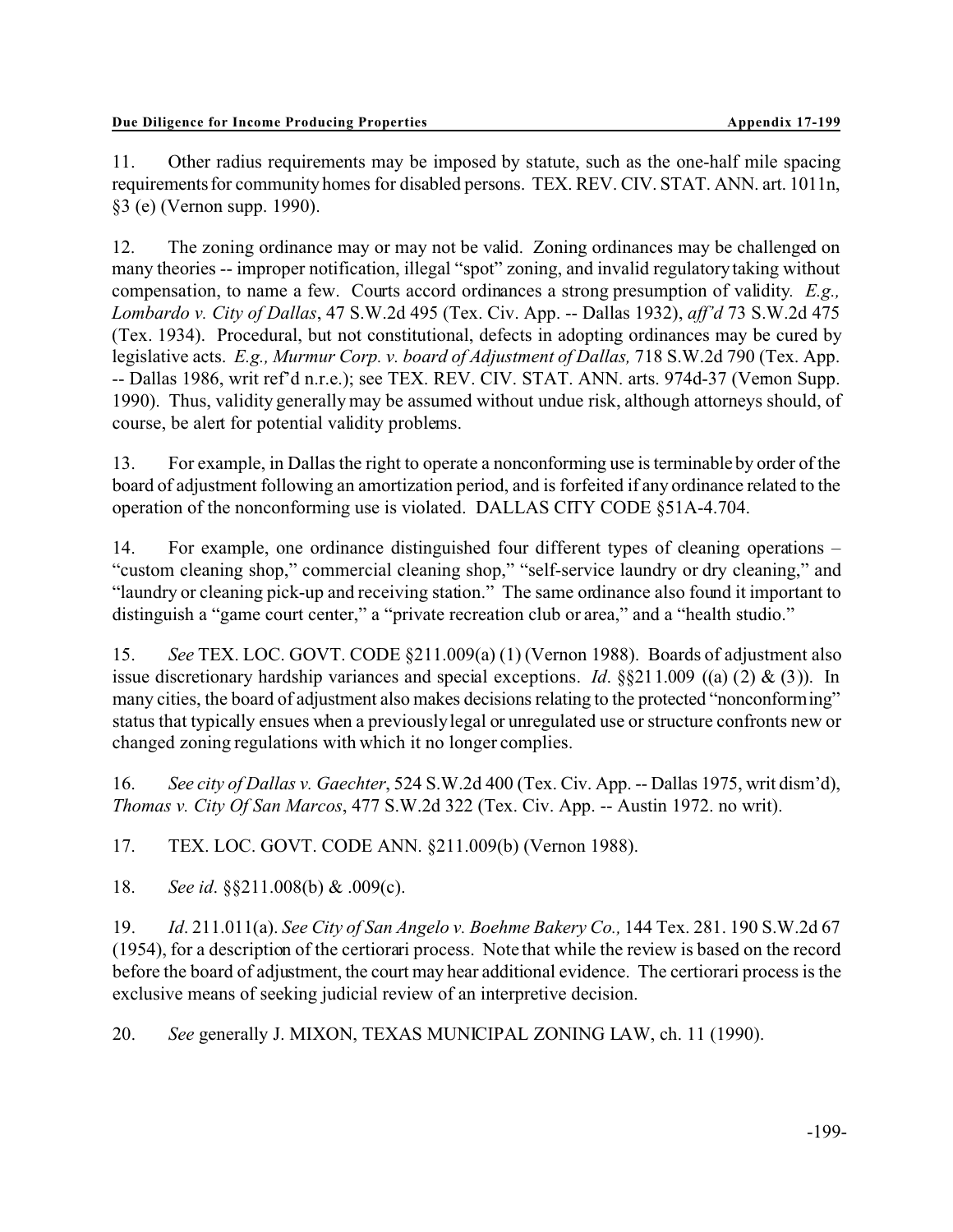21. *See Heard v. City of Dallas*, 456 S.W.2d 440 (Tex. Civ. App. -- Dallas 1970, writ ref'd n.r.e.); *Rosenthal v. City of Dallas*, 211 S.W.2d 279 (Tex. Civ. App. -- Dallas 1948, writ ref'd n.r.e.); *cf*. *Texas to Save the Capitol v. Board of Adjustment of Austin*, 647 S.W.2d 773 (Tex. App. -- Austin 1983, writ ref'd n.r.e.) (abuse of discretion test). *But see Board of Adjustment v. Underwood*, 332 S.W.2d 583 (Tex. Civ. App. -- San Antonio 1960, writ ref'd n.r.e.).

22. Subdivision plats may also independently dictate design standards by establishing setback lines, fire lanes, the location of curb or median openings, and other standards.

23. Real estate construction also requires building and other construction permits to be issued pursuant to construction codes, which are generally not part of the zoning ordinance. Zoning requirements are, however, typically reviewed as part of the construction permitting process. Although construction code compliance lies beyond the scope of this discussion, many of the observations and comments in this paper may be equally relevant.

Note also that many zoning ordinances do not require a certificate of occupancy for single-family residences, but rely instead on inspections by building officials during and after construction to verify zoning compliance.

24. *E.g.*, DALLASCITY CODE §51A-1.104(a) (1), which provides only that ". . . a person shall not use or change the use of a building, a portion of a building, or land without obtaining a certificate of occupancy from the building official."

25. *E.g.*, LAND DEVELOPMENT CODE OF THE CITY OF AUSTIN, TEXAS § 13-1904, which provides that a certificate of occupancy shall be issued on satisfaction of certain conditions, which include the condition that "... the development has been completed in accordance with the released site plan and complies with all ordinance and construction plan requirements . . . ."

26. One also needs to consider whether an appeal to the board of adjustment or district court has been filed, and if not, whether the time for perfecting such an appeal has lapsed.

27. *See generally* J. MIXON, *supra* note 20, §§7.14-.26, at pp. 7-15 through -26.

28. As an extreme example, the City of Dallas requires a certificate of occupancy for a change in tenant identity. DALLAS CITY CODE §52-306(a) (". . . no change in the existing occupancy classification or the tenant or occupant of a building. . . shall be made until the Building Official has issued a certificate of occupancy . . .").

29. "Impact fees" are regulated under TEX. LOC. GOVT. CODE ANN. ch. 395 (Vernon supp. 1990).

30. *Id*. §§212.009 & .010. With respect to county-approved plats, state law requires an order of approval by the commissioner's court, but does not require endorsement of the plat. *See id*. §232.002.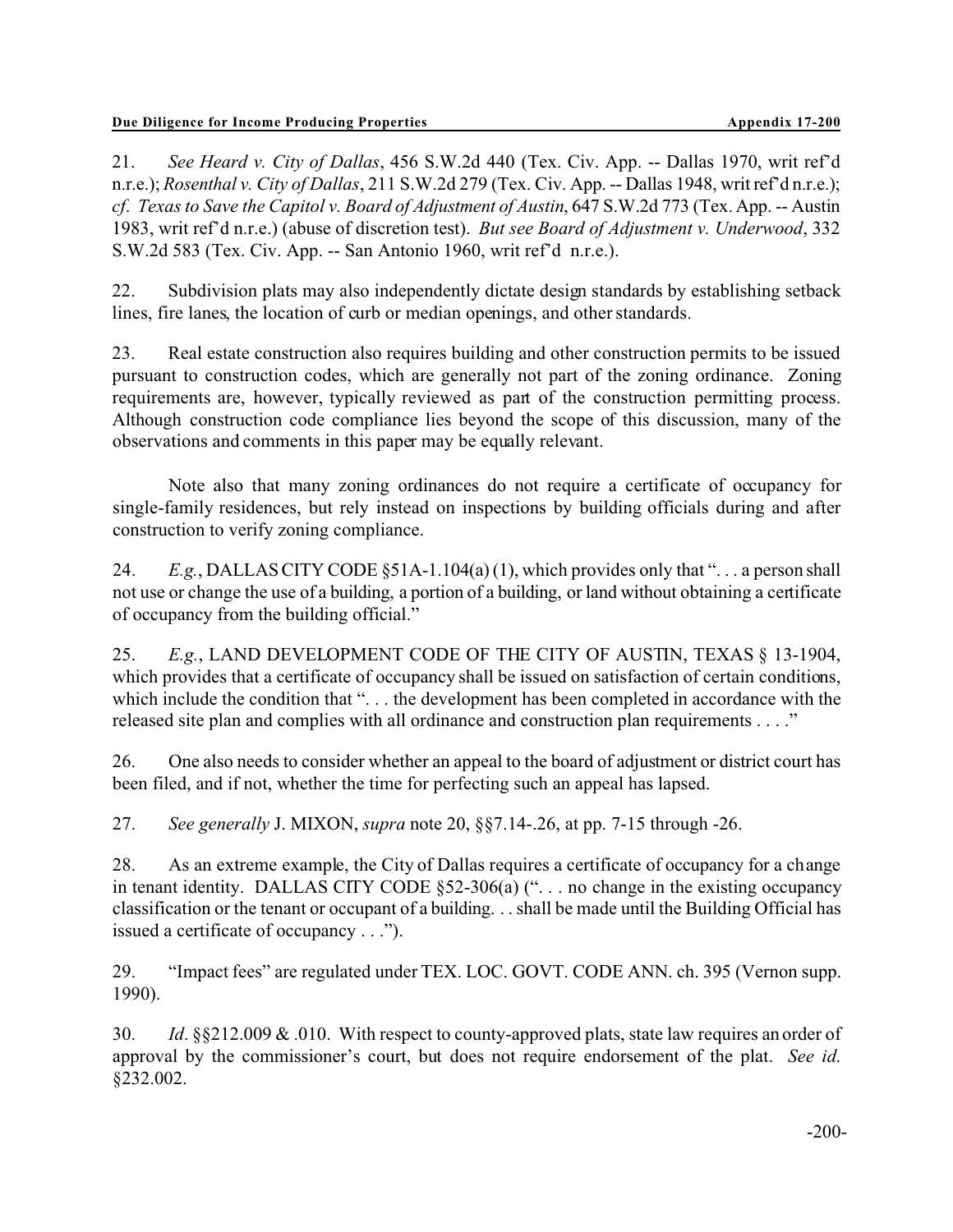31. *See id*. §§212.004 & 232.001.

32. The statutory language requires a plat when there is a division of land for certain purposes. *See id.* §§212.004(a) & 232.001(a). The statute fails to resolve what types of divisions are covered (divisions in fee versus divisions into separate leasehold or mortgage estates, for example) and the effect of the owner's intention in making the division or how that intent is to be ascertained. The courts have not helped, but have generally construed the statutory language so broadly thatthe mere act of drawing a line on paper or erecting a fence without any present division of ownership has been found to come within the ambit of the platting statutes. *See City of Weslaco v. Carpenter*, 694 S.W2d 601 (Tex. App. -- Corpus Christi 1985, writ ref'd n.r.e.), holding that laying out lease lines in a mobile home park constituted a subdivision; *Cowboy Country Estates v. Ellis Co.*, 692 S.W.2d 882 (Tex. App. -- Waco 1985, no writ), holding that laying out of lease lines for a mobile home park is sufficient to constitute a subdivision; cf. *City of Lucas v. North Texas Municipal Water District*, 724 S.W.2d 811 (Tex. App. -- Dallas 1986, writ ref'd n.r.e.), holding that under TEX REV CIV STAT. ANN. art. 970a (a statute granting cities extra-territorial jurisdiction over subdivisions), the water district had subdivided its 403-acre tract and subjected itself to the jurisdiction of the city when it planned to construct a separately financed facility on part of the tract that would be fenced off and separately served by utilities.

33. Acts of 1987, 70th Legis., Reg. Sess., ch. 1102. §1. Because the formatting of this bill was inconsistent with that of the Texas Local Government Code, which had been adopted in the same session, conforming changes were made in the next regular session. Acts of 1989, 71st Legis., Reg. Sess., ch. 1, §46(b). In any event, the relevant language for cities now appears at TEX. LOC. GOVT. CODE ANN. §§212.0045 & .0115(c) (Vernon supp. 1990). Counties also have the authority to determine when a plat is required. *Id*. §232.0015.

34. *Id*. §§212.0115 (cities) & 232.0046 (certain counties). The ability to connect the property to utilities may be adversely affected if the certificate has not been obtained. *See id*. §§212.012 & 232.0047.

35. In New York, the bar did not include a zoning compliance opinion in the recommended mortgage loan opinion, but in recognition of local practice in "upstate" New York included a form of zoning opinion in an appendix without material discussion of the issues and problems involved. *New York Report*, PLI at pp. 85-90. The Maryland bar included a very limited zoning opinion about what uses might be permitted in a particular zoning district, and in its discussion expressed a number of reservations about broader opinion statements. *Maryland Report*, PLI at pp. 155-160. In a discussion that also included environmental laws, the California bar addressed compliance opinions without suggesting a recommended form, and noted many of the same concerns that lead us to a recommendation opposed to the general use of zoning compliance opinion letters. *California Report*, PLI at pp. 252-257.

36. We do not address opinion statements such as "the property and its operation and use comply with all applicable laws." Owing to the wide diversity and technical character of construction codes, zoning ordinances, environmental, tax, and other laws that bear on real estate and its operation, a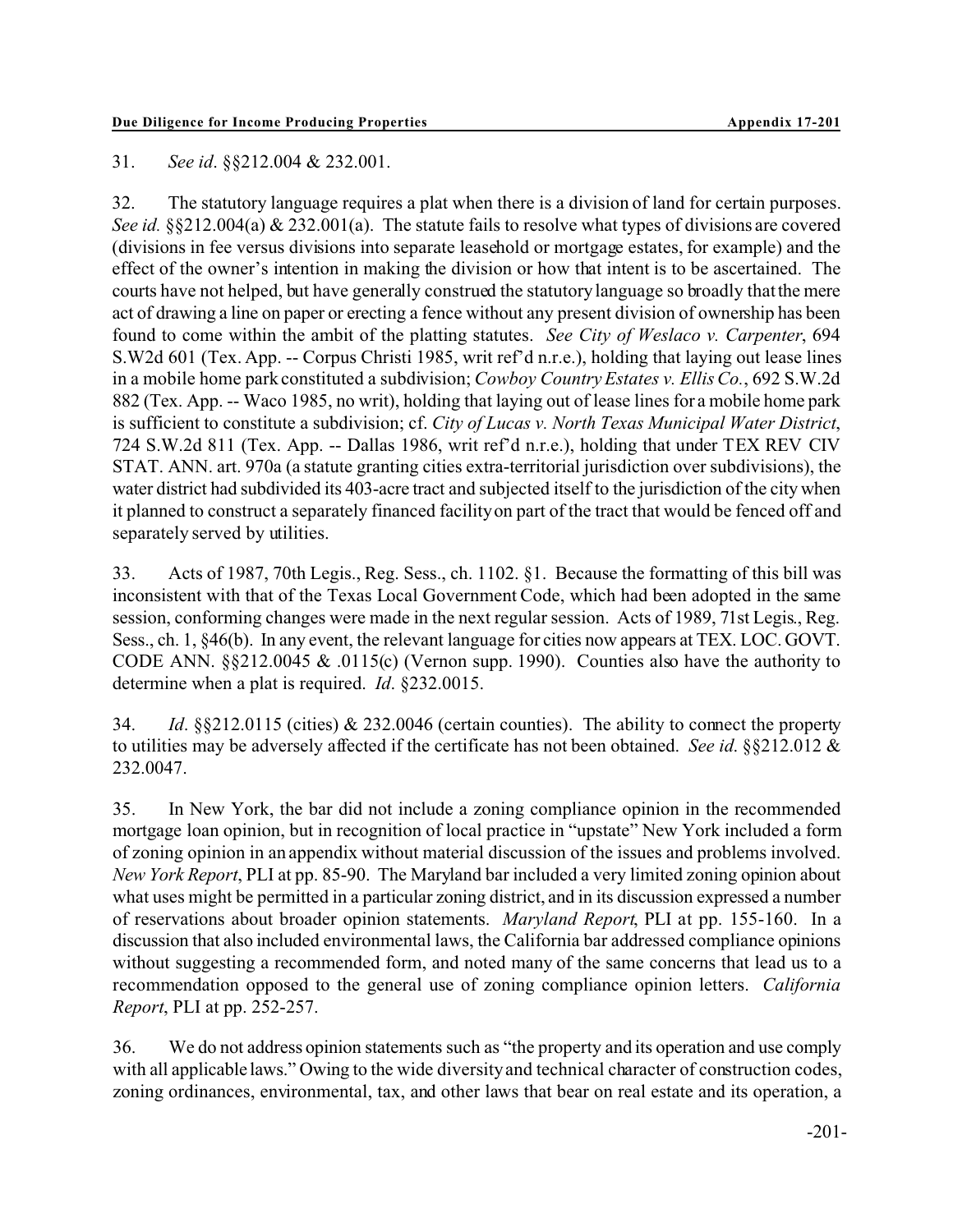tenable argument can be made that an attorney rendering such an opinion will violate Disciplinary Rule 1.01, which provides that "[a] lawyer shall not accept or continue employment in a legal matter which the lawyer knows or should know is beyond the lawyer's competence." TEX. GOVT. CODE ANN. tit. 2G-App., art. X, §9, rule 1.01 (Vernon supp. 1990).

37. This is essentially the opinion recommended in the *Maryland Report* and included as an example of local custom in the *New York Report*. The Maryland format included a statement that the zoning ordinance permitted a particular use in a particular district, and relying on a statement from the borrower that the property was only so used, concluded that the use of the property was permitted subject to compliance with other provisions of the zoning ordinance. *Maryland Report*, PLI at p. 155. Similarly, the New York format suggested a statement that a particular use, described as the intended use of the property, was permitted in a particular zone. *New York Report*, PLI at p. 87.

38. TEX. GOVT. CODE ANN. tit. 2G-App., art. X, §9, rule 2.02 (Vernon supp. 1990).

39. *See* TEX. LOC. GOVT. CODE §211.012 (Vernon 1988).

40. Other bar associations have expressed a similar conclusion. The *Maryland Report,* PLI at p. 158, notes:

> In any case, the scope of the zoning opinion should be addressed and agreed upon in the early stages of the transaction. The opining lawyer and his client should discuss with the recipient of the opinion and its lawyer the particular areas in which the recipient needs comfort and any possible alternative means of providing some comfort, such as certification from the project architect or engineer, evidence afforded by permits and certificates from the local zoning, planning and/or building authorities, or affirmative title insurance endorsements which do not require supporting opinions from lawyers.

Similarly, the *California Report*, PLI at p. 254, observed:

The Joint Committee believes that controversies with respect to difficult environmental and zoning opinions may be minimized if the parties focus on the issue at the inception of the transaction. Often, the first issue is to determine whether any opinion at all is required. . . In many instances, the appropriate comfort for the lender may be obtained by including specific representations and warranties in transactional documents and by requiring, as a condition of closing, the delivery of appropriate certificates executed by the project architects, engineers, contractors, or other consultants together with copies of relevant governmental approvals and permits.